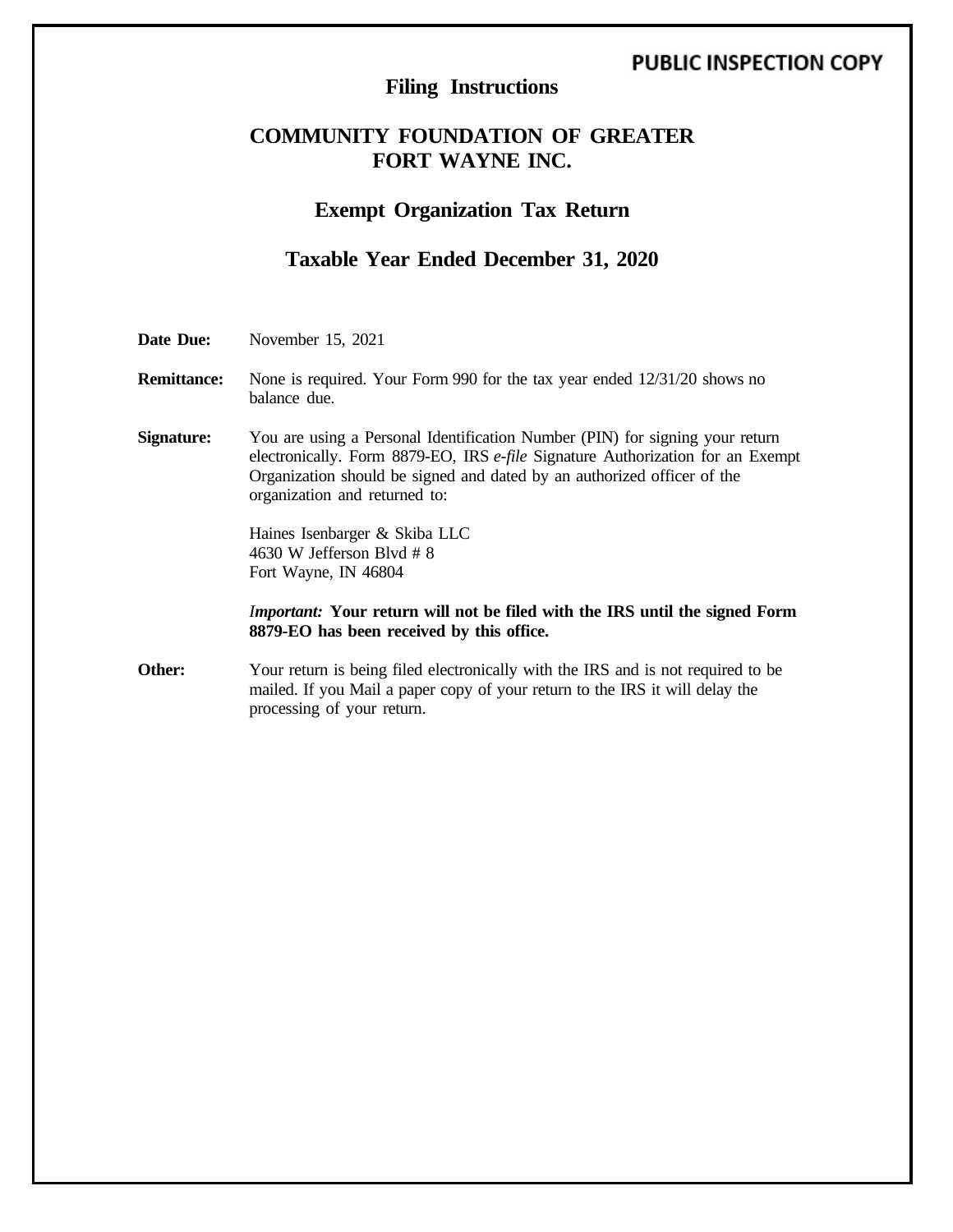Form

# **990 2020 Return of Organization Exempt From Income Tax**

**u** Go to *www.irs.gov/Form990* for instructions and the latest information. **u** Do not enter social security numbers on this form as it may be made public. **Under section 501(c), 527, or 4947(a)(1) of the Internal Revenue Code (except private foundations)** OMB No. 1545-0047

| ZUZU                  |  |  |  |  |  |  |  |  |  |
|-----------------------|--|--|--|--|--|--|--|--|--|
| <b>Open to Public</b> |  |  |  |  |  |  |  |  |  |
| <b>Inspection</b>     |  |  |  |  |  |  |  |  |  |

|                           | Internal Revenue Service        | Department of the Treasury                                                                      |                                                                                                                                                                                                                                                                                                                          | <b>Let</b> Do not enter social security numbers on this form as it may be made public.<br><b>u</b> Go to <i>www.irs.gov/Form990</i> for instructions and the latest information. |                           |                                                 | <b>Open to Public</b><br><b>Inspection</b>     |
|---------------------------|---------------------------------|-------------------------------------------------------------------------------------------------|--------------------------------------------------------------------------------------------------------------------------------------------------------------------------------------------------------------------------------------------------------------------------------------------------------------------------|----------------------------------------------------------------------------------------------------------------------------------------------------------------------------------|---------------------------|-------------------------------------------------|------------------------------------------------|
|                           |                                 |                                                                                                 | For the 2020 calendar year, or tax year beginning                                                                                                                                                                                                                                                                        | , and ending                                                                                                                                                                     |                           |                                                 |                                                |
| в                         | Check if applicable:            |                                                                                                 | C Name of organization                                                                                                                                                                                                                                                                                                   | COMMUNITY FOUNDATION OF GREATER                                                                                                                                                  |                           |                                                 | D Employer identification number               |
|                           | Address change                  |                                                                                                 | FORT WAYNE INC.                                                                                                                                                                                                                                                                                                          |                                                                                                                                                                                  |                           |                                                 |                                                |
|                           | Name change                     | Doing business as                                                                               |                                                                                                                                                                                                                                                                                                                          | 35-1119450                                                                                                                                                                       |                           |                                                 |                                                |
|                           |                                 | Number and street (or P.O. box if mail is not delivered to street address)                      | E Telephone number                                                                                                                                                                                                                                                                                                       |                                                                                                                                                                                  |                           |                                                 |                                                |
|                           | Initial return<br>Final return/ | 555 E. WAYNE STREET<br>City or town, state or province, country, and ZIP or foreign postal code |                                                                                                                                                                                                                                                                                                                          | 260-426-4083                                                                                                                                                                     |                           |                                                 |                                                |
|                           | terminated                      | FORT WAYNE                                                                                      |                                                                                                                                                                                                                                                                                                                          | 25,229,999                                                                                                                                                                       |                           |                                                 |                                                |
|                           | Amended return                  |                                                                                                 | G Gross receipts \$                                                                                                                                                                                                                                                                                                      |                                                                                                                                                                                  |                           |                                                 |                                                |
|                           | Application pending             |                                                                                                 | Name and address of principal officer:<br><b>BRADLEY LITTLE</b><br>R.                                                                                                                                                                                                                                                    |                                                                                                                                                                                  |                           | $H(a)$ is this a group return for subordinates? | $ \mathbf{X} $ No<br>Yes                       |
|                           |                                 |                                                                                                 | 555 E. WAYNE ST                                                                                                                                                                                                                                                                                                          |                                                                                                                                                                                  |                           | H(b) Are all subordinates included?             | No<br>Yes                                      |
|                           |                                 |                                                                                                 | <b>FORT WAYNE</b>                                                                                                                                                                                                                                                                                                        | IN 46802                                                                                                                                                                         |                           | If "No," attach a list. See instructions        |                                                |
|                           | Tax-exempt status:              |                                                                                                 | $\mathbf{X}$ 501(c)(3)<br>501(c)                                                                                                                                                                                                                                                                                         | $t$ (insert no.)<br>4947(a)(1) or<br>527                                                                                                                                         |                           |                                                 |                                                |
|                           | Website: U                      |                                                                                                 | WWW.CFGFW.ORG                                                                                                                                                                                                                                                                                                            |                                                                                                                                                                                  |                           | H(c) Group exemption number LI                  |                                                |
|                           |                                 | Form of organization:                                                                           | $ \mathbf{X} $ Corporation<br>Trust<br>Association                                                                                                                                                                                                                                                                       | Other <b>u</b>                                                                                                                                                                   | L Year of formation: 1922 |                                                 | ΙN<br>M State of legal domicile:               |
|                           | Part I                          | <b>Summary</b>                                                                                  |                                                                                                                                                                                                                                                                                                                          |                                                                                                                                                                                  |                           |                                                 |                                                |
|                           |                                 |                                                                                                 | 1 Briefly describe the organization's mission or most significant activities:                                                                                                                                                                                                                                            |                                                                                                                                                                                  |                           |                                                 |                                                |
|                           |                                 |                                                                                                 | TO IMPROVE THE QUALITY OF LIFE BY BUILDING PERMANENT ENDOWMENTS, PROMOTING                                                                                                                                                                                                                                               |                                                                                                                                                                                  |                           |                                                 |                                                |
|                           |                                 |                                                                                                 | EFFECTIVE GRANTMAKING, FOSTERING PHILANTHROPY, STIMULATING COMMUNITY                                                                                                                                                                                                                                                     |                                                                                                                                                                                  |                           |                                                 |                                                |
|                           |                                 |                                                                                                 | DIALOGUE, AND HELPING DONORS ACHIEVE THEIR CHARITABLE GOALS.                                                                                                                                                                                                                                                             |                                                                                                                                                                                  |                           |                                                 |                                                |
| Governance                |                                 |                                                                                                 | 2 Check this box $\mathbf{u}$   if the organization discontinued its operations or disposed of more than 25% of its net assets.                                                                                                                                                                                          |                                                                                                                                                                                  |                           |                                                 |                                                |
| య                         |                                 |                                                                                                 | 3 Number of voting members of the governing body (Part VI, line 1a)                                                                                                                                                                                                                                                      |                                                                                                                                                                                  |                           | 3                                               | 19                                             |
|                           | 4                               |                                                                                                 |                                                                                                                                                                                                                                                                                                                          |                                                                                                                                                                                  |                           | $\overline{\mathbf{4}}$                         | 19                                             |
| Activities                |                                 |                                                                                                 |                                                                                                                                                                                                                                                                                                                          |                                                                                                                                                                                  |                           | 5                                               | 13                                             |
|                           |                                 |                                                                                                 | 6 Total number of volunteers (estimate if necessary)                                                                                                                                                                                                                                                                     |                                                                                                                                                                                  |                           | 6                                               | 90                                             |
|                           |                                 |                                                                                                 |                                                                                                                                                                                                                                                                                                                          |                                                                                                                                                                                  |                           | 7a                                              | 0                                              |
|                           |                                 |                                                                                                 |                                                                                                                                                                                                                                                                                                                          |                                                                                                                                                                                  |                           | 7b                                              | 0                                              |
|                           |                                 |                                                                                                 |                                                                                                                                                                                                                                                                                                                          |                                                                                                                                                                                  | Prior Year                | 9,992,580                                       | Current Year                                   |
|                           |                                 |                                                                                                 |                                                                                                                                                                                                                                                                                                                          |                                                                                                                                                                                  |                           | 0                                               | 8,455,579                                      |
| Revenue                   | 9                               |                                                                                                 |                                                                                                                                                                                                                                                                                                                          |                                                                                                                                                                                  |                           | 5,251,995                                       | 2,745,090                                      |
|                           |                                 |                                                                                                 | 11 Other revenue (Part VIII, column (A), lines 5, 6d, 8c, 9c, 10c, and 11e)                                                                                                                                                                                                                                              |                                                                                                                                                                                  |                           | 880,858                                         | 401,483                                        |
|                           |                                 |                                                                                                 | 12 Total revenue – add lines 8 through 11 (must equal Part VIII, column (A), line 12)                                                                                                                                                                                                                                    |                                                                                                                                                                                  |                           | $\overline{16, 125, 433}$                       | 11,602,152                                     |
|                           |                                 |                                                                                                 | 13 Grants and similar amounts paid (Part IX, column (A), lines 1-3)                                                                                                                                                                                                                                                      |                                                                                                                                                                                  |                           | 5,966,763                                       | 7,876,047                                      |
|                           |                                 |                                                                                                 |                                                                                                                                                                                                                                                                                                                          |                                                                                                                                                                                  |                           | O                                               |                                                |
|                           |                                 |                                                                                                 | 15 Salaries, other compensation, employee benefits (Part IX, column (A), lines 5-10)                                                                                                                                                                                                                                     |                                                                                                                                                                                  |                           | 930,860                                         | 1,087,532                                      |
| ses                       |                                 |                                                                                                 | 16a Professional fundraising fees (Part IX, column (A), line 11e)                                                                                                                                                                                                                                                        |                                                                                                                                                                                  |                           | 0                                               | 0                                              |
| Expen                     |                                 |                                                                                                 |                                                                                                                                                                                                                                                                                                                          |                                                                                                                                                                                  |                           |                                                 |                                                |
|                           |                                 |                                                                                                 |                                                                                                                                                                                                                                                                                                                          |                                                                                                                                                                                  |                           | 757,155                                         | 697,866                                        |
|                           |                                 |                                                                                                 | 18 Total expenses. Add lines 13-17 (must equal Part IX, column (A), line 25) [                                                                                                                                                                                                                                           |                                                                                                                                                                                  |                           | 7,654,778                                       | 9,661,445                                      |
|                           |                                 |                                                                                                 | 19 Revenue less expenses. Subtract line 18 from line 12                                                                                                                                                                                                                                                                  |                                                                                                                                                                                  |                           | 8,470,655                                       | 1,940,707                                      |
| ර පි                      |                                 |                                                                                                 |                                                                                                                                                                                                                                                                                                                          |                                                                                                                                                                                  | Beginning of Current Year |                                                 | End of Year                                    |
| Net Assets<br>Fund Balanc |                                 |                                                                                                 |                                                                                                                                                                                                                                                                                                                          |                                                                                                                                                                                  |                           | 167, 410, 639                                   | 181,936,459                                    |
|                           | 21                              |                                                                                                 | Total liabilities (Part X, line 26)                                                                                                                                                                                                                                                                                      |                                                                                                                                                                                  |                           | 9,403,754                                       | 10,015,409                                     |
|                           |                                 |                                                                                                 |                                                                                                                                                                                                                                                                                                                          |                                                                                                                                                                                  |                           | 158,006,885                                     | 171,921,050                                    |
|                           | Part II                         |                                                                                                 | <b>Signature Block</b>                                                                                                                                                                                                                                                                                                   |                                                                                                                                                                                  |                           |                                                 |                                                |
|                           |                                 |                                                                                                 | Under penalties of perjury, I declare that I have examined this return, including accompanying schedules and statements, and to the best of my knowledge and belief, it is<br>true, correct, and complete. Declaration of preparer (other than officer) is based on all information of which preparer has any knowledge. |                                                                                                                                                                                  |                           |                                                 |                                                |
|                           |                                 |                                                                                                 |                                                                                                                                                                                                                                                                                                                          |                                                                                                                                                                                  |                           |                                                 |                                                |
| Sign                      |                                 |                                                                                                 | Signature of officer                                                                                                                                                                                                                                                                                                     |                                                                                                                                                                                  |                           | Date                                            |                                                |
| Here                      |                                 | R.                                                                                              | <b>BRADLEY LITTLE</b>                                                                                                                                                                                                                                                                                                    |                                                                                                                                                                                  | <b>PRESIDENT</b><br>&.    | CEO                                             |                                                |
|                           |                                 |                                                                                                 | Type or print name and title                                                                                                                                                                                                                                                                                             |                                                                                                                                                                                  |                           |                                                 |                                                |
|                           |                                 | Print/Type preparer's name                                                                      |                                                                                                                                                                                                                                                                                                                          | Preparer's signature                                                                                                                                                             | Date                      | Check                                           | PTIN<br>if                                     |
| Paid                      |                                 | <b>TODD E. HAINES</b>                                                                           |                                                                                                                                                                                                                                                                                                                          |                                                                                                                                                                                  |                           | self-employed                                   | P00691953                                      |
|                           | Preparer                        | Firm's name                                                                                     | <b>HAINES</b>                                                                                                                                                                                                                                                                                                            | ISENBARGER & SKIBA LLC                                                                                                                                                           |                           | Firm's $EIN$ }                                  | 52-2127371                                     |
|                           | <b>Use Only</b>                 |                                                                                                 | 4630 W JEFFERSON BLVD # 8                                                                                                                                                                                                                                                                                                |                                                                                                                                                                                  |                           |                                                 |                                                |
|                           |                                 | Firm's address                                                                                  | FORT WAYNE, IN                                                                                                                                                                                                                                                                                                           | 46804                                                                                                                                                                            |                           | Phone no.                                       | 260-436-9500                                   |
|                           |                                 |                                                                                                 | May the IRS discuss this return with the preparer shown above? See instructions [11] [11] May the IRS discuss this return with the preparer shown above? See instructions                                                                                                                                                |                                                                                                                                                                                  |                           |                                                 | $ \overline{\mathrm{\textbf{X}}} \,$ Yes<br>No |

| Sign     | Signature of officer                                                            | Date                    |               |                 |  |  |  |
|----------|---------------------------------------------------------------------------------|-------------------------|---------------|-----------------|--|--|--|
| Here     | <b>BRADLEY</b><br>T.TTTT.R<br>R.<br>Type or print name and title                | <b>PRESIDENT</b><br>δc. | <b>CEO</b>    |                 |  |  |  |
|          | Preparer's signature<br>Print/Type preparer's name                              | Date                    | Check         | PTIN            |  |  |  |
| Paid     | <b>E. HAINES</b><br>TODD                                                        |                         | self-employed | P00691953       |  |  |  |
| Preparer | <b>ISENBARGER</b><br>SKIBA LLC<br><b>HAINES</b><br>s.<br>Firm's name            |                         | Firm's EIN Y  | 52-2127371      |  |  |  |
| Use Only | <b>JEFFERSON</b><br>BLVD # 8<br>4630<br>W                                       |                         |               |                 |  |  |  |
|          | 46804<br>WAYNE,<br>ΙN<br><b>FORT</b><br>Firm's address                          |                         | Phone no.     | 260-436-9500    |  |  |  |
|          | May the IRS discuss this return with the preparer shown above? See instructions |                         |               | X Yes<br>  No   |  |  |  |
|          | For Paperwork Reduction Act Notice, see the separate instructions.              |                         |               | Form 990 (2020) |  |  |  |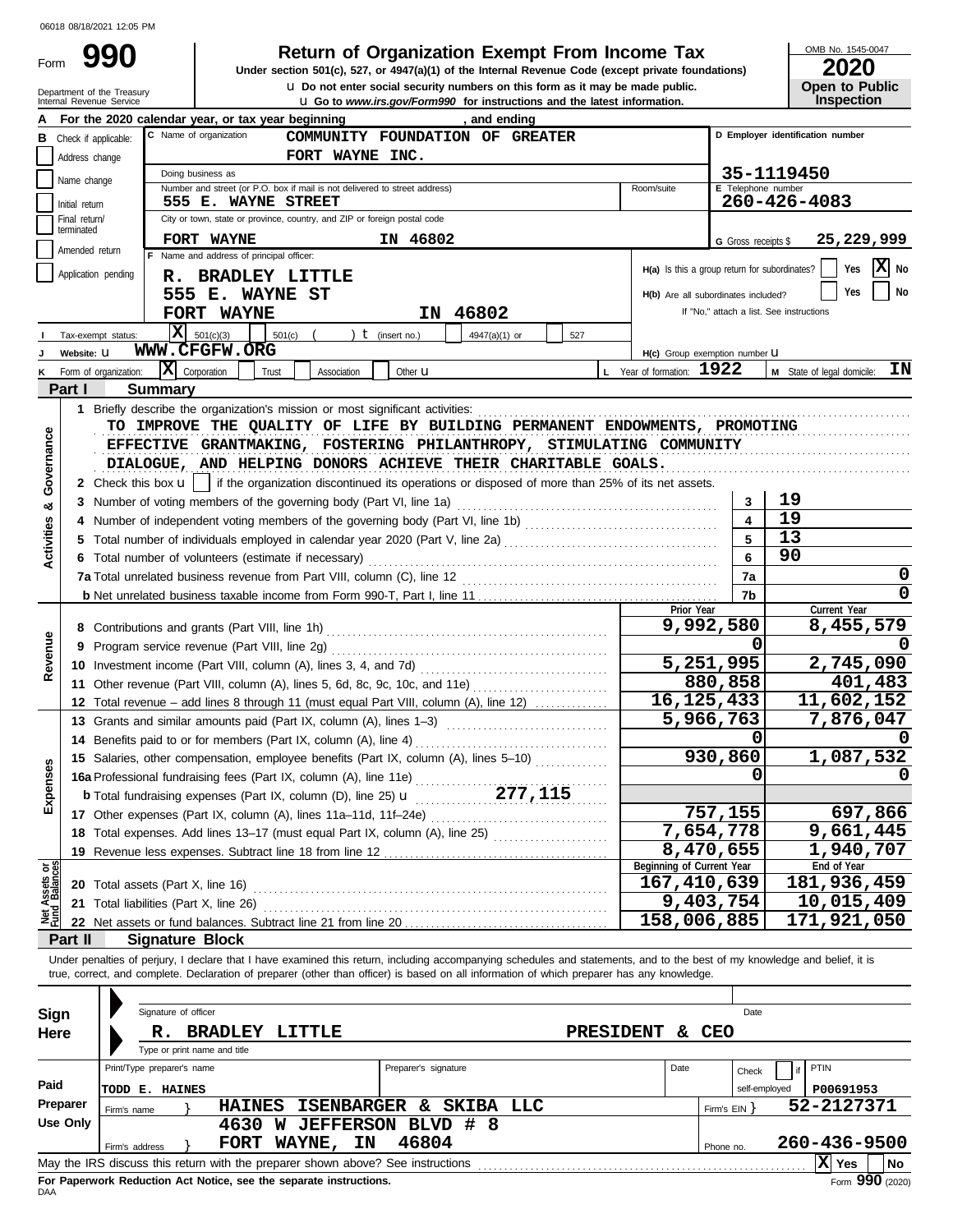| Form 990 (2020) COMMUNITY FOUNDATION OF GREATER                                                                                                                                                                                                                                                                                                                                                       |                                                                                                                   | 35-1119450                                                             | Page 2                                                                                                                     |
|-------------------------------------------------------------------------------------------------------------------------------------------------------------------------------------------------------------------------------------------------------------------------------------------------------------------------------------------------------------------------------------------------------|-------------------------------------------------------------------------------------------------------------------|------------------------------------------------------------------------|----------------------------------------------------------------------------------------------------------------------------|
| Part III                                                                                                                                                                                                                                                                                                                                                                                              | <b>Statement of Program Service Accomplishments</b>                                                               |                                                                        |                                                                                                                            |
|                                                                                                                                                                                                                                                                                                                                                                                                       | Check if Schedule O contains a response or note to any line in this Part III                                      |                                                                        |                                                                                                                            |
| 1 Briefly describe the organization's mission:<br>TO IMPROVE THE QUALITY OF LIFE BY BUILDING PERMANENT ENDOWMENTS, PROMOTING<br>EFFECTIVE GRANTMAKING, FOSTERING PHILANTHROPY, STIMULATING COMMUNITY<br>DIALOGUE, AND HELPING DONORS ACHIEVE THEIR CHARITABLE GOALS.                                                                                                                                  |                                                                                                                   |                                                                        |                                                                                                                            |
| Did the organization undertake any significant program services during the year which were not listed on the<br>$\mathbf{2}$<br>prior Form 990 or 990-EZ?<br>If "Yes," describe these new services on Schedule O.                                                                                                                                                                                     |                                                                                                                   |                                                                        | Yes $ \mathbf{X} $ No                                                                                                      |
| Did the organization cease conducting, or make significant changes in how it conducts, any program<br>3<br>services?<br>If "Yes," describe these changes on Schedule O.                                                                                                                                                                                                                               |                                                                                                                   |                                                                        | Yes $ \mathbf{X} $ No                                                                                                      |
| Describe the organization's program service accomplishments for each of its three largest program services, as measured by<br>4<br>expenses. Section 501(c)(3) and 501(c)(4) organizations are required to report the amount of grants and allocations to others,<br>the total expenses, and revenue, if any, for each program service reported.                                                      |                                                                                                                   |                                                                        |                                                                                                                            |
| ) (Expenses \$<br>4a (Code:<br>THE COMMUNITY FOUNDATION GIVES GRANTS TO NONPROFITS FOR A VARIETY OF<br>CHARITABLE PURPOSES IN GREATER FORT WAYNE AND ACROSS<br>THESE GRANTS HELP TO ADDRESS A VARIETY OF NEEDS FROM THE DAY TO DAY<br>OPERATIONS OF NONPROFITS TO ADDRESSING PRESSING SOCIAL ISSUES.<br>GRANTMAKING PROGRAM INCLUDES AWARDING SCHOLARSHIPS TO STUDENTS FURTHERING<br>THEIR EDUCATION. | 8,035,832 including grants of \$                                                                                  | 7,876,047 ) (Revenue \$                                                | THE UNITED STATES.<br>THE                                                                                                  |
|                                                                                                                                                                                                                                                                                                                                                                                                       |                                                                                                                   |                                                                        |                                                                                                                            |
| 4b (Code:<br>) (Expenses \$<br>THE COMMUNITY FOUNDATION PROVIDES LEADERSHIP TO ADDRESS COMMUNITY NEEDS AND<br>IMPROVE QUALITY OF LIFE IN ALLEN COUNTY. THE COMMUNITY FOUNDATION<br>ACCOMPLISHES THIS BY BEING A COMMUNITY PARTNER IN PURSING THE COMMUNITY'S<br>GREATEST OPPORTUNITIES AND ADDRESSING OUR MOST CRITICAL CHALLENGES.                                                                   | $204, 313$ including grants of \$                                                                                 |                                                                        | ) (Revenue \$                                                                                                              |
| 4c (Code:<br>) (Expenses $$$<br>THE<br>FAMILIES, AND ORGANIZATIONS TO HELP THEM MAKE<br>IMPACTFUL IN THE AREAS<br>PEOPLE TO CONSIDER THEIR LEGACY AND HOW<br><b>OUALITY OF LIFE</b><br><b>IMPROVE THE</b>                                                                                                                                                                                             | 39, 493 including grants of \$<br>COMMUNITY FOUNDATION MANAGES CHARITABLE FUNDS FOR<br>THAT<br><b>MATTER MOST</b> | THIS<br>TO.<br>THEM.<br>IT.<br>IN ALLEN COUNTY FOR FUTURE GENERATIONS. | ) (Revenue \$<br>INDIVIDUALS,<br><b>THEIR CHARITABLE GIVING MORE</b><br>PROGRAM ALSO HELPS<br>WILL LIVE ON AND CONTINUE TO |
| 4d Other program services (Describe on Schedule O.)                                                                                                                                                                                                                                                                                                                                                   |                                                                                                                   |                                                                        |                                                                                                                            |
| (Expenses \$                                                                                                                                                                                                                                                                                                                                                                                          | including grants of \$                                                                                            | (Revenue \$                                                            |                                                                                                                            |
| 4e Total program service expenses <b>u</b>                                                                                                                                                                                                                                                                                                                                                            | 8,279,638                                                                                                         |                                                                        |                                                                                                                            |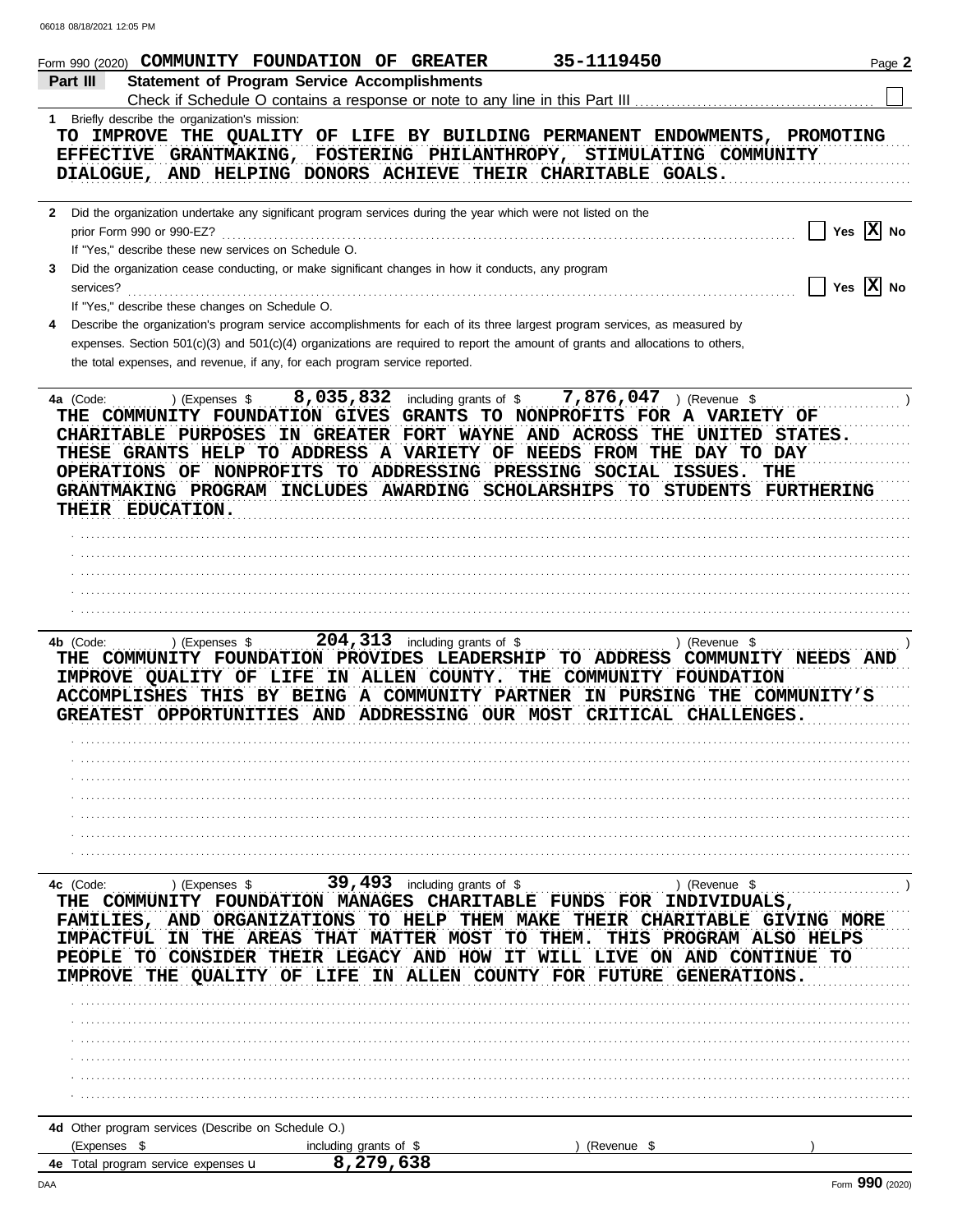|     |         |                                    | Form 990 (2020) COMMUNITY FOUNDATION OF GREATER                                                                                                                                                                        |  |  | 35-1119450 |  |                   |             | Page 3      |
|-----|---------|------------------------------------|------------------------------------------------------------------------------------------------------------------------------------------------------------------------------------------------------------------------|--|--|------------|--|-------------------|-------------|-------------|
|     | Part IV |                                    | <b>Checklist of Required Schedules</b>                                                                                                                                                                                 |  |  |            |  |                   |             |             |
|     |         |                                    |                                                                                                                                                                                                                        |  |  |            |  |                   | Yes         | No          |
| 1   |         | complete Schedule A                | Is the organization described in section $501(c)(3)$ or $4947(a)(1)$ (other than a private foundation)? If "Yes,"                                                                                                      |  |  |            |  | 1                 | $\mathbf x$ |             |
| 2   |         |                                    |                                                                                                                                                                                                                        |  |  |            |  | $\overline{2}$    | $\mathbf x$ |             |
| 3   |         |                                    | Did the organization engage in direct or indirect political campaign activities on behalf of or in opposition to                                                                                                       |  |  |            |  |                   |             |             |
|     |         |                                    | candidates for public office? If "Yes," complete Schedule C, Part I                                                                                                                                                    |  |  |            |  | 3                 |             | X           |
| 4   |         |                                    | Section 501(c)(3) organizations. Did the organization engage in lobbying activities, or have a section 501(h)                                                                                                          |  |  |            |  |                   |             |             |
|     |         |                                    | election in effect during the tax year? If "Yes," complete Schedule C, Part II                                                                                                                                         |  |  |            |  | 4                 |             | x           |
| 5   |         |                                    | Is the organization a section $501(c)(4)$ , $501(c)(5)$ , or $501(c)(6)$ organization that receives membership dues,                                                                                                   |  |  |            |  |                   |             |             |
|     |         |                                    | assessments, or similar amounts as defined in Revenue Procedure 98-19? If "Yes," complete Schedule C, Part III                                                                                                         |  |  |            |  | 5                 |             | x           |
| 6   |         |                                    | Did the organization maintain any donor advised funds or any similar funds or accounts for which donors<br>have the right to provide advice on the distribution or investment of amounts in such funds or accounts? If |  |  |            |  |                   |             |             |
|     |         | "Yes," complete Schedule D, Part I |                                                                                                                                                                                                                        |  |  |            |  | 6                 | X           |             |
| 7   |         |                                    | Did the organization receive or hold a conservation easement, including easements to preserve open space,                                                                                                              |  |  |            |  |                   |             |             |
|     |         |                                    | the environment, historic land areas, or historic structures? If "Yes," complete Schedule D, Part II                                                                                                                   |  |  |            |  | 7                 |             | X           |
| 8   |         |                                    | Did the organization maintain collections of works of art, historical treasures, or other similar assets? If "Yes,"                                                                                                    |  |  |            |  |                   |             |             |
|     |         | complete Schedule D, Part III      |                                                                                                                                                                                                                        |  |  |            |  | 8                 |             | x           |
| 9   |         |                                    | Did the organization report an amount in Part X, line 21, for escrow or custodial account liability, serve as a                                                                                                        |  |  |            |  |                   |             |             |
|     |         |                                    | custodian for amounts not listed in Part X; or provide credit counseling, debt management, credit repair, or                                                                                                           |  |  |            |  |                   |             |             |
|     |         |                                    | debt negotiation services? If "Yes," complete Schedule D, Part IV                                                                                                                                                      |  |  |            |  | 9                 |             | X           |
| 10  |         |                                    | Did the organization, directly or through a related organization, hold assets in donor-restricted endowments<br>or in quasi endowments? If "Yes," complete Schedule D, Part V                                          |  |  |            |  | 10                | X           |             |
| 11  |         |                                    | If the organization's answer to any of the following questions is "Yes," then complete Schedule D, Parts VI,                                                                                                           |  |  |            |  |                   |             |             |
|     |         | VII, VIII, IX, or X as applicable. |                                                                                                                                                                                                                        |  |  |            |  |                   |             |             |
| а   |         |                                    | Did the organization report an amount for land, buildings, and equipment in Part X, line 10? If "Yes,"                                                                                                                 |  |  |            |  |                   |             |             |
|     |         | complete Schedule D, Part VI       |                                                                                                                                                                                                                        |  |  |            |  | 11a               | х           |             |
| b   |         |                                    | Did the organization report an amount for investments—other securities in Part X, line 12, that is 5% or more                                                                                                          |  |  |            |  |                   |             |             |
|     |         |                                    | of its total assets reported in Part X, line 16? If "Yes," complete Schedule D, Part VII                                                                                                                               |  |  |            |  | 11b               | X           |             |
| c   |         |                                    | Did the organization report an amount for investments—program related in Part X, line 13, that is 5% or more                                                                                                           |  |  |            |  |                   |             |             |
|     |         |                                    | of its total assets reported in Part X, line 16? If "Yes," complete Schedule D, Part VIII                                                                                                                              |  |  |            |  | 11c               |             | x           |
| d   |         |                                    | Did the organization report an amount for other assets in Part X, line 15, that is 5% or more of its total assets                                                                                                      |  |  |            |  |                   |             | $\mathbf x$ |
|     |         |                                    | reported in Part X, line 16? If "Yes," complete Schedule D, Part IX<br>Did the organization report an amount for other liabilities in Part X, line 25? If "Yes," complete Schedule D, Part X                           |  |  |            |  | <b>11d</b><br>11e | X           |             |
| е   |         |                                    | Did the organization's separate or consolidated financial statements for the tax year include a footnote that addresses                                                                                                |  |  |            |  |                   |             |             |
|     |         |                                    | the organization's liability for uncertain tax positions under FIN 48 (ASC 740)? If "Yes," complete Schedule D, Part X                                                                                                 |  |  |            |  | 11f               | X           |             |
|     |         |                                    | Did the organization obtain separate, independent audited financial statements for the tax year? If "Yes," complete                                                                                                    |  |  |            |  |                   |             |             |
|     |         |                                    |                                                                                                                                                                                                                        |  |  |            |  | 12a               |             | X           |
| b   |         |                                    | Was the organization included in consolidated, independent audited financial statements for the tax year? If                                                                                                           |  |  |            |  |                   |             |             |
|     |         |                                    | "Yes," and if the organization answered "No" to line 12a, then completing Schedule D, Parts XI and XII is optional                                                                                                     |  |  |            |  | 12 <sub>b</sub>   | $\mathbf x$ |             |
| 13  |         |                                    |                                                                                                                                                                                                                        |  |  |            |  | 13                |             | X           |
| 14a |         |                                    | Did the organization maintain an office, employees, or agents outside of the United States?                                                                                                                            |  |  |            |  | 14a               |             | X           |
| b   |         |                                    | Did the organization have aggregate revenues or expenses of more than \$10,000 from grantmaking,<br>fundraising, business, investment, and program service activities outside the United States, or aggregate          |  |  |            |  |                   |             |             |
|     |         |                                    | foreign investments valued at \$100,000 or more? If "Yes," complete Schedule F, Parts I and IV [[[[[[[[[[[[[[[                                                                                                         |  |  |            |  | 14b               | х           |             |
| 15  |         |                                    | Did the organization report on Part IX, column (A), line 3, more than \$5,000 of grants or other assistance to or                                                                                                      |  |  |            |  |                   |             |             |
|     |         |                                    | for any foreign organization? If "Yes," complete Schedule F, Parts II and IV                                                                                                                                           |  |  |            |  | 15                | X           |             |
| 16  |         |                                    | Did the organization report on Part IX, column (A), line 3, more than \$5,000 of aggregate grants or other                                                                                                             |  |  |            |  |                   |             |             |
|     |         |                                    | assistance to or for foreign individuals? If "Yes," complete Schedule F, Parts III and IV [[[[[[[[[[[[[[[[[[[                                                                                                          |  |  |            |  | 16                |             | X           |
| 17  |         |                                    | Did the organization report a total of more than \$15,000 of expenses for professional fundraising services on                                                                                                         |  |  |            |  |                   |             |             |
|     |         |                                    |                                                                                                                                                                                                                        |  |  |            |  | 17                |             | X           |
| 18  |         |                                    | Did the organization report more than \$15,000 total of fundraising event gross income and contributions on                                                                                                            |  |  |            |  |                   |             |             |
|     |         |                                    | Part VIII, lines 1c and 8a? If "Yes," complete Schedule G, Part II                                                                                                                                                     |  |  |            |  | 18                |             | X           |
| 19  |         |                                    | Did the organization report more than \$15,000 of gross income from gaming activities on Part VIII, line 9a?                                                                                                           |  |  |            |  | 19                |             | X           |
| 20a |         |                                    | Did the organization operate one or more hospital facilities? If "Yes," complete Schedule H                                                                                                                            |  |  |            |  | <b>20a</b>        |             | X           |
| b   |         |                                    |                                                                                                                                                                                                                        |  |  |            |  | 20 <sub>b</sub>   |             |             |
| 21  |         |                                    | Did the organization report more than \$5,000 of grants or other assistance to any domestic organization or                                                                                                            |  |  |            |  |                   |             |             |
|     |         |                                    |                                                                                                                                                                                                                        |  |  |            |  | 21                | X           |             |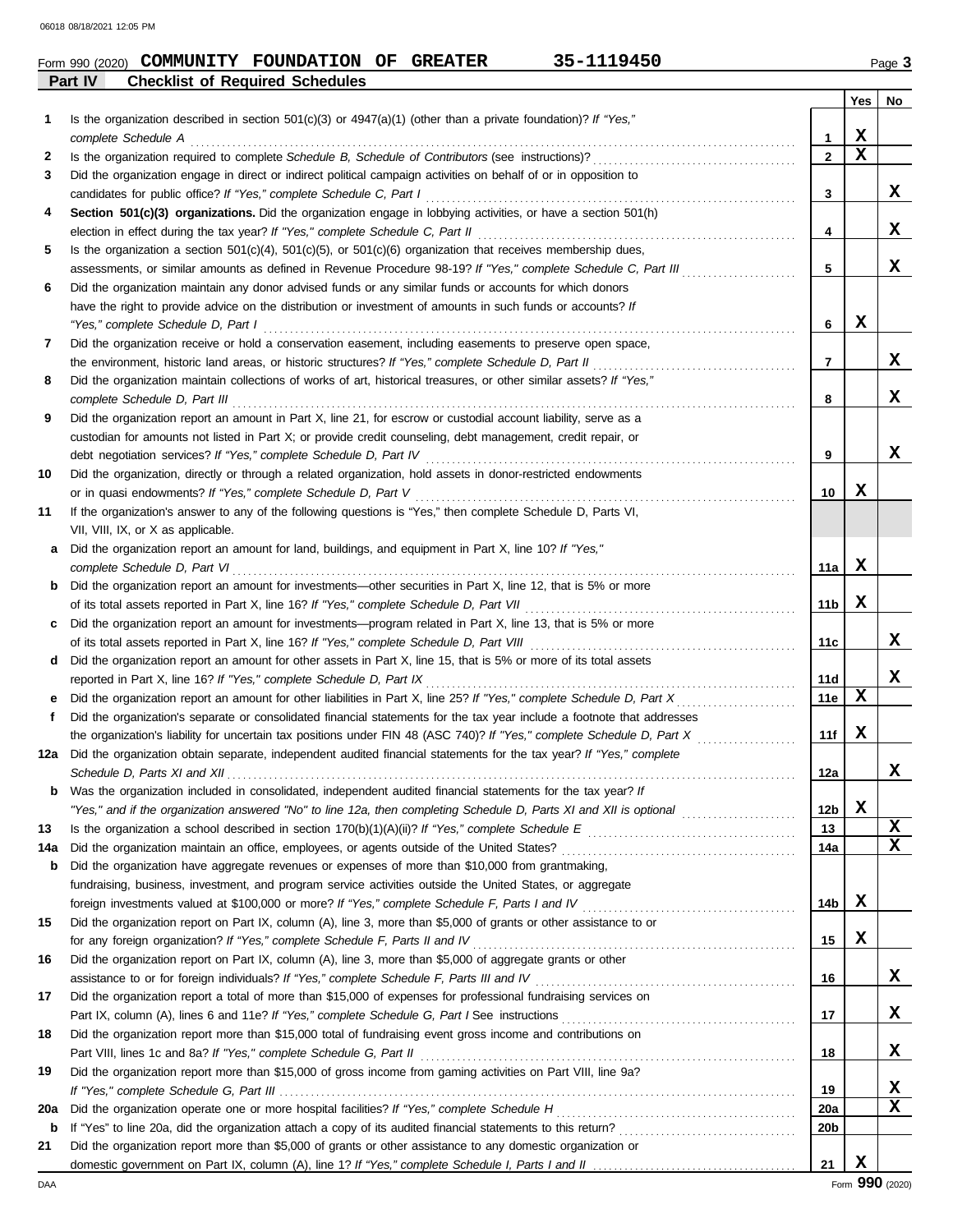|     | <b>Checklist of Required Schedules (continued)</b><br>Part IV                                                                                              |                 |             |                         |  |  |  |  |  |  |  |  |
|-----|------------------------------------------------------------------------------------------------------------------------------------------------------------|-----------------|-------------|-------------------------|--|--|--|--|--|--|--|--|
|     |                                                                                                                                                            |                 | Yes         | No                      |  |  |  |  |  |  |  |  |
| 22  | Did the organization report more than \$5,000 of grants or other assistance to or for domestic individuals on                                              |                 |             |                         |  |  |  |  |  |  |  |  |
|     | Part IX, column (A), line 2? If "Yes," complete Schedule I, Parts I and III                                                                                | 22              | x           |                         |  |  |  |  |  |  |  |  |
| 23  | Did the organization answer "Yes" to Part VII, Section A, line 3, 4, or 5 about compensation of the                                                        |                 |             |                         |  |  |  |  |  |  |  |  |
|     | organization's current and former officers, directors, trustees, key employees, and highest compensated                                                    |                 |             |                         |  |  |  |  |  |  |  |  |
|     | employees? If "Yes," complete Schedule J                                                                                                                   | 23              | x           |                         |  |  |  |  |  |  |  |  |
| 24a | Did the organization have a tax-exempt bond issue with an outstanding principal amount of more than                                                        |                 |             |                         |  |  |  |  |  |  |  |  |
|     | \$100,000 as of the last day of the year, that was issued after December 31, 2002? If "Yes," answer lines 24b                                              |                 |             |                         |  |  |  |  |  |  |  |  |
|     | through 24d and complete Schedule K. If "No," go to line 25a                                                                                               |                 |             |                         |  |  |  |  |  |  |  |  |
| b   |                                                                                                                                                            |                 |             |                         |  |  |  |  |  |  |  |  |
| c   | Did the organization maintain an escrow account other than a refunding escrow at any time during the year                                                  |                 |             |                         |  |  |  |  |  |  |  |  |
|     | to defease any tax-exempt bonds?                                                                                                                           |                 |             |                         |  |  |  |  |  |  |  |  |
| d   |                                                                                                                                                            |                 |             |                         |  |  |  |  |  |  |  |  |
| 25a | Section 501(c)(3), 501(c)(4), and 501(c)(29) organizations. Did the organization engage in an excess benefit                                               | 24d             |             |                         |  |  |  |  |  |  |  |  |
|     | transaction with a disqualified person during the year? If "Yes," complete Schedule L, Part I                                                              | 25a             |             | x                       |  |  |  |  |  |  |  |  |
| b   | Is the organization aware that it engaged in an excess benefit transaction with a disqualified person in a prior                                           |                 |             |                         |  |  |  |  |  |  |  |  |
|     | year, and that the transaction has not been reported on any of the organization's prior Forms 990 or 990-EZ?                                               |                 |             |                         |  |  |  |  |  |  |  |  |
|     | If "Yes," complete Schedule L, Part I                                                                                                                      | 25 <sub>b</sub> |             | X                       |  |  |  |  |  |  |  |  |
|     | Did the organization report any amount on Part X, line 5 or 22, for receivables from or payables to any current                                            |                 |             |                         |  |  |  |  |  |  |  |  |
| 26  |                                                                                                                                                            |                 |             |                         |  |  |  |  |  |  |  |  |
|     | or former officer, director, trustee, key employee, creator or founder, substantial contributor, or 35%                                                    |                 |             |                         |  |  |  |  |  |  |  |  |
|     | controlled entity or family member of any of these persons? If "Yes," complete Schedule L, Part II                                                         | 26              |             | x                       |  |  |  |  |  |  |  |  |
| 27  | Did the organization provide a grant or other assistance to any current or former officer, director, trustee, key                                          |                 |             |                         |  |  |  |  |  |  |  |  |
|     | employee, creator or founder, substantial contributor or employee thereof, a grant selection committee                                                     |                 |             |                         |  |  |  |  |  |  |  |  |
|     | member, or to a 35% controlled entity (including an employee thereof) or family member of any of these                                                     |                 |             |                         |  |  |  |  |  |  |  |  |
|     | persons? If "Yes," complete Schedule L, Part III                                                                                                           | 27              |             | x                       |  |  |  |  |  |  |  |  |
| 28  | Was the organization a party to a business transaction with one of the following parties (see Schedule L, Part                                             |                 |             |                         |  |  |  |  |  |  |  |  |
|     | IV instructions, for applicable filing thresholds, conditions, and exceptions):                                                                            |                 |             |                         |  |  |  |  |  |  |  |  |
| а   | A current or former officer, director, trustee, key employee, creator or founder, or substantial contributor? If                                           |                 |             |                         |  |  |  |  |  |  |  |  |
|     | "Yes," complete Schedule L, Part IV                                                                                                                        | 28a             |             | X                       |  |  |  |  |  |  |  |  |
| b   | A family member of any individual described in line 28a? If "Yes," complete Schedule L, Part IV [[[[[[[[[[[[[                                              | 28b             |             | $\overline{\mathbf{x}}$ |  |  |  |  |  |  |  |  |
| c   | A 35% controlled entity of one or more individuals and/or organizations described in lines 28a or 28b? If                                                  |                 |             |                         |  |  |  |  |  |  |  |  |
|     | "Yes," complete Schedule L, Part IV                                                                                                                        | 28c             |             | x                       |  |  |  |  |  |  |  |  |
| 29  |                                                                                                                                                            | 29              | X           |                         |  |  |  |  |  |  |  |  |
| 30  | Did the organization receive contributions of art, historical treasures, or other similar assets, or qualified                                             |                 |             |                         |  |  |  |  |  |  |  |  |
|     | conservation contributions? If "Yes," complete Schedule M                                                                                                  | 30              |             | X                       |  |  |  |  |  |  |  |  |
| 31  | Did the organization liquidate, terminate, or dissolve and cease operations? If "Yes," complete Schedule N, Part I                                         | 31              |             | $\overline{\mathbf{x}}$ |  |  |  |  |  |  |  |  |
| 32  | Did the organization sell, exchange, dispose of, or transfer more than 25% of its net assets? If "Yes,"                                                    |                 |             |                         |  |  |  |  |  |  |  |  |
|     | complete Schedule N, Part II                                                                                                                               | 32              |             | X                       |  |  |  |  |  |  |  |  |
| 33  | Did the organization own 100% of an entity disregarded as separate from the organization under Regulations                                                 |                 |             |                         |  |  |  |  |  |  |  |  |
|     | sections 301.7701-2 and 301.7701-3? If "Yes," complete Schedule R, Part I                                                                                  | 33              |             | X,                      |  |  |  |  |  |  |  |  |
| 34  | Was the organization related to any tax-exempt or taxable entity? If "Yes," complete Schedule R, Part II, III,                                             |                 |             |                         |  |  |  |  |  |  |  |  |
|     | or IV, and Part V, line 1                                                                                                                                  | 34              | X           |                         |  |  |  |  |  |  |  |  |
| 35a |                                                                                                                                                            | 35a             | $\mathbf x$ |                         |  |  |  |  |  |  |  |  |
| b   | If "Yes" to line 35a, did the organization receive any payment from or engage in any transaction with a                                                    |                 |             |                         |  |  |  |  |  |  |  |  |
|     | controlled entity within the meaning of section 512(b)(13)? If "Yes," complete Schedule R, Part V, line 2                                                  | 35 <sub>b</sub> |             | X,                      |  |  |  |  |  |  |  |  |
| 36  | Section 501(c)(3) organizations. Did the organization make any transfers to an exempt non-charitable                                                       |                 |             |                         |  |  |  |  |  |  |  |  |
|     | related organization? If "Yes," complete Schedule R, Part V, line 2                                                                                        | 36              |             | X.                      |  |  |  |  |  |  |  |  |
| 37  | Did the organization conduct more than 5% of its activities through an entity that is not a related organization                                           |                 |             |                         |  |  |  |  |  |  |  |  |
|     | and that is treated as a partnership for federal income tax purposes? If "Yes," complete Schedule R, Part VI                                               | 37              |             | X.                      |  |  |  |  |  |  |  |  |
| 38  | Did the organization complete Schedule O and provide explanations in Schedule O for Part VI, lines 11b and                                                 |                 |             |                         |  |  |  |  |  |  |  |  |
|     | 19? Note: All Form 990 filers are required to complete Schedule O.                                                                                         | 38              | x           |                         |  |  |  |  |  |  |  |  |
|     | Statements Regarding Other IRS Filings and Tax Compliance<br>Part V                                                                                        |                 |             |                         |  |  |  |  |  |  |  |  |
|     | Check if Schedule O contains a response or note to any line in this Part V [11] Check if Schedule O contains a response or note to any line in this Part V |                 |             |                         |  |  |  |  |  |  |  |  |
|     |                                                                                                                                                            |                 | Yes         | No                      |  |  |  |  |  |  |  |  |
| 1a  | 56<br>Enter the number reported in Box 3 of Form 1096. Enter -0- if not applicable <i>mummers</i><br>1a                                                    |                 |             |                         |  |  |  |  |  |  |  |  |
| b   | 0<br>1 <sub>b</sub><br>Enter the number of Forms W-2G included in line 1a. Enter -0- if not applicable                                                     |                 |             |                         |  |  |  |  |  |  |  |  |
| c   | Did the organization comply with backup withholding rules for reportable payments to vendors and                                                           |                 |             |                         |  |  |  |  |  |  |  |  |
|     |                                                                                                                                                            | 1c              | $\mathbf x$ |                         |  |  |  |  |  |  |  |  |
| DAA |                                                                                                                                                            |                 |             | Form 990 (2020)         |  |  |  |  |  |  |  |  |
|     |                                                                                                                                                            |                 |             |                         |  |  |  |  |  |  |  |  |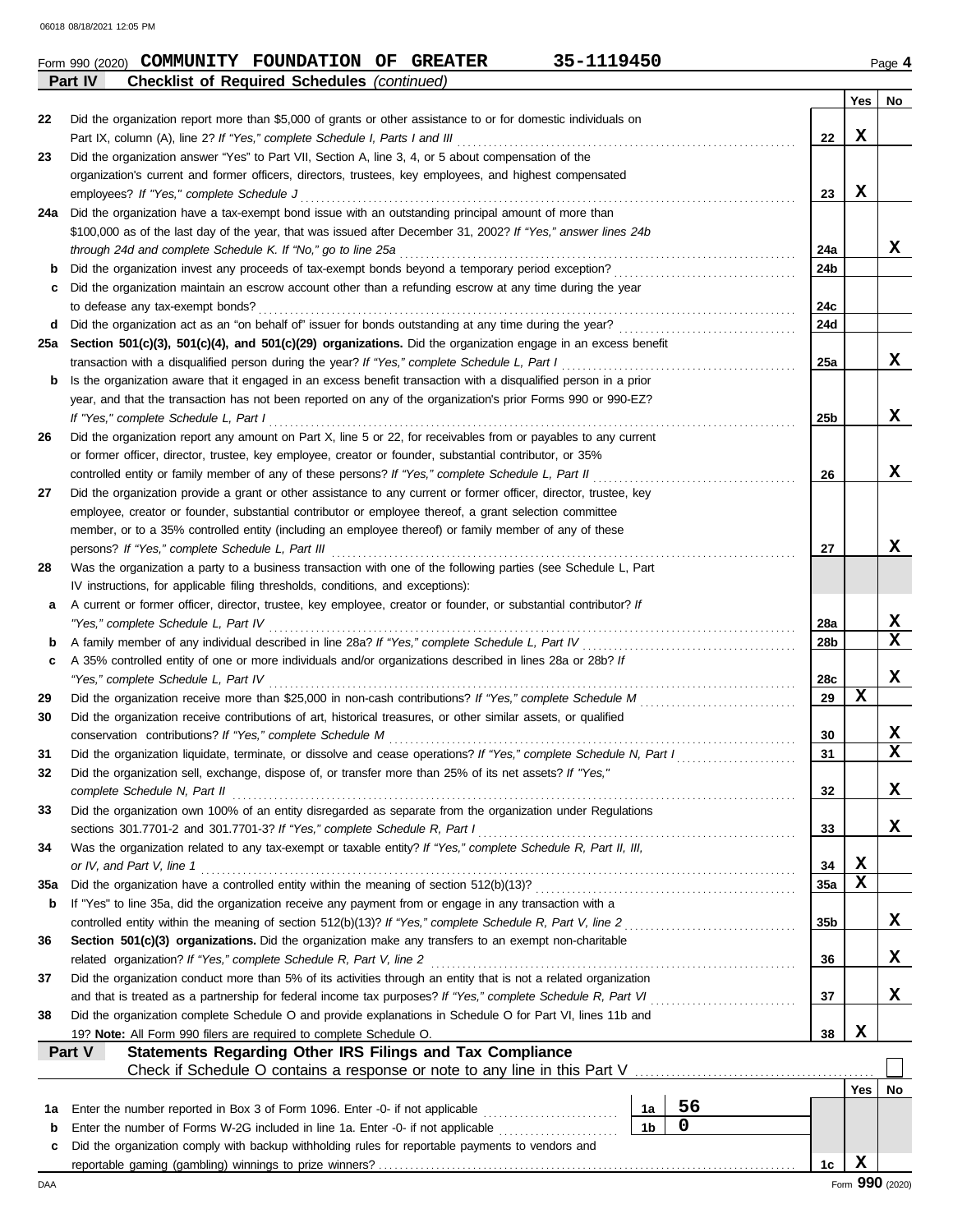|     |                                                                                                                                    |                 |    |                | <b>Yes</b> | No.             |  |  |  |  |  |  |  |
|-----|------------------------------------------------------------------------------------------------------------------------------------|-----------------|----|----------------|------------|-----------------|--|--|--|--|--|--|--|
| 2a  | Enter the number of employees reported on Form W-3, Transmittal of Wage and Tax                                                    |                 |    |                |            |                 |  |  |  |  |  |  |  |
|     | Statements, filed for the calendar year ending with or within the year covered by this return                                      | 2a              | 13 |                |            |                 |  |  |  |  |  |  |  |
| b   |                                                                                                                                    |                 |    | 2b             | X          |                 |  |  |  |  |  |  |  |
|     | Note: If the sum of lines 1a and 2a is greater than 250, you may be required to e-file (see instructions)                          |                 |    |                |            |                 |  |  |  |  |  |  |  |
| За  | Did the organization have unrelated business gross income of \$1,000 or more during the year?                                      |                 |    | 3a             |            | X               |  |  |  |  |  |  |  |
| b   |                                                                                                                                    |                 |    | 3b             |            |                 |  |  |  |  |  |  |  |
| 4a  | At any time during the calendar year, did the organization have an interest in, or a signature or other authority over,            |                 |    |                |            |                 |  |  |  |  |  |  |  |
|     | a financial account in a foreign country (such as a bank account, securities account, or other financial account)?                 |                 |    | 4a             |            | x               |  |  |  |  |  |  |  |
| b   |                                                                                                                                    |                 |    |                |            |                 |  |  |  |  |  |  |  |
|     | See instructions for filing requirements for FinCEN Form 114, Report of Foreign Bank and Financial Accounts (FBAR).                |                 |    |                |            |                 |  |  |  |  |  |  |  |
| 5а  |                                                                                                                                    |                 |    | 5a             |            | X               |  |  |  |  |  |  |  |
| b   |                                                                                                                                    |                 |    | 5 <sub>b</sub> |            | $\mathbf x$     |  |  |  |  |  |  |  |
| c   |                                                                                                                                    |                 |    |                |            |                 |  |  |  |  |  |  |  |
| 6a  | Does the organization have annual gross receipts that are normally greater than \$100,000, and did the                             |                 |    |                |            |                 |  |  |  |  |  |  |  |
|     |                                                                                                                                    |                 |    | 6a             |            | x               |  |  |  |  |  |  |  |
| b   | If "Yes," did the organization include with every solicitation an express statement that such contributions or                     |                 |    |                |            |                 |  |  |  |  |  |  |  |
|     | gifts were not tax deductible?                                                                                                     |                 |    | 6b             |            |                 |  |  |  |  |  |  |  |
| 7   | Organizations that may receive deductible contributions under section 170(c).                                                      |                 |    |                |            |                 |  |  |  |  |  |  |  |
| а   | Did the organization receive a payment in excess of \$75 made partly as a contribution and partly for goods                        |                 |    |                |            |                 |  |  |  |  |  |  |  |
|     | and services provided to the payor?                                                                                                |                 |    | 7a             | X          |                 |  |  |  |  |  |  |  |
| b   |                                                                                                                                    |                 |    | 7b             | X          |                 |  |  |  |  |  |  |  |
| c   | Did the organization sell, exchange, or otherwise dispose of tangible personal property for which it was                           |                 |    |                |            |                 |  |  |  |  |  |  |  |
|     |                                                                                                                                    |                 |    | 7c             |            | x               |  |  |  |  |  |  |  |
| d   |                                                                                                                                    | 7d              |    |                |            |                 |  |  |  |  |  |  |  |
| е   |                                                                                                                                    |                 |    | 7e             |            | X               |  |  |  |  |  |  |  |
| f   |                                                                                                                                    |                 |    | 7f             |            | x               |  |  |  |  |  |  |  |
| g   |                                                                                                                                    |                 |    | 7g             |            |                 |  |  |  |  |  |  |  |
| h   | If the organization received a contribution of cars, boats, airplanes, or other vehicles, did the organization file a Form 1098-C? |                 |    | 7h             |            |                 |  |  |  |  |  |  |  |
| 8   | Sponsoring organizations maintaining donor advised funds. Did a donor advised fund maintained by the                               |                 |    |                |            |                 |  |  |  |  |  |  |  |
|     |                                                                                                                                    |                 |    | 8              |            | X               |  |  |  |  |  |  |  |
| 9   | Sponsoring organizations maintaining donor advised funds.                                                                          |                 |    |                |            |                 |  |  |  |  |  |  |  |
| а   |                                                                                                                                    |                 |    | 9a             |            | X               |  |  |  |  |  |  |  |
| b   |                                                                                                                                    |                 |    | 9b             |            | $\mathbf x$     |  |  |  |  |  |  |  |
| 10  | Section 501(c)(7) organizations. Enter:                                                                                            |                 |    |                |            |                 |  |  |  |  |  |  |  |
| а   |                                                                                                                                    | 10a             |    |                |            |                 |  |  |  |  |  |  |  |
| b   | Gross receipts, included on Form 990, Part VIII, line 12, for public use of club facilities                                        | 10 <sub>b</sub> |    |                |            |                 |  |  |  |  |  |  |  |
| 11  | Section 501(c)(12) organizations. Enter:                                                                                           |                 |    |                |            |                 |  |  |  |  |  |  |  |
| a   |                                                                                                                                    | 11a             |    |                |            |                 |  |  |  |  |  |  |  |
| b   | Gross income from other sources (Do not net amounts due or paid to other sources                                                   |                 |    |                |            |                 |  |  |  |  |  |  |  |
|     | against amounts due or received from them.)                                                                                        | 11 b            |    |                |            |                 |  |  |  |  |  |  |  |
| 12a | Section 4947(a)(1) non-exempt charitable trusts. Is the organization filing Form 990 in lieu of Form 1041?                         |                 |    | 12a            |            |                 |  |  |  |  |  |  |  |
| b   | If "Yes," enter the amount of tax-exempt interest received or accrued during the year conservance of                               | 12b             |    |                |            |                 |  |  |  |  |  |  |  |
| 13  | Section 501(c)(29) qualified nonprofit health insurance issuers.                                                                   |                 |    |                |            |                 |  |  |  |  |  |  |  |
| а   | Is the organization licensed to issue qualified health plans in more than one state?                                               |                 |    | 13a            |            |                 |  |  |  |  |  |  |  |
|     | Note: See the instructions for additional information the organization must report on Schedule O.                                  |                 |    |                |            |                 |  |  |  |  |  |  |  |
| b   | Enter the amount of reserves the organization is required to maintain by the states in which                                       |                 |    |                |            |                 |  |  |  |  |  |  |  |
|     |                                                                                                                                    | 13 <sub>b</sub> |    |                |            |                 |  |  |  |  |  |  |  |
| c   | Enter the amount of reserves on hand                                                                                               | 13 <sub>c</sub> |    |                |            |                 |  |  |  |  |  |  |  |
| 14a |                                                                                                                                    |                 |    | 14a            |            | X               |  |  |  |  |  |  |  |
| b   | If "Yes," has it filed a Form 720 to report these payments? If "No," provide an explanation on Schedule O                          |                 |    | 14b            |            |                 |  |  |  |  |  |  |  |
| 15  | Is the organization subject to the section 4960 tax on payment(s) of more than \$1,000,000 in remuneration or                      |                 |    |                |            |                 |  |  |  |  |  |  |  |
|     | excess parachute payment(s) during the year?                                                                                       |                 |    | 15             |            | x               |  |  |  |  |  |  |  |
|     | If "Yes," see instructions and file Form 4720, Schedule N.                                                                         |                 |    |                |            |                 |  |  |  |  |  |  |  |
| 16  | Is the organization an educational institution subject to the section 4968 excise tax on net investment income?                    |                 |    | 16             |            | X               |  |  |  |  |  |  |  |
|     | If "Yes," complete Form 4720, Schedule O.                                                                                          |                 |    |                |            |                 |  |  |  |  |  |  |  |
|     |                                                                                                                                    |                 |    |                |            | Form 990 (2020) |  |  |  |  |  |  |  |

**Part V Statements Regarding Other IRS Filings and Tax Compliance** *(continued)* **Form 990 (2020) COMMUNITY FOUNDATION OF GREATER** 35-1119450 **120 COMMUNITY FOUNDATION OF GREATER**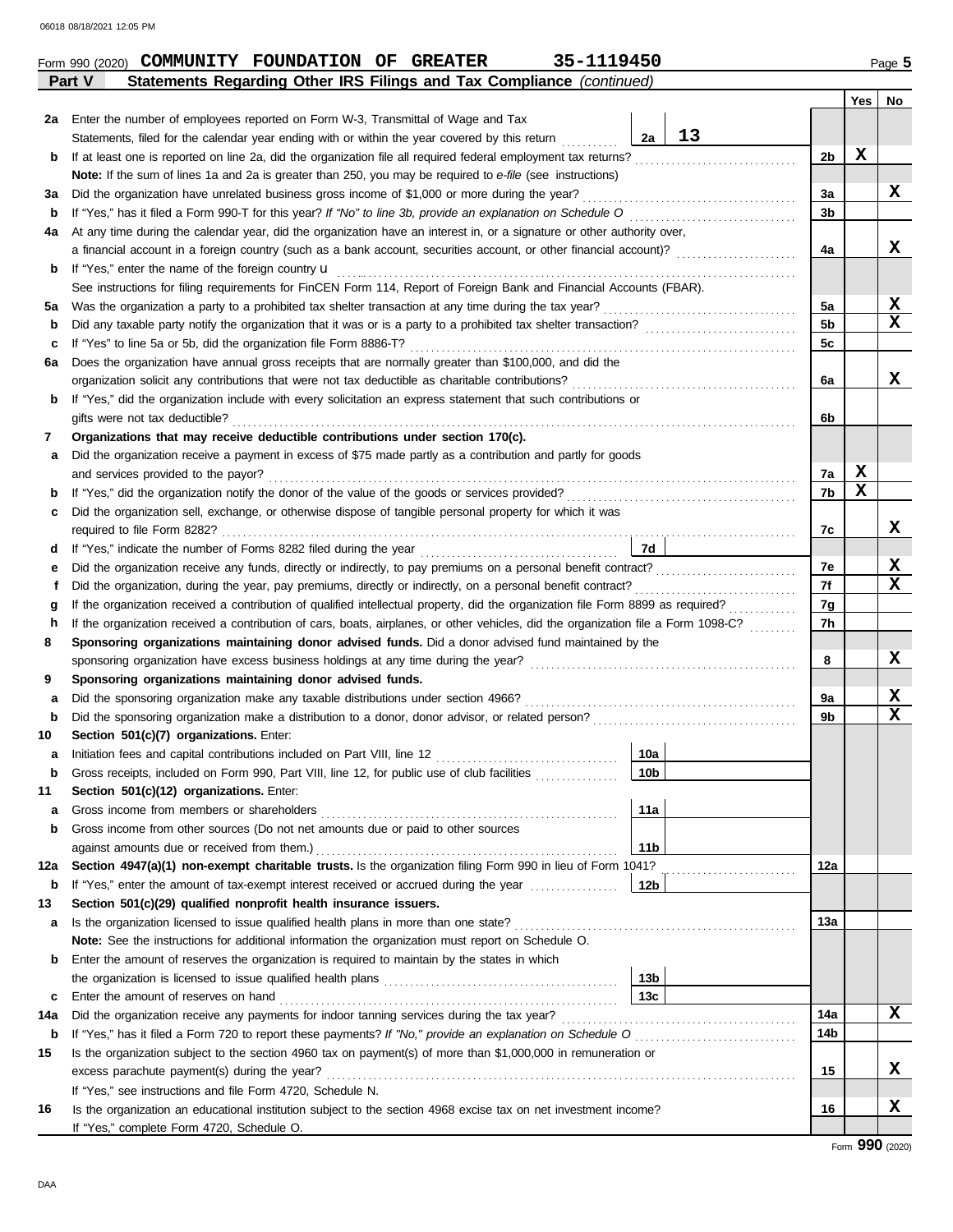|     | Part VI<br>Governance, Management, and Disclosure For each "Yes" response to lines 2 through 7b below, and for a "No"                           |    |    |                         |                         |             |
|-----|-------------------------------------------------------------------------------------------------------------------------------------------------|----|----|-------------------------|-------------------------|-------------|
|     | response to line 8a, 8b, or 10b below, describe the circumstances, processes, or changes on Schedule O. See instructions.                       |    |    |                         |                         |             |
|     |                                                                                                                                                 |    |    |                         |                         | ΙxΙ         |
|     | Section A. Governing Body and Management                                                                                                        |    |    |                         |                         |             |
|     |                                                                                                                                                 |    |    |                         | Yes                     | No          |
| 1a  | Enter the number of voting members of the governing body at the end of the tax year                                                             | 1a | 19 |                         |                         |             |
|     | If there are material differences in voting rights among members of the governing body, or                                                      |    |    |                         |                         |             |
|     | if the governing body delegated broad authority to an executive committee or similar                                                            |    |    |                         |                         |             |
|     | committee, explain on Schedule O.                                                                                                               |    |    |                         |                         |             |
| b   | Enter the number of voting members included on line 1a, above, who are independent                                                              | 1b | 19 |                         |                         |             |
| 2   | Did any officer, director, trustee, or key employee have a family relationship or a business relationship with                                  |    |    |                         |                         |             |
|     | any other officer, director, trustee, or key employee?                                                                                          |    |    | $\mathbf{2}$            | X                       |             |
| 3   | Did the organization delegate control over management duties customarily performed by or under the direct                                       |    |    |                         |                         |             |
|     | supervision of officers, directors, trustees, or key employees to a management company or other person?                                         |    |    | 3                       |                         | X           |
| 4   |                                                                                                                                                 |    |    | $\overline{\mathbf{4}}$ |                         | $\mathbf x$ |
| 5   |                                                                                                                                                 |    |    | 5                       |                         | $\mathbf x$ |
| 6   | Did the organization have members or stockholders?                                                                                              |    |    | 6                       |                         | $\mathbf x$ |
| 7a  | Did the organization have members, stockholders, or other persons who had the power to elect or appoint                                         |    |    |                         |                         |             |
|     |                                                                                                                                                 |    |    | 7a                      |                         | x           |
|     | one or more members of the governing body?<br>Are any governance decisions of the organization reserved to (or subject to approval by) members, |    |    |                         |                         |             |
| b   |                                                                                                                                                 |    |    | 7b                      |                         | x           |
|     | stockholders, or persons other than the governing body?                                                                                         |    |    |                         |                         |             |
| 8   | Did the organization contemporaneously document the meetings held or written actions undertaken during the year by the following:               |    |    |                         |                         |             |
| а   | The governing body?                                                                                                                             |    |    | 8a                      | X<br>$\mathbf x$        |             |
| b   | Each committee with authority to act on behalf of the governing body?                                                                           |    |    | 8b                      |                         |             |
| 9   | Is there any officer, director, trustee, or key employee listed in Part VII, Section A, who cannot be reached at                                |    |    |                         |                         |             |
|     |                                                                                                                                                 |    |    | 9                       |                         | x           |
|     | Section B. Policies (This Section B requests information about policies not required by the Internal Revenue Code.)                             |    |    |                         |                         |             |
|     |                                                                                                                                                 |    |    |                         | Yes                     | No          |
| 10a | Did the organization have local chapters, branches, or affiliates?                                                                              |    |    | 10a                     |                         | X           |
| b   | If "Yes," did the organization have written policies and procedures governing the activities of such chapters,                                  |    |    |                         |                         |             |
|     | affiliates, and branches to ensure their operations are consistent with the organization's exempt purposes?                                     |    |    | 10b                     |                         |             |
| 11a | Has the organization provided a complete copy of this Form 990 to all members of its governing body before filing the form?                     |    |    | 11a                     | X                       |             |
| b   | Describe in Schedule O the process, if any, used by the organization to review this Form 990.                                                   |    |    |                         |                         |             |
| 12a | Did the organization have a written conflict of interest policy? If "No," go to line 13                                                         |    |    | 12a                     | X                       |             |
| b   | Were officers, directors, or trustees, and key employees required to disclose annually interests that could give rise to conflicts?             |    |    | 12 <sub>b</sub>         | $\mathbf x$             |             |
| c   | Did the organization regularly and consistently monitor and enforce compliance with the policy? If "Yes,"                                       |    |    |                         |                         |             |
|     | describe in Schedule O how this was done <i>communically contained in Schedule O how this was done</i>                                          |    |    | 12c                     | X                       |             |
| 13  | Did the organization have a written whistleblower policy?                                                                                       |    |    | 13                      | $\overline{\mathbf{x}}$ |             |
| 14  | Did the organization have a written document retention and destruction policy?                                                                  |    |    | 14                      | X                       |             |
| 15  | Did the process for determining compensation of the following persons include a review and approval by                                          |    |    |                         |                         |             |
|     | independent persons, comparability data, and contemporaneous substantiation of the deliberation and decision?                                   |    |    |                         |                         |             |
| а   | The organization's CEO, Executive Director, or top management official                                                                          |    |    | 15a                     | X                       |             |
| b   | Other officers or key employees of the organization                                                                                             |    |    | 15 <sub>b</sub>         | X                       |             |
|     | If "Yes" to line 15a or 15b, describe the process in Schedule O (see instructions).                                                             |    |    |                         |                         |             |
| 16a | Did the organization invest in, contribute assets to, or participate in a joint venture or similar arrangement                                  |    |    |                         |                         |             |
|     | with a taxable entity during the year?                                                                                                          |    |    | 16a                     |                         | x           |
| b   | If "Yes," did the organization follow a written policy or procedure requiring the organization to evaluate its                                  |    |    |                         |                         |             |
|     | participation in joint venture arrangements under applicable federal tax law, and take steps to safeguard the                                   |    |    |                         |                         |             |
|     |                                                                                                                                                 |    |    | 16b                     |                         |             |
|     | Section C. Disclosure                                                                                                                           |    |    |                         |                         |             |
| 17  | ΙN<br>List the states with which a copy of this Form 990 is required to be filed $\mathbf u$                                                    |    |    |                         |                         |             |
|     |                                                                                                                                                 |    |    |                         |                         |             |
| 18  | Section 6104 requires an organization to make its Forms 1023 (1024 or 1024-A, if applicable), 990, and 990-T (Section 501(c)                    |    |    |                         |                         |             |
|     | (3) sonly) available for public inspection. Indicate how you made these available. Check all that apply.                                        |    |    |                         |                         |             |
|     | $ \mathbf{X} $ Upon request<br>ΙX<br>Another's website<br>Own website<br>Other (explain on Schedule O)                                          |    |    |                         |                         |             |
| 19  | Describe on Schedule O whether (and if so, how) the organization made its governing documents, conflict of interest policy, and                 |    |    |                         |                         |             |
|     | financial statements available to the public during the tax year.                                                                               |    |    |                         |                         |             |
| 20  | State the name, address, and telephone number of the person who possesses the organization's books and records u                                |    |    |                         |                         |             |
| R.  | <b>BRADLEY LITTLE</b><br>555 E. WAYNE ST                                                                                                        |    |    |                         |                         |             |
|     | 46802<br>ΙN<br>FORT WAYNE                                                                                                                       |    |    | 260-426-4083            |                         |             |
| DAA |                                                                                                                                                 |    |    |                         | Form 990 (2020)         |             |

**Form 990 (2020) COMMUNITY FOUNDATION OF GREATER** 35-1119450 **120 COMMUNITY FOUNDATION OF GREATER**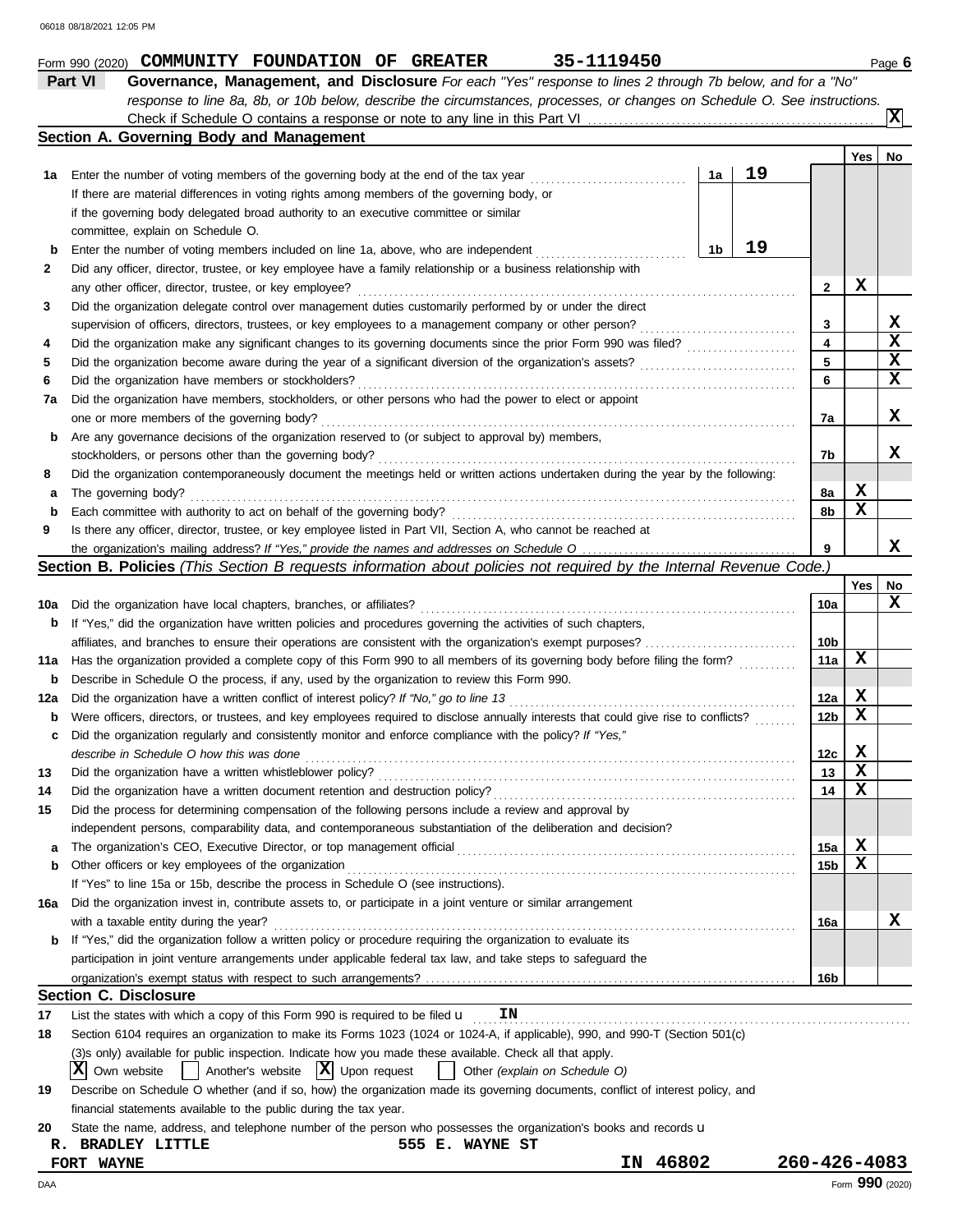| Form 990 (2020)          | 35-1119450<br>COMMUNITY FOUNDATION<br><b>GREATER</b><br>OF                                                                                                                                                                                 | Page 7 |
|--------------------------|--------------------------------------------------------------------------------------------------------------------------------------------------------------------------------------------------------------------------------------------|--------|
| <b>Part VII</b>          | Compensation of Officers, Directors, Trustees, Key Employees, Highest Compensated Employees, and                                                                                                                                           |        |
|                          | <b>Independent Contractors</b>                                                                                                                                                                                                             |        |
|                          |                                                                                                                                                                                                                                            |        |
| Section A.               | Officers, Directors, Trustees, Key Employees, and Highest Compensated Employees                                                                                                                                                            |        |
| organization's tax year. | 1a Complete this table for all persons required to be listed. Report compensation for the calendar year ending with or within the                                                                                                          |        |
|                          | • List all of the organization's <b>current</b> officers, directors, trustees (whether individuals or organizations), regardless of amount of<br>compensation. Enter -0- in columns $(D)$ , $(E)$ , and $(F)$ if no compensation was paid. |        |
|                          | • List all of the organization's current key employees, if any. See instructions for definition of "key employee."                                                                                                                         |        |
|                          | List the organization's five <b>current</b> highest compensated employees (other than an officer, director, trustee, or key employee)                                                                                                      |        |

who received reportable compensation (Box 5 of Form W-2 and/or Box 7 of Form 1099-MISC) of more than \$100,000 from the organization and any related organizations. ■ List the organization's five **current** highest compensated employees (other than an officer, director, trustee, or key employee)<br> **•** Pregiund reportable compensation (Box 5 of Ferm W 2 and/or Box 7 of Ferm 1000 MISC) o

■ List all of the organization's **former** officers, key employees, and highest compensated employees who received more than<br> **•** 00.000 of reportable compensation from the examization and any related erganizations \$100,000 of reportable compensation from the organization and any related organizations.

List all of the organization's **former directors or trustees** that received, in the capacity as a former director or trustee of the organization, more than \$10,000 of reportable compensation from the organization and any related organizations. See instructions for the order in which to list the persons above. **•**

Check this box if neither the organization nor any related organization compensated any current officer, director, or trustee.

| (A)<br>Name and title            | (B)<br>Average<br>hours<br>per week<br>(list any<br>hours for |                                   |                          | Position    | (C)          | (do not check more than one<br>box, unless person is both an<br>officer and a director/trustee) |        | (D)<br>Reportable<br>compensation<br>from the<br>organization<br>(W-2/1099-MISC) | (E)<br>Reportable<br>compensation<br>from related<br>organizations<br>(W-2/1099-MISC) | (F)<br>Estimated amount<br>of other<br>compensation<br>from the<br>organization and |
|----------------------------------|---------------------------------------------------------------|-----------------------------------|--------------------------|-------------|--------------|-------------------------------------------------------------------------------------------------|--------|----------------------------------------------------------------------------------|---------------------------------------------------------------------------------------|-------------------------------------------------------------------------------------|
|                                  | related<br>organizations<br>below<br>dotted line)             | Individual trustee<br>or director | Institutional<br>trustee | Officer     | Key employee | Highest compensated<br>employee                                                                 | Former |                                                                                  |                                                                                       | related organizations                                                               |
| (1) SHANNON HARDIEK              | 1.00                                                          |                                   |                          |             |              |                                                                                                 |        |                                                                                  |                                                                                       |                                                                                     |
| <b>BOARD CHAIR</b>               | 2.00                                                          | $\mathbf x$                       |                          | $\mathbf x$ |              |                                                                                                 |        | 0                                                                                | 0                                                                                     | $\mathbf 0$                                                                         |
| (2) MICHAEL CAHILL               | 1.00                                                          |                                   |                          |             |              |                                                                                                 |        |                                                                                  |                                                                                       |                                                                                     |
| VICE CHAIR/CHAIR                 | 3.00                                                          | $\mathbf x$                       |                          | $\mathbf x$ |              |                                                                                                 |        | 0                                                                                | 0                                                                                     | $\mathbf 0$                                                                         |
| (3) JONATHAN HANCOCK             |                                                               |                                   |                          |             |              |                                                                                                 |        |                                                                                  |                                                                                       |                                                                                     |
| <b>VICE CHAIR PART YEAR</b>      | 1.00<br>2.00                                                  | $\mathbf x$                       |                          | $\mathbf x$ |              |                                                                                                 |        | 0                                                                                | 0                                                                                     | 0                                                                                   |
| (4) ROBERT FRANCIS               |                                                               |                                   |                          |             |              |                                                                                                 |        |                                                                                  |                                                                                       |                                                                                     |
|                                  | 1.00                                                          |                                   |                          |             |              |                                                                                                 |        |                                                                                  |                                                                                       |                                                                                     |
| <b>SECRETARY</b>                 | 3.00                                                          | $\mathbf x$                       |                          | $\mathbf x$ |              |                                                                                                 |        | 0                                                                                | 0                                                                                     | $\mathbf 0$                                                                         |
| (5) ROBERT PATRICK               |                                                               |                                   |                          |             |              |                                                                                                 |        |                                                                                  |                                                                                       |                                                                                     |
|                                  | 1.00                                                          |                                   |                          |             |              |                                                                                                 |        |                                                                                  |                                                                                       |                                                                                     |
| <b>TREASURER</b>                 | 3.00                                                          | $\mathbf x$                       |                          | $\mathbf x$ |              |                                                                                                 |        | 0                                                                                | 0                                                                                     | 0                                                                                   |
| (6) SON HUYNH                    |                                                               |                                   |                          |             |              |                                                                                                 |        |                                                                                  |                                                                                       |                                                                                     |
|                                  | 1.00                                                          |                                   |                          |             |              |                                                                                                 |        |                                                                                  |                                                                                       |                                                                                     |
| <b>DIRECTOR</b>                  | 0.00                                                          | $\mathbf x$                       |                          |             |              |                                                                                                 |        | 0                                                                                | 0                                                                                     | $\mathbf 0$                                                                         |
| (7) TODD JACOBS                  |                                                               |                                   |                          |             |              |                                                                                                 |        |                                                                                  |                                                                                       |                                                                                     |
|                                  | 1.00                                                          |                                   |                          |             |              |                                                                                                 |        |                                                                                  |                                                                                       |                                                                                     |
| <b>DIRECTOR</b>                  | 0.00                                                          | $\mathbf x$                       |                          |             |              |                                                                                                 |        | 0                                                                                | 0                                                                                     | $\mathbf 0$                                                                         |
| (8) BEN MILES                    |                                                               |                                   |                          |             |              |                                                                                                 |        |                                                                                  |                                                                                       |                                                                                     |
|                                  | 1.00                                                          |                                   |                          |             |              |                                                                                                 |        |                                                                                  |                                                                                       |                                                                                     |
| <b>DIRECTOR</b>                  | 0.00                                                          | $\mathbf x$                       |                          |             |              |                                                                                                 |        | 0                                                                                | 0                                                                                     | 0                                                                                   |
| (9) CHRIS RUPP                   |                                                               |                                   |                          |             |              |                                                                                                 |        |                                                                                  |                                                                                       |                                                                                     |
|                                  | 1.00                                                          |                                   |                          |             |              |                                                                                                 |        |                                                                                  |                                                                                       |                                                                                     |
| DIRECTOR PART YEAR               | 0.00                                                          | $\mathbf x$                       |                          |             |              |                                                                                                 |        | 0                                                                                | 0                                                                                     | $\mathbf 0$                                                                         |
| (10) HEATHER<br><b>SCHOEGLER</b> |                                                               |                                   |                          |             |              |                                                                                                 |        |                                                                                  |                                                                                       |                                                                                     |
|                                  | 1.00                                                          |                                   |                          |             |              |                                                                                                 |        |                                                                                  |                                                                                       |                                                                                     |
| <b>DIRECTOR</b>                  | 3.00                                                          | $\mathbf x$                       |                          |             |              |                                                                                                 |        | 0                                                                                | 0                                                                                     | $\mathbf 0$                                                                         |
| <b>WALTERS</b><br>(11) IRENE     |                                                               |                                   |                          |             |              |                                                                                                 |        |                                                                                  |                                                                                       |                                                                                     |
|                                  | 1.00                                                          |                                   |                          |             |              |                                                                                                 |        |                                                                                  |                                                                                       |                                                                                     |
| <b>DIRECTOR</b>                  | 0.00                                                          | $\mathbf x$                       |                          |             |              |                                                                                                 |        | 0                                                                                | 0                                                                                     | 0                                                                                   |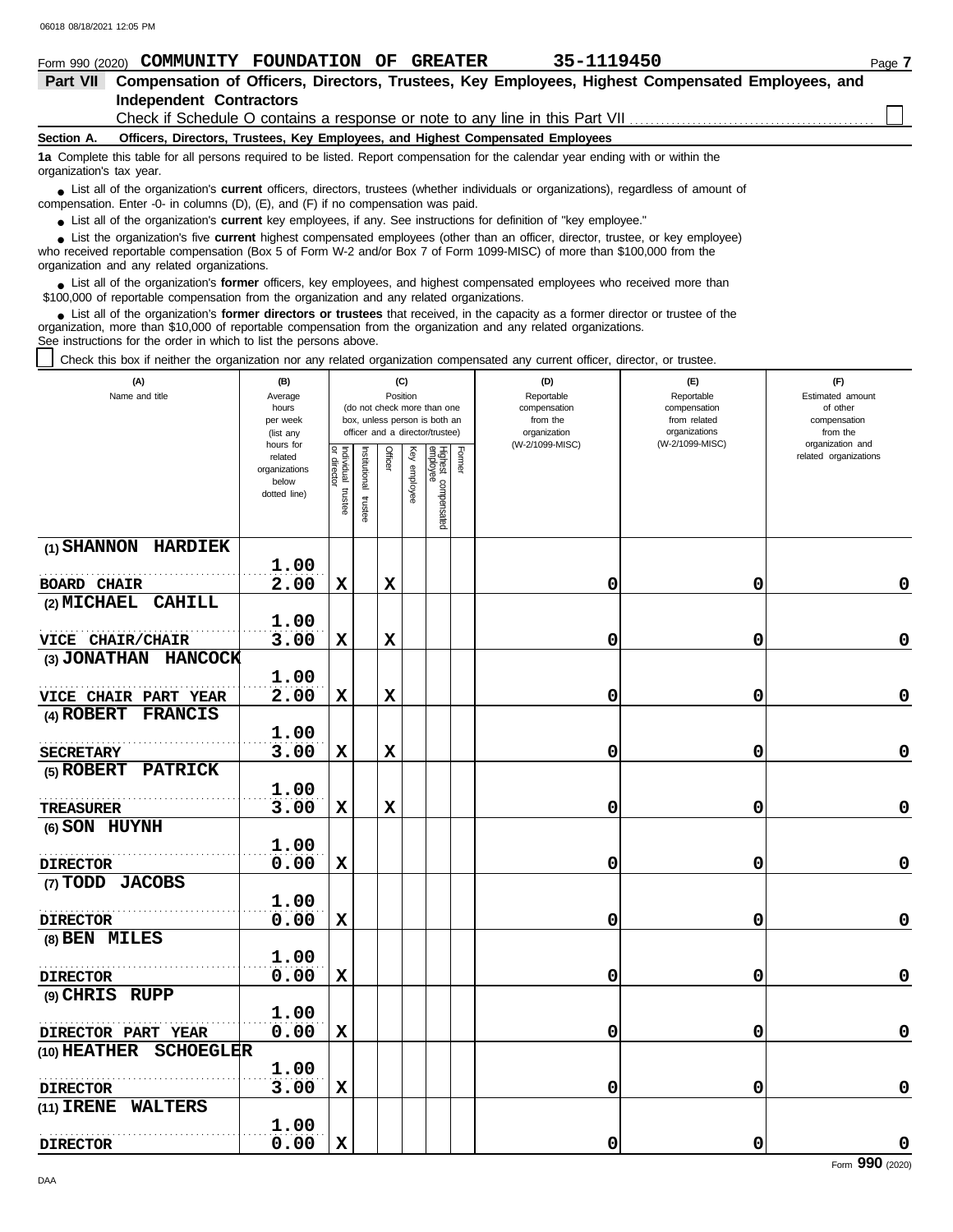| 06018 08/18/2021 12:05 PM<br>COMMUNITY FOUNDATION OF GREATER<br>Form 990 (2020)                                                                                                                                                                                                                                                    |                                                                |                                      |                         |         |                 |                                                                                                 |              | 35-1119450                                                                                             |                                                                    |   |                                                                 | Page 8  |
|------------------------------------------------------------------------------------------------------------------------------------------------------------------------------------------------------------------------------------------------------------------------------------------------------------------------------------|----------------------------------------------------------------|--------------------------------------|-------------------------|---------|-----------------|-------------------------------------------------------------------------------------------------|--------------|--------------------------------------------------------------------------------------------------------|--------------------------------------------------------------------|---|-----------------------------------------------------------------|---------|
| <b>Part VII</b>                                                                                                                                                                                                                                                                                                                    |                                                                |                                      |                         |         |                 |                                                                                                 |              | Section A. Officers, Directors, Trustees, Key Employees, and Highest Compensated Employees (continued) |                                                                    |   |                                                                 |         |
| (A)<br>Name and title                                                                                                                                                                                                                                                                                                              | (B)<br>Average<br>hours<br>per week<br>(list any               |                                      |                         |         | (C)<br>Position | (do not check more than one<br>box, unless person is both an<br>officer and a director/trustee) |              | (D)<br>Reportable<br>compensation<br>from the<br>organization                                          | (E)<br>Reportable<br>compensation<br>from related<br>organizations |   | (F)<br>Estimated amount<br>of other<br>compensation<br>from the |         |
|                                                                                                                                                                                                                                                                                                                                    | hours for<br>related<br>organizations<br>below<br>dotted line) | Individual<br>or director<br>trustee | nstitutional<br>trustee | Officer | Ķey<br>employee | Highest compensated<br>employee                                                                 | Former       | (W-2/1099-MISC)                                                                                        | (W-2/1099-MISC)                                                    |   | organization and<br>related organizations                       |         |
| DOUG WOOD<br>(12)                                                                                                                                                                                                                                                                                                                  |                                                                |                                      |                         |         |                 |                                                                                                 |              |                                                                                                        |                                                                    |   |                                                                 |         |
| <b>DIRECTOR</b>                                                                                                                                                                                                                                                                                                                    | 1.00<br>0.00                                                   | X                                    |                         |         |                 |                                                                                                 |              | 0                                                                                                      | 0                                                                  |   |                                                                 | 0       |
| (13)<br>CINDY GOODMAN                                                                                                                                                                                                                                                                                                              |                                                                |                                      |                         |         |                 |                                                                                                 |              |                                                                                                        |                                                                    |   |                                                                 |         |
|                                                                                                                                                                                                                                                                                                                                    | 1.00                                                           |                                      |                         |         |                 |                                                                                                 |              |                                                                                                        |                                                                    |   |                                                                 |         |
| <b>DIRECTOR</b>                                                                                                                                                                                                                                                                                                                    | 0.00                                                           | X                                    |                         |         |                 |                                                                                                 |              | 0                                                                                                      | 0                                                                  |   |                                                                 | 0       |
| <b>CARRIE MINNICH</b><br>(14)<br><b>DIRECTOR</b>                                                                                                                                                                                                                                                                                   | 1.00<br>0.00                                                   | х                                    |                         |         |                 |                                                                                                 |              | 0                                                                                                      | 0                                                                  |   |                                                                 | 0       |
| <b>EDMOND</b><br>(15)<br><b>O'NEAL</b>                                                                                                                                                                                                                                                                                             |                                                                |                                      |                         |         |                 |                                                                                                 |              |                                                                                                        |                                                                    |   |                                                                 |         |
| <b>DIRECTOR</b>                                                                                                                                                                                                                                                                                                                    | 1.00<br>0.00                                                   | X                                    |                         |         |                 |                                                                                                 |              | 0                                                                                                      | 0                                                                  |   |                                                                 | 0       |
| DAMIAN GOSHEFF<br>(16)                                                                                                                                                                                                                                                                                                             |                                                                |                                      |                         |         |                 |                                                                                                 |              |                                                                                                        |                                                                    |   |                                                                 |         |
| <b>DIRECTOR</b>                                                                                                                                                                                                                                                                                                                    | 1.00<br>0.00                                                   | X                                    |                         |         |                 |                                                                                                 |              | 0                                                                                                      | 0                                                                  |   |                                                                 | 0       |
| RONALD MENZE<br>(17)                                                                                                                                                                                                                                                                                                               |                                                                |                                      |                         |         |                 |                                                                                                 |              |                                                                                                        |                                                                    |   |                                                                 |         |
| <b>DIRECTOR</b>                                                                                                                                                                                                                                                                                                                    | 1.00<br>1.00                                                   | х                                    |                         |         |                 |                                                                                                 |              | 0                                                                                                      | 0                                                                  |   |                                                                 | 0       |
| <b>CHRISTINE</b><br>(18)<br><b>BOLES</b>                                                                                                                                                                                                                                                                                           |                                                                |                                      |                         |         |                 |                                                                                                 |              |                                                                                                        |                                                                    |   |                                                                 |         |
|                                                                                                                                                                                                                                                                                                                                    | 1.00                                                           |                                      |                         |         |                 |                                                                                                 |              |                                                                                                        |                                                                    |   |                                                                 |         |
| <b>DIRECTOR</b><br><b>ROBERT</b><br><b>SLUSSER</b><br>(19)                                                                                                                                                                                                                                                                         | 0.00                                                           | х                                    |                         |         |                 |                                                                                                 |              | 0                                                                                                      | 0                                                                  |   |                                                                 | 0       |
| <b>DIRECTOR</b>                                                                                                                                                                                                                                                                                                                    | 1.00<br>0.00                                                   | $\mathbf x$                          |                         |         |                 |                                                                                                 |              | 0                                                                                                      | 0                                                                  |   |                                                                 | 0       |
| <b>Subtotal</b><br>1b.                                                                                                                                                                                                                                                                                                             |                                                                |                                      |                         |         |                 |                                                                                                 | u            |                                                                                                        |                                                                    |   |                                                                 |         |
| c Total from continuation sheets to Part VII, Section A <i>minimal</i>                                                                                                                                                                                                                                                             |                                                                |                                      |                         |         |                 |                                                                                                 | u            | 316,268                                                                                                |                                                                    |   | 41,324                                                          |         |
| d<br>Total number of individuals (including but not limited to those listed above) who received more than \$100,000 of<br>$\mathbf{2}$                                                                                                                                                                                             |                                                                |                                      |                         |         |                 |                                                                                                 | $\mathbf{u}$ | 316,268                                                                                                |                                                                    |   | 41,324                                                          |         |
| reportable compensation from the organization $\mathbf{u}$ $\mathbf{2}$                                                                                                                                                                                                                                                            |                                                                |                                      |                         |         |                 |                                                                                                 |              |                                                                                                        |                                                                    |   |                                                                 |         |
| Did the organization list any former officer, director, trustee, key employee, or highest compensated<br>3                                                                                                                                                                                                                         |                                                                |                                      |                         |         |                 |                                                                                                 |              |                                                                                                        |                                                                    |   | Yes                                                             | No      |
| employee on line 1a? If "Yes," complete Schedule J for such individual manufactured content to the 1at of the term of the schedule J for such individual manufactured in the set of the schedule $\frac{1}{2}$<br>For any individual listed on line 1a, is the sum of reportable compensation and other compensation from the<br>4 |                                                                |                                      |                         |         |                 |                                                                                                 |              |                                                                                                        |                                                                    |   | 3                                                               | x       |
| organization and related organizations greater than \$150,000? If "Yes," complete Schedule J for such                                                                                                                                                                                                                              |                                                                |                                      |                         |         |                 |                                                                                                 |              |                                                                                                        |                                                                    |   | х<br>4                                                          |         |
| Did any person listed on line 1a receive or accrue compensation from any unrelated organization or individual<br>5                                                                                                                                                                                                                 |                                                                |                                      |                         |         |                 |                                                                                                 |              |                                                                                                        |                                                                    |   |                                                                 |         |
| Section B. Independent Contractors                                                                                                                                                                                                                                                                                                 |                                                                |                                      |                         |         |                 |                                                                                                 |              |                                                                                                        |                                                                    | 5 |                                                                 | X       |
| Complete this table for your five highest compensated independent contractors that received more than \$100,000 of<br>1<br>compensation from the organization. Report compensation for the calendar year ending with or within the organization's tax year.                                                                        |                                                                |                                      |                         |         |                 |                                                                                                 |              |                                                                                                        |                                                                    |   |                                                                 |         |
|                                                                                                                                                                                                                                                                                                                                    | (A)<br>Name and business address                               |                                      |                         |         |                 |                                                                                                 |              |                                                                                                        | (B)<br>Description of services                                     |   | (C)<br>Compensation                                             |         |
| MASON INVESTMENT ADVISORY SERVICES<br><b>RESTON</b>                                                                                                                                                                                                                                                                                | VA 20191                                                       |                                      |                         |         |                 |                                                                                                 |              | 11130 SUNRISE VALLEY DR. STE 200<br>INV.<br>CONSULTING                                                 |                                                                    |   |                                                                 |         |
|                                                                                                                                                                                                                                                                                                                                    |                                                                |                                      |                         |         |                 |                                                                                                 |              |                                                                                                        |                                                                    |   |                                                                 | 212,226 |
|                                                                                                                                                                                                                                                                                                                                    |                                                                |                                      |                         |         |                 |                                                                                                 |              |                                                                                                        |                                                                    |   |                                                                 |         |
|                                                                                                                                                                                                                                                                                                                                    |                                                                |                                      |                         |         |                 |                                                                                                 |              |                                                                                                        |                                                                    |   |                                                                 |         |
|                                                                                                                                                                                                                                                                                                                                    |                                                                |                                      |                         |         |                 |                                                                                                 |              |                                                                                                        |                                                                    |   |                                                                 |         |
|                                                                                                                                                                                                                                                                                                                                    |                                                                |                                      |                         |         |                 |                                                                                                 |              |                                                                                                        |                                                                    |   |                                                                 |         |
| Total number of independent contractors (including but not limited to those listed above) who<br>2<br>received more than \$100,000 of compensation from the organization <b>u</b>                                                                                                                                                  |                                                                |                                      |                         |         |                 |                                                                                                 |              |                                                                                                        |                                                                    |   |                                                                 |         |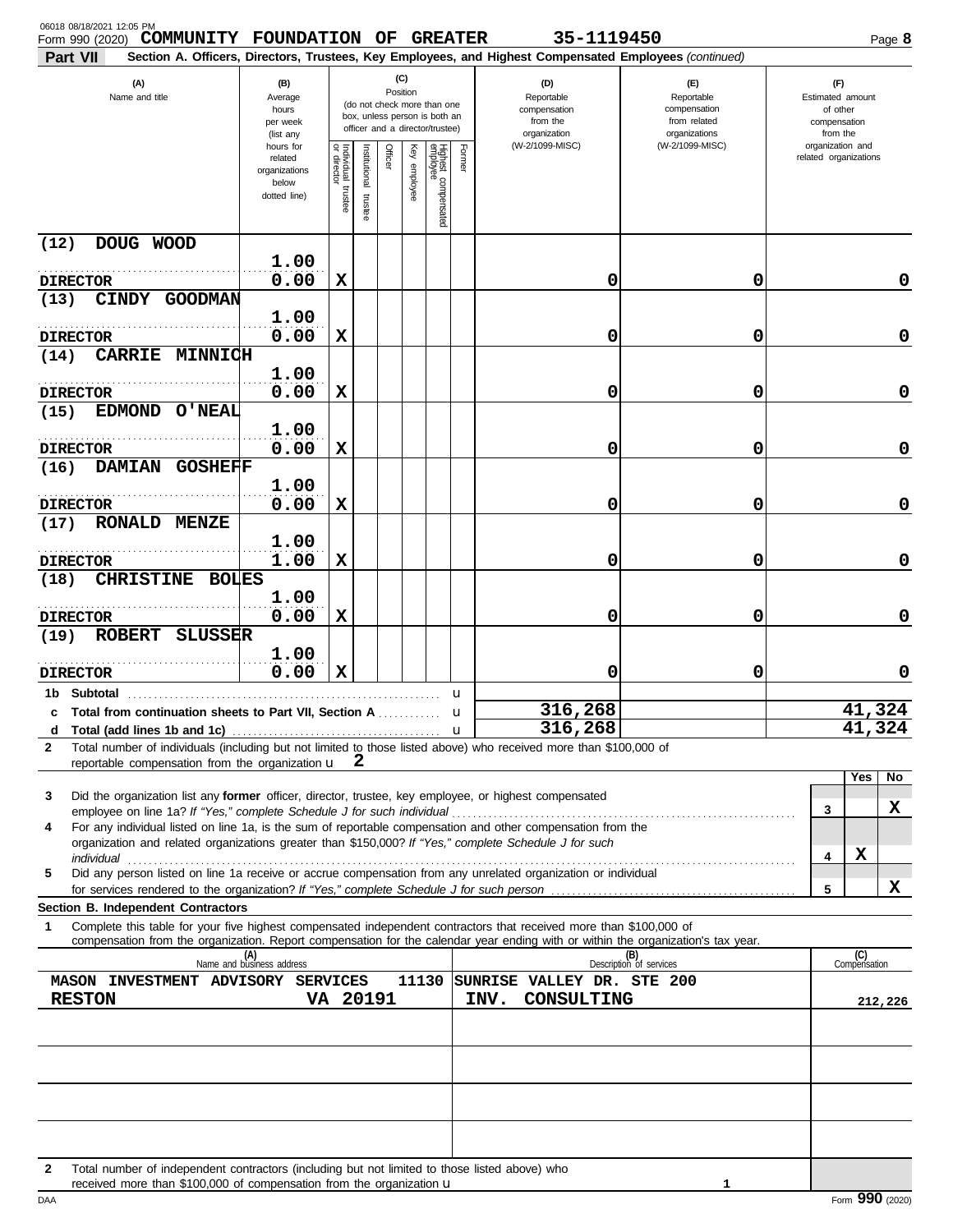| Form 990 (2020) |                             | COMMUNITY FOUNDATION OF GREATER |  | 35-1119450 | Page |
|-----------------|-----------------------------|---------------------------------|--|------------|------|
| Part VIII       | <b>Statement of Revenue</b> |                                 |  |            |      |

|                                                                  |     |                                                       |    |                              |               |                      | (A)<br>Total revenue | (B)<br>Related or exempt<br>function revenue | (C)<br>Unrelated<br>business revenue | (D)<br>Revenue excluded<br>from tax under<br>sections 512-514 |
|------------------------------------------------------------------|-----|-------------------------------------------------------|----|------------------------------|---------------|----------------------|----------------------|----------------------------------------------|--------------------------------------|---------------------------------------------------------------|
|                                                                  |     |                                                       |    |                              |               |                      |                      |                                              |                                      |                                                               |
|                                                                  |     | 1a Federated campaigns                                |    |                              | 1a            |                      |                      |                                              |                                      |                                                               |
|                                                                  |     | <b>b</b> Membership dues                              |    |                              | 1b            |                      |                      |                                              |                                      |                                                               |
|                                                                  |     | c Fundraising events                                  |    |                              | 1c            |                      |                      |                                              |                                      |                                                               |
|                                                                  |     | d Related organizations                               |    |                              | 1d            |                      |                      |                                              |                                      |                                                               |
|                                                                  |     | e Government grants (contributions)                   |    |                              | 1e            |                      |                      |                                              |                                      |                                                               |
| <b>Contributions, Gifts, Grants</b><br>and Other Similar Amounts |     | f All other contributions, gifts, grants,             |    |                              |               |                      |                      |                                              |                                      |                                                               |
|                                                                  |     | and similar amounts not included above                |    |                              | 1f            | 8,455,579            |                      |                                              |                                      |                                                               |
|                                                                  | a   | Noncash contributions included in lines 1a-1f         |    |                              | 1g $\sqrt{ }$ | 1,603,733            |                      |                                              |                                      |                                                               |
|                                                                  |     |                                                       |    |                              |               | $\mathbf{u}$         | 8,455,579            |                                              |                                      |                                                               |
|                                                                  |     |                                                       |    |                              |               | <b>Business Code</b> |                      |                                              |                                      |                                                               |
|                                                                  | 2a  |                                                       |    |                              |               |                      |                      |                                              |                                      |                                                               |
| Program Service<br>Revenue                                       | b   |                                                       |    |                              |               |                      |                      |                                              |                                      |                                                               |
|                                                                  |     |                                                       |    |                              |               |                      |                      |                                              |                                      |                                                               |
|                                                                  |     |                                                       |    |                              |               |                      |                      |                                              |                                      |                                                               |
|                                                                  |     |                                                       |    |                              |               |                      |                      |                                              |                                      |                                                               |
|                                                                  |     | f All other program service revenue                   |    |                              |               |                      |                      |                                              |                                      |                                                               |
|                                                                  |     |                                                       |    |                              |               |                      |                      |                                              |                                      |                                                               |
|                                                                  | 3   | Investment income (including dividends, interest, and |    |                              |               |                      |                      |                                              |                                      |                                                               |
|                                                                  |     |                                                       |    |                              |               |                      | 3,070,523            |                                              |                                      | 3,070,523                                                     |
|                                                                  |     |                                                       |    |                              |               | u                    |                      |                                              |                                      |                                                               |
|                                                                  | 4   | Income from investment of tax-exempt bond proceeds    |    |                              |               | u                    |                      |                                              |                                      |                                                               |
|                                                                  | 5   |                                                       |    |                              |               | u                    |                      |                                              |                                      |                                                               |
|                                                                  |     |                                                       |    | (i) Real                     |               | (ii) Personal        |                      |                                              |                                      |                                                               |
|                                                                  | 6а  | Gross rents                                           | 6a |                              |               |                      |                      |                                              |                                      |                                                               |
|                                                                  |     | <b>b</b> Less: rental expenses                        | 6b |                              |               |                      |                      |                                              |                                      |                                                               |
|                                                                  |     | <b>c</b> Rental inc. or (loss)                        | 6с |                              |               |                      |                      |                                              |                                      |                                                               |
|                                                                  |     | <b>d</b> Net rental income or (loss)                  |    |                              |               |                      |                      |                                              |                                      |                                                               |
|                                                                  |     | <b>7a</b> Gross amount from<br>sales of assets        |    | (i) Securities               |               | (ii) Other           |                      |                                              |                                      |                                                               |
|                                                                  |     | other than inventory                                  | 7a | 13,302,414                   |               |                      |                      |                                              |                                      |                                                               |
|                                                                  |     | <b>b</b> Less: cost or other                          |    |                              |               |                      |                      |                                              |                                      |                                                               |
| Revenue                                                          |     | basis and sales exps.                                 | 7b | 13,627,847                   |               |                      |                      |                                              |                                      |                                                               |
|                                                                  |     | c Gain or (loss)                                      | 7c | $-325,433$                   |               |                      |                      |                                              |                                      |                                                               |
|                                                                  |     |                                                       |    |                              |               | u                    | $-325,433$           |                                              |                                      | $-325,433$                                                    |
| Other                                                            |     | 8a Gross income from fundraising events               |    |                              |               |                      |                      |                                              |                                      |                                                               |
|                                                                  |     | (not including \$                                     |    |                              |               |                      |                      |                                              |                                      |                                                               |
|                                                                  |     | of contributions reported on line 1c).                |    |                              |               |                      |                      |                                              |                                      |                                                               |
|                                                                  |     | See Part IV, line $18$                                |    |                              | 8a            |                      |                      |                                              |                                      |                                                               |
|                                                                  |     | <b>b</b> Less: direct expenses                        |    |                              | 8b            |                      |                      |                                              |                                      |                                                               |
|                                                                  |     | c Net income or (loss) from fundraising events        |    |                              |               | u                    |                      |                                              |                                      |                                                               |
|                                                                  |     | 9a Gross income from gaming activities.               |    |                              |               |                      |                      |                                              |                                      |                                                               |
|                                                                  |     | See Part IV, line 19                                  |    |                              | 9a            |                      |                      |                                              |                                      |                                                               |
|                                                                  |     | <b>b</b> Less: direct expenses                        |    |                              | 9b            |                      |                      |                                              |                                      |                                                               |
|                                                                  |     | c Net income or (loss) from gaming activities         |    |                              |               | u                    |                      |                                              |                                      |                                                               |
|                                                                  |     | 10a Gross sales of inventory, less                    |    |                              |               |                      |                      |                                              |                                      |                                                               |
|                                                                  |     | returns and allowances                                |    |                              | 10a           |                      |                      |                                              |                                      |                                                               |
|                                                                  |     | <b>b</b> Less: cost of goods sold                     |    |                              | 10b           |                      |                      |                                              |                                      |                                                               |
|                                                                  |     | <b>c</b> Net income or (loss) from sales of inventory |    |                              |               | $\mathbf u$          |                      |                                              |                                      |                                                               |
|                                                                  |     |                                                       |    |                              |               | <b>Business Code</b> |                      |                                              |                                      |                                                               |
|                                                                  | 11a |                                                       |    | CHANGE IN VALUE OF SPLIT INT |               | 900099               | 618,565              | 618,565                                      |                                      |                                                               |
|                                                                  | b   | MISCELLANEOUS INCOME                                  |    |                              |               | 900099               | -217,082             | $-217,082$                                   |                                      |                                                               |
|                                                                  | c   |                                                       |    |                              |               |                      |                      |                                              |                                      |                                                               |
| Miscellaneous<br>Revenue                                         |     |                                                       |    |                              |               |                      |                      |                                              |                                      |                                                               |
|                                                                  |     |                                                       |    |                              |               | u                    | 401,483              |                                              |                                      |                                                               |
|                                                                  | 12  |                                                       |    |                              |               | $\mathbf u$          | 11,602,152           | 401,483                                      | 0                                    | 2,745,090                                                     |
|                                                                  |     |                                                       |    |                              |               |                      |                      |                                              |                                      |                                                               |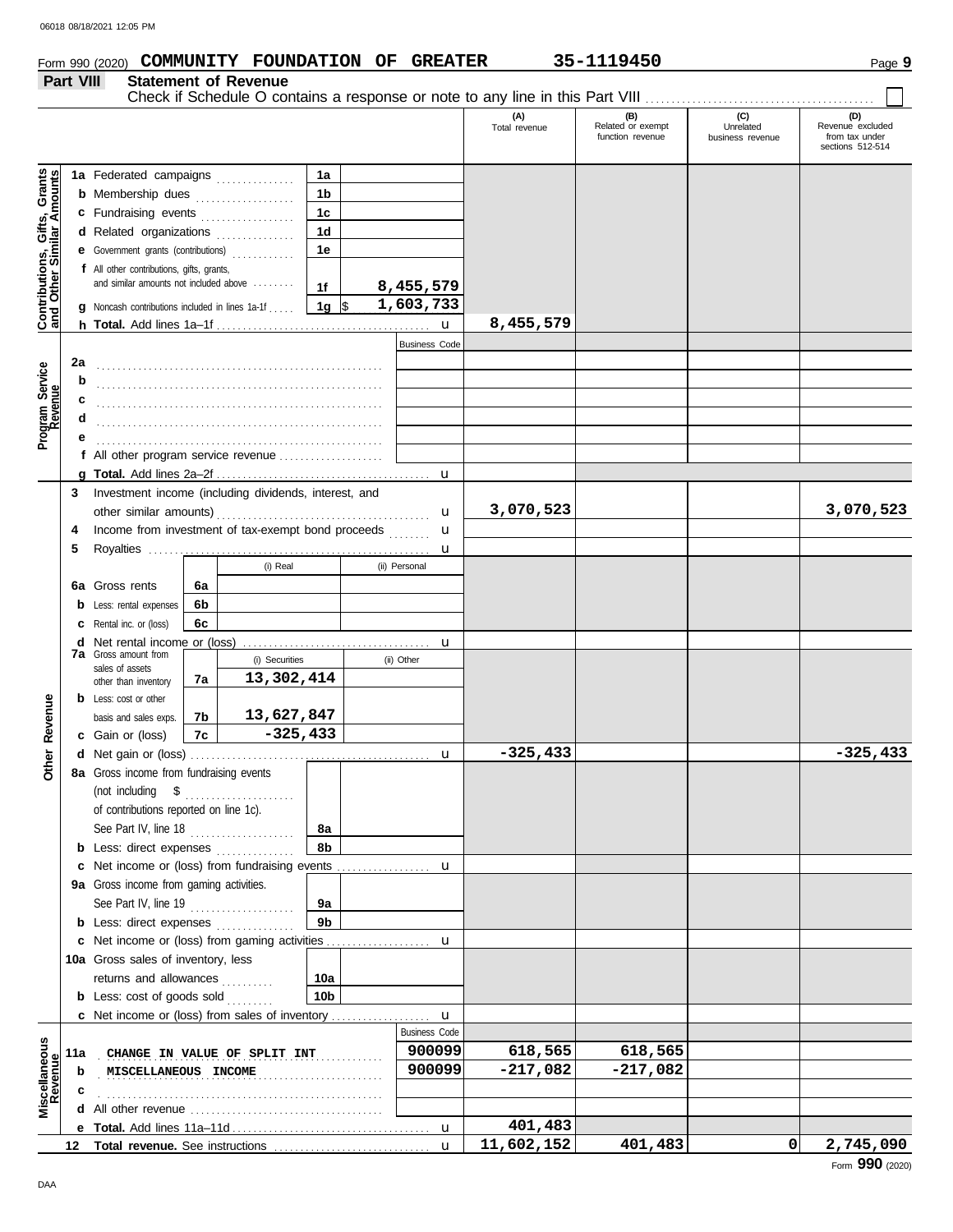## **Form 990 (2020) COMMUNITY FOUNDATION OF GREATER** 35-1119450 **10** Page 10

## **Part IX Statement of Functional Expenses**

*Section 501(c)(3) and 501(c)(4) organizations must complete all columns. All other organizations must complete column (A).*

|              | Check if Schedule O contains a response or note to any line in this Part IX                                                                                                     |                       |                                    |                                    |                                |  |  |  |  |  |  |
|--------------|---------------------------------------------------------------------------------------------------------------------------------------------------------------------------------|-----------------------|------------------------------------|------------------------------------|--------------------------------|--|--|--|--|--|--|
|              | Do not include amounts reported on lines 6b,<br>7b, 8b, 9b, and 10b of Part VIII.                                                                                               | (A)<br>Total expenses | (B)<br>Program service<br>expenses | Management and<br>general expenses | (D)<br>Fundraising<br>expenses |  |  |  |  |  |  |
|              | 1 Grants and other assistance to domestic organizations                                                                                                                         |                       |                                    |                                    |                                |  |  |  |  |  |  |
|              | and domestic governments. See Part IV, line 21                                                                                                                                  | 7,462,168             | 7,462,168                          |                                    |                                |  |  |  |  |  |  |
| $\mathbf{2}$ | Grants and other assistance to domestic                                                                                                                                         |                       |                                    |                                    |                                |  |  |  |  |  |  |
|              | individuals. See Part IV, line 22                                                                                                                                               | 395,879               | 395,879                            |                                    |                                |  |  |  |  |  |  |
| 3            | Grants and other assistance to foreign                                                                                                                                          |                       |                                    |                                    |                                |  |  |  |  |  |  |
|              | organizations, foreign governments, and foreign                                                                                                                                 |                       |                                    |                                    |                                |  |  |  |  |  |  |
|              | individuals. See Part IV, lines 15 and 16                                                                                                                                       | 18,000                | 18,000                             |                                    |                                |  |  |  |  |  |  |
| 4            | Benefits paid to or for members<br>.                                                                                                                                            |                       |                                    |                                    |                                |  |  |  |  |  |  |
| 5            | Compensation of current officers, directors,                                                                                                                                    |                       |                                    |                                    |                                |  |  |  |  |  |  |
|              | trustees, and key employees                                                                                                                                                     | 357,590               | 95,516                             | 211,916                            | 50,158                         |  |  |  |  |  |  |
| 6            | Compensation not included above to disqualified                                                                                                                                 |                       |                                    |                                    |                                |  |  |  |  |  |  |
|              | persons (as defined under section 4958(f)(1)) and                                                                                                                               |                       |                                    |                                    |                                |  |  |  |  |  |  |
|              | persons described in section 4958(c)(3)(B)                                                                                                                                      |                       |                                    |                                    |                                |  |  |  |  |  |  |
| 7            | Other salaries and wages                                                                                                                                                        | 550,699               | 173,511                            | 270,933                            | 106,255                        |  |  |  |  |  |  |
| 8            | Pension plan accruals and contributions (include                                                                                                                                |                       |                                    |                                    |                                |  |  |  |  |  |  |
|              | section 401(k) and 403(b) employer contributions)                                                                                                                               | 15,272                | 4,828                              | <u>7,476</u>                       | 2,968                          |  |  |  |  |  |  |
| 9            | Other employee benefits                                                                                                                                                         | 104,396               | 32,589                             | 52, 274                            | 19,533                         |  |  |  |  |  |  |
| 10           | Payroll taxes                                                                                                                                                                   | 59,575                | 17,760                             | 31,446                             | 10,369                         |  |  |  |  |  |  |
| 11           | Fees for services (nonemployees):                                                                                                                                               |                       |                                    |                                    |                                |  |  |  |  |  |  |
| a            |                                                                                                                                                                                 |                       |                                    |                                    |                                |  |  |  |  |  |  |
|              |                                                                                                                                                                                 | 4,374                 | 1,304                              | 2,309                              | 761                            |  |  |  |  |  |  |
|              |                                                                                                                                                                                 | 30,951                |                                    | 30,951                             |                                |  |  |  |  |  |  |
|              | Lobbying                                                                                                                                                                        |                       |                                    |                                    |                                |  |  |  |  |  |  |
|              | Professional fundraising services. See Part IV, line 17                                                                                                                         |                       |                                    |                                    |                                |  |  |  |  |  |  |
| f            | Investment management fees                                                                                                                                                      | 347,716               |                                    | 347,716                            |                                |  |  |  |  |  |  |
| g            | Other. (If line 11g amount exceeds 10% of line 25, column                                                                                                                       |                       |                                    |                                    |                                |  |  |  |  |  |  |
|              | (A) amount, list line 11g expenses on Schedule O.)                                                                                                                              |                       |                                    |                                    |                                |  |  |  |  |  |  |
| 12           | Advertising and promotion                                                                                                                                                       | 41,866                |                                    |                                    | 41,866                         |  |  |  |  |  |  |
| 13           |                                                                                                                                                                                 | 15,875                | 4,732                              | 8,379                              | 2,764                          |  |  |  |  |  |  |
| 14           | Information technology                                                                                                                                                          |                       |                                    |                                    |                                |  |  |  |  |  |  |
| 15           |                                                                                                                                                                                 |                       |                                    |                                    |                                |  |  |  |  |  |  |
| 16           |                                                                                                                                                                                 | 71,689                | 21,372                             | 37,840                             | 12,477                         |  |  |  |  |  |  |
| 17           | Travel                                                                                                                                                                          |                       |                                    |                                    |                                |  |  |  |  |  |  |
| 18           | Payments of travel or entertainment expenses                                                                                                                                    |                       |                                    |                                    |                                |  |  |  |  |  |  |
|              | for any federal, state, or local public officials                                                                                                                               |                       |                                    |                                    |                                |  |  |  |  |  |  |
| 19           | Conferences, conventions, and meetings                                                                                                                                          | 48,689                | 14,515                             | 25,700                             | 8,474                          |  |  |  |  |  |  |
| 20           | Interest                                                                                                                                                                        |                       |                                    |                                    |                                |  |  |  |  |  |  |
| 21           | Payments to affiliates                                                                                                                                                          |                       |                                    |                                    |                                |  |  |  |  |  |  |
| 22           | Depreciation, depletion, and amortization                                                                                                                                       | 12,578                |                                    | 12,578                             |                                |  |  |  |  |  |  |
| 23           | Insurance                                                                                                                                                                       | 22,802                | 6,797                              | 12,036                             | 3,969                          |  |  |  |  |  |  |
| 24           | Other expenses. Itemize expenses not covered                                                                                                                                    |                       |                                    |                                    |                                |  |  |  |  |  |  |
|              | above (List miscellaneous expenses on line 24e. If                                                                                                                              |                       |                                    |                                    |                                |  |  |  |  |  |  |
|              | line 24e amount exceeds 10% of line 25, column                                                                                                                                  |                       |                                    |                                    |                                |  |  |  |  |  |  |
|              | (A) amount, list line 24e expenses on Schedule O.)                                                                                                                              | 86,776                | 25,868                             | 45,805                             | 15,103                         |  |  |  |  |  |  |
| а            | EQUIPMENT & MAINTENANCE                                                                                                                                                         | 9,728                 | 2,900                              | 5,135                              | 1,693                          |  |  |  |  |  |  |
| b            | MISCELLANEOUS<br>DUES & SUBSCRIPTIONS                                                                                                                                           | 4,166                 | 1,243                              | 2,198                              | 725                            |  |  |  |  |  |  |
| c            | COMMUNITY INITIATIVES                                                                                                                                                           | 656                   | 656                                |                                    |                                |  |  |  |  |  |  |
| d            |                                                                                                                                                                                 |                       |                                    |                                    |                                |  |  |  |  |  |  |
| е            | All other expenses                                                                                                                                                              | 9,661,445             | 8,279,638                          | 1,104,692                          | 277,115                        |  |  |  |  |  |  |
| 25<br>26     | Total functional expenses. Add lines 1 through 24e<br>Joint costs. Complete this line only if the                                                                               |                       |                                    |                                    |                                |  |  |  |  |  |  |
|              | organization reported in column (B) joint costs<br>from a combined educational campaign and<br>fundraising solicitation. Check here u<br>if<br>following SOP 98-2 (ASC 958-720) |                       |                                    |                                    |                                |  |  |  |  |  |  |

 $\Box$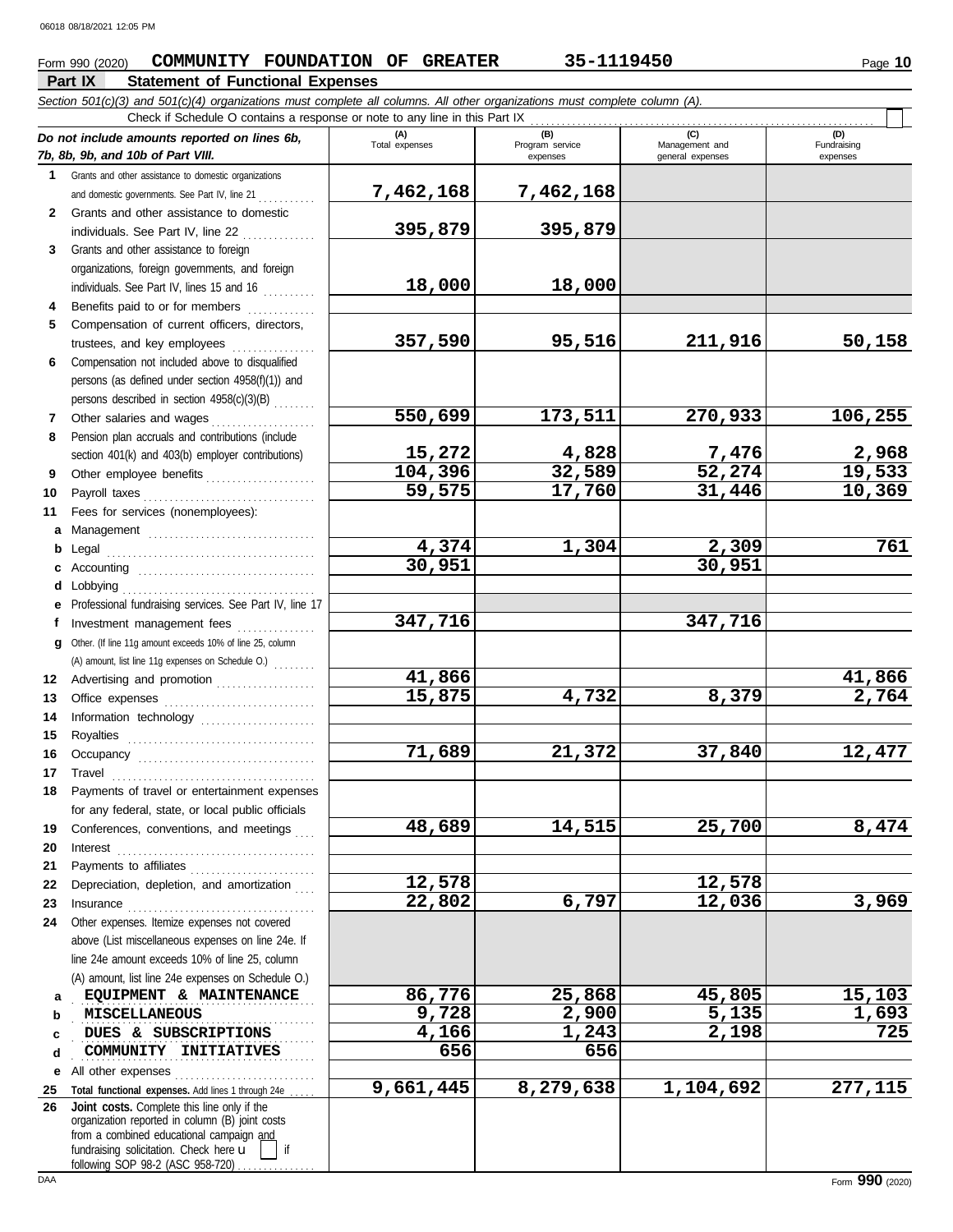|                             |        | COMMUNITY FOUNDATION OF GREATER<br>Form 990 (2020)                                      |                 |         | 35-1119450               |                | Page 11     |  |  |
|-----------------------------|--------|-----------------------------------------------------------------------------------------|-----------------|---------|--------------------------|----------------|-------------|--|--|
|                             | Part X | <b>Balance Sheet</b>                                                                    |                 |         |                          |                |             |  |  |
|                             |        |                                                                                         |                 |         |                          |                |             |  |  |
|                             |        |                                                                                         |                 |         | (A)                      |                | (B)         |  |  |
|                             |        |                                                                                         |                 |         | Beginning of year        |                | End of year |  |  |
|                             | 1      | Cash-non-interest-bearing                                                               |                 |         | 93,654                   | $\mathbf{1}$   | 1,007,881   |  |  |
|                             | 2      |                                                                                         |                 |         | 110,980                  | $\overline{2}$ | 390,632     |  |  |
|                             | 3      |                                                                                         |                 |         | 155,480                  | $\mathbf{3}$   | 113,440     |  |  |
|                             | 4      |                                                                                         |                 |         |                          | 4              |             |  |  |
|                             | 5      | Loans and other receivables from any current or former officer, director,               |                 |         |                          |                |             |  |  |
|                             |        | trustee, key employee, creator or founder, substantial contributor, or 35%              |                 |         |                          |                |             |  |  |
|                             |        |                                                                                         |                 |         |                          | 5              |             |  |  |
|                             | 6      | Loans and other receivables from other disqualified persons (as defined                 |                 |         |                          |                |             |  |  |
|                             |        | under section 4958(f)(1)), and persons described in section $4958(c)(3)(B)$             |                 |         |                          | 6              |             |  |  |
| Assets                      | 7      |                                                                                         |                 |         |                          | $\overline{7}$ |             |  |  |
|                             | 8      | Inventories for sale or use                                                             |                 |         |                          | 8              |             |  |  |
|                             | 9      | Prepaid expenses and deferred charges                                                   |                 |         | 16,068                   | 9              | 27,244      |  |  |
|                             |        | 10a Land, buildings, and equipment: cost or other                                       |                 |         |                          |                |             |  |  |
|                             |        |                                                                                         |                 | 295,805 |                          |                |             |  |  |
|                             |        | <b>b</b> Less: accumulated depreciation                                                 | 10 <sub>b</sub> | 232,813 | 59,278                   | 10c            | 62,992      |  |  |
|                             | 11     | Investments-publicly traded securities                                                  |                 |         | 148,978,092              | 11             | 163,298,544 |  |  |
|                             | 12     |                                                                                         |                 |         | 11, 186, 482             | 12             | 9,695,060   |  |  |
|                             | 13     |                                                                                         |                 |         | 1,447,134                | 13             | 2,055,507   |  |  |
|                             | 14     | Intangible assets                                                                       |                 |         |                          | 14             |             |  |  |
|                             | 15     | Other assets. See Part IV, line 11                                                      |                 |         | 5,363,471                | 15             | 5,285,159   |  |  |
|                             | 16     |                                                                                         |                 |         | $\overline{167,410,639}$ | 16             | 181,936,459 |  |  |
|                             | 17     |                                                                                         |                 |         |                          |                |             |  |  |
|                             | 18     | Grants payable                                                                          | 608,750         | 18      | 581,022                  |                |             |  |  |
|                             | 19     | Deferred revenue                                                                        |                 |         |                          | 19             |             |  |  |
|                             | 20     |                                                                                         |                 |         |                          | 20             |             |  |  |
|                             | 21     | Escrow or custodial account liability. Complete Part IV of Schedule D                   |                 |         |                          | 21             |             |  |  |
|                             | 22     | Loans and other payables to any current or former officer, director,                    |                 |         |                          |                |             |  |  |
| Liabilities                 |        | trustee, key employee, creator or founder, substantial contributor, or 35%              |                 |         |                          |                |             |  |  |
|                             |        | controlled entity or family member of any of these persons                              |                 |         |                          | 22             |             |  |  |
|                             | 23     |                                                                                         |                 |         |                          | 23             |             |  |  |
|                             | 24     | Unsecured notes and loans payable to unrelated third parties                            |                 |         |                          | 24             |             |  |  |
|                             | 25     | Other liabilities (including federal income tax, payables to related third              |                 |         |                          |                |             |  |  |
|                             |        | parties, and other liabilities not included on lines 17-24). Complete Part X            |                 |         |                          |                |             |  |  |
|                             |        | of Schedule D                                                                           |                 |         | 8,747,944                | 25             | 9,368,404   |  |  |
|                             | 26     |                                                                                         |                 |         | 9,403,754                | 26             | 10,015,409  |  |  |
|                             |        | Organizations that follow FASB ASC 958, check here $\mathbf{u}$ $\overline{\mathbf{X}}$ |                 |         |                          |                |             |  |  |
|                             |        | and complete lines 27, 28, 32, and 33.                                                  |                 |         |                          |                |             |  |  |
|                             | 27     | Net assets without donor restrictions                                                   |                 |         | 154,764,437              | 27             | 168,020,218 |  |  |
|                             | 28     | Net assets with donor restrictions                                                      |                 |         | 3,242,448                | 28             | 3,900,832   |  |  |
|                             |        | Organizations that do not follow FASB ASC 958, check here u                             |                 |         |                          |                |             |  |  |
|                             |        | and complete lines 29 through 33.                                                       |                 |         |                          |                |             |  |  |
|                             | 29     | Capital stock or trust principal, or current funds                                      |                 |         |                          | 29             |             |  |  |
| Net Assets or Fund Balances | 30     | Paid-in or capital surplus, or land, building, or equipment fund                        |                 |         |                          | 30             |             |  |  |
|                             | 31     | Retained earnings, endowment, accumulated income, or other funds                        |                 |         |                          | 31             |             |  |  |
|                             | 32     | Total net assets or fund balances                                                       |                 |         | 158,006,885              | 32             | 171,921,050 |  |  |
|                             | 33     |                                                                                         |                 |         | 167, 410, 639            | 33             | 181,936,459 |  |  |

Form **990** (2020)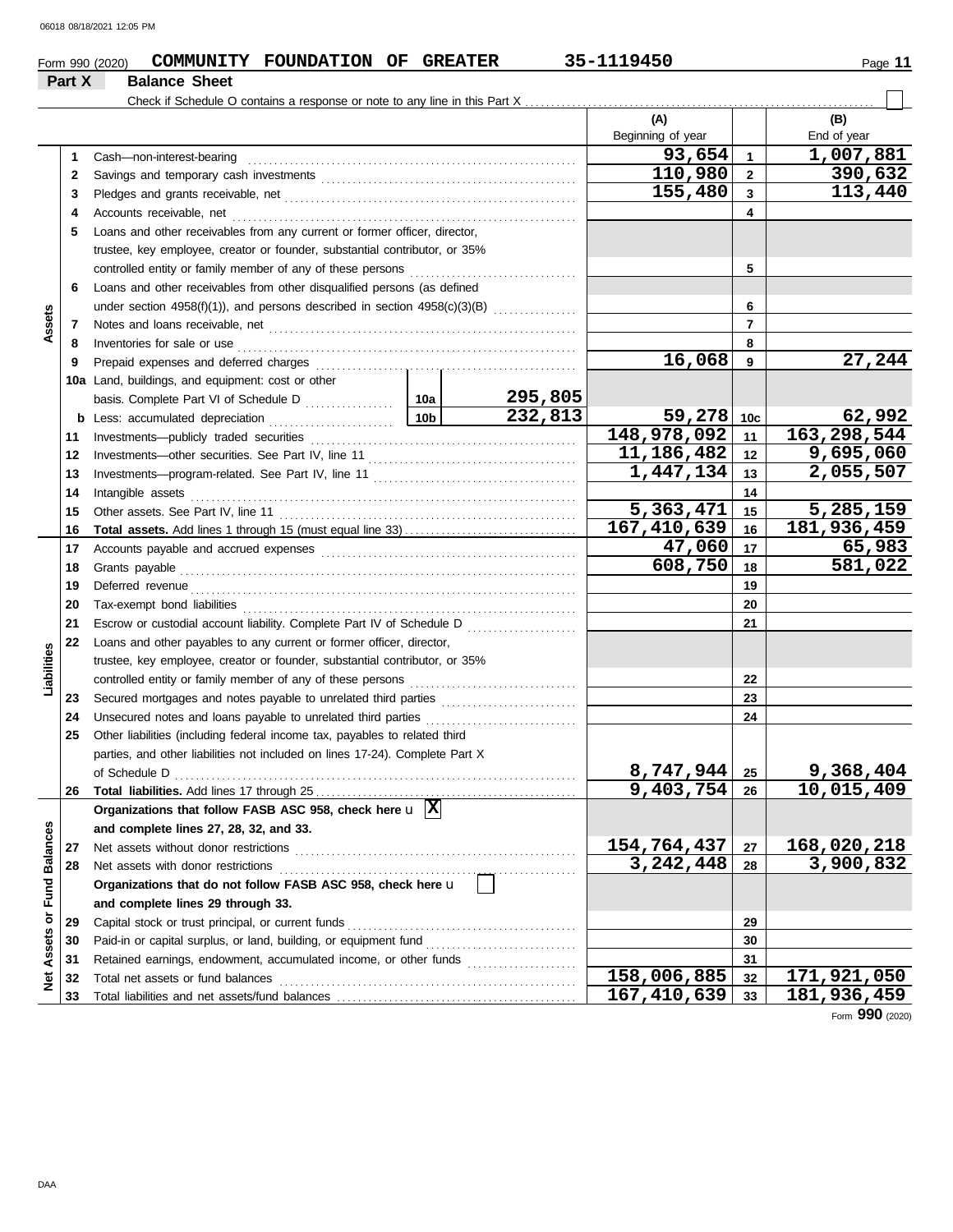|    | 35-1119450<br>Form 990 (2020) COMMUNITY FOUNDATION OF GREATER                                                                                                                                                                  |                  |           |                |         | Page 12   |  |  |  |
|----|--------------------------------------------------------------------------------------------------------------------------------------------------------------------------------------------------------------------------------|------------------|-----------|----------------|---------|-----------|--|--|--|
|    | Part XI<br><b>Reconciliation of Net Assets</b>                                                                                                                                                                                 |                  |           |                |         |           |  |  |  |
|    |                                                                                                                                                                                                                                |                  |           |                |         |           |  |  |  |
| 1  |                                                                                                                                                                                                                                | $\mathbf{1}$     |           | 11,602,152     |         |           |  |  |  |
| 2  |                                                                                                                                                                                                                                | $\overline{2}$   |           | 9,661,445      |         |           |  |  |  |
| 3  |                                                                                                                                                                                                                                | $\overline{3}$   | 1,940,707 |                |         |           |  |  |  |
| 4  |                                                                                                                                                                                                                                | $\blacktriangle$ |           | 158,006,885    |         |           |  |  |  |
| 5  | 11,837,882<br>5                                                                                                                                                                                                                |                  |           |                |         |           |  |  |  |
| 6  | Donated services and use of facilities <b>constructs</b> and the service of the service of the services and use of facilities                                                                                                  | 6                |           |                |         |           |  |  |  |
| 7  | Investment expenses <b>constant expenses</b>                                                                                                                                                                                   | $\overline{7}$   |           |                |         |           |  |  |  |
| 8  | Prior period adjustments [11] production of the contract of the contract of the contract of the contract of the contract of the contract of the contract of the contract of the contract of the contract of the contract of th | 8                |           |                |         |           |  |  |  |
| 9  |                                                                                                                                                                                                                                | 9                |           |                | 135,576 |           |  |  |  |
| 10 | Net assets or fund balances at end of year. Combine lines 3 through 9 (must equal Part X, line                                                                                                                                 |                  |           |                |         |           |  |  |  |
|    |                                                                                                                                                                                                                                | 10               |           | 171,921,050    |         |           |  |  |  |
|    | <b>Financial Statements and Reporting</b><br>Part XII                                                                                                                                                                          |                  |           |                |         |           |  |  |  |
|    |                                                                                                                                                                                                                                |                  |           |                |         |           |  |  |  |
|    |                                                                                                                                                                                                                                |                  |           |                | Yes     | <b>No</b> |  |  |  |
| 1  | X<br>Other<br>Accounting method used to prepare the Form 990:<br>Cash<br>Accrual                                                                                                                                               |                  |           |                |         |           |  |  |  |
|    | If the organization changed its method of accounting from a prior year or checked "Other," explain in                                                                                                                          |                  |           |                |         |           |  |  |  |
|    | Schedule O.                                                                                                                                                                                                                    |                  |           |                |         |           |  |  |  |
|    | 2a Were the organization's financial statements compiled or reviewed by an independent accountant?                                                                                                                             |                  |           | 2a             |         | X         |  |  |  |
|    | If "Yes," check a box below to indicate whether the financial statements for the year were compiled or                                                                                                                         |                  |           |                |         |           |  |  |  |
|    | reviewed on a separate basis, consolidated basis, or both:                                                                                                                                                                     |                  |           |                |         |           |  |  |  |
|    | Separate basis<br>Consolidated basis<br>Both consolidated and separate basis                                                                                                                                                   |                  |           |                |         |           |  |  |  |
|    | <b>b</b> Were the organization's financial statements audited by an independent accountant?                                                                                                                                    |                  |           | 2b             | x       |           |  |  |  |
|    | If "Yes," check a box below to indicate whether the financial statements for the year were audited on a                                                                                                                        |                  |           |                |         |           |  |  |  |
|    | separate basis, consolidated basis, or both:                                                                                                                                                                                   |                  |           |                |         |           |  |  |  |
|    | $ \mathbf{\overline{X}} $ Consolidated basis<br>Both consolidated and separate basis<br>Separate basis                                                                                                                         |                  |           |                |         |           |  |  |  |
|    | c If "Yes" to line 2a or 2b, does the organization have a committee that assumes responsibility for oversight of                                                                                                               |                  |           |                |         |           |  |  |  |
|    | the audit, review, or compilation of its financial statements and selection of an independent accountant?                                                                                                                      |                  |           | 2c             | x       |           |  |  |  |
|    | If the organization changed either its oversight process or selection process during the tax year, explain on                                                                                                                  |                  |           |                |         |           |  |  |  |
|    | Schedule O.                                                                                                                                                                                                                    |                  |           |                |         |           |  |  |  |
|    | 3a As a result of a federal award, was the organization required to undergo an audit or audits as set forth in the                                                                                                             |                  |           |                |         |           |  |  |  |
|    | Single Audit Act and OMB Circular A-133?                                                                                                                                                                                       |                  |           | 3a             |         | x         |  |  |  |
|    | <b>b</b> If "Yes," did the organization undergo the required audit or audits? If the organization did not undergo the                                                                                                          |                  |           |                |         |           |  |  |  |
|    | required audit or audits, explain why on Schedule O and describe any steps taken to undergo such audits                                                                                                                        |                  |           | 3 <sub>b</sub> |         |           |  |  |  |

Form **990** (2020)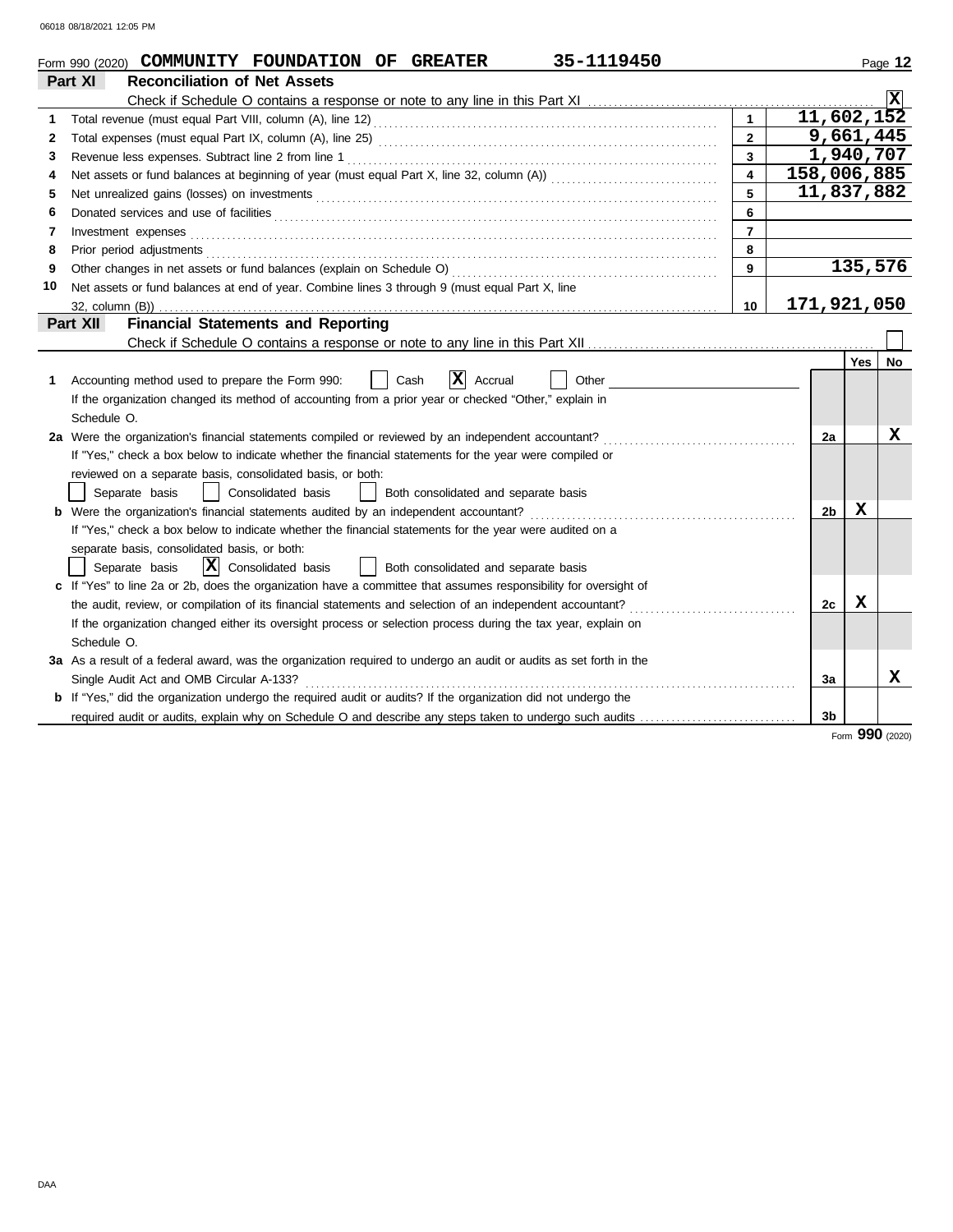| 06018 08/18/2021 12:05 PM<br>COMMUNITY FOUNDATION OF GREATER<br>Form 990 (2020)<br>Part VII                                                                                                                                                                 |                                                                |                                      |                          |             |                 |                                                                                                 |        | 35-1119450<br>Section A. Officers, Directors, Trustees, Key Employees, and Highest Compensated Employees (continued) |                                                                    | Page 8                                                          |
|-------------------------------------------------------------------------------------------------------------------------------------------------------------------------------------------------------------------------------------------------------------|----------------------------------------------------------------|--------------------------------------|--------------------------|-------------|-----------------|-------------------------------------------------------------------------------------------------|--------|----------------------------------------------------------------------------------------------------------------------|--------------------------------------------------------------------|-----------------------------------------------------------------|
| (A)<br>Name and title                                                                                                                                                                                                                                       | (B)<br>Average<br>hours<br>per week<br>(list any               |                                      |                          |             | (C)<br>Position | (do not check more than one<br>box, unless person is both an<br>officer and a director/trustee) |        | (D)<br>Reportable<br>compensation<br>from the<br>organization                                                        | (E)<br>Reportable<br>compensation<br>from related<br>organizations | (F)<br>Estimated amount<br>of other<br>compensation<br>from the |
|                                                                                                                                                                                                                                                             | hours for<br>related<br>organizations<br>below<br>dotted line) | Individual<br>or director<br>trustee | Institutional<br>trustee | Officer     | Key employee    | Highest compensated<br>employee                                                                 | Former | (W-2/1099-MISC)                                                                                                      | (W-2/1099-MISC)                                                    | organization and<br>related organizations                       |
| SHELLEY WALKER<br>(20)                                                                                                                                                                                                                                      |                                                                |                                      |                          |             |                 |                                                                                                 |        |                                                                                                                      |                                                                    |                                                                 |
| <b>DIRECTOR</b>                                                                                                                                                                                                                                             | 1.00<br>0.00                                                   | X                                    |                          |             |                 |                                                                                                 |        | 0                                                                                                                    | 0                                                                  | 0                                                               |
| SHERRY EARLY<br>(21)<br><b>DIRECTOR</b>                                                                                                                                                                                                                     | 1.00<br>0.00                                                   | X                                    |                          |             |                 |                                                                                                 |        | 0                                                                                                                    | 0                                                                  | 0                                                               |
| R. BRADLEY LITTLE<br>(22)                                                                                                                                                                                                                                   |                                                                |                                      |                          |             |                 |                                                                                                 |        |                                                                                                                      |                                                                    |                                                                 |
| PRESIDENT & CEO<br>HEIDI LUDWIG<br>(23)                                                                                                                                                                                                                     | 40.00<br>3.00                                                  |                                      |                          | X           |                 |                                                                                                 |        | 197,506                                                                                                              | 0                                                                  | 24,314                                                          |
| COO                                                                                                                                                                                                                                                         | 40.00<br>0.00                                                  |                                      |                          | $\mathbf x$ |                 |                                                                                                 |        | 118,762                                                                                                              | 0                                                                  | 17,010                                                          |
|                                                                                                                                                                                                                                                             |                                                                |                                      |                          |             |                 |                                                                                                 |        |                                                                                                                      |                                                                    |                                                                 |
|                                                                                                                                                                                                                                                             |                                                                |                                      |                          |             |                 |                                                                                                 |        |                                                                                                                      |                                                                    |                                                                 |
|                                                                                                                                                                                                                                                             |                                                                |                                      |                          |             |                 |                                                                                                 |        |                                                                                                                      |                                                                    |                                                                 |
|                                                                                                                                                                                                                                                             |                                                                |                                      |                          |             |                 |                                                                                                 |        |                                                                                                                      |                                                                    |                                                                 |
| c Total from continuation sheets to Part VII. Section A                                                                                                                                                                                                     |                                                                |                                      |                          |             |                 |                                                                                                 | u<br>u | 316,268                                                                                                              |                                                                    | 41,324                                                          |
| d<br>Total number of individuals (including but not limited to those listed above) who received more than \$100,000 of<br>$\mathbf{2}$                                                                                                                      |                                                                |                                      |                          |             |                 |                                                                                                 |        |                                                                                                                      |                                                                    |                                                                 |
| reportable compensation from the organization $\mathbf u$<br>Did the organization list any former officer, director, trustee, key employee, or highest compensated<br>3                                                                                     |                                                                |                                      |                          |             |                 |                                                                                                 |        |                                                                                                                      |                                                                    | Yes<br>No                                                       |
| For any individual listed on line 1a, is the sum of reportable compensation and other compensation from the<br>4<br>organization and related organizations greater than \$150,000? If "Yes," complete Schedule J for such                                   |                                                                |                                      |                          |             |                 |                                                                                                 |        |                                                                                                                      |                                                                    | 3                                                               |
| individual <b>construents in the construction of the construction of the construction of the construction</b><br>Did any person listed on line 1a receive or accrue compensation from any unrelated organization or individual<br>5                         |                                                                |                                      |                          |             |                 |                                                                                                 |        |                                                                                                                      |                                                                    | 4<br>5                                                          |
| Section B. Independent Contractors                                                                                                                                                                                                                          |                                                                |                                      |                          |             |                 |                                                                                                 |        |                                                                                                                      |                                                                    |                                                                 |
| 1<br>Complete this table for your five highest compensated independent contractors that received more than \$100,000 of<br>compensation from the organization. Report compensation for the calendar year ending with or within the organization's tax year. |                                                                |                                      |                          |             |                 |                                                                                                 |        |                                                                                                                      |                                                                    |                                                                 |
|                                                                                                                                                                                                                                                             | (A)<br>Name and business address                               |                                      |                          |             |                 |                                                                                                 |        |                                                                                                                      | (B)<br>Description of services                                     | (C)<br>Compensation                                             |
|                                                                                                                                                                                                                                                             |                                                                |                                      |                          |             |                 |                                                                                                 |        |                                                                                                                      |                                                                    |                                                                 |
|                                                                                                                                                                                                                                                             |                                                                |                                      |                          |             |                 |                                                                                                 |        |                                                                                                                      |                                                                    |                                                                 |
|                                                                                                                                                                                                                                                             |                                                                |                                      |                          |             |                 |                                                                                                 |        |                                                                                                                      |                                                                    |                                                                 |
|                                                                                                                                                                                                                                                             |                                                                |                                      |                          |             |                 |                                                                                                 |        |                                                                                                                      |                                                                    |                                                                 |
| Total number of independent contractors (including but not limited to those listed above) who<br>$\mathbf{2}$<br>received more than \$100,000 of compensation from the organization u                                                                       |                                                                |                                      |                          |             |                 |                                                                                                 |        |                                                                                                                      |                                                                    |                                                                 |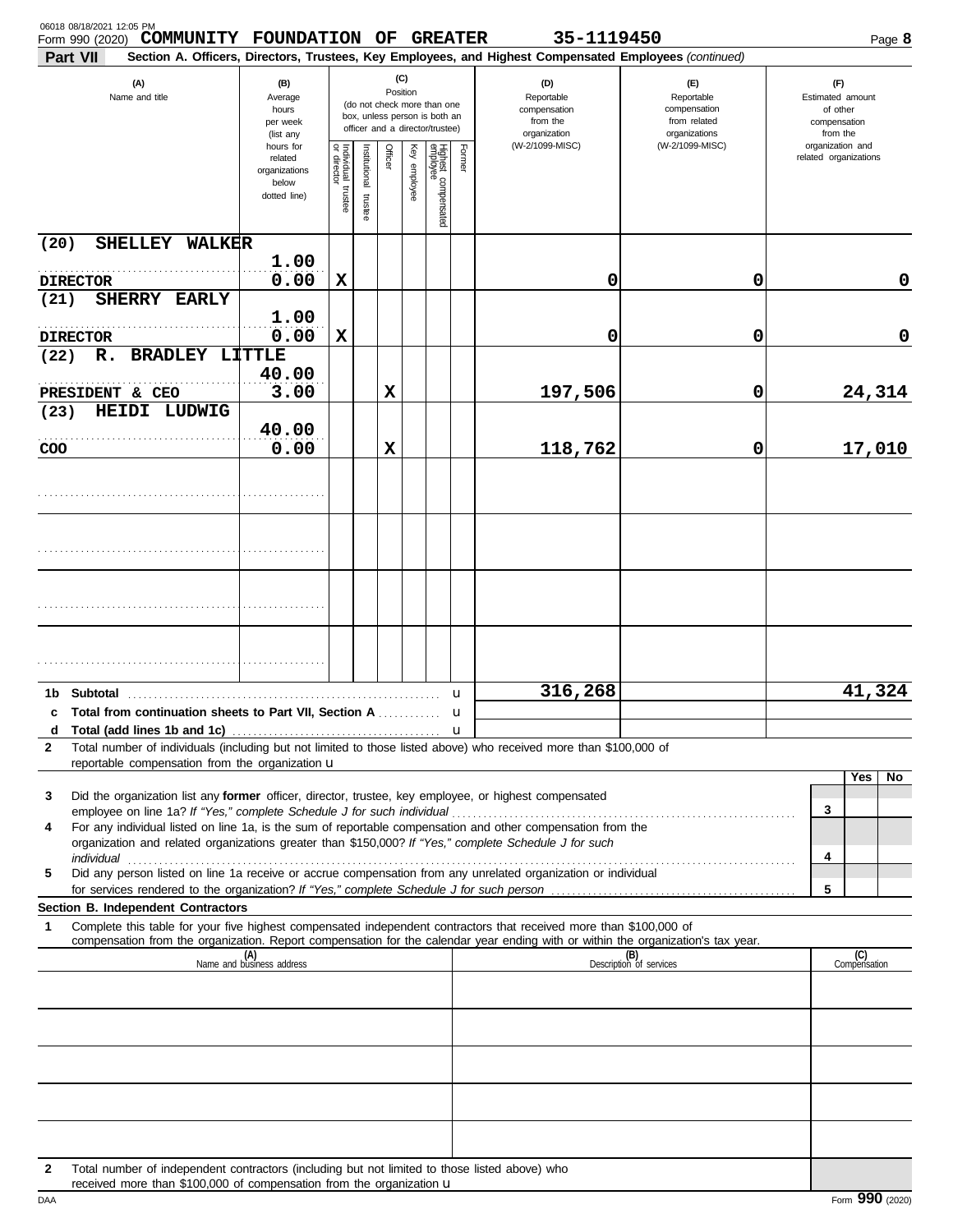|        | <b>SCHEDULE A</b>          |                                                                                  | <b>Public Charity Status and Public Support</b>                                                                                                                                                                                                           |      |                                       |                                | OMB No. 1545-0047                    |
|--------|----------------------------|----------------------------------------------------------------------------------|-----------------------------------------------------------------------------------------------------------------------------------------------------------------------------------------------------------------------------------------------------------|------|---------------------------------------|--------------------------------|--------------------------------------|
|        | (Form 990 or 990-EZ)       |                                                                                  | Complete if the organization is a section 501(c)(3) organization or a section 4947(a)(1) nonexempt charitable trust.                                                                                                                                      | 2020 |                                       |                                |                                      |
|        | Department of the Treasury |                                                                                  | La Attach to Form 990 or Form 990-EZ.                                                                                                                                                                                                                     |      |                                       |                                | Open to Public                       |
|        | Internal Revenue Service   |                                                                                  | <b>u</b> Go to www.irs.gov/Form990 for instructions and the latest information.                                                                                                                                                                           |      |                                       |                                | <b>Inspection</b>                    |
|        | Name of the organization   |                                                                                  | COMMUNITY FOUNDATION OF GREATER                                                                                                                                                                                                                           |      |                                       | Employer identification number |                                      |
| Part I |                            | FORT WAYNE INC.                                                                  | Reason for Public Charity Status. (All organizations must complete this part.) See instructions.                                                                                                                                                          |      |                                       | 35-1119450                     |                                      |
|        |                            |                                                                                  | The organization is not a private foundation because it is: (For lines 1 through 12, check only one box.)                                                                                                                                                 |      |                                       |                                |                                      |
| 1      |                            |                                                                                  | A church, convention of churches, or association of churches described in section 170(b)(1)(A)(i).                                                                                                                                                        |      |                                       |                                |                                      |
| 2      |                            |                                                                                  | A school described in <b>section 170(b)(1)(A)(ii).</b> (Attach Schedule E (Form 990 or 990-EZ).)                                                                                                                                                          |      |                                       |                                |                                      |
| 3      |                            |                                                                                  | A hospital or a cooperative hospital service organization described in section 170(b)(1)(A)(iii).                                                                                                                                                         |      |                                       |                                |                                      |
| 4      |                            |                                                                                  | A medical research organization operated in conjunction with a hospital described in section 170(b)(1)(A)(iii). Enter the hospital's name,                                                                                                                |      |                                       |                                |                                      |
| 5      | city, and state:           |                                                                                  | An organization operated for the benefit of a college or university owned or operated by a governmental unit described in                                                                                                                                 |      |                                       |                                |                                      |
|        |                            | section 170(b)(1)(A)(iv). (Complete Part II.)                                    |                                                                                                                                                                                                                                                           |      |                                       |                                |                                      |
| 6      |                            |                                                                                  | A federal, state, or local government or governmental unit described in section 170(b)(1)(A)(v).                                                                                                                                                          |      |                                       |                                |                                      |
| 7      |                            | described in section 170(b)(1)(A)(vi). (Complete Part II.)                       | An organization that normally receives a substantial part of its support from a governmental unit or from the general public                                                                                                                              |      |                                       |                                |                                      |
| X<br>8 |                            |                                                                                  | A community trust described in section 170(b)(1)(A)(vi). (Complete Part II.)                                                                                                                                                                              |      |                                       |                                |                                      |
| 9      |                            |                                                                                  | An agricultural research organization described in section 170(b)(1)(A)(ix) operated in conjunction with a land-grant college                                                                                                                             |      |                                       |                                |                                      |
|        |                            |                                                                                  | or university or a non-land-grant college of agriculture (see instructions). Enter the name, city, and state of the college or                                                                                                                            |      |                                       |                                |                                      |
| 10     | university:                |                                                                                  | An organization that normally receives: (1) more than 33 1/3% of its support from contributions, membership fees, and gross                                                                                                                               |      |                                       |                                |                                      |
|        |                            |                                                                                  | receipts from activities related to its exempt functions, subject to certain exceptions; and (2) no more than 331/3% of its                                                                                                                               |      |                                       |                                |                                      |
|        |                            |                                                                                  | support from gross investment income and unrelated business taxable income (less section 511 tax) from businesses                                                                                                                                         |      |                                       |                                |                                      |
| 11     |                            |                                                                                  | acquired by the organization after June 30, 1975. See section $509(a)(2)$ . (Complete Part III.)<br>An organization organized and operated exclusively to test for public safety. See section 509(a)(4).                                                  |      |                                       |                                |                                      |
| 12     |                            |                                                                                  | An organization organized and operated exclusively for the benefit of, to perform the functions of, or to carry out the purposes                                                                                                                          |      |                                       |                                |                                      |
|        |                            |                                                                                  | of one or more publicly supported organizations described in section $509(a)(1)$ or section $509(a)(2)$ . See section $509(a)(3)$ .                                                                                                                       |      |                                       |                                |                                      |
|        |                            |                                                                                  | Check the box in lines 12a through 12d that describes the type of supporting organization and complete lines 12e, 12f, and 12g.                                                                                                                           |      |                                       |                                |                                      |
| a      |                            |                                                                                  | Type I. A supporting organization operated, supervised, or controlled by its supported organization(s), typically by giving<br>the supported organization(s) the power to regularly appoint or elect a majority of the directors or trustees of the       |      |                                       |                                |                                      |
|        |                            |                                                                                  | supporting organization. You must complete Part IV, Sections A and B.                                                                                                                                                                                     |      |                                       |                                |                                      |
| b      |                            |                                                                                  | Type II. A supporting organization supervised or controlled in connection with its supported organization(s), by having                                                                                                                                   |      |                                       |                                |                                      |
|        |                            |                                                                                  | control or management of the supporting organization vested in the same persons that control or manage the supported<br>organization(s). You must complete Part IV, Sections A and C.                                                                     |      |                                       |                                |                                      |
| c      |                            |                                                                                  | Type III functionally integrated. A supporting organization operated in connection with, and functionally integrated with,                                                                                                                                |      |                                       |                                |                                      |
|        |                            |                                                                                  | its supported organization(s) (see instructions). You must complete Part IV, Sections A, D, and E.                                                                                                                                                        |      |                                       |                                |                                      |
| d      |                            |                                                                                  | Type III non-functionally integrated. A supporting organization operated in connection with its supported organization(s)<br>that is not functionally integrated. The organization generally must satisfy a distribution requirement and an attentiveness |      |                                       |                                |                                      |
|        |                            |                                                                                  | requirement (see instructions). You must complete Part IV, Sections A and D, and Part V.                                                                                                                                                                  |      |                                       |                                |                                      |
| е      |                            |                                                                                  | Check this box if the organization received a written determination from the IRS that it is a Type I, Type II, Type III<br>functionally integrated, or Type III non-functionally integrated supporting organization.                                      |      |                                       |                                |                                      |
| f      |                            | Enter the number of supported organizations                                      |                                                                                                                                                                                                                                                           |      |                                       |                                |                                      |
| g      |                            | Provide the following information about the supported organization(s).           |                                                                                                                                                                                                                                                           |      |                                       |                                |                                      |
|        | (i) Name of supported      | (ii) EIN                                                                         | (iii) Type of organization                                                                                                                                                                                                                                |      | (iv) Is the organization              | (v) Amount of monetary         | (vi) Amount of                       |
|        | organization               |                                                                                  | (described on lines 1-10<br>above (see instructions))                                                                                                                                                                                                     |      | listed in your governing<br>document? | support (see<br>instructions)  | other support (see<br>instructions)  |
|        |                            |                                                                                  |                                                                                                                                                                                                                                                           | Yes  | No                                    |                                |                                      |
| (A)    |                            |                                                                                  |                                                                                                                                                                                                                                                           |      |                                       |                                |                                      |
|        |                            |                                                                                  |                                                                                                                                                                                                                                                           |      |                                       |                                |                                      |
| (B)    |                            |                                                                                  |                                                                                                                                                                                                                                                           |      |                                       |                                |                                      |
| (C)    |                            |                                                                                  |                                                                                                                                                                                                                                                           |      |                                       |                                |                                      |
|        |                            |                                                                                  |                                                                                                                                                                                                                                                           |      |                                       |                                |                                      |
| (D)    |                            |                                                                                  |                                                                                                                                                                                                                                                           |      |                                       |                                |                                      |
|        |                            |                                                                                  |                                                                                                                                                                                                                                                           |      |                                       |                                |                                      |
| (E)    |                            |                                                                                  |                                                                                                                                                                                                                                                           |      |                                       |                                |                                      |
| Total  |                            |                                                                                  |                                                                                                                                                                                                                                                           |      |                                       |                                |                                      |
|        |                            | For Paperwork Reduction Act Notice, see the Instructions for Form 990 or 990-EZ. |                                                                                                                                                                                                                                                           |      |                                       |                                | Schedule A (Form 990 or 990-EZ) 2020 |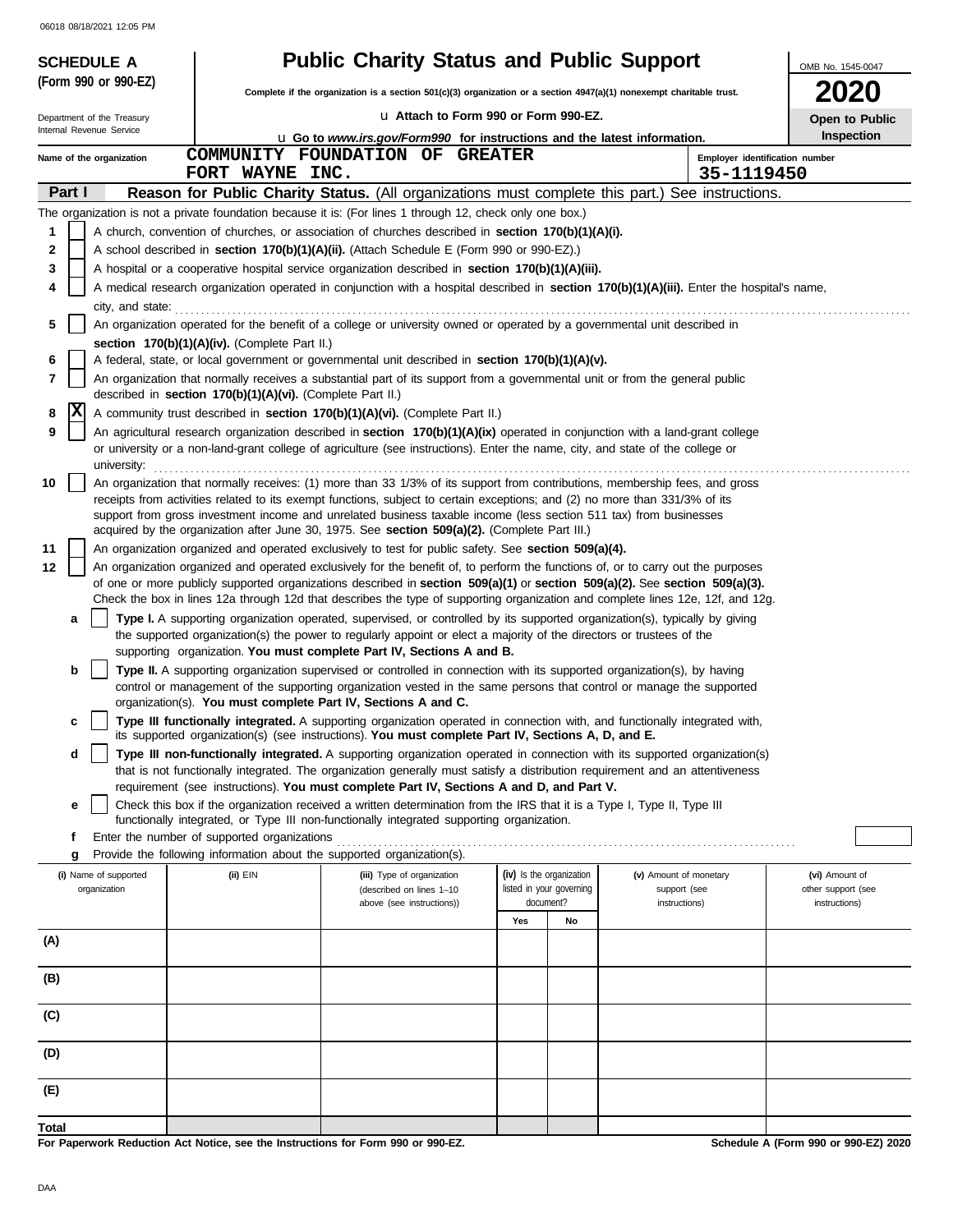#### Schedule A (Form 990 or 990-EZ) 2020 Page **2 COMMUNITY FOUNDATION OF GREATER 35-1119450 Part II Support Schedule for Organizations Described in Sections 170(b)(1)(A)(iv) and 170(b)(1)(A)(vi)** (Complete only if you checked the box on line 5, 7, or 8 of Part I or if the organization failed to qualify under Part III. If the organization fails to qualify under the tests listed below, please complete Part III.) **Section A. Public Support Calendar year (or fiscal year beginning in) (f)** Total u **(a)** 2016 **(b)** 2017 **(c)** 2018 **(d)** 2019 **(e)** 2020 Gifts, grants, contributions, and **1** membership fees received. (Do not **6,978,475 3,257,223 5,658,613 9,992,580 8,455,579 34,342,470** include any "unusual grants.") . . . . . . . . . . . **2** Tax revenues levied for the organization's benefit and either paid to or expended on its behalf ............ **3** The value of services or facilities furnished by a governmental unit to the organization without charge .............. **4 Total.** Add lines 1 through 3 **6,978,475 3,257,223 5,658,613 9,992,580 8,455,579 34,342,470 5** The portion of total contributions by each person (other than a governmental unit or publicly supported organization) included on line 1 that exceeds 2% of the amount **5,922,872** shown on line 11, column (f)  $\ldots$ Public support. Subtract line 5 from line 4... **28,419,598 6 Section B. Total Support Calendar year (or fiscal year beginning in) (f)** Total u **(b)** 2017 **(c)** 2018 **(d)** 2019 **(e)** 2020 **(a)** 2016 Amounts from line 4 . . . . . . . . . . . . . . . . . . . . . **7 6,978,475 3,257,223 5,658,613 9,992,580 8,455,579 34,342,470** Gross income from interest, dividends, **8** payments received on securities loans. rents, royalties, and income from **3,241,905 4,765,701 4,653,763 4,581,033 3,070,523 20,312,925** similar sources . . . . . . . . . . . . . . . . . . . . . . . . . . **9** Net income from unrelated business activities, whether or not the business is regularly carried on ................... Other income. Do not include gain or **10** loss from the sale of capital assets (Explain in Part VI.) . . . . . . . . . . . . . . . . . . . . . . **11 Total support.** Add lines 7 through 10 **54,655,395 12 12 1,223,630** Gross receipts from related activities, etc. (see instructions) . . . . . . . . . . . . . . . . . . . . . . . . . . . . . . . . . . . . . . . . . . . . . . . . . . . . . . . . . . . . . . . . . . . . . . **13** First 5 years. If the Form 990 is for the organization's first, second, third, fourth, or fifth tax year as a section 501(c)(3) organization, check this box and stop here ь **Section C. Computation of Public Support Percentage 14** Public support percentage for 2020 (line 6, column (f) divided by line 11, column (f)) . . . . . . . . . . . . . . . . . . . . . . . . . . . . . . . . . . . . . . . . . . . . . . **14** % **52.00 15** Public support percentage from 2019 Schedule A, Part II, line 14 . . . . . . . . . . . . . . . . . . . . . . . . . . . . . . . . . . . . . . . . . . . . . . . . . . . . . . . . . . . . . . . . . **15** % **49.52 16a 33 1/3% support test—2020.** If the organization did not check the box on line 13, and line 14 is 33 1/3% or more, check this box and **stop here.** The organization qualifies as a publicly supported organization . . . . . . . . . . . . . . . . . . . . . . . . . . . . . . . . . . . . . . . . . . . . . . . . . . . . . . . . . . . . . . . . . . . **X b 33 1/3% support test—2019.** If the organization did not check a box on line 13 or 16a, and line 15 is 33 1/3% or more, check this box and **stop here.** The organization qualifies as a publicly supported organization . . . . . . . . . . . . . . . . . . . . . . . . . . . . . . . . . . . . . . . . . . . . . . . . . . . . . . . . . . . . . . . **17a 10%-facts-and-circumstances test—2020.** If the organization did not check a box on line 13, 16a, or 16b, and line 14 is 10% or more, and if the organization meets the "facts-and-circumstances" test, check this box and **stop here.** Explain in Part VI how the organization meets the "facts-and-circumstances" test. The organization qualifies as a publicly supported organization www.commutation.com/www.commutation.com/www.commutation.com/www.commutation.com/www.commutation.com **b 10%-facts-and-circumstances test—2019.** If the organization did not check a box on line 13, 16a, 16b, or 17a, and line 15 is 10% or more, and if the organization meets the "facts-and-circumstances" test, check this box and **stop here.** Explain in Part VI how the organization meets the "facts-and-circumstances" test. The organization qualifies as a publicly supported organization www.commutation.com/www.commutation.com/www.commutation.com/www.commutation.com/www.commutation.com **18 Private foundation.** If the organization did not check a box on line 13, 16a, 16b, 17a, or 17b, check this box and see instructions . . . . . . . . . . . . . . . . . . . . . . . . . . . . . . . . . . . . . . . . . . . . . . . . . . . . . . . . . . . . . . . . . . . . . . . . . . . . . . . . . . . . . . . . . . . . . . . . . . . . . . . . . . . . . . . . . . . . . . . . . . . . . . . . . . . . . . . . . . . .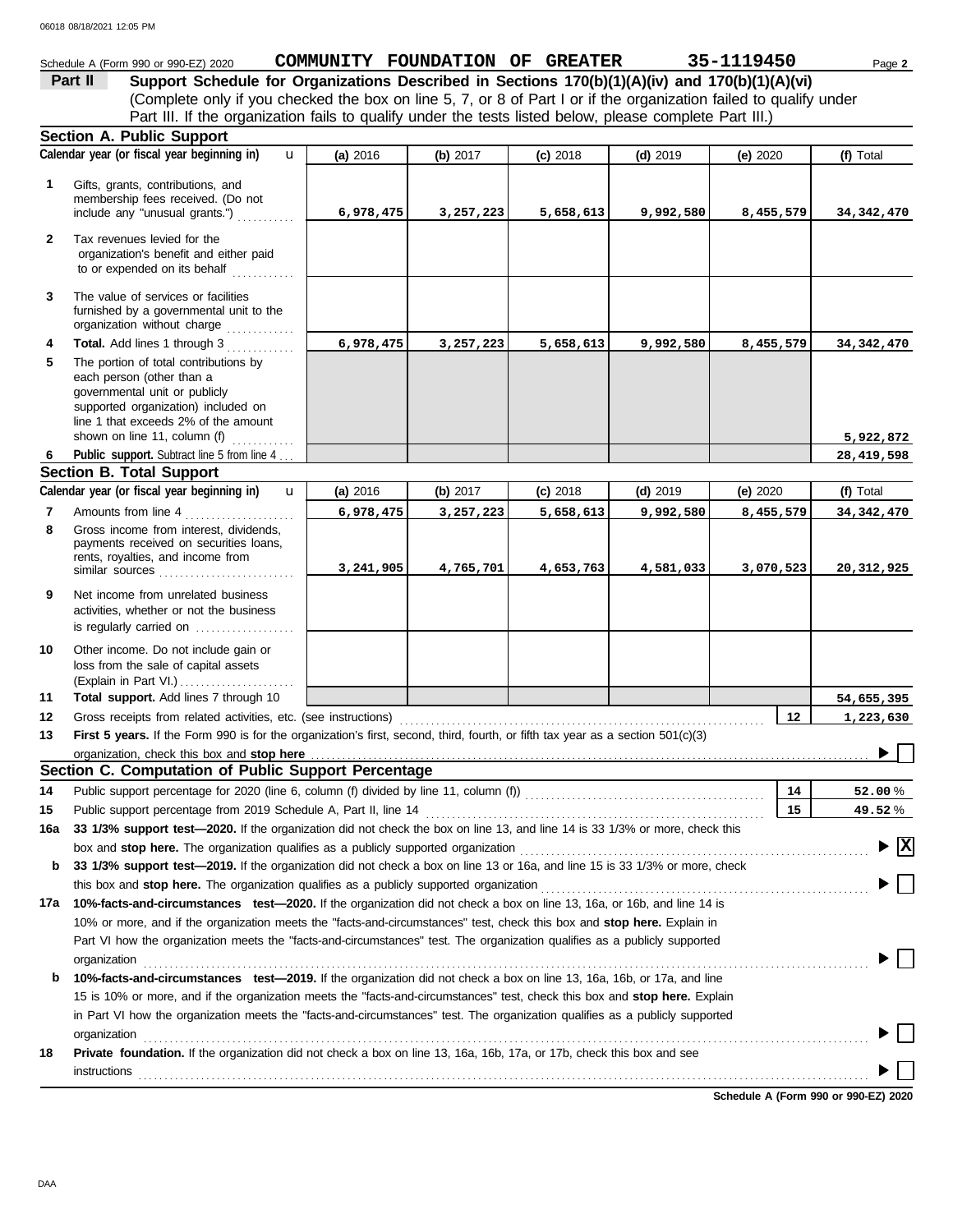#### **Part III Support Schedule for Organizations Described in Section 509(a)(2)** (Complete only if you checked the box on line 10 of Part I or if the organization failed to qualify under Part II. **1 2** Schedule A (Form 990 or 990-EZ) 2020 **COMMUNITY FOUNDATION OF GREATER** 35-1119450 Page 3 Gifts, grants, contributions, and membership fees received. (Do not include any "unusual grants.") . . . . . . Gross receipts from admissions, merchandise sold or services performed, or facilities **Section A. Public Support (a)** 2016 **(b)** 2017 **(c)** 2018 **(d)** 2019 **(e)** 2020 **(f)** Total **Calendar year (or fiscal year beginning in)**  If the organization fails to qualify under the tests listed below, please complete Part II.) u

|     | sold or services performed, or facilities<br>furnished in any activity that is related to the<br>organization's tax-exempt purpose                                               |          |          |            |            |          |           |  |
|-----|----------------------------------------------------------------------------------------------------------------------------------------------------------------------------------|----------|----------|------------|------------|----------|-----------|--|
| 3   | Gross receipts from activities that are not an<br>unrelated trade or business under section 513                                                                                  |          |          |            |            |          |           |  |
| 4   | Tax revenues levied for the<br>organization's benefit and either paid<br>to or expended on its behalf                                                                            |          |          |            |            |          |           |  |
| 5   | The value of services or facilities<br>furnished by a governmental unit to the<br>organization without charge                                                                    |          |          |            |            |          |           |  |
| 6   | Total. Add lines 1 through 5                                                                                                                                                     |          |          |            |            |          |           |  |
| 7а  | Amounts included on lines 1, 2, and 3<br>received from disqualified persons                                                                                                      |          |          |            |            |          |           |  |
| b   | Amounts included on lines 2 and 3<br>received from other than disqualified<br>persons that exceed the greater of \$5,000<br>or 1% of the amount on line 13 for the year $\ldots$ |          |          |            |            |          |           |  |
| c   | Add lines 7a and 7b                                                                                                                                                              |          |          |            |            |          |           |  |
| 8   | Public support. (Subtract line 7c from<br>line $6.$ )<br><u>.</u> .                                                                                                              |          |          |            |            |          |           |  |
|     | <b>Section B. Total Support</b>                                                                                                                                                  |          |          |            |            |          |           |  |
|     | Calendar year (or fiscal year beginning in)<br>$\mathbf{u}$                                                                                                                      | (a) 2016 | (b) 2017 | $(c)$ 2018 | $(d)$ 2019 | (e) 2020 | (f) Total |  |
| 9   | Amounts from line 6                                                                                                                                                              |          |          |            |            |          |           |  |
| 10a | Gross income from interest, dividends,<br>payments received on securities loans, rents,<br>royalties, and income from similar sources                                            |          |          |            |            |          |           |  |
| b   | Unrelated business taxable income (less<br>section 511 taxes) from businesses<br>acquired after June 30, 1975                                                                    |          |          |            |            |          |           |  |
| c   | Add lines 10a and 10b $\ldots$                                                                                                                                                   |          |          |            |            |          |           |  |
| 11  | Net income from unrelated business<br>activities not included in line 10b, whether<br>or not the business is regularly carried on                                                |          |          |            |            |          |           |  |
| 12  | Other income. Do not include gain or<br>loss from the sale of capital assets                                                                                                     |          |          |            |            |          |           |  |
| 13  | Total support. (Add lines 9, 10c, 11,                                                                                                                                            |          |          |            |            |          |           |  |
|     |                                                                                                                                                                                  |          |          |            |            |          |           |  |
| 14  | First 5 years. If the Form 990 is for the organization's first, second, third, fourth, or fifth tax year as a section 501(c)(3)                                                  |          |          |            |            |          |           |  |
|     | organization, check this box and stop here                                                                                                                                       |          |          |            |            |          |           |  |
|     | Section C. Computation of Public Support Percentage                                                                                                                              |          |          |            |            |          |           |  |
| 15  |                                                                                                                                                                                  |          |          |            |            | 15       | %         |  |
| 16  |                                                                                                                                                                                  |          |          |            |            | 16       | %         |  |
|     | Section D. Computation of Investment Income Percentage                                                                                                                           |          |          |            |            |          |           |  |
| 17  |                                                                                                                                                                                  |          |          |            |            |          |           |  |
| 18  |                                                                                                                                                                                  |          |          |            |            | 18       | %         |  |
| 19a | 33 1/3% support tests-2020. If the organization did not check the box on line 14, and line 15 is more than 33 1/3%, and line                                                     |          |          |            |            |          |           |  |
|     |                                                                                                                                                                                  |          |          |            |            |          |           |  |
| b   | 33 1/3% support tests—2019. If the organization did not check a box on line 14 or line 19a, and line 16 is more than 33 1/3%, and                                                |          |          |            |            |          |           |  |
|     |                                                                                                                                                                                  |          |          |            |            |          |           |  |
| 20  |                                                                                                                                                                                  |          |          |            |            |          |           |  |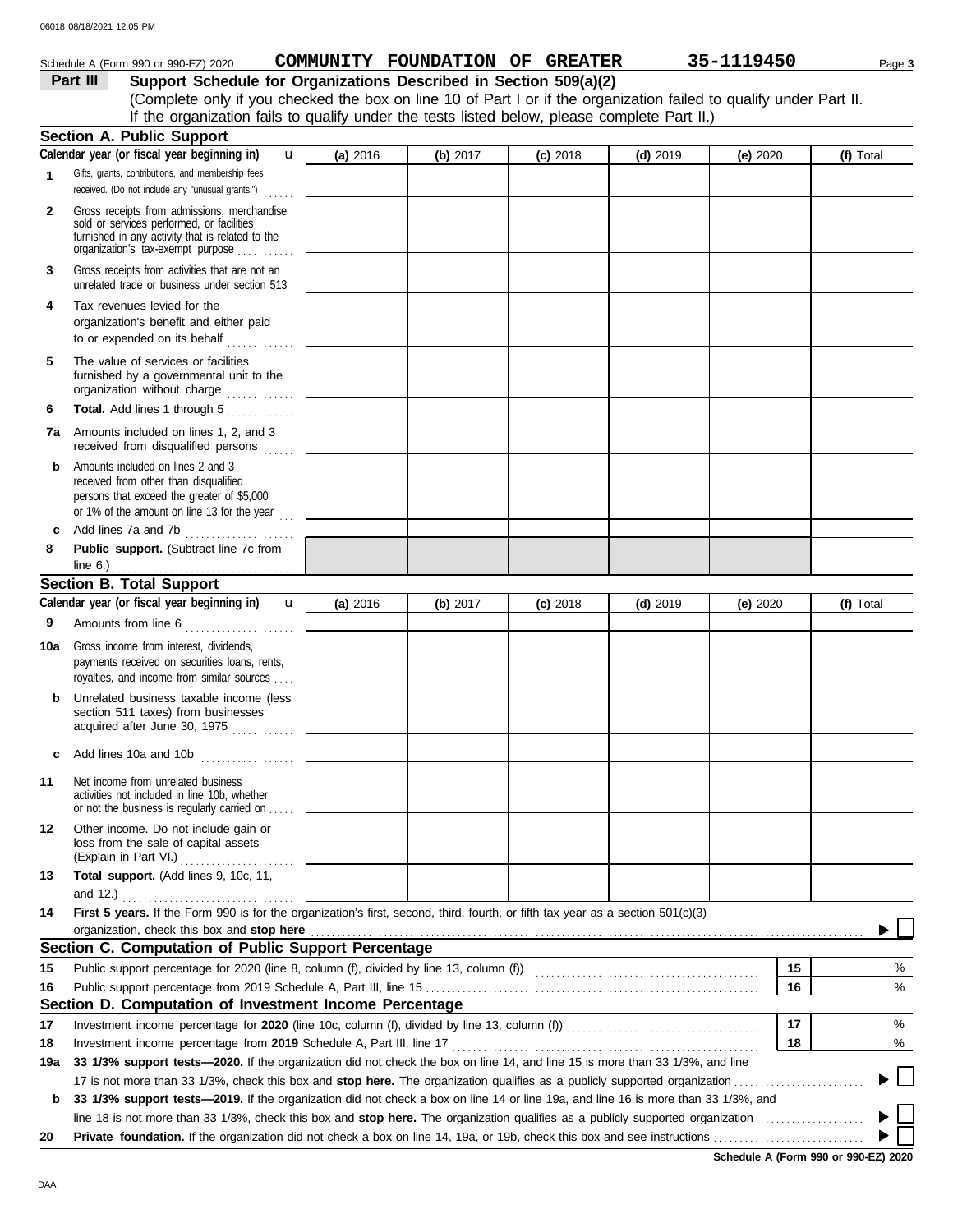|     | 35-1119450<br>COMMUNITY FOUNDATION OF GREATER<br>Schedule A (Form 990 or 990-EZ) 2020                                                                                                                                                 |                 |     | Page 4 |
|-----|---------------------------------------------------------------------------------------------------------------------------------------------------------------------------------------------------------------------------------------|-----------------|-----|--------|
|     | Part IV<br><b>Supporting Organizations</b>                                                                                                                                                                                            |                 |     |        |
|     | (Complete only if you checked a box in line 12 on Part I. If you checked box 12a, Part I, complete Sections A                                                                                                                         |                 |     |        |
|     | and B. If you checked box 12b, Part I, complete Sections A and C. If you checked box 12c, Part I, complete                                                                                                                            |                 |     |        |
|     | Sections A, D, and E. If you checked box 12d, Part I, complete Sections A and D, and complete Part V.)                                                                                                                                |                 |     |        |
|     | Section A. All Supporting Organizations                                                                                                                                                                                               |                 |     |        |
|     |                                                                                                                                                                                                                                       |                 | Yes | No     |
| 1   | Are all of the organization's supported organizations listed by name in the organization's governing                                                                                                                                  |                 |     |        |
|     | documents? If "No," describe in Part VI how the supported organizations are designated. If designated by                                                                                                                              |                 |     |        |
|     | class or purpose, describe the designation. If historic and continuing relationship, explain.                                                                                                                                         | $\mathbf 1$     |     |        |
| 2   | Did the organization have any supported organization that does not have an IRS determination of status                                                                                                                                |                 |     |        |
|     | under section 509(a)(1) or (2)? If "Yes," explain in Part VI how the organization determined that the supported                                                                                                                       |                 |     |        |
|     | organization was described in section 509(a)(1) or (2).                                                                                                                                                                               | 2               |     |        |
| За  | Did the organization have a supported organization described in section $501(c)(4)$ , (5), or (6)? If "Yes," answer                                                                                                                   |                 |     |        |
|     | lines 3b and 3c below.                                                                                                                                                                                                                | 3a              |     |        |
| b   | Did the organization confirm that each supported organization qualified under section $501(c)(4)$ , (5), or (6) and                                                                                                                   |                 |     |        |
|     | satisfied the public support tests under section 509(a)(2)? If "Yes," describe in Part VI when and how the                                                                                                                            |                 |     |        |
|     | organization made the determination.                                                                                                                                                                                                  | 3b              |     |        |
| c   | Did the organization ensure that all support to such organizations was used exclusively for section $170(c)(2)(B)$                                                                                                                    |                 |     |        |
|     | purposes? If "Yes," explain in Part VI what controls the organization put in place to ensure such use.                                                                                                                                | 3c              |     |        |
| 4a  | Was any supported organization not organized in the United States ("foreign supported organization")? If                                                                                                                              |                 |     |        |
|     | "Yes," and if you checked 12a or 12b in Part I, answer (b) and (c) below.                                                                                                                                                             | 4a              |     |        |
| b   | Did the organization have ultimate control and discretion in deciding whether to make grants to the foreign                                                                                                                           |                 |     |        |
|     | supported organization? If "Yes," describe in Part VI how the organization had such control and discretion                                                                                                                            |                 |     |        |
|     | despite being controlled or supervised by or in connection with its supported organizations.                                                                                                                                          | 4b              |     |        |
| c   | Did the organization support any foreign supported organization that does not have an IRS determination                                                                                                                               |                 |     |        |
|     | under sections $501(c)(3)$ and $509(a)(1)$ or $(2)?$ If "Yes," explain in Part VI what controls the organization used                                                                                                                 |                 |     |        |
|     | to ensure that all support to the foreign supported organization was used exclusively for section $170(c)(2)(B)$                                                                                                                      |                 |     |        |
|     | purposes.                                                                                                                                                                                                                             | 4c              |     |        |
| 5a  | Did the organization add, substitute, or remove any supported organizations during the tax year? If "Yes,"                                                                                                                            |                 |     |        |
|     | answer lines 5b and 5c below (if applicable). Also, provide detail in Part VI, including (i) the names and EIN                                                                                                                        |                 |     |        |
|     | numbers of the supported organizations added, substituted, or removed; (ii) the reasons for each such action;                                                                                                                         |                 |     |        |
|     | (iii) the authority under the organization's organizing document authorizing such action; and (iv) how the action                                                                                                                     |                 |     |        |
|     | was accomplished (such as by amendment to the organizing document).                                                                                                                                                                   | 5a              |     |        |
|     | Type I or Type II only. Was any added or substituted supported organization part of a class already                                                                                                                                   |                 |     |        |
| b   | designated in the organization's organizing document?                                                                                                                                                                                 | 5b              |     |        |
|     | Substitutions only. Was the substitution the result of an event beyond the organization's control?                                                                                                                                    | 5c              |     |        |
|     | Did the organization provide support (whether in the form of grants or the provision of services or facilities) to                                                                                                                    |                 |     |        |
| 6   |                                                                                                                                                                                                                                       |                 |     |        |
|     | anyone other than (i) its supported organizations, (ii) individuals that are part of the charitable class benefited<br>by one or more of its supported organizations, or (iii) other supporting organizations that also support or    |                 |     |        |
|     | benefit one or more of the filing organization's supported organizations? If "Yes," provide detail in Part VI.                                                                                                                        | 6               |     |        |
| 7   |                                                                                                                                                                                                                                       |                 |     |        |
|     | Did the organization provide a grant, loan, compensation, or other similar payment to a substantial contributor<br>(as defined in section $4958(c)(3)(C)$ ), a family member of a substantial contributor, or a 35% controlled entity |                 |     |        |
|     | with regard to a substantial contributor? If "Yes," complete Part I of Schedule L (Form 990 or 990-EZ).                                                                                                                               | 7               |     |        |
| 8   | Did the organization make a loan to a disqualified person (as defined in section 4958) not described in line 7?                                                                                                                       |                 |     |        |
|     | If "Yes," complete Part I of Schedule L (Form 990 or 990-EZ).                                                                                                                                                                         | 8               |     |        |
| 9a  |                                                                                                                                                                                                                                       |                 |     |        |
|     | Was the organization controlled directly or indirectly at any time during the tax year by one or more                                                                                                                                 |                 |     |        |
|     | disqualified persons, as defined in section 4946 (other than foundation managers and organizations                                                                                                                                    |                 |     |        |
|     | described in section 509(a)(1) or (2))? If "Yes," provide detail in Part VI.                                                                                                                                                          | 9а              |     |        |
| b   | Did one or more disqualified persons (as defined in line 9a) hold a controlling interest in any entity in which                                                                                                                       |                 |     |        |
|     | the supporting organization had an interest? If "Yes," provide detail in Part VI.                                                                                                                                                     | 9b              |     |        |
| c   | Did a disqualified person (as defined in line 9a) have an ownership interest in, or derive any personal benefit                                                                                                                       |                 |     |        |
|     | from, assets in which the supporting organization also had an interest? If "Yes," provide detail in Part VI.                                                                                                                          | 9c              |     |        |
| 10a | Was the organization subject to the excess business holdings rules of section 4943 because of section                                                                                                                                 |                 |     |        |
|     | 4943(f) (regarding certain Type II supporting organizations, and all Type III non-functionally integrated                                                                                                                             |                 |     |        |
|     | supporting organizations)? If "Yes," answer line 10b below.                                                                                                                                                                           | 10a             |     |        |
| b   | Did the organization have any excess business holdings in the tax year? (Use Schedule C, Form 4720, to                                                                                                                                |                 |     |        |
|     | determine whether the organization had excess business holdings.)                                                                                                                                                                     | 10 <sub>b</sub> |     |        |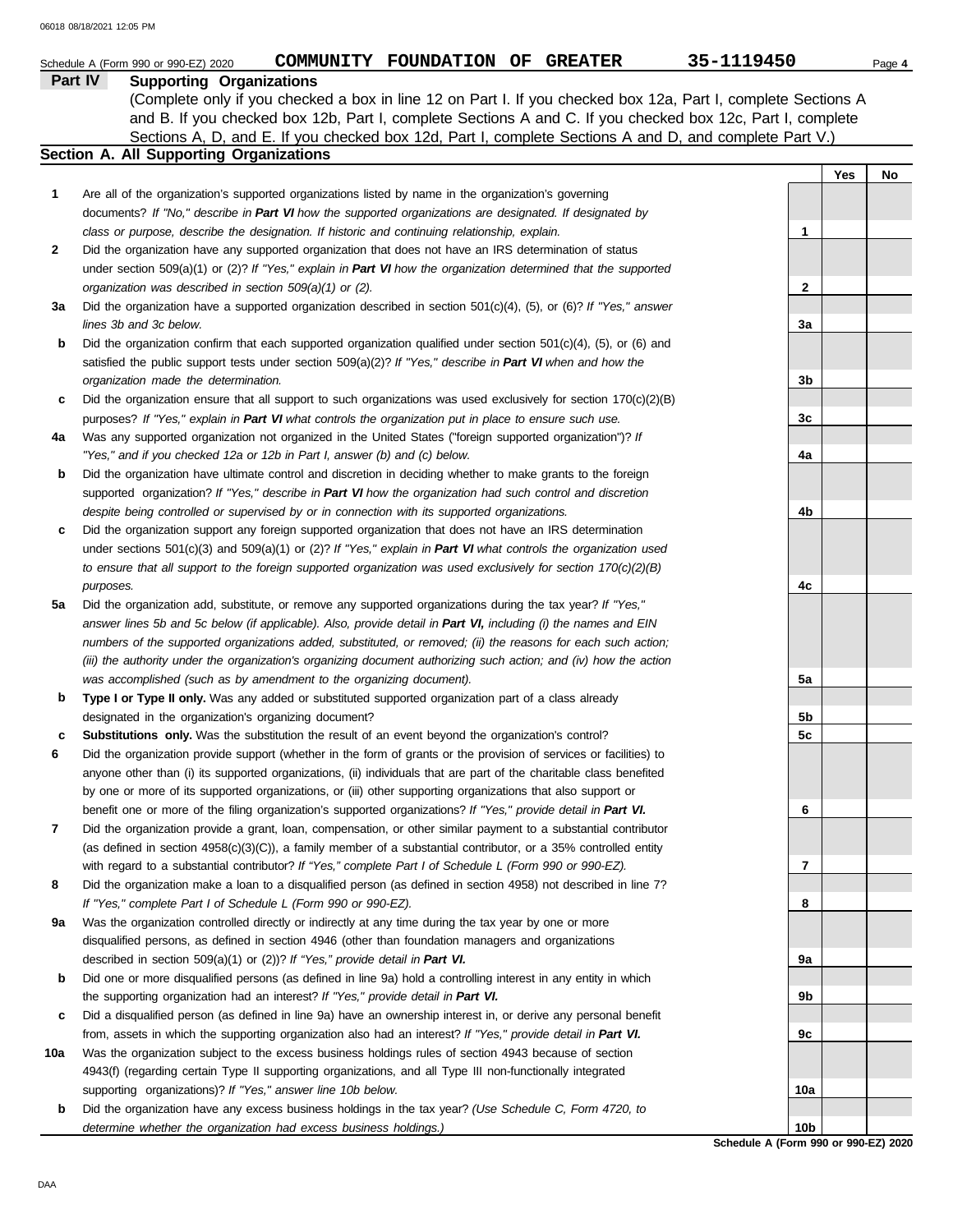|    | 06018 08/18/2021 12:05 PM                                                                                                      |                 |            |           |  |  |  |  |
|----|--------------------------------------------------------------------------------------------------------------------------------|-----------------|------------|-----------|--|--|--|--|
|    | 35-1119450<br>COMMUNITY FOUNDATION OF<br><b>GREATER</b><br>Schedule A (Form 990 or 990-EZ) 2020                                |                 |            | Page 5    |  |  |  |  |
|    | <b>Supporting Organizations (continued)</b><br>Part IV                                                                         |                 |            |           |  |  |  |  |
|    |                                                                                                                                |                 | Yes        | <b>No</b> |  |  |  |  |
| 11 | Has the organization accepted a gift or contribution from any of the following persons?                                        |                 |            |           |  |  |  |  |
| a  | A person who directly or indirectly controls, either alone or together with persons described in lines 11b and                 |                 |            |           |  |  |  |  |
|    | 11c below, the governing body of a supported organization?                                                                     | 11a             |            |           |  |  |  |  |
| b  | A family member of a person described in line 11a above?                                                                       | 11 <sub>b</sub> |            |           |  |  |  |  |
| c  | A 35% controlled entity of a person described in line 11a or 11b above? If "Yes" to line 11a, 11b, or 11c, provide             |                 |            |           |  |  |  |  |
|    | detail in Part VI.<br>11c                                                                                                      |                 |            |           |  |  |  |  |
|    | <b>Section B. Type I Supporting Organizations</b>                                                                              |                 |            |           |  |  |  |  |
|    |                                                                                                                                |                 | Yes        | <b>No</b> |  |  |  |  |
| 1  | Did the governing body, members of the governing body, officers acting in their official capacity, or membership of one or     |                 |            |           |  |  |  |  |
|    | more supported organizations have the power to regularly appoint or elect at least a majority of the organization's officers,  |                 |            |           |  |  |  |  |
|    | directors, or trustees at all times during the tax year? If "No," describe in Part VI how the supported organization(s)        |                 |            |           |  |  |  |  |
|    | effectively operated, supervised, or controlled the organization's activities. If the organization had more than one supported |                 |            |           |  |  |  |  |
|    | organization, describe how the powers to appoint and/or remove officers, directors, or trustees were allocated among the       |                 |            |           |  |  |  |  |
|    | supported organizations and what conditions or restrictions, if any, applied to such powers during the tax year.               | 1               |            |           |  |  |  |  |
| 2  | Did the organization operate for the benefit of any supported organization other than the supported                            |                 |            |           |  |  |  |  |
|    | organization(s) that operated, supervised, or controlled the supporting organization? If "Yes," explain in Part                |                 |            |           |  |  |  |  |
|    | VI how providing such benefit carried out the purposes of the supported organization(s) that operated,                         |                 |            |           |  |  |  |  |
|    | supervised, or controlled the supporting organization.                                                                         | 2               |            |           |  |  |  |  |
|    | Section C. Type II Supporting Organizations                                                                                    |                 |            |           |  |  |  |  |
|    |                                                                                                                                |                 | Yes        | <b>No</b> |  |  |  |  |
| 1  | Were a majority of the organization's directors or trustees during the tax year also a majority of the directors               |                 |            |           |  |  |  |  |
|    |                                                                                                                                |                 |            |           |  |  |  |  |
|    | or trustees of each of the organization's supported organization(s)? If "No," describe in Part VI how control                  |                 |            |           |  |  |  |  |
|    | or management of the supporting organization was vested in the same persons that controlled or managed                         |                 |            |           |  |  |  |  |
|    | the supported organization(s).                                                                                                 | 1               |            |           |  |  |  |  |
|    | Section D. All Type III Supporting Organizations                                                                               |                 |            |           |  |  |  |  |
|    |                                                                                                                                |                 | <b>Yes</b> | No        |  |  |  |  |
|    | Did the organization provide to each of its supported organizations, by the last day of the fifth month of the                 |                 |            |           |  |  |  |  |

| 1              | Did the organization provide to each of its supported organizations, by the last day of the fifth month of the<br>organization's tax year, (i) a written notice describing the type and amount of support provided during the prior tax<br>year, (ii) a copy of the Form 990 that was most recently filed as of the date of notification, and (iii) copies of the |   |  |
|----------------|-------------------------------------------------------------------------------------------------------------------------------------------------------------------------------------------------------------------------------------------------------------------------------------------------------------------------------------------------------------------|---|--|
|                | organization's governing documents in effect on the date of notification, to the extent not previously provided?                                                                                                                                                                                                                                                  |   |  |
| $\overline{2}$ | Were any of the organization's officers, directors, or trustees either (i) appointed or elected by the supported                                                                                                                                                                                                                                                  |   |  |
|                | organization(s) or (ii) serving on the governing body of a supported organization? If "No," explain in Part VI how                                                                                                                                                                                                                                                |   |  |
|                | the organization maintained a close and continuous working relationship with the supported organization(s).                                                                                                                                                                                                                                                       |   |  |
| $\mathbf{3}$   | By reason of the relationship described in line 2, above, did the organization's supported organizations have                                                                                                                                                                                                                                                     |   |  |
|                | a significant voice in the organization's investment policies and in directing the use of the organization's                                                                                                                                                                                                                                                      |   |  |
|                | income or assets at all times during the tax year? If "Yes," describe in Part VI the role the organization's                                                                                                                                                                                                                                                      |   |  |
|                | supported organizations played in this regard.                                                                                                                                                                                                                                                                                                                    | 3 |  |

## **Section E. Type III Functionally-Integrated Supporting Organizations**

|  | Check the box next to the method that the organization used to satisfy the Integral Part Test during the year (see instructions). |  |  |  |  |  |
|--|-----------------------------------------------------------------------------------------------------------------------------------|--|--|--|--|--|
|--|-----------------------------------------------------------------------------------------------------------------------------------|--|--|--|--|--|

The organization satisfied the Activities Test. *Complete line 2 below.* **a**

The organization is the parent of each of its supported organizations. *Complete line 3 below.* **b**

The organization supported a governmental entity. *Describe in Part VI how you supported a governmental entity (see instructions).* **c**

- **2** Activities Test. *Answer lines 2a and 2b below.*
- **a** Did substantially all of the organization's activities during the tax year directly further the exempt purposes of the supported organization(s) to which the organization was responsive? *If "Yes," then in Part VI identify those supported organizations and explain how these activities directly furthered their exempt purposes,*  how the organization was responsive to those supported organizations, and how the organization determined *that these activities constituted substantially all of its activities.*
- **b** Did the activities described in line 2a, above, constitute activities that, but for the organization's involvement, one or more of the organization's supported organization(s) would have been engaged in? If "Yes," explain in *Part VI the reasons for the organization's position that its supported organization(s) would have engaged in these activities but for the organization's involvement.*
- **3** Parent of Supported Organizations. *Answer lines 3a and 3b below.*
- **a** Did the organization have the power to regularly appoint or elect a majority of the officers, directors, or trustees of each of the supported organizations? *If "Yes" or "No," provide details in Part VI.*
- **b** Did the organization exercise a substantial degree of direction over the policies, programs, and activities of each of its supported organizations? *If "Yes," describe in Part VI the role played by the organization in this regard.*

**Yes No 2a 2b 3a 3b**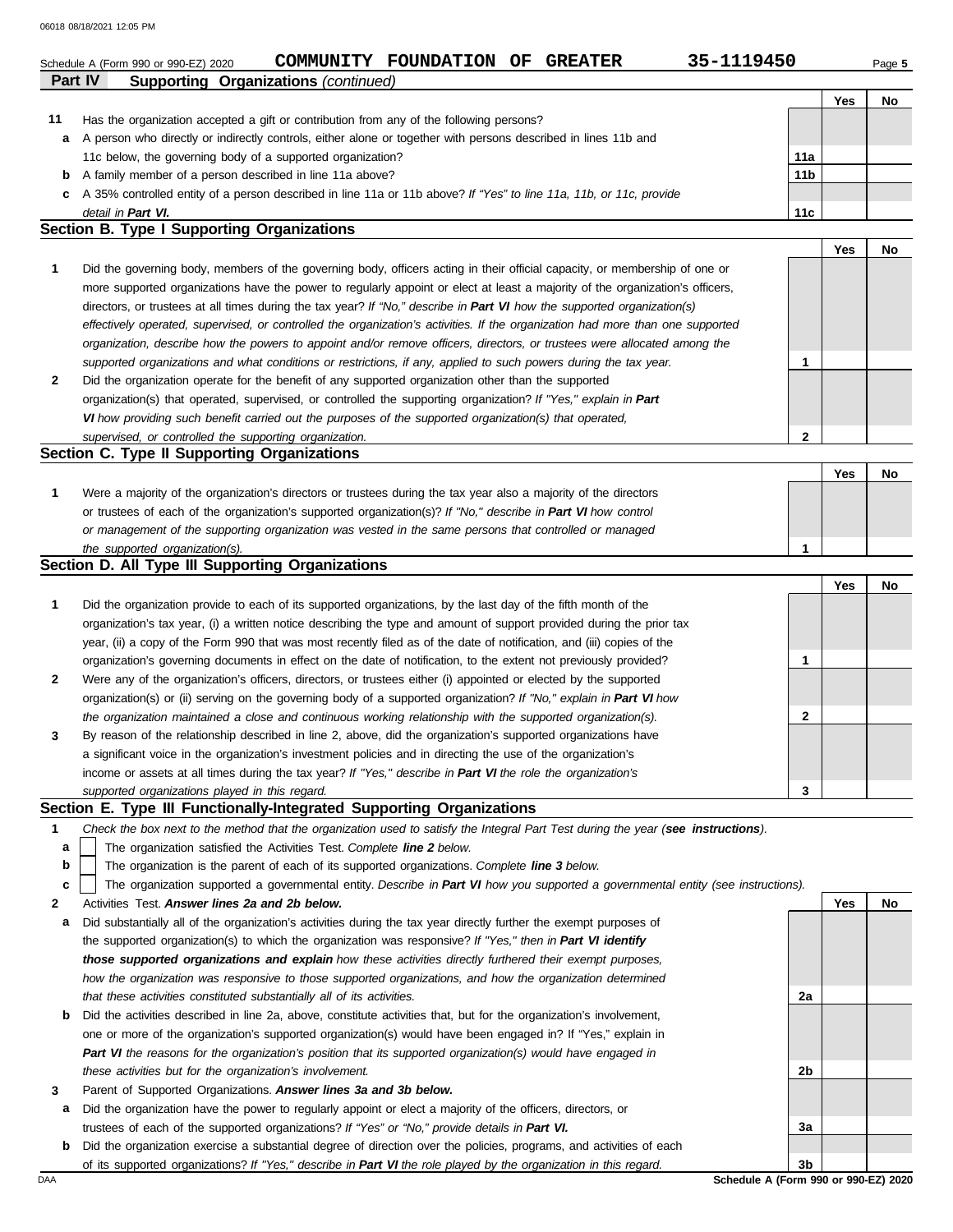|                | COMMUNITY FOUNDATION OF GREATER<br>Schedule A (Form 990 or 990-EZ) 2020                                                          |                         | 35-1119450     | Page 6                         |
|----------------|----------------------------------------------------------------------------------------------------------------------------------|-------------------------|----------------|--------------------------------|
| <b>Part V</b>  | Type III Non-Functionally Integrated 509(a)(3) Supporting Organizations                                                          |                         |                |                                |
| 1              | Check here if the organization satisfied the Integral Part Test as a qualifying trust on Nov. 20, 1970 (explain in Part VI). See |                         |                |                                |
|                | instructions. All other Type III non-functionally integrated supporting organizations must complete Sections A through E.        |                         |                |                                |
|                | Section A - Adjusted Net Income                                                                                                  |                         | (A) Prior Year | (B) Current Year<br>(optional) |
| 1.             | Net short-term capital gain                                                                                                      | 1                       |                |                                |
| $\mathbf{2}$   | Recoveries of prior-year distributions                                                                                           | $\overline{2}$          |                |                                |
| 3              | Other gross income (see instructions)                                                                                            | 3                       |                |                                |
| 4              | Add lines 1 through 3.                                                                                                           | 4                       |                |                                |
| 5              | Depreciation and depletion                                                                                                       | 5                       |                |                                |
| 6              | Portion of operating expenses paid or incurred for production or collection of                                                   |                         |                |                                |
|                | gross income or for management, conservation, or maintenance of property                                                         |                         |                |                                |
|                | held for production of income (see instructions)                                                                                 | 6                       |                |                                |
| 7              | Other expenses (see instructions)                                                                                                | $\overline{\mathbf{r}}$ |                |                                |
| 8              | Adjusted Net Income (subtract lines 5, 6, and 7 from line 4)                                                                     | 8                       |                |                                |
|                | Section B - Minimum Asset Amount                                                                                                 |                         | (A) Prior Year | (B) Current Year<br>(optional) |
| $\mathbf 1$    | Aggregate fair market value of all non-exempt-use assets (see                                                                    |                         |                |                                |
|                | instructions for short tax year or assets held for part of year):                                                                |                         |                |                                |
|                | a Average monthly value of securities                                                                                            | 1a                      |                |                                |
|                | <b>b</b> Average monthly cash balances                                                                                           | 1 <sub>b</sub>          |                |                                |
|                | <b>c</b> Fair market value of other non-exempt-use assets                                                                        | 1c                      |                |                                |
|                | d Total (add lines 1a, 1b, and 1c)                                                                                               | 1 <sub>d</sub>          |                |                                |
|                | <b>e</b> Discount claimed for blockage or other factors                                                                          |                         |                |                                |
|                | (explain in detail in Part VI):                                                                                                  |                         |                |                                |
| $\mathbf{2}$   | Acquisition indebtedness applicable to non-exempt-use assets                                                                     | $\mathbf{2}$            |                |                                |
| 3              | Subtract line 2 from line 1d.                                                                                                    | 3                       |                |                                |
| 4              | Cash deemed held for exempt use. Enter 0.015 of line 3 (for greater amount,                                                      |                         |                |                                |
|                | see instructions).                                                                                                               | 4                       |                |                                |
| 5              | Net value of non-exempt-use assets (subtract line 4 from line 3)                                                                 | 5                       |                |                                |
| 6              | Multiply line 5 by 0.035.                                                                                                        | 6                       |                |                                |
| $\overline{7}$ | Recoveries of prior-year distributions                                                                                           | $\overline{7}$          |                |                                |
| 8              | Minimum Asset Amount (add line 7 to line 6)                                                                                      | 8                       |                |                                |
|                | Section C - Distributable Amount                                                                                                 |                         |                | <b>Current Year</b>            |
| 1              | Adjusted net income for prior year (from Section A, line 8, column A)                                                            | 1                       |                |                                |
| $\mathbf{2}$   | Enter 0.85 of line 1.                                                                                                            | $\overline{2}$          |                |                                |
| 3              | Minimum asset amount for prior year (from Section B, line 8, column A)                                                           | 3                       |                |                                |
| 4              | Enter greater of line 2 or line 3.                                                                                               | 4                       |                |                                |
| 5              | Income tax imposed in prior year                                                                                                 | 5                       |                |                                |
| 6              | <b>Distributable Amount.</b> Subtract line 5 from line 4, unless subject to                                                      |                         |                |                                |
|                | emergency temporary reduction (see instructions).                                                                                | 6                       |                |                                |
|                |                                                                                                                                  |                         |                |                                |

**7** (see instructions). Check here if the current year is the organization's first as a non-functionally integrated Type III supporting organization

**Schedule A (Form 990 or 990-EZ) 2020**

DAA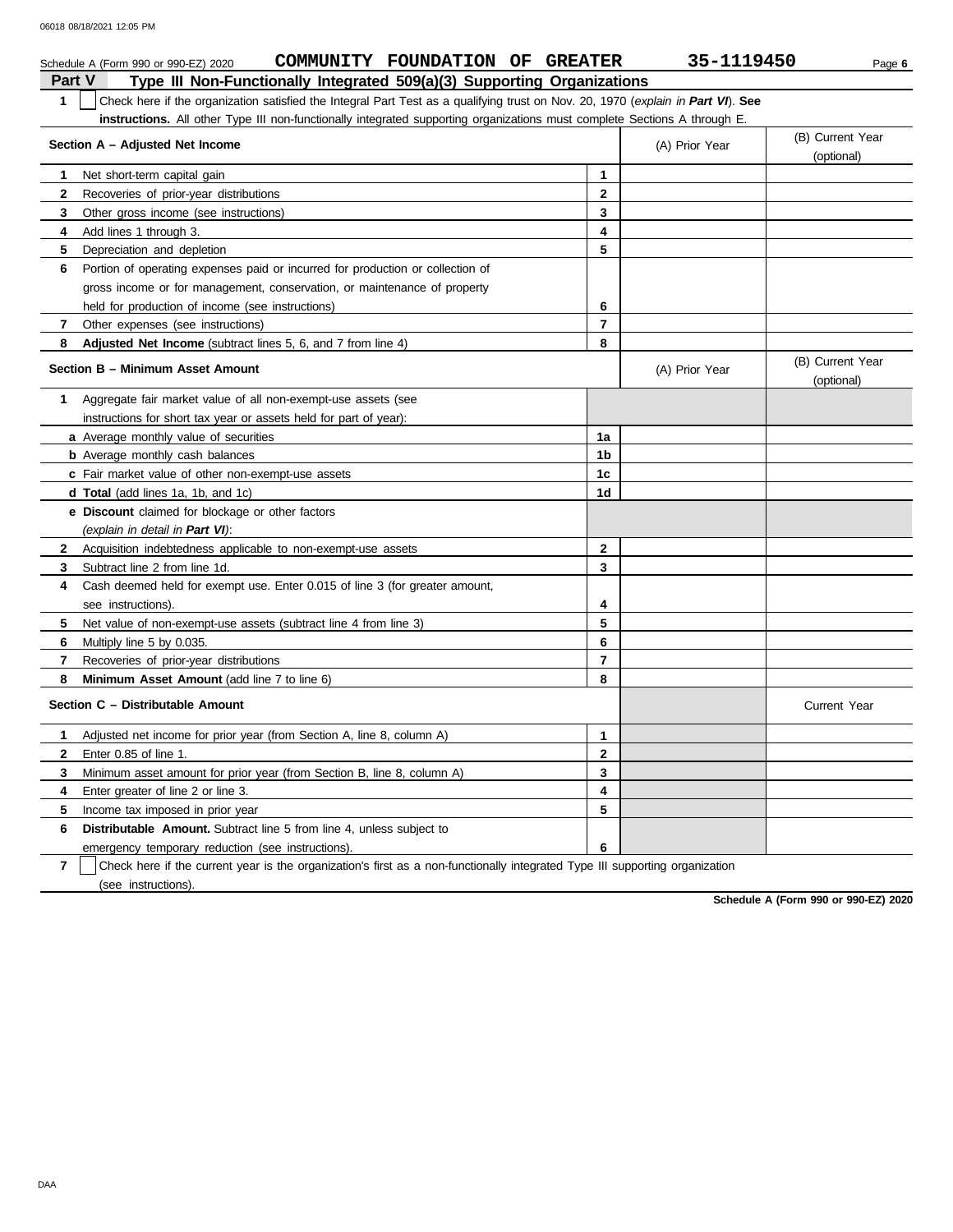|                | COMMUNITY FOUNDATION OF GREATER<br>Schedule A (Form 990 or 990-EZ) 2020                    |                             | 35-1119450                            | Page 7                                  |
|----------------|--------------------------------------------------------------------------------------------|-----------------------------|---------------------------------------|-----------------------------------------|
| <b>Part V</b>  | Type III Non-Functionally Integrated 509(a)(3) Supporting Organizations (continued)        |                             |                                       |                                         |
|                | Section D - Distributions                                                                  |                             |                                       | <b>Current Year</b>                     |
| 1              | Amounts paid to supported organizations to accomplish exempt purposes                      |                             |                                       |                                         |
| $\mathbf{2}$   | Amounts paid to perform activity that directly furthers exempt purposes of supported       |                             |                                       |                                         |
|                | organizations, in excess of income from activity                                           |                             |                                       |                                         |
| 3              | Administrative expenses paid to accomplish exempt purposes of supported organizations      |                             |                                       |                                         |
| 4              | Amounts paid to acquire exempt-use assets                                                  |                             |                                       |                                         |
| 5              | Qualified set-aside amounts (prior IRS approval required-provide details in Part VI)       |                             |                                       |                                         |
| 6              | Other distributions (describe in Part VI). See instructions.                               |                             |                                       |                                         |
| 7              | Total annual distributions. Add lines 1 through 6.                                         |                             |                                       |                                         |
| 8              | Distributions to attentive supported organizations to which the organization is responsive |                             |                                       |                                         |
|                | (provide details in Part VI). See instructions.                                            |                             |                                       |                                         |
| 9              | Distributable amount for 2020 from Section C, line 6                                       |                             |                                       |                                         |
| 10             | Line 8 amount divided by line 9 amount                                                     |                             |                                       |                                         |
|                |                                                                                            | (i)                         | (ii)                                  | (iii)                                   |
|                | <b>Section E – Distribution Allocations (see instructions)</b>                             | <b>Excess Distributions</b> | <b>Underdistributions</b><br>Pre-2020 | <b>Distributable</b><br>Amount for 2020 |
| 1              | Distributable amount for 2020 from Section C, line 6                                       |                             |                                       |                                         |
| $\mathbf{2}$   | Underdistributions, if any, for years prior to 2020                                        |                             |                                       |                                         |
|                | (reasonable cause required-explain in Part VI). See                                        |                             |                                       |                                         |
|                | instructions.                                                                              |                             |                                       |                                         |
| 3              | Excess distributions carryover, if any, to 2020                                            |                             |                                       |                                         |
|                |                                                                                            |                             |                                       |                                         |
|                |                                                                                            |                             |                                       |                                         |
|                |                                                                                            |                             |                                       |                                         |
|                |                                                                                            |                             |                                       |                                         |
|                |                                                                                            |                             |                                       |                                         |
|                | f Total of lines 3a through 3e                                                             |                             |                                       |                                         |
|                | <b>g</b> Applied to underdistributions of prior years                                      |                             |                                       |                                         |
|                | h Applied to 2020 distributable amount                                                     |                             |                                       |                                         |
| L              | Carryover from 2015 not applied (see instructions)                                         |                             |                                       |                                         |
|                | Remainder. Subtract lines 3g, 3h, and 3i from line 3f.                                     |                             |                                       |                                         |
| 4              | Distributions for 2020 from                                                                |                             |                                       |                                         |
|                | \$<br>Section D. line 7:                                                                   |                             |                                       |                                         |
|                | a Applied to underdistributions of prior years                                             |                             |                                       |                                         |
|                | <b>b</b> Applied to 2020 distributable amount                                              |                             |                                       |                                         |
|                | c Remainder. Subtract lines 4a and 4b from line 4.                                         |                             |                                       |                                         |
| 5              | Remaining underdistributions for years prior to 2020, if                                   |                             |                                       |                                         |
|                | any. Subtract lines 3g and 4a from line 2. For result                                      |                             |                                       |                                         |
|                | greater than zero, explain in Part VI. See instructions.                                   |                             |                                       |                                         |
| 6              | Remaining underdistributions for 2020 Subtract lines 3h                                    |                             |                                       |                                         |
|                | and 4b from line 1. For result greater than zero, explain in                               |                             |                                       |                                         |
|                | Part VI. See instructions.                                                                 |                             |                                       |                                         |
| $\overline{7}$ | Excess distributions carryover to 2021. Add lines 3j                                       |                             |                                       |                                         |
|                | and 4c.                                                                                    |                             |                                       |                                         |
| 8              | Breakdown of line 7:                                                                       |                             |                                       |                                         |
|                |                                                                                            |                             |                                       |                                         |
|                | <b>b</b> Excess from 2017                                                                  |                             |                                       |                                         |
|                |                                                                                            |                             |                                       |                                         |
|                |                                                                                            |                             |                                       |                                         |
|                | e Excess from 2020                                                                         |                             |                                       |                                         |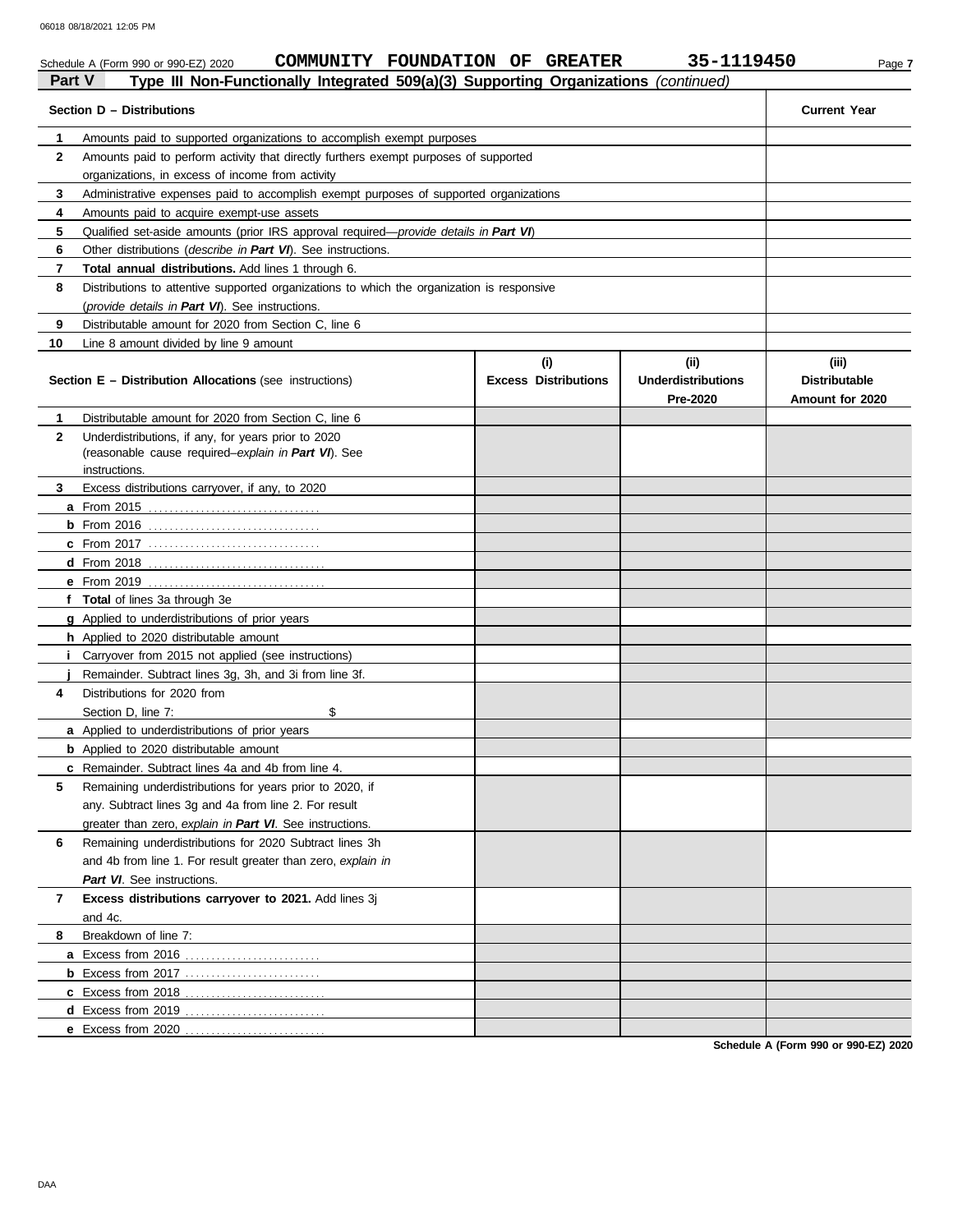|         | Schedule A (Form 990 or 990-EZ) 2020 |                                                                                                                                                                                                                                                                                                                                                                   | COMMUNITY FOUNDATION OF GREATER |  | 35-1119450 | Page 8 |
|---------|--------------------------------------|-------------------------------------------------------------------------------------------------------------------------------------------------------------------------------------------------------------------------------------------------------------------------------------------------------------------------------------------------------------------|---------------------------------|--|------------|--------|
| Part VI |                                      | Supplemental Information. Provide the explanations required by Part II, line 10; Part II, line 17a or 17b; Part<br>III, line 12; Part IV, Section A, lines 1, 2, 3b, 3c, 4b, 4c, 5a, 6, 9a, 9b, 9c, 11a, 11b, and 11c; Part IV, Section<br>B, lines 1 and 2; Part IV, Section C, line 1; Part IV, Section D, lines 2 and 3; Part IV, Section E, lines 1c, 2a, 2b, |                                 |  |            |        |
|         |                                      | 3a, and 3b; Part V, line 1; Part V, Section B, line 1e; Part V, Section D, lines 5, 6, and 8; and Part V, Section E,                                                                                                                                                                                                                                              |                                 |  |            |        |
|         |                                      | lines 2, 5, and 6. Also complete this part for any additional information. (See instructions.)                                                                                                                                                                                                                                                                    |                                 |  |            |        |
|         |                                      |                                                                                                                                                                                                                                                                                                                                                                   |                                 |  |            |        |
|         |                                      |                                                                                                                                                                                                                                                                                                                                                                   |                                 |  |            |        |
|         |                                      |                                                                                                                                                                                                                                                                                                                                                                   |                                 |  |            |        |
|         |                                      |                                                                                                                                                                                                                                                                                                                                                                   |                                 |  |            |        |
|         |                                      |                                                                                                                                                                                                                                                                                                                                                                   |                                 |  |            |        |
|         |                                      |                                                                                                                                                                                                                                                                                                                                                                   |                                 |  |            |        |
|         |                                      |                                                                                                                                                                                                                                                                                                                                                                   |                                 |  |            |        |
|         |                                      |                                                                                                                                                                                                                                                                                                                                                                   |                                 |  |            |        |
|         |                                      |                                                                                                                                                                                                                                                                                                                                                                   |                                 |  |            |        |
|         |                                      |                                                                                                                                                                                                                                                                                                                                                                   |                                 |  |            |        |
|         |                                      |                                                                                                                                                                                                                                                                                                                                                                   |                                 |  |            |        |
|         |                                      |                                                                                                                                                                                                                                                                                                                                                                   |                                 |  |            |        |
|         |                                      |                                                                                                                                                                                                                                                                                                                                                                   |                                 |  |            |        |
|         |                                      |                                                                                                                                                                                                                                                                                                                                                                   |                                 |  |            |        |
|         |                                      |                                                                                                                                                                                                                                                                                                                                                                   |                                 |  |            |        |
|         |                                      |                                                                                                                                                                                                                                                                                                                                                                   |                                 |  |            |        |
|         |                                      |                                                                                                                                                                                                                                                                                                                                                                   |                                 |  |            |        |
|         |                                      |                                                                                                                                                                                                                                                                                                                                                                   |                                 |  |            |        |
|         |                                      |                                                                                                                                                                                                                                                                                                                                                                   |                                 |  |            |        |
|         |                                      |                                                                                                                                                                                                                                                                                                                                                                   |                                 |  |            |        |
|         |                                      |                                                                                                                                                                                                                                                                                                                                                                   |                                 |  |            |        |
|         |                                      |                                                                                                                                                                                                                                                                                                                                                                   |                                 |  |            |        |
|         |                                      |                                                                                                                                                                                                                                                                                                                                                                   |                                 |  |            |        |
|         |                                      |                                                                                                                                                                                                                                                                                                                                                                   |                                 |  |            |        |
|         |                                      |                                                                                                                                                                                                                                                                                                                                                                   |                                 |  |            |        |
|         |                                      |                                                                                                                                                                                                                                                                                                                                                                   |                                 |  |            |        |
|         |                                      |                                                                                                                                                                                                                                                                                                                                                                   |                                 |  |            |        |
|         |                                      |                                                                                                                                                                                                                                                                                                                                                                   |                                 |  |            |        |
|         |                                      |                                                                                                                                                                                                                                                                                                                                                                   |                                 |  |            |        |
|         |                                      |                                                                                                                                                                                                                                                                                                                                                                   |                                 |  |            |        |
|         |                                      |                                                                                                                                                                                                                                                                                                                                                                   |                                 |  |            |        |
|         |                                      |                                                                                                                                                                                                                                                                                                                                                                   |                                 |  |            |        |
|         |                                      |                                                                                                                                                                                                                                                                                                                                                                   |                                 |  |            |        |
|         |                                      |                                                                                                                                                                                                                                                                                                                                                                   |                                 |  |            |        |
|         |                                      |                                                                                                                                                                                                                                                                                                                                                                   |                                 |  |            |        |
|         |                                      |                                                                                                                                                                                                                                                                                                                                                                   |                                 |  |            |        |
|         |                                      |                                                                                                                                                                                                                                                                                                                                                                   |                                 |  |            |        |
|         |                                      |                                                                                                                                                                                                                                                                                                                                                                   |                                 |  |            |        |
|         |                                      |                                                                                                                                                                                                                                                                                                                                                                   |                                 |  |            |        |
|         |                                      |                                                                                                                                                                                                                                                                                                                                                                   |                                 |  |            |        |
|         |                                      |                                                                                                                                                                                                                                                                                                                                                                   |                                 |  |            |        |
|         |                                      |                                                                                                                                                                                                                                                                                                                                                                   |                                 |  |            |        |
|         |                                      |                                                                                                                                                                                                                                                                                                                                                                   |                                 |  |            |        |
|         |                                      |                                                                                                                                                                                                                                                                                                                                                                   |                                 |  |            |        |
|         |                                      |                                                                                                                                                                                                                                                                                                                                                                   |                                 |  |            |        |
|         |                                      |                                                                                                                                                                                                                                                                                                                                                                   |                                 |  |            |        |
|         |                                      |                                                                                                                                                                                                                                                                                                                                                                   |                                 |  |            |        |
|         |                                      |                                                                                                                                                                                                                                                                                                                                                                   |                                 |  |            |        |
|         |                                      |                                                                                                                                                                                                                                                                                                                                                                   |                                 |  |            |        |
|         |                                      |                                                                                                                                                                                                                                                                                                                                                                   |                                 |  |            |        |
|         |                                      |                                                                                                                                                                                                                                                                                                                                                                   |                                 |  |            |        |
|         |                                      |                                                                                                                                                                                                                                                                                                                                                                   |                                 |  |            |        |
|         |                                      |                                                                                                                                                                                                                                                                                                                                                                   |                                 |  |            |        |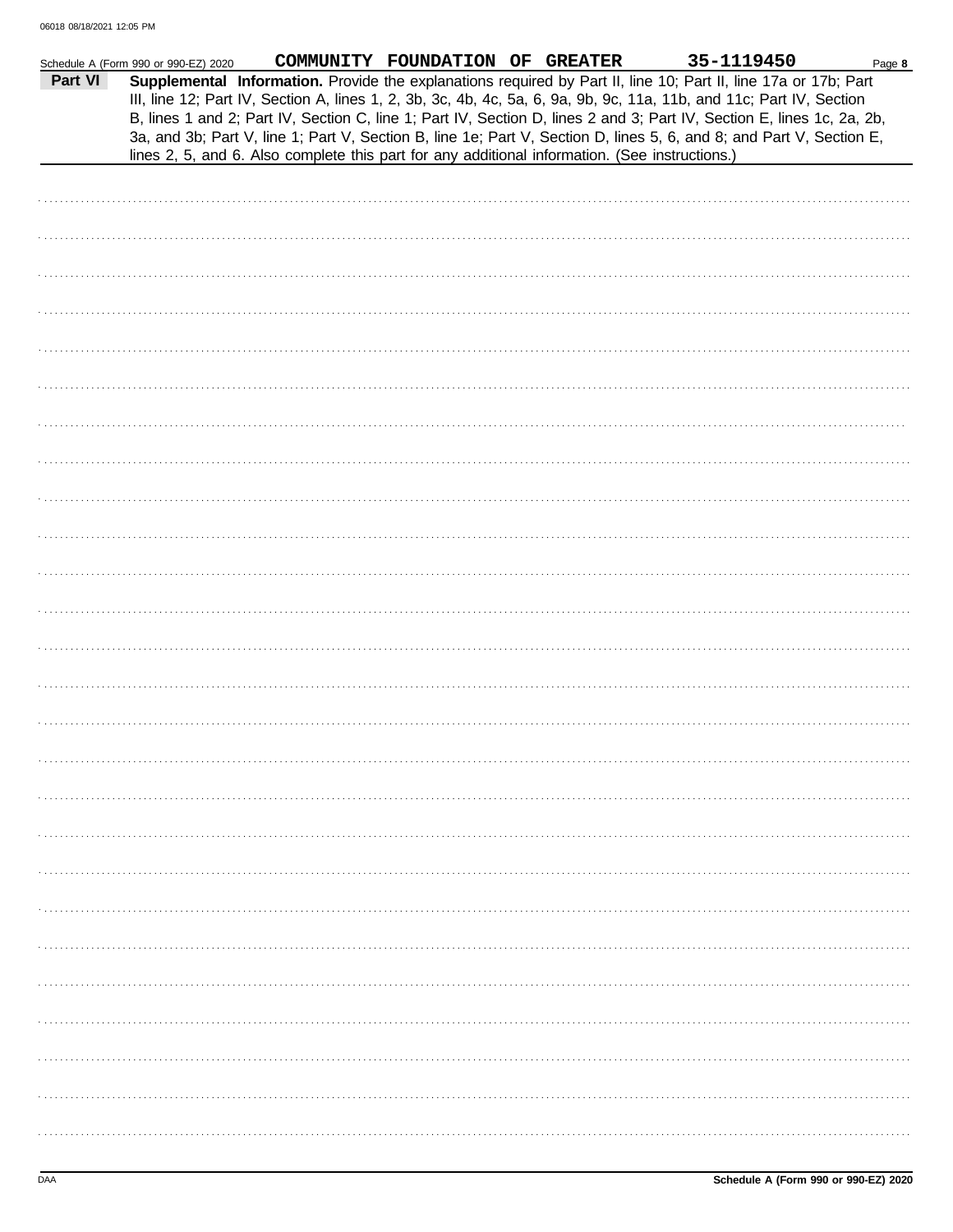| 2020<br>or 990-PF)<br>u Attach to Form 990, Form 990-EZ, or Form 990-PF.<br>Department of the Treasury<br>u Go to www.irs.gov/Form990 for the latest information.<br>Internal Revenue Service<br>Employer identification number<br>Name of the organization<br>COMMUNITY FOUNDATION OF<br><b>GREATER</b><br>35-1119450<br>FORT WAYNE INC. | OMB No. 1545-0047 |  |  |  |  |  |  |
|-------------------------------------------------------------------------------------------------------------------------------------------------------------------------------------------------------------------------------------------------------------------------------------------------------------------------------------------|-------------------|--|--|--|--|--|--|
|                                                                                                                                                                                                                                                                                                                                           |                   |  |  |  |  |  |  |
|                                                                                                                                                                                                                                                                                                                                           |                   |  |  |  |  |  |  |
| Organization type (check one):                                                                                                                                                                                                                                                                                                            |                   |  |  |  |  |  |  |
| Filers of:<br>Section:                                                                                                                                                                                                                                                                                                                    |                   |  |  |  |  |  |  |
| $ \mathbf{X} $ 501(c)(<br>3 ) (enter number) organization<br>Form 990 or 990-EZ                                                                                                                                                                                                                                                           |                   |  |  |  |  |  |  |
| $4947(a)(1)$ nonexempt charitable trust not treated as a private foundation                                                                                                                                                                                                                                                               |                   |  |  |  |  |  |  |
| 527 political organization                                                                                                                                                                                                                                                                                                                |                   |  |  |  |  |  |  |
| 501(c)(3) exempt private foundation<br>Form 990-PF                                                                                                                                                                                                                                                                                        |                   |  |  |  |  |  |  |
| 4947(a)(1) nonexempt charitable trust treated as a private foundation                                                                                                                                                                                                                                                                     |                   |  |  |  |  |  |  |
| $501(c)(3)$ taxable private foundation                                                                                                                                                                                                                                                                                                    |                   |  |  |  |  |  |  |

Check if your organization is covered by the **General Rule** or a **Special Rule. Note:** Only a section 501(c)(7), (8), or (10) organization can check boxes for both the General Rule and a Special Rule. See instructions.

#### **General Rule**

For an organization filing Form 990, 990-EZ, or 990-PF that received, during the year, contributions totaling \$5,000 or more (in money or property) from any one contributor. Complete Parts I and II. See instructions for determining a contributor's total contributions.

#### **Special Rules**

| $\overline{X}$ For an organization described in section 501(c)(3) filing Form 990 or 990-EZ that met the 33 <sup>1</sup> /3% support test of the |
|--------------------------------------------------------------------------------------------------------------------------------------------------|
| regulations under sections 509(a)(1) and 170(b)(1)(A)(vi), that checked Schedule A (Form 990 or 990-EZ), Part II, line                           |
| 13, 16a, or 16b, and that received from any one contributor, during the year, total contributions of the greater of (1)                          |
| \$5,000; or (2) 2% of the amount on (i) Form 990, Part VIII, line 1h; or (ii) Form 990-EZ, line 1. Complete Parts I and II.                      |

literary, or educational purposes, or for the prevention of cruelty to children or animals. Complete Parts I (entering For an organization described in section 501(c)(7), (8), or (10) filing Form 990 or 990-EZ that received from any one contributor, during the year, total contributions of more than \$1,000 *exclusively* for religious, charitable, scientific, "N/A" in column (b) instead of the contributor name and address), II, and III.

For an organization described in section 501(c)(7), (8), or (10) filing Form 990 or 990-EZ that received from any one contributor, during the year, contributions *exclusively* for religious, charitable, etc., purposes, but no such contributions totaled more than \$1,000. If this box is checked, enter here the total contributions that were received during the year for an *exclusively* religious, charitable, etc., purpose. Don't complete any of the parts unless the **General Rule** applies to this organization because it received *nonexclusively* religious, charitable, etc., contributions totaling \$5,000 or more during the year . . . . . . . . . . . . . . . . . . . . . . . . . . . . . . . . . . . . . . . . . . . . . . . . . . . . . . . . . . . . . . . . . . . . . . . . . . . . . . . . .

990-EZ, or 990-PF), but it **must** answer "No" on Part IV, line 2, of its Form 990; or check the box on line H of its Form 990-EZ or on its Form 990-PF, Part I, line 2, to certify that it doesn't meet the filing requirements of Schedule B (Form 990, 990-EZ, or 990-PF). **Caution:** An organization that isn't covered by the General Rule and/or the Special Rules doesn't file Schedule B (Form 990,

**For Paperwork Reduction Act Notice, see the instructions for Form 990, 990-EZ, or 990-PF.**

 $\triangleright$  \$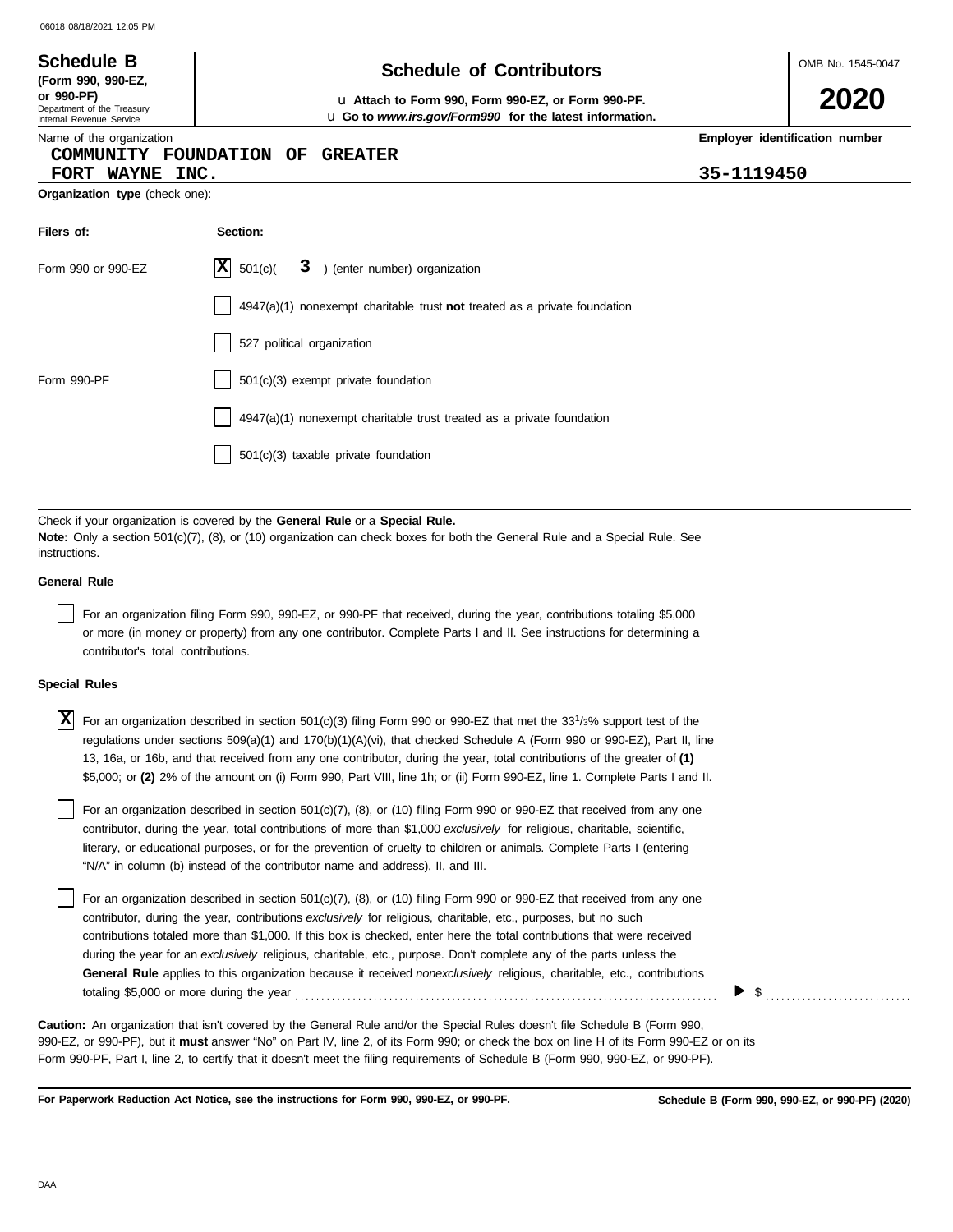$\overline{\phantom{0}}$ 

| Schedule B (Form 990, 990-EZ, or 990-PF) (2020)         | PAGE 1 OF 2 |  | Page 2                                |
|---------------------------------------------------------|-------------|--|---------------------------------------|
| Name of organization<br>COMMUNITY FOUNDATION OF GREATER | 35-1119450  |  | <b>Employer identification number</b> |
|                                                         |             |  |                                       |

**Part I Contributors** (see instructions). Use duplicate copies of Part I if additional space is needed.

| (a)<br>No.     | (b)<br>Name, address, and ZIP + 4 | (c)<br><b>Total contributions</b> | (d)<br>Type of contribution                                                           |
|----------------|-----------------------------------|-----------------------------------|---------------------------------------------------------------------------------------|
| $\frac{1}{2}$  |                                   | 500,000<br>\$                     | Χ<br>Person<br>Payroll<br>Noncash<br>(Complete Part II for<br>noncash contributions.) |
| (a)<br>No.     | (b)<br>Name, address, and ZIP + 4 | (c)<br><b>Total contributions</b> | (d)<br>Type of contribution                                                           |
| $\overline{2}$ |                                   | 650,000<br>\$                     | Χ<br>Person<br>Payroll<br>Noncash<br>(Complete Part II for<br>noncash contributions.) |
| (a)            | (b)                               | (c)                               | (d)                                                                                   |
| No.            | Name, address, and ZIP + 4        | <b>Total contributions</b>        | Type of contribution                                                                  |
| $\overline{3}$ |                                   | 250,000<br>\$                     | Χ<br>Person<br>Payroll<br>Noncash<br>(Complete Part II for<br>noncash contributions.) |
|                |                                   |                                   |                                                                                       |
| (a)            | (b)                               | (c)                               | (d)                                                                                   |
| No.            | Name, address, and ZIP + 4        | <b>Total contributions</b>        | Type of contribution                                                                  |
| 4              |                                   | 350,000<br>\$                     | Χ<br>Person<br>Payroll<br>Noncash<br>(Complete Part II for<br>noncash contributions.) |
| (a)            | (b)                               | (c)                               | (d)                                                                                   |
| No.            | Name, address, and ZIP + 4        | <b>Total contributions</b>        | Type of contribution                                                                  |
| 5              |                                   | 558,090<br>\$                     | Person<br>Payroll<br>X<br>Noncash<br>(Complete Part II for<br>noncash contributions.) |
| (a)            | (b)                               | (c)                               | (d)                                                                                   |
| No.            | Name, address, and ZIP + 4        | <b>Total contributions</b>        | Type of contribution                                                                  |

**Schedule B (Form 990, 990-EZ, or 990-PF) (2020)**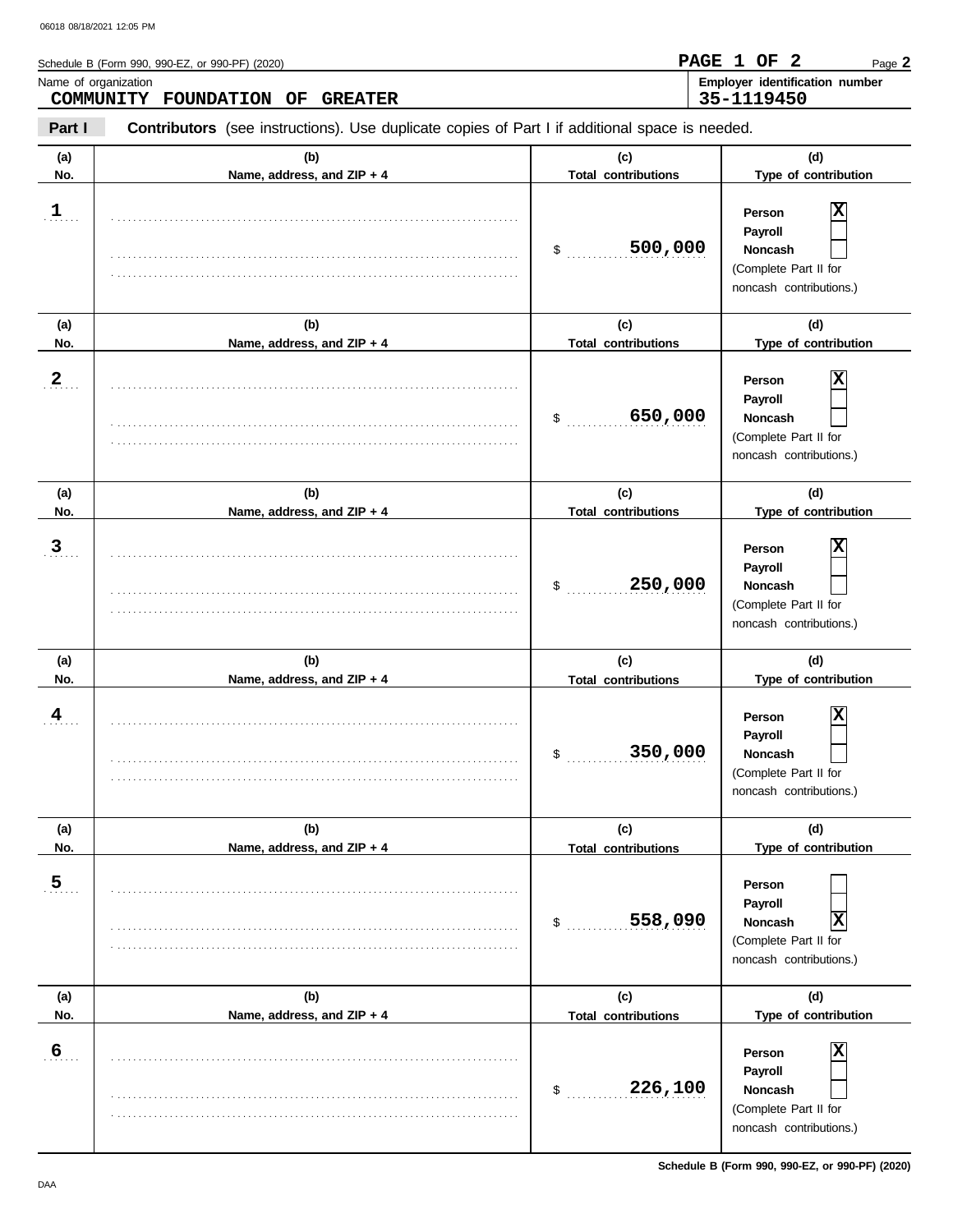| Schedule B (Form 990, 990-EZ, or 990-PF) (2020) | PAGE 2 OF 2 |  | Page 2                                |
|-------------------------------------------------|-------------|--|---------------------------------------|
| Name of organization                            |             |  | <b>Employer identification number</b> |
| COMMUNITY FOUNDATION OF GREATER                 | 35-1119450  |  |                                       |

**Part I Contributors** (see instructions). Use duplicate copies of Part I if additional space is needed.

| (a) | (b)                        | (c)                        | (d)                                                                                          |
|-----|----------------------------|----------------------------|----------------------------------------------------------------------------------------------|
| No. | Name, address, and ZIP + 4 | <b>Total contributions</b> | Type of contribution                                                                         |
| 7   |                            | 180,233<br>\$              | Person<br>Payroll<br> x<br>Noncash<br>(Complete Part II for<br>noncash contributions.)       |
| (a) | (b)                        | (c)                        | (d)                                                                                          |
| No. | Name, address, and ZIP + 4 | <b>Total contributions</b> | Type of contribution                                                                         |
| 8   |                            | 250,000<br>\$              | х<br>Person<br>Payroll<br><b>Noncash</b><br>(Complete Part II for<br>noncash contributions.) |
| (a) | (b)                        | (c)                        | (d)                                                                                          |
| No. | Name, address, and ZIP + 4 | <b>Total contributions</b> | Type of contribution                                                                         |
| 9   |                            | 300,000<br>\$              | х<br>Person<br>Payroll<br><b>Noncash</b><br>(Complete Part II for<br>noncash contributions.) |
| (a) | (b)                        | (c)                        | (d)                                                                                          |
| No. | Name, address, and ZIP + 4 | <b>Total contributions</b> | Type of contribution                                                                         |
| 10  |                            | 500,000<br>\$              | х<br>Person<br>Payroll<br>Noncash<br>(Complete Part II for<br>noncash contributions.)        |
| (a) | (b)                        | (c)                        | (d)                                                                                          |
| No. | Name, address, and ZIP + 4 | <b>Total contributions</b> | Type of contribution                                                                         |
| 11  |                            | 225,100<br>\$              | X<br>Person<br>Payroll<br>Noncash<br>(Complete Part II for<br>noncash contributions.)        |
| (a) | (b)                        | (c)                        | (d)                                                                                          |
| No. | Name, address, and ZIP + 4 | <b>Total contributions</b> | Type of contribution                                                                         |
| 12  |                            | 500,000<br>\$              | X<br>Person<br>Payroll<br>Noncash<br>(Complete Part II for<br>noncash contributions.)        |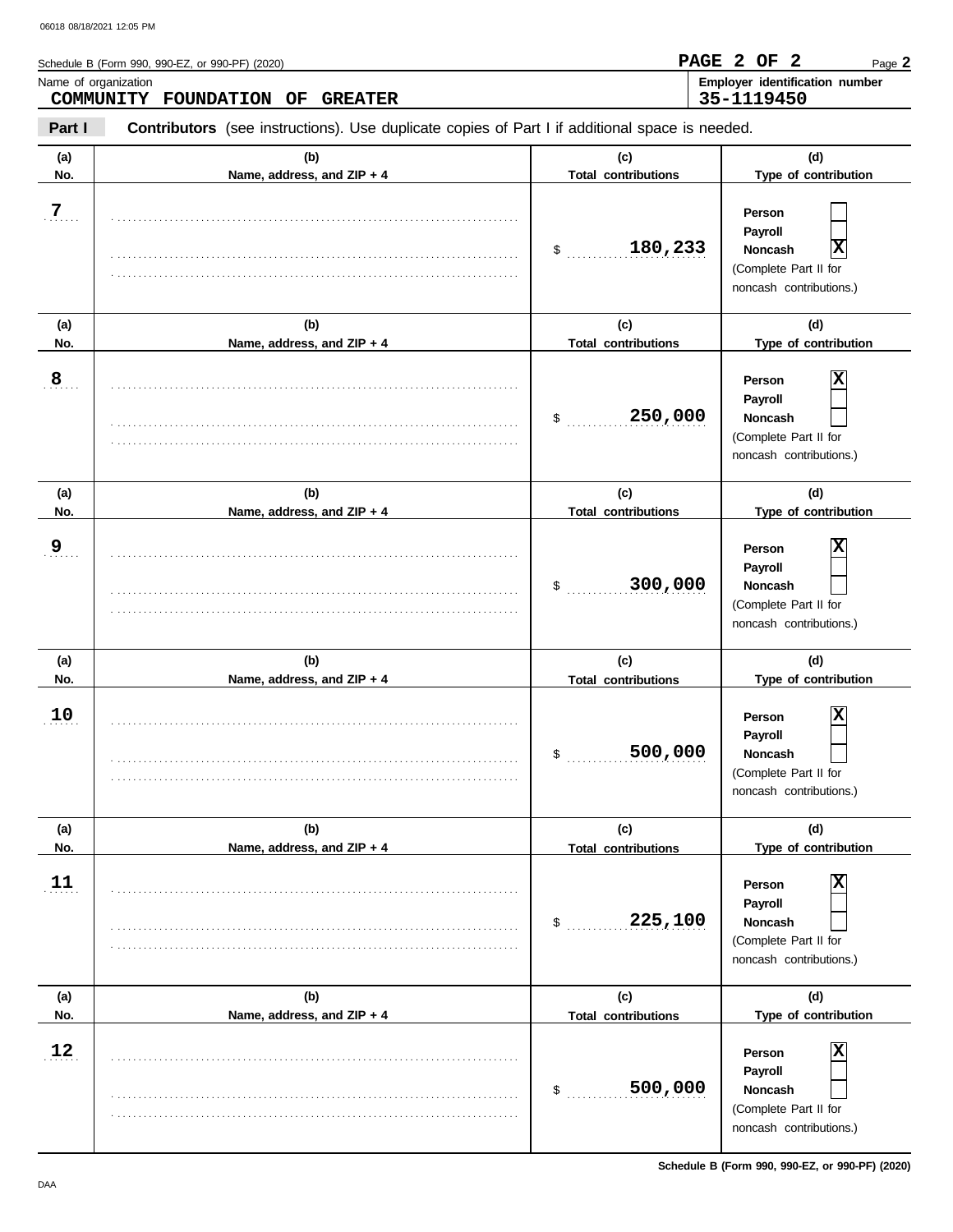| Schedule B (Form 990, 990-EZ, or 990-PF) (2020)                                                                | PAGE 1 OF 1 |  | Page 3                                |
|----------------------------------------------------------------------------------------------------------------|-------------|--|---------------------------------------|
| Name of organization<br>COMMUNITY FOUNDATION OF GREATER                                                        | 35-1119450  |  | <b>Employer identification number</b> |
| Part II<br>Noncash Property (see instructions). Use duplicate copies of Part II if additional space is needed. |             |  |                                       |

| (a) No.<br>from<br>Part I | (b)<br>Description of noncash property given | (c)<br>FMV (or estimate)<br>(See instructions.) | (d)<br>Date received |
|---------------------------|----------------------------------------------|-------------------------------------------------|----------------------|
| 5                         | <b>SECURITIES</b>                            | 558,090<br>$\frac{1}{2}$                        | 10/09/20             |
| (a) No.<br>from<br>Part I | (b)<br>Description of noncash property given | (c)<br>FMV (or estimate)<br>(See instructions.) | (d)<br>Date received |
| 7.                        | <b>SECURITIES</b>                            | \$ 49,972                                       | 07/28/20             |
| (a) No.<br>from<br>Part I | (b)<br>Description of noncash property given | (c)<br>FMV (or estimate)<br>(See instructions.) | (d)<br>Date received |
| 7                         | <b>SECURITIES</b>                            | 50,125<br>$\ddot{\text{S}}$                     | 10/14/20             |
| (a) No.<br>from<br>Part I | (b)<br>Description of noncash property given | (c)<br>FMV (or estimate)<br>(See instructions.) | (d)<br>Date received |
| $7$                       | <b>SECURITIES</b>                            | 80,136<br>$\mathsf{\$}$                         | 12/22/20             |
| (a) No.<br>from<br>Part I | (b)<br>Description of noncash property given | (c)<br>FMV (or estimate)<br>(See instructions.) | (d)<br>Date received |
| .                         |                                              | \$                                              | .                    |
| (a) No.<br>from<br>Part I | (b)<br>Description of noncash property given | (c)<br>FMV (or estimate)<br>(See instructions.) | (d)<br>Date received |
| .                         |                                              | \$                                              | . <b>.</b> .         |

Schedule B (Form 990, 990-EZ, or 990-PF) (2020)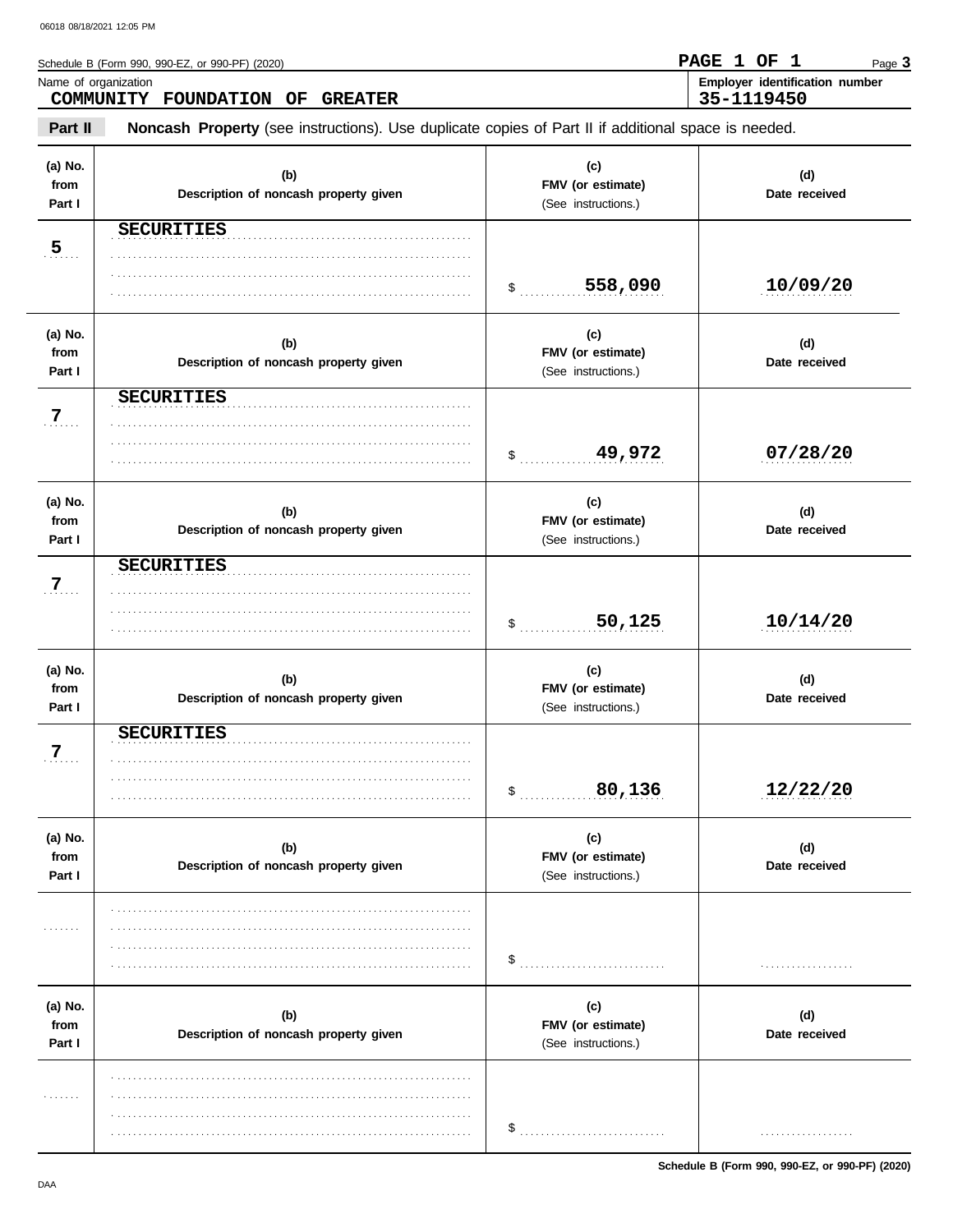|    | <b>SCHEDULE D</b>                         |                                                                                                                                                                                                                                | <b>Supplemental Financial Statements</b>                                                                                               |                                | OMB No. 1545-0047               |
|----|-------------------------------------------|--------------------------------------------------------------------------------------------------------------------------------------------------------------------------------------------------------------------------------|----------------------------------------------------------------------------------------------------------------------------------------|--------------------------------|---------------------------------|
|    | (Form 990)                                |                                                                                                                                                                                                                                | u Complete if the organization answered "Yes" on Form 990,<br>Part IV, line 6, 7, 8, 9, 10, 11a, 11b, 11c, 11d, 11e, 11f, 12a, or 12b. |                                |                                 |
|    | Department of the Treasury                |                                                                                                                                                                                                                                | u Attach to Form 990.                                                                                                                  |                                | Open to Public                  |
|    | Internal Revenue Service                  |                                                                                                                                                                                                                                | <b>u</b> Go to www.irs.gov/Form990 for instructions and the latest information.                                                        |                                | <b>Inspection</b>               |
|    | Name of the organization                  | COMMUNITY FOUNDATION OF GREATER                                                                                                                                                                                                |                                                                                                                                        | Employer identification number |                                 |
|    | FORT WAYNE INC.                           |                                                                                                                                                                                                                                |                                                                                                                                        | 35-1119450                     |                                 |
|    | Part I                                    | Organizations Maintaining Donor Advised Funds or Other Similar Funds or Accounts.<br>Complete if the organization answered "Yes" on Form 990, Part IV, line 6.                                                                 |                                                                                                                                        |                                |                                 |
|    |                                           |                                                                                                                                                                                                                                | (a) Donor advised funds                                                                                                                |                                | (b) Funds and other accounts    |
| 1  |                                           |                                                                                                                                                                                                                                | 145                                                                                                                                    |                                | 25                              |
| 2  |                                           | Aggregate value of contributions to (during year) [11] [11] Aggregate value of contributions to (during year)                                                                                                                  | 4,024,175                                                                                                                              |                                | 37,662                          |
| 3  |                                           | Aggregate value of grants from (during year)                                                                                                                                                                                   | 3,528,383<br><u> 1990 - Johann Barbara, martxa a</u>                                                                                   |                                | 139,965                         |
| 4  |                                           |                                                                                                                                                                                                                                | 73, 112, 638                                                                                                                           |                                | 3,592,140                       |
| 5  |                                           | Did the organization inform all donors and donor advisors in writing that the assets held in donor advised                                                                                                                     |                                                                                                                                        |                                | $ X $ Yes                       |
|    |                                           | Did the organization inform all grantees, donors, and donor advisors in writing that grant funds can be used                                                                                                                   |                                                                                                                                        |                                | No                              |
| 6  |                                           | only for charitable purposes and not for the benefit of the donor or donor advisor, or for any other purpose                                                                                                                   |                                                                                                                                        |                                |                                 |
|    | conferring impermissible private benefit? |                                                                                                                                                                                                                                |                                                                                                                                        |                                | X <br>Yes<br>No                 |
|    | Part II                                   | <b>Conservation Easements.</b>                                                                                                                                                                                                 |                                                                                                                                        |                                |                                 |
|    |                                           | Complete if the organization answered "Yes" on Form 990, Part IV, line 7.                                                                                                                                                      |                                                                                                                                        |                                |                                 |
| 1. |                                           | Purpose(s) of conservation easements held by the organization (check all that apply).                                                                                                                                          |                                                                                                                                        |                                |                                 |
|    |                                           | Preservation of land for public use (for example, recreation or education)                                                                                                                                                     | Preservation of a historically important land area                                                                                     |                                |                                 |
|    | Protection of natural habitat             |                                                                                                                                                                                                                                | Preservation of a certified historic structure                                                                                         |                                |                                 |
|    | Preservation of open space                |                                                                                                                                                                                                                                |                                                                                                                                        |                                |                                 |
| 2  | easement on the last day of the tax year. | Complete lines 2a through 2d if the organization held a qualified conservation contribution in the form of a conservation                                                                                                      |                                                                                                                                        |                                | Held at the End of the Tax Year |
| а  |                                           |                                                                                                                                                                                                                                |                                                                                                                                        | 2a                             |                                 |
| b  |                                           |                                                                                                                                                                                                                                |                                                                                                                                        | 2b                             |                                 |
|    |                                           | Number of conservation easements on a certified historic structure included in (a) conservation conservation exercises                                                                                                         |                                                                                                                                        | 2c                             |                                 |
| d  |                                           | Number of conservation easements included in (c) acquired after 7/25/06, and not on a                                                                                                                                          |                                                                                                                                        |                                |                                 |
|    |                                           | historic structure listed in the National Register [11] match and the National Register [11] match and the National Register [11] match and the National Register [11] match and the National Register [11] match and the Nati |                                                                                                                                        | 2d                             |                                 |
| 3  |                                           | Number of conservation easements modified, transferred, released, extinguished, or terminated by the organization during the                                                                                                   |                                                                                                                                        |                                |                                 |
|    | tax year $\mathbf{u}$ ,                   |                                                                                                                                                                                                                                |                                                                                                                                        |                                |                                 |
|    |                                           | Number of states where property subject to conservation easement is located u                                                                                                                                                  |                                                                                                                                        |                                |                                 |
| 5  |                                           | Does the organization have a written policy regarding the periodic monitoring, inspection, handling of                                                                                                                         |                                                                                                                                        |                                |                                 |
|    |                                           |                                                                                                                                                                                                                                |                                                                                                                                        |                                | Yes<br>No                       |
| 6  |                                           | Staff and volunteer hours devoted to monitoring, inspecting, handling of violations, and enforcing conservation easements during the year                                                                                      |                                                                                                                                        |                                |                                 |
|    | $\mathbf{u}$ <sub></sub>                  |                                                                                                                                                                                                                                |                                                                                                                                        |                                |                                 |
| 7  |                                           | Amount of expenses incurred in monitoring, inspecting, handling of violations, and enforcing conservation easements during the year                                                                                            |                                                                                                                                        |                                |                                 |
|    |                                           |                                                                                                                                                                                                                                |                                                                                                                                        |                                |                                 |
| 8  |                                           | Does each conservation easement reported on line 2(d) above satisfy the requirements of section 170(h)(4)(B)(i)                                                                                                                |                                                                                                                                        |                                | Yes<br>No                       |
| 9  |                                           | In Part XIII, describe how the organization reports conservation easements in its revenue and expense statement and                                                                                                            |                                                                                                                                        |                                |                                 |
|    |                                           | balance sheet, and include, if applicable, the text of the footnote to the organization's financial statements that describes the                                                                                              |                                                                                                                                        |                                |                                 |
|    |                                           | organization's accounting for conservation easements.                                                                                                                                                                          |                                                                                                                                        |                                |                                 |
|    | Part III                                  | Organizations Maintaining Collections of Art, Historical Treasures, or Other Similar Assets.                                                                                                                                   |                                                                                                                                        |                                |                                 |
|    |                                           | Complete if the organization answered "Yes" on Form 990, Part IV, line 8.                                                                                                                                                      |                                                                                                                                        |                                |                                 |
|    |                                           | 1a If the organization elected, as permitted under FASB ASC 958, not to report in its revenue statement and balance sheet works                                                                                                |                                                                                                                                        |                                |                                 |
|    |                                           | of art, historical treasures, or other similar assets held for public exhibition, education, or research in furtherance of public                                                                                              |                                                                                                                                        |                                |                                 |
|    |                                           | service, provide in Part XIII the text of the footnote to its financial statements that describes these items.                                                                                                                 |                                                                                                                                        |                                |                                 |
| b  |                                           | If the organization elected, as permitted under FASB ASC 958, to report in its revenue statement and balance sheet works of                                                                                                    |                                                                                                                                        |                                |                                 |
|    |                                           | art, historical treasures, or other similar assets held for public exhibition, education, or research in furtherance of public service,                                                                                        |                                                                                                                                        |                                |                                 |
|    |                                           | provide the following amounts relating to these items:                                                                                                                                                                         |                                                                                                                                        |                                |                                 |
|    |                                           |                                                                                                                                                                                                                                |                                                                                                                                        |                                |                                 |
|    |                                           |                                                                                                                                                                                                                                |                                                                                                                                        |                                |                                 |
| 2  |                                           | If the organization received or held works of art, historical treasures, or other similar assets for financial gain, provide the                                                                                               |                                                                                                                                        |                                |                                 |
|    |                                           | following amounts required to be reported under FASB ASC 958 relating to these items:                                                                                                                                          |                                                                                                                                        |                                |                                 |
|    |                                           |                                                                                                                                                                                                                                |                                                                                                                                        |                                |                                 |
|    |                                           |                                                                                                                                                                                                                                |                                                                                                                                        | u \$                           |                                 |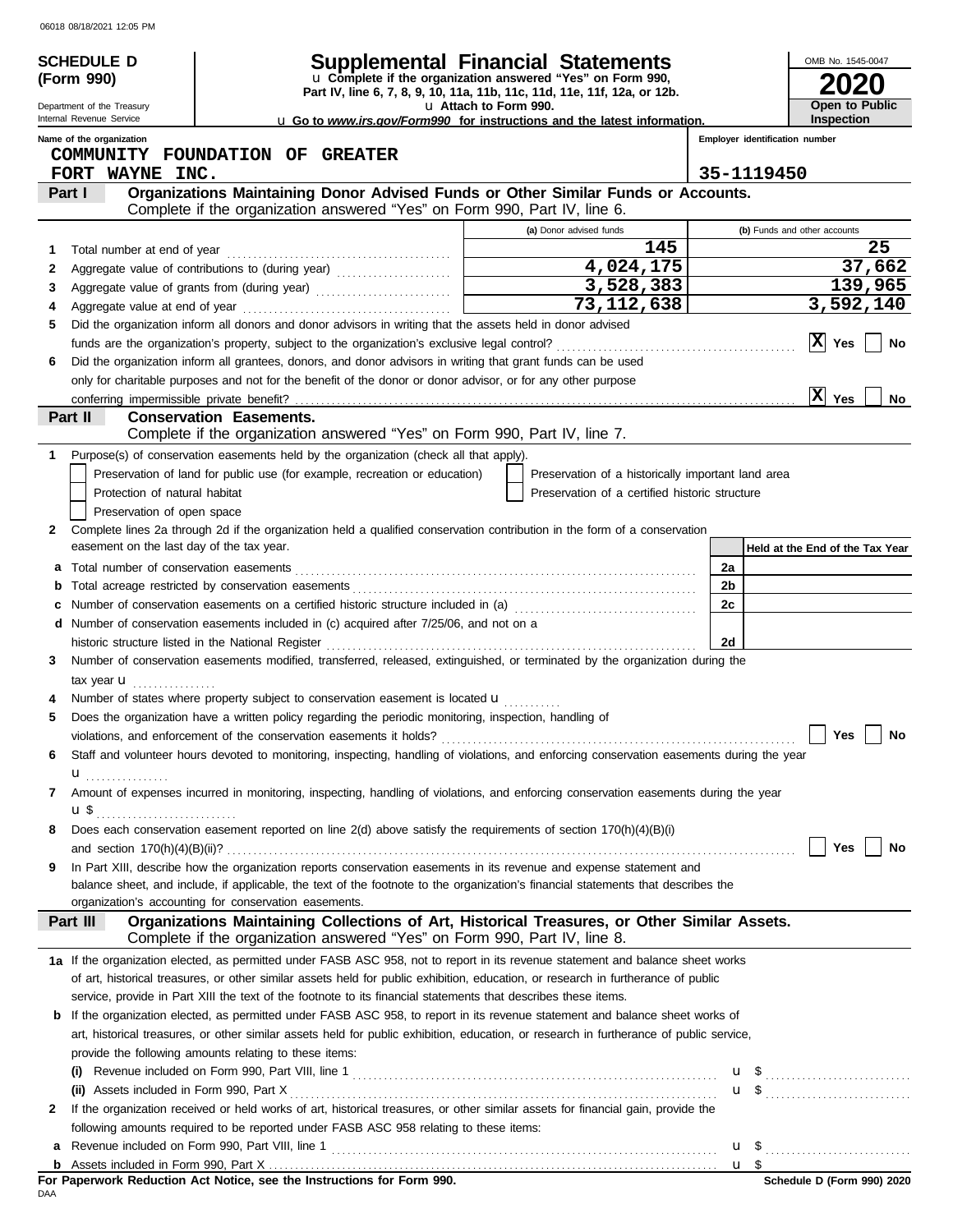|   | Schedule D (Form 990) 2020                                                                                                                                                                                                          | COMMUNITY FOUNDATION OF GREATER |                          |                    | 35-1119450           |         |                |                     | Page 2      |
|---|-------------------------------------------------------------------------------------------------------------------------------------------------------------------------------------------------------------------------------------|---------------------------------|--------------------------|--------------------|----------------------|---------|----------------|---------------------|-------------|
|   | Organizations Maintaining Collections of Art, Historical Treasures, or Other Similar Assets (continued)<br>Part III                                                                                                                 |                                 |                          |                    |                      |         |                |                     |             |
|   | 3 Using the organization's acquisition, accession, and other records, check any of the following that make significant use of its<br>collection items (check all that apply):                                                       |                                 |                          |                    |                      |         |                |                     |             |
| a | Public exhibition                                                                                                                                                                                                                   | d                               | Loan or exchange program |                    |                      |         |                |                     |             |
| b | Scholarly research                                                                                                                                                                                                                  | е                               | Other                    |                    |                      |         |                |                     |             |
| c | Preservation for future generations                                                                                                                                                                                                 |                                 |                          |                    |                      |         |                |                     |             |
| 4 | Provide a description of the organization's collections and explain how they further the organization's exempt purpose in Part                                                                                                      |                                 |                          |                    |                      |         |                |                     |             |
|   | XIII.                                                                                                                                                                                                                               |                                 |                          |                    |                      |         |                |                     |             |
| 5 | During the year, did the organization solicit or receive donations of art, historical treasures, or other similar                                                                                                                   |                                 |                          |                    |                      |         |                |                     |             |
|   |                                                                                                                                                                                                                                     |                                 |                          |                    |                      |         | <b>Yes</b>     |                     | No          |
|   | Part IV<br><b>Escrow and Custodial Arrangements.</b>                                                                                                                                                                                |                                 |                          |                    |                      |         |                |                     |             |
|   | Complete if the organization answered "Yes" on Form 990, Part IV, line 9, or reported an amount on Form<br>990, Part X, line 21.                                                                                                    |                                 |                          |                    |                      |         |                |                     |             |
|   | 1a Is the organization an agent, trustee, custodian or other intermediary for contributions or other assets not                                                                                                                     |                                 |                          |                    |                      |         |                |                     |             |
|   | included on Form 990, Part X?                                                                                                                                                                                                       |                                 |                          |                    |                      |         | Yes            |                     | No          |
|   | <b>b</b> If "Yes," explain the arrangement in Part XIII and complete the following table:                                                                                                                                           |                                 |                          |                    |                      |         |                |                     |             |
|   |                                                                                                                                                                                                                                     |                                 |                          |                    |                      |         | Amount         |                     |             |
| c |                                                                                                                                                                                                                                     |                                 |                          |                    | 1c                   |         |                |                     |             |
| d |                                                                                                                                                                                                                                     |                                 |                          |                    | 1d                   |         |                |                     |             |
| е |                                                                                                                                                                                                                                     |                                 |                          |                    | 1е                   |         |                |                     |             |
| f | Ending balance <b>construction and the construction of the construction</b> of the construction of the construction of the construction of the construction of the construction of the construction of the construction of the cons |                                 |                          |                    | 1f                   |         |                |                     |             |
|   | 2a Did the organization include an amount on Form 990, Part X, line 21, for escrow or custodial account liability?                                                                                                                  |                                 |                          |                    |                      |         | <b>Yes</b>     |                     | No          |
|   |                                                                                                                                                                                                                                     |                                 |                          |                    |                      |         |                |                     |             |
|   | <b>Endowment Funds.</b><br>Part V                                                                                                                                                                                                   |                                 |                          |                    |                      |         |                |                     |             |
|   | Complete if the organization answered "Yes" on Form 990, Part IV, line 10.                                                                                                                                                          |                                 |                          |                    |                      |         |                |                     |             |
|   |                                                                                                                                                                                                                                     | (a) Current year                | (b) Prior year           | (c) Two years back | (d) Three years back |         |                | (e) Four years back |             |
|   | 1a Beginning of year balance                                                                                                                                                                                                        | 395,677                         | 419,488                  | 474,102            |                      | 445,775 |                | 448,424             |             |
|   | <b>b</b> Contributions <b>contributions</b>                                                                                                                                                                                         | 94                              | 185                      | 202                |                      |         |                |                     | 6,840       |
|   | c Net investment earnings, gains, and                                                                                                                                                                                               |                                 |                          |                    |                      |         |                |                     |             |
|   |                                                                                                                                                                                                                                     | 40,890                          | 66,400                   | $-29,395$          |                      | 67,717  |                | 20,522              |             |
|   | d Grants or scholarships                                                                                                                                                                                                            | 19,756                          | 16,987                   | 21,065             |                      | 34,437  |                | 25,222              |             |
|   | e Other expenditures for facilities and                                                                                                                                                                                             |                                 |                          |                    |                      |         |                |                     |             |
|   |                                                                                                                                                                                                                                     |                                 | 70,842                   |                    |                      |         |                |                     |             |
|   | f Administrative expenses                                                                                                                                                                                                           | 2,521                           | 2,567                    | 4,356              |                      | 4,953   |                |                     | 4,789       |
| g | End of year balance                                                                                                                                                                                                                 | 414,384                         | 395,677                  | 419,488            |                      | 474,102 |                | 445,775             |             |
| 2 | Provide the estimated percentage of the current year end balance (line 1g, column (a)) held as:                                                                                                                                     |                                 |                          |                    |                      |         |                |                     |             |
| a | Board designated or quasi-endowment u                                                                                                                                                                                               | %                               |                          |                    |                      |         |                |                     |             |
| b | Permanent endowment <b>u</b> 100.00 %                                                                                                                                                                                               |                                 |                          |                    |                      |         |                |                     |             |
| c | Term endowment <b>u</b> %                                                                                                                                                                                                           |                                 |                          |                    |                      |         |                |                     |             |
|   | The percentages on lines 2a, 2b, and 2c should equal 100%.                                                                                                                                                                          |                                 |                          |                    |                      |         |                |                     |             |
|   | 3a Are there endowment funds not in the possession of the organization that are held and administered for the                                                                                                                       |                                 |                          |                    |                      |         |                |                     |             |
|   | organization by:                                                                                                                                                                                                                    |                                 |                          |                    |                      |         |                | <b>Yes</b>          | No          |
|   |                                                                                                                                                                                                                                     |                                 |                          |                    |                      |         | 3a(i)          |                     | $\mathbf x$ |
|   | (ii) Related organizations <b>contracts</b> and a set of the contract of the contract of the contract of the contract or the contract of the contract of the contract of the contract of the contract of the contract of the contra |                                 |                          |                    |                      |         | 3a(ii)         |                     | $\mathbf x$ |
|   |                                                                                                                                                                                                                                     |                                 |                          |                    |                      |         | 3b             |                     |             |
|   | Describe in Part XIII the intended uses of the organization's endowment funds.                                                                                                                                                      |                                 |                          |                    |                      |         |                |                     |             |
|   | Land, Buildings, and Equipment.<br>Part VI                                                                                                                                                                                          |                                 |                          |                    |                      |         |                |                     |             |
|   | Complete if the organization answered "Yes" on Form 990, Part IV, line 11a. See Form 990, Part X, line 10.                                                                                                                          |                                 |                          |                    |                      |         |                |                     |             |
|   | Description of property                                                                                                                                                                                                             | (a) Cost or other basis         | (b) Cost or other basis  |                    | (c) Accumulated      |         | (d) Book value |                     |             |
|   |                                                                                                                                                                                                                                     | (investment)                    | (other)                  |                    | depreciation         |         |                |                     |             |
|   |                                                                                                                                                                                                                                     |                                 |                          |                    |                      |         |                |                     |             |
|   |                                                                                                                                                                                                                                     |                                 |                          |                    |                      |         |                |                     |             |
| c | Leasehold improvements                                                                                                                                                                                                              |                                 |                          |                    |                      |         |                |                     |             |
| d |                                                                                                                                                                                                                                     |                                 |                          | 295,805            | 232,813              |         |                | 62,992              |             |
|   |                                                                                                                                                                                                                                     |                                 |                          |                    |                      |         |                |                     |             |
|   |                                                                                                                                                                                                                                     |                                 |                          |                    |                      | u       |                | 62,992              |             |

**Schedule D (Form 990) 2020**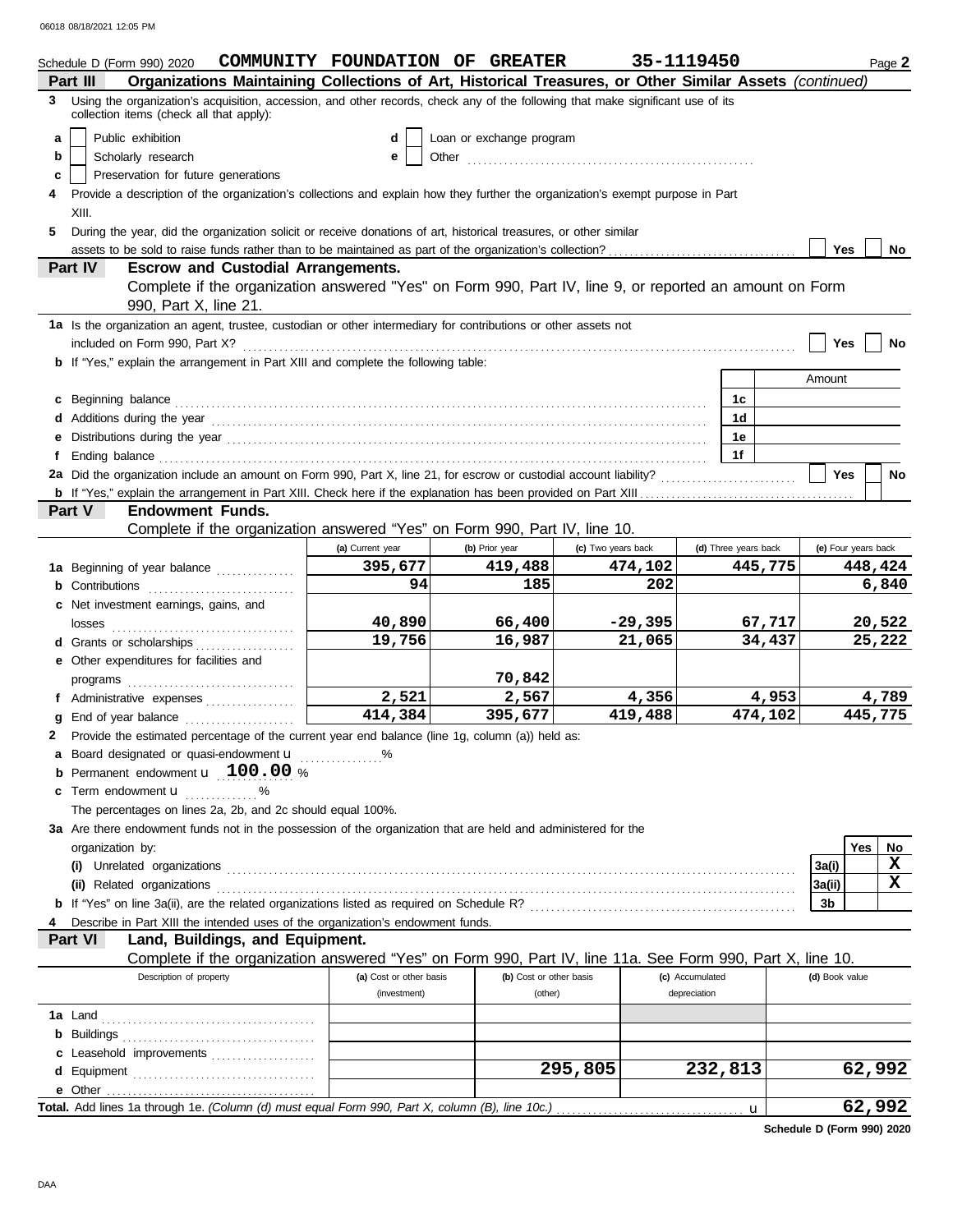| <b>Investments - Other Securities.</b><br>Part VII<br>Complete if the organization answered "Yes" on Form 990, Part IV, line 11b. See Form 990, Part X, line 12.<br>(a) Description of security or category<br>(b) Book value<br>(c) Method of valuation:<br>(including name of security)<br>Cost or end-of-year market value<br>(1) Financial derivatives<br>(2) Closely held equity interests<br>9,695,060<br><b>MARKET</b><br>(3) Other PRIVATE CAPITAL<br>(A)<br>(B)<br>(C)<br>(D)<br>(E)<br>(F)<br>(G)<br>(H)<br>9,695,060<br>Total. (Column (b) must equal Form 990, Part X, col. (B) line 12.)<br>u<br>Part VIII<br>Investments - Program Related.<br>Complete if the organization answered "Yes" on Form 990, Part IV, line 11c. See Form 990, Part X, line 13.<br>(a) Description of investment<br>(b) Book value<br>(c) Method of valuation: |                |
|--------------------------------------------------------------------------------------------------------------------------------------------------------------------------------------------------------------------------------------------------------------------------------------------------------------------------------------------------------------------------------------------------------------------------------------------------------------------------------------------------------------------------------------------------------------------------------------------------------------------------------------------------------------------------------------------------------------------------------------------------------------------------------------------------------------------------------------------------------|----------------|
|                                                                                                                                                                                                                                                                                                                                                                                                                                                                                                                                                                                                                                                                                                                                                                                                                                                        |                |
|                                                                                                                                                                                                                                                                                                                                                                                                                                                                                                                                                                                                                                                                                                                                                                                                                                                        |                |
|                                                                                                                                                                                                                                                                                                                                                                                                                                                                                                                                                                                                                                                                                                                                                                                                                                                        |                |
|                                                                                                                                                                                                                                                                                                                                                                                                                                                                                                                                                                                                                                                                                                                                                                                                                                                        |                |
|                                                                                                                                                                                                                                                                                                                                                                                                                                                                                                                                                                                                                                                                                                                                                                                                                                                        |                |
|                                                                                                                                                                                                                                                                                                                                                                                                                                                                                                                                                                                                                                                                                                                                                                                                                                                        |                |
|                                                                                                                                                                                                                                                                                                                                                                                                                                                                                                                                                                                                                                                                                                                                                                                                                                                        |                |
|                                                                                                                                                                                                                                                                                                                                                                                                                                                                                                                                                                                                                                                                                                                                                                                                                                                        |                |
|                                                                                                                                                                                                                                                                                                                                                                                                                                                                                                                                                                                                                                                                                                                                                                                                                                                        |                |
|                                                                                                                                                                                                                                                                                                                                                                                                                                                                                                                                                                                                                                                                                                                                                                                                                                                        |                |
|                                                                                                                                                                                                                                                                                                                                                                                                                                                                                                                                                                                                                                                                                                                                                                                                                                                        |                |
|                                                                                                                                                                                                                                                                                                                                                                                                                                                                                                                                                                                                                                                                                                                                                                                                                                                        |                |
|                                                                                                                                                                                                                                                                                                                                                                                                                                                                                                                                                                                                                                                                                                                                                                                                                                                        |                |
|                                                                                                                                                                                                                                                                                                                                                                                                                                                                                                                                                                                                                                                                                                                                                                                                                                                        |                |
|                                                                                                                                                                                                                                                                                                                                                                                                                                                                                                                                                                                                                                                                                                                                                                                                                                                        |                |
|                                                                                                                                                                                                                                                                                                                                                                                                                                                                                                                                                                                                                                                                                                                                                                                                                                                        |                |
|                                                                                                                                                                                                                                                                                                                                                                                                                                                                                                                                                                                                                                                                                                                                                                                                                                                        |                |
|                                                                                                                                                                                                                                                                                                                                                                                                                                                                                                                                                                                                                                                                                                                                                                                                                                                        |                |
| Cost or end-of-year market value                                                                                                                                                                                                                                                                                                                                                                                                                                                                                                                                                                                                                                                                                                                                                                                                                       |                |
|                                                                                                                                                                                                                                                                                                                                                                                                                                                                                                                                                                                                                                                                                                                                                                                                                                                        |                |
| (1)<br>(2)                                                                                                                                                                                                                                                                                                                                                                                                                                                                                                                                                                                                                                                                                                                                                                                                                                             |                |
| (3)                                                                                                                                                                                                                                                                                                                                                                                                                                                                                                                                                                                                                                                                                                                                                                                                                                                    |                |
| (4)                                                                                                                                                                                                                                                                                                                                                                                                                                                                                                                                                                                                                                                                                                                                                                                                                                                    |                |
| (5)                                                                                                                                                                                                                                                                                                                                                                                                                                                                                                                                                                                                                                                                                                                                                                                                                                                    |                |
| (6)                                                                                                                                                                                                                                                                                                                                                                                                                                                                                                                                                                                                                                                                                                                                                                                                                                                    |                |
| (7)                                                                                                                                                                                                                                                                                                                                                                                                                                                                                                                                                                                                                                                                                                                                                                                                                                                    |                |
| (8)                                                                                                                                                                                                                                                                                                                                                                                                                                                                                                                                                                                                                                                                                                                                                                                                                                                    |                |
| (9)                                                                                                                                                                                                                                                                                                                                                                                                                                                                                                                                                                                                                                                                                                                                                                                                                                                    |                |
| Total. (Column (b) must equal Form 990, Part X, col. (B) line 13.)  u                                                                                                                                                                                                                                                                                                                                                                                                                                                                                                                                                                                                                                                                                                                                                                                  |                |
| Part IX<br>Other Assets.                                                                                                                                                                                                                                                                                                                                                                                                                                                                                                                                                                                                                                                                                                                                                                                                                               |                |
| Complete if the organization answered "Yes" on Form 990, Part IV, line 11d. See Form 990, Part X, line 15.                                                                                                                                                                                                                                                                                                                                                                                                                                                                                                                                                                                                                                                                                                                                             |                |
| (a) Description                                                                                                                                                                                                                                                                                                                                                                                                                                                                                                                                                                                                                                                                                                                                                                                                                                        | (b) Book value |
| (1)                                                                                                                                                                                                                                                                                                                                                                                                                                                                                                                                                                                                                                                                                                                                                                                                                                                    |                |
| (2)                                                                                                                                                                                                                                                                                                                                                                                                                                                                                                                                                                                                                                                                                                                                                                                                                                                    |                |
| (3)                                                                                                                                                                                                                                                                                                                                                                                                                                                                                                                                                                                                                                                                                                                                                                                                                                                    |                |
| (4)                                                                                                                                                                                                                                                                                                                                                                                                                                                                                                                                                                                                                                                                                                                                                                                                                                                    |                |
| (5)                                                                                                                                                                                                                                                                                                                                                                                                                                                                                                                                                                                                                                                                                                                                                                                                                                                    |                |
| (6)                                                                                                                                                                                                                                                                                                                                                                                                                                                                                                                                                                                                                                                                                                                                                                                                                                                    |                |
| (7)                                                                                                                                                                                                                                                                                                                                                                                                                                                                                                                                                                                                                                                                                                                                                                                                                                                    |                |
| (8)                                                                                                                                                                                                                                                                                                                                                                                                                                                                                                                                                                                                                                                                                                                                                                                                                                                    |                |
| (9)                                                                                                                                                                                                                                                                                                                                                                                                                                                                                                                                                                                                                                                                                                                                                                                                                                                    |                |
| Total. (Column (b) must equal Form 990, Part X, col. (B) line 15.)<br>u                                                                                                                                                                                                                                                                                                                                                                                                                                                                                                                                                                                                                                                                                                                                                                                |                |
| Other Liabilities.<br>Part X                                                                                                                                                                                                                                                                                                                                                                                                                                                                                                                                                                                                                                                                                                                                                                                                                           |                |
| Complete if the organization answered "Yes" on Form 990, Part IV, line 11e or 11f. See Form 990, Part X,<br>line 25.                                                                                                                                                                                                                                                                                                                                                                                                                                                                                                                                                                                                                                                                                                                                   |                |
| 1.<br>(a) Description of liability                                                                                                                                                                                                                                                                                                                                                                                                                                                                                                                                                                                                                                                                                                                                                                                                                     | (b) Book value |
| Federal income taxes<br>(1)                                                                                                                                                                                                                                                                                                                                                                                                                                                                                                                                                                                                                                                                                                                                                                                                                            |                |
| ASSETS HELD FOR OTHER AGENCIES<br>(2)                                                                                                                                                                                                                                                                                                                                                                                                                                                                                                                                                                                                                                                                                                                                                                                                                  | 8,532,922      |
| ANNUITIES PAYABLE<br>(3)                                                                                                                                                                                                                                                                                                                                                                                                                                                                                                                                                                                                                                                                                                                                                                                                                               | 835,482        |
|                                                                                                                                                                                                                                                                                                                                                                                                                                                                                                                                                                                                                                                                                                                                                                                                                                                        |                |
| (4)<br>(5)                                                                                                                                                                                                                                                                                                                                                                                                                                                                                                                                                                                                                                                                                                                                                                                                                                             |                |
| (6)                                                                                                                                                                                                                                                                                                                                                                                                                                                                                                                                                                                                                                                                                                                                                                                                                                                    |                |
| (7)                                                                                                                                                                                                                                                                                                                                                                                                                                                                                                                                                                                                                                                                                                                                                                                                                                                    |                |
| (8)                                                                                                                                                                                                                                                                                                                                                                                                                                                                                                                                                                                                                                                                                                                                                                                                                                                    |                |
| (9)                                                                                                                                                                                                                                                                                                                                                                                                                                                                                                                                                                                                                                                                                                                                                                                                                                                    |                |
| Total. (Column (b) must equal Form 990, Part X, col. (B) line 25.)<br>u                                                                                                                                                                                                                                                                                                                                                                                                                                                                                                                                                                                                                                                                                                                                                                                |                |
| 2. Liability for uncertain tax positions. In Part XIII, provide the text of the footnote to the organization's financial statements that reports the                                                                                                                                                                                                                                                                                                                                                                                                                                                                                                                                                                                                                                                                                                   | 9,368,404      |

organization's liability for uncertain tax positions under FASB ASC 740. Check here if the text of the footnote has been provided in Part XIII

**X**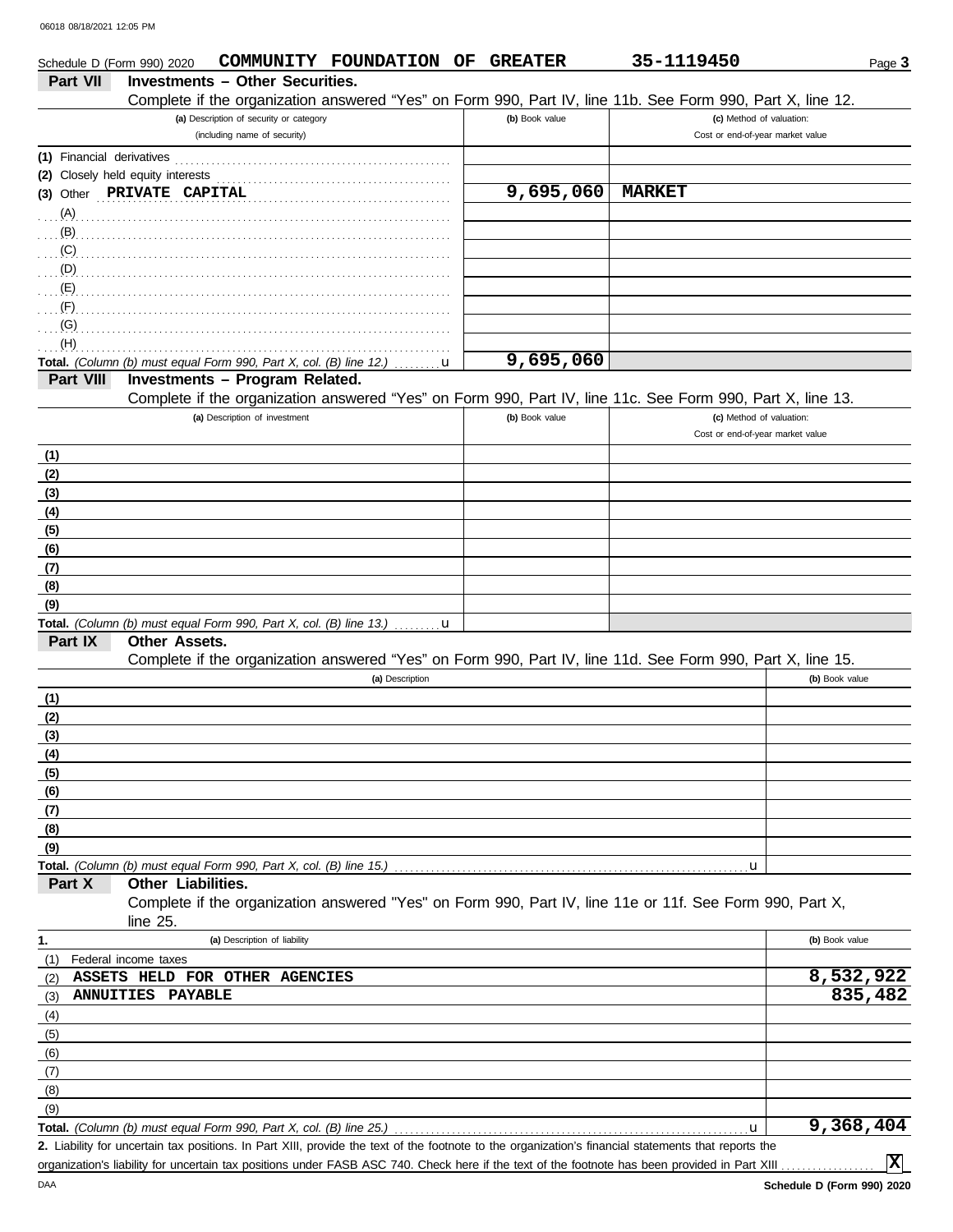|   | COMMUNITY FOUNDATION OF GREATER<br>Schedule D (Form 990) 2020                                                                                                                                                                  | 35-1119450     | Page 4       |
|---|--------------------------------------------------------------------------------------------------------------------------------------------------------------------------------------------------------------------------------|----------------|--------------|
|   | Reconciliation of Revenue per Audited Financial Statements With Revenue per Return.<br>Part XI                                                                                                                                 |                |              |
|   | Complete if the organization answered "Yes" on Form 990, Part IV, line 12a.                                                                                                                                                    |                |              |
| 1 |                                                                                                                                                                                                                                |                | $\mathbf{1}$ |
| 2 | Amounts included on line 1 but not on Form 990, Part VIII, line 12:                                                                                                                                                            |                |              |
| a |                                                                                                                                                                                                                                | 2a             |              |
| b |                                                                                                                                                                                                                                | 2 <sub>b</sub> |              |
| с |                                                                                                                                                                                                                                | 2c             |              |
| d |                                                                                                                                                                                                                                | 2d             |              |
| е | Add lines 2a through 2d [11] Add [12] Add [12] Add lines 2a through 2d [12] Add lines 2a through 2d [12] Add [12] Add [12] Add [12] Add [12] Add [12] Add [12] Add [12] Add [12] Add [12] Add [12] Add [12] Add [12] Add [12]  |                | 2e           |
| 3 |                                                                                                                                                                                                                                |                | 3            |
| 4 | Amounts included on Form 990, Part VIII, line 12, but not on line 1:                                                                                                                                                           |                |              |
| a |                                                                                                                                                                                                                                | 4a             |              |
| b | Other (Describe in Part XIII.) [11] [2010] [2010] [2010] [2010] [2010] [2010] [2010] [2010] [2010] [2010] [2010] [2010] [2010] [2010] [2010] [2010] [2010] [2010] [2010] [2010] [2010] [2010] [2010] [2010] [2010] [2010] [201 | 4 <sub>b</sub> |              |
|   |                                                                                                                                                                                                                                |                | 4c           |
| 5 |                                                                                                                                                                                                                                |                | 5            |
|   | Reconciliation of Expenses per Audited Financial Statements With Expenses per Return.<br>Part XII                                                                                                                              |                |              |
|   | Complete if the organization answered "Yes" on Form 990, Part IV, line 12a.                                                                                                                                                    |                |              |
| 1 | Total expenses and losses per audited financial statements                                                                                                                                                                     |                | $\mathbf{1}$ |
| 2 | Amounts included on line 1 but not on Form 990, Part IX, line 25:                                                                                                                                                              |                |              |
| a | Donated services and use of facilities [[11, 11] [11] contact the service of facilities [[11] contact the service of facilities [[11] contact the service of facilities [[11] contact the service of facilities [[11] contact  | 2a             |              |
| b |                                                                                                                                                                                                                                | 2 <sub>b</sub> |              |
|   |                                                                                                                                                                                                                                | 2c             |              |
|   |                                                                                                                                                                                                                                | 2d             |              |
| е |                                                                                                                                                                                                                                |                | 2e           |
| 3 |                                                                                                                                                                                                                                |                | 3            |
| 4 | Amounts included on Form 990, Part IX, line 25, but not on line 1:                                                                                                                                                             |                |              |
| a |                                                                                                                                                                                                                                | 4a             |              |
| b |                                                                                                                                                                                                                                | 4 <sub>b</sub> |              |
| c |                                                                                                                                                                                                                                |                | 4c           |
|   |                                                                                                                                                                                                                                |                | 5            |
|   | Part XIII Supplemental Information.                                                                                                                                                                                            |                |              |
|   | Provide the descriptions required for Part II, lines 3, 5, and 9; Part III, lines 1a and 4; Part IV, lines 1b and 2b; Part V, line 4; Part X, line                                                                             |                |              |
|   | 2; Part XI, lines 2d and 4b; and Part XII, lines 2d and 4b. Also complete this part to provide any additional information.                                                                                                     |                |              |
|   | PART X - FIN 48 FOOTNOTE                                                                                                                                                                                                       |                |              |
|   |                                                                                                                                                                                                                                |                |              |
|   | COMMUNITY FOUNDATION OF GREATER FORT WAYNE INC. AND ITS AFFILIATED<br>THE                                                                                                                                                      |                |              |
|   |                                                                                                                                                                                                                                |                |              |
|   | SUPPORTING ORGANIZATIONS ARE EXEMPT FROM INCOME TAXES UNDER SECTION 501(C)                                                                                                                                                     |                |              |
|   |                                                                                                                                                                                                                                |                |              |
|   | $(3)$ AND SECTION 509(A)(3), RESPECTIVELY, OF THE INTERNAL REVENUE CODE AND                                                                                                                                                    |                |              |
|   |                                                                                                                                                                                                                                |                |              |
|   | SIMILAR PROVISIONS OF STATE LAW. HOWEVER, THE COMMUNITY FOUNDATION OF                                                                                                                                                          |                |              |
|   |                                                                                                                                                                                                                                |                |              |
|   | GREATER FORT WAYNE INC. AND ITS AFFILIATED SUPPORTING ORGANIZATIONS ARE                                                                                                                                                        |                |              |
|   |                                                                                                                                                                                                                                |                |              |
|   | SUBJECT TO FEDERAL INCOME TAX ON ANY UNRELATED BUSINESS TAXABLE INCOME. THE                                                                                                                                                    |                |              |
|   |                                                                                                                                                                                                                                |                |              |
|   | COMMUNITY FOUNDATION OF GREATER FORT WAYNE INC. AND ITS AFFILIATED                                                                                                                                                             |                |              |
|   |                                                                                                                                                                                                                                |                |              |
|   | SUPPORTING ORGANIZATIONS PROVIDE LIABILITIES FOR UNCERTAIN INCOME TAX                                                                                                                                                          |                |              |
|   |                                                                                                                                                                                                                                |                |              |
|   | POSITIONS WHEN A LIABILITY IS PROBABLE AND ESTIMABLE. MANAGEMENT BELIEVES                                                                                                                                                      |                |              |
|   |                                                                                                                                                                                                                                |                |              |
|   |                                                                                                                                                                                                                                |                |              |
|   | THAT IT HAS APPROPRIATE SUPPORT FOR ANY TAX POSITIONS TAKEN OR EXPECTS TO                                                                                                                                                      |                |              |

BE TAKEN AND AS SUCH, DOES NOT HAVE ANY UNCERTAIN TAX POSITIONS THAT SHOULD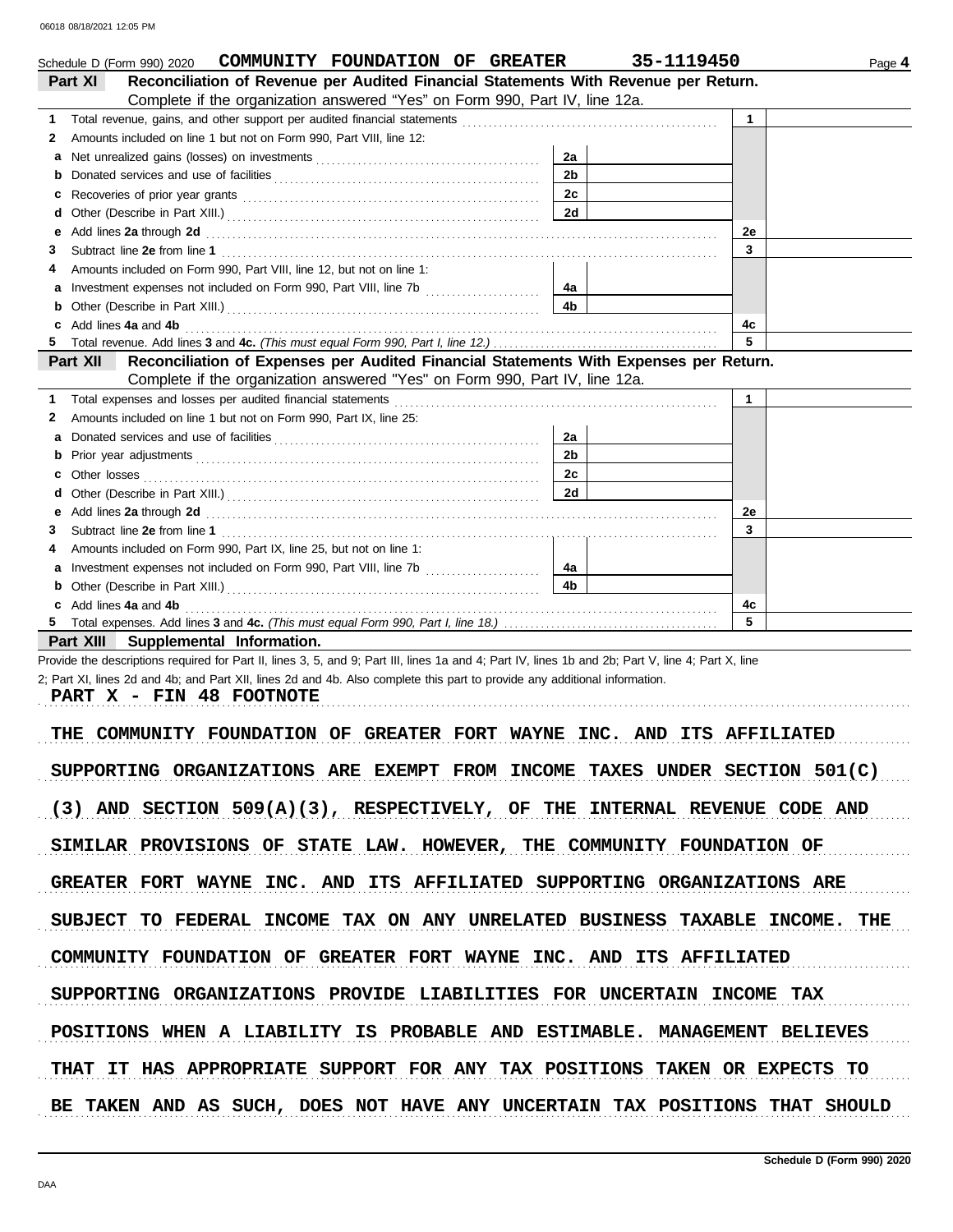| COMMUNITY FOUNDATION OF GREATER<br>Schedule D (Form 990) 2020<br>Part XIII<br>Supplemental Information (continued) | 35-1119450 | Page 5 |
|--------------------------------------------------------------------------------------------------------------------|------------|--------|
| BE RECOGNIZED, MEASURED OR DISCLOSED IN THE COMBINED FINANCIAL STATEMENTS.                                         |            |        |
| MANAGEMENT BELIEVES THE COMMUNITY FOUNDATION OF GREATER FORT WAYNE INC. AND                                        |            |        |
| ITS AFFILIATED SUPPORTING ORGANIZATIONS ARE NO LONGER SUBJECT TO                                                   |            |        |
| EXAMINATION BY TAX AUTHORITIES FOR YEARS BEFORE DECEMBER 31, 2017.                                                 |            |        |
|                                                                                                                    |            |        |
|                                                                                                                    |            |        |
|                                                                                                                    |            |        |
|                                                                                                                    |            |        |
|                                                                                                                    |            |        |
|                                                                                                                    |            |        |
|                                                                                                                    |            |        |
|                                                                                                                    |            |        |
|                                                                                                                    |            |        |
|                                                                                                                    |            |        |
|                                                                                                                    |            |        |
|                                                                                                                    |            |        |
|                                                                                                                    |            |        |
|                                                                                                                    |            |        |
|                                                                                                                    |            |        |
|                                                                                                                    |            |        |
|                                                                                                                    |            |        |
|                                                                                                                    |            |        |
|                                                                                                                    |            |        |
|                                                                                                                    |            |        |
|                                                                                                                    |            |        |
|                                                                                                                    |            |        |
|                                                                                                                    |            |        |
|                                                                                                                    |            |        |
|                                                                                                                    |            |        |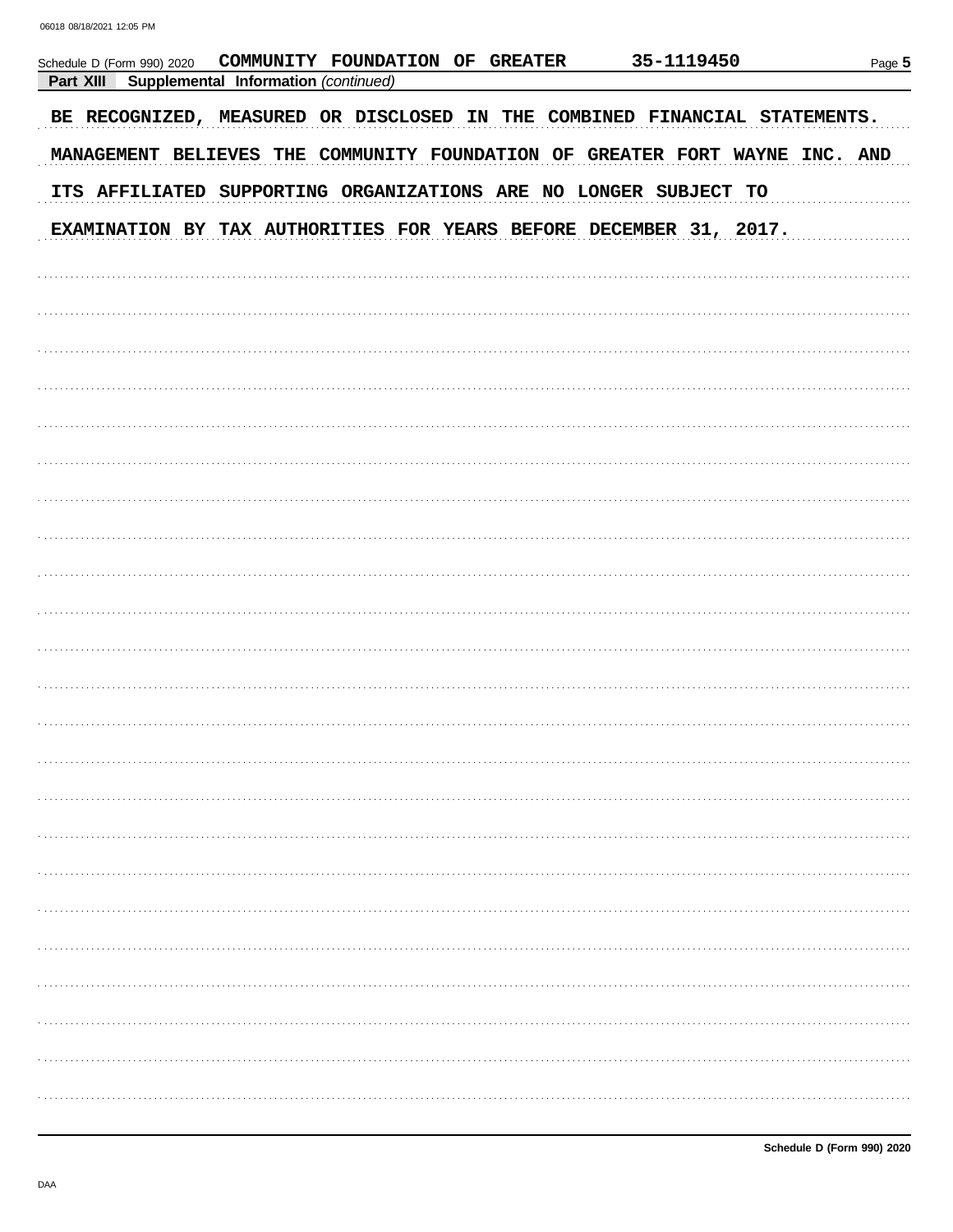| <b>SCHEDULE F</b>                                    |                                 |                              |                                                         | <b>Statement of Activities Outside the United States</b>                                                                    |                                                                             |                                | OMB No. 1545-0047                                    |
|------------------------------------------------------|---------------------------------|------------------------------|---------------------------------------------------------|-----------------------------------------------------------------------------------------------------------------------------|-----------------------------------------------------------------------------|--------------------------------|------------------------------------------------------|
| (Form 990)                                           |                                 |                              |                                                         | u Complete if the organization answered "Yes" on Form 990, Part IV, line 14b, 15, or 16.                                    |                                                                             |                                | 2020                                                 |
| Department of the Treasury                           |                                 |                              |                                                         | u Attach to Form 990.<br>u Go to www.irs.gov/Form990 for instructions and the latest information.                           |                                                                             |                                | Open to Public<br>Inspection                         |
| Internal Revenue Service<br>Name of the organization |                                 |                              |                                                         | COMMUNITY FOUNDATION OF GREATER                                                                                             |                                                                             | Employer identification number |                                                      |
|                                                      |                                 |                              | FORT WAYNE INC.                                         |                                                                                                                             |                                                                             | 35-1119450                     |                                                      |
| Part I                                               |                                 |                              |                                                         | General Information on Activities Outside the United States. Complete if the organization answered "Yes" on                 |                                                                             |                                |                                                      |
|                                                      |                                 | Form 990, Part IV, line 14b. |                                                         | 1 For grantmakers. Does the organization maintain records to substantiate the amount of its grants and                      |                                                                             |                                |                                                      |
|                                                      |                                 |                              |                                                         | other assistance, the grantees' eligibility for the grants or assistance, and the selection criteria used to                |                                                                             |                                |                                                      |
|                                                      | award the grants or assistance? |                              |                                                         |                                                                                                                             |                                                                             |                                | $ X $ Yes<br>No                                      |
| $\mathbf{2}$                                         | outside the United States.      |                              |                                                         | For grantmakers. Describe in Part V the organization's procedures for monitoring the use of its grants and other assistance |                                                                             |                                |                                                      |
| 3                                                    |                                 |                              |                                                         | Activities per Region. (The following Part I, line 3 table can be duplicated if additional space is needed.)                |                                                                             |                                |                                                      |
| (a) Region                                           |                                 | (b) Number                   | (c) Number of                                           | (d) Activities conducted in the                                                                                             | (e) If activity listed in (d) is                                            |                                | (f) Total                                            |
|                                                      |                                 | of offices in<br>the region  | employees,<br>agents, and<br>independent<br>contractors | region (by type) (such as,<br>fundraising, program services,<br>investments, grants to recipients<br>located in the region) | a program service,<br>describe specific type of<br>service(s) in the region |                                | expenditures for<br>and investments<br>in the region |
| NORTH AMERICA                                        |                                 |                              | in the region                                           |                                                                                                                             |                                                                             |                                |                                                      |
| (1)                                                  |                                 |                              |                                                         | <b>GRANTS</b>                                                                                                               |                                                                             |                                | 18,000                                               |
| (2)                                                  |                                 |                              |                                                         |                                                                                                                             |                                                                             |                                |                                                      |
| (3)                                                  |                                 |                              |                                                         |                                                                                                                             |                                                                             |                                |                                                      |
| (4)                                                  |                                 |                              |                                                         |                                                                                                                             |                                                                             |                                |                                                      |
| (5)                                                  |                                 |                              |                                                         |                                                                                                                             |                                                                             |                                |                                                      |
| (6)                                                  |                                 |                              |                                                         |                                                                                                                             |                                                                             |                                |                                                      |
| (7)                                                  |                                 |                              |                                                         |                                                                                                                             |                                                                             |                                |                                                      |
|                                                      |                                 |                              |                                                         |                                                                                                                             |                                                                             |                                |                                                      |
| (8)                                                  |                                 |                              |                                                         |                                                                                                                             |                                                                             |                                |                                                      |
| (9)                                                  |                                 |                              |                                                         |                                                                                                                             |                                                                             |                                |                                                      |
| (10)                                                 |                                 |                              |                                                         |                                                                                                                             |                                                                             |                                |                                                      |
| (11)                                                 |                                 |                              |                                                         |                                                                                                                             |                                                                             |                                |                                                      |
| (12)                                                 |                                 |                              |                                                         |                                                                                                                             |                                                                             |                                |                                                      |
| (13)                                                 |                                 |                              |                                                         |                                                                                                                             |                                                                             |                                |                                                      |
| (14)                                                 |                                 |                              |                                                         |                                                                                                                             |                                                                             |                                |                                                      |
| (15)                                                 |                                 |                              |                                                         |                                                                                                                             |                                                                             |                                |                                                      |
| (16)                                                 |                                 |                              |                                                         |                                                                                                                             |                                                                             |                                |                                                      |
| (17)                                                 |                                 |                              |                                                         |                                                                                                                             |                                                                             |                                |                                                      |
| 3a Subtotal                                          |                                 |                              |                                                         |                                                                                                                             |                                                                             |                                | 18,000                                               |
| <b>b</b> Total from continuation<br>sheets to Part I |                                 |                              |                                                         |                                                                                                                             |                                                                             |                                |                                                      |
| c Totals (add<br>lines 3a and 3b)                    |                                 |                              |                                                         |                                                                                                                             |                                                                             |                                | 18,000                                               |

**For Paperwork Reduction Act Notice, see the Instructions for Form 990.** Schedule F (Form 990) 2020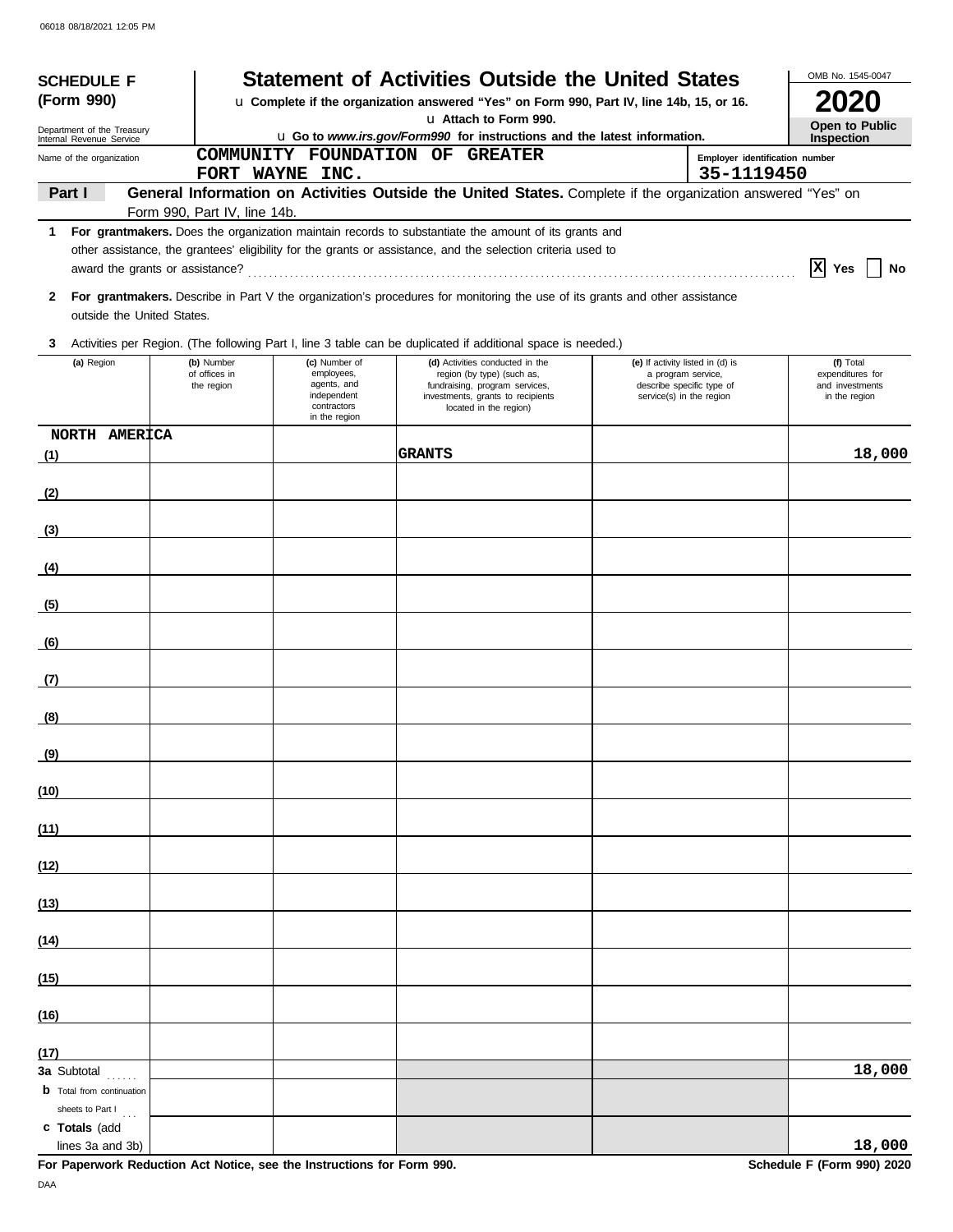|              | Schedule F (Form 990) 2020  |                                                    |               | COMMUNITY FOUNDATION OF GREATER                                                                                                                                                                                                                                              | 35-1119450                  |                                       |                                        |                                          | Page 2                                                         |
|--------------|-----------------------------|----------------------------------------------------|---------------|------------------------------------------------------------------------------------------------------------------------------------------------------------------------------------------------------------------------------------------------------------------------------|-----------------------------|---------------------------------------|----------------------------------------|------------------------------------------|----------------------------------------------------------------|
| Part II      |                             |                                                    |               | Grants and Other Assistance to Organizations or Entities Outside the United States. Complete if the organization answered "Yes" on Form 990,<br>Part IV, line 15, for any recipient who received more than \$5,000. Part II can be duplicated if additional space is needed. |                             |                                       |                                        |                                          |                                                                |
| $\mathbf{1}$ | (a) Name of<br>organization | (b) IRS code<br>section and EIN<br>(if applicable) | (c) Region    | (d) Purpose of<br>grant                                                                                                                                                                                                                                                      | (e) Amount of<br>cash grant | (f) Manner of<br>cash<br>disbursement | (g) Amount of<br>noncash<br>assistance | (h) Description<br>of noncash assistance | (i) Method of<br>valuation<br>(book, FMV,<br>appraisal, other) |
|              |                             |                                                    |               | <b>ONLINE TRAINING TECH</b>                                                                                                                                                                                                                                                  | 18,000                      | <b>CHECK</b>                          |                                        |                                          |                                                                |
| (1)          |                             |                                                    | NORTH AMERICA |                                                                                                                                                                                                                                                                              |                             |                                       |                                        |                                          |                                                                |
| (2)          |                             |                                                    |               |                                                                                                                                                                                                                                                                              |                             |                                       |                                        |                                          |                                                                |
|              |                             |                                                    |               |                                                                                                                                                                                                                                                                              |                             |                                       |                                        |                                          |                                                                |
| (3)          |                             |                                                    |               |                                                                                                                                                                                                                                                                              |                             |                                       |                                        |                                          |                                                                |
| (4)          |                             |                                                    |               |                                                                                                                                                                                                                                                                              |                             |                                       |                                        |                                          |                                                                |
| (5)          |                             |                                                    |               |                                                                                                                                                                                                                                                                              |                             |                                       |                                        |                                          |                                                                |
| (6)          |                             |                                                    |               |                                                                                                                                                                                                                                                                              |                             |                                       |                                        |                                          |                                                                |
| (7)          |                             |                                                    |               |                                                                                                                                                                                                                                                                              |                             |                                       |                                        |                                          |                                                                |
| (8)          |                             |                                                    |               |                                                                                                                                                                                                                                                                              |                             |                                       |                                        |                                          |                                                                |
| (9)          |                             |                                                    |               |                                                                                                                                                                                                                                                                              |                             |                                       |                                        |                                          |                                                                |
| (10)         |                             |                                                    |               |                                                                                                                                                                                                                                                                              |                             |                                       |                                        |                                          |                                                                |
| (11)         |                             |                                                    |               |                                                                                                                                                                                                                                                                              |                             |                                       |                                        |                                          |                                                                |
|              |                             |                                                    |               |                                                                                                                                                                                                                                                                              |                             |                                       |                                        |                                          |                                                                |
| (12)         |                             |                                                    |               |                                                                                                                                                                                                                                                                              |                             |                                       |                                        |                                          |                                                                |
| (13)         |                             |                                                    |               |                                                                                                                                                                                                                                                                              |                             |                                       |                                        |                                          |                                                                |
| (14)         |                             |                                                    |               |                                                                                                                                                                                                                                                                              |                             |                                       |                                        |                                          |                                                                |
| (15)         |                             |                                                    |               |                                                                                                                                                                                                                                                                              |                             |                                       |                                        |                                          |                                                                |
| (16)         |                             |                                                    |               |                                                                                                                                                                                                                                                                              |                             |                                       |                                        |                                          |                                                                |
|              |                             |                                                    |               | 2 Enter total number of recipient organizations listed above that are recognized as charities by the foreign country, recognized as a tax                                                                                                                                    |                             |                                       |                                        |                                          |                                                                |
|              |                             |                                                    |               | exempt 501(c)(3) organization by the IRS, or for which the grantee or counsel has provided a section 501(c)(3) equivalency letter                                                                                                                                            |                             |                                       |                                        | 0<br>$\mathbf u$                         |                                                                |
|              |                             |                                                    |               |                                                                                                                                                                                                                                                                              |                             |                                       |                                        | $\mathbf 1$<br>$\mathbf{u}$              | Schedule F (Form 990) 2020                                     |
|              |                             |                                                    |               |                                                                                                                                                                                                                                                                              |                             |                                       |                                        |                                          |                                                                |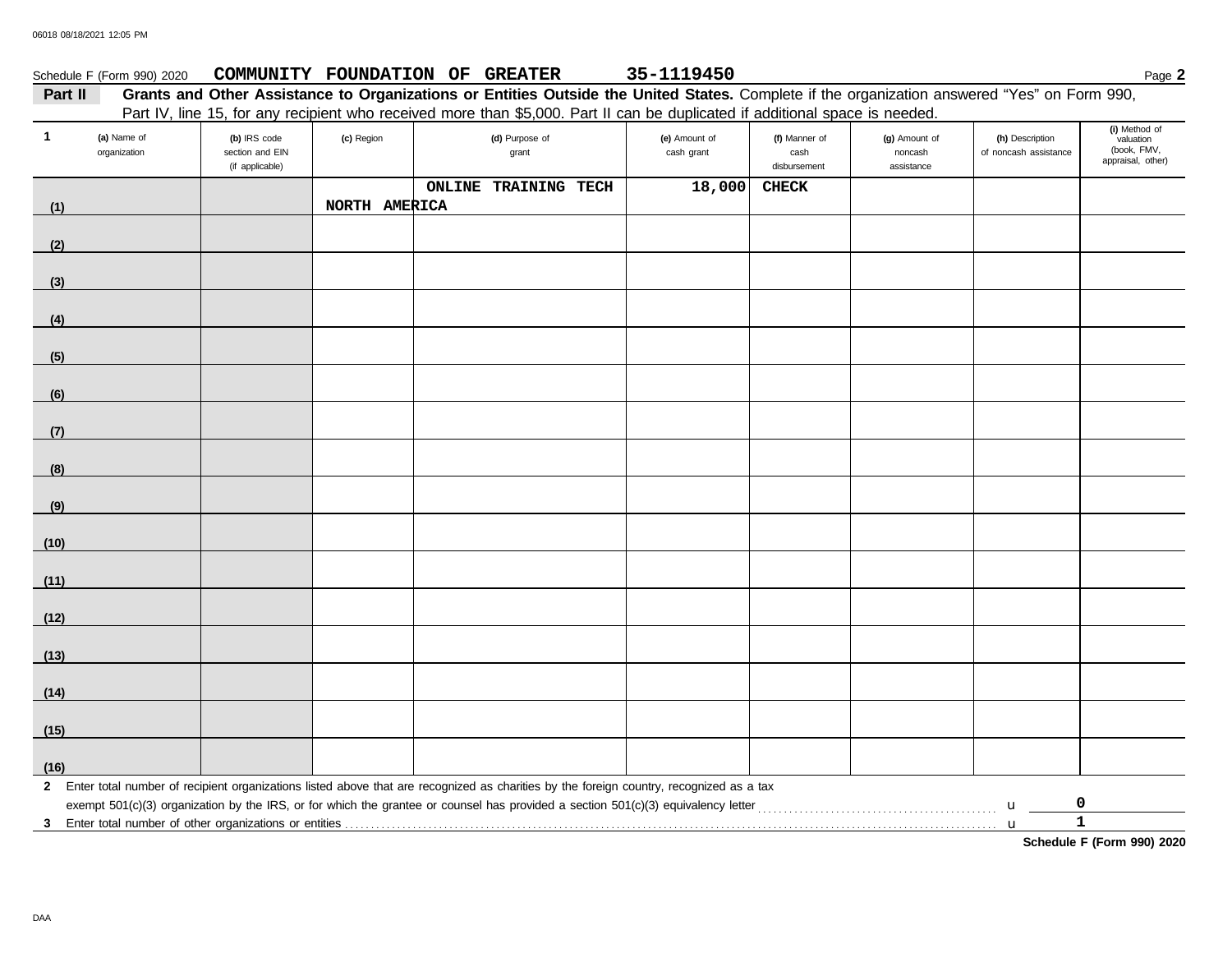| Schedule F (Form 990) 2020                                                                                                                                   |            | COMMUNITY FOUNDATION OF GREATER |                             | 35-1119450                            |                                        |                                          | Page 3                                                         |
|--------------------------------------------------------------------------------------------------------------------------------------------------------------|------------|---------------------------------|-----------------------------|---------------------------------------|----------------------------------------|------------------------------------------|----------------------------------------------------------------|
| Grants and Other Assistance to Individuals Outside the United States. Complete if the organization answered "Yes" on Form 990, Part IV, line 16.<br>Part III |            |                                 |                             |                                       |                                        |                                          |                                                                |
| Part III can be duplicated if additional space is needed.                                                                                                    |            |                                 |                             |                                       |                                        |                                          |                                                                |
| (a) Type of grant or assistance                                                                                                                              | (b) Region | (c) Number of<br>recipients     | (d) Amount of<br>cash grant | (e) Manner of<br>cash<br>disbursement | (f) Amount of<br>noncash<br>assistance | (g) Description<br>of noncash assistance | (h) Method of<br>valuation<br>(book, FMV,<br>appraisal, other) |
| (1)                                                                                                                                                          |            |                                 |                             |                                       |                                        |                                          |                                                                |
| (2)                                                                                                                                                          |            |                                 |                             |                                       |                                        |                                          |                                                                |
| (3)                                                                                                                                                          |            |                                 |                             |                                       |                                        |                                          |                                                                |
| (4)                                                                                                                                                          |            |                                 |                             |                                       |                                        |                                          |                                                                |
| (5)                                                                                                                                                          |            |                                 |                             |                                       |                                        |                                          |                                                                |
| (6)                                                                                                                                                          |            |                                 |                             |                                       |                                        |                                          |                                                                |
| (7)                                                                                                                                                          |            |                                 |                             |                                       |                                        |                                          |                                                                |
| (8)                                                                                                                                                          |            |                                 |                             |                                       |                                        |                                          |                                                                |
| (9)                                                                                                                                                          |            |                                 |                             |                                       |                                        |                                          |                                                                |
| (10)                                                                                                                                                         |            |                                 |                             |                                       |                                        |                                          |                                                                |
| (11)                                                                                                                                                         |            |                                 |                             |                                       |                                        |                                          |                                                                |
| (12)                                                                                                                                                         |            |                                 |                             |                                       |                                        |                                          |                                                                |
| (13)                                                                                                                                                         |            |                                 |                             |                                       |                                        |                                          |                                                                |
| (14)                                                                                                                                                         |            |                                 |                             |                                       |                                        |                                          |                                                                |
| (15)                                                                                                                                                         |            |                                 |                             |                                       |                                        |                                          |                                                                |
| (16)                                                                                                                                                         |            |                                 |                             |                                       |                                        |                                          |                                                                |
| (17)                                                                                                                                                         |            |                                 |                             |                                       |                                        |                                          |                                                                |
| (18)                                                                                                                                                         |            |                                 |                             |                                       |                                        |                                          |                                                                |

**Schedule F (Form 990) 2020**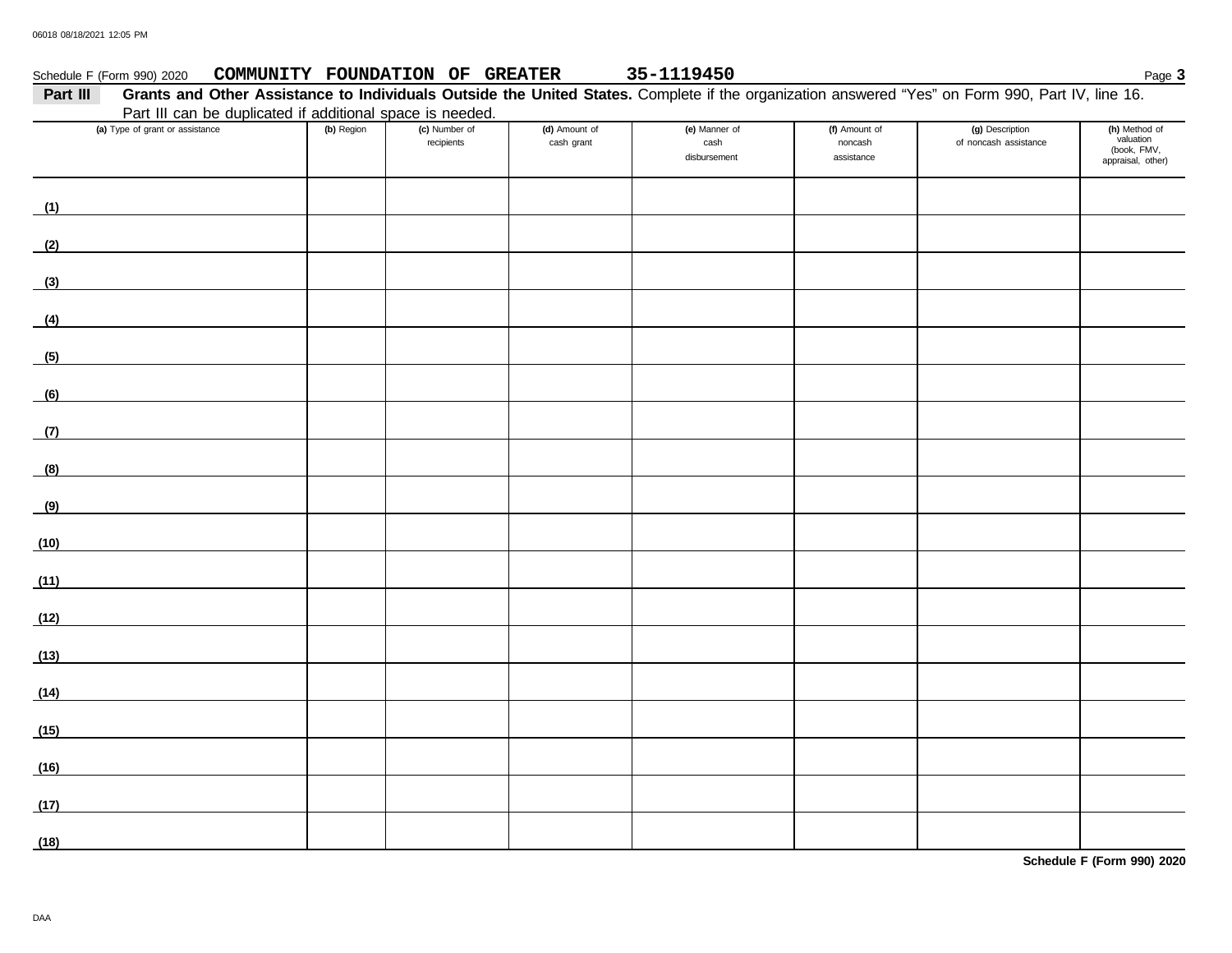|   | 35-1119450<br>COMMUNITY FOUNDATION OF GREATER<br>Schedule F (Form 990) 2020                                                                                                                                                                                                                                                       |            | Page 4   |
|---|-----------------------------------------------------------------------------------------------------------------------------------------------------------------------------------------------------------------------------------------------------------------------------------------------------------------------------------|------------|----------|
|   | <b>Part IV</b><br><b>Foreign Forms</b>                                                                                                                                                                                                                                                                                            |            |          |
| 1 | Was the organization a U.S. transferor of property to a foreign corporation during the tax year? If "Yes,"<br>the organization may be required to file Form 926, Return by a U.S. Transferor of Property to a Foreign<br>Corporation (see Instructions for Form 926)                                                              | Yes        | No       |
| 2 | Did the organization have an interest in a foreign trust during the tax year? If "Yes," the organization may<br>be required to separately file Form 3520, Annual Return To Report Transactions With Foreign Trusts and<br>Receipt of Certain Foreign Gifts, and/or Form 3520-A, Annual Information Return of Foreign Trust With a | Yes        | No       |
| 3 | Did the organization have an ownership interest in a foreign corporation during the tax year? If "Yes,"<br>the organization may be required to file Form 5471, Information Return of U.S. Persons With Respect to                                                                                                                 | <b>Yes</b> | xl<br>No |
| 4 | Was the organization a direct or indirect shareholder of a passive foreign investment company or a<br>qualified electing fund during the tax year? If "Yes," the organization may be required to file Form 8621,<br>Information Return by a Shareholder of a Passive Foreign Investment Company or Qualified Electing             | Yes        | No       |
| 5 | Did the organization have an ownership interest in a foreign partnership during the tax year? If "Yes,"<br>the organization may be required to file Form 8865, Return of U.S. Persons With Respect to Certain                                                                                                                     | Yes        | x<br>No  |
| 6 | Did the organization have any operations in or related to any boycotting countries during the tax year? If<br>"Yes," the organization may be required to separately file Form 5713, International Boycott Report (see                                                                                                             | Yes        | No       |

**Schedule F (Form 990) 2020**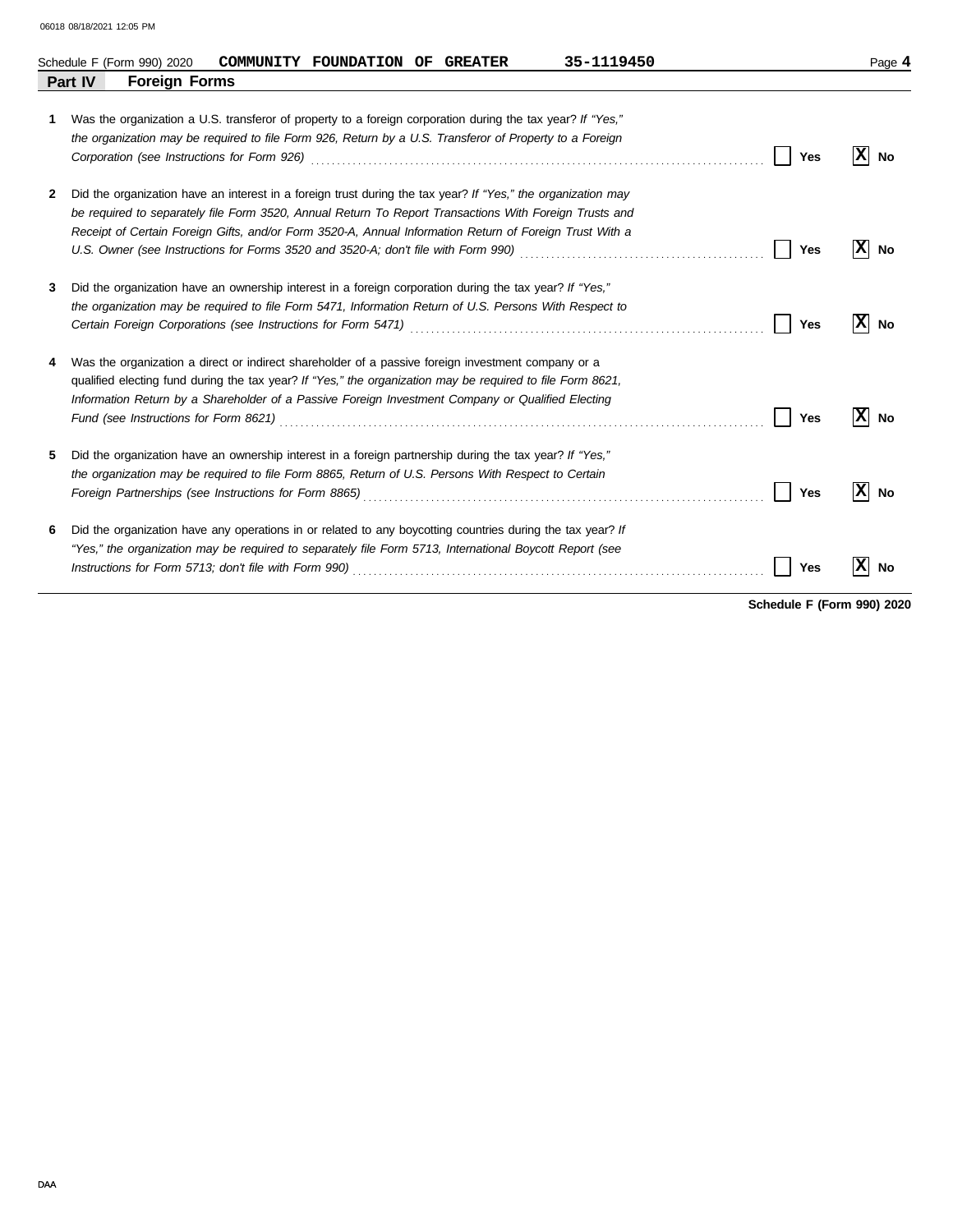| Supplemental Information |                                                                     |                                                                                                                          |                                                                                                                                                                                                                                                                                                                                                                                                                                                                                                                                                                                                                                                                                                                                                                                                                                                                                                                                                                 |
|--------------------------|---------------------------------------------------------------------|--------------------------------------------------------------------------------------------------------------------------|-----------------------------------------------------------------------------------------------------------------------------------------------------------------------------------------------------------------------------------------------------------------------------------------------------------------------------------------------------------------------------------------------------------------------------------------------------------------------------------------------------------------------------------------------------------------------------------------------------------------------------------------------------------------------------------------------------------------------------------------------------------------------------------------------------------------------------------------------------------------------------------------------------------------------------------------------------------------|
|                          |                                                                     | Provide the information required by Part I, line 2 (monitoring of funds); Part I, line 3, column (f) (accounting method; |                                                                                                                                                                                                                                                                                                                                                                                                                                                                                                                                                                                                                                                                                                                                                                                                                                                                                                                                                                 |
|                          |                                                                     |                                                                                                                          |                                                                                                                                                                                                                                                                                                                                                                                                                                                                                                                                                                                                                                                                                                                                                                                                                                                                                                                                                                 |
|                          |                                                                     |                                                                                                                          |                                                                                                                                                                                                                                                                                                                                                                                                                                                                                                                                                                                                                                                                                                                                                                                                                                                                                                                                                                 |
|                          |                                                                     |                                                                                                                          |                                                                                                                                                                                                                                                                                                                                                                                                                                                                                                                                                                                                                                                                                                                                                                                                                                                                                                                                                                 |
|                          |                                                                     |                                                                                                                          |                                                                                                                                                                                                                                                                                                                                                                                                                                                                                                                                                                                                                                                                                                                                                                                                                                                                                                                                                                 |
|                          |                                                                     |                                                                                                                          |                                                                                                                                                                                                                                                                                                                                                                                                                                                                                                                                                                                                                                                                                                                                                                                                                                                                                                                                                                 |
|                          |                                                                     |                                                                                                                          |                                                                                                                                                                                                                                                                                                                                                                                                                                                                                                                                                                                                                                                                                                                                                                                                                                                                                                                                                                 |
|                          |                                                                     |                                                                                                                          |                                                                                                                                                                                                                                                                                                                                                                                                                                                                                                                                                                                                                                                                                                                                                                                                                                                                                                                                                                 |
| THE                      |                                                                     |                                                                                                                          |                                                                                                                                                                                                                                                                                                                                                                                                                                                                                                                                                                                                                                                                                                                                                                                                                                                                                                                                                                 |
|                          |                                                                     |                                                                                                                          |                                                                                                                                                                                                                                                                                                                                                                                                                                                                                                                                                                                                                                                                                                                                                                                                                                                                                                                                                                 |
|                          |                                                                     |                                                                                                                          |                                                                                                                                                                                                                                                                                                                                                                                                                                                                                                                                                                                                                                                                                                                                                                                                                                                                                                                                                                 |
|                          |                                                                     |                                                                                                                          |                                                                                                                                                                                                                                                                                                                                                                                                                                                                                                                                                                                                                                                                                                                                                                                                                                                                                                                                                                 |
|                          |                                                                     |                                                                                                                          |                                                                                                                                                                                                                                                                                                                                                                                                                                                                                                                                                                                                                                                                                                                                                                                                                                                                                                                                                                 |
|                          |                                                                     |                                                                                                                          | <b>INVESTMENTS</b>                                                                                                                                                                                                                                                                                                                                                                                                                                                                                                                                                                                                                                                                                                                                                                                                                                                                                                                                              |
|                          |                                                                     | \$<br>$18,000$ \$                                                                                                        | 0                                                                                                                                                                                                                                                                                                                                                                                                                                                                                                                                                                                                                                                                                                                                                                                                                                                                                                                                                               |
|                          |                                                                     |                                                                                                                          |                                                                                                                                                                                                                                                                                                                                                                                                                                                                                                                                                                                                                                                                                                                                                                                                                                                                                                                                                                 |
|                          |                                                                     |                                                                                                                          |                                                                                                                                                                                                                                                                                                                                                                                                                                                                                                                                                                                                                                                                                                                                                                                                                                                                                                                                                                 |
|                          |                                                                     |                                                                                                                          |                                                                                                                                                                                                                                                                                                                                                                                                                                                                                                                                                                                                                                                                                                                                                                                                                                                                                                                                                                 |
|                          |                                                                     |                                                                                                                          |                                                                                                                                                                                                                                                                                                                                                                                                                                                                                                                                                                                                                                                                                                                                                                                                                                                                                                                                                                 |
|                          |                                                                     |                                                                                                                          |                                                                                                                                                                                                                                                                                                                                                                                                                                                                                                                                                                                                                                                                                                                                                                                                                                                                                                                                                                 |
|                          |                                                                     |                                                                                                                          |                                                                                                                                                                                                                                                                                                                                                                                                                                                                                                                                                                                                                                                                                                                                                                                                                                                                                                                                                                 |
|                          |                                                                     |                                                                                                                          |                                                                                                                                                                                                                                                                                                                                                                                                                                                                                                                                                                                                                                                                                                                                                                                                                                                                                                                                                                 |
|                          |                                                                     |                                                                                                                          |                                                                                                                                                                                                                                                                                                                                                                                                                                                                                                                                                                                                                                                                                                                                                                                                                                                                                                                                                                 |
|                          |                                                                     |                                                                                                                          |                                                                                                                                                                                                                                                                                                                                                                                                                                                                                                                                                                                                                                                                                                                                                                                                                                                                                                                                                                 |
|                          |                                                                     |                                                                                                                          |                                                                                                                                                                                                                                                                                                                                                                                                                                                                                                                                                                                                                                                                                                                                                                                                                                                                                                                                                                 |
|                          |                                                                     |                                                                                                                          |                                                                                                                                                                                                                                                                                                                                                                                                                                                                                                                                                                                                                                                                                                                                                                                                                                                                                                                                                                 |
|                          |                                                                     |                                                                                                                          |                                                                                                                                                                                                                                                                                                                                                                                                                                                                                                                                                                                                                                                                                                                                                                                                                                                                                                                                                                 |
|                          | information. See instructions.<br>ACADEMIC PERIOD.<br>NORTH AMERICA | ORGANIZATION RESERVES<br>PART I, LINE 3 - ACTIVITIES PER REGION                                                          | amounts of investments vs. expenditures per region); Part II, line 1 (accounting method); Part III (accounting method); and<br>Part III, column (c) (estimated number of recipients), as applicable. Also complete this part to provide any additional<br>PART I, LINE 2 - PROCEDURES FOR MONITORING THE USE OF GRANT FUNDS<br>ORGANIZATION MONITORS ITS GRANTS TO ENSURE THAT GRANTS ARE USED FOR<br>PROPER PURPOSES AND ARE NOT DIVERTED FROM THE INTENDED USE. CERTAIN GRANTS<br>TO ORGANIZATIONS REQUIRE SIGNED GRANT AGREEMENTS AS WELL AS PERIODIC<br>REPORTS AND/OR FIELD INVESTIGATIONS PRIOR TO INITIAL AND/OR FUTURE<br>CERTAIN GRANTS AWARDED TO INDIVIDUALS REQUIRE MONITORING THE USE<br>OF GRANT FUNDS BY OBTAINING A REPORT OF A RECIPIENT'S WORK FOR EACH<br>THE RIGHT TO CANCEL OR RESCIND<br>ITS GRANT SUPPORT AT ANY TIME SHOULD THERE BE A SUBSTANTIAL CHANGE<br>AFFECTING THE RECIPIENT ORGANIZATION OR INDIVIDUAL.<br><b>EXPENDITURES</b> |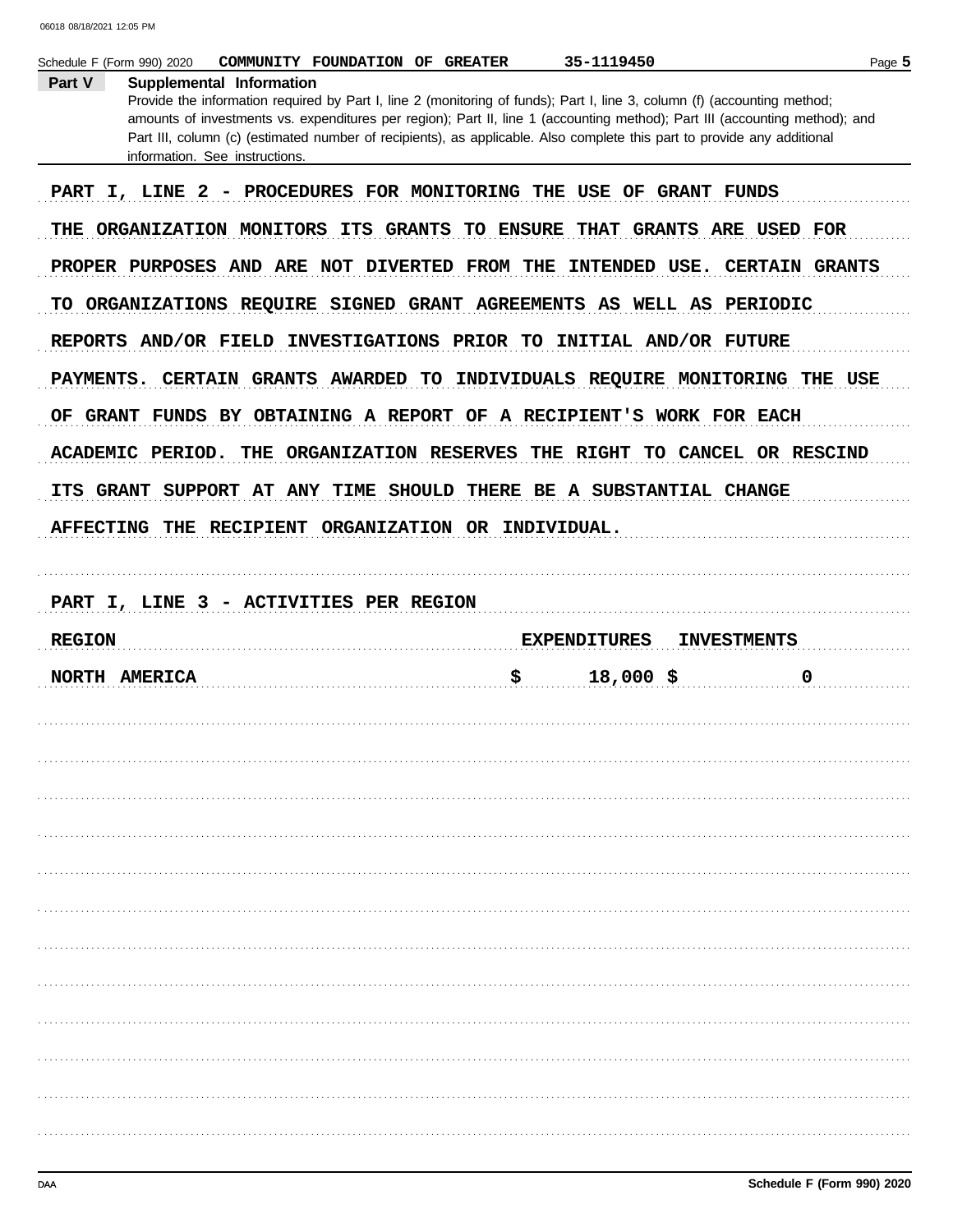| <b>SCHEDULE I</b>                                                                                                                                                                                                                                                      |            |                                         | Grants and Other Assistance to Organizations,                                                                                         |                                       |                                                             |                                          |                                              | OMB No. 1545-0047                     |
|------------------------------------------------------------------------------------------------------------------------------------------------------------------------------------------------------------------------------------------------------------------------|------------|-----------------------------------------|---------------------------------------------------------------------------------------------------------------------------------------|---------------------------------------|-------------------------------------------------------------|------------------------------------------|----------------------------------------------|---------------------------------------|
| (Form 990)                                                                                                                                                                                                                                                             |            |                                         | Governments, and Individuals in the United States<br>Complete if the organization answered "Yes" on Form 990, Part IV, line 21 or 22. |                                       |                                                             |                                          |                                              | 2020                                  |
| Department of the Treasury                                                                                                                                                                                                                                             |            |                                         | u Attach to Form 990.                                                                                                                 |                                       |                                                             |                                          |                                              | Open to Public                        |
| Internal Revenue Service<br>COMMUNITY FOUNDATION OF GREATER                                                                                                                                                                                                            |            |                                         | u Go to www.irs.gov/Form990 for the latest information.                                                                               |                                       |                                                             |                                          |                                              | <b>Inspection</b>                     |
| Name of the organization<br>FORT WAYNE INC.                                                                                                                                                                                                                            |            |                                         |                                                                                                                                       |                                       |                                                             |                                          | Employer identification number<br>35-1119450 |                                       |
| <b>General Information on Grants and Assistance</b><br>Part I                                                                                                                                                                                                          |            |                                         |                                                                                                                                       |                                       |                                                             |                                          |                                              |                                       |
| 1 Does the organization maintain records to substantiate the amount of the grants or assistance, the grantees' eligibility for the grants or assistance, and                                                                                                           |            |                                         |                                                                                                                                       |                                       |                                                             |                                          |                                              | $ X $ Yes<br>  No                     |
| 2 Describe in Part IV the organization's procedures for monitoring the use of grant funds in the United States.<br>Grants and Other Assistance to Domestic Organizations and Domestic Governments. Complete if the organization answered "Yes" on Form 990,<br>Part II |            |                                         |                                                                                                                                       |                                       |                                                             |                                          |                                              |                                       |
| Part IV, line 21, for any recipient that received more than \$5,000. Part II can be duplicated if additional space is needed.                                                                                                                                          |            |                                         |                                                                                                                                       |                                       |                                                             |                                          |                                              |                                       |
| (a) Name and address of organization<br>-1<br>or government                                                                                                                                                                                                            | $(b)$ EIN  | $(c)$ IRC<br>section<br>(if applicable) | (d) Amount of cash<br>grant                                                                                                           | (e) Amount of non-<br>cash assistance | (f) Method of valuation<br>(book, FMV, appraisal,<br>other) | (g) Description of<br>noncash assistance |                                              | (h) Purpose of grant<br>or assistance |
| (1) ACME BAR & GRILL                                                                                                                                                                                                                                                   |            |                                         |                                                                                                                                       |                                       |                                                             |                                          |                                              |                                       |
| 1105 E. STATE BLVD.<br>FORT WAYNE<br>IN 46805                                                                                                                                                                                                                          |            |                                         | 21,000                                                                                                                                |                                       |                                                             |                                          |                                              | CHARITABLE SUPPORT                    |
| (2) ACRES INC.                                                                                                                                                                                                                                                         |            |                                         |                                                                                                                                       |                                       |                                                             |                                          |                                              |                                       |
| 1802 CHAPMAN RD.                                                                                                                                                                                                                                                       |            |                                         |                                                                                                                                       |                                       |                                                             |                                          | <b>CHARITABLE</b>                            | SUPPORT                               |
| IN 46748<br>HUNTERTOWN                                                                                                                                                                                                                                                 | 31-0976955 | 501C3                                   | 25,196                                                                                                                                |                                       |                                                             |                                          |                                              |                                       |
| (3) A HOPE CENTER PREGNANCY                                                                                                                                                                                                                                            |            |                                         |                                                                                                                                       |                                       |                                                             |                                          |                                              |                                       |
| 3630 HOBSON RD.                                                                                                                                                                                                                                                        |            |                                         |                                                                                                                                       |                                       |                                                             |                                          | <b>CHARITABLE</b>                            | SUPPORT                               |
| IN 46815<br>FORT WAYNE                                                                                                                                                                                                                                                 | 31-1113254 | 501C3                                   | 13,870                                                                                                                                |                                       |                                                             |                                          |                                              |                                       |
| (4) ALAMEDA COUNTY COMMUNITY FOOD BANK                                                                                                                                                                                                                                 |            |                                         |                                                                                                                                       |                                       |                                                             |                                          |                                              |                                       |
| PO BOX 2599                                                                                                                                                                                                                                                            |            |                                         |                                                                                                                                       |                                       |                                                             |                                          | <b>CHARITABLE</b>                            | SUPPORT                               |
| CA 94614<br>OAKLAND                                                                                                                                                                                                                                                    | 94-2960297 | 501C3                                   | 25,000                                                                                                                                |                                       |                                                             |                                          |                                              |                                       |
| (5) ALIVE COMMUNITY OUTREACH                                                                                                                                                                                                                                           |            |                                         |                                                                                                                                       |                                       |                                                             |                                          |                                              |                                       |
| 2318 WEBSTER STREET                                                                                                                                                                                                                                                    |            |                                         |                                                                                                                                       |                                       |                                                             |                                          | <b>CHARITABLE</b>                            | SUPPORT                               |
| IN 46807<br>FORT WAYNE                                                                                                                                                                                                                                                 | 84-2664640 | 501C3                                   | 9,949                                                                                                                                 |                                       |                                                             |                                          |                                              |                                       |
| (6) ALLEN COUNTY CASA COALITION INC.                                                                                                                                                                                                                                   |            |                                         |                                                                                                                                       |                                       |                                                             |                                          |                                              |                                       |
| 1 E. MAIN ST., #421<br>IN 46802<br>FORT WAYNE                                                                                                                                                                                                                          |            |                                         |                                                                                                                                       |                                       |                                                             |                                          | <b>CHARITABLE</b>                            | SUPPORT                               |
| (7) ALLEN COUNTY CHRISTMAS BUREAU INC.                                                                                                                                                                                                                                 | 31-1253983 | 501C3                                   | 12,095                                                                                                                                |                                       |                                                             |                                          |                                              |                                       |
| PO BOX 13265                                                                                                                                                                                                                                                           |            |                                         |                                                                                                                                       |                                       |                                                             |                                          | <b>CHARITABLE</b>                            | SUPPORT                               |
| IN 46868<br>FORT WAYNE                                                                                                                                                                                                                                                 | 35-1862437 | 501C3                                   | 6,000                                                                                                                                 |                                       |                                                             |                                          |                                              |                                       |
| (8) ALLEN COUNTY COURTHOUSE                                                                                                                                                                                                                                            |            |                                         |                                                                                                                                       |                                       |                                                             |                                          |                                              |                                       |
| 715 S. CALHOUN ST., RM. 300                                                                                                                                                                                                                                            |            |                                         |                                                                                                                                       |                                       |                                                             |                                          |                                              | CHARITABLE SUPPORT                    |
| IN 46802<br>FORT WAYNE                                                                                                                                                                                                                                                 | 35-1932033 | 501C3                                   | 21,743                                                                                                                                |                                       |                                                             |                                          |                                              |                                       |
| (9) ALL-IN-1 CAKES AND EVENTS LLC                                                                                                                                                                                                                                      |            |                                         |                                                                                                                                       |                                       |                                                             |                                          |                                              |                                       |
| 318 E. LEITH ST.                                                                                                                                                                                                                                                       |            |                                         |                                                                                                                                       |                                       |                                                             |                                          |                                              | CHARITABLE SUPPORT                    |
| IN 46807<br>FORT WAYNE                                                                                                                                                                                                                                                 |            |                                         | 10,000                                                                                                                                |                                       |                                                             |                                          |                                              |                                       |
| 2 Enter total number of section 501(c)(3) and government organizations listed in the line 1 table                                                                                                                                                                      |            |                                         |                                                                                                                                       |                                       |                                                             |                                          | u 218                                        |                                       |
| Enter total number of other organizations listed in the line 1 table<br>3                                                                                                                                                                                              |            |                                         |                                                                                                                                       |                                       |                                                             |                                          | u 27                                         |                                       |
| For Paperwork Reduction Act Notice, see the Instructions for Form 990.                                                                                                                                                                                                 |            |                                         |                                                                                                                                       |                                       |                                                             |                                          |                                              | Schedule I (Form 990) (2020)          |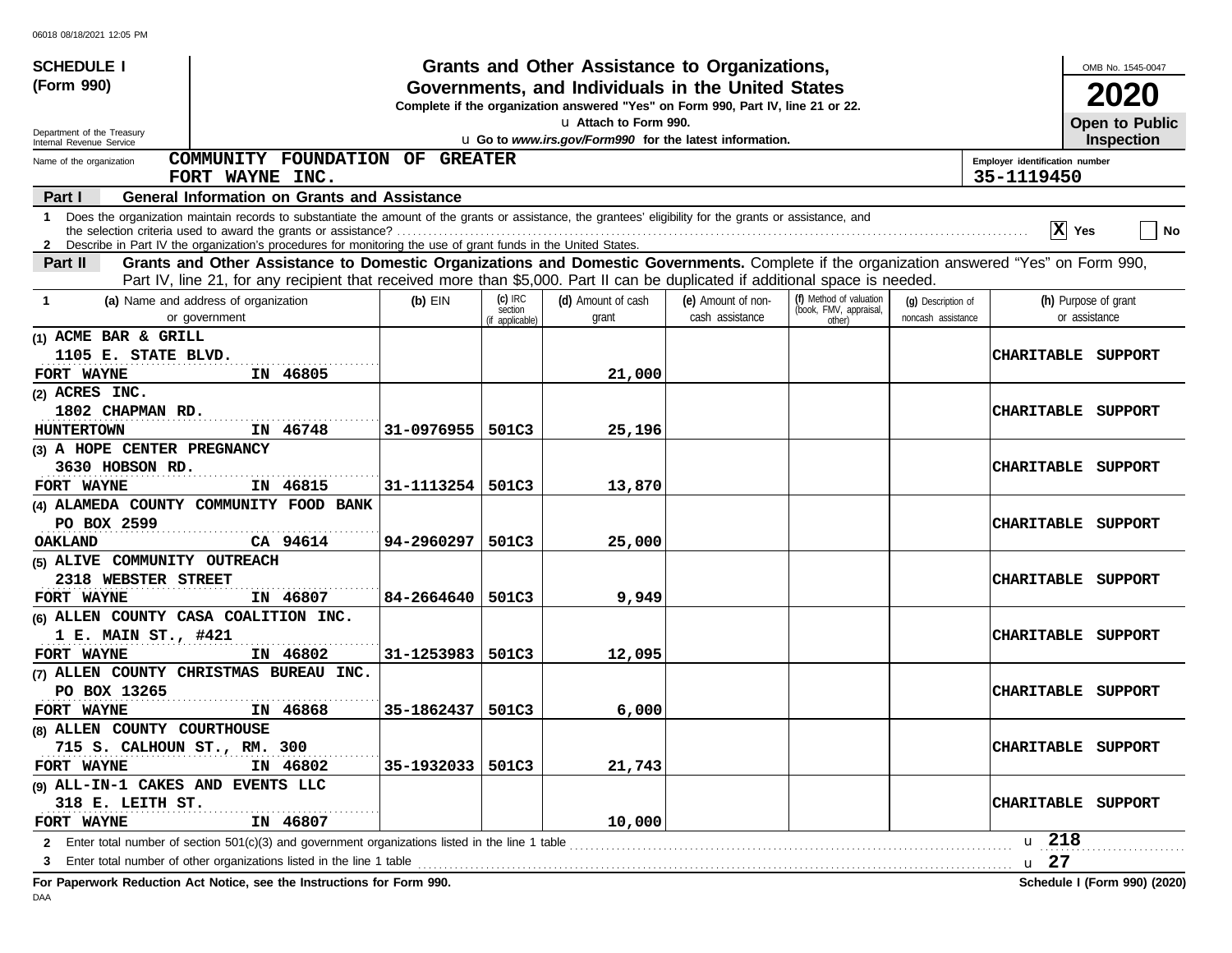| <b>SCHEDULE I</b>                               |                                                                                                                                                                                                                                                                                 |            |                                         | Grants and Other Assistance to Organizations,                                                                                         |                                       |                                                             |                                          |                                              | OMB No. 1545-0047                     |
|-------------------------------------------------|---------------------------------------------------------------------------------------------------------------------------------------------------------------------------------------------------------------------------------------------------------------------------------|------------|-----------------------------------------|---------------------------------------------------------------------------------------------------------------------------------------|---------------------------------------|-------------------------------------------------------------|------------------------------------------|----------------------------------------------|---------------------------------------|
| (Form 990)                                      |                                                                                                                                                                                                                                                                                 |            |                                         | Governments, and Individuals in the United States<br>Complete if the organization answered "Yes" on Form 990, Part IV, line 21 or 22. |                                       |                                                             |                                          |                                              | 2020                                  |
| Department of the Treasury                      |                                                                                                                                                                                                                                                                                 |            |                                         | La Attach to Form 990.                                                                                                                |                                       |                                                             |                                          |                                              | Open to Public                        |
| Internal Revenue Service                        |                                                                                                                                                                                                                                                                                 |            |                                         | u Go to www.irs.gov/Form990 for the latest information.                                                                               |                                       |                                                             |                                          |                                              | <b>Inspection</b>                     |
| Name of the organization                        | COMMUNITY FOUNDATION OF GREATER<br>FORT WAYNE INC.                                                                                                                                                                                                                              |            |                                         |                                                                                                                                       |                                       |                                                             |                                          | Employer identification number<br>35-1119450 |                                       |
| Part I                                          | <b>General Information on Grants and Assistance</b>                                                                                                                                                                                                                             |            |                                         |                                                                                                                                       |                                       |                                                             |                                          |                                              |                                       |
|                                                 | 1 Does the organization maintain records to substantiate the amount of the grants or assistance, the grantees' eligibility for the grants or assistance, and<br>2 Describe in Part IV the organization's procedures for monitoring the use of grant funds in the United States. |            |                                         |                                                                                                                                       |                                       |                                                             |                                          |                                              | No<br>Yes                             |
| Part II                                         | Grants and Other Assistance to Domestic Organizations and Domestic Governments. Complete if the organization answered "Yes" on Form 990,                                                                                                                                        |            |                                         |                                                                                                                                       |                                       |                                                             |                                          |                                              |                                       |
|                                                 | Part IV, line 21, for any recipient that received more than \$5,000. Part II can be duplicated if additional space is needed.                                                                                                                                                   |            |                                         |                                                                                                                                       |                                       |                                                             |                                          |                                              |                                       |
| -1                                              | (a) Name and address of organization<br>or government                                                                                                                                                                                                                           | $(b)$ EIN  | $(c)$ IRC<br>section<br>(if applicable) | (d) Amount of cash<br>grant                                                                                                           | (e) Amount of non-<br>cash assistance | (f) Method of valuation<br>(book, FMV, appraisal,<br>other) | (g) Description of<br>noncash assistance |                                              | (h) Purpose of grant<br>or assistance |
| (1) AMANI FAMILY SERVICES                       |                                                                                                                                                                                                                                                                                 |            |                                         |                                                                                                                                       |                                       |                                                             |                                          |                                              |                                       |
| 5104 N. CLINTON ST.                             |                                                                                                                                                                                                                                                                                 |            |                                         |                                                                                                                                       |                                       |                                                             |                                          | <b>CHARITABLE</b>                            | SUPPORT                               |
| FORT WAYNE                                      | IN 46825                                                                                                                                                                                                                                                                        | 41-2205791 | 501C3                                   | 25,000                                                                                                                                |                                       |                                                             |                                          |                                              |                                       |
| (2) AMERICAN HEART ASSOCIATION                  |                                                                                                                                                                                                                                                                                 |            |                                         |                                                                                                                                       |                                       |                                                             |                                          |                                              |                                       |
|                                                 | 6500 TECHNOLOGY CENTER DR., STE 100                                                                                                                                                                                                                                             |            |                                         |                                                                                                                                       |                                       |                                                             |                                          | <b>CHARITABLE</b>                            | SUPPORT                               |
| INDIANAPOLIS                                    | IN 46278                                                                                                                                                                                                                                                                        | 13-5613797 | 501C3                                   | 6,143                                                                                                                                 |                                       |                                                             |                                          |                                              |                                       |
| (3) DR. AMY DAWSON                              |                                                                                                                                                                                                                                                                                 |            |                                         |                                                                                                                                       |                                       |                                                             |                                          |                                              |                                       |
| 1819 KENSINGTON BLVD.                           |                                                                                                                                                                                                                                                                                 |            |                                         |                                                                                                                                       |                                       |                                                             |                                          | <b>CHARITABLE</b>                            | SUPPORT                               |
| FORT WAYNE                                      | IN 46805                                                                                                                                                                                                                                                                        |            |                                         | 10,000                                                                                                                                |                                       |                                                             |                                          |                                              |                                       |
| (4) ANIMAL CARE AND CONTROL                     |                                                                                                                                                                                                                                                                                 |            |                                         |                                                                                                                                       |                                       |                                                             |                                          |                                              |                                       |
| 3020 HILLEGAS RD.                               |                                                                                                                                                                                                                                                                                 |            |                                         |                                                                                                                                       |                                       |                                                             |                                          | <b>CHARITABLE</b>                            | SUPPORT                               |
| FORT WAYNE                                      | IN 46808                                                                                                                                                                                                                                                                        | 35-6001029 | 501C3                                   | 17,181                                                                                                                                |                                       |                                                             |                                          |                                              |                                       |
| (5) ANTHONY RIZZO FAMILY FOUNDATION             |                                                                                                                                                                                                                                                                                 |            |                                         |                                                                                                                                       |                                       |                                                             |                                          |                                              |                                       |
| 1755 EDGEWOOD RD.                               |                                                                                                                                                                                                                                                                                 |            |                                         |                                                                                                                                       |                                       |                                                             |                                          | <b>CHARITABLE</b>                            | SUPPORT                               |
| <b>HIGHLAND PARK</b>                            | IL 60035                                                                                                                                                                                                                                                                        | 45-5636633 | 501C3                                   | 10,000                                                                                                                                |                                       |                                                             |                                          |                                              |                                       |
| $(6)$ ARCH INC.                                 |                                                                                                                                                                                                                                                                                 |            |                                         |                                                                                                                                       |                                       |                                                             |                                          |                                              |                                       |
| 818 LAFAYETTE ST.                               |                                                                                                                                                                                                                                                                                 |            |                                         |                                                                                                                                       |                                       |                                                             |                                          | <b>CHARITABLE</b>                            | SUPPORT                               |
| FORT WAYNE                                      | IN 46802                                                                                                                                                                                                                                                                        | 35-1367895 | 501C3                                   | 6,322                                                                                                                                 |                                       |                                                             |                                          |                                              |                                       |
| (7) ARIZONA MUSICFEST                           |                                                                                                                                                                                                                                                                                 |            |                                         |                                                                                                                                       |                                       |                                                             |                                          |                                              |                                       |
| 7950 E. THOMPSON PEAK PARKWAY                   |                                                                                                                                                                                                                                                                                 |            |                                         |                                                                                                                                       |                                       |                                                             |                                          |                                              | <b>CHARITABLE SUPPORT</b>             |
| <b>SCOTTSDALE</b>                               | AZ 85255                                                                                                                                                                                                                                                                        | 86-1034396 | 501C3                                   | 10,000                                                                                                                                |                                       |                                                             |                                          |                                              |                                       |
|                                                 | (8) ARTS UNITED OF GREATER FORT WAYNE                                                                                                                                                                                                                                           |            |                                         |                                                                                                                                       |                                       |                                                             |                                          |                                              |                                       |
| 300 E. MAIN ST., STE. 100                       |                                                                                                                                                                                                                                                                                 |            |                                         |                                                                                                                                       |                                       |                                                             |                                          |                                              | <b>CHARITABLE SUPPORT</b>             |
| FORT WAYNE                                      | IN 46802                                                                                                                                                                                                                                                                        | 35-0992067 | 501C3                                   | 172,802                                                                                                                               |                                       |                                                             |                                          |                                              |                                       |
| (9) AS OUR OWN                                  |                                                                                                                                                                                                                                                                                 |            |                                         |                                                                                                                                       |                                       |                                                             |                                          |                                              |                                       |
| 1717 ST. JAMES PLACE, STE 220<br><b>HOUSTON</b> | TX 77056                                                                                                                                                                                                                                                                        | 20-4725399 | 501C3                                   | 211,000                                                                                                                               |                                       |                                                             |                                          |                                              | CHARITABLE SUPPORT                    |
|                                                 |                                                                                                                                                                                                                                                                                 |            |                                         |                                                                                                                                       |                                       |                                                             |                                          | u                                            |                                       |
| 3                                               | Enter total number of other organizations listed in the line 1 table                                                                                                                                                                                                            |            |                                         |                                                                                                                                       |                                       |                                                             |                                          | u                                            |                                       |
|                                                 | For Paperwork Reduction Act Notice, see the Instructions for Form 990.                                                                                                                                                                                                          |            |                                         |                                                                                                                                       |                                       |                                                             |                                          |                                              | Schedule I (Form 990) (2020)          |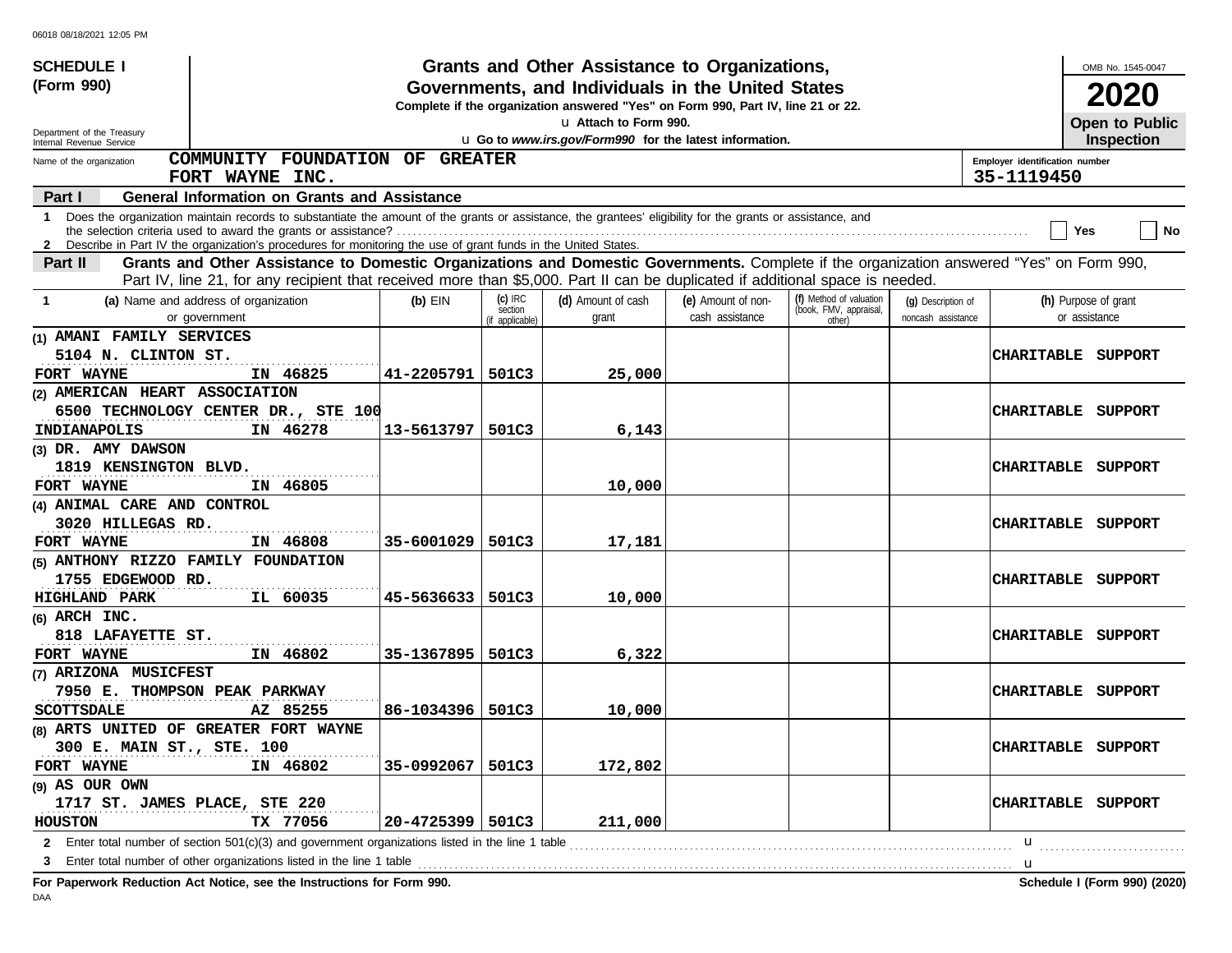| <b>SCHEDULE I</b>                                      |                                                                                                                                                                                                                                                                                 |                    |                                         | Grants and Other Assistance to Organizations,                                                                                         |                                       |                                                             |                                          |                                              | OMB No. 1545-0047                     |
|--------------------------------------------------------|---------------------------------------------------------------------------------------------------------------------------------------------------------------------------------------------------------------------------------------------------------------------------------|--------------------|-----------------------------------------|---------------------------------------------------------------------------------------------------------------------------------------|---------------------------------------|-------------------------------------------------------------|------------------------------------------|----------------------------------------------|---------------------------------------|
| (Form 990)                                             |                                                                                                                                                                                                                                                                                 |                    |                                         | Governments, and Individuals in the United States<br>Complete if the organization answered "Yes" on Form 990, Part IV, line 21 or 22. |                                       |                                                             |                                          |                                              | 2020                                  |
|                                                        |                                                                                                                                                                                                                                                                                 |                    |                                         | u Attach to Form 990.                                                                                                                 |                                       |                                                             |                                          |                                              | Open to Public                        |
| Department of the Treasury<br>Internal Revenue Service |                                                                                                                                                                                                                                                                                 |                    |                                         | u Go to www.irs.gov/Form990 for the latest information.                                                                               |                                       |                                                             |                                          |                                              | <b>Inspection</b>                     |
| Name of the organization                               | COMMUNITY FOUNDATION OF GREATER<br>FORT WAYNE INC.                                                                                                                                                                                                                              |                    |                                         |                                                                                                                                       |                                       |                                                             |                                          | Employer identification number<br>35-1119450 |                                       |
| Part I                                                 | <b>General Information on Grants and Assistance</b>                                                                                                                                                                                                                             |                    |                                         |                                                                                                                                       |                                       |                                                             |                                          |                                              |                                       |
|                                                        | 1 Does the organization maintain records to substantiate the amount of the grants or assistance, the grantees' eligibility for the grants or assistance, and<br>2 Describe in Part IV the organization's procedures for monitoring the use of grant funds in the United States. |                    |                                         |                                                                                                                                       |                                       |                                                             |                                          |                                              | No<br>Yes                             |
| Part II                                                | Grants and Other Assistance to Domestic Organizations and Domestic Governments. Complete if the organization answered "Yes" on Form 990,                                                                                                                                        |                    |                                         |                                                                                                                                       |                                       |                                                             |                                          |                                              |                                       |
|                                                        | Part IV, line 21, for any recipient that received more than \$5,000. Part II can be duplicated if additional space is needed.                                                                                                                                                   |                    |                                         |                                                                                                                                       |                                       |                                                             |                                          |                                              |                                       |
| -1                                                     | (a) Name and address of organization<br>or government                                                                                                                                                                                                                           | $(b)$ EIN          | $(c)$ IRC<br>section<br>(if applicable) | (d) Amount of cash<br>grant                                                                                                           | (e) Amount of non-<br>cash assistance | (f) Method of valuation<br>(book, FMV, appraisal,<br>other) | (g) Description of<br>noncash assistance |                                              | (h) Purpose of grant<br>or assistance |
| 602 E. WAYNE ST.                                       | (1) ASSOCIATED CHURCHES OF FORT WAYNE                                                                                                                                                                                                                                           |                    |                                         |                                                                                                                                       |                                       |                                                             |                                          |                                              | CHARITABLE SUPPORT                    |
| FORT WAYNE                                             | IN 46802                                                                                                                                                                                                                                                                        | 35-0905944         | 501C3                                   | 81,468                                                                                                                                |                                       |                                                             |                                          |                                              |                                       |
| (2) AUDIENCES UNLIMITED INC.                           |                                                                                                                                                                                                                                                                                 |                    |                                         |                                                                                                                                       |                                       |                                                             |                                          |                                              |                                       |
|                                                        | 1005 W. RUDISILL BLVD., STE. 304                                                                                                                                                                                                                                                |                    |                                         |                                                                                                                                       |                                       |                                                             |                                          | <b>CHARITABLE</b>                            | SUPPORT                               |
| FORT WAYNE                                             | IN 46807                                                                                                                                                                                                                                                                        | 31-0946267         | 501C3                                   | 21,760                                                                                                                                |                                       |                                                             |                                          |                                              |                                       |
| 2707 MALLARD COVE LANE                                 | (3) AVOW - ADVANCING VOICES OF WOMEN                                                                                                                                                                                                                                            |                    |                                         |                                                                                                                                       |                                       |                                                             |                                          | <b>CHARITABLE</b>                            | SUPPORT                               |
| FORT WAYNE                                             | IN 46804                                                                                                                                                                                                                                                                        | 82-3579510         | 501C3                                   | 15,128                                                                                                                                |                                       |                                                             |                                          |                                              |                                       |
| (4) BACH COLLEGIUM FORT WAYNE INC.                     |                                                                                                                                                                                                                                                                                 |                    |                                         |                                                                                                                                       |                                       |                                                             |                                          |                                              |                                       |
| 202 W. RUDISILL                                        |                                                                                                                                                                                                                                                                                 |                    |                                         |                                                                                                                                       |                                       |                                                             |                                          | <b>CHARITABLE</b>                            | SUPPORT                               |
| FORT WAYNE                                             | IN 46807                                                                                                                                                                                                                                                                        | 04-3697118         | 501C3                                   | 5,062                                                                                                                                 |                                       |                                                             |                                          |                                              |                                       |
| (5) BALL STATE UNIVERSITY                              |                                                                                                                                                                                                                                                                                 |                    |                                         |                                                                                                                                       |                                       |                                                             |                                          |                                              |                                       |
| SCHOLARSHIPS & FINANCIAL AID                           |                                                                                                                                                                                                                                                                                 |                    |                                         |                                                                                                                                       |                                       |                                                             |                                          | <b>CHARITABLE</b>                            | SUPPORT                               |
| <b>MUNCIE</b>                                          | IN 47306                                                                                                                                                                                                                                                                        |                    | GOV                                     | 35,455                                                                                                                                |                                       |                                                             |                                          |                                              |                                       |
|                                                        | (6) BIG BROTHERS BIG SISTERS OF NE IN                                                                                                                                                                                                                                           |                    |                                         |                                                                                                                                       |                                       |                                                             |                                          |                                              |                                       |
|                                                        | 1005 W. RUDISILL BLVD., STE. A101                                                                                                                                                                                                                                               |                    |                                         |                                                                                                                                       |                                       |                                                             |                                          | <b>CHARITABLE</b>                            | SUPPORT                               |
| FORT WAYNE                                             | IN 46807                                                                                                                                                                                                                                                                        | 35-1271943         | 501C3                                   | 110,499                                                                                                                               |                                       |                                                             |                                          |                                              |                                       |
| (7) BIRD AND CLEAVER RESTAURANT                        |                                                                                                                                                                                                                                                                                 |                    |                                         |                                                                                                                                       |                                       |                                                             |                                          |                                              |                                       |
| 1603 N. WELLS ST.                                      |                                                                                                                                                                                                                                                                                 |                    |                                         |                                                                                                                                       |                                       |                                                             |                                          |                                              | <b>CHARITABLE SUPPORT</b>             |
| FORT WAYNE                                             | IN 46808                                                                                                                                                                                                                                                                        |                    |                                         | 50,000                                                                                                                                |                                       |                                                             |                                          |                                              |                                       |
| (8) BISHOP DWENGER HIGH SCHOOL                         |                                                                                                                                                                                                                                                                                 |                    |                                         |                                                                                                                                       |                                       |                                                             |                                          |                                              |                                       |
| 1300 E. WASHINGTON CENTER RD.                          |                                                                                                                                                                                                                                                                                 |                    |                                         |                                                                                                                                       |                                       |                                                             |                                          |                                              | <b>CHARITABLE SUPPORT</b>             |
| FORT WAYNE                                             | IN 46825                                                                                                                                                                                                                                                                        | 35-1090327         | 501C3                                   | 33,600                                                                                                                                |                                       |                                                             |                                          |                                              |                                       |
| (9) BISHOP LUERS HIGH SCHOOL                           |                                                                                                                                                                                                                                                                                 |                    |                                         |                                                                                                                                       |                                       |                                                             |                                          |                                              |                                       |
| 333 E. PAULDING RD.<br>FORT WAYNE                      | IN 46816                                                                                                                                                                                                                                                                        | 35-1041555   501C3 |                                         | 22,627                                                                                                                                |                                       |                                                             |                                          |                                              | CHARITABLE SUPPORT                    |
|                                                        |                                                                                                                                                                                                                                                                                 |                    |                                         |                                                                                                                                       |                                       |                                                             |                                          | u                                            |                                       |
|                                                        |                                                                                                                                                                                                                                                                                 |                    |                                         |                                                                                                                                       |                                       |                                                             |                                          | u                                            |                                       |
|                                                        | For Paperwork Reduction Act Notice, see the Instructions for Form 990.                                                                                                                                                                                                          |                    |                                         |                                                                                                                                       |                                       |                                                             |                                          |                                              | Schedule I (Form 990) (2020)          |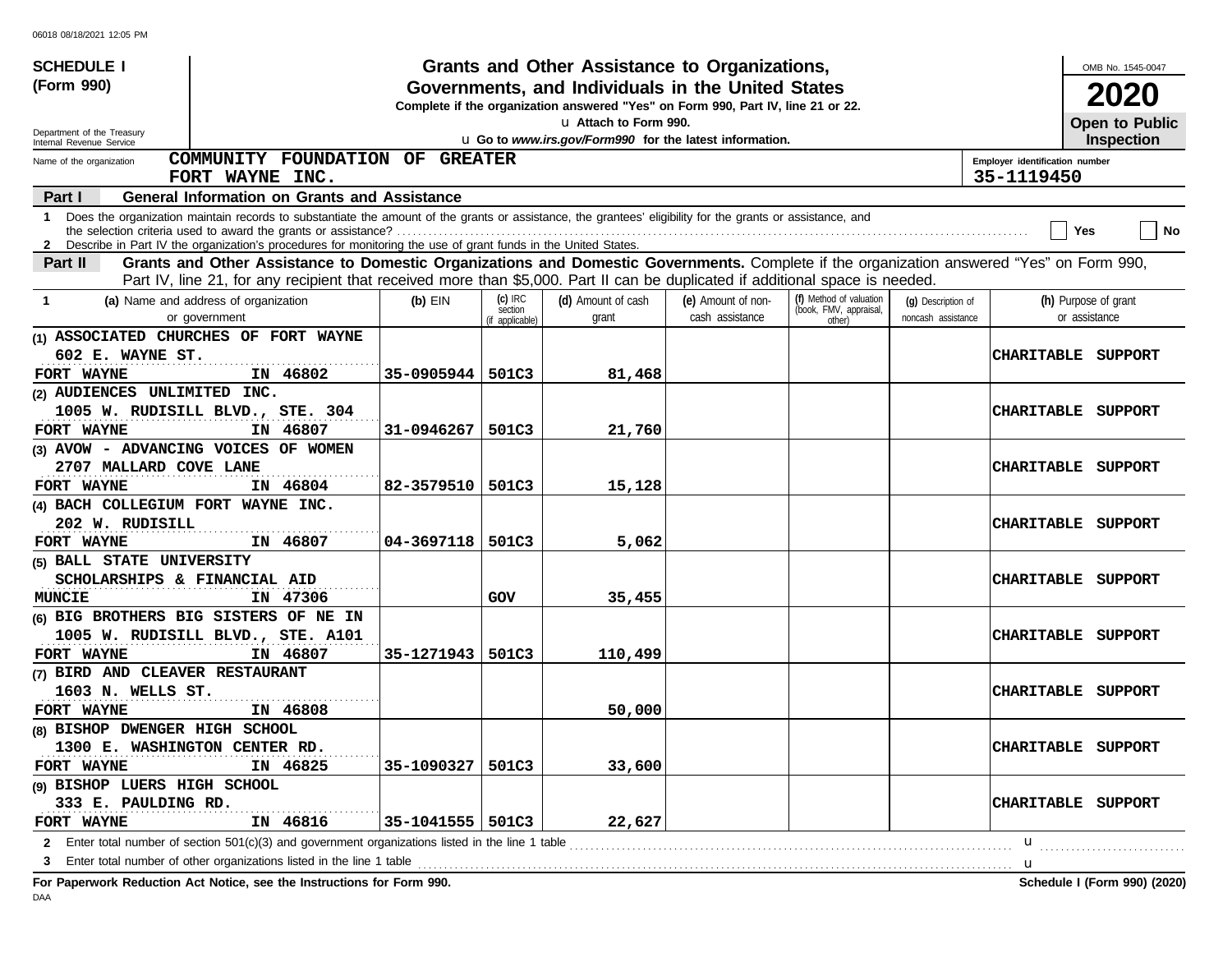| <b>SCHEDULE I</b>                                      |                                                                                                                                                                                                                                                                               |                      |                                         | Grants and Other Assistance to Organizations,                                                                                         |                                       |                                                             |                                          |                                              | OMB No. 1545-0047                     |
|--------------------------------------------------------|-------------------------------------------------------------------------------------------------------------------------------------------------------------------------------------------------------------------------------------------------------------------------------|----------------------|-----------------------------------------|---------------------------------------------------------------------------------------------------------------------------------------|---------------------------------------|-------------------------------------------------------------|------------------------------------------|----------------------------------------------|---------------------------------------|
| (Form 990)                                             |                                                                                                                                                                                                                                                                               |                      |                                         | Governments, and Individuals in the United States<br>Complete if the organization answered "Yes" on Form 990, Part IV, line 21 or 22. |                                       |                                                             |                                          |                                              | 2020                                  |
|                                                        |                                                                                                                                                                                                                                                                               |                      |                                         | La Attach to Form 990.                                                                                                                |                                       |                                                             |                                          |                                              | Open to Public                        |
| Department of the Treasury<br>Internal Revenue Service |                                                                                                                                                                                                                                                                               |                      |                                         | u Go to www.irs.gov/Form990 for the latest information.                                                                               |                                       |                                                             |                                          |                                              | <b>Inspection</b>                     |
| Name of the organization                               | COMMUNITY FOUNDATION OF GREATER<br>FORT WAYNE INC.                                                                                                                                                                                                                            |                      |                                         |                                                                                                                                       |                                       |                                                             |                                          | Employer identification number<br>35-1119450 |                                       |
| Part I                                                 | <b>General Information on Grants and Assistance</b>                                                                                                                                                                                                                           |                      |                                         |                                                                                                                                       |                                       |                                                             |                                          |                                              |                                       |
| 1.                                                     | Does the organization maintain records to substantiate the amount of the grants or assistance, the grantees' eligibility for the grants or assistance, and<br>2 Describe in Part IV the organization's procedures for monitoring the use of grant funds in the United States. |                      |                                         |                                                                                                                                       |                                       |                                                             |                                          |                                              | No<br>Yes                             |
| Part II                                                | Grants and Other Assistance to Domestic Organizations and Domestic Governments. Complete if the organization answered "Yes" on Form 990,                                                                                                                                      |                      |                                         |                                                                                                                                       |                                       |                                                             |                                          |                                              |                                       |
|                                                        | Part IV, line 21, for any recipient that received more than \$5,000. Part II can be duplicated if additional space is needed.                                                                                                                                                 |                      |                                         |                                                                                                                                       |                                       |                                                             |                                          |                                              |                                       |
| -1                                                     | (a) Name and address of organization<br>or government                                                                                                                                                                                                                         | $(b)$ EIN            | $(c)$ IRC<br>section<br>(if applicable) | (d) Amount of cash<br>grant                                                                                                           | (e) Amount of non-<br>cash assistance | (f) Method of valuation<br>(book, FMV, appraisal,<br>other) | (q) Description of<br>noncash assistance |                                              | (h) Purpose of grant<br>or assistance |
| (1) BLESSINGS IN A BACKPACK INC.                       |                                                                                                                                                                                                                                                                               |                      |                                         |                                                                                                                                       |                                       |                                                             |                                          |                                              |                                       |
| 111 E. WAYNE ST., STE. 555                             |                                                                                                                                                                                                                                                                               |                      |                                         |                                                                                                                                       |                                       |                                                             |                                          | <b>CHARITABLE</b>                            | SUPPORT                               |
| FORT WAYNE                                             | IN 46802                                                                                                                                                                                                                                                                      | 26-2627847           | 501C3                                   | 11,133                                                                                                                                |                                       |                                                             |                                          |                                              |                                       |
| (2) BLUE JACKET INC.                                   |                                                                                                                                                                                                                                                                               |                      |                                         |                                                                                                                                       |                                       |                                                             |                                          |                                              |                                       |
| 2826 S. CALHOUN ST.                                    |                                                                                                                                                                                                                                                                               |                      |                                         |                                                                                                                                       |                                       |                                                             |                                          | <b>CHARITABLE</b>                            | SUPPORT                               |
| FORT WAYNE                                             | IN 46807                                                                                                                                                                                                                                                                      | 35-2210669           | 501C3                                   | 20,296                                                                                                                                |                                       |                                                             |                                          |                                              |                                       |
| 2609 FAIRFIELD AVE.                                    | (3) BOYS AND GIRLS CLUBS OF FORT WAYNE                                                                                                                                                                                                                                        |                      |                                         |                                                                                                                                       |                                       |                                                             |                                          | <b>CHARITABLE</b>                            | SUPPORT                               |
| FORT WAYNE                                             | IN 46807                                                                                                                                                                                                                                                                      | 35-1778767           | 501C3                                   | 134,850                                                                                                                               |                                       |                                                             |                                          |                                              |                                       |
| (4) BOY SCOUTS OF AMERICA                              |                                                                                                                                                                                                                                                                               |                      |                                         |                                                                                                                                       |                                       |                                                             |                                          |                                              |                                       |
| 8315 W. JEFFERSON BLVD.                                |                                                                                                                                                                                                                                                                               |                      |                                         |                                                                                                                                       |                                       |                                                             |                                          | <b>CHARITABLE</b>                            | SUPPORT                               |
| FORT WAYNE                                             | IN 46804                                                                                                                                                                                                                                                                      | 35-0876343           | 501C3                                   | 24,203                                                                                                                                |                                       |                                                             |                                          |                                              |                                       |
| (5) BRIDGE OF GRACE COMPASSIONATE                      |                                                                                                                                                                                                                                                                               |                      |                                         |                                                                                                                                       |                                       |                                                             |                                          |                                              |                                       |
| 5100 GAYWOOD DR.                                       |                                                                                                                                                                                                                                                                               |                      |                                         |                                                                                                                                       |                                       |                                                             |                                          | <b>CHARITABLE</b>                            | SUPPORT                               |
| FORT WAYNE                                             | IN 46806                                                                                                                                                                                                                                                                      | 45-4056745           | 501C3                                   | 34,908                                                                                                                                |                                       |                                                             |                                          |                                              |                                       |
| (6) BRIGHTPOINT                                        |                                                                                                                                                                                                                                                                               |                      |                                         |                                                                                                                                       |                                       |                                                             |                                          |                                              |                                       |
| PO BOX 10570                                           |                                                                                                                                                                                                                                                                               |                      |                                         |                                                                                                                                       |                                       |                                                             |                                          | <b>CHARITABLE</b>                            | SUPPORT                               |
| FORT WAYNE                                             | IN 46853                                                                                                                                                                                                                                                                      | 35-1111819           | 501C3                                   | 56,103                                                                                                                                |                                       |                                                             |                                          |                                              |                                       |
| (7) BSF INTERNATIONAL LLC                              |                                                                                                                                                                                                                                                                               |                      |                                         |                                                                                                                                       |                                       |                                                             |                                          |                                              |                                       |
| 19001 HUEBNER RD.                                      |                                                                                                                                                                                                                                                                               |                      |                                         |                                                                                                                                       |                                       |                                                             |                                          |                                              | <b>CHARITABLE SUPPORT</b>             |
| SAN ANTONIO                                            | TX 78258                                                                                                                                                                                                                                                                      | 38-3739504           | 501C3                                   | 43,500                                                                                                                                |                                       |                                                             |                                          |                                              |                                       |
| (8) BUTLER UNIVERSITY                                  |                                                                                                                                                                                                                                                                               |                      |                                         |                                                                                                                                       |                                       |                                                             |                                          |                                              |                                       |
| 4600 SUNSET AVE.                                       |                                                                                                                                                                                                                                                                               |                      |                                         |                                                                                                                                       |                                       |                                                             |                                          |                                              | <b>CHARITABLE SUPPORT</b>             |
| INDIANAPOLIS                                           | IN 46208                                                                                                                                                                                                                                                                      | 35-0867977           | 501C3                                   | 9,000                                                                                                                                 |                                       |                                                             |                                          |                                              |                                       |
| (9) CAMP KESEM NATIONAL                                |                                                                                                                                                                                                                                                                               |                      |                                         |                                                                                                                                       |                                       |                                                             |                                          |                                              |                                       |
| 10586 W. PICO BLVD., #196                              |                                                                                                                                                                                                                                                                               |                      |                                         |                                                                                                                                       |                                       |                                                             |                                          |                                              | CHARITABLE SUPPORT                    |
| LOS ANGELES                                            | CA 90064                                                                                                                                                                                                                                                                      | $51 - 0454157$ 501C3 |                                         | 6,000                                                                                                                                 |                                       |                                                             |                                          |                                              |                                       |
|                                                        |                                                                                                                                                                                                                                                                               |                      |                                         |                                                                                                                                       |                                       |                                                             |                                          | u                                            |                                       |
| 3                                                      |                                                                                                                                                                                                                                                                               |                      |                                         |                                                                                                                                       |                                       |                                                             |                                          | u                                            |                                       |
|                                                        | Fer Denemierts Deduction, Act Nation, and the Instructions for Fer                                                                                                                                                                                                            |                      |                                         |                                                                                                                                       |                                       |                                                             |                                          |                                              | <b>Cohodule I (Ferm 000) (2020)</b>   |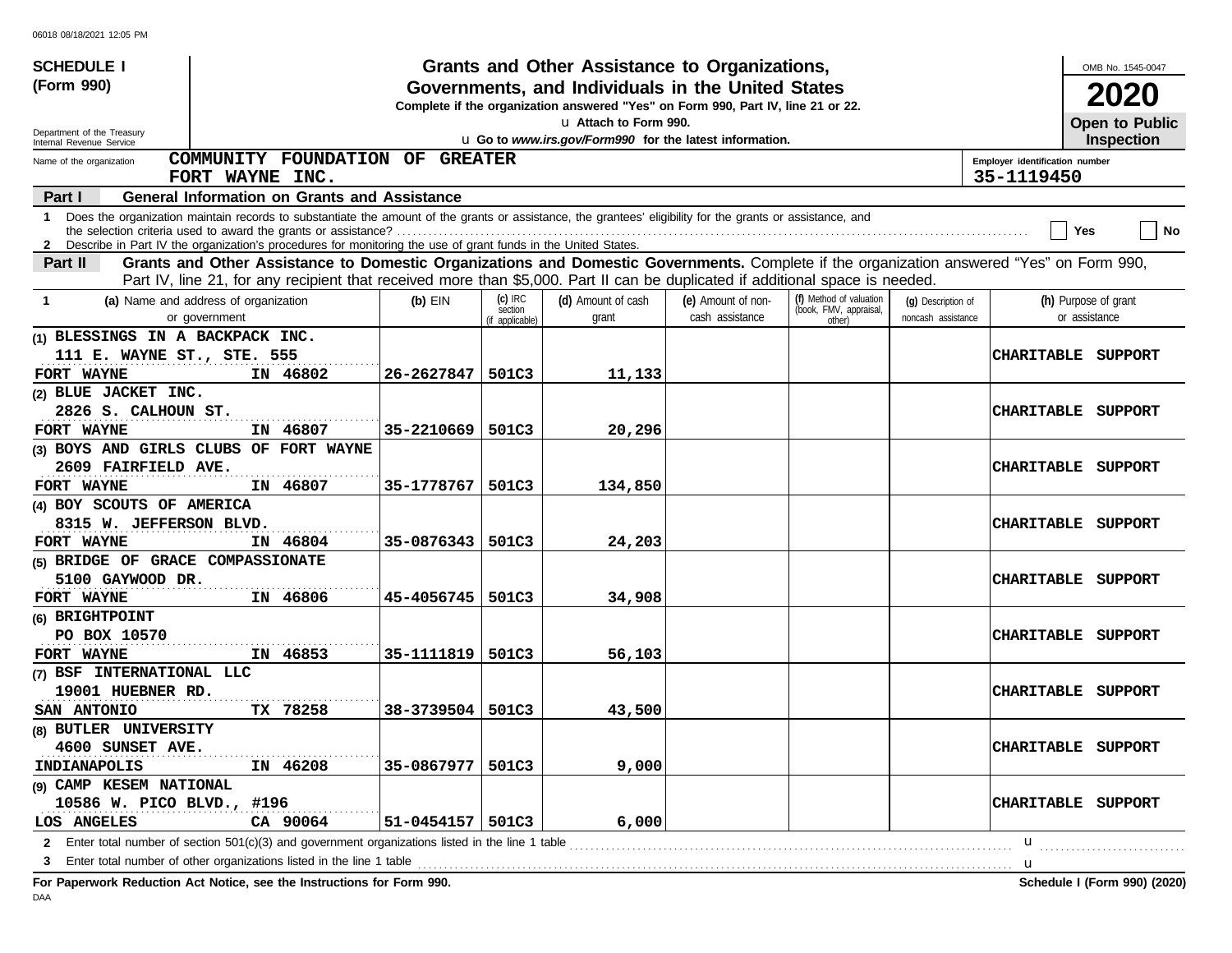| <b>SCHEDULE I</b>                                      |                                                                                                                                                            |                        |                                         | Grants and Other Assistance to Organizations,                                                                                         |                                       |                                                             |                                          |                                              | OMB No. 1545-0047                     |
|--------------------------------------------------------|------------------------------------------------------------------------------------------------------------------------------------------------------------|------------------------|-----------------------------------------|---------------------------------------------------------------------------------------------------------------------------------------|---------------------------------------|-------------------------------------------------------------|------------------------------------------|----------------------------------------------|---------------------------------------|
| (Form 990)                                             |                                                                                                                                                            |                        |                                         | Governments, and Individuals in the United States<br>Complete if the organization answered "Yes" on Form 990, Part IV, line 21 or 22. |                                       |                                                             |                                          |                                              | 2020                                  |
|                                                        |                                                                                                                                                            |                        |                                         | La Attach to Form 990.                                                                                                                |                                       |                                                             |                                          |                                              | Open to Public                        |
| Department of the Treasury<br>Internal Revenue Service |                                                                                                                                                            |                        |                                         | u Go to www.irs.gov/Form990 for the latest information.                                                                               |                                       |                                                             |                                          |                                              | <b>Inspection</b>                     |
| Name of the organization                               | COMMUNITY FOUNDATION OF GREATER<br>FORT WAYNE INC.                                                                                                         |                        |                                         |                                                                                                                                       |                                       |                                                             |                                          | Employer identification number<br>35-1119450 |                                       |
| Part I                                                 | <b>General Information on Grants and Assistance</b>                                                                                                        |                        |                                         |                                                                                                                                       |                                       |                                                             |                                          |                                              |                                       |
| 1.                                                     | Does the organization maintain records to substantiate the amount of the grants or assistance, the grantees' eligibility for the grants or assistance, and |                        |                                         |                                                                                                                                       |                                       |                                                             |                                          |                                              | No<br>Yes                             |
|                                                        | 2 Describe in Part IV the organization's procedures for monitoring the use of grant funds in the United States.                                            |                        |                                         |                                                                                                                                       |                                       |                                                             |                                          |                                              |                                       |
| Part II                                                | Grants and Other Assistance to Domestic Organizations and Domestic Governments. Complete if the organization answered "Yes" on Form 990,                   |                        |                                         |                                                                                                                                       |                                       |                                                             |                                          |                                              |                                       |
|                                                        | Part IV, line 21, for any recipient that received more than \$5,000. Part II can be duplicated if additional space is needed.                              |                        |                                         |                                                                                                                                       |                                       |                                                             |                                          |                                              |                                       |
| -1                                                     | (a) Name and address of organization<br>or government                                                                                                      | $(b)$ EIN              | $(c)$ IRC<br>section<br>(if applicable) | (d) Amount of cash<br>grant                                                                                                           | (e) Amount of non-<br>cash assistance | (f) Method of valuation<br>(book, FMV, appraisal,<br>other) | (q) Description of<br>noncash assistance |                                              | (h) Purpose of grant<br>or assistance |
| (1) CAMP POSSABILITY INC.                              |                                                                                                                                                            |                        |                                         |                                                                                                                                       |                                       |                                                             |                                          |                                              |                                       |
| 1221 OAK TRAIL CT.                                     |                                                                                                                                                            |                        |                                         |                                                                                                                                       |                                       |                                                             |                                          |                                              | CHARITABLE SUPPORT                    |
| FORT WAYNE                                             | IN 46845                                                                                                                                                   | 80-0947261             | 501C3                                   | 9,620                                                                                                                                 |                                       |                                                             |                                          |                                              |                                       |
| (2) CANCER SERVICES OF NORTHEAST IN                    |                                                                                                                                                            |                        |                                         |                                                                                                                                       |                                       |                                                             |                                          |                                              |                                       |
| 6316 MUTUAL DR.                                        |                                                                                                                                                            |                        |                                         |                                                                                                                                       |                                       |                                                             |                                          | <b>CHARITABLE</b>                            | SUPPORT                               |
| FORT WAYNE                                             | IN 46825                                                                                                                                                   | 35-0965609             | 501C3                                   | 78,010                                                                                                                                |                                       |                                                             |                                          |                                              |                                       |
| (3) CANTERBURY SCHOOL INC.                             |                                                                                                                                                            |                        |                                         |                                                                                                                                       |                                       |                                                             |                                          |                                              |                                       |
| 5601 COVINGTON RD.                                     |                                                                                                                                                            |                        |                                         |                                                                                                                                       |                                       |                                                             |                                          | <b>CHARITABLE</b>                            | SUPPORT                               |
| FORT WAYNE                                             | IN 46804                                                                                                                                                   | 35-1410931             | 501C3                                   | 17,000                                                                                                                                |                                       |                                                             |                                          |                                              |                                       |
| (4) CASS HOUSING INC.                                  |                                                                                                                                                            |                        |                                         |                                                                                                                                       |                                       |                                                             |                                          |                                              |                                       |
| 111 W. BERRY ST., STE 211                              |                                                                                                                                                            |                        |                                         |                                                                                                                                       |                                       |                                                             |                                          | <b>CHARITABLE</b>                            | SUPPORT                               |
| FORT WAYNE                                             | IN 46802                                                                                                                                                   | 47-5460116             | 501C3                                   | 22,545                                                                                                                                |                                       |                                                             |                                          |                                              |                                       |
| (5) CATHOLIC CHARITIES, FORT WAYNE                     |                                                                                                                                                            |                        |                                         |                                                                                                                                       |                                       |                                                             |                                          |                                              |                                       |
| PO BOX 10630                                           |                                                                                                                                                            |                        |                                         |                                                                                                                                       |                                       |                                                             |                                          | <b>CHARITABLE</b>                            | SUPPORT                               |
| FORT WAYNE                                             | IN 46853                                                                                                                                                   | 35-1038653             | 501C3                                   | 23,000                                                                                                                                |                                       |                                                             |                                          |                                              |                                       |
| (6) CATHOLIC DIOCESE OF FORT WAYNE                     |                                                                                                                                                            |                        |                                         |                                                                                                                                       |                                       |                                                             |                                          |                                              |                                       |
| 915 S. CLINTON ST.                                     |                                                                                                                                                            |                        |                                         |                                                                                                                                       |                                       |                                                             |                                          | <b>CHARITABLE</b>                            | SUPPORT                               |
| FORT WAYNE                                             | IN 46802                                                                                                                                                   | 35-0876373             | 501C3                                   | 15,500                                                                                                                                |                                       |                                                             |                                          |                                              |                                       |
| (7) CDFI FRIENDLY AMERICA                              |                                                                                                                                                            |                        |                                         |                                                                                                                                       |                                       |                                                             |                                          |                                              |                                       |
| 7340 RURAL LANE                                        |                                                                                                                                                            |                        |                                         |                                                                                                                                       |                                       |                                                             |                                          |                                              | <b>CHARITABLE SUPPORT</b>             |
| PHILADELPHIA                                           | PA 19119                                                                                                                                                   |                        |                                         | 12,500                                                                                                                                |                                       |                                                             |                                          |                                              |                                       |
| (8) CENTER FOR NONVIOLENCE INC.                        |                                                                                                                                                            |                        |                                         |                                                                                                                                       |                                       |                                                             |                                          |                                              |                                       |
| 235 W. CREIGHTON AVE.                                  |                                                                                                                                                            |                        |                                         |                                                                                                                                       |                                       |                                                             |                                          |                                              | <b>CHARITABLE SUPPORT</b>             |
| FORT WAYNE                                             | IN 46807                                                                                                                                                   | 31-1045334   501C3     |                                         | 33,811                                                                                                                                |                                       |                                                             |                                          |                                              |                                       |
| (9) CENTRAL MISSIONARY                                 | <b>CLEARINGHOUSE</b>                                                                                                                                       |                        |                                         |                                                                                                                                       |                                       |                                                             |                                          |                                              |                                       |
| PO BOX 219228                                          |                                                                                                                                                            |                        |                                         |                                                                                                                                       |                                       |                                                             |                                          |                                              | CHARITABLE SUPPORT                    |
| <b>HOUSTON</b>                                         | TX 77218                                                                                                                                                   | $51 - 0138300$   501C3 |                                         | 15,100                                                                                                                                |                                       |                                                             |                                          |                                              |                                       |
|                                                        |                                                                                                                                                            |                        |                                         |                                                                                                                                       |                                       |                                                             |                                          | u                                            |                                       |
| 3                                                      | Enter total number of other organizations listed in the line 1 table                                                                                       |                        |                                         |                                                                                                                                       |                                       |                                                             |                                          | u                                            |                                       |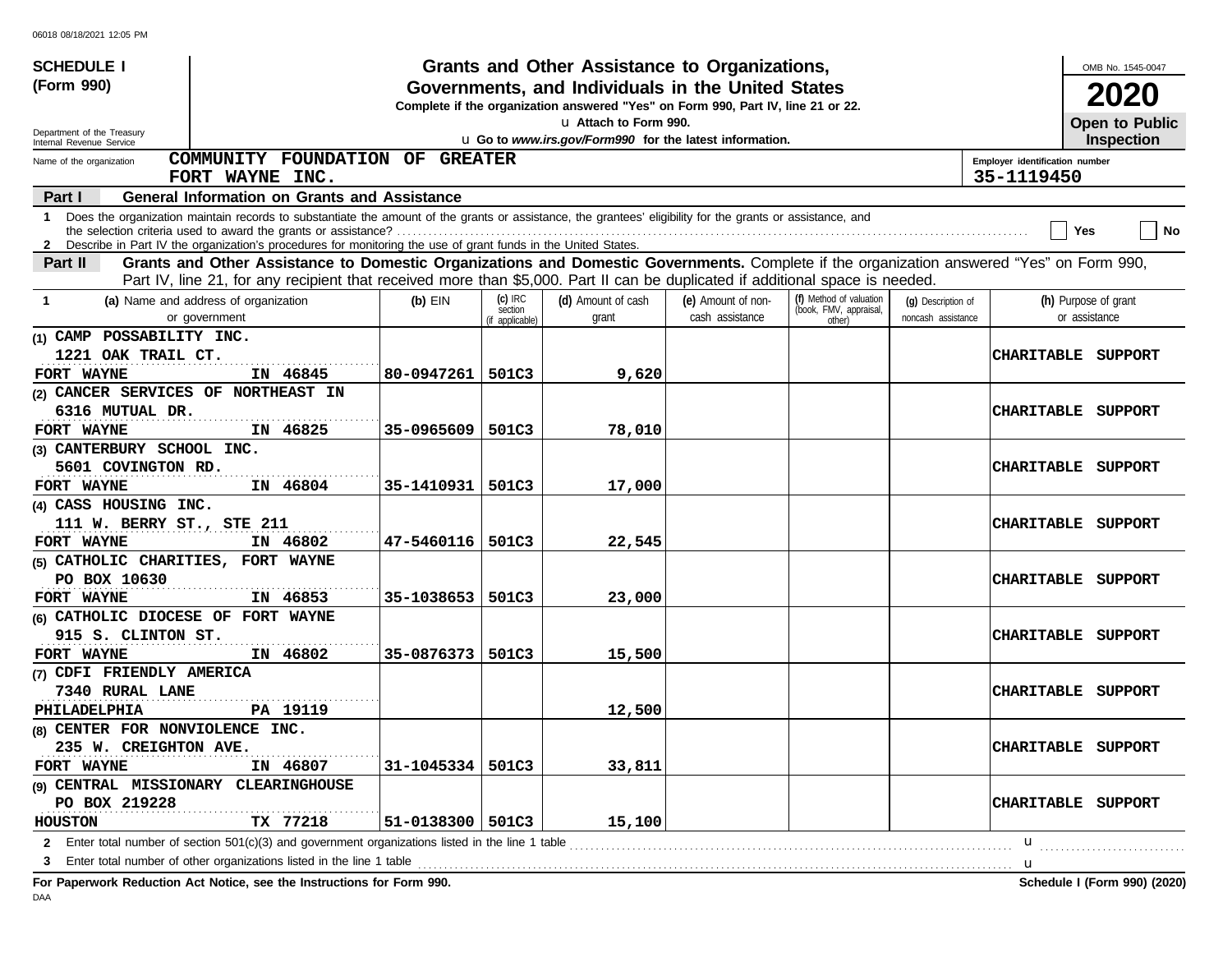| Grants and Other Assistance to Organizations,<br>(Form 990)<br>Governments, and Individuals in the United States<br>2020<br>Complete if the organization answered "Yes" on Form 990, Part IV, line 21 or 22.<br>La Attach to Form 990.<br>Open to Public<br>Department of the Treasury<br>u Go to www.irs.gov/Form990 for the latest information.<br>Inspection<br>Internal Revenue Service<br>COMMUNITY FOUNDATION OF GREATER<br>Employer identification number<br>Name of the organization<br>35-1119450<br>FORT WAYNE INC.<br><b>General Information on Grants and Assistance</b><br><b>Part I</b><br>1 Does the organization maintain records to substantiate the amount of the grants or assistance, the grantees' eligibility for the grants or assistance, and<br>  No<br>Yes<br>2 Describe in Part IV the organization's procedures for monitoring the use of grant funds in the United States.<br>Grants and Other Assistance to Domestic Organizations and Domestic Governments. Complete if the organization answered "Yes" on Form 990,<br>Part II<br>Part IV, line 21, for any recipient that received more than \$5,000. Part II can be duplicated if additional space is needed.<br>$(c)$ IRC<br>(f) Method of valuation<br>(d) Amount of cash<br>(a) Name and address of organization<br>$(b)$ EIN<br>(e) Amount of non-<br>(h) Purpose of grant<br>(g) Description of<br>-1<br>(book, FMV, appraisal,<br>section<br>cash assistance<br>or assistance<br>or government<br>grant<br>noncash assistance<br>other) |
|---------------------------------------------------------------------------------------------------------------------------------------------------------------------------------------------------------------------------------------------------------------------------------------------------------------------------------------------------------------------------------------------------------------------------------------------------------------------------------------------------------------------------------------------------------------------------------------------------------------------------------------------------------------------------------------------------------------------------------------------------------------------------------------------------------------------------------------------------------------------------------------------------------------------------------------------------------------------------------------------------------------------------------------------------------------------------------------------------------------------------------------------------------------------------------------------------------------------------------------------------------------------------------------------------------------------------------------------------------------------------------------------------------------------------------------------------------------------------------------------------------------------------------|
|                                                                                                                                                                                                                                                                                                                                                                                                                                                                                                                                                                                                                                                                                                                                                                                                                                                                                                                                                                                                                                                                                                                                                                                                                                                                                                                                                                                                                                                                                                                                 |
|                                                                                                                                                                                                                                                                                                                                                                                                                                                                                                                                                                                                                                                                                                                                                                                                                                                                                                                                                                                                                                                                                                                                                                                                                                                                                                                                                                                                                                                                                                                                 |
|                                                                                                                                                                                                                                                                                                                                                                                                                                                                                                                                                                                                                                                                                                                                                                                                                                                                                                                                                                                                                                                                                                                                                                                                                                                                                                                                                                                                                                                                                                                                 |
|                                                                                                                                                                                                                                                                                                                                                                                                                                                                                                                                                                                                                                                                                                                                                                                                                                                                                                                                                                                                                                                                                                                                                                                                                                                                                                                                                                                                                                                                                                                                 |
|                                                                                                                                                                                                                                                                                                                                                                                                                                                                                                                                                                                                                                                                                                                                                                                                                                                                                                                                                                                                                                                                                                                                                                                                                                                                                                                                                                                                                                                                                                                                 |
|                                                                                                                                                                                                                                                                                                                                                                                                                                                                                                                                                                                                                                                                                                                                                                                                                                                                                                                                                                                                                                                                                                                                                                                                                                                                                                                                                                                                                                                                                                                                 |
|                                                                                                                                                                                                                                                                                                                                                                                                                                                                                                                                                                                                                                                                                                                                                                                                                                                                                                                                                                                                                                                                                                                                                                                                                                                                                                                                                                                                                                                                                                                                 |
|                                                                                                                                                                                                                                                                                                                                                                                                                                                                                                                                                                                                                                                                                                                                                                                                                                                                                                                                                                                                                                                                                                                                                                                                                                                                                                                                                                                                                                                                                                                                 |
|                                                                                                                                                                                                                                                                                                                                                                                                                                                                                                                                                                                                                                                                                                                                                                                                                                                                                                                                                                                                                                                                                                                                                                                                                                                                                                                                                                                                                                                                                                                                 |
|                                                                                                                                                                                                                                                                                                                                                                                                                                                                                                                                                                                                                                                                                                                                                                                                                                                                                                                                                                                                                                                                                                                                                                                                                                                                                                                                                                                                                                                                                                                                 |
| (if applicable)<br>(1) CHARITY: WATER                                                                                                                                                                                                                                                                                                                                                                                                                                                                                                                                                                                                                                                                                                                                                                                                                                                                                                                                                                                                                                                                                                                                                                                                                                                                                                                                                                                                                                                                                           |
| 40 WORTH ST.<br><b>CHARITABLE SUPPORT</b>                                                                                                                                                                                                                                                                                                                                                                                                                                                                                                                                                                                                                                                                                                                                                                                                                                                                                                                                                                                                                                                                                                                                                                                                                                                                                                                                                                                                                                                                                       |
| NY 10013<br>22-3936753<br>501C3<br>8,300<br>NEW YORK                                                                                                                                                                                                                                                                                                                                                                                                                                                                                                                                                                                                                                                                                                                                                                                                                                                                                                                                                                                                                                                                                                                                                                                                                                                                                                                                                                                                                                                                            |
| (2) CHILDREN'S AUTISM CENTER INC.                                                                                                                                                                                                                                                                                                                                                                                                                                                                                                                                                                                                                                                                                                                                                                                                                                                                                                                                                                                                                                                                                                                                                                                                                                                                                                                                                                                                                                                                                               |
| 5601 COVENTRY LANE<br><b>CHARITABLE SUPPORT</b>                                                                                                                                                                                                                                                                                                                                                                                                                                                                                                                                                                                                                                                                                                                                                                                                                                                                                                                                                                                                                                                                                                                                                                                                                                                                                                                                                                                                                                                                                 |
| FORT WAYNE<br>IN 46804<br>20-3800479<br>501C3<br>21,079                                                                                                                                                                                                                                                                                                                                                                                                                                                                                                                                                                                                                                                                                                                                                                                                                                                                                                                                                                                                                                                                                                                                                                                                                                                                                                                                                                                                                                                                         |
| (3) CHILDREN'S HOSPITAL MEDICAL CENTER                                                                                                                                                                                                                                                                                                                                                                                                                                                                                                                                                                                                                                                                                                                                                                                                                                                                                                                                                                                                                                                                                                                                                                                                                                                                                                                                                                                                                                                                                          |
| 3333 BURNET AVE. MLC 9002<br><b>CHARITABLE SUPPORT</b>                                                                                                                                                                                                                                                                                                                                                                                                                                                                                                                                                                                                                                                                                                                                                                                                                                                                                                                                                                                                                                                                                                                                                                                                                                                                                                                                                                                                                                                                          |
| OH 45229<br>31-0833936<br>501C3<br>20,000<br><b>CINCINNATI</b>                                                                                                                                                                                                                                                                                                                                                                                                                                                                                                                                                                                                                                                                                                                                                                                                                                                                                                                                                                                                                                                                                                                                                                                                                                                                                                                                                                                                                                                                  |
| (4) CHRISTIAN COMMUNITY HEALTH CARE INC                                                                                                                                                                                                                                                                                                                                                                                                                                                                                                                                                                                                                                                                                                                                                                                                                                                                                                                                                                                                                                                                                                                                                                                                                                                                                                                                                                                                                                                                                         |
| PO BOX 128<br>CHARITABLE SUPPORT                                                                                                                                                                                                                                                                                                                                                                                                                                                                                                                                                                                                                                                                                                                                                                                                                                                                                                                                                                                                                                                                                                                                                                                                                                                                                                                                                                                                                                                                                                |
| 35-1999343<br>IN 46741<br>501C3<br>10,761<br><b>GRABILL</b>                                                                                                                                                                                                                                                                                                                                                                                                                                                                                                                                                                                                                                                                                                                                                                                                                                                                                                                                                                                                                                                                                                                                                                                                                                                                                                                                                                                                                                                                     |
| (5) CHRIST LUTHERAN CHURCH                                                                                                                                                                                                                                                                                                                                                                                                                                                                                                                                                                                                                                                                                                                                                                                                                                                                                                                                                                                                                                                                                                                                                                                                                                                                                                                                                                                                                                                                                                      |
| 3612 OLD OAKWOOD RD.<br>CHARITABLE<br>SUPPORT                                                                                                                                                                                                                                                                                                                                                                                                                                                                                                                                                                                                                                                                                                                                                                                                                                                                                                                                                                                                                                                                                                                                                                                                                                                                                                                                                                                                                                                                                   |
| 58-1754954<br>501C3<br>GA 30566<br>22,500<br><b>OAKWOOD</b>                                                                                                                                                                                                                                                                                                                                                                                                                                                                                                                                                                                                                                                                                                                                                                                                                                                                                                                                                                                                                                                                                                                                                                                                                                                                                                                                                                                                                                                                     |
| (6) CHRIST THE SAVIOR LUTHERAN CHURCH                                                                                                                                                                                                                                                                                                                                                                                                                                                                                                                                                                                                                                                                                                                                                                                                                                                                                                                                                                                                                                                                                                                                                                                                                                                                                                                                                                                                                                                                                           |
| 10500 E. 126TH ST.<br>CHARITABLE<br>SUPPORT                                                                                                                                                                                                                                                                                                                                                                                                                                                                                                                                                                                                                                                                                                                                                                                                                                                                                                                                                                                                                                                                                                                                                                                                                                                                                                                                                                                                                                                                                     |
| 501C3<br><b>FISHERS</b><br>IN 46038<br>35-1546177<br>6,000                                                                                                                                                                                                                                                                                                                                                                                                                                                                                                                                                                                                                                                                                                                                                                                                                                                                                                                                                                                                                                                                                                                                                                                                                                                                                                                                                                                                                                                                      |
| (7) CINDYS DINER                                                                                                                                                                                                                                                                                                                                                                                                                                                                                                                                                                                                                                                                                                                                                                                                                                                                                                                                                                                                                                                                                                                                                                                                                                                                                                                                                                                                                                                                                                                |
| 230 W BERRY ST.<br><b>CHARITABLE SUPPORT</b>                                                                                                                                                                                                                                                                                                                                                                                                                                                                                                                                                                                                                                                                                                                                                                                                                                                                                                                                                                                                                                                                                                                                                                                                                                                                                                                                                                                                                                                                                    |
| IN 46802<br>23,000<br>FORT WAYNE                                                                                                                                                                                                                                                                                                                                                                                                                                                                                                                                                                                                                                                                                                                                                                                                                                                                                                                                                                                                                                                                                                                                                                                                                                                                                                                                                                                                                                                                                                |
| (8) CITY OF FORT WAYNE                                                                                                                                                                                                                                                                                                                                                                                                                                                                                                                                                                                                                                                                                                                                                                                                                                                                                                                                                                                                                                                                                                                                                                                                                                                                                                                                                                                                                                                                                                          |
| 200 EAST BERRY ST., SUITE 425<br><b>CHARITABLE SUPPORT</b>                                                                                                                                                                                                                                                                                                                                                                                                                                                                                                                                                                                                                                                                                                                                                                                                                                                                                                                                                                                                                                                                                                                                                                                                                                                                                                                                                                                                                                                                      |
| 55,250<br>IN 46802<br>35-6001029<br>501C3<br>FORT WAYNE                                                                                                                                                                                                                                                                                                                                                                                                                                                                                                                                                                                                                                                                                                                                                                                                                                                                                                                                                                                                                                                                                                                                                                                                                                                                                                                                                                                                                                                                         |
| (9) COLLATERAL REPAIR PROJECT                                                                                                                                                                                                                                                                                                                                                                                                                                                                                                                                                                                                                                                                                                                                                                                                                                                                                                                                                                                                                                                                                                                                                                                                                                                                                                                                                                                                                                                                                                   |
| PO BOX 23146<br>CHARITABLE SUPPORT<br>20-4928141<br>NY 11202<br>501C3<br>10,000<br><b>BROOKLYN</b>                                                                                                                                                                                                                                                                                                                                                                                                                                                                                                                                                                                                                                                                                                                                                                                                                                                                                                                                                                                                                                                                                                                                                                                                                                                                                                                                                                                                                              |
| u                                                                                                                                                                                                                                                                                                                                                                                                                                                                                                                                                                                                                                                                                                                                                                                                                                                                                                                                                                                                                                                                                                                                                                                                                                                                                                                                                                                                                                                                                                                               |
| 3                                                                                                                                                                                                                                                                                                                                                                                                                                                                                                                                                                                                                                                                                                                                                                                                                                                                                                                                                                                                                                                                                                                                                                                                                                                                                                                                                                                                                                                                                                                               |
| u<br>For Paperwork Reduction Act Notice, see the Instructions for Form 990.<br>Schedule I (Form 990) (2020)                                                                                                                                                                                                                                                                                                                                                                                                                                                                                                                                                                                                                                                                                                                                                                                                                                                                                                                                                                                                                                                                                                                                                                                                                                                                                                                                                                                                                     |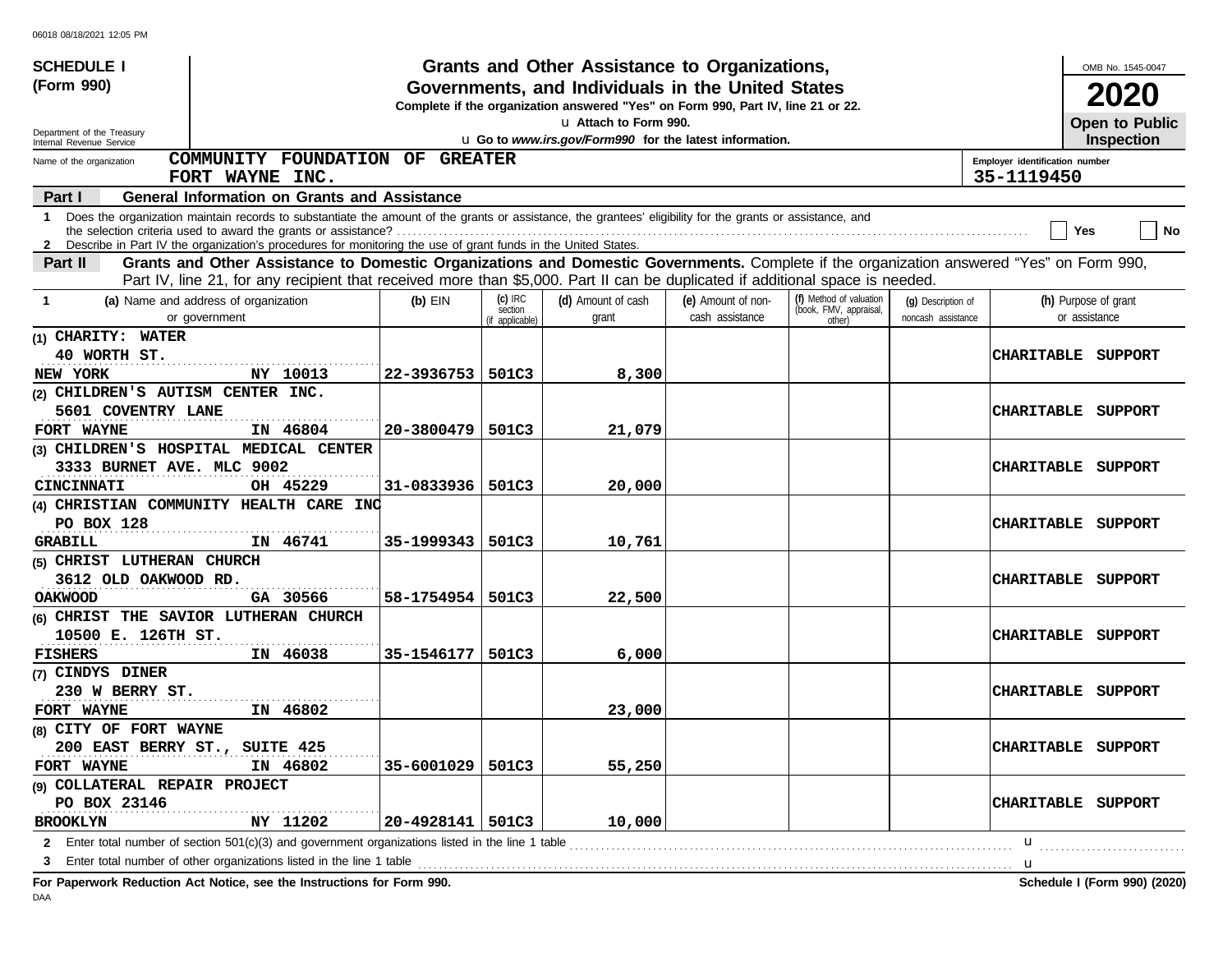| <b>SCHEDULE I</b>                                      |                                                                                                                                                              |            |                                         | Grants and Other Assistance to Organizations,                                                                                         |                                       |                                                             |                                          |                                              | OMB No. 1545-0047                     |
|--------------------------------------------------------|--------------------------------------------------------------------------------------------------------------------------------------------------------------|------------|-----------------------------------------|---------------------------------------------------------------------------------------------------------------------------------------|---------------------------------------|-------------------------------------------------------------|------------------------------------------|----------------------------------------------|---------------------------------------|
| (Form 990)                                             |                                                                                                                                                              |            |                                         | Governments, and Individuals in the United States<br>Complete if the organization answered "Yes" on Form 990, Part IV, line 21 or 22. |                                       |                                                             |                                          |                                              | 2020                                  |
|                                                        |                                                                                                                                                              |            |                                         | u Attach to Form 990.                                                                                                                 |                                       |                                                             |                                          |                                              | Open to Public                        |
| Department of the Treasury<br>Internal Revenue Service |                                                                                                                                                              |            |                                         | u Go to www.irs.gov/Form990 for the latest information.                                                                               |                                       |                                                             |                                          |                                              | <b>Inspection</b>                     |
| Name of the organization                               | COMMUNITY FOUNDATION OF GREATER<br>FORT WAYNE INC.                                                                                                           |            |                                         |                                                                                                                                       |                                       |                                                             |                                          | Employer identification number<br>35-1119450 |                                       |
| Part I                                                 | <b>General Information on Grants and Assistance</b>                                                                                                          |            |                                         |                                                                                                                                       |                                       |                                                             |                                          |                                              |                                       |
|                                                        | 1 Does the organization maintain records to substantiate the amount of the grants or assistance, the grantees' eligibility for the grants or assistance, and |            |                                         |                                                                                                                                       |                                       |                                                             |                                          |                                              | No<br>Yes                             |
|                                                        | 2 Describe in Part IV the organization's procedures for monitoring the use of grant funds in the United States.                                              |            |                                         |                                                                                                                                       |                                       |                                                             |                                          |                                              |                                       |
| Part II                                                | Grants and Other Assistance to Domestic Organizations and Domestic Governments. Complete if the organization answered "Yes" on Form 990,                     |            |                                         |                                                                                                                                       |                                       |                                                             |                                          |                                              |                                       |
|                                                        | Part IV, line 21, for any recipient that received more than \$5,000. Part II can be duplicated if additional space is needed.                                |            |                                         |                                                                                                                                       |                                       |                                                             |                                          |                                              |                                       |
| -1                                                     | (a) Name and address of organization<br>or government                                                                                                        | $(b)$ EIN  | $(c)$ IRC<br>section<br>(if applicable) | (d) Amount of cash<br>grant                                                                                                           | (e) Amount of non-<br>cash assistance | (f) Method of valuation<br>(book, FMV, appraisal,<br>other) | (g) Description of<br>noncash assistance |                                              | (h) Purpose of grant<br>or assistance |
| (1) COMMUNITY HARVEST FOOD BANK                        |                                                                                                                                                              |            |                                         |                                                                                                                                       |                                       |                                                             |                                          |                                              |                                       |
| PO BOX 10967                                           |                                                                                                                                                              |            |                                         |                                                                                                                                       |                                       |                                                             |                                          | <b>CHARITABLE</b>                            | SUPPORT                               |
| FORT WAYNE                                             | IN 46855                                                                                                                                                     | 31-1100607 | 501C3                                   | 118,067                                                                                                                               |                                       |                                                             |                                          |                                              |                                       |
|                                                        | (2) CONCORDIA EDUCATIONAL ASSOCIATION                                                                                                                        |            |                                         |                                                                                                                                       |                                       |                                                             |                                          |                                              |                                       |
| 1601 ST. JOE RIVER DR.                                 |                                                                                                                                                              |            |                                         |                                                                                                                                       |                                       |                                                             |                                          | <b>CHARITABLE</b>                            | SUPPORT                               |
| FORT WAYNE                                             | IN 46805                                                                                                                                                     | 35-0883501 | 501C3                                   | 30,200                                                                                                                                |                                       |                                                             |                                          |                                              |                                       |
|                                                        | (3) CONCORDIA LUTHERAN CHURCH & SCHOOL                                                                                                                       |            |                                         |                                                                                                                                       |                                       |                                                             |                                          |                                              |                                       |
| 4245 LAKE AVE.                                         |                                                                                                                                                              |            |                                         |                                                                                                                                       |                                       |                                                             |                                          | <b>CHARITABLE</b>                            | SUPPORT                               |
| FORT WAYNE                                             | IN 46815                                                                                                                                                     | 43-0658188 | 501C3                                   | 6,034                                                                                                                                 |                                       |                                                             |                                          |                                              |                                       |
| (4) CONJURE COFFEE                                     |                                                                                                                                                              |            |                                         |                                                                                                                                       |                                       |                                                             |                                          |                                              |                                       |
| 701 COLUMBIA AVE.                                      |                                                                                                                                                              |            |                                         |                                                                                                                                       |                                       |                                                             |                                          | <b>CHARITABLE</b>                            | SUPPORT                               |
| FORT WAYNE                                             | IN 46805                                                                                                                                                     |            |                                         | 47,000                                                                                                                                |                                       |                                                             |                                          |                                              |                                       |
| (5) COURAGEOUS HEALING INC.                            |                                                                                                                                                              |            |                                         |                                                                                                                                       |                                       |                                                             |                                          |                                              |                                       |
| 2013 S. ANTHONY BLVD                                   |                                                                                                                                                              |            |                                         |                                                                                                                                       |                                       |                                                             |                                          | <b>CHARITABLE</b>                            | SUPPORT                               |
| FORT WAYNE                                             | IN 46803                                                                                                                                                     | 83-3333360 | 501C3                                   | 7,500                                                                                                                                 |                                       |                                                             |                                          |                                              |                                       |
| (6) COVENANT IMPACT CENTER                             |                                                                                                                                                              |            |                                         |                                                                                                                                       |                                       |                                                             |                                          |                                              |                                       |
| 3420 E. PAULDING RD.                                   |                                                                                                                                                              |            |                                         |                                                                                                                                       |                                       |                                                             |                                          | <b>CHARITABLE</b>                            | SUPPORT                               |
| FORT WAYNE                                             | IN 46816                                                                                                                                                     | 47-4667808 | 501C3                                   | 15,498                                                                                                                                |                                       |                                                             |                                          |                                              |                                       |
|                                                        | (7) COVENANT UNITED METHODIST CHURCH                                                                                                                         |            |                                         |                                                                                                                                       |                                       |                                                             |                                          |                                              |                                       |
| 10001 COLDWATER RD.                                    |                                                                                                                                                              |            |                                         |                                                                                                                                       |                                       |                                                             |                                          |                                              | CHARITABLE SUPPORT                    |
| FORT WAYNE                                             | IN 46825                                                                                                                                                     | 35-0996143 | 501C3                                   | 13,700                                                                                                                                |                                       |                                                             |                                          |                                              |                                       |
|                                                        | (8) CROSSROAD CHILD AND FAMILY SERVICES                                                                                                                      |            |                                         |                                                                                                                                       |                                       |                                                             |                                          |                                              |                                       |
| 1825 BEACON ST.                                        |                                                                                                                                                              |            |                                         |                                                                                                                                       |                                       |                                                             |                                          |                                              | <b>CHARITABLE SUPPORT</b>             |
| FORT WAYNE                                             | IN 46805                                                                                                                                                     | 35-0869050 | 501C3                                   | 28,081                                                                                                                                |                                       |                                                             |                                          |                                              |                                       |
| (9) CROSSWINDS INC.                                    |                                                                                                                                                              |            |                                         |                                                                                                                                       |                                       |                                                             |                                          |                                              |                                       |
| 4150 ILLINOIS RD.                                      |                                                                                                                                                              |            |                                         |                                                                                                                                       |                                       |                                                             |                                          |                                              | CHARITABLE SUPPORT                    |
| FORT WAYNE                                             | IN 46804                                                                                                                                                     | 45-4222417 | 501C3                                   | 133,768                                                                                                                               |                                       |                                                             |                                          |                                              |                                       |
|                                                        | 2 Enter total number of section 501(c)(3) and government organizations listed in the line 1 table                                                            |            |                                         |                                                                                                                                       |                                       |                                                             |                                          | u                                            |                                       |
|                                                        | 3 Enter total number of other organizations listed in the line 1 table                                                                                       |            |                                         |                                                                                                                                       |                                       |                                                             |                                          | u                                            |                                       |
|                                                        |                                                                                                                                                              |            |                                         |                                                                                                                                       |                                       |                                                             |                                          |                                              |                                       |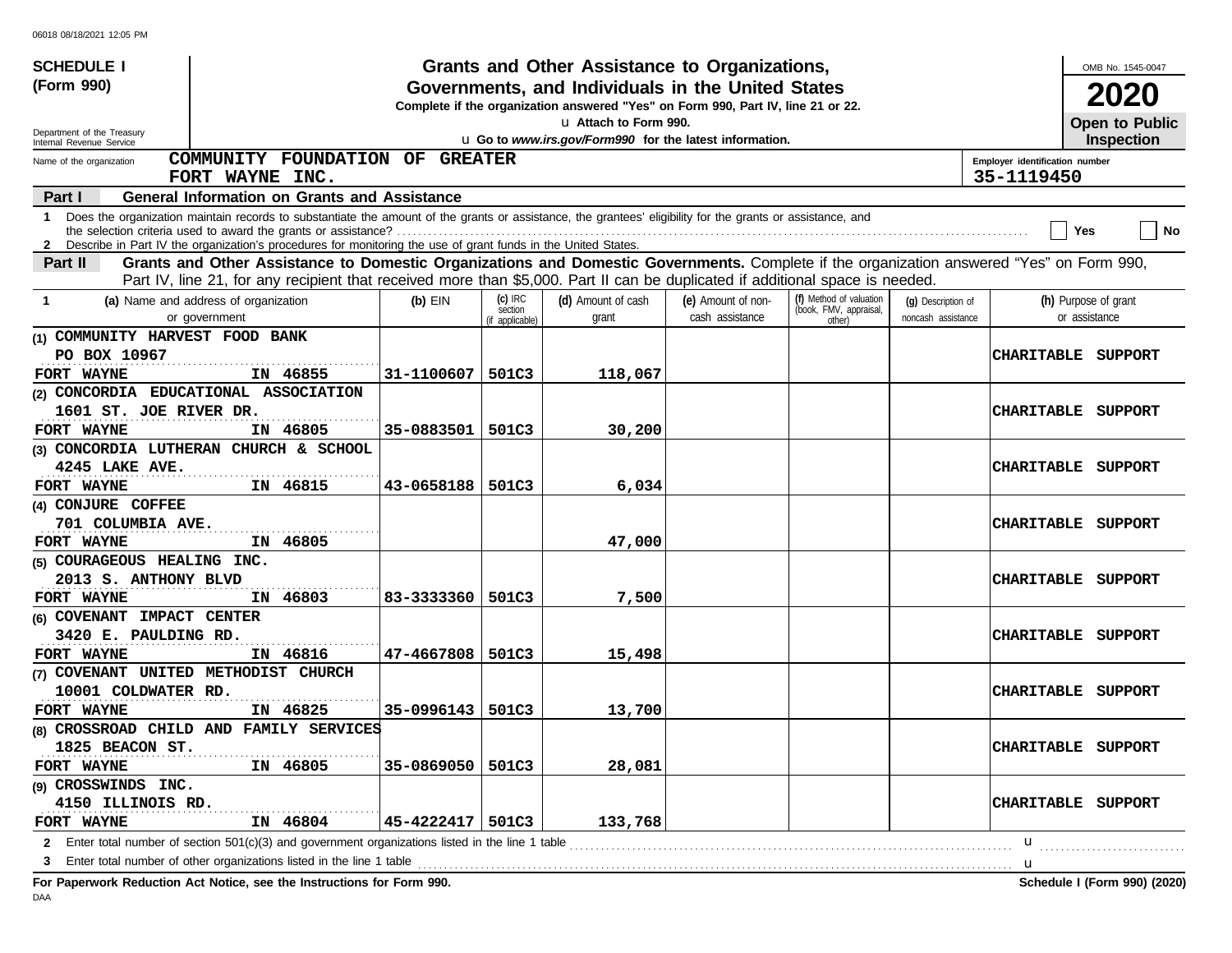| <b>SCHEDULE I</b>                                    |                                                                                                                                                                                                                                                             |            |                                         | Grants and Other Assistance to Organizations,                                                                                         |                                       |                                                             |                                          |                                | OMB No. 1545-0047                     |                              |
|------------------------------------------------------|-------------------------------------------------------------------------------------------------------------------------------------------------------------------------------------------------------------------------------------------------------------|------------|-----------------------------------------|---------------------------------------------------------------------------------------------------------------------------------------|---------------------------------------|-------------------------------------------------------------|------------------------------------------|--------------------------------|---------------------------------------|------------------------------|
| (Form 990)                                           |                                                                                                                                                                                                                                                             |            |                                         | Governments, and Individuals in the United States<br>Complete if the organization answered "Yes" on Form 990, Part IV, line 21 or 22. |                                       |                                                             |                                          |                                | 2020                                  |                              |
| Department of the Treasury                           |                                                                                                                                                                                                                                                             |            |                                         | La Attach to Form 990.                                                                                                                |                                       |                                                             |                                          |                                | Open to Public                        |                              |
| Internal Revenue Service<br>Name of the organization | COMMUNITY FOUNDATION OF GREATER                                                                                                                                                                                                                             |            |                                         | u Go to www.irs.gov/Form990 for the latest information.                                                                               |                                       |                                                             |                                          | Employer identification number | <b>Inspection</b>                     |                              |
|                                                      | FORT WAYNE INC.                                                                                                                                                                                                                                             |            |                                         |                                                                                                                                       |                                       |                                                             |                                          | 35-1119450                     |                                       |                              |
| Part I                                               | <b>General Information on Grants and Assistance</b>                                                                                                                                                                                                         |            |                                         |                                                                                                                                       |                                       |                                                             |                                          |                                |                                       |                              |
| 1                                                    | Does the organization maintain records to substantiate the amount of the grants or assistance, the grantees' eligibility for the grants or assistance, and                                                                                                  |            |                                         |                                                                                                                                       |                                       |                                                             |                                          |                                | Yes                                   | <b>No</b>                    |
| Part II                                              | 2 Describe in Part IV the organization's procedures for monitoring the use of grant funds in the United States.<br>Grants and Other Assistance to Domestic Organizations and Domestic Governments. Complete if the organization answered "Yes" on Form 990, |            |                                         |                                                                                                                                       |                                       |                                                             |                                          |                                |                                       |                              |
|                                                      | Part IV, line 21, for any recipient that received more than \$5,000. Part II can be duplicated if additional space is needed.                                                                                                                               |            |                                         |                                                                                                                                       |                                       |                                                             |                                          |                                |                                       |                              |
| -1                                                   | (a) Name and address of organization<br>or government                                                                                                                                                                                                       | $(b)$ EIN  | $(c)$ IRC<br>section<br>(if applicable) | (d) Amount of cash<br>grant                                                                                                           | (e) Amount of non-<br>cash assistance | (f) Method of valuation<br>(book, FMV, appraisal,<br>other) | (g) Description of<br>noncash assistance |                                | (h) Purpose of grant<br>or assistance |                              |
| $(1)$ CTN                                            |                                                                                                                                                                                                                                                             |            |                                         |                                                                                                                                       |                                       |                                                             |                                          |                                |                                       |                              |
| 5601 INDUSTRIAL RD.                                  |                                                                                                                                                                                                                                                             |            |                                         |                                                                                                                                       |                                       |                                                             |                                          | <b>CHARITABLE</b>              | SUPPORT                               |                              |
| FORT WAYNE                                           | IN 46825                                                                                                                                                                                                                                                    | 35-2109955 | 501C3                                   | 55,058                                                                                                                                |                                       |                                                             |                                          |                                |                                       |                              |
| (2) CYSTIC FIBROSIS FOUNDATION - TX                  |                                                                                                                                                                                                                                                             |            |                                         |                                                                                                                                       |                                       |                                                             |                                          |                                |                                       |                              |
| 50 BRIAR HOLLOW LN, STE 250E                         |                                                                                                                                                                                                                                                             |            |                                         |                                                                                                                                       |                                       |                                                             |                                          | <b>CHARITABLE</b>              | SUPPORT                               |                              |
| <b>HOUSTON</b>                                       | TX 77027                                                                                                                                                                                                                                                    | 13-1930701 | 501C3                                   | 7,244                                                                                                                                 |                                       |                                                             |                                          |                                |                                       |                              |
| (3) DOWNTOWN IMPROVEMENT DISTRICT                    |                                                                                                                                                                                                                                                             |            |                                         |                                                                                                                                       |                                       |                                                             |                                          |                                |                                       |                              |
| 904 S. CALHOUN ST.                                   |                                                                                                                                                                                                                                                             |            |                                         |                                                                                                                                       |                                       |                                                             |                                          | <b>CHARITABLE</b>              | SUPPORT                               |                              |
| FORT WAYNE                                           | IN 46802                                                                                                                                                                                                                                                    | 35-2090277 | 501C3                                   | 21,600                                                                                                                                |                                       |                                                             |                                          |                                |                                       |                              |
| 2730 E. STATE STREET, STE. C                         | (4) DR. BILL LEWIS CENTER FOR CHILDREN                                                                                                                                                                                                                      |            |                                         |                                                                                                                                       |                                       |                                                             |                                          | <b>CHARITABLE</b>              | SUPPORT                               |                              |
| FORT WAYNE                                           | IN 46805                                                                                                                                                                                                                                                    | 35-2096006 | 501C3                                   | 10,000                                                                                                                                |                                       |                                                             |                                          |                                |                                       |                              |
| (5) EARLY CHILDHOOD ALLIANCE INC.                    |                                                                                                                                                                                                                                                             |            |                                         |                                                                                                                                       |                                       |                                                             |                                          |                                |                                       |                              |
| 3800 N. ANTHONY BLVD.                                |                                                                                                                                                                                                                                                             |            |                                         |                                                                                                                                       |                                       |                                                             |                                          | <b>CHARITABLE</b>              | SUPPORT                               |                              |
| FORT WAYNE                                           | IN 46805                                                                                                                                                                                                                                                    | 35-0953465 | 501C3                                   | 48,500                                                                                                                                |                                       |                                                             |                                          |                                |                                       |                              |
|                                                      | (6) EASTER SEALS ARC OF NORTHEAST IN                                                                                                                                                                                                                        |            |                                         |                                                                                                                                       |                                       |                                                             |                                          |                                |                                       |                              |
| 4919 COLDWATER RD.                                   |                                                                                                                                                                                                                                                             |            |                                         |                                                                                                                                       |                                       |                                                             |                                          | <b>CHARITABLE</b>              | SUPPORT                               |                              |
| FORT WAYNE                                           | IN 46825                                                                                                                                                                                                                                                    | 35-0998711 | 501C3                                   | 26,413                                                                                                                                |                                       |                                                             |                                          |                                |                                       |                              |
| (7) EAST WAYNE STREET CENTER INC.                    |                                                                                                                                                                                                                                                             |            |                                         |                                                                                                                                       |                                       |                                                             |                                          |                                |                                       |                              |
| 801 E. WAYNE ST.                                     |                                                                                                                                                                                                                                                             |            |                                         |                                                                                                                                       |                                       |                                                             |                                          | <b>CHARITABLE</b>              | SUPPORT                               |                              |
| FORT WAYNE                                           | IN 46803                                                                                                                                                                                                                                                    | 35-1587206 | 501C3                                   | 22,121                                                                                                                                |                                       |                                                             |                                          |                                |                                       |                              |
| (8) EAT LEARN PLAY FOUNDATION                        |                                                                                                                                                                                                                                                             |            |                                         |                                                                                                                                       |                                       |                                                             |                                          |                                |                                       |                              |
| 985 3RD ST., UNIT C                                  |                                                                                                                                                                                                                                                             |            |                                         |                                                                                                                                       |                                       |                                                             |                                          | CHARITABLE SUPPORT             |                                       |                              |
| <b>OAKLAND</b>                                       | CA 94607                                                                                                                                                                                                                                                    | 83-1373602 | 501C3                                   | 10,000                                                                                                                                |                                       |                                                             |                                          |                                |                                       |                              |
| (9) EL AZTECA, INC.                                  |                                                                                                                                                                                                                                                             |            |                                         |                                                                                                                                       |                                       |                                                             |                                          |                                |                                       |                              |
| 535 E. STATE BLVD.<br>FORT WAYNE                     | IN 46805                                                                                                                                                                                                                                                    |            |                                         | 50,000                                                                                                                                |                                       |                                                             |                                          | CHARITABLE SUPPORT             |                                       |                              |
|                                                      | 2 Enter total number of section 501(c)(3) and government organizations listed in the line 1 table                                                                                                                                                           |            |                                         |                                                                                                                                       |                                       |                                                             |                                          | u                              |                                       |                              |
| 3                                                    | Enter total number of other organizations listed in the line 1 table                                                                                                                                                                                        |            |                                         |                                                                                                                                       |                                       |                                                             |                                          | u                              |                                       |                              |
|                                                      | For Paperwork Reduction Act Notice, see the Instructions for Form 990.                                                                                                                                                                                      |            |                                         |                                                                                                                                       |                                       |                                                             |                                          |                                |                                       | Schedule I (Form 990) (2020) |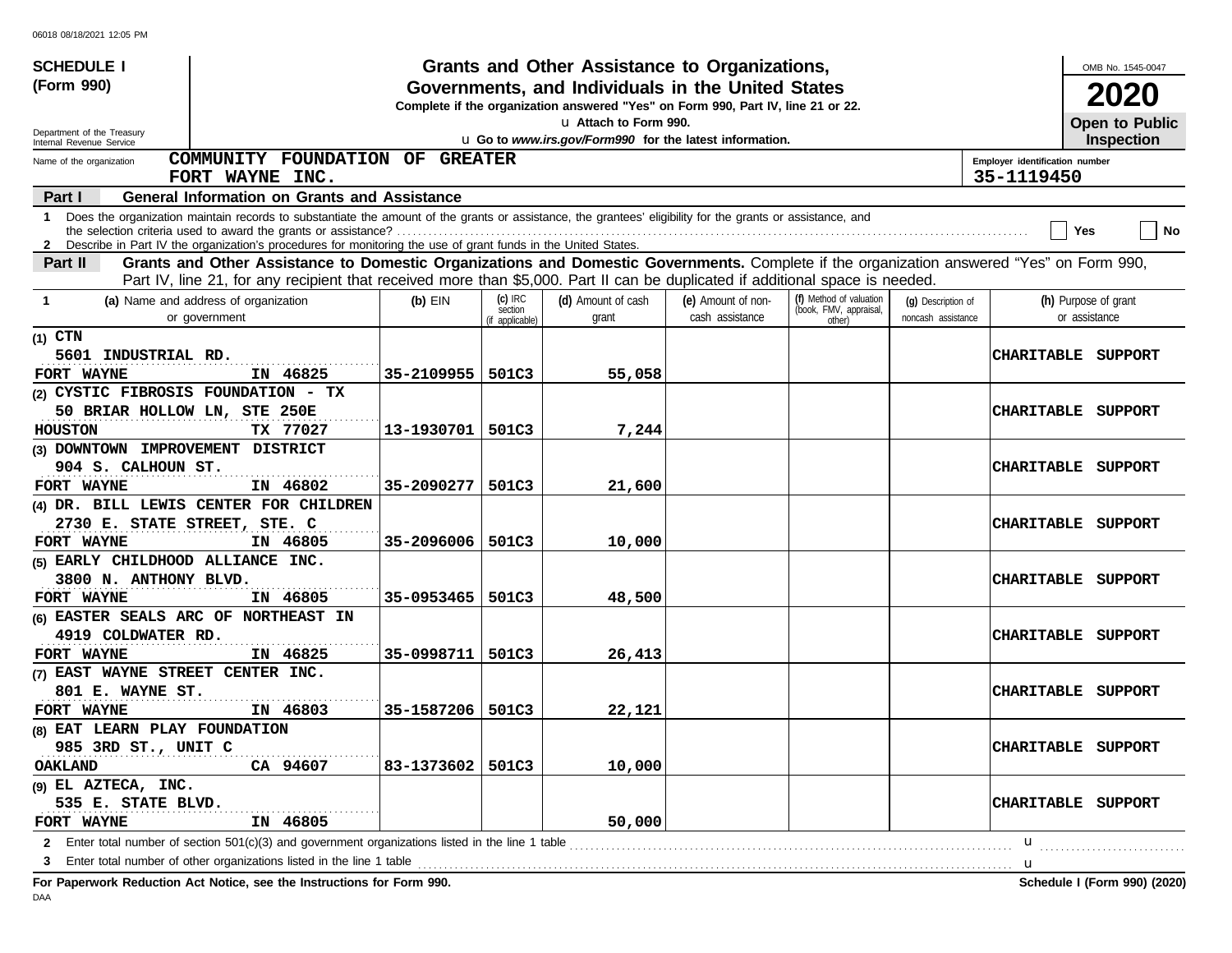| <b>SCHEDULE I</b>                                      |                                                                                                                                                                                                                                                             |                    |                            | Grants and Other Assistance to Organizations,                                                                                         |                    |                                  |                    |                                              | OMB No. 1545-0047         |
|--------------------------------------------------------|-------------------------------------------------------------------------------------------------------------------------------------------------------------------------------------------------------------------------------------------------------------|--------------------|----------------------------|---------------------------------------------------------------------------------------------------------------------------------------|--------------------|----------------------------------|--------------------|----------------------------------------------|---------------------------|
| (Form 990)                                             |                                                                                                                                                                                                                                                             |                    |                            | Governments, and Individuals in the United States<br>Complete if the organization answered "Yes" on Form 990, Part IV, line 21 or 22. |                    |                                  |                    |                                              | 2020                      |
|                                                        |                                                                                                                                                                                                                                                             |                    |                            | u Attach to Form 990.                                                                                                                 |                    |                                  |                    |                                              | Open to Public            |
| Department of the Treasury<br>Internal Revenue Service |                                                                                                                                                                                                                                                             |                    |                            | u Go to www.irs.gov/Form990 for the latest information.                                                                               |                    |                                  |                    |                                              | <b>Inspection</b>         |
| Name of the organization                               | COMMUNITY FOUNDATION OF GREATER<br>FORT WAYNE INC.                                                                                                                                                                                                          |                    |                            |                                                                                                                                       |                    |                                  |                    | Employer identification number<br>35-1119450 |                           |
| Part I                                                 | <b>General Information on Grants and Assistance</b>                                                                                                                                                                                                         |                    |                            |                                                                                                                                       |                    |                                  |                    |                                              |                           |
|                                                        | 1 Does the organization maintain records to substantiate the amount of the grants or assistance, the grantees' eligibility for the grants or assistance, and                                                                                                |                    |                            |                                                                                                                                       |                    |                                  |                    |                                              | No<br>Yes                 |
|                                                        | 2 Describe in Part IV the organization's procedures for monitoring the use of grant funds in the United States.<br>Grants and Other Assistance to Domestic Organizations and Domestic Governments. Complete if the organization answered "Yes" on Form 990, |                    |                            |                                                                                                                                       |                    |                                  |                    |                                              |                           |
| Part II                                                | Part IV, line 21, for any recipient that received more than \$5,000. Part II can be duplicated if additional space is needed.                                                                                                                               |                    |                            |                                                                                                                                       |                    |                                  |                    |                                              |                           |
| -1                                                     | (a) Name and address of organization                                                                                                                                                                                                                        | $(b)$ EIN          | $(c)$ IRC                  | (d) Amount of cash                                                                                                                    | (e) Amount of non- | (f) Method of valuation          | (g) Description of |                                              | (h) Purpose of grant      |
|                                                        | or government                                                                                                                                                                                                                                               |                    | section<br>(if applicable) | grant                                                                                                                                 | cash assistance    | (book, FMV, appraisal,<br>other) | noncash assistance |                                              | or assistance             |
| (1) EMBASSY THEATRE FOUNDATION INC.                    |                                                                                                                                                                                                                                                             |                    |                            |                                                                                                                                       |                    |                                  |                    |                                              |                           |
| 125 W. JEFFERSON BLVD.                                 |                                                                                                                                                                                                                                                             |                    |                            |                                                                                                                                       |                    |                                  |                    |                                              | CHARITABLE SUPPORT        |
| FORT WAYNE                                             | IN 46802                                                                                                                                                                                                                                                    | 23-7355731         | 501C3                      | 51,872                                                                                                                                |                    |                                  |                    |                                              |                           |
| (2) EMMANUEL LUTHERAN CHURCH                           |                                                                                                                                                                                                                                                             |                    |                            |                                                                                                                                       |                    |                                  |                    |                                              |                           |
| 917 W. JEFFERSON BLVD.                                 |                                                                                                                                                                                                                                                             |                    |                            |                                                                                                                                       |                    |                                  |                    | <b>CHARITABLE</b>                            | SUPPORT                   |
| FORT WAYNE                                             | IN 46802                                                                                                                                                                                                                                                    | 35-0877562         | 501C3                      | 7,500                                                                                                                                 |                    |                                  |                    |                                              |                           |
| (3) EMMANUEL-ST. MICHAEL LUTHERAN                      |                                                                                                                                                                                                                                                             |                    |                            |                                                                                                                                       |                    |                                  |                    |                                              |                           |
| 1123 UNION ST.                                         |                                                                                                                                                                                                                                                             |                    |                            |                                                                                                                                       |                    |                                  |                    | <b>CHARITABLE</b>                            | SUPPORT                   |
| FORT WAYNE                                             | IN 46802                                                                                                                                                                                                                                                    | 35-1079607         | 501C3                      | 7,551                                                                                                                                 |                    |                                  |                    |                                              |                           |
|                                                        | (4) ERIN'S HOUSE FOR GRIEVING CHILDREN                                                                                                                                                                                                                      |                    |                            |                                                                                                                                       |                    |                                  |                    |                                              |                           |
| 5670 YMCA PARK DRIVE WEST                              |                                                                                                                                                                                                                                                             |                    |                            |                                                                                                                                       |                    |                                  |                    | <b>CHARITABLE</b>                            | SUPPORT                   |
| FORT WAYNE                                             | IN 46835                                                                                                                                                                                                                                                    | 35-1884264         | 501C3                      | 43,172                                                                                                                                |                    |                                  |                    |                                              |                           |
| (5) EUELL A. WILSON CENTER INC.                        |                                                                                                                                                                                                                                                             |                    |                            |                                                                                                                                       |                    |                                  |                    |                                              |                           |
| 1512 OXFORD ST.                                        |                                                                                                                                                                                                                                                             |                    |                            |                                                                                                                                       |                    |                                  |                    | <b>CHARITABLE</b>                            | SUPPORT                   |
| FORT WAYNE                                             | IN 46806                                                                                                                                                                                                                                                    | 35-1893381         | 501C3                      | 29,964                                                                                                                                |                    |                                  |                    |                                              |                           |
|                                                        | (6) FARMINGTON CENTRAL ACADEMIC FDN                                                                                                                                                                                                                         |                    |                            |                                                                                                                                       |                    |                                  |                    |                                              |                           |
| PO BOX 106                                             |                                                                                                                                                                                                                                                             |                    |                            |                                                                                                                                       |                    |                                  |                    | <b>CHARITABLE</b>                            | SUPPORT                   |
| <b>FARMINGTON</b>                                      | IL 61531                                                                                                                                                                                                                                                    | 37-1259667         | 501C3                      | 20,000                                                                                                                                |                    |                                  |                    |                                              |                           |
|                                                        | (7) FELLOWSHIP OF CHRISTIAN ATHLETES                                                                                                                                                                                                                        |                    |                            |                                                                                                                                       |                    |                                  |                    |                                              |                           |
| 576 GEIGER DR., STE. B                                 |                                                                                                                                                                                                                                                             |                    |                            |                                                                                                                                       |                    |                                  |                    |                                              | <b>CHARITABLE SUPPORT</b> |
| <b>ROANOKE</b>                                         | IN 46783                                                                                                                                                                                                                                                    | 44-0610626         | 501C3                      | 9,841                                                                                                                                 |                    |                                  |                    |                                              |                           |
| (8) FIRST BOOK                                         |                                                                                                                                                                                                                                                             |                    |                            |                                                                                                                                       |                    |                                  |                    |                                              |                           |
| 1319 F STREET NW, STE. 1000                            |                                                                                                                                                                                                                                                             |                    |                            |                                                                                                                                       |                    |                                  |                    |                                              | <b>CHARITABLE SUPPORT</b> |
| <b>WASHINGTON</b>                                      | DC 20004                                                                                                                                                                                                                                                    | 52-1779606         | 501C3                      | 6,832                                                                                                                                 |                    |                                  |                    |                                              |                           |
|                                                        | (9) FIRST PRESBYTERIAN CHURCH OF FW                                                                                                                                                                                                                         |                    |                            |                                                                                                                                       |                    |                                  |                    |                                              |                           |
| 300 W. WAYNE ST.                                       |                                                                                                                                                                                                                                                             |                    |                            |                                                                                                                                       |                    |                                  |                    |                                              | CHARITABLE SUPPORT        |
| FORT WAYNE                                             | IN 46802                                                                                                                                                                                                                                                    | 13-5562176   501C3 |                            | 28,775                                                                                                                                |                    |                                  |                    |                                              |                           |
|                                                        | 2 Enter total number of section 501(c)(3) and government organizations listed in the line 1 table                                                                                                                                                           |                    |                            |                                                                                                                                       |                    |                                  |                    | u                                            |                           |
|                                                        |                                                                                                                                                                                                                                                             |                    |                            |                                                                                                                                       |                    |                                  |                    | u                                            |                           |
|                                                        |                                                                                                                                                                                                                                                             |                    |                            |                                                                                                                                       |                    |                                  |                    |                                              |                           |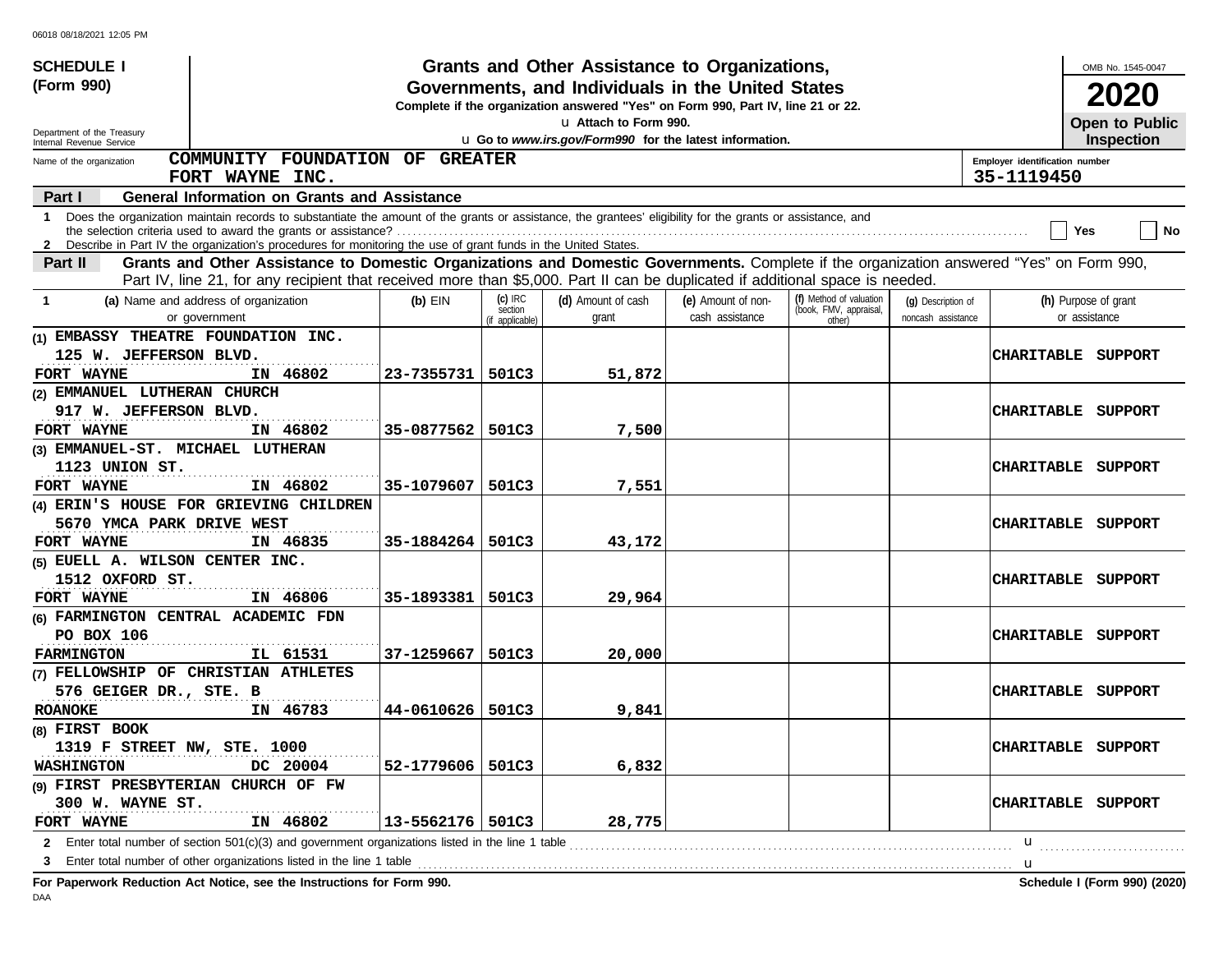| <b>SCHEDULE I</b>                  |                                                                                                                                                                                                                                                                                 |            |                                         | Grants and Other Assistance to Organizations,                                                                                         |                                       |                                                             |                                          |                                              | OMB No. 1545-0047                     |
|------------------------------------|---------------------------------------------------------------------------------------------------------------------------------------------------------------------------------------------------------------------------------------------------------------------------------|------------|-----------------------------------------|---------------------------------------------------------------------------------------------------------------------------------------|---------------------------------------|-------------------------------------------------------------|------------------------------------------|----------------------------------------------|---------------------------------------|
| (Form 990)                         |                                                                                                                                                                                                                                                                                 |            |                                         | Governments, and Individuals in the United States<br>Complete if the organization answered "Yes" on Form 990, Part IV, line 21 or 22. |                                       |                                                             |                                          |                                              | 2020                                  |
| Department of the Treasury         |                                                                                                                                                                                                                                                                                 |            |                                         | u Attach to Form 990.                                                                                                                 |                                       |                                                             |                                          |                                              | Open to Public                        |
| Internal Revenue Service           |                                                                                                                                                                                                                                                                                 |            |                                         | u Go to www.irs.gov/Form990 for the latest information.                                                                               |                                       |                                                             |                                          |                                              | <b>Inspection</b>                     |
| Name of the organization           | COMMUNITY FOUNDATION OF GREATER<br>FORT WAYNE INC.                                                                                                                                                                                                                              |            |                                         |                                                                                                                                       |                                       |                                                             |                                          | Employer identification number<br>35-1119450 |                                       |
| Part I                             | <b>General Information on Grants and Assistance</b>                                                                                                                                                                                                                             |            |                                         |                                                                                                                                       |                                       |                                                             |                                          |                                              |                                       |
|                                    | 1 Does the organization maintain records to substantiate the amount of the grants or assistance, the grantees' eligibility for the grants or assistance, and<br>2 Describe in Part IV the organization's procedures for monitoring the use of grant funds in the United States. |            |                                         |                                                                                                                                       |                                       |                                                             |                                          |                                              | No<br>Yes                             |
| Part II                            | Grants and Other Assistance to Domestic Organizations and Domestic Governments. Complete if the organization answered "Yes" on Form 990,                                                                                                                                        |            |                                         |                                                                                                                                       |                                       |                                                             |                                          |                                              |                                       |
|                                    | Part IV, line 21, for any recipient that received more than \$5,000. Part II can be duplicated if additional space is needed.                                                                                                                                                   |            |                                         |                                                                                                                                       |                                       |                                                             |                                          |                                              |                                       |
| -1                                 | (a) Name and address of organization<br>or government                                                                                                                                                                                                                           | $(b)$ EIN  | $(c)$ IRC<br>section<br>(if applicable) | (d) Amount of cash<br>grant                                                                                                           | (e) Amount of non-<br>cash assistance | (f) Method of valuation<br>(book, FMV, appraisal,<br>other) | (g) Description of<br>noncash assistance |                                              | (h) Purpose of grant<br>or assistance |
| (1) FORT WAYNE BALLET INC.         |                                                                                                                                                                                                                                                                                 |            |                                         |                                                                                                                                       |                                       |                                                             |                                          |                                              |                                       |
| 300 E. MAIN ST.                    |                                                                                                                                                                                                                                                                                 |            |                                         |                                                                                                                                       |                                       |                                                             |                                          |                                              | CHARITABLE SUPPORT                    |
| FORT WAYNE                         | IN 46802                                                                                                                                                                                                                                                                        | 35-6006394 | 501C3                                   | 23,573                                                                                                                                |                                       |                                                             |                                          |                                              |                                       |
| (2) FORT WAYNE BLACK CHAMBER       |                                                                                                                                                                                                                                                                                 |            |                                         |                                                                                                                                       |                                       |                                                             |                                          |                                              |                                       |
| PO BOX 12873                       |                                                                                                                                                                                                                                                                                 |            |                                         |                                                                                                                                       |                                       |                                                             |                                          | <b>CHARITABLE</b>                            | SUPPORT                               |
| FORT WAYNE                         | IN 46866                                                                                                                                                                                                                                                                        |            |                                         | 15,000                                                                                                                                |                                       |                                                             |                                          |                                              |                                       |
| (3) FORT WAYNE CENTER FOR LEARNING |                                                                                                                                                                                                                                                                                 |            |                                         |                                                                                                                                       |                                       |                                                             |                                          |                                              |                                       |
| 2510 E. DUPONT RD., STE. 203       |                                                                                                                                                                                                                                                                                 |            |                                         |                                                                                                                                       |                                       |                                                             |                                          | <b>CHARITABLE</b>                            | SUPPORT                               |
| FORT WAYNE                         | IN 46825                                                                                                                                                                                                                                                                        | 71-0951614 | 501C3                                   | 18,398                                                                                                                                |                                       |                                                             |                                          |                                              |                                       |
|                                    | (4) FORT WAYNE CHILDREN'S CHOIR INC.                                                                                                                                                                                                                                            |            |                                         |                                                                                                                                       |                                       |                                                             |                                          |                                              |                                       |
| 2101 E. COLISEUM BLVD.             |                                                                                                                                                                                                                                                                                 |            |                                         |                                                                                                                                       |                                       |                                                             |                                          | <b>CHARITABLE</b>                            | SUPPORT                               |
| FORT WAYNE                         | IN 46805                                                                                                                                                                                                                                                                        | 35-1638989 | 501C3                                   | 12,305                                                                                                                                |                                       |                                                             |                                          |                                              |                                       |
| (5) FORT WAYNE CHILDREN'S ZOO      |                                                                                                                                                                                                                                                                                 |            |                                         |                                                                                                                                       |                                       |                                                             |                                          |                                              |                                       |
| 3411 SHERMAN BLVD.                 |                                                                                                                                                                                                                                                                                 |            |                                         |                                                                                                                                       |                                       |                                                             |                                          | <b>CHARITABLE</b>                            | SUPPORT                               |
| FORT WAYNE                         | IN 46808                                                                                                                                                                                                                                                                        | 35-6068234 | 501C3                                   | 49,271                                                                                                                                |                                       |                                                             |                                          |                                              |                                       |
| (6) FORT WAYNE CINEMA CENTER INC.  |                                                                                                                                                                                                                                                                                 |            |                                         |                                                                                                                                       |                                       |                                                             |                                          |                                              |                                       |
| 437 E. BERRY ST., STE. 1           |                                                                                                                                                                                                                                                                                 |            |                                         |                                                                                                                                       |                                       |                                                             |                                          | <b>CHARITABLE</b>                            | SUPPORT                               |
| FORT WAYNE                         | IN 46802                                                                                                                                                                                                                                                                        | 35-1414723 | 501C3                                   | 19,003                                                                                                                                |                                       |                                                             |                                          |                                              |                                       |
| (7) FORT WAYNE CIVIC THEATRE INC.  |                                                                                                                                                                                                                                                                                 |            |                                         |                                                                                                                                       |                                       |                                                             |                                          |                                              |                                       |
| 303 E. MAIN ST.                    |                                                                                                                                                                                                                                                                                 |            |                                         |                                                                                                                                       |                                       |                                                             |                                          |                                              | <b>CHARITABLE SUPPORT</b>             |
| FORT WAYNE                         | IN 46802                                                                                                                                                                                                                                                                        | 35-6001476 | 501C3                                   | 55,756                                                                                                                                |                                       |                                                             |                                          |                                              |                                       |
| (8) FORT WAYNE MUSEUM OF ART INC.  |                                                                                                                                                                                                                                                                                 |            |                                         |                                                                                                                                       |                                       |                                                             |                                          |                                              |                                       |
| <b>311 E. MAIN ST.</b>             |                                                                                                                                                                                                                                                                                 |            |                                         |                                                                                                                                       |                                       |                                                             |                                          |                                              | <b>CHARITABLE SUPPORT</b>             |
| FORT WAYNE                         | IN 46802                                                                                                                                                                                                                                                                        | 35-0953440 | 501C3                                   | 162,571                                                                                                                               |                                       |                                                             |                                          |                                              |                                       |
| (9) FORT WAYNE PET FOOD PANTRY     |                                                                                                                                                                                                                                                                                 |            |                                         |                                                                                                                                       |                                       |                                                             |                                          |                                              |                                       |
| 2502 CHURCH STREET                 |                                                                                                                                                                                                                                                                                 |            |                                         |                                                                                                                                       |                                       |                                                             |                                          |                                              | CHARITABLE SUPPORT                    |
| FORT WAYNE                         | IN 46809                                                                                                                                                                                                                                                                        | 45-2902890 | 501C3                                   | 8,187                                                                                                                                 |                                       |                                                             |                                          |                                              |                                       |
|                                    |                                                                                                                                                                                                                                                                                 |            |                                         |                                                                                                                                       |                                       |                                                             |                                          | u                                            |                                       |
|                                    | 3 Enter total number of other organizations listed in the line 1 table                                                                                                                                                                                                          |            |                                         |                                                                                                                                       |                                       |                                                             |                                          | u                                            |                                       |
|                                    | For Paperwork Reduction Act Notice, see the Instructions for Form 990.                                                                                                                                                                                                          |            |                                         |                                                                                                                                       |                                       |                                                             |                                          |                                              | Schedule I (Form 990) (2020)          |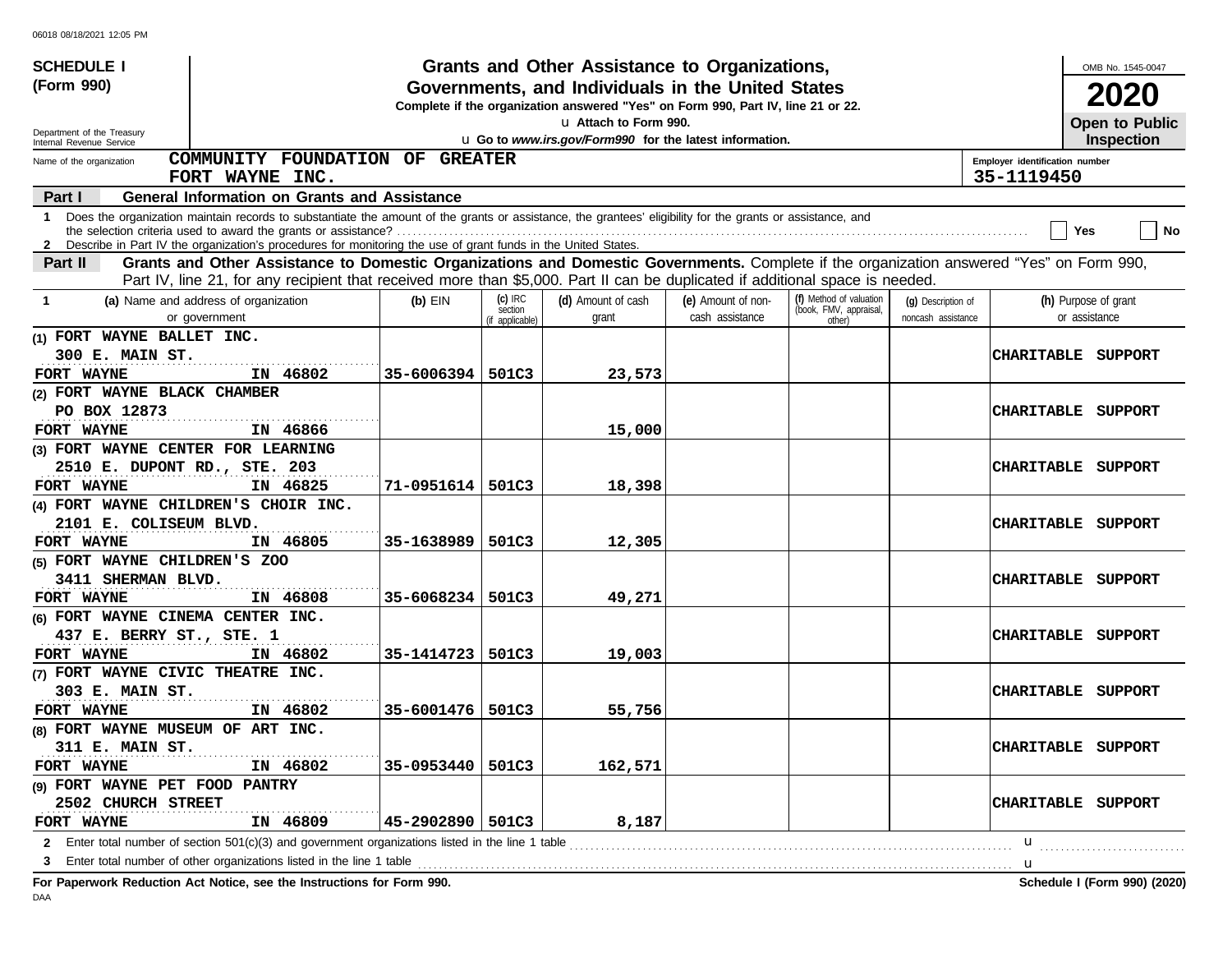| <b>SCHEDULE I</b>                   |                                                                                                                                                                                                                                                                               |                    |                                         | Grants and Other Assistance to Organizations,                                                                                         |                                       |                                                             |                                          |                                | OMB No. 1545-0047                     |
|-------------------------------------|-------------------------------------------------------------------------------------------------------------------------------------------------------------------------------------------------------------------------------------------------------------------------------|--------------------|-----------------------------------------|---------------------------------------------------------------------------------------------------------------------------------------|---------------------------------------|-------------------------------------------------------------|------------------------------------------|--------------------------------|---------------------------------------|
| (Form 990)                          |                                                                                                                                                                                                                                                                               |                    |                                         | Governments, and Individuals in the United States<br>Complete if the organization answered "Yes" on Form 990, Part IV, line 21 or 22. |                                       |                                                             |                                          |                                | 2020                                  |
| Department of the Treasury          |                                                                                                                                                                                                                                                                               |                    |                                         | La Attach to Form 990.                                                                                                                |                                       |                                                             |                                          |                                | Open to Public                        |
| Internal Revenue Service            |                                                                                                                                                                                                                                                                               |                    |                                         | u Go to www.irs.gov/Form990 for the latest information.                                                                               |                                       |                                                             |                                          |                                | Inspection                            |
| Name of the organization            | COMMUNITY FOUNDATION OF GREATER                                                                                                                                                                                                                                               |                    |                                         |                                                                                                                                       |                                       |                                                             |                                          | Employer identification number |                                       |
|                                     | FORT WAYNE INC.                                                                                                                                                                                                                                                               |                    |                                         |                                                                                                                                       |                                       |                                                             |                                          | 35-1119450                     |                                       |
| Part I                              | <b>General Information on Grants and Assistance</b>                                                                                                                                                                                                                           |                    |                                         |                                                                                                                                       |                                       |                                                             |                                          |                                |                                       |
| -1                                  | Does the organization maintain records to substantiate the amount of the grants or assistance, the grantees' eligibility for the grants or assistance, and<br>2 Describe in Part IV the organization's procedures for monitoring the use of grant funds in the United States. |                    |                                         |                                                                                                                                       |                                       |                                                             |                                          |                                | <b>No</b><br>Yes                      |
| Part II                             | Grants and Other Assistance to Domestic Organizations and Domestic Governments. Complete if the organization answered "Yes" on Form 990,                                                                                                                                      |                    |                                         |                                                                                                                                       |                                       |                                                             |                                          |                                |                                       |
|                                     | Part IV, line 21, for any recipient that received more than \$5,000. Part II can be duplicated if additional space is needed.                                                                                                                                                 |                    |                                         |                                                                                                                                       |                                       |                                                             |                                          |                                |                                       |
| -1                                  | (a) Name and address of organization<br>or government                                                                                                                                                                                                                         | $(b)$ EIN          | $(c)$ IRC<br>section<br>(if applicable) | (d) Amount of cash<br>grant                                                                                                           | (e) Amount of non-<br>cash assistance | (f) Method of valuation<br>(book, FMV, appraisal,<br>other) | (g) Description of<br>noncash assistance |                                | (h) Purpose of grant<br>or assistance |
|                                     | (1) FORT WAYNE PHILHARMONIC ORCHESTRA                                                                                                                                                                                                                                         |                    |                                         |                                                                                                                                       |                                       |                                                             |                                          |                                |                                       |
| 4901 FULLER DR.                     |                                                                                                                                                                                                                                                                               |                    |                                         |                                                                                                                                       |                                       |                                                             |                                          | CHARITABLE                     | SUPPORT                               |
| FORT WAYNE                          | IN 46835                                                                                                                                                                                                                                                                      | 35-0791163         | 501C3                                   | 94,388                                                                                                                                |                                       |                                                             |                                          |                                |                                       |
|                                     | (2) FORT WAYNE PUBLIC TELEVISION INC.                                                                                                                                                                                                                                         |                    |                                         |                                                                                                                                       |                                       |                                                             |                                          |                                |                                       |
| 2501 E. COLISEUM BLVD.              |                                                                                                                                                                                                                                                                               |                    |                                         |                                                                                                                                       |                                       |                                                             |                                          | <b>CHARITABLE</b>              | SUPPORT                               |
| FORT WAYNE                          | IN 46805                                                                                                                                                                                                                                                                      | 23-7173906         | 501C3                                   | 28,803                                                                                                                                |                                       |                                                             |                                          |                                |                                       |
|                                     | (3) FORT WAYNE SOCIETY OF ST. VINCENT                                                                                                                                                                                                                                         |                    |                                         |                                                                                                                                       |                                       |                                                             |                                          |                                |                                       |
| 1600 S. CALHOUN ST.                 |                                                                                                                                                                                                                                                                               |                    |                                         |                                                                                                                                       |                                       |                                                             |                                          | <b>CHARITABLE</b>              | SUPPORT                               |
| FORT WAYNE                          | IN 46802                                                                                                                                                                                                                                                                      | 35-0975940         | 501C3                                   | 8,970                                                                                                                                 |                                       |                                                             |                                          |                                |                                       |
| (4) FORT WAYNE TRAILS               |                                                                                                                                                                                                                                                                               |                    |                                         |                                                                                                                                       |                                       |                                                             |                                          |                                |                                       |
| 300 E. MAIN STREET                  |                                                                                                                                                                                                                                                                               |                    |                                         |                                                                                                                                       |                                       |                                                             |                                          | <b>CHARITABLE</b>              | SUPPORT                               |
| FORT WAYNE                          | IN 46802                                                                                                                                                                                                                                                                      | 42–1545637         | 501C3                                   | 31,010                                                                                                                                |                                       |                                                             |                                          |                                |                                       |
| (5) FORT WAYNE YOUTHEATRE INC.      |                                                                                                                                                                                                                                                                               |                    |                                         |                                                                                                                                       |                                       |                                                             |                                          |                                |                                       |
| 303 E. MAIN ST.                     |                                                                                                                                                                                                                                                                               |                    |                                         |                                                                                                                                       |                                       |                                                             |                                          | <b>CHARITABLE</b>              | SUPPORT                               |
| FORT WAYNE                          | IN 46802                                                                                                                                                                                                                                                                      | 35-1551064   501C3 |                                         | 12,798                                                                                                                                |                                       |                                                             |                                          |                                |                                       |
| (6) FOUNDATION FOR ART AND MUSIC    |                                                                                                                                                                                                                                                                               |                    |                                         |                                                                                                                                       |                                       |                                                             |                                          |                                |                                       |
| 300 E. MAIN ST.                     |                                                                                                                                                                                                                                                                               |                    |                                         |                                                                                                                                       |                                       |                                                             |                                          | <b>CHARITABLE</b>              | SUPPORT                               |
| FORT WAYNE                          | IN 46802                                                                                                                                                                                                                                                                      | 35-1719238         | 501C3                                   | 8,666                                                                                                                                 |                                       |                                                             |                                          |                                |                                       |
|                                     | (7) FRIENDS OF THE LINCOLN COLLECTION                                                                                                                                                                                                                                         |                    |                                         |                                                                                                                                       |                                       |                                                             |                                          |                                |                                       |
| PO BOX 11083                        |                                                                                                                                                                                                                                                                               |                    |                                         |                                                                                                                                       |                                       |                                                             |                                          | <b>CHARITABLE</b>              | SUPPORT                               |
| FORT WAYNE                          | IN 46855                                                                                                                                                                                                                                                                      | 35-2101024         | 501C3                                   | 6,480                                                                                                                                 |                                       |                                                             |                                          |                                |                                       |
| (8) GIGI'S PLAYHOUSE FORT WAYNE     |                                                                                                                                                                                                                                                                               |                    |                                         |                                                                                                                                       |                                       |                                                             |                                          |                                |                                       |
| 6081 N. CLINTON ST.                 |                                                                                                                                                                                                                                                                               |                    |                                         |                                                                                                                                       |                                       |                                                             |                                          |                                | CHARITABLE SUPPORT                    |
| FORT WAYNE                          | IN 46825                                                                                                                                                                                                                                                                      | 47-4861688   501C3 |                                         | 13,100                                                                                                                                |                                       |                                                             |                                          |                                |                                       |
| (9) GIRL SCOUTS OF NORTHERN INDIANA |                                                                                                                                                                                                                                                                               |                    |                                         |                                                                                                                                       |                                       |                                                             |                                          |                                |                                       |
| 10008 DUPONT CIRCLE E.              |                                                                                                                                                                                                                                                                               |                    |                                         |                                                                                                                                       |                                       |                                                             |                                          |                                | CHARITABLE SUPPORT                    |
| FORT WAYNE                          | IN 46825                                                                                                                                                                                                                                                                      | 35-0868091         | 501C3                                   | 21,000                                                                                                                                |                                       |                                                             |                                          |                                |                                       |
|                                     | <b>2</b> Enter total number of section 501(c)(3) and government organizations listed in the line 1 table                                                                                                                                                                      |                    |                                         |                                                                                                                                       |                                       |                                                             |                                          | u                              |                                       |
|                                     | Enter total number of other organizations listed in the line 1 table<br>Fer Denemierk Deduction, Act Netten, and the Instructions for Fer                                                                                                                                     |                    |                                         |                                                                                                                                       |                                       |                                                             |                                          | u                              | Calcadole 1 (Fause 000) (0000)        |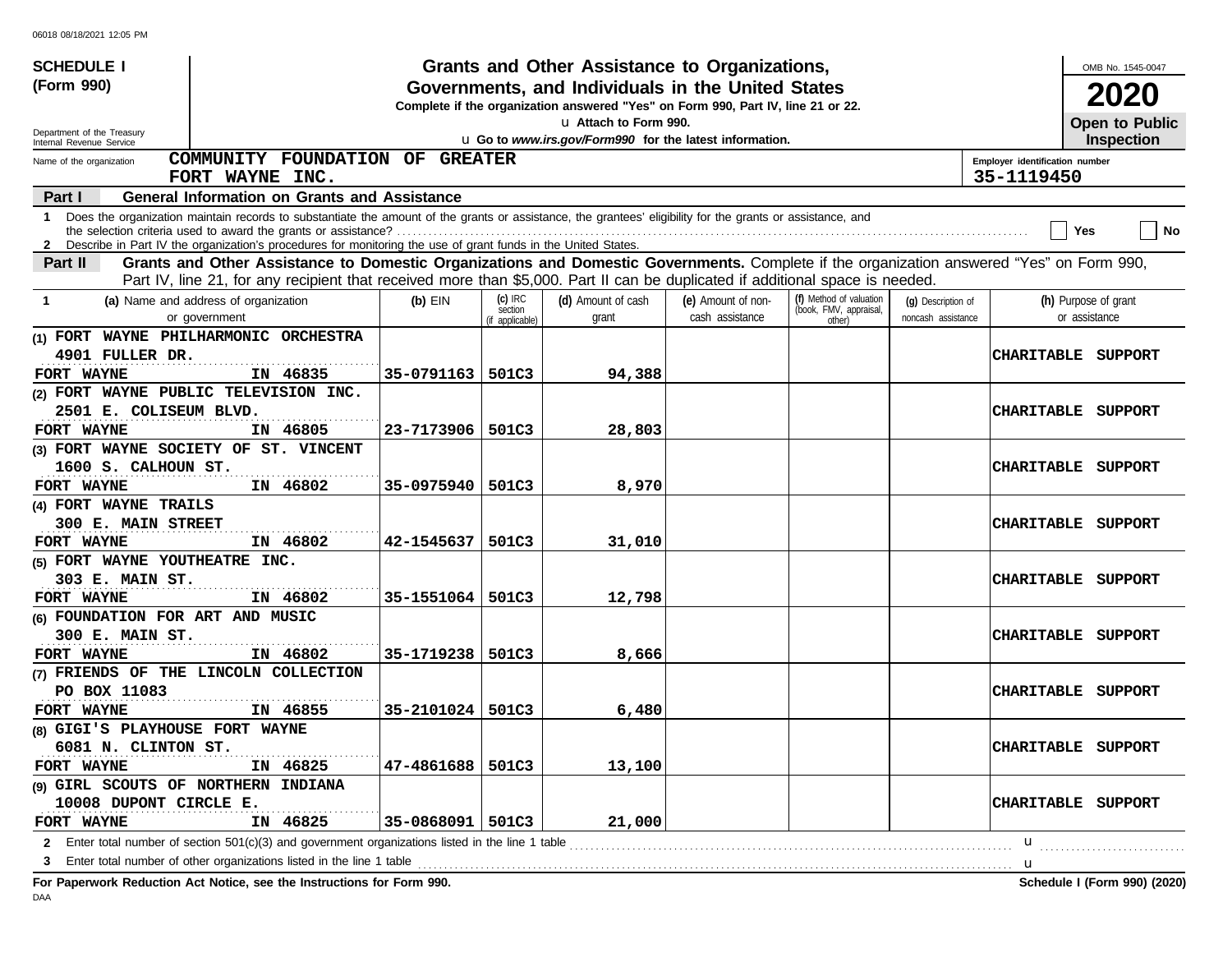| <b>SCHEDULE I</b>                                                                                                                                                                                                                                                               |                    |                                         | Grants and Other Assistance to Organizations,                                                                                         |                                       |                                                             |                                          |                                | OMB No. 1545-0047                     |
|---------------------------------------------------------------------------------------------------------------------------------------------------------------------------------------------------------------------------------------------------------------------------------|--------------------|-----------------------------------------|---------------------------------------------------------------------------------------------------------------------------------------|---------------------------------------|-------------------------------------------------------------|------------------------------------------|--------------------------------|---------------------------------------|
| (Form 990)                                                                                                                                                                                                                                                                      |                    |                                         | Governments, and Individuals in the United States<br>Complete if the organization answered "Yes" on Form 990, Part IV, line 21 or 22. |                                       |                                                             |                                          |                                | 2020                                  |
|                                                                                                                                                                                                                                                                                 |                    |                                         | La Attach to Form 990.                                                                                                                |                                       |                                                             |                                          |                                | Open to Public                        |
| Department of the Treasury<br>Internal Revenue Service                                                                                                                                                                                                                          |                    |                                         | u Go to www.irs.gov/Form990 for the latest information.                                                                               |                                       |                                                             |                                          |                                | Inspection                            |
| COMMUNITY FOUNDATION OF GREATER<br>Name of the organization                                                                                                                                                                                                                     |                    |                                         |                                                                                                                                       |                                       |                                                             |                                          | Employer identification number |                                       |
| FORT WAYNE INC.                                                                                                                                                                                                                                                                 |                    |                                         |                                                                                                                                       |                                       |                                                             |                                          | 35-1119450                     |                                       |
| <b>General Information on Grants and Assistance</b><br><b>Part I</b>                                                                                                                                                                                                            |                    |                                         |                                                                                                                                       |                                       |                                                             |                                          |                                |                                       |
| 1 Does the organization maintain records to substantiate the amount of the grants or assistance, the grantees' eligibility for the grants or assistance, and<br>2 Describe in Part IV the organization's procedures for monitoring the use of grant funds in the United States. |                    |                                         |                                                                                                                                       |                                       |                                                             |                                          |                                | No<br>Yes                             |
| Grants and Other Assistance to Domestic Organizations and Domestic Governments. Complete if the organization answered "Yes" on Form 990,<br>Part II                                                                                                                             |                    |                                         |                                                                                                                                       |                                       |                                                             |                                          |                                |                                       |
| Part IV, line 21, for any recipient that received more than \$5,000. Part II can be duplicated if additional space is needed.                                                                                                                                                   |                    |                                         |                                                                                                                                       |                                       |                                                             |                                          |                                |                                       |
| (a) Name and address of organization<br>-1<br>or government                                                                                                                                                                                                                     | $(b)$ EIN          | $(c)$ IRC<br>section<br>(if applicable) | (d) Amount of cash<br>grant                                                                                                           | (e) Amount of non-<br>cash assistance | (f) Method of valuation<br>(book, FMV, appraisal,<br>other) | (g) Description of<br>noncash assistance |                                | (h) Purpose of grant<br>or assistance |
| (1) GIVEHEAR                                                                                                                                                                                                                                                                    |                    |                                         |                                                                                                                                       |                                       |                                                             |                                          |                                |                                       |
| 130 W. MAIN ST., STE 150                                                                                                                                                                                                                                                        |                    |                                         |                                                                                                                                       |                                       |                                                             |                                          |                                | <b>CHARITABLE SUPPORT</b>             |
| FORT WAYNE<br>IN 46802                                                                                                                                                                                                                                                          | 45-2803181         | 501C3                                   | 27,759                                                                                                                                |                                       |                                                             |                                          |                                |                                       |
| (2) GK BAKED GOODS                                                                                                                                                                                                                                                              |                    |                                         |                                                                                                                                       |                                       |                                                             |                                          |                                |                                       |
| 1825 WEST MAIN ST.                                                                                                                                                                                                                                                              |                    |                                         |                                                                                                                                       |                                       |                                                             |                                          |                                | <b>CHARITABLE SUPPORT</b>             |
| IN 46808<br>FORT WAYNE                                                                                                                                                                                                                                                          |                    |                                         | 19,000                                                                                                                                |                                       |                                                             |                                          |                                |                                       |
| (3) GREATER FORT WAYNE INC. / FW ALLEN                                                                                                                                                                                                                                          |                    |                                         |                                                                                                                                       |                                       |                                                             |                                          |                                |                                       |
| 200 E. MAIN ST., STE. 800                                                                                                                                                                                                                                                       |                    |                                         |                                                                                                                                       |                                       |                                                             |                                          |                                | CHARITABLE SUPPORT                    |
| FORT WAYNE<br>IN 46802                                                                                                                                                                                                                                                          | 35-1787258         | 501C3                                   | 11,456                                                                                                                                |                                       |                                                             |                                          |                                |                                       |
| (4) HABITAT FOR HUMANITY OF GREATER FW                                                                                                                                                                                                                                          |                    |                                         |                                                                                                                                       |                                       |                                                             |                                          |                                |                                       |
| 2020 E. WASHINGTON BLVD., STE. 500                                                                                                                                                                                                                                              |                    |                                         |                                                                                                                                       |                                       |                                                             |                                          |                                | CHARITABLE SUPPORT                    |
| FORT WAYNE<br>IN 46803                                                                                                                                                                                                                                                          | 35-1687064         | 501C3                                   | 54,330                                                                                                                                |                                       |                                                             |                                          |                                |                                       |
| (5) HARLAN CHRISTIAN YOUTH CENTER INC.                                                                                                                                                                                                                                          |                    |                                         |                                                                                                                                       |                                       |                                                             |                                          |                                |                                       |
| 17308 SECOND ST.                                                                                                                                                                                                                                                                |                    |                                         |                                                                                                                                       |                                       |                                                             |                                          |                                | CHARITABLE SUPPORT                    |
| IN 46743<br>HARLAN                                                                                                                                                                                                                                                              | 35-2125040         | 501C3                                   | 24,305                                                                                                                                |                                       |                                                             |                                          |                                |                                       |
| (6) HARRISON HILL ELEMENTARY SCHOOL                                                                                                                                                                                                                                             |                    |                                         |                                                                                                                                       |                                       |                                                             |                                          |                                |                                       |
| 355 CORNELL CIR.                                                                                                                                                                                                                                                                |                    |                                         |                                                                                                                                       |                                       |                                                             |                                          |                                | CHARITABLE SUPPORT                    |
| IN 46807<br>FORT WAYNE                                                                                                                                                                                                                                                          | 35-6006351         | 501C3                                   | 7,051                                                                                                                                 |                                       |                                                             |                                          |                                |                                       |
| (7) HEADWATERS COUNSELING                                                                                                                                                                                                                                                       |                    |                                         |                                                                                                                                       |                                       |                                                             |                                          |                                |                                       |
| 2712 S. CALHOUN ST.                                                                                                                                                                                                                                                             |                    |                                         |                                                                                                                                       |                                       |                                                             |                                          |                                | <b>CHARITABLE SUPPORT</b>             |
| IN 46807<br>FORT WAYNE                                                                                                                                                                                                                                                          | 35-0868078         | 501C3                                   | 20,000                                                                                                                                |                                       |                                                             |                                          |                                |                                       |
| (8) HEADWATERS JUNCTION INC.                                                                                                                                                                                                                                                    |                    |                                         |                                                                                                                                       |                                       |                                                             |                                          |                                |                                       |
| 6914 WOODCROFT LN                                                                                                                                                                                                                                                               |                    |                                         |                                                                                                                                       |                                       |                                                             |                                          |                                | <b>CHARITABLE SUPPORT</b>             |
| FORT WAYNE<br>IN 46804                                                                                                                                                                                                                                                          | 81-3860902         | 501C3                                   | 100,000                                                                                                                               |                                       |                                                             |                                          |                                |                                       |
| (9) HEADWATERS PARK ALLIANCE INC.                                                                                                                                                                                                                                               |                    |                                         |                                                                                                                                       |                                       |                                                             |                                          |                                | CHARITABLE SUPPORT                    |
| 110 W. BERRY ST., STE. 2012<br>IN 46802<br>FORT WAYNE                                                                                                                                                                                                                           | 35-2117385   501C3 |                                         | 10,046                                                                                                                                |                                       |                                                             |                                          |                                |                                       |
|                                                                                                                                                                                                                                                                                 |                    |                                         |                                                                                                                                       |                                       |                                                             |                                          | u                              |                                       |
|                                                                                                                                                                                                                                                                                 |                    |                                         |                                                                                                                                       |                                       |                                                             |                                          | u                              |                                       |
| For Paperwork Reduction Act Notice, see the Instructions for Form 990.                                                                                                                                                                                                          |                    |                                         |                                                                                                                                       |                                       |                                                             |                                          |                                | Schedule I (Form 990) (2020)          |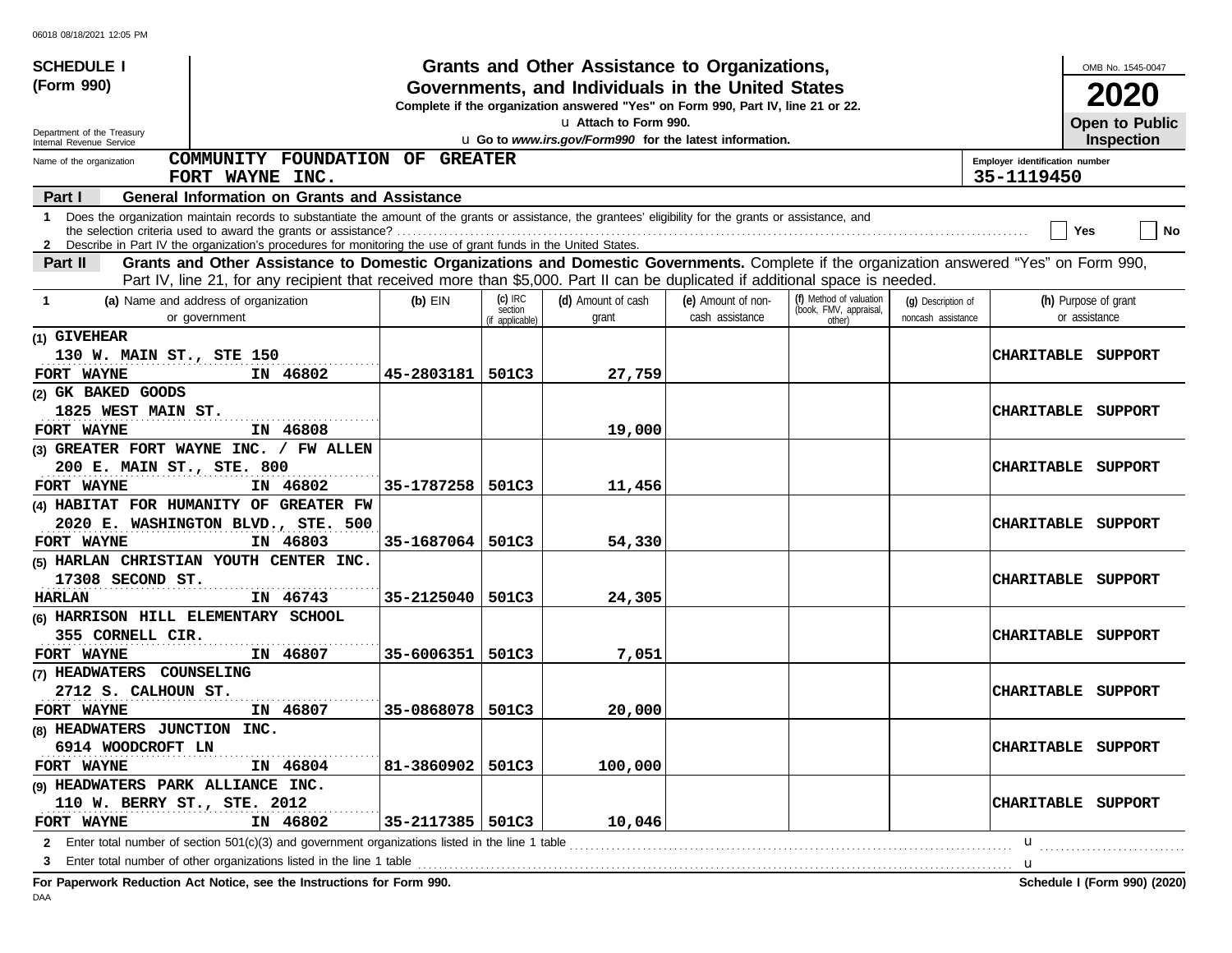| <b>SCHEDULE I</b>                                                          |                                                                                                                                                                                                                                                                               |                    |                                         | Grants and Other Assistance to Organizations,                                                                                         |                                       |                                                             |                                          |                                              | OMB No. 1545-0047                     |
|----------------------------------------------------------------------------|-------------------------------------------------------------------------------------------------------------------------------------------------------------------------------------------------------------------------------------------------------------------------------|--------------------|-----------------------------------------|---------------------------------------------------------------------------------------------------------------------------------------|---------------------------------------|-------------------------------------------------------------|------------------------------------------|----------------------------------------------|---------------------------------------|
| (Form 990)                                                                 |                                                                                                                                                                                                                                                                               |                    |                                         | Governments, and Individuals in the United States<br>Complete if the organization answered "Yes" on Form 990, Part IV, line 21 or 22. |                                       |                                                             |                                          |                                              | 2020                                  |
| Department of the Treasury                                                 |                                                                                                                                                                                                                                                                               |                    |                                         | La Attach to Form 990.                                                                                                                |                                       |                                                             |                                          |                                              | Open to Public                        |
| Internal Revenue Service                                                   |                                                                                                                                                                                                                                                                               |                    |                                         | u Go to www.irs.gov/Form990 for the latest information.                                                                               |                                       |                                                             |                                          |                                              | <b>Inspection</b>                     |
| Name of the organization                                                   | COMMUNITY FOUNDATION OF GREATER<br>FORT WAYNE INC.                                                                                                                                                                                                                            |                    |                                         |                                                                                                                                       |                                       |                                                             |                                          | Employer identification number<br>35-1119450 |                                       |
| Part I                                                                     | <b>General Information on Grants and Assistance</b>                                                                                                                                                                                                                           |                    |                                         |                                                                                                                                       |                                       |                                                             |                                          |                                              |                                       |
| 1                                                                          | Does the organization maintain records to substantiate the amount of the grants or assistance, the grantees' eligibility for the grants or assistance, and<br>2 Describe in Part IV the organization's procedures for monitoring the use of grant funds in the United States. |                    |                                         |                                                                                                                                       |                                       |                                                             |                                          |                                              | No<br>Yes                             |
| Part II                                                                    | Grants and Other Assistance to Domestic Organizations and Domestic Governments. Complete if the organization answered "Yes" on Form 990,                                                                                                                                      |                    |                                         |                                                                                                                                       |                                       |                                                             |                                          |                                              |                                       |
|                                                                            | Part IV, line 21, for any recipient that received more than \$5,000. Part II can be duplicated if additional space is needed.                                                                                                                                                 |                    |                                         |                                                                                                                                       |                                       |                                                             |                                          |                                              |                                       |
| -1                                                                         | (a) Name and address of organization<br>or government                                                                                                                                                                                                                         | $(b)$ EIN          | $(c)$ IRC<br>section<br>(if applicable) | (d) Amount of cash<br>grant                                                                                                           | (e) Amount of non-<br>cash assistance | (f) Method of valuation<br>(book, FMV, appraisal,<br>other) | (q) Description of<br>noncash assistance |                                              | (h) Purpose of grant<br>or assistance |
| (1) HEALTHIER MOMS AND BABIES<br>FORT WAYNE                                | 1025 W. RUDISILL BLVD., BOX #9<br>IN 46807                                                                                                                                                                                                                                    | 83-4507606         | 501C3                                   | 35,141                                                                                                                                |                                       |                                                             |                                          |                                              | CHARITABLE SUPPORT                    |
| (2) HEARTLAND SINGS INC.<br>2402 LAKE AVE.                                 |                                                                                                                                                                                                                                                                               |                    |                                         |                                                                                                                                       |                                       |                                                             |                                          | <b>CHARITABLE</b>                            | SUPPORT                               |
| FORT WAYNE                                                                 | IN 46805                                                                                                                                                                                                                                                                      | 35-1733497         | 501C3                                   | 11,834                                                                                                                                |                                       |                                                             |                                          |                                              |                                       |
| (3) HEART OF THE CITY MISSION FDN<br>1651 CASS ST.                         |                                                                                                                                                                                                                                                                               |                    |                                         |                                                                                                                                       |                                       |                                                             |                                          | <b>CHARITABLE</b>                            | SUPPORT                               |
| FORT WAYNE                                                                 | IN 46808                                                                                                                                                                                                                                                                      | 74-3046561         | 501C3                                   | 21,110                                                                                                                                |                                       |                                                             |                                          |                                              |                                       |
| (4) HOMEBOUND MEALS INC.                                                   | 611 W. BERRY ST. - GARDEN LEVEL                                                                                                                                                                                                                                               |                    |                                         |                                                                                                                                       |                                       |                                                             |                                          | <b>CHARITABLE</b>                            | SUPPORT                               |
| FORT WAYNE                                                                 | IN 46802                                                                                                                                                                                                                                                                      | 35-1186741         | 501C3                                   | 5,500                                                                                                                                 |                                       |                                                             |                                          |                                              |                                       |
| (5) HOOSIERS FEEDING THE HUNGRY<br>4490A STATE ROAD 327<br><b>GARRETT</b>  | IN 46738                                                                                                                                                                                                                                                                      | 45-2402892         | 501C3                                   | 16,000                                                                                                                                |                                       |                                                             |                                          | <b>CHARITABLE</b>                            | SUPPORT                               |
| (6) HOPE ALIVE INC.<br>1747 N. WELLS ST.<br>FORT WAYNE                     | IN 46808                                                                                                                                                                                                                                                                      | 35-1365346         | 501C3                                   | 8,181                                                                                                                                 |                                       |                                                             |                                          | <b>CHARITABLE</b>                            | SUPPORT                               |
| (7) HOPE INTERNATIONAL<br>227 GRANITE RUN DR., STE 250<br><b>LANCASTER</b> | PA 17601                                                                                                                                                                                                                                                                      | 23-2836648         | 501C3                                   | 20,000                                                                                                                                |                                       |                                                             |                                          | <b>CHARITABLE</b>                            | SUPPORT                               |
| (8) HOP RIVER BREWING COMPANY<br>1515 NORTH HARRISON ST.<br>FORT WAYNE     | IN 46808                                                                                                                                                                                                                                                                      |                    |                                         | 32,500                                                                                                                                |                                       |                                                             |                                          |                                              | CHARITABLE SUPPORT                    |
| 4617 BARRINGTON DR.<br>FORT WAYNE                                          | (9) HUMAN AGRICULTURAL COOPERATIVE INC.<br>IN 46806                                                                                                                                                                                                                           | 84-1916240   501C3 |                                         | 23,400                                                                                                                                |                                       |                                                             |                                          | <b>CHARITABLE</b>                            | SUPPORT                               |
|                                                                            | 2 Enter total number of section 501(c)(3) and government organizations listed in the line 1 table                                                                                                                                                                             |                    |                                         |                                                                                                                                       |                                       |                                                             |                                          | u                                            |                                       |
| 3                                                                          | Enter total number of other organizations listed in the line 1 table                                                                                                                                                                                                          |                    |                                         |                                                                                                                                       |                                       |                                                             |                                          | u                                            |                                       |
|                                                                            | Fer Denominaris Dedication, Ant Nation, and the Instructions for Fer-                                                                                                                                                                                                         |                    |                                         |                                                                                                                                       |                                       |                                                             |                                          |                                              | Calcadole 1 (Fause 000) (0000)        |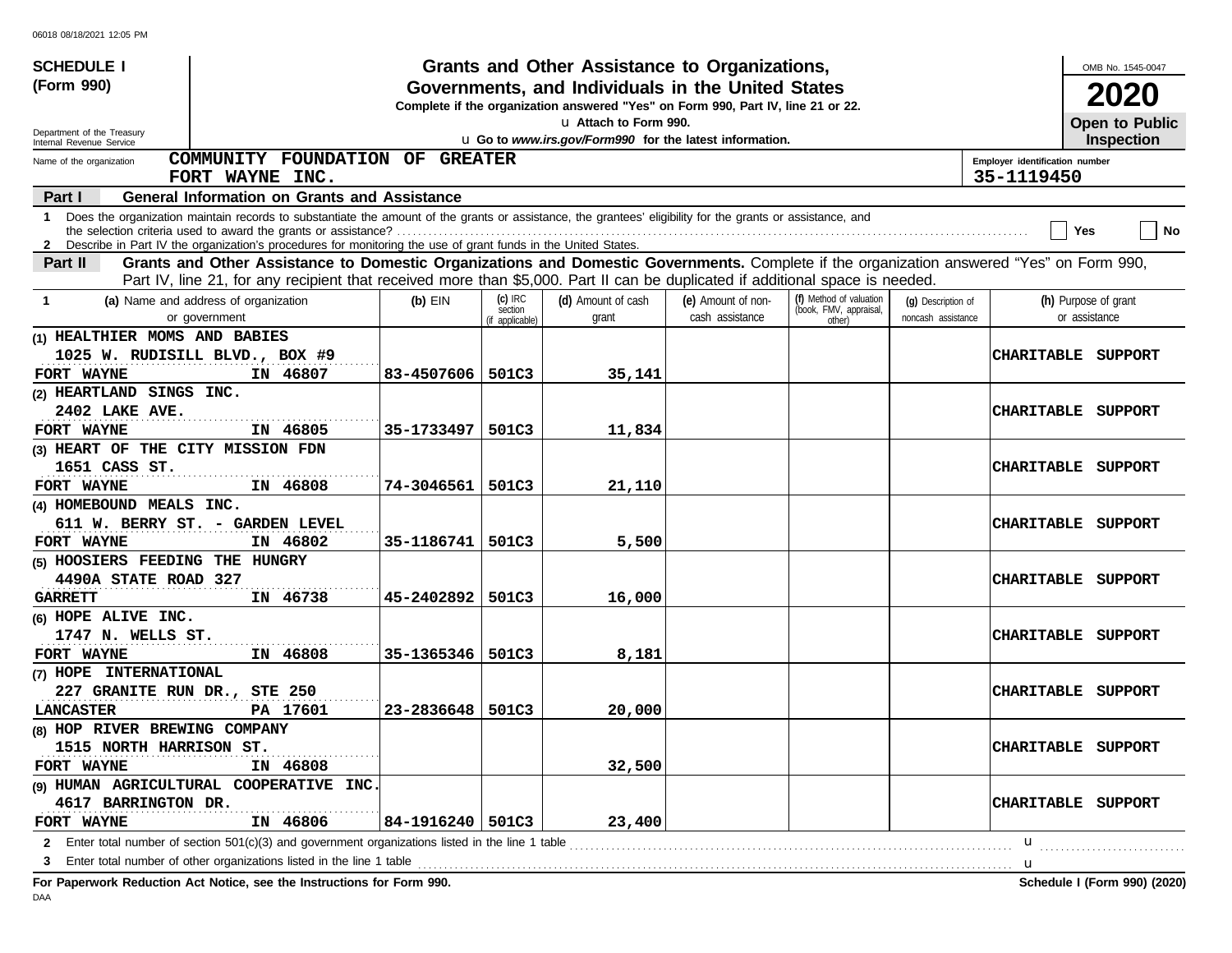| <b>SCHEDULE I</b>                                         |                                                                                                                                                                                                                                                                                 |                    |                                         | Grants and Other Assistance to Organizations,                                                                                         |                                       |                                                             |                                          |                                              | OMB No. 1545-0047                     |
|-----------------------------------------------------------|---------------------------------------------------------------------------------------------------------------------------------------------------------------------------------------------------------------------------------------------------------------------------------|--------------------|-----------------------------------------|---------------------------------------------------------------------------------------------------------------------------------------|---------------------------------------|-------------------------------------------------------------|------------------------------------------|----------------------------------------------|---------------------------------------|
| (Form 990)                                                |                                                                                                                                                                                                                                                                                 |                    |                                         | Governments, and Individuals in the United States<br>Complete if the organization answered "Yes" on Form 990, Part IV, line 21 or 22. |                                       |                                                             |                                          |                                              | 2020                                  |
| Department of the Treasury                                |                                                                                                                                                                                                                                                                                 |                    |                                         | u Attach to Form 990.                                                                                                                 |                                       |                                                             |                                          |                                              | Open to Public                        |
| Internal Revenue Service                                  |                                                                                                                                                                                                                                                                                 |                    |                                         | u Go to www.irs.gov/Form990 for the latest information.                                                                               |                                       |                                                             |                                          |                                              | <b>Inspection</b>                     |
| Name of the organization                                  | COMMUNITY FOUNDATION OF GREATER<br>FORT WAYNE INC.                                                                                                                                                                                                                              |                    |                                         |                                                                                                                                       |                                       |                                                             |                                          | Employer identification number<br>35-1119450 |                                       |
| Part I                                                    | <b>General Information on Grants and Assistance</b>                                                                                                                                                                                                                             |                    |                                         |                                                                                                                                       |                                       |                                                             |                                          |                                              |                                       |
|                                                           | 1 Does the organization maintain records to substantiate the amount of the grants or assistance, the grantees' eligibility for the grants or assistance, and<br>2 Describe in Part IV the organization's procedures for monitoring the use of grant funds in the United States. |                    |                                         |                                                                                                                                       |                                       |                                                             |                                          |                                              | No<br>Yes                             |
| <b>Part II</b>                                            | Grants and Other Assistance to Domestic Organizations and Domestic Governments. Complete if the organization answered "Yes" on Form 990,                                                                                                                                        |                    |                                         |                                                                                                                                       |                                       |                                                             |                                          |                                              |                                       |
|                                                           | Part IV, line 21, for any recipient that received more than \$5,000. Part II can be duplicated if additional space is needed.                                                                                                                                                   |                    |                                         |                                                                                                                                       |                                       |                                                             |                                          |                                              |                                       |
| -1                                                        | (a) Name and address of organization<br>or government                                                                                                                                                                                                                           | $(b)$ EIN          | $(c)$ IRC<br>section<br>(if applicable) | (d) Amount of cash<br>grant                                                                                                           | (e) Amount of non-<br>cash assistance | (f) Method of valuation<br>(book, FMV, appraisal,<br>other) | (q) Description of<br>noncash assistance |                                              | (h) Purpose of grant<br>or assistance |
| (1) HUMANE FORT WAYNE                                     |                                                                                                                                                                                                                                                                                 |                    |                                         |                                                                                                                                       |                                       |                                                             |                                          |                                              |                                       |
| 4914 S. HANNA ST.<br>FORT WAYNE                           | IN 46806                                                                                                                                                                                                                                                                        | 35-6042135         | 501C3                                   | 44,746                                                                                                                                |                                       |                                                             |                                          | <b>CHARITABLE</b>                            | SUPPORT                               |
| (2) IMAGE OF HOPE RANCH INC                               |                                                                                                                                                                                                                                                                                 |                    |                                         |                                                                                                                                       |                                       |                                                             |                                          |                                              |                                       |
| 5499 COUNTY ROAD 31                                       |                                                                                                                                                                                                                                                                                 |                    |                                         |                                                                                                                                       |                                       |                                                             |                                          | <b>CHARITABLE</b>                            | SUPPORT                               |
| <b>AUBURN</b>                                             | IN 46706                                                                                                                                                                                                                                                                        | 81-1766538         | 501C3                                   | 10,000                                                                                                                                |                                       |                                                             |                                          |                                              |                                       |
| (3) INDIANA PHILANTHROPY ALLIANCE                         |                                                                                                                                                                                                                                                                                 |                    |                                         |                                                                                                                                       |                                       |                                                             |                                          |                                              |                                       |
|                                                           | 32 E. WASHINGTON ST., STE. 1100                                                                                                                                                                                                                                                 |                    |                                         |                                                                                                                                       |                                       |                                                             |                                          | <b>CHARITABLE</b>                            | SUPPORT                               |
| INDIANAPOLIS                                              | IN 46204                                                                                                                                                                                                                                                                        | 35-1835134         | 501C3                                   | 7,750                                                                                                                                 |                                       |                                                             |                                          |                                              |                                       |
| (4) INDIANA TECH                                          |                                                                                                                                                                                                                                                                                 |                    |                                         |                                                                                                                                       |                                       |                                                             |                                          |                                              |                                       |
| 1600 E. WASHINGTON BLVD.                                  |                                                                                                                                                                                                                                                                                 |                    |                                         |                                                                                                                                       |                                       |                                                             |                                          | <b>CHARITABLE</b>                            | SUPPORT                               |
| FORT WAYNE                                                | IN 46803                                                                                                                                                                                                                                                                        | 35-0845258         | 501C3                                   | 5,500                                                                                                                                 |                                       |                                                             |                                          |                                              |                                       |
| (5) INDIANA UNIVERSITY BLOOMINGTON<br>400 EAST 7TH STREET |                                                                                                                                                                                                                                                                                 |                    |                                         |                                                                                                                                       |                                       |                                                             |                                          | <b>CHARITABLE</b>                            | SUPPORT                               |
| <b>BLOOMINGTON</b>                                        | IN 47405                                                                                                                                                                                                                                                                        | 35-6001673         | 501C3                                   | 60,309                                                                                                                                |                                       |                                                             |                                          |                                              |                                       |
| (6) INDIANA UNIVERSITY FORT WAYNE                         |                                                                                                                                                                                                                                                                                 |                    |                                         |                                                                                                                                       |                                       |                                                             |                                          |                                              |                                       |
| PO BOX 6020                                               |                                                                                                                                                                                                                                                                                 |                    |                                         |                                                                                                                                       |                                       |                                                             |                                          | <b>CHARITABLE</b>                            | SUPPORT                               |
| <b>INDIANAPOLIS</b>                                       | IN 46206                                                                                                                                                                                                                                                                        | 35-6001673         | 501C3                                   | 10,160                                                                                                                                |                                       |                                                             |                                          |                                              |                                       |
| (7) INDIANA UNIVERSITY FOUNDATION                         |                                                                                                                                                                                                                                                                                 |                    |                                         |                                                                                                                                       |                                       |                                                             |                                          |                                              |                                       |
| PO BOX 500                                                |                                                                                                                                                                                                                                                                                 |                    |                                         |                                                                                                                                       |                                       |                                                             |                                          |                                              | CHARITABLE SUPPORT                    |
| <b>BLOOMINGTON</b>                                        | IN 47402                                                                                                                                                                                                                                                                        | 35-6018940         | 501C3                                   | 40,792                                                                                                                                |                                       |                                                             |                                          |                                              |                                       |
| (8) INDIANA UNIVERSITY-PURDUE                             |                                                                                                                                                                                                                                                                                 |                    |                                         |                                                                                                                                       |                                       |                                                             |                                          |                                              |                                       |
| PO BOX 6035                                               |                                                                                                                                                                                                                                                                                 |                    |                                         |                                                                                                                                       |                                       |                                                             |                                          |                                              | <b>CHARITABLE SUPPORT</b>             |
| INDIANAPOLIS                                              | IN 46207                                                                                                                                                                                                                                                                        | 35-6001673         | 501C3                                   | 10,462                                                                                                                                |                                       |                                                             |                                          |                                              |                                       |
| (9) INSPIRATION MINISTRIES INC.                           |                                                                                                                                                                                                                                                                                 |                    |                                         |                                                                                                                                       |                                       |                                                             |                                          |                                              |                                       |
| 138 EAST 7TH STREET<br><b>AUBURN</b>                      | IN 46706                                                                                                                                                                                                                                                                        | 80-0798094   501C3 |                                         | 10,000                                                                                                                                |                                       |                                                             |                                          |                                              | CHARITABLE SUPPORT                    |
|                                                           |                                                                                                                                                                                                                                                                                 |                    |                                         |                                                                                                                                       |                                       |                                                             |                                          | u                                            |                                       |
|                                                           | 3 Enter total number of other organizations listed in the line 1 table                                                                                                                                                                                                          |                    |                                         |                                                                                                                                       |                                       |                                                             |                                          | u                                            |                                       |
|                                                           | For Paperwork Reduction Act Notice, see the Instructions for Form 990.                                                                                                                                                                                                          |                    |                                         |                                                                                                                                       |                                       |                                                             |                                          |                                              | Schedule I (Form 990) (2020)          |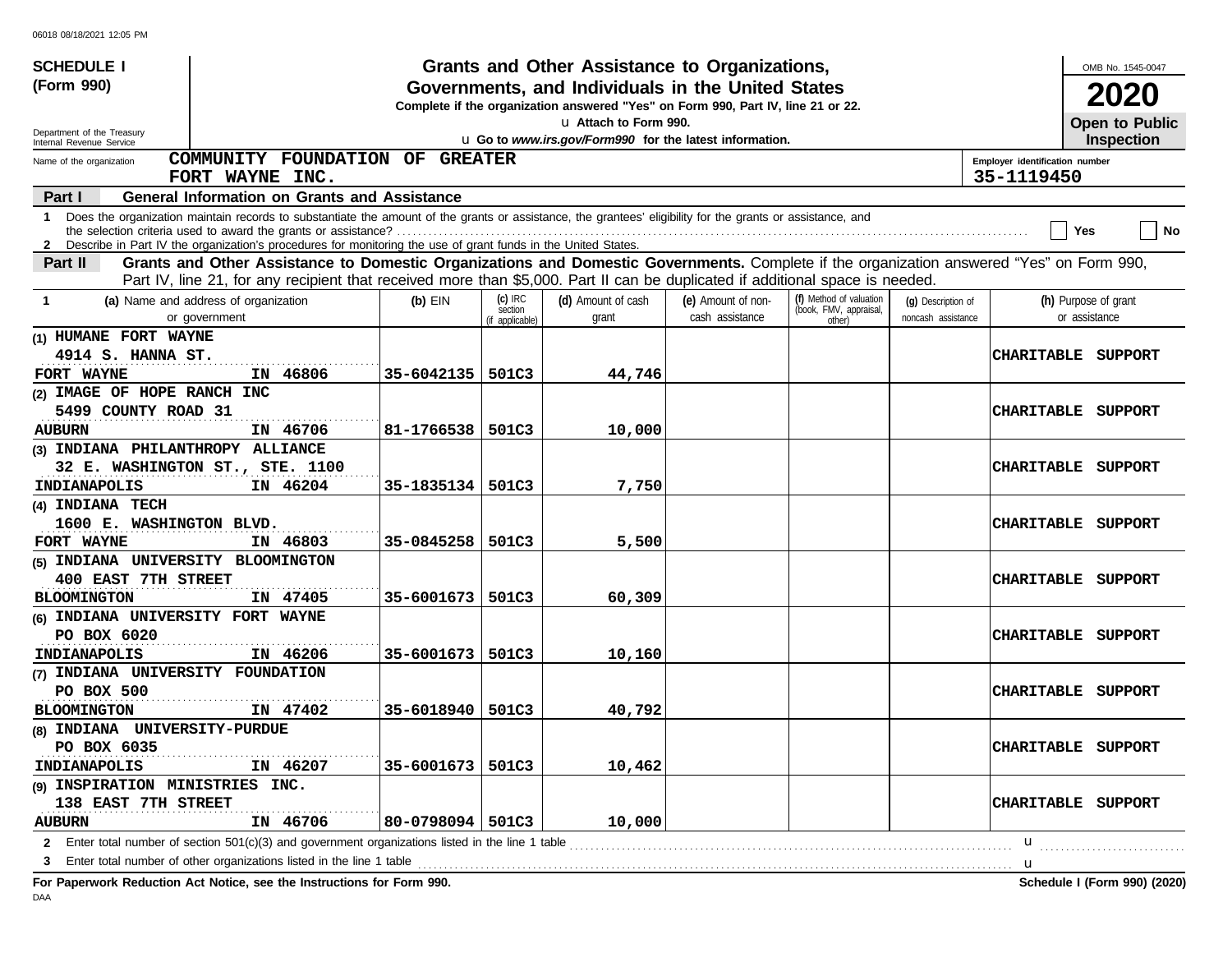| <b>SCHEDULE I</b>                   |                                                                                                                                                              |                    |                      | Grants and Other Assistance to Organizations,                                                                                         |                    |                                                   |                    |                                | OMB No. 1545-0047    |                              |
|-------------------------------------|--------------------------------------------------------------------------------------------------------------------------------------------------------------|--------------------|----------------------|---------------------------------------------------------------------------------------------------------------------------------------|--------------------|---------------------------------------------------|--------------------|--------------------------------|----------------------|------------------------------|
| (Form 990)                          |                                                                                                                                                              |                    |                      | Governments, and Individuals in the United States<br>Complete if the organization answered "Yes" on Form 990, Part IV, line 21 or 22. |                    |                                                   |                    |                                | 2020                 |                              |
| Department of the Treasury          |                                                                                                                                                              |                    |                      | u Attach to Form 990.                                                                                                                 |                    |                                                   |                    |                                | Open to Public       |                              |
| Internal Revenue Service            |                                                                                                                                                              |                    |                      | u Go to www.irs.gov/Form990 for the latest information.                                                                               |                    |                                                   |                    |                                | <b>Inspection</b>    |                              |
| Name of the organization            | COMMUNITY FOUNDATION OF GREATER                                                                                                                              |                    |                      |                                                                                                                                       |                    |                                                   |                    | Employer identification number |                      |                              |
|                                     | FORT WAYNE INC.                                                                                                                                              |                    |                      |                                                                                                                                       |                    |                                                   |                    | 35-1119450                     |                      |                              |
| Part I                              | <b>General Information on Grants and Assistance</b>                                                                                                          |                    |                      |                                                                                                                                       |                    |                                                   |                    |                                |                      |                              |
|                                     | 1 Does the organization maintain records to substantiate the amount of the grants or assistance, the grantees' eligibility for the grants or assistance, and |                    |                      |                                                                                                                                       |                    |                                                   |                    |                                | Yes                  | No                           |
|                                     | 2 Describe in Part IV the organization's procedures for monitoring the use of grant funds in the United States.                                              |                    |                      |                                                                                                                                       |                    |                                                   |                    |                                |                      |                              |
| Part II                             | Grants and Other Assistance to Domestic Organizations and Domestic Governments. Complete if the organization answered "Yes" on Form 990,                     |                    |                      |                                                                                                                                       |                    |                                                   |                    |                                |                      |                              |
|                                     | Part IV, line 21, for any recipient that received more than \$5,000. Part II can be duplicated if additional space is needed.                                |                    |                      |                                                                                                                                       |                    |                                                   |                    |                                |                      |                              |
|                                     | (a) Name and address of organization                                                                                                                         | $(b)$ EIN          | $(c)$ IRC<br>section | (d) Amount of cash                                                                                                                    | (e) Amount of non- | (f) Method of valuation<br>(book, FMV, appraisal, | (g) Description of |                                | (h) Purpose of grant |                              |
|                                     | or government                                                                                                                                                |                    | (if applicable)      | grant                                                                                                                                 | cash assistance    | other)                                            | noncash assistance |                                | or assistance        |                              |
| (1) INTERNATIONAL HOUSE INC.        |                                                                                                                                                              |                    |                      |                                                                                                                                       |                    |                                                   |                    |                                |                      |                              |
| 429 E. DUPONT RD. #141              |                                                                                                                                                              |                    |                      |                                                                                                                                       |                    |                                                   |                    | <b>CHARITABLE</b>              | SUPPORT              |                              |
| FORT WAYNE                          | IN 46825                                                                                                                                                     | 20-1548785         | 501C3                | 11,566                                                                                                                                |                    |                                                   |                    |                                |                      |                              |
| (2) IVY TECH COMMUNITY COLLEGE      |                                                                                                                                                              |                    |                      |                                                                                                                                       |                    |                                                   |                    |                                |                      |                              |
| 3800 N. ANTHONY BLVD.               |                                                                                                                                                              |                    |                      |                                                                                                                                       |                    |                                                   |                    | <b>CHARITABLE</b>              | SUPPORT              |                              |
| FORT WAYNE                          | IN 46805                                                                                                                                                     |                    | GOV                  | 13,529                                                                                                                                |                    |                                                   |                    |                                |                      |                              |
| (3) IVY TECH FOUNDATION INC.        |                                                                                                                                                              |                    |                      |                                                                                                                                       |                    |                                                   |                    |                                |                      |                              |
| 3800 N. ANTHONY BLVD.               |                                                                                                                                                              |                    |                      |                                                                                                                                       |                    |                                                   |                    | <b>CHARITABLE</b><br>SUPPORT   |                      |                              |
| FORT WAYNE                          | IN 46805<br>(4) JAMES WHITCOMB RILEY MEMORIAL ASSOC                                                                                                          | 23-7073977         | 501C3                | 15,933                                                                                                                                |                    |                                                   |                    |                                |                      |                              |
| 30 S. MERIDIAN ST., STE. 200        |                                                                                                                                                              |                    |                      |                                                                                                                                       |                    |                                                   |                    | <b>CHARITABLE</b>              | SUPPORT              |                              |
| INDIANAPOLIS                        | IN 46204                                                                                                                                                     | 35-0868147         | 501C3                | 10,850                                                                                                                                |                    |                                                   |                    |                                |                      |                              |
| (5) JEWISH FEDERATION OF FORT WAYNE |                                                                                                                                                              |                    |                      |                                                                                                                                       |                    |                                                   |                    |                                |                      |                              |
| 5200 OLD MILL RD.                   |                                                                                                                                                              |                    |                      |                                                                                                                                       |                    |                                                   |                    | <b>CHARITABLE</b>              | SUPPORT              |                              |
| FORT WAYNE                          | IN 46807                                                                                                                                                     | 35-0869051         | 501C3                | 6,024                                                                                                                                 |                    |                                                   |                    |                                |                      |                              |
| (6) JOSHUA'S HAND INC.              |                                                                                                                                                              |                    |                      |                                                                                                                                       |                    |                                                   |                    |                                |                      |                              |
| 4202 HESSEN CASSEL RD.              |                                                                                                                                                              |                    |                      |                                                                                                                                       |                    |                                                   |                    | <b>CHARITABLE</b>              | SUPPORT              |                              |
| FORT WAYNE                          | IN 46806                                                                                                                                                     | 45-4723576         | 501C3                | 10,000                                                                                                                                |                    |                                                   |                    |                                |                      |                              |
|                                     | (7) JUNIOR ACHIEVEMENT OF NORTHERN IN                                                                                                                        |                    |                      |                                                                                                                                       |                    |                                                   |                    |                                |                      |                              |
| 550 E. WALLEN RD.                   |                                                                                                                                                              |                    |                      |                                                                                                                                       |                    |                                                   |                    | <b>CHARITABLE</b>              | SUPPORT              |                              |
| FORT WAYNE                          | IN 46825                                                                                                                                                     | 35-0922731         | 501C3                | 38,187                                                                                                                                |                    |                                                   |                    |                                |                      |                              |
|                                     | (8) JUNIOR LEAGUE OF FORT WAYNE INC.                                                                                                                         |                    |                      |                                                                                                                                       |                    |                                                   |                    |                                |                      |                              |
| 1010 MEMORIAL WAY, STE. 104         |                                                                                                                                                              |                    |                      |                                                                                                                                       |                    |                                                   |                    | CHARITABLE SUPPORT             |                      |                              |
| FORT WAYNE                          | IN 46805                                                                                                                                                     | 35-0864748   501C3 |                      | 15,520                                                                                                                                |                    |                                                   |                    |                                |                      |                              |
| (9) JUNK DITCH BREWING COMPANY LLC  |                                                                                                                                                              |                    |                      |                                                                                                                                       |                    |                                                   |                    |                                |                      |                              |
| 1825 WEST MAIN STREET               |                                                                                                                                                              |                    |                      |                                                                                                                                       |                    |                                                   |                    | CHARITABLE SUPPORT             |                      |                              |
| FORT WAYNE                          | IN 46808                                                                                                                                                     |                    |                      | 31,000                                                                                                                                |                    |                                                   |                    |                                |                      |                              |
| $\mathbf{2}$                        | Enter total number of section 501(c)(3) and government organizations listed in the line 1 table                                                              |                    |                      |                                                                                                                                       |                    |                                                   |                    | u                              |                      |                              |
| 3                                   | Enter total number of other organizations listed in the line 1 table                                                                                         |                    |                      |                                                                                                                                       |                    |                                                   |                    | u                              |                      |                              |
|                                     | For Paperwork Reduction Act Notice, see the Instructions for Form 990.                                                                                       |                    |                      |                                                                                                                                       |                    |                                                   |                    |                                |                      | Schedule I (Form 990) (2020) |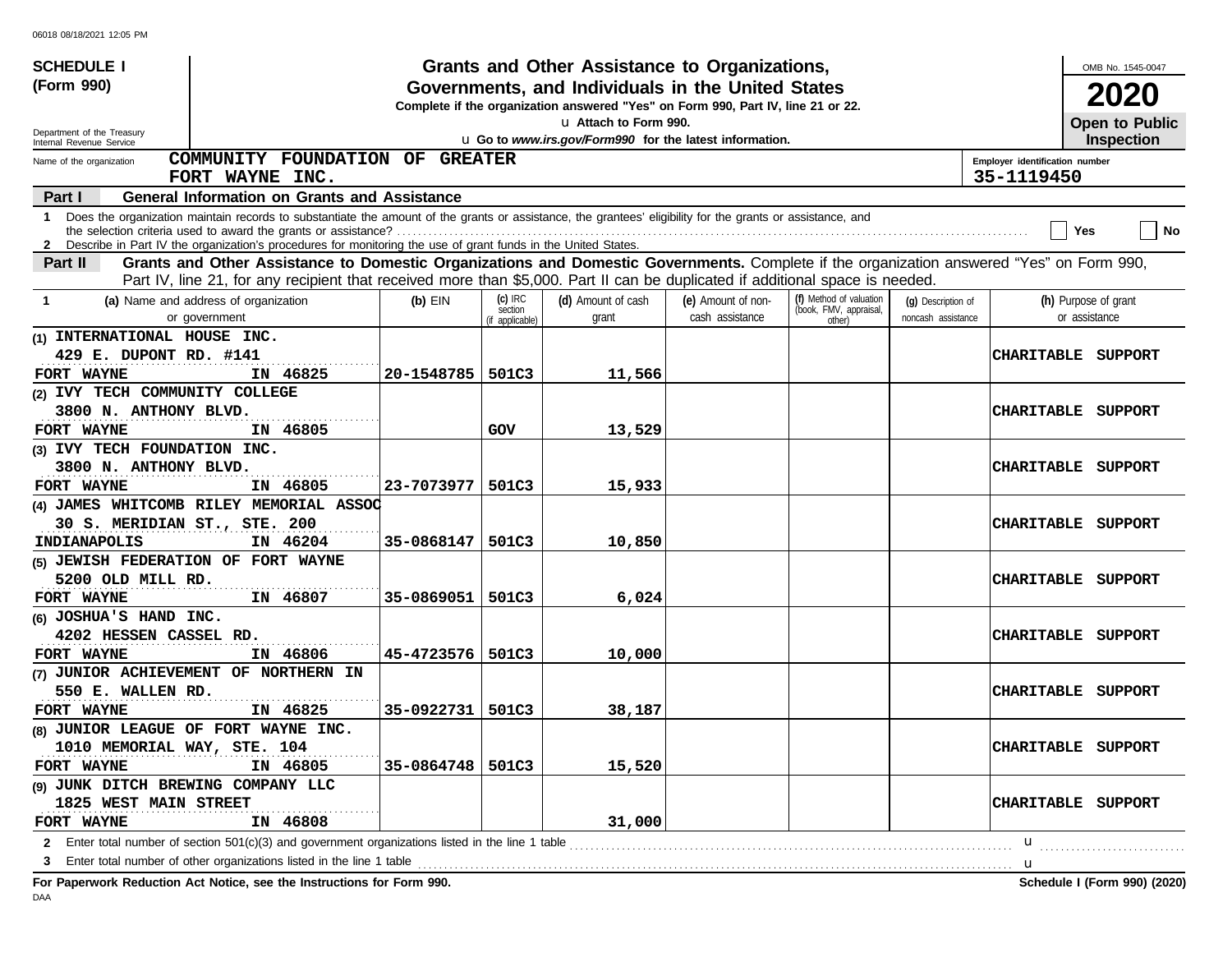| <b>SCHEDULE I</b>                                      |                                                                                                                                                                                                                                                                                 |                      |                                         | Grants and Other Assistance to Organizations,                                                                                         |                                       |                                                             |                                          |                                              | OMB No. 1545-0047                     |
|--------------------------------------------------------|---------------------------------------------------------------------------------------------------------------------------------------------------------------------------------------------------------------------------------------------------------------------------------|----------------------|-----------------------------------------|---------------------------------------------------------------------------------------------------------------------------------------|---------------------------------------|-------------------------------------------------------------|------------------------------------------|----------------------------------------------|---------------------------------------|
| (Form 990)                                             |                                                                                                                                                                                                                                                                                 |                      |                                         | Governments, and Individuals in the United States<br>Complete if the organization answered "Yes" on Form 990, Part IV, line 21 or 22. |                                       |                                                             |                                          |                                              | 2020                                  |
|                                                        |                                                                                                                                                                                                                                                                                 |                      |                                         | La Attach to Form 990.                                                                                                                |                                       |                                                             |                                          |                                              | Open to Public                        |
| Department of the Treasury<br>Internal Revenue Service |                                                                                                                                                                                                                                                                                 |                      |                                         | u Go to www.irs.gov/Form990 for the latest information.                                                                               |                                       |                                                             |                                          |                                              | <b>Inspection</b>                     |
| Name of the organization                               | COMMUNITY FOUNDATION OF GREATER<br>FORT WAYNE INC.                                                                                                                                                                                                                              |                      |                                         |                                                                                                                                       |                                       |                                                             |                                          | Employer identification number<br>35-1119450 |                                       |
| Part I                                                 | <b>General Information on Grants and Assistance</b>                                                                                                                                                                                                                             |                      |                                         |                                                                                                                                       |                                       |                                                             |                                          |                                              |                                       |
|                                                        | 1 Does the organization maintain records to substantiate the amount of the grants or assistance, the grantees' eligibility for the grants or assistance, and<br>2 Describe in Part IV the organization's procedures for monitoring the use of grant funds in the United States. |                      |                                         |                                                                                                                                       |                                       |                                                             |                                          |                                              | No<br>Yes                             |
| Part II                                                | Grants and Other Assistance to Domestic Organizations and Domestic Governments. Complete if the organization answered "Yes" on Form 990,                                                                                                                                        |                      |                                         |                                                                                                                                       |                                       |                                                             |                                          |                                              |                                       |
|                                                        | Part IV, line 21, for any recipient that received more than \$5,000. Part II can be duplicated if additional space is needed.                                                                                                                                                   |                      |                                         |                                                                                                                                       |                                       |                                                             |                                          |                                              |                                       |
| -1                                                     | (a) Name and address of organization<br>or government                                                                                                                                                                                                                           | $(b)$ EIN            | $(c)$ IRC<br>section<br>(if applicable) | (d) Amount of cash<br>grant                                                                                                           | (e) Amount of non-<br>cash assistance | (f) Method of valuation<br>(book, FMV, appraisal,<br>other) | (g) Description of<br>noncash assistance |                                              | (h) Purpose of grant<br>or assistance |
|                                                        | (1) JUST NEIGHBORS INTERFAITH HOMELESS                                                                                                                                                                                                                                          |                      |                                         |                                                                                                                                       |                                       |                                                             |                                          |                                              |                                       |
| 2925 E. STATE BLVD.                                    |                                                                                                                                                                                                                                                                                 |                      |                                         |                                                                                                                                       |                                       |                                                             |                                          |                                              | CHARITABLE SUPPORT                    |
| FORT WAYNE                                             | IN 46805                                                                                                                                                                                                                                                                        | 35-2089785           | 501C3                                   | 36,617                                                                                                                                |                                       |                                                             |                                          |                                              |                                       |
| (2) KATE'S KART INC.                                   |                                                                                                                                                                                                                                                                                 |                      |                                         |                                                                                                                                       |                                       |                                                             |                                          |                                              |                                       |
| 10376 LEO RD., STE. A                                  |                                                                                                                                                                                                                                                                                 |                      |                                         |                                                                                                                                       |                                       |                                                             |                                          | <b>CHARITABLE</b>                            | SUPPORT                               |
| FORT WAYNE                                             | IN 46825                                                                                                                                                                                                                                                                        | 26-2615368           | 501C3                                   | 14,578                                                                                                                                |                                       |                                                             |                                          |                                              |                                       |
| (3) KLEMMS CANDLELIGHT CAFE                            |                                                                                                                                                                                                                                                                                 |                      |                                         |                                                                                                                                       |                                       |                                                             |                                          |                                              |                                       |
| 1207 E STATE BLVD.                                     |                                                                                                                                                                                                                                                                                 |                      |                                         |                                                                                                                                       |                                       |                                                             |                                          | <b>CHARITABLE</b>                            | SUPPORT                               |
| FORT WAYNE                                             | IN 46805                                                                                                                                                                                                                                                                        |                      |                                         | 13,000                                                                                                                                |                                       |                                                             |                                          |                                              |                                       |
| (4) LAYCOFF'S GRILL TAVERN                             |                                                                                                                                                                                                                                                                                 |                      |                                         |                                                                                                                                       |                                       |                                                             |                                          |                                              |                                       |
| 3530 N CLINTON ST.                                     |                                                                                                                                                                                                                                                                                 |                      |                                         |                                                                                                                                       |                                       |                                                             |                                          | <b>CHARITABLE</b>                            | SUPPORT                               |
| FORT WAYNE                                             | IN 46805                                                                                                                                                                                                                                                                        |                      |                                         | 39,000                                                                                                                                |                                       |                                                             |                                          |                                              |                                       |
| (5) LEARN RESOURCE CENTER                              |                                                                                                                                                                                                                                                                                 |                      |                                         |                                                                                                                                       |                                       |                                                             |                                          |                                              |                                       |
|                                                        | 610 PROFESSIONAL PARK DR., STE A                                                                                                                                                                                                                                                |                      |                                         |                                                                                                                                       |                                       |                                                             |                                          | <b>CHARITABLE</b>                            | SUPPORT                               |
| <b>NEW HAVEN</b>                                       | IN 46774                                                                                                                                                                                                                                                                        | 31-0975312           | 501C3                                   | 12,613                                                                                                                                |                                       |                                                             |                                          |                                              |                                       |
| (6) LITERACY ALLIANCE INC.                             |                                                                                                                                                                                                                                                                                 |                      |                                         |                                                                                                                                       |                                       |                                                             |                                          |                                              |                                       |
|                                                        | 1005 W. RUDISILL BLVD., STE. 307                                                                                                                                                                                                                                                |                      |                                         |                                                                                                                                       |                                       |                                                             |                                          | <b>CHARITABLE</b>                            | SUPPORT                               |
| FORT WAYNE                                             | IN 46807                                                                                                                                                                                                                                                                        | 35-1710780           | 501C3                                   | 38,693                                                                                                                                |                                       |                                                             |                                          |                                              |                                       |
|                                                        | (7) LITTLE RIVER WETLANDS PROJECT INC.                                                                                                                                                                                                                                          |                      |                                         |                                                                                                                                       |                                       |                                                             |                                          |                                              |                                       |
| 5000 SMITH RD                                          |                                                                                                                                                                                                                                                                                 |                      |                                         |                                                                                                                                       |                                       |                                                             |                                          |                                              | <b>CHARITABLE SUPPORT</b>             |
| FORT WAYNE                                             | IN 46804                                                                                                                                                                                                                                                                        | 35-1809569           | 501C3                                   | 18,908                                                                                                                                |                                       |                                                             |                                          |                                              |                                       |
| (8) LIVING HOPE GLOBAL MINISTRIES                      |                                                                                                                                                                                                                                                                                 |                      |                                         |                                                                                                                                       |                                       |                                                             |                                          |                                              |                                       |
| PO BOX 487                                             |                                                                                                                                                                                                                                                                                 |                      |                                         |                                                                                                                                       |                                       |                                                             |                                          |                                              | <b>CHARITABLE SUPPORT</b>             |
| MONTGOMERYVILLE                                        | PA 18936                                                                                                                                                                                                                                                                        | 62-1418235           | 501C3                                   | 15,000                                                                                                                                |                                       |                                                             |                                          |                                              |                                       |
|                                                        | (9) LUTHERAN HIGH SCHOOL ASSOCIATION                                                                                                                                                                                                                                            |                      |                                         |                                                                                                                                       |                                       |                                                             |                                          |                                              |                                       |
| 5401 LUCAS HUNT 103                                    |                                                                                                                                                                                                                                                                                 |                      |                                         |                                                                                                                                       |                                       |                                                             |                                          |                                              | CHARITABLE SUPPORT                    |
| ST LOUIS                                               | MO 63121                                                                                                                                                                                                                                                                        | $43 - 0662478$ 501C3 |                                         | 15,000                                                                                                                                |                                       |                                                             |                                          |                                              |                                       |
|                                                        |                                                                                                                                                                                                                                                                                 |                      |                                         |                                                                                                                                       |                                       |                                                             |                                          | u                                            |                                       |
| 3                                                      |                                                                                                                                                                                                                                                                                 |                      |                                         |                                                                                                                                       |                                       |                                                             |                                          | u                                            |                                       |
|                                                        | For Paperwork Reduction Act Notice, see the Instructions for Form 990.                                                                                                                                                                                                          |                      |                                         |                                                                                                                                       |                                       |                                                             |                                          |                                              | Schedule I (Form 990) (2020)          |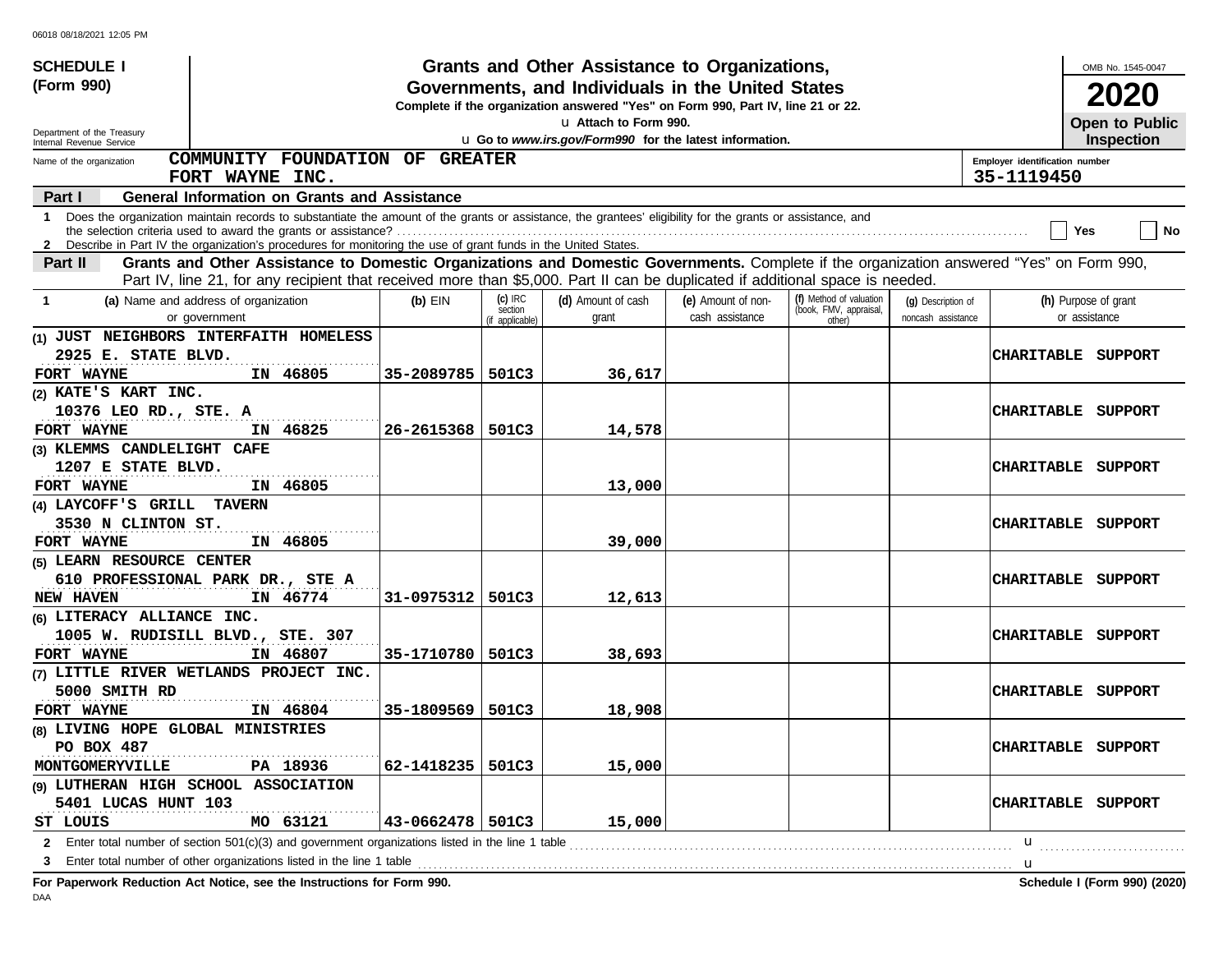| <b>SCHEDULE I</b>                                    |                                                                                                                                                                                                                                                                                 |                    |                                         | Grants and Other Assistance to Organizations,                                                                                         |                                       |                                                             |                                          |                                | OMB No. 1545-0047                          |           |
|------------------------------------------------------|---------------------------------------------------------------------------------------------------------------------------------------------------------------------------------------------------------------------------------------------------------------------------------|--------------------|-----------------------------------------|---------------------------------------------------------------------------------------------------------------------------------------|---------------------------------------|-------------------------------------------------------------|------------------------------------------|--------------------------------|--------------------------------------------|-----------|
| (Form 990)                                           |                                                                                                                                                                                                                                                                                 |                    |                                         | Governments, and Individuals in the United States<br>Complete if the organization answered "Yes" on Form 990, Part IV, line 21 or 22. |                                       |                                                             |                                          |                                | 2020                                       |           |
| Department of the Treasury                           |                                                                                                                                                                                                                                                                                 |                    |                                         | u Attach to Form 990.<br>u Go to www.irs.gov/Form990 for the latest information.                                                      |                                       |                                                             |                                          |                                | <b>Open to Public</b><br><b>Inspection</b> |           |
| Internal Revenue Service<br>Name of the organization | COMMUNITY FOUNDATION OF GREATER                                                                                                                                                                                                                                                 |                    |                                         |                                                                                                                                       |                                       |                                                             |                                          | Employer identification number |                                            |           |
|                                                      | FORT WAYNE INC.                                                                                                                                                                                                                                                                 |                    |                                         |                                                                                                                                       |                                       |                                                             |                                          | 35-1119450                     |                                            |           |
| Part I                                               | <b>General Information on Grants and Assistance</b>                                                                                                                                                                                                                             |                    |                                         |                                                                                                                                       |                                       |                                                             |                                          |                                |                                            |           |
|                                                      | 1 Does the organization maintain records to substantiate the amount of the grants or assistance, the grantees' eligibility for the grants or assistance, and<br>2 Describe in Part IV the organization's procedures for monitoring the use of grant funds in the United States. |                    |                                         |                                                                                                                                       |                                       |                                                             |                                          |                                | Yes                                        | <b>No</b> |
| Part II                                              | Grants and Other Assistance to Domestic Organizations and Domestic Governments. Complete if the organization answered "Yes" on Form 990,                                                                                                                                        |                    |                                         |                                                                                                                                       |                                       |                                                             |                                          |                                |                                            |           |
|                                                      | Part IV, line 21, for any recipient that received more than \$5,000. Part II can be duplicated if additional space is needed.                                                                                                                                                   |                    |                                         |                                                                                                                                       |                                       |                                                             |                                          |                                |                                            |           |
| -1                                                   | (a) Name and address of organization<br>or government                                                                                                                                                                                                                           | $(b)$ EIN          | $(c)$ IRC<br>section<br>(if applicable) | (d) Amount of cash<br>grant                                                                                                           | (e) Amount of non-<br>cash assistance | (f) Method of valuation<br>(book, FMV, appraisal,<br>other) | (g) Description of<br>noncash assistance |                                | (h) Purpose of grant<br>or assistance      |           |
| (1) LUTHERAN LIFE VILLAGES INC.                      |                                                                                                                                                                                                                                                                                 |                    |                                         |                                                                                                                                       |                                       |                                                             |                                          |                                |                                            |           |
| 6701 S. ANTHONY BLVD.<br>FORT WAYNE                  | IN 46816                                                                                                                                                                                                                                                                        | 35-0885590         | 501C3                                   | 13,905                                                                                                                                |                                       |                                                             |                                          | CHARITABLE                     | SUPPORT                                    |           |
|                                                      | (2) LUTHERAN SOCIAL SERVICES OF INDIANA                                                                                                                                                                                                                                         |                    |                                         |                                                                                                                                       |                                       |                                                             |                                          |                                |                                            |           |
| 333 E. LEWIS ST.                                     |                                                                                                                                                                                                                                                                                 |                    |                                         |                                                                                                                                       |                                       |                                                             |                                          | <b>CHARITABLE</b>              | SUPPORT                                    |           |
| FORT WAYNE                                           | IN 46802                                                                                                                                                                                                                                                                        | 35-0868124         | 501C3                                   | 87,164                                                                                                                                |                                       |                                                             |                                          |                                |                                            |           |
| (3) LUTHERAN SOUTH UNITY SCHOOL                      |                                                                                                                                                                                                                                                                                 |                    |                                         |                                                                                                                                       |                                       |                                                             |                                          |                                |                                            |           |
| 5401 S CALHOUN ST                                    |                                                                                                                                                                                                                                                                                 |                    |                                         |                                                                                                                                       |                                       |                                                             |                                          | <b>CHARITABLE</b>              | SUPPORT                                    |           |
| FORT WAYNE                                           | IN 46807                                                                                                                                                                                                                                                                        | 35-1149040         | 501C3                                   | 27,710                                                                                                                                |                                       |                                                             |                                          |                                |                                            |           |
|                                                      | (4) MAD ANTHONYS CHILDREN'S HOPE HOUSE                                                                                                                                                                                                                                          |                    |                                         |                                                                                                                                       |                                       |                                                             |                                          |                                |                                            |           |
| 7922 W. JEFFERSON BLVD.                              |                                                                                                                                                                                                                                                                                 |                    |                                         |                                                                                                                                       |                                       |                                                             |                                          | <b>CHARITABLE</b>              | SUPPORT                                    |           |
| FORT WAYNE                                           | IN 46804                                                                                                                                                                                                                                                                        | 35-2032408         | 501C3                                   | 5,232                                                                                                                                 |                                       |                                                             |                                          |                                |                                            |           |
| (5) MADINA VILLAGE SCHOOL INC.                       |                                                                                                                                                                                                                                                                                 |                    |                                         |                                                                                                                                       |                                       |                                                             |                                          |                                |                                            |           |
| 4700 VANCE AVENUE                                    |                                                                                                                                                                                                                                                                                 |                    |                                         |                                                                                                                                       |                                       |                                                             |                                          | <b>CHARITABLE</b>              | SUPPORT                                    |           |
| FORT WAYNE                                           | IN 46815                                                                                                                                                                                                                                                                        | 90-0927683         | 501C3                                   | 5,800                                                                                                                                 |                                       |                                                             |                                          |                                |                                            |           |
| (6) MANCHESTER UNIVERSITY                            |                                                                                                                                                                                                                                                                                 |                    |                                         |                                                                                                                                       |                                       |                                                             |                                          |                                |                                            |           |
| 604 E. COLLEGE AVE.                                  |                                                                                                                                                                                                                                                                                 |                    |                                         |                                                                                                                                       |                                       |                                                             |                                          | <b>CHARITABLE</b>              | SUPPORT                                    |           |
| NORTH MANCHESTER                                     | IN 46962                                                                                                                                                                                                                                                                        | 35-0868127         | 501C3                                   | 6,000                                                                                                                                 |                                       |                                                             |                                          |                                |                                            |           |
| (7) MARCIA CONE CONSULTING                           |                                                                                                                                                                                                                                                                                 |                    |                                         |                                                                                                                                       |                                       |                                                             |                                          |                                |                                            |           |
| 40 UPLAND AVE.                                       |                                                                                                                                                                                                                                                                                 |                    |                                         |                                                                                                                                       |                                       |                                                             |                                          | <b>CHARITABLE</b>              | SUPPORT                                    |           |
| EAST GREENWICH                                       | RI 02818                                                                                                                                                                                                                                                                        |                    |                                         | 12,000                                                                                                                                |                                       |                                                             |                                          |                                |                                            |           |
| (8) MARION HIGH SCHOOL ALUMNI ASSOC                  |                                                                                                                                                                                                                                                                                 |                    |                                         |                                                                                                                                       |                                       |                                                             |                                          |                                |                                            |           |
| PO BOX 448                                           |                                                                                                                                                                                                                                                                                 |                    |                                         |                                                                                                                                       |                                       |                                                             |                                          |                                | CHARITABLE SUPPORT                         |           |
| <b>MARION</b>                                        | IN 46952                                                                                                                                                                                                                                                                        | 45-4516790         | 501C3                                   | 9,860                                                                                                                                 |                                       |                                                             |                                          |                                |                                            |           |
| (9) MARTIN LUTHER KING MONTESSORI                    |                                                                                                                                                                                                                                                                                 |                    |                                         |                                                                                                                                       |                                       |                                                             |                                          |                                | CHARITABLE SUPPORT                         |           |
| 6001 S. ANTHONY BLVD.<br>FORT WAYNE                  | IN 46816                                                                                                                                                                                                                                                                        | 35-1161409   501C3 |                                         | 25,000                                                                                                                                |                                       |                                                             |                                          |                                |                                            |           |
|                                                      | <b>2</b> Enter total number of section 501(c)(3) and government organizations listed in the line 1 table                                                                                                                                                                        |                    |                                         |                                                                                                                                       |                                       |                                                             |                                          | u                              |                                            |           |
| 3                                                    | Enter total number of other organizations listed in the line 1 table                                                                                                                                                                                                            |                    |                                         |                                                                                                                                       |                                       |                                                             |                                          | u                              |                                            |           |
|                                                      | For Paperwork Reduction Act Notice, see the Instructions for Form 990.                                                                                                                                                                                                          |                    |                                         |                                                                                                                                       |                                       |                                                             |                                          |                                | Schedule I (Form 990) (2020)               |           |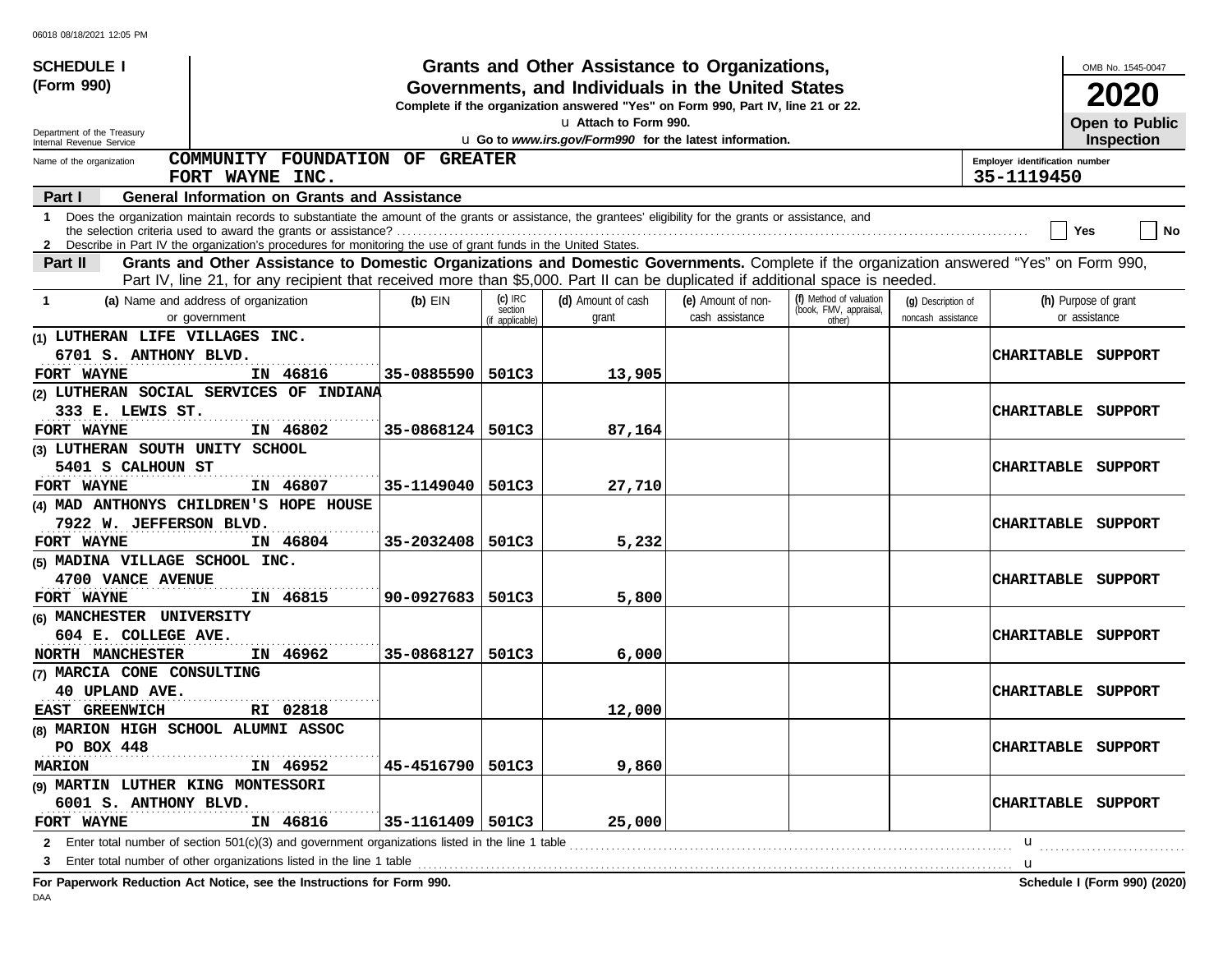| <b>SCHEDULE I</b>                 |                                                                                                                                                                                                                                                                                 |            |                                         | Grants and Other Assistance to Organizations,                                                                                         |                                       |                                                             |                                          |                                              | OMB No. 1545-0047                     |
|-----------------------------------|---------------------------------------------------------------------------------------------------------------------------------------------------------------------------------------------------------------------------------------------------------------------------------|------------|-----------------------------------------|---------------------------------------------------------------------------------------------------------------------------------------|---------------------------------------|-------------------------------------------------------------|------------------------------------------|----------------------------------------------|---------------------------------------|
| (Form 990)                        |                                                                                                                                                                                                                                                                                 |            |                                         | Governments, and Individuals in the United States<br>Complete if the organization answered "Yes" on Form 990, Part IV, line 21 or 22. |                                       |                                                             |                                          |                                              | 2020                                  |
| Department of the Treasury        |                                                                                                                                                                                                                                                                                 |            |                                         | u Attach to Form 990.                                                                                                                 |                                       |                                                             |                                          |                                              | Open to Public                        |
| Internal Revenue Service          |                                                                                                                                                                                                                                                                                 |            |                                         | u Go to www.irs.gov/Form990 for the latest information.                                                                               |                                       |                                                             |                                          |                                              | <b>Inspection</b>                     |
| Name of the organization          | COMMUNITY FOUNDATION OF GREATER<br>FORT WAYNE INC.                                                                                                                                                                                                                              |            |                                         |                                                                                                                                       |                                       |                                                             |                                          | Employer identification number<br>35-1119450 |                                       |
| Part I                            | <b>General Information on Grants and Assistance</b>                                                                                                                                                                                                                             |            |                                         |                                                                                                                                       |                                       |                                                             |                                          |                                              |                                       |
|                                   | 1 Does the organization maintain records to substantiate the amount of the grants or assistance, the grantees' eligibility for the grants or assistance, and<br>2 Describe in Part IV the organization's procedures for monitoring the use of grant funds in the United States. |            |                                         |                                                                                                                                       |                                       |                                                             |                                          |                                              | No<br>Yes                             |
| Part II                           | Grants and Other Assistance to Domestic Organizations and Domestic Governments. Complete if the organization answered "Yes" on Form 990,                                                                                                                                        |            |                                         |                                                                                                                                       |                                       |                                                             |                                          |                                              |                                       |
|                                   | Part IV, line 21, for any recipient that received more than \$5,000. Part II can be duplicated if additional space is needed.                                                                                                                                                   |            |                                         |                                                                                                                                       |                                       |                                                             |                                          |                                              |                                       |
| -1                                | (a) Name and address of organization<br>or government                                                                                                                                                                                                                           | $(b)$ EIN  | $(c)$ IRC<br>section<br>(if applicable) | (d) Amount of cash<br>grant                                                                                                           | (e) Amount of non-<br>cash assistance | (f) Method of valuation<br>(book, FMV, appraisal,<br>other) | (g) Description of<br>noncash assistance |                                              | (h) Purpose of grant<br>or assistance |
|                                   | (1) MATTHEW 25 HEALTH AND DENTAL CLINIC                                                                                                                                                                                                                                         |            |                                         |                                                                                                                                       |                                       |                                                             |                                          |                                              |                                       |
| 413 E. JEFFERSON BLVD.            |                                                                                                                                                                                                                                                                                 |            |                                         |                                                                                                                                       |                                       |                                                             |                                          | <b>CHARITABLE</b>                            | SUPPORT                               |
| FORT WAYNE                        | IN 46802                                                                                                                                                                                                                                                                        | 35-1484951 | 501C3                                   | 79,335                                                                                                                                |                                       |                                                             |                                          |                                              |                                       |
| (2) MAYO CLINIC ROCHESTER         |                                                                                                                                                                                                                                                                                 |            |                                         |                                                                                                                                       |                                       |                                                             |                                          |                                              |                                       |
| 200 FIRST ST. SW                  |                                                                                                                                                                                                                                                                                 |            |                                         |                                                                                                                                       |                                       |                                                             |                                          | <b>CHARITABLE</b>                            | SUPPORT                               |
| <b>ROCHESTER</b>                  | MN 55905                                                                                                                                                                                                                                                                        | 41-6011702 | 501C3                                   | 20,000                                                                                                                                |                                       |                                                             |                                          |                                              |                                       |
| (3) MCLAREN NORTHERN MICHIGAN FDN |                                                                                                                                                                                                                                                                                 |            |                                         |                                                                                                                                       |                                       |                                                             |                                          |                                              |                                       |
| 360 CONNABLE AVE.                 |                                                                                                                                                                                                                                                                                 |            |                                         |                                                                                                                                       |                                       |                                                             |                                          | <b>CHARITABLE</b>                            | SUPPORT                               |
| <b>PETOSKEY</b>                   | MI 49770                                                                                                                                                                                                                                                                        | 38-2445611 | 501C3                                   | 10,000                                                                                                                                |                                       |                                                             |                                          |                                              |                                       |
| (4) MCMILLEN HEALTH               |                                                                                                                                                                                                                                                                                 |            |                                         |                                                                                                                                       |                                       |                                                             |                                          |                                              |                                       |
| 600 JIM KELLEY BLVD.              |                                                                                                                                                                                                                                                                                 |            |                                         |                                                                                                                                       |                                       |                                                             |                                          | <b>CHARITABLE</b>                            | SUPPORT                               |
| FORT WAYNE                        | IN 46816                                                                                                                                                                                                                                                                        | 35-1186994 | 501C3                                   | 33,289                                                                                                                                |                                       |                                                             |                                          |                                              |                                       |
|                                   | (5) MEMORIAL HIGH SCHOOL BOOSTER CLUB                                                                                                                                                                                                                                           |            |                                         |                                                                                                                                       |                                       |                                                             |                                          |                                              |                                       |
| 935 ECHO LN                       |                                                                                                                                                                                                                                                                                 |            |                                         |                                                                                                                                       |                                       |                                                             |                                          | <b>CHARITABLE</b>                            | SUPPORT                               |
| <b>HOUSTON</b>                    | TX 77024                                                                                                                                                                                                                                                                        | 76-0632864 | 501C3                                   | 11,000                                                                                                                                |                                       |                                                             |                                          |                                              |                                       |
|                                   | (6) MENTAL HEALTH AMERICA NORTHEAST IN                                                                                                                                                                                                                                          |            |                                         |                                                                                                                                       |                                       |                                                             |                                          |                                              |                                       |
| 3106 LAKE AVENUE                  |                                                                                                                                                                                                                                                                                 |            |                                         |                                                                                                                                       |                                       |                                                             |                                          | <b>CHARITABLE</b>                            | SUPPORT                               |
| FORT WAYNE                        | IN 46805                                                                                                                                                                                                                                                                        | 46-1326514 | 501C3                                   | 34,277                                                                                                                                |                                       |                                                             |                                          |                                              |                                       |
| (7) MISS VIRGINIA'S FOOD PANTRY   |                                                                                                                                                                                                                                                                                 |            |                                         |                                                                                                                                       |                                       |                                                             |                                          |                                              |                                       |
| PO BOX 12045                      |                                                                                                                                                                                                                                                                                 |            |                                         |                                                                                                                                       |                                       |                                                             |                                          |                                              | <b>CHARITABLE SUPPORT</b>             |
| FORT WAYNE                        | IN 46802                                                                                                                                                                                                                                                                        | 35-1967440 | 501C3                                   | 26,461                                                                                                                                |                                       |                                                             |                                          |                                              |                                       |
|                                   | (8) MOST PRECIOUS BLOOD CATHOLIC CHURCH                                                                                                                                                                                                                                         |            |                                         |                                                                                                                                       |                                       |                                                             |                                          |                                              |                                       |
| 1515 BARTHOLD ST.                 |                                                                                                                                                                                                                                                                                 |            |                                         |                                                                                                                                       |                                       |                                                             |                                          |                                              | <b>CHARITABLE SUPPORT</b>             |
| FORT WAYNE                        | IN 46808                                                                                                                                                                                                                                                                        | 53-0196617 | 501C3                                   | 5,200                                                                                                                                 |                                       |                                                             |                                          |                                              |                                       |
|                                   | (9) MUSTARD SEED FURNITURE BANK OF FORT                                                                                                                                                                                                                                         |            |                                         |                                                                                                                                       |                                       |                                                             |                                          |                                              |                                       |
| 3636 ILLINOIS RD.                 |                                                                                                                                                                                                                                                                                 |            |                                         |                                                                                                                                       |                                       |                                                             |                                          |                                              | CHARITABLE SUPPORT                    |
| FORT WAYNE                        | IN 46804                                                                                                                                                                                                                                                                        | 35-2149283 | 501C3                                   | 34,250                                                                                                                                |                                       |                                                             |                                          |                                              |                                       |
|                                   |                                                                                                                                                                                                                                                                                 |            |                                         |                                                                                                                                       |                                       |                                                             |                                          | u                                            |                                       |
|                                   | 3 Enter total number of other organizations listed in the line 1 table                                                                                                                                                                                                          |            |                                         |                                                                                                                                       |                                       |                                                             |                                          | u                                            |                                       |
|                                   | For Paperwork Reduction Act Notice, see the Instructions for Form 990.                                                                                                                                                                                                          |            |                                         |                                                                                                                                       |                                       |                                                             |                                          |                                              | Schedule I (Form 990) (2020)          |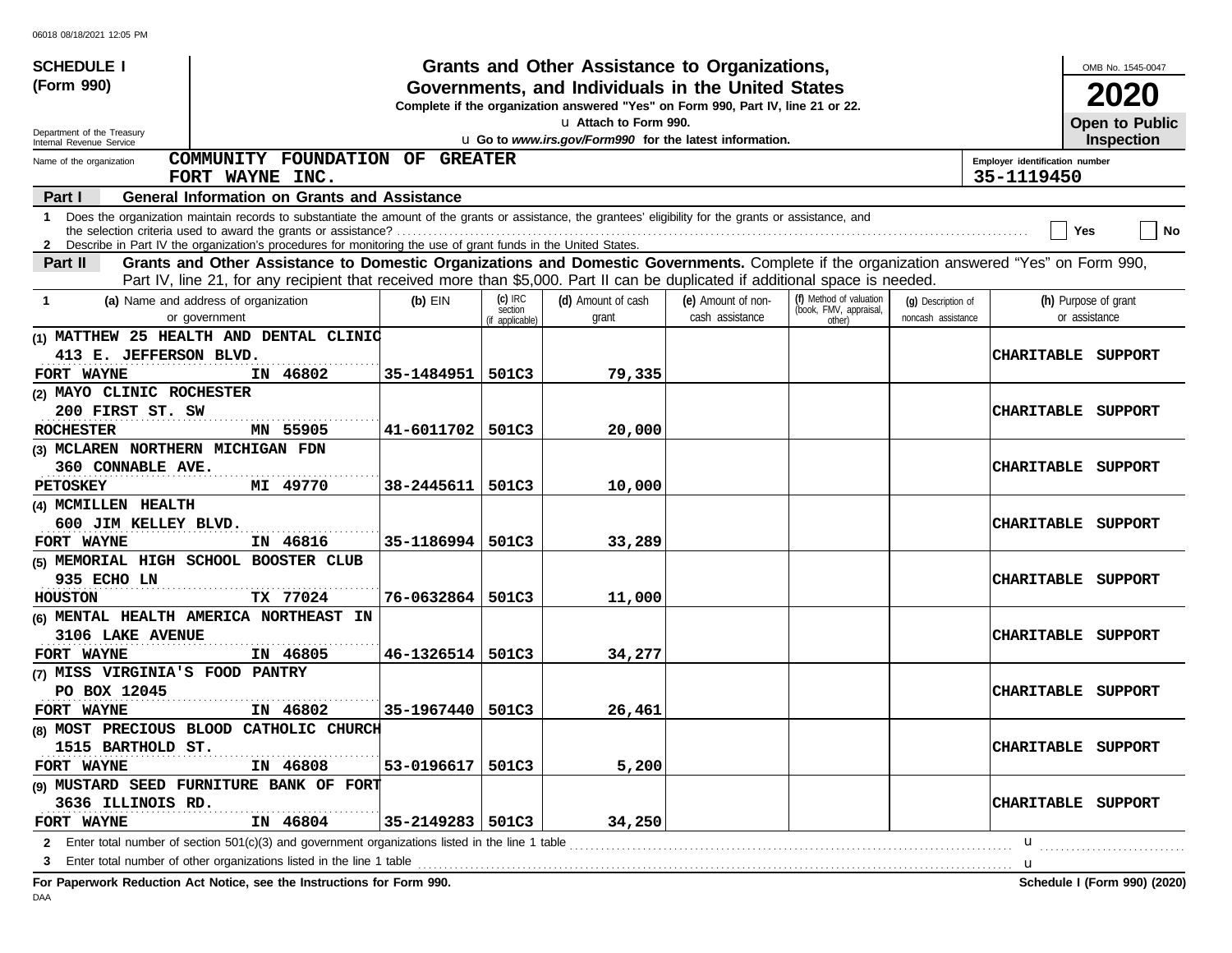| <b>SCHEDULE I</b>                                                                                                                                                                                                                                                                  |                    |                                         | Grants and Other Assistance to Organizations,                                                                                         |                                       |                                                             |                                          |                                              | OMB No. 1545-0047                     |
|------------------------------------------------------------------------------------------------------------------------------------------------------------------------------------------------------------------------------------------------------------------------------------|--------------------|-----------------------------------------|---------------------------------------------------------------------------------------------------------------------------------------|---------------------------------------|-------------------------------------------------------------|------------------------------------------|----------------------------------------------|---------------------------------------|
| (Form 990)                                                                                                                                                                                                                                                                         |                    |                                         | Governments, and Individuals in the United States<br>Complete if the organization answered "Yes" on Form 990, Part IV, line 21 or 22. |                                       |                                                             |                                          |                                              | 2020                                  |
|                                                                                                                                                                                                                                                                                    |                    |                                         | La Attach to Form 990.                                                                                                                |                                       |                                                             |                                          |                                              | Open to Public                        |
| Department of the Treasury<br>Internal Revenue Service                                                                                                                                                                                                                             |                    |                                         | u Go to www.irs.gov/Form990 for the latest information.                                                                               |                                       |                                                             |                                          |                                              | <b>Inspection</b>                     |
| COMMUNITY FOUNDATION OF GREATER<br>Name of the organization<br>FORT WAYNE INC.                                                                                                                                                                                                     |                    |                                         |                                                                                                                                       |                                       |                                                             |                                          | Employer identification number<br>35-1119450 |                                       |
| <b>General Information on Grants and Assistance</b><br>Part I                                                                                                                                                                                                                      |                    |                                         |                                                                                                                                       |                                       |                                                             |                                          |                                              |                                       |
| Does the organization maintain records to substantiate the amount of the grants or assistance, the grantees' eligibility for the grants or assistance, and<br>1<br>2 Describe in Part IV the organization's procedures for monitoring the use of grant funds in the United States. |                    |                                         |                                                                                                                                       |                                       |                                                             |                                          |                                              | No<br>Yes                             |
| Grants and Other Assistance to Domestic Organizations and Domestic Governments. Complete if the organization answered "Yes" on Form 990,<br>Part II                                                                                                                                |                    |                                         |                                                                                                                                       |                                       |                                                             |                                          |                                              |                                       |
| Part IV, line 21, for any recipient that received more than \$5,000. Part II can be duplicated if additional space is needed.                                                                                                                                                      |                    |                                         |                                                                                                                                       |                                       |                                                             |                                          |                                              |                                       |
| (a) Name and address of organization<br>-1<br>or government                                                                                                                                                                                                                        | $(b)$ EIN          | $(c)$ IRC<br>section<br>(if applicable) | (d) Amount of cash<br>grant                                                                                                           | (e) Amount of non-<br>cash assistance | (f) Method of valuation<br>(book, FMV, appraisal,<br>other) | (g) Description of<br>noncash assistance |                                              | (h) Purpose of grant<br>or assistance |
| (1) MY LITTLE TOWN LLP DBA MI PUEBLO                                                                                                                                                                                                                                               |                    |                                         |                                                                                                                                       |                                       |                                                             |                                          |                                              |                                       |
| 2419 W JEFFERSON BLVD.<br>IN 46802<br>FORT WAYNE                                                                                                                                                                                                                                   |                    |                                         | 22,000                                                                                                                                |                                       |                                                             |                                          |                                              | CHARITABLE SUPPORT                    |
| (2) NATURE CONSERVANCY IN INDIANA INC.                                                                                                                                                                                                                                             |                    |                                         |                                                                                                                                       |                                       |                                                             |                                          |                                              |                                       |
| 620 E. OHIO ST.                                                                                                                                                                                                                                                                    |                    |                                         |                                                                                                                                       |                                       |                                                             |                                          |                                              | <b>CHARITABLE SUPPORT</b>             |
| <b>INDIANAPOLIS</b><br>IN 46202                                                                                                                                                                                                                                                    | 53-0242652         | 501C3                                   | 8,000                                                                                                                                 |                                       |                                                             |                                          |                                              |                                       |
| (3) NAVIGATORS (THE)                                                                                                                                                                                                                                                               |                    |                                         |                                                                                                                                       |                                       |                                                             |                                          |                                              |                                       |
| PO BOX 6079                                                                                                                                                                                                                                                                        |                    |                                         |                                                                                                                                       |                                       |                                                             |                                          |                                              | CHARITABLE SUPPORT                    |
| MN 56007<br><b>ALBERT LEA</b>                                                                                                                                                                                                                                                      | 84-6007896         | 501C3                                   | 7,100                                                                                                                                 |                                       |                                                             |                                          |                                              |                                       |
| (4) NEIGHBORHOOD CHRISTIAN LEGAL CLINIC                                                                                                                                                                                                                                            |                    |                                         |                                                                                                                                       |                                       |                                                             |                                          |                                              |                                       |
| 347 W. BERRY ST., STE. 101                                                                                                                                                                                                                                                         |                    |                                         |                                                                                                                                       |                                       |                                                             |                                          | <b>CHARITABLE</b>                            | SUPPORT                               |
| IN 46802<br>FORT WAYNE                                                                                                                                                                                                                                                             | 35-1916572         | 501C3                                   | 10,000                                                                                                                                |                                       |                                                             |                                          |                                              |                                       |
| (5) NEIGHBORLINK FORT WAYNE FOUNDATION                                                                                                                                                                                                                                             |                    |                                         |                                                                                                                                       |                                       |                                                             |                                          |                                              |                                       |
| 2826 S. CALHOUN ST.                                                                                                                                                                                                                                                                |                    |                                         |                                                                                                                                       |                                       |                                                             |                                          | <b>CHARITABLE</b>                            | SUPPORT                               |
| IN 46807<br><b>FORT WAYNE</b>                                                                                                                                                                                                                                                      | 52-2389393         | 501C3                                   | 31,295                                                                                                                                |                                       |                                                             |                                          |                                              |                                       |
| (6) NEW HORIZONS FOUNDATION INC.                                                                                                                                                                                                                                                   |                    |                                         |                                                                                                                                       |                                       |                                                             |                                          |                                              |                                       |
| 5550 TECH CENTER DR.                                                                                                                                                                                                                                                               |                    |                                         |                                                                                                                                       |                                       |                                                             |                                          | <b>CHARITABLE</b>                            | SUPPORT                               |
| COLORADO SPRINGS<br>CO 80919                                                                                                                                                                                                                                                       | 84-1123082         | 501C3                                   | 30,000                                                                                                                                |                                       |                                                             |                                          |                                              |                                       |
| (7) NORTHEAST INDIANA FUND INC.                                                                                                                                                                                                                                                    |                    |                                         |                                                                                                                                       |                                       |                                                             |                                          |                                              |                                       |
| 200 E. MAIN ST., STE. 910                                                                                                                                                                                                                                                          |                    |                                         |                                                                                                                                       |                                       |                                                             |                                          |                                              | <b>CHARITABLE SUPPORT</b>             |
| IN 46802<br>FORT WAYNE                                                                                                                                                                                                                                                             | 59-3812438         | 501C3                                   | 10,000                                                                                                                                |                                       |                                                             |                                          |                                              |                                       |
| (8) NORTHEAST INDIANA POSITIVE RESOURCE                                                                                                                                                                                                                                            |                    |                                         |                                                                                                                                       |                                       |                                                             |                                          |                                              |                                       |
| 525 OXFORD ST.                                                                                                                                                                                                                                                                     |                    |                                         |                                                                                                                                       |                                       |                                                             |                                          |                                              | <b>CHARITABLE SUPPORT</b>             |
| IN 46806<br>FORT WAYNE                                                                                                                                                                                                                                                             | 31-1191147         | 501C3                                   | 45,374                                                                                                                                |                                       |                                                             |                                          |                                              |                                       |
| (9) NORTHEAST INDIANA PUBLIC RADIO INC.                                                                                                                                                                                                                                            |                    |                                         |                                                                                                                                       |                                       |                                                             |                                          |                                              |                                       |
| PO BOX 8459                                                                                                                                                                                                                                                                        |                    |                                         |                                                                                                                                       |                                       |                                                             |                                          |                                              | CHARITABLE SUPPORT                    |
| IN 46898<br>FORT WAYNE                                                                                                                                                                                                                                                             | 35-1514924   501C3 |                                         | 35,116                                                                                                                                |                                       |                                                             |                                          |                                              |                                       |
| 2 Enter total number of section 501(c)(3) and government organizations listed in the line 1 table <i>macroomage macroomage enter total number</i> of section 501(c)(3) and government organizations listed in the line 1 table <i>mac</i>                                          |                    |                                         |                                                                                                                                       |                                       |                                                             |                                          | u                                            |                                       |
| 3                                                                                                                                                                                                                                                                                  |                    |                                         |                                                                                                                                       |                                       |                                                             |                                          | u                                            |                                       |
| For Paperwork Reduction Act Notice, see the Instructions for Form 990.                                                                                                                                                                                                             |                    |                                         |                                                                                                                                       |                                       |                                                             |                                          |                                              | Schedule I (Form 990) (2020)          |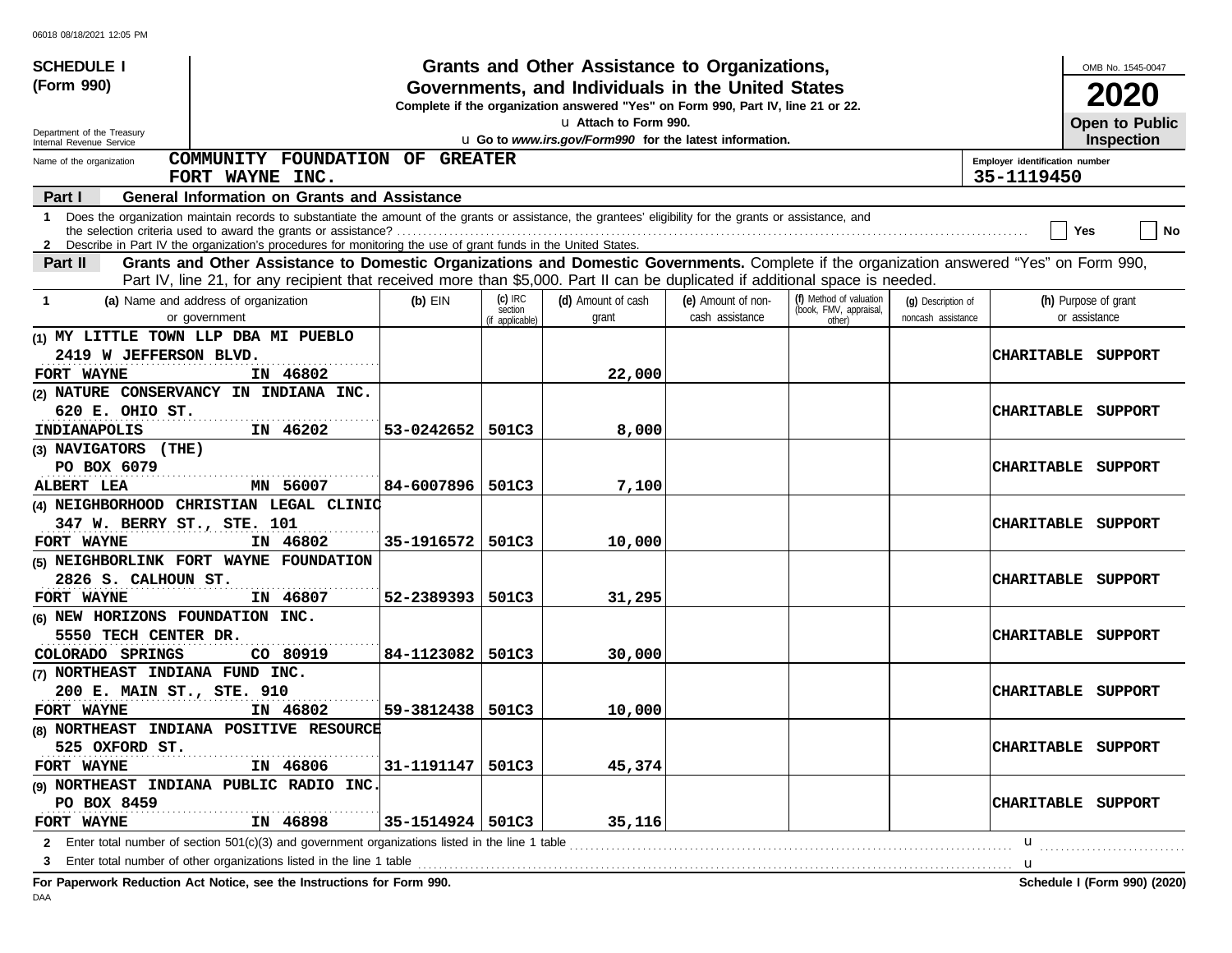| <b>SCHEDULE I</b>                 |                                                                                                                                                                                                                                                                                 |                    |                                         | Grants and Other Assistance to Organizations,                                                                                         |                                       |                                                             |                                          |                                              | OMB No. 1545-0047                     |
|-----------------------------------|---------------------------------------------------------------------------------------------------------------------------------------------------------------------------------------------------------------------------------------------------------------------------------|--------------------|-----------------------------------------|---------------------------------------------------------------------------------------------------------------------------------------|---------------------------------------|-------------------------------------------------------------|------------------------------------------|----------------------------------------------|---------------------------------------|
| (Form 990)                        |                                                                                                                                                                                                                                                                                 |                    |                                         | Governments, and Individuals in the United States<br>Complete if the organization answered "Yes" on Form 990, Part IV, line 21 or 22. |                                       |                                                             |                                          |                                              | 2020                                  |
| Department of the Treasury        |                                                                                                                                                                                                                                                                                 |                    |                                         | La Attach to Form 990.                                                                                                                |                                       |                                                             |                                          |                                              | Open to Public                        |
| Internal Revenue Service          |                                                                                                                                                                                                                                                                                 |                    |                                         | u Go to www.irs.gov/Form990 for the latest information.                                                                               |                                       |                                                             |                                          |                                              | <b>Inspection</b>                     |
| Name of the organization          | COMMUNITY FOUNDATION OF GREATER<br>FORT WAYNE INC.                                                                                                                                                                                                                              |                    |                                         |                                                                                                                                       |                                       |                                                             |                                          | Employer identification number<br>35-1119450 |                                       |
| Part I                            | <b>General Information on Grants and Assistance</b>                                                                                                                                                                                                                             |                    |                                         |                                                                                                                                       |                                       |                                                             |                                          |                                              |                                       |
|                                   | 1 Does the organization maintain records to substantiate the amount of the grants or assistance, the grantees' eligibility for the grants or assistance, and<br>2 Describe in Part IV the organization's procedures for monitoring the use of grant funds in the United States. |                    |                                         |                                                                                                                                       |                                       |                                                             |                                          |                                              | No<br>Yes                             |
| Part II                           | Grants and Other Assistance to Domestic Organizations and Domestic Governments. Complete if the organization answered "Yes" on Form 990,                                                                                                                                        |                    |                                         |                                                                                                                                       |                                       |                                                             |                                          |                                              |                                       |
|                                   | Part IV, line 21, for any recipient that received more than \$5,000. Part II can be duplicated if additional space is needed.                                                                                                                                                   |                    |                                         |                                                                                                                                       |                                       |                                                             |                                          |                                              |                                       |
| -1                                | (a) Name and address of organization<br>or government                                                                                                                                                                                                                           | $(b)$ EIN          | $(c)$ IRC<br>section<br>(if applicable) | (d) Amount of cash<br>grant                                                                                                           | (e) Amount of non-<br>cash assistance | (f) Method of valuation<br>(book, FMV, appraisal,<br>other) | (g) Description of<br>noncash assistance |                                              | (h) Purpose of grant<br>or assistance |
|                                   | (1) NORTH SIDE HIGH SCHOOL ALUMNI ASSOC                                                                                                                                                                                                                                         |                    |                                         |                                                                                                                                       |                                       |                                                             |                                          |                                              |                                       |
| 475 E. STATE BLVD.                |                                                                                                                                                                                                                                                                                 |                    |                                         |                                                                                                                                       |                                       |                                                             |                                          |                                              | CHARITABLE SUPPORT                    |
| FORT WAYNE                        | IN 46805                                                                                                                                                                                                                                                                        | 31-1250392         | 501C3                                   | 5,201                                                                                                                                 |                                       |                                                             |                                          |                                              |                                       |
| (2) OLD CROWN INC.                |                                                                                                                                                                                                                                                                                 |                    |                                         |                                                                                                                                       |                                       |                                                             |                                          |                                              |                                       |
| 3417 N. ANTHONY BLVD.             |                                                                                                                                                                                                                                                                                 |                    |                                         |                                                                                                                                       |                                       |                                                             |                                          | <b>CHARITABLE</b>                            | SUPPORT                               |
| FORT WAYNE                        | IN 46805                                                                                                                                                                                                                                                                        |                    |                                         | 50,000                                                                                                                                |                                       |                                                             |                                          |                                              |                                       |
| (3) ONE LOVE FOOD TRUCK           |                                                                                                                                                                                                                                                                                 |                    |                                         |                                                                                                                                       |                                       |                                                             |                                          |                                              |                                       |
| 6338 E. STATE BLVD                |                                                                                                                                                                                                                                                                                 |                    |                                         |                                                                                                                                       |                                       |                                                             |                                          | <b>CHARITABLE</b>                            | SUPPORT                               |
| FORT WAYNE                        | IN 46815                                                                                                                                                                                                                                                                        |                    |                                         | 6,500                                                                                                                                 |                                       |                                                             |                                          |                                              |                                       |
| (4) ONE LUCKY GUITAR              |                                                                                                                                                                                                                                                                                 |                    |                                         |                                                                                                                                       |                                       |                                                             |                                          |                                              |                                       |
| 1301 LAFAYETTE ST., STE. 201      |                                                                                                                                                                                                                                                                                 |                    |                                         |                                                                                                                                       |                                       |                                                             |                                          | <b>CHARITABLE</b>                            | SUPPORT                               |
| FORT WAYNE                        | IN 46802                                                                                                                                                                                                                                                                        |                    |                                         | 31,100                                                                                                                                |                                       |                                                             |                                          |                                              |                                       |
| (5) ORINDA POLICE DEPARTMENT      |                                                                                                                                                                                                                                                                                 |                    |                                         |                                                                                                                                       |                                       |                                                             |                                          |                                              |                                       |
| 22 ORINDA WAY                     |                                                                                                                                                                                                                                                                                 |                    |                                         |                                                                                                                                       |                                       |                                                             |                                          | <b>CHARITABLE</b>                            | SUPPORT                               |
| <b>ORINDA</b>                     | CA 94563                                                                                                                                                                                                                                                                        | 68-0069675         | 501C3                                   | 10,000                                                                                                                                |                                       |                                                             |                                          |                                              |                                       |
| $(6)$ OUT OF A JAM INC.           |                                                                                                                                                                                                                                                                                 |                    |                                         |                                                                                                                                       |                                       |                                                             |                                          |                                              |                                       |
| 3506 STELLHORN RD.                |                                                                                                                                                                                                                                                                                 |                    |                                         |                                                                                                                                       |                                       |                                                             |                                          | <b>CHARITABLE</b>                            | SUPPORT                               |
| FORT WAYNE                        | IN 46815                                                                                                                                                                                                                                                                        | 81-2862936         | 501C3                                   | 6,851                                                                                                                                 |                                       |                                                             |                                          |                                              |                                       |
| (7) PARK TUDOR FOUNDATION INC.    |                                                                                                                                                                                                                                                                                 |                    |                                         |                                                                                                                                       |                                       |                                                             |                                          |                                              |                                       |
| 7200 NORTH COLLEGE AVE            |                                                                                                                                                                                                                                                                                 |                    |                                         |                                                                                                                                       |                                       |                                                             |                                          |                                              | CHARITABLE SUPPORT                    |
| INDIANAPOLIS                      | IN 46240                                                                                                                                                                                                                                                                        | 35-0909976         | 501C3                                   | 15,000                                                                                                                                |                                       |                                                             |                                          |                                              |                                       |
| (8) PATACHOU FOUNDATION INC.      |                                                                                                                                                                                                                                                                                 |                    |                                         |                                                                                                                                       |                                       |                                                             |                                          |                                              |                                       |
| 4565 MARCY LANE                   |                                                                                                                                                                                                                                                                                 |                    |                                         |                                                                                                                                       |                                       |                                                             |                                          |                                              | <b>CHARITABLE SUPPORT</b>             |
| <b>INDIANAPOLIS</b>               | IN 46205                                                                                                                                                                                                                                                                        | 46-2741705         | 501C3                                   | 25,000                                                                                                                                |                                       |                                                             |                                          |                                              |                                       |
| (9) PATHWAY COMMUNITY CHURCH INC. |                                                                                                                                                                                                                                                                                 |                    |                                         |                                                                                                                                       |                                       |                                                             |                                          |                                              |                                       |
| 1206 E. DUPONT RD.                |                                                                                                                                                                                                                                                                                 |                    |                                         |                                                                                                                                       |                                       |                                                             |                                          |                                              | CHARITABLE SUPPORT                    |
| FORT WAYNE                        | IN 46825                                                                                                                                                                                                                                                                        | 35-2154774   501C3 |                                         | 5,800                                                                                                                                 |                                       |                                                             |                                          |                                              |                                       |
|                                   |                                                                                                                                                                                                                                                                                 |                    |                                         |                                                                                                                                       |                                       |                                                             |                                          | u                                            |                                       |
|                                   |                                                                                                                                                                                                                                                                                 |                    |                                         |                                                                                                                                       |                                       |                                                             |                                          | u                                            |                                       |
|                                   | For Paperwork Reduction Act Notice, see the Instructions for Form 990.                                                                                                                                                                                                          |                    |                                         |                                                                                                                                       |                                       |                                                             |                                          |                                              | Schedule I (Form 990) (2020)          |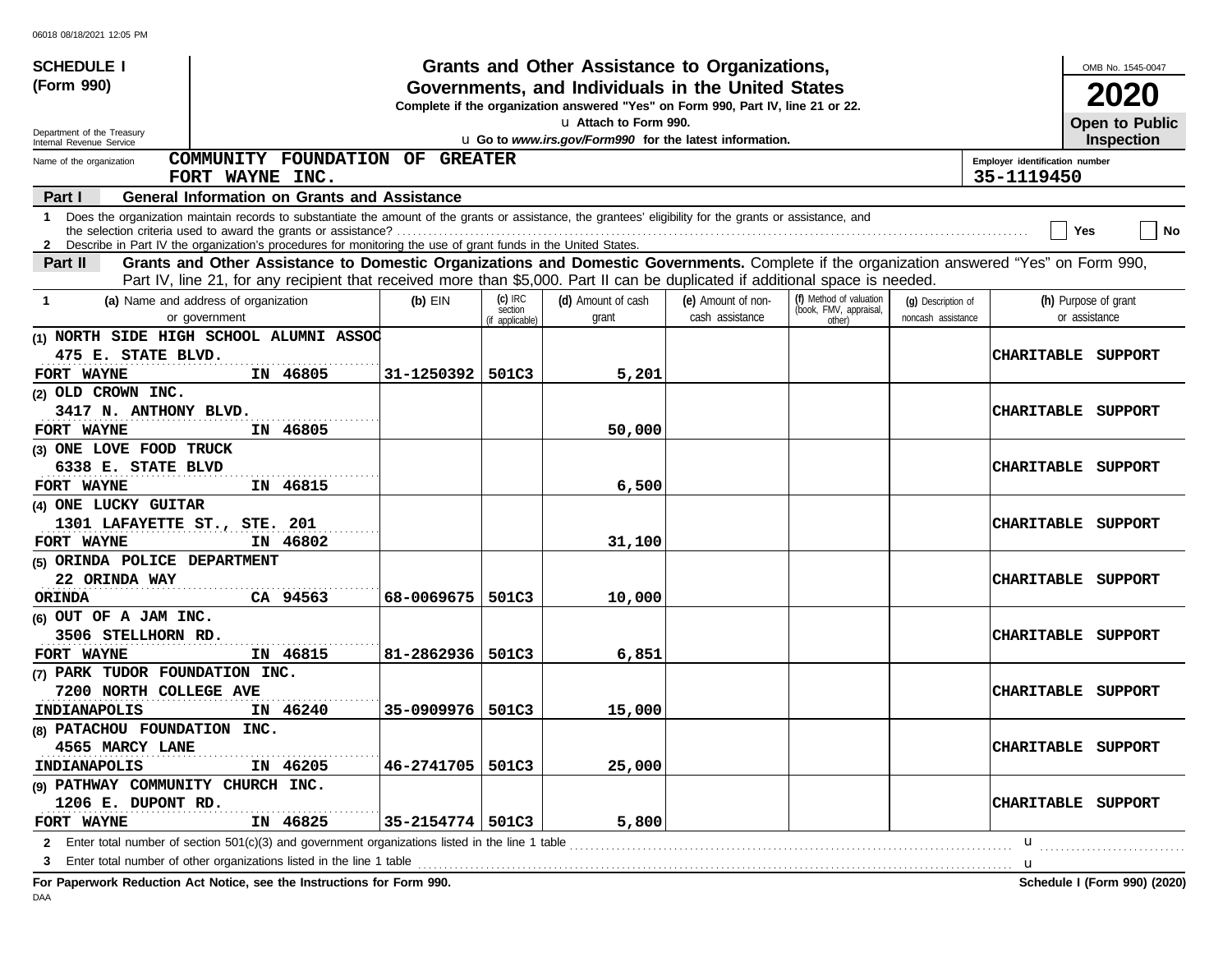| <b>SCHEDULE I</b>                 |                                                                                                                                                                                                                                                                               |                    |                                         | Grants and Other Assistance to Organizations,                                                                                         |                                       |                                                             |                                          |                                | OMB No. 1545-0047                     |
|-----------------------------------|-------------------------------------------------------------------------------------------------------------------------------------------------------------------------------------------------------------------------------------------------------------------------------|--------------------|-----------------------------------------|---------------------------------------------------------------------------------------------------------------------------------------|---------------------------------------|-------------------------------------------------------------|------------------------------------------|--------------------------------|---------------------------------------|
| (Form 990)                        |                                                                                                                                                                                                                                                                               |                    |                                         | Governments, and Individuals in the United States<br>Complete if the organization answered "Yes" on Form 990, Part IV, line 21 or 22. |                                       |                                                             |                                          |                                | 2020                                  |
| Department of the Treasury        |                                                                                                                                                                                                                                                                               |                    |                                         | La Attach to Form 990.                                                                                                                |                                       |                                                             |                                          |                                | Open to Public                        |
| Internal Revenue Service          |                                                                                                                                                                                                                                                                               |                    |                                         | u Go to www.irs.gov/Form990 for the latest information.                                                                               |                                       |                                                             |                                          |                                | Inspection                            |
| Name of the organization          | COMMUNITY FOUNDATION OF GREATER                                                                                                                                                                                                                                               |                    |                                         |                                                                                                                                       |                                       |                                                             |                                          | Employer identification number |                                       |
|                                   | FORT WAYNE INC.                                                                                                                                                                                                                                                               |                    |                                         |                                                                                                                                       |                                       |                                                             |                                          | 35-1119450                     |                                       |
| Part I                            | <b>General Information on Grants and Assistance</b>                                                                                                                                                                                                                           |                    |                                         |                                                                                                                                       |                                       |                                                             |                                          |                                |                                       |
| -1                                | Does the organization maintain records to substantiate the amount of the grants or assistance, the grantees' eligibility for the grants or assistance, and<br>2 Describe in Part IV the organization's procedures for monitoring the use of grant funds in the United States. |                    |                                         |                                                                                                                                       |                                       |                                                             |                                          |                                | No<br>Yes                             |
| Part II                           | Grants and Other Assistance to Domestic Organizations and Domestic Governments. Complete if the organization answered "Yes" on Form 990,                                                                                                                                      |                    |                                         |                                                                                                                                       |                                       |                                                             |                                          |                                |                                       |
|                                   | Part IV, line 21, for any recipient that received more than \$5,000. Part II can be duplicated if additional space is needed.                                                                                                                                                 |                    |                                         |                                                                                                                                       |                                       |                                                             |                                          |                                |                                       |
| -1                                | (a) Name and address of organization<br>or government                                                                                                                                                                                                                         | $(b)$ EIN          | $(c)$ IRC<br>section<br>(if applicable) | (d) Amount of cash<br>grant                                                                                                           | (e) Amount of non-<br>cash assistance | (f) Method of valuation<br>(book, FMV, appraisal,<br>other) | (q) Description of<br>noncash assistance |                                | (h) Purpose of grant<br>or assistance |
| (1) PAWS FUR RECOVERY INC.        |                                                                                                                                                                                                                                                                               |                    |                                         |                                                                                                                                       |                                       |                                                             |                                          |                                |                                       |
| 2434 SE WEST BLACKWELL DR.        |                                                                                                                                                                                                                                                                               |                    |                                         |                                                                                                                                       |                                       |                                                             |                                          | CHARITABLE                     | SUPPORT                               |
| PORT ST. LUCIE                    | FL 34952                                                                                                                                                                                                                                                                      | 81–3963161         | 501C3                                   | 8,500                                                                                                                                 |                                       |                                                             |                                          |                                |                                       |
| (2) PLANNED PARENTHOOD OF IN & KY |                                                                                                                                                                                                                                                                               |                    |                                         |                                                                                                                                       |                                       |                                                             |                                          |                                |                                       |
| 200 S. MERIDIAN ST., STE. 400     |                                                                                                                                                                                                                                                                               |                    |                                         |                                                                                                                                       |                                       |                                                             |                                          | <b>CHARITABLE</b>              | SUPPORT                               |
| INDIANAPOLIS                      | IN 46225                                                                                                                                                                                                                                                                      | 35-0874276   501C3 |                                         | 10,000                                                                                                                                |                                       |                                                             |                                          |                                |                                       |
| (3) POWER HOUSE YOUTH CENTER INC. |                                                                                                                                                                                                                                                                               |                    |                                         |                                                                                                                                       |                                       |                                                             |                                          |                                |                                       |
| 830 MAIN ST.                      |                                                                                                                                                                                                                                                                               |                    |                                         |                                                                                                                                       |                                       |                                                             |                                          | <b>CHARITABLE</b>              | SUPPORT                               |
| NEW HAVEN                         | IN 46774                                                                                                                                                                                                                                                                      | 35-2022371         | 501C3                                   | 19,199                                                                                                                                |                                       |                                                             |                                          |                                |                                       |
| (4) PROJECT READS                 |                                                                                                                                                                                                                                                                               |                    |                                         |                                                                                                                                       |                                       |                                                             |                                          |                                |                                       |
|                                   | 1005 W. RUDISILL BLVD., STE. 308                                                                                                                                                                                                                                              |                    |                                         |                                                                                                                                       |                                       |                                                             |                                          | <b>CHARITABLE</b>              | SUPPORT                               |
| FORT WAYNE                        | IN 46807                                                                                                                                                                                                                                                                      | 35-1823402         | 501C3                                   | 12,474                                                                                                                                |                                       |                                                             |                                          |                                |                                       |
| (5) PURDUE FOUNDATION INC.        |                                                                                                                                                                                                                                                                               |                    |                                         |                                                                                                                                       |                                       |                                                             |                                          |                                |                                       |
| 403 W. WOOD ST.                   |                                                                                                                                                                                                                                                                               |                    |                                         |                                                                                                                                       |                                       |                                                             |                                          | <b>CHARITABLE</b>              | SUPPORT                               |
| WEST LAFAYETTE                    | IN 47907                                                                                                                                                                                                                                                                      | 35-1052049         | 501C3                                   | 13,454                                                                                                                                |                                       |                                                             |                                          |                                |                                       |
| (6) PURDUE UNIVERSITY             |                                                                                                                                                                                                                                                                               |                    |                                         |                                                                                                                                       |                                       |                                                             |                                          |                                |                                       |
| 610 PURDUE MALL                   |                                                                                                                                                                                                                                                                               |                    |                                         |                                                                                                                                       |                                       |                                                             |                                          | <b>CHARITABLE</b>              | SUPPORT                               |
| WEST LAFAYETTE                    | IN 47907                                                                                                                                                                                                                                                                      | 35-6002041         | 501C3                                   | 27,700                                                                                                                                |                                       |                                                             |                                          |                                |                                       |
| (7) PURDUE UNIVERSITY FORT WAYNE  |                                                                                                                                                                                                                                                                               |                    |                                         |                                                                                                                                       |                                       |                                                             |                                          |                                |                                       |
| 2101 E. COLISEUM BLVD.            |                                                                                                                                                                                                                                                                               |                    |                                         |                                                                                                                                       |                                       |                                                             |                                          | <b>CHARITABLE</b>              | SUPPORT                               |
| FORT WAYNE                        | IN 46805                                                                                                                                                                                                                                                                      | 35-6002041         | 501C3                                   | 185,533                                                                                                                               |                                       |                                                             |                                          |                                |                                       |
|                                   | (8) PURDUE UNIVERSITY FORT WAYNE FDN                                                                                                                                                                                                                                          |                    |                                         |                                                                                                                                       |                                       |                                                             |                                          |                                |                                       |
| 2101 E. COLISEUM BLVD.            |                                                                                                                                                                                                                                                                               |                    |                                         |                                                                                                                                       |                                       |                                                             |                                          |                                | CHARITABLE SUPPORT                    |
| FORT WAYNE                        | IN 46805                                                                                                                                                                                                                                                                      | 35-6033698         | 501C3                                   | 7,749                                                                                                                                 |                                       |                                                             |                                          |                                |                                       |
| (9) QUEEN OF ANGELS               |                                                                                                                                                                                                                                                                               |                    |                                         |                                                                                                                                       |                                       |                                                             |                                          |                                |                                       |
| 1500 W. STATE BLVD.               |                                                                                                                                                                                                                                                                               |                    |                                         |                                                                                                                                       |                                       |                                                             |                                          | <b>CHARITABLE</b>              | SUPPORT                               |
| FORT WAYNE                        | IN 46808                                                                                                                                                                                                                                                                      | 35-0996118   501C3 |                                         | 10,237                                                                                                                                |                                       |                                                             |                                          |                                |                                       |
|                                   | <b>2</b> Enter total number of section 501(c)(3) and government organizations listed in the line 1 table                                                                                                                                                                      |                    |                                         |                                                                                                                                       |                                       |                                                             |                                          | u                              |                                       |
|                                   | Enter total number of other organizations listed in the line 1 table<br>Fer Denominals Deduction, Act Notice, one the Instructions for Fer                                                                                                                                    |                    |                                         |                                                                                                                                       |                                       |                                                             |                                          | u                              | Calcadole 1 (Fause 000) (0000)        |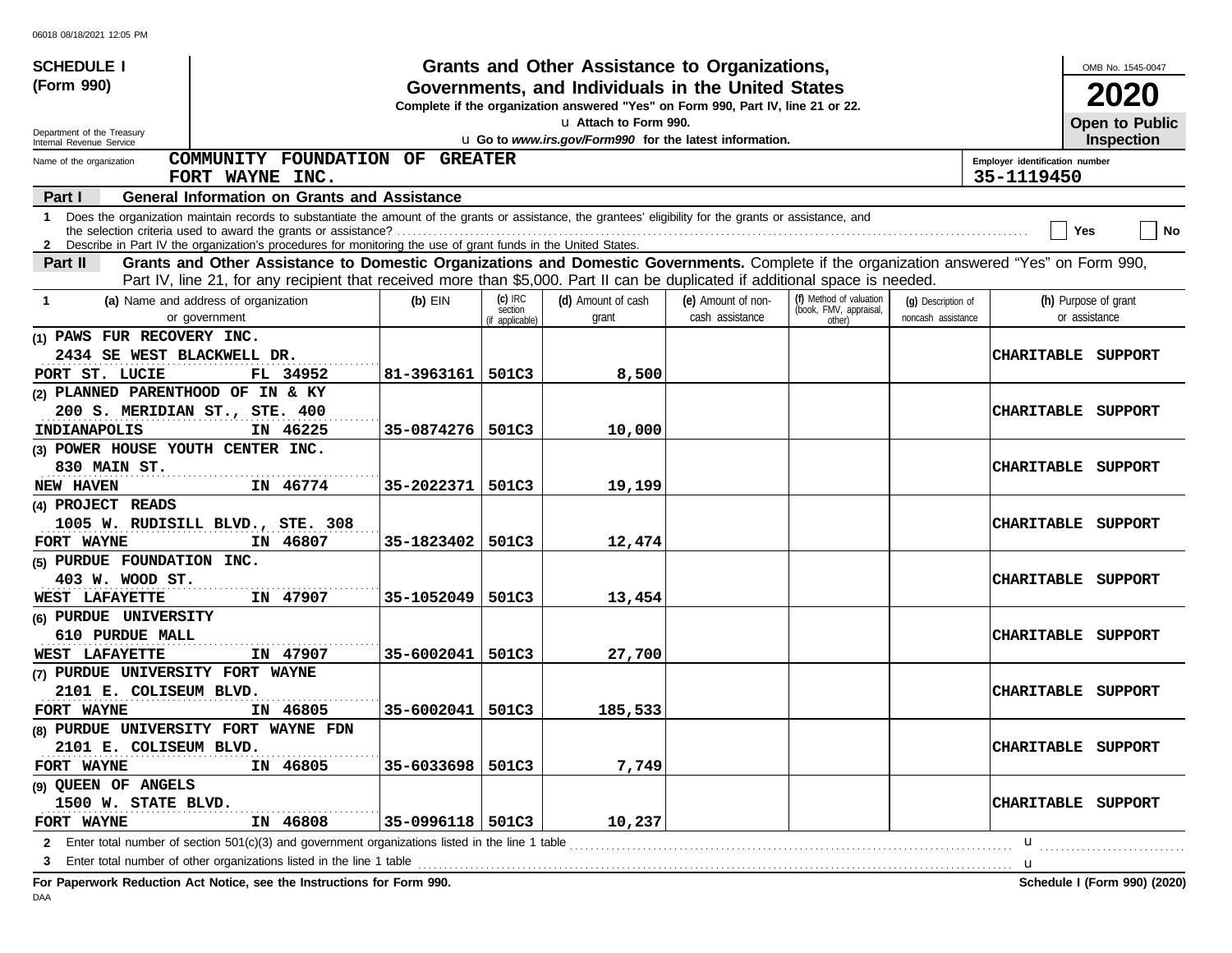| <b>SCHEDULE I</b>                                                 |                                                                                                                                                                                                                                                                                 |            |                                         | Grants and Other Assistance to Organizations,                                                                                         |                                       |                                                             |                                          |                                              | OMB No. 1545-0047                     |
|-------------------------------------------------------------------|---------------------------------------------------------------------------------------------------------------------------------------------------------------------------------------------------------------------------------------------------------------------------------|------------|-----------------------------------------|---------------------------------------------------------------------------------------------------------------------------------------|---------------------------------------|-------------------------------------------------------------|------------------------------------------|----------------------------------------------|---------------------------------------|
| (Form 990)                                                        |                                                                                                                                                                                                                                                                                 |            |                                         | Governments, and Individuals in the United States<br>Complete if the organization answered "Yes" on Form 990, Part IV, line 21 or 22. |                                       |                                                             |                                          |                                              | 2020                                  |
| Department of the Treasury                                        |                                                                                                                                                                                                                                                                                 |            |                                         | La Attach to Form 990.                                                                                                                |                                       |                                                             |                                          |                                              | Open to Public                        |
| Internal Revenue Service                                          |                                                                                                                                                                                                                                                                                 |            |                                         | u Go to www.irs.gov/Form990 for the latest information.                                                                               |                                       |                                                             |                                          |                                              | <b>Inspection</b>                     |
| Name of the organization                                          | COMMUNITY FOUNDATION OF GREATER<br>FORT WAYNE INC.                                                                                                                                                                                                                              |            |                                         |                                                                                                                                       |                                       |                                                             |                                          | Employer identification number<br>35-1119450 |                                       |
| Part I                                                            | <b>General Information on Grants and Assistance</b>                                                                                                                                                                                                                             |            |                                         |                                                                                                                                       |                                       |                                                             |                                          |                                              |                                       |
|                                                                   | 1 Does the organization maintain records to substantiate the amount of the grants or assistance, the grantees' eligibility for the grants or assistance, and<br>2 Describe in Part IV the organization's procedures for monitoring the use of grant funds in the United States. |            |                                         |                                                                                                                                       |                                       |                                                             |                                          |                                              | No<br>Yes                             |
| <b>Part II</b>                                                    | Grants and Other Assistance to Domestic Organizations and Domestic Governments. Complete if the organization answered "Yes" on Form 990,                                                                                                                                        |            |                                         |                                                                                                                                       |                                       |                                                             |                                          |                                              |                                       |
|                                                                   | Part IV, line 21, for any recipient that received more than \$5,000. Part II can be duplicated if additional space is needed.                                                                                                                                                   |            |                                         |                                                                                                                                       |                                       |                                                             |                                          |                                              |                                       |
| -1                                                                | (a) Name and address of organization<br>or government                                                                                                                                                                                                                           | $(b)$ EIN  | $(c)$ IRC<br>section<br>(if applicable) | (d) Amount of cash<br>grant                                                                                                           | (e) Amount of non-<br>cash assistance | (f) Method of valuation<br>(book, FMV, appraisal,<br>other) | (g) Description of<br>noncash assistance |                                              | (h) Purpose of grant<br>or assistance |
| 6502 CONSTITUTION DR.<br>FORT WAYNE                               | (1) QUESTA FOUNDATION FOR EDUCATION INC<br>IN 46804                                                                                                                                                                                                                             | 35-6025795 | 501C3                                   | 15,928                                                                                                                                |                                       |                                                             |                                          | <b>CHARITABLE</b>                            | SUPPORT                               |
| (2) REDEEMER RADIO<br>4618 E. STATE BLVD., STE. 200<br>FORT WAYNE | IN 46815                                                                                                                                                                                                                                                                        | 22-3864296 | 501C3                                   | 10,915                                                                                                                                |                                       |                                                             |                                          | <b>CHARITABLE</b>                            | SUPPORT                               |
| (3) REMEDYLIVE<br>6429 OAKBROOK PARKWAY                           |                                                                                                                                                                                                                                                                                 |            |                                         |                                                                                                                                       |                                       |                                                             |                                          | <b>CHARITABLE</b>                            | SUPPORT                               |
| FORT WAYNE                                                        | IN 46825                                                                                                                                                                                                                                                                        | 27-2417633 | 501C3                                   | 20,000                                                                                                                                |                                       |                                                             |                                          |                                              |                                       |
| (4) RONALD MCDONALD HOUSE CHARITIES<br>11109 PARKVIEW PLAZA DR.   |                                                                                                                                                                                                                                                                                 |            |                                         |                                                                                                                                       |                                       |                                                             |                                          | <b>CHARITABLE</b>                            | SUPPORT                               |
| FORT WAYNE                                                        | IN 46845                                                                                                                                                                                                                                                                        | 35–1950376 | 501C3                                   | 14,670                                                                                                                                |                                       |                                                             |                                          |                                              |                                       |
| (5) SAINT ANNE HOME AND RETIREMENT<br>1900 RANDALLIA DRIVE        |                                                                                                                                                                                                                                                                                 |            |                                         |                                                                                                                                       |                                       |                                                             |                                          | <b>CHARITABLE</b>                            | SUPPORT                               |
| FORT WAYNE                                                        | IN 46805                                                                                                                                                                                                                                                                        | 35-2024406 | 501C3                                   | 6,646                                                                                                                                 |                                       |                                                             |                                          |                                              |                                       |
| (6) SALVATION ARMY<br>2901 N. CLINTON ST.                         |                                                                                                                                                                                                                                                                                 |            |                                         |                                                                                                                                       |                                       |                                                             |                                          | <b>CHARITABLE</b>                            | SUPPORT                               |
| FORT WAYNE                                                        | IN 46805                                                                                                                                                                                                                                                                        | 13-3485289 | 501C3                                   | 18,040                                                                                                                                |                                       |                                                             |                                          |                                              |                                       |
| $(7)$ SCAN INC.<br>500 W. MAIN ST.                                |                                                                                                                                                                                                                                                                                 |            |                                         |                                                                                                                                       |                                       |                                                             |                                          |                                              | <b>CHARITABLE SUPPORT</b>             |
| FORT WAYNE                                                        | IN 46802                                                                                                                                                                                                                                                                        | 31-0899309 | 501C3                                   | 46,342                                                                                                                                |                                       |                                                             |                                          |                                              |                                       |
| (8) SCIENCE CENTRAL INC.<br>1950 N. CLINTON ST.                   |                                                                                                                                                                                                                                                                                 | 31-1032583 |                                         |                                                                                                                                       |                                       |                                                             |                                          |                                              | <b>CHARITABLE SUPPORT</b>             |
| FORT WAYNE                                                        | IN 46805<br>(9) SOARIN' HAWK RAPTOR REHABILITATION                                                                                                                                                                                                                              |            | 501C3                                   | 43,606                                                                                                                                |                                       |                                                             |                                          |                                              |                                       |
| PO BOX 13698<br>FORT WAYNE                                        | .<br>IN 46865                                                                                                                                                                                                                                                                   | 35-1987697 | 501C3                                   | 5,315                                                                                                                                 |                                       |                                                             |                                          |                                              | CHARITABLE SUPPORT                    |
|                                                                   |                                                                                                                                                                                                                                                                                 |            |                                         |                                                                                                                                       |                                       |                                                             |                                          | u                                            |                                       |
|                                                                   | 3 Enter total number of other organizations listed in the line 1 table                                                                                                                                                                                                          |            |                                         |                                                                                                                                       |                                       |                                                             |                                          | u                                            |                                       |
|                                                                   | For Paperwork Reduction Act Notice, see the Instructions for Form 990.                                                                                                                                                                                                          |            |                                         |                                                                                                                                       |                                       |                                                             |                                          |                                              | Schedule I (Form 990) (2020)          |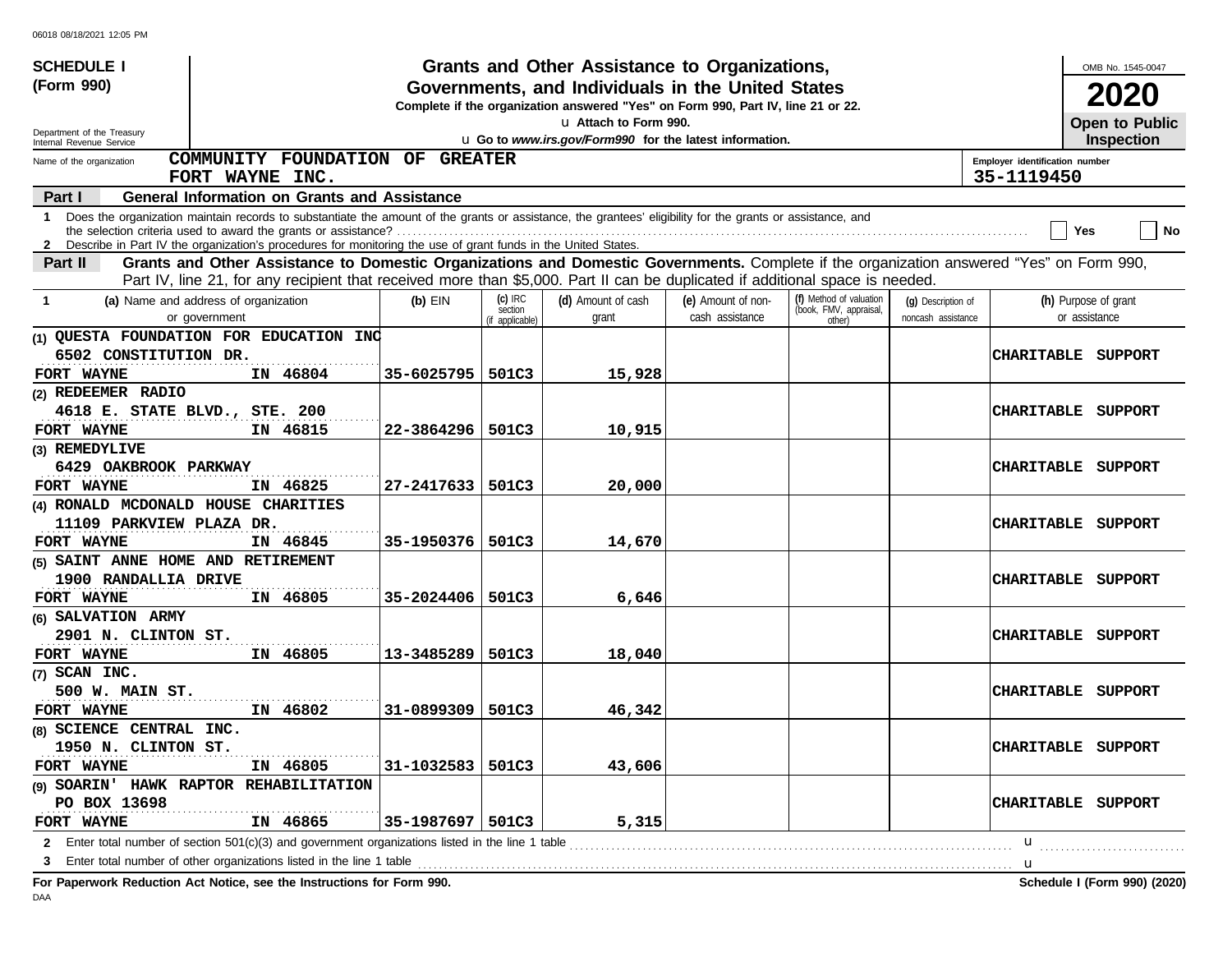| <b>SCHEDULE I</b>                                    |                                                                                                                                                                                                                                                             |            |                            | Grants and Other Assistance to Organizations,                                                                                         |                    |                                  |                    |                                | OMB No. 1545-0047    |                              |
|------------------------------------------------------|-------------------------------------------------------------------------------------------------------------------------------------------------------------------------------------------------------------------------------------------------------------|------------|----------------------------|---------------------------------------------------------------------------------------------------------------------------------------|--------------------|----------------------------------|--------------------|--------------------------------|----------------------|------------------------------|
| (Form 990)                                           |                                                                                                                                                                                                                                                             |            |                            | Governments, and Individuals in the United States<br>Complete if the organization answered "Yes" on Form 990, Part IV, line 21 or 22. |                    |                                  |                    |                                | 2020                 |                              |
| Department of the Treasury                           |                                                                                                                                                                                                                                                             |            |                            | La Attach to Form 990.                                                                                                                |                    |                                  |                    |                                | Open to Public       |                              |
| Internal Revenue Service<br>Name of the organization | COMMUNITY FOUNDATION OF GREATER                                                                                                                                                                                                                             |            |                            | u Go to www.irs.gov/Form990 for the latest information.                                                                               |                    |                                  |                    | Employer identification number | <b>Inspection</b>    |                              |
|                                                      | FORT WAYNE INC.                                                                                                                                                                                                                                             |            |                            |                                                                                                                                       |                    |                                  |                    | 35-1119450                     |                      |                              |
| Part I                                               | <b>General Information on Grants and Assistance</b>                                                                                                                                                                                                         |            |                            |                                                                                                                                       |                    |                                  |                    |                                |                      |                              |
| 1                                                    | Does the organization maintain records to substantiate the amount of the grants or assistance, the grantees' eligibility for the grants or assistance, and                                                                                                  |            |                            |                                                                                                                                       |                    |                                  |                    |                                | Yes                  | <b>No</b>                    |
| Part II                                              | 2 Describe in Part IV the organization's procedures for monitoring the use of grant funds in the United States.<br>Grants and Other Assistance to Domestic Organizations and Domestic Governments. Complete if the organization answered "Yes" on Form 990, |            |                            |                                                                                                                                       |                    |                                  |                    |                                |                      |                              |
|                                                      | Part IV, line 21, for any recipient that received more than \$5,000. Part II can be duplicated if additional space is needed.                                                                                                                               |            |                            |                                                                                                                                       |                    |                                  |                    |                                |                      |                              |
| -1                                                   | (a) Name and address of organization                                                                                                                                                                                                                        | $(b)$ EIN  | $(c)$ IRC                  | (d) Amount of cash                                                                                                                    | (e) Amount of non- | (f) Method of valuation          | (g) Description of |                                | (h) Purpose of grant |                              |
|                                                      | or government                                                                                                                                                                                                                                               |            | section<br>(if applicable) | grant                                                                                                                                 | cash assistance    | (book, FMV, appraisal,<br>other) | noncash assistance |                                | or assistance        |                              |
|                                                      | (1) SOUTHEAST YOUTH COUNCIL INC, THE                                                                                                                                                                                                                        |            |                            |                                                                                                                                       |                    |                                  |                    |                                |                      |                              |
| 19819 MONROEVILLE RD.                                |                                                                                                                                                                                                                                                             |            |                            |                                                                                                                                       |                    |                                  |                    | CHARITABLE SUPPORT             |                      |                              |
| MONROEVILLE                                          | IN 46773                                                                                                                                                                                                                                                    | 35-2131053 | 501C3                      | 33,322                                                                                                                                |                    |                                  |                    |                                |                      |                              |
|                                                      | (2) SOUTH SIDE HIGH SCHOOL FOUNDATION                                                                                                                                                                                                                       |            |                            |                                                                                                                                       |                    |                                  |                    |                                |                      |                              |
| 10824 PATRICIAN PL.                                  |                                                                                                                                                                                                                                                             |            |                            |                                                                                                                                       |                    |                                  |                    | <b>CHARITABLE</b>              | SUPPORT              |                              |
| FORT WAYNE                                           | IN 46845                                                                                                                                                                                                                                                    | 35-1924095 | 501C3                      | 12,381                                                                                                                                |                    |                                  |                    |                                |                      |                              |
| (3) SPECTRUM NONPROFIT SERVICES                      |                                                                                                                                                                                                                                                             |            |                            |                                                                                                                                       |                    |                                  |                    |                                |                      |                              |
| 1122 NORTH ASTOR ST.                                 |                                                                                                                                                                                                                                                             |            |                            |                                                                                                                                       |                    |                                  |                    | <b>CHARITABLE</b>              | SUPPORT              |                              |
| <b>MILWAUKEE</b>                                     | WI 53202                                                                                                                                                                                                                                                    | 20-5801761 | 501C3                      | 17,128                                                                                                                                |                    |                                  |                    |                                |                      |                              |
| (4) ST. CHARLES BORROMEO                             |                                                                                                                                                                                                                                                             |            |                            |                                                                                                                                       |                    |                                  |                    |                                |                      |                              |
| 4916 TRIER RD.                                       |                                                                                                                                                                                                                                                             |            |                            |                                                                                                                                       |                    |                                  |                    | <b>CHARITABLE</b>              | SUPPORT              |                              |
| FORT WAYNE                                           | IN 46815                                                                                                                                                                                                                                                    | 53-0196617 | 501C3                      | 13,000                                                                                                                                |                    |                                  |                    |                                |                      |                              |
| (5) ST. JOHN THE BAPTIST                             |                                                                                                                                                                                                                                                             |            |                            |                                                                                                                                       |                    |                                  |                    |                                |                      |                              |
| 4525 ARLINGTON AVE.                                  |                                                                                                                                                                                                                                                             |            |                            |                                                                                                                                       |                    |                                  |                    | <b>CHARITABLE</b>              | SUPPORT              |                              |
| FORT WAYNE                                           | IN 46807                                                                                                                                                                                                                                                    | 53-0196617 | 501C3                      | 16,363                                                                                                                                |                    |                                  |                    |                                |                      |                              |
| (6) ST. JOSEPH CATHOLIC SCHOOL                       |                                                                                                                                                                                                                                                             |            |                            |                                                                                                                                       |                    |                                  |                    |                                |                      |                              |
| 2211 BROOKLYN AVE.<br>FORT WAYNE                     | IN 46802                                                                                                                                                                                                                                                    | 35-2051396 | 501C3                      | 12,500                                                                                                                                |                    |                                  |                    | <b>CHARITABLE</b>              | SUPPORT              |                              |
|                                                      | (7) ST. JUDE CATHOLIC SCHOOL FORT WAYNE                                                                                                                                                                                                                     |            |                            |                                                                                                                                       |                    |                                  |                    |                                |                      |                              |
| 2110 PEMBERTON DR.                                   |                                                                                                                                                                                                                                                             |            |                            |                                                                                                                                       |                    |                                  |                    | <b>CHARITABLE</b>              | SUPPORT              |                              |
| FORT WAYNE                                           | IN 46805                                                                                                                                                                                                                                                    | 35-0876373 | 501C3                      | 12,500                                                                                                                                |                    |                                  |                    |                                |                      |                              |
|                                                      | (8) STURTZ PUBLIC MANAGEMENT GROUP, LLC                                                                                                                                                                                                                     |            |                            |                                                                                                                                       |                    |                                  |                    |                                |                      |                              |
| 2526 KNIGHTSBRIDGE DR.                               |                                                                                                                                                                                                                                                             |            |                            |                                                                                                                                       |                    |                                  |                    | CHARITABLE SUPPORT             |                      |                              |
| FORT WAYNE                                           | IN 46815                                                                                                                                                                                                                                                    |            |                            | 24,500                                                                                                                                |                    |                                  |                    |                                |                      |                              |
|                                                      | (9) ST. VINCENT DE PAUL CATHOLIC CHURCH                                                                                                                                                                                                                     |            |                            |                                                                                                                                       |                    |                                  |                    |                                |                      |                              |
| 1502 E. WALLEN RD.                                   |                                                                                                                                                                                                                                                             |            |                            |                                                                                                                                       |                    |                                  |                    | CHARITABLE SUPPORT             |                      |                              |
| FORT WAYNE                                           | IN 46825                                                                                                                                                                                                                                                    |            |                            | 46,450                                                                                                                                |                    |                                  |                    |                                |                      |                              |
|                                                      | 2 Enter total number of section 501(c)(3) and government organizations listed in the line 1 table                                                                                                                                                           |            |                            |                                                                                                                                       |                    |                                  |                    | u                              |                      |                              |
| 3                                                    | Enter total number of other organizations listed in the line 1 table                                                                                                                                                                                        |            |                            |                                                                                                                                       |                    |                                  |                    | u                              |                      |                              |
|                                                      | For Paperwork Reduction Act Notice, see the Instructions for Form 990.                                                                                                                                                                                      |            |                            |                                                                                                                                       |                    |                                  |                    |                                |                      | Schedule I (Form 990) (2020) |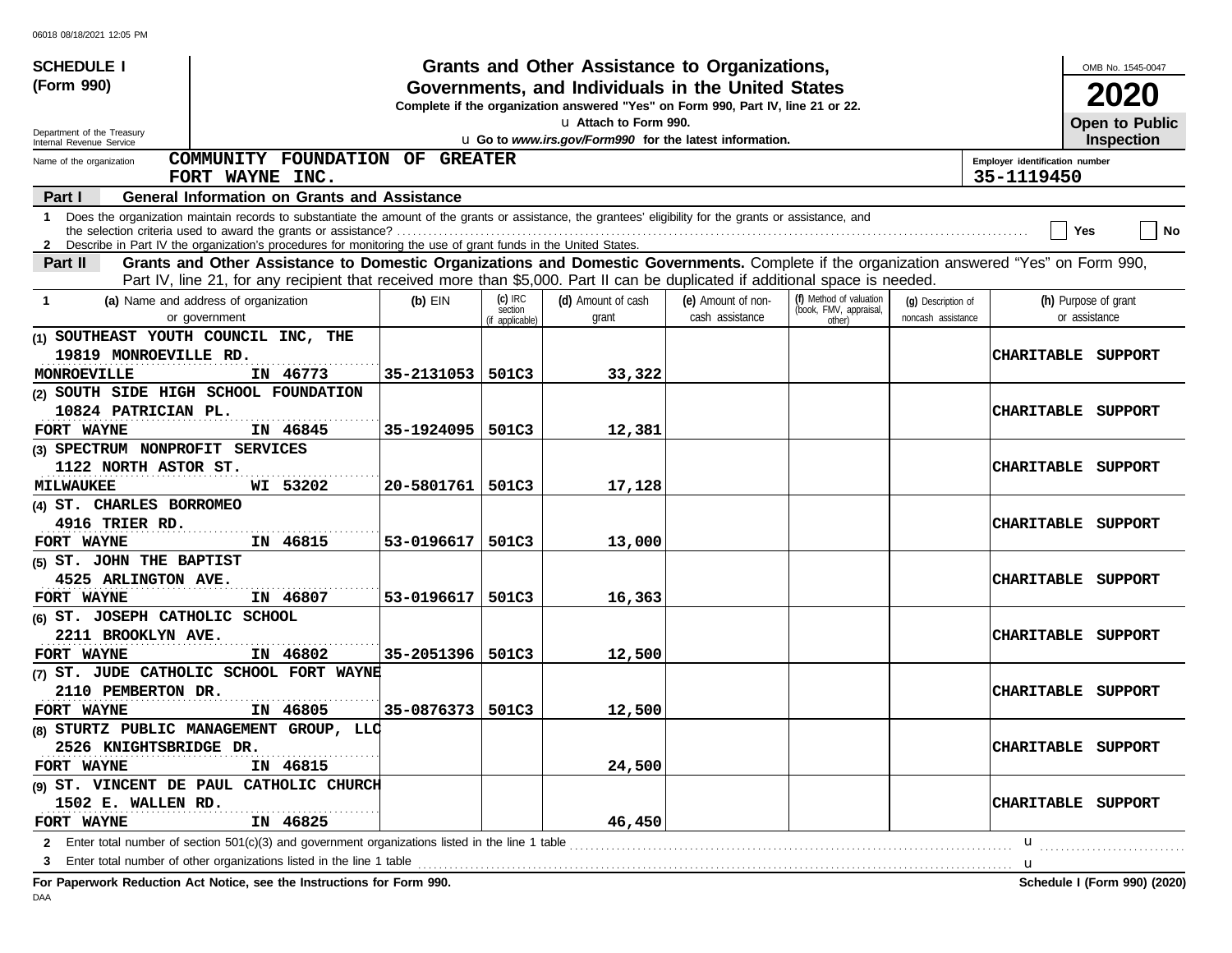| <b>SCHEDULE I</b>                                                      |                                                                                                                                                                                                                                                                               |            |                            | Grants and Other Assistance to Organizations,                                                                                         |                    |                                  |                    |                                | OMB No. 1545-0047            |
|------------------------------------------------------------------------|-------------------------------------------------------------------------------------------------------------------------------------------------------------------------------------------------------------------------------------------------------------------------------|------------|----------------------------|---------------------------------------------------------------------------------------------------------------------------------------|--------------------|----------------------------------|--------------------|--------------------------------|------------------------------|
| (Form 990)                                                             |                                                                                                                                                                                                                                                                               |            |                            | Governments, and Individuals in the United States<br>Complete if the organization answered "Yes" on Form 990, Part IV, line 21 or 22. |                    |                                  |                    |                                | 2020                         |
| Department of the Treasury                                             |                                                                                                                                                                                                                                                                               |            |                            | La Attach to Form 990.                                                                                                                |                    |                                  |                    |                                | <b>Open to Public</b>        |
| Internal Revenue Service                                               |                                                                                                                                                                                                                                                                               |            |                            | u Go to www.irs.gov/Form990 for the latest information.                                                                               |                    |                                  |                    |                                | <b>Inspection</b>            |
| Name of the organization                                               | COMMUNITY FOUNDATION OF GREATER                                                                                                                                                                                                                                               |            |                            |                                                                                                                                       |                    |                                  |                    | Employer identification number |                              |
|                                                                        | FORT WAYNE INC.                                                                                                                                                                                                                                                               |            |                            |                                                                                                                                       |                    |                                  |                    | 35-1119450                     |                              |
| Part I                                                                 | <b>General Information on Grants and Assistance</b>                                                                                                                                                                                                                           |            |                            |                                                                                                                                       |                    |                                  |                    |                                |                              |
| 1                                                                      | Does the organization maintain records to substantiate the amount of the grants or assistance, the grantees' eligibility for the grants or assistance, and<br>2 Describe in Part IV the organization's procedures for monitoring the use of grant funds in the United States. |            |                            |                                                                                                                                       |                    |                                  |                    |                                | No<br>Yes                    |
| Part II                                                                | Grants and Other Assistance to Domestic Organizations and Domestic Governments. Complete if the organization answered "Yes" on Form 990,                                                                                                                                      |            |                            |                                                                                                                                       |                    |                                  |                    |                                |                              |
|                                                                        | Part IV, line 21, for any recipient that received more than \$5,000. Part II can be duplicated if additional space is needed.                                                                                                                                                 |            |                            |                                                                                                                                       |                    |                                  |                    |                                |                              |
| (a) Name and address of organization                                   |                                                                                                                                                                                                                                                                               | $(b)$ EIN  | $(c)$ IRC                  | (d) Amount of cash                                                                                                                    | (e) Amount of non- | (f) Method of valuation          | (g) Description of |                                | (h) Purpose of grant         |
| or government                                                          |                                                                                                                                                                                                                                                                               |            | section<br>(if applicable) | grant                                                                                                                                 | cash assistance    | (book, FMV, appraisal,<br>other) | noncash assistance |                                | or assistance                |
| (1) SUMMIT EQUESTRIAN CENTER                                           |                                                                                                                                                                                                                                                                               |            |                            |                                                                                                                                       |                    |                                  |                    |                                |                              |
| 10808 LACABREAH LN                                                     |                                                                                                                                                                                                                                                                               |            |                            |                                                                                                                                       |                    |                                  |                    | <b>CHARITABLE</b>              | SUPPORT                      |
| FORT WAYNE                                                             | IN 46845                                                                                                                                                                                                                                                                      | 27-3693550 | 501C3                      | 6,972                                                                                                                                 |                    |                                  |                    |                                |                              |
| (2) SUPER SHOT INC.                                                    |                                                                                                                                                                                                                                                                               |            |                            |                                                                                                                                       |                    |                                  |                    |                                |                              |
| 1515 HOBSON RD                                                         |                                                                                                                                                                                                                                                                               |            |                            |                                                                                                                                       |                    |                                  |                    | <b>CHARITABLE</b>              | SUPPORT                      |
| FORT WAYNE                                                             | IN 46805                                                                                                                                                                                                                                                                      | 35-2122575 | 501C3                      | 40,274                                                                                                                                |                    |                                  |                    |                                |                              |
| (3) SYNERGY CONSULTING COMPANY                                         |                                                                                                                                                                                                                                                                               |            |                            |                                                                                                                                       |                    |                                  |                    |                                |                              |
|                                                                        | 5195 HAMPSTED VILLAGE CTR WAYNE #98                                                                                                                                                                                                                                           |            |                            |                                                                                                                                       |                    |                                  |                    | <b>CHARITABLE</b>              | SUPPORT                      |
| NEW ALBANY                                                             | OH 43054                                                                                                                                                                                                                                                                      |            |                            | 15,000                                                                                                                                |                    |                                  |                    |                                |                              |
| (4) TAYLOR UNIVERSITY - UPLAND                                         |                                                                                                                                                                                                                                                                               |            |                            |                                                                                                                                       |                    |                                  |                    |                                |                              |
| 236 W. READE AVE.                                                      |                                                                                                                                                                                                                                                                               |            |                            |                                                                                                                                       |                    |                                  |                    | <b>CHARITABLE</b>              | SUPPORT                      |
| UPLAND                                                                 | IN 46989                                                                                                                                                                                                                                                                      | 35-0868181 | 501C3                      | 101,000                                                                                                                               |                    |                                  |                    |                                |                              |
| (5) THE CHAPEL                                                         |                                                                                                                                                                                                                                                                               |            |                            |                                                                                                                                       |                    |                                  |                    |                                |                              |
| 2505 W. HAMILTON RD. S.                                                |                                                                                                                                                                                                                                                                               |            |                            |                                                                                                                                       |                    |                                  |                    | <b>CHARITABLE</b>              | SUPPORT                      |
| FORT WAYNE                                                             | IN 46814                                                                                                                                                                                                                                                                      | 35-1930152 | 501C3                      | 47,178                                                                                                                                |                    |                                  |                    |                                |                              |
| (6) THE HISTORY CENTER                                                 |                                                                                                                                                                                                                                                                               |            |                            |                                                                                                                                       |                    |                                  |                    |                                |                              |
| 302 E. BERRY ST.                                                       |                                                                                                                                                                                                                                                                               |            |                            |                                                                                                                                       |                    |                                  |                    | CHARITABLE                     | SUPPORT                      |
| FORT WAYNE                                                             | IN 46802                                                                                                                                                                                                                                                                      | 35-1043456 | 501C3                      | 32,795                                                                                                                                |                    |                                  |                    |                                |                              |
| (7) THE LEAGUE                                                         |                                                                                                                                                                                                                                                                               |            |                            |                                                                                                                                       |                    |                                  |                    |                                |                              |
| 5821 S. ANTHONY BLVD.                                                  |                                                                                                                                                                                                                                                                               |            |                            |                                                                                                                                       |                    |                                  |                    |                                | CHARITABLE SUPPORT           |
| FORT WAYNE                                                             | IN 46816                                                                                                                                                                                                                                                                      | 35-0876341 | 501C3                      | 29,533                                                                                                                                |                    |                                  |                    |                                |                              |
| (8) THE LIGHTHOUSE                                                     |                                                                                                                                                                                                                                                                               |            |                            |                                                                                                                                       |                    |                                  |                    |                                |                              |
| PO BOX 8746                                                            |                                                                                                                                                                                                                                                                               |            |                            |                                                                                                                                       |                    |                                  |                    |                                | <b>CHARITABLE SUPPORT</b>    |
| FORT WAYNE                                                             | IN 46898                                                                                                                                                                                                                                                                      | 47-2109588 | 501C3                      | 21,670                                                                                                                                |                    |                                  |                    |                                |                              |
| (9) THE OYSTER BAR                                                     |                                                                                                                                                                                                                                                                               |            |                            |                                                                                                                                       |                    |                                  |                    |                                |                              |
| 1830 S. CALHOUN ST.                                                    |                                                                                                                                                                                                                                                                               |            |                            |                                                                                                                                       |                    |                                  |                    |                                | CHARITABLE SUPPORT           |
| FORT WAYNE                                                             | IN 46802                                                                                                                                                                                                                                                                      |            |                            | 50,000                                                                                                                                |                    |                                  |                    |                                |                              |
|                                                                        | 2 Enter total number of section 501(c)(3) and government organizations listed in the line 1 table                                                                                                                                                                             |            |                            |                                                                                                                                       |                    |                                  |                    | u                              |                              |
| 3                                                                      | Enter total number of other organizations listed in the line 1 table                                                                                                                                                                                                          |            | .                          |                                                                                                                                       |                    |                                  |                    | u                              |                              |
| For Paperwork Reduction Act Notice, see the Instructions for Form 990. |                                                                                                                                                                                                                                                                               |            |                            |                                                                                                                                       |                    |                                  |                    |                                | Schedule I (Form 990) (2020) |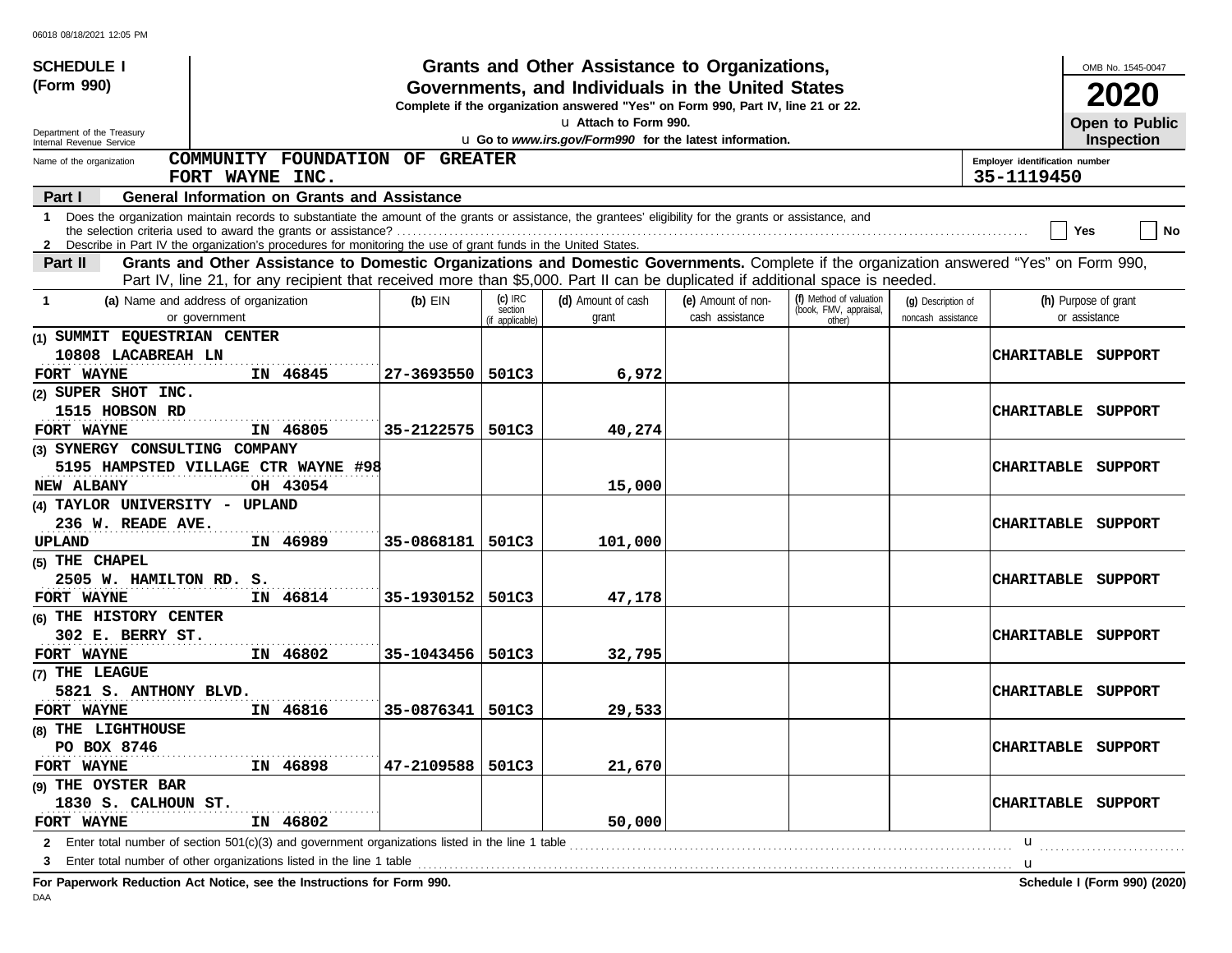| <b>SCHEDULE I</b>                                      |                                                                                                                                                                                                                                                                               |            |                                         | Grants and Other Assistance to Organizations,                                                                                         |                                       |                                                             |                                          |                                              | OMB No. 1545-0047                     |
|--------------------------------------------------------|-------------------------------------------------------------------------------------------------------------------------------------------------------------------------------------------------------------------------------------------------------------------------------|------------|-----------------------------------------|---------------------------------------------------------------------------------------------------------------------------------------|---------------------------------------|-------------------------------------------------------------|------------------------------------------|----------------------------------------------|---------------------------------------|
| (Form 990)                                             |                                                                                                                                                                                                                                                                               |            |                                         | Governments, and Individuals in the United States<br>Complete if the organization answered "Yes" on Form 990, Part IV, line 21 or 22. |                                       |                                                             |                                          |                                              | 2020                                  |
|                                                        |                                                                                                                                                                                                                                                                               |            |                                         | La Attach to Form 990.                                                                                                                |                                       |                                                             |                                          |                                              | Open to Public                        |
| Department of the Treasury<br>Internal Revenue Service |                                                                                                                                                                                                                                                                               |            |                                         | u Go to www.irs.gov/Form990 for the latest information.                                                                               |                                       |                                                             |                                          |                                              | <b>Inspection</b>                     |
| Name of the organization                               | COMMUNITY FOUNDATION OF GREATER<br>FORT WAYNE INC.                                                                                                                                                                                                                            |            |                                         |                                                                                                                                       |                                       |                                                             |                                          | Employer identification number<br>35-1119450 |                                       |
| Part I                                                 | <b>General Information on Grants and Assistance</b>                                                                                                                                                                                                                           |            |                                         |                                                                                                                                       |                                       |                                                             |                                          |                                              |                                       |
| 1.                                                     | Does the organization maintain records to substantiate the amount of the grants or assistance, the grantees' eligibility for the grants or assistance, and<br>2 Describe in Part IV the organization's procedures for monitoring the use of grant funds in the United States. |            |                                         |                                                                                                                                       |                                       |                                                             |                                          |                                              | No<br>Yes                             |
| <b>Part II</b>                                         | Grants and Other Assistance to Domestic Organizations and Domestic Governments. Complete if the organization answered "Yes" on Form 990,                                                                                                                                      |            |                                         |                                                                                                                                       |                                       |                                                             |                                          |                                              |                                       |
|                                                        | Part IV, line 21, for any recipient that received more than \$5,000. Part II can be duplicated if additional space is needed.                                                                                                                                                 |            |                                         |                                                                                                                                       |                                       |                                                             |                                          |                                              |                                       |
| 1                                                      | (a) Name and address of organization<br>or government                                                                                                                                                                                                                         | $(b)$ EIN  | $(c)$ IRC<br>section<br>(if applicable) | (d) Amount of cash<br>grant                                                                                                           | (e) Amount of non-<br>cash assistance | (f) Method of valuation<br>(book, FMV, appraisal,<br>other) | (q) Description of<br>noncash assistance |                                              | (h) Purpose of grant<br>or assistance |
| (1) THE RESCUE MISSION                                 |                                                                                                                                                                                                                                                                               |            |                                         |                                                                                                                                       |                                       |                                                             |                                          |                                              |                                       |
| PO BOX 11116                                           |                                                                                                                                                                                                                                                                               |            |                                         |                                                                                                                                       |                                       |                                                             |                                          |                                              | CHARITABLE SUPPORT                    |
| FORT WAYNE                                             | IN 46855                                                                                                                                                                                                                                                                      | 35-1054670 | 501C3                                   | 119,610                                                                                                                               |                                       |                                                             |                                          |                                              |                                       |
| (2) THIRTEEN STEP HOUSE, INC.                          |                                                                                                                                                                                                                                                                               |            |                                         |                                                                                                                                       |                                       |                                                             |                                          |                                              |                                       |
| 1317 W. WASHINGTON BLVD.                               |                                                                                                                                                                                                                                                                               |            |                                         |                                                                                                                                       |                                       |                                                             |                                          | <b>CHARITABLE</b>                            | SUPPORT                               |
| FORT WAYNE                                             | IN 46802                                                                                                                                                                                                                                                                      | 35-1316444 | 501C3                                   | 23,917                                                                                                                                |                                       |                                                             |                                          |                                              |                                       |
| (3) THREE RIVER'S DISTILLING CO.                       |                                                                                                                                                                                                                                                                               |            |                                         |                                                                                                                                       |                                       |                                                             |                                          |                                              |                                       |
| 224 E. WALLACE ST.                                     |                                                                                                                                                                                                                                                                               |            |                                         |                                                                                                                                       |                                       |                                                             |                                          | <b>CHARITABLE</b>                            | SUPPORT                               |
| FORT WAYNE                                             | IN 46803                                                                                                                                                                                                                                                                      |            |                                         | 5,742                                                                                                                                 |                                       |                                                             |                                          |                                              |                                       |
| (4) THREE RIVERS MUSIC THEATRE CO                      |                                                                                                                                                                                                                                                                               |            |                                         |                                                                                                                                       |                                       |                                                             |                                          |                                              |                                       |
| 212 PEARL ST.                                          |                                                                                                                                                                                                                                                                               |            |                                         |                                                                                                                                       |                                       |                                                             |                                          | <b>CHARITABLE</b>                            | SUPPORT                               |
| <b>FORT WAYNE</b>                                      | IN 46802                                                                                                                                                                                                                                                                      | 47-4992836 | 501C3                                   | 14,924                                                                                                                                |                                       |                                                             |                                          |                                              |                                       |
| (5) TOLON RESTAURANT                                   |                                                                                                                                                                                                                                                                               |            |                                         |                                                                                                                                       |                                       |                                                             |                                          |                                              |                                       |
| 614 HARRISON ST.                                       |                                                                                                                                                                                                                                                                               |            |                                         |                                                                                                                                       |                                       |                                                             |                                          | <b>CHARITABLE</b>                            | SUPPORT                               |
| <b>FORT WAYNE</b>                                      | IN 46802                                                                                                                                                                                                                                                                      |            |                                         | 40,000                                                                                                                                |                                       |                                                             |                                          |                                              |                                       |
|                                                        | (6) TRI-CREEK EDUCATION FOUNDATION INC.                                                                                                                                                                                                                                       |            |                                         |                                                                                                                                       |                                       |                                                             |                                          |                                              |                                       |
| 19290 CLINE AVE.                                       |                                                                                                                                                                                                                                                                               |            |                                         |                                                                                                                                       |                                       |                                                             |                                          | <b>CHARITABLE</b>                            | SUPPORT                               |
| <b>LOWELL</b>                                          | IN 46356                                                                                                                                                                                                                                                                      | 35-2128513 | 501C3                                   | 80,000                                                                                                                                |                                       |                                                             |                                          |                                              |                                       |
| (7) TRINITY ENGLISH EVANGELICAL                        |                                                                                                                                                                                                                                                                               |            |                                         |                                                                                                                                       |                                       |                                                             |                                          |                                              |                                       |
| 450 WEST WASHINGTON BLVD.                              |                                                                                                                                                                                                                                                                               |            |                                         |                                                                                                                                       |                                       |                                                             |                                          |                                              | CHARITABLE SUPPORT                    |
| <b>FORT WAYNE</b>                                      | IN 46802                                                                                                                                                                                                                                                                      | 35-0876356 | 501C3                                   | 34,221                                                                                                                                |                                       |                                                             |                                          |                                              |                                       |
| (8) TRINITY EPISCOPAL CHURCH                           |                                                                                                                                                                                                                                                                               |            |                                         |                                                                                                                                       |                                       |                                                             |                                          |                                              |                                       |
| 611 W. BERRY ST.                                       |                                                                                                                                                                                                                                                                               |            |                                         |                                                                                                                                       |                                       |                                                             |                                          |                                              | <b>CHARITABLE SUPPORT</b>             |
| <b>FORT WAYNE</b>                                      | IN 46802                                                                                                                                                                                                                                                                      | 11-1646315 | 501C3                                   | 7,463                                                                                                                                 |                                       |                                                             |                                          |                                              |                                       |
| (9) TURNSTONE CENTER FOR CHILDREN                      |                                                                                                                                                                                                                                                                               |            |                                         |                                                                                                                                       |                                       |                                                             |                                          |                                              |                                       |
| 3320 N. CLINTON ST.                                    |                                                                                                                                                                                                                                                                               |            |                                         |                                                                                                                                       |                                       |                                                             |                                          |                                              | CHARITABLE SUPPORT                    |
| FORT WAYNE                                             | IN 46805                                                                                                                                                                                                                                                                      | 35-0913541 | 501C3                                   | 148,771                                                                                                                               |                                       |                                                             |                                          |                                              |                                       |
|                                                        |                                                                                                                                                                                                                                                                               |            |                                         |                                                                                                                                       |                                       |                                                             |                                          | u                                            |                                       |
|                                                        |                                                                                                                                                                                                                                                                               |            |                                         |                                                                                                                                       |                                       |                                                             |                                          | $\mathbf u$                                  |                                       |
|                                                        | Fee Department: Deduction, Act Notice, and the Instructions for Fer                                                                                                                                                                                                           |            |                                         |                                                                                                                                       |                                       |                                                             |                                          |                                              | <b>Cohodule I (Form 000) (2020)</b>   |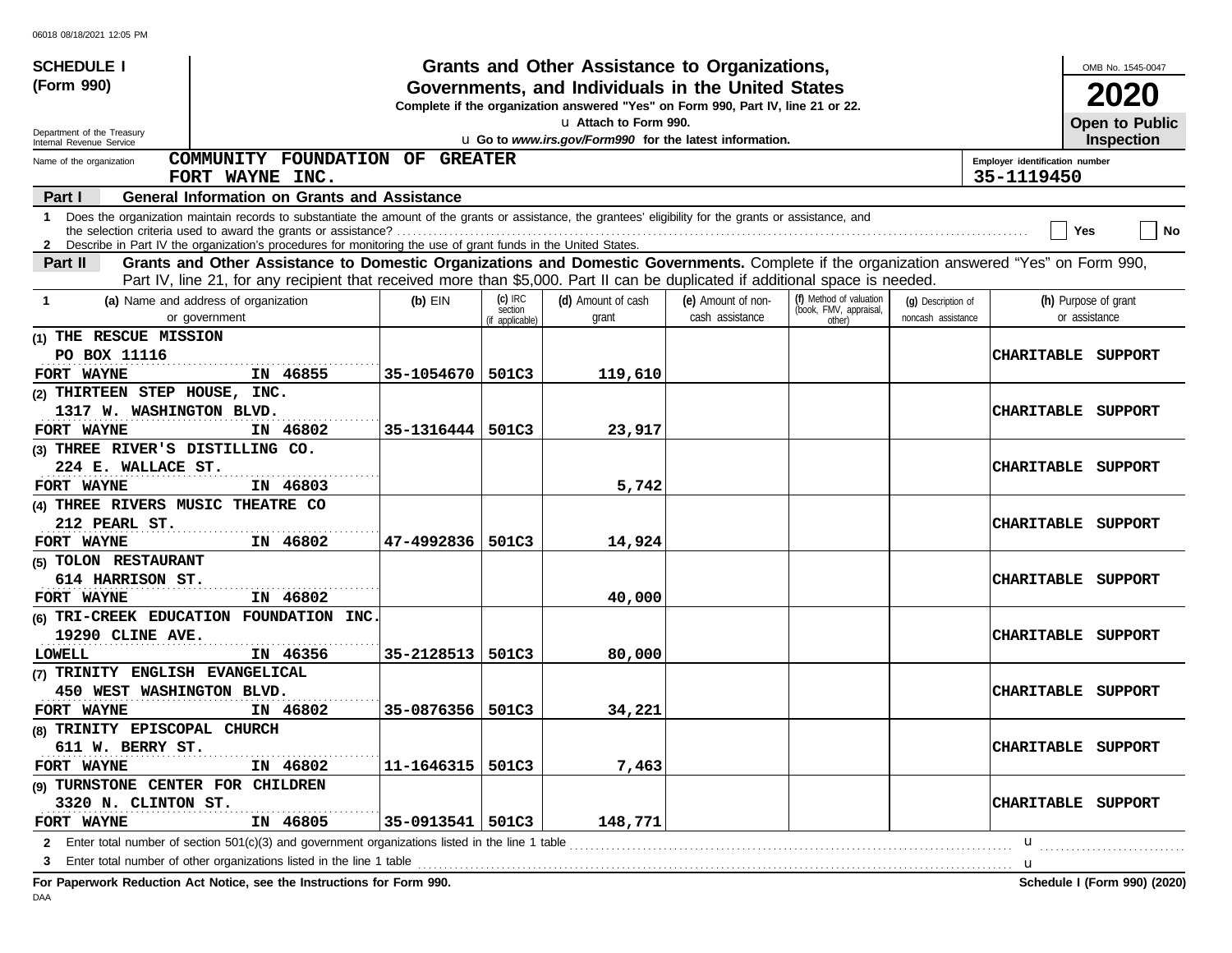| <b>SCHEDULE I</b>                                      |                                                                                                                                                                                                                                                                               |                    |                                         | Grants and Other Assistance to Organizations,                                                                                         |                                       |                                                             |                                          |                                              | OMB No. 1545-0047                     |
|--------------------------------------------------------|-------------------------------------------------------------------------------------------------------------------------------------------------------------------------------------------------------------------------------------------------------------------------------|--------------------|-----------------------------------------|---------------------------------------------------------------------------------------------------------------------------------------|---------------------------------------|-------------------------------------------------------------|------------------------------------------|----------------------------------------------|---------------------------------------|
| (Form 990)                                             |                                                                                                                                                                                                                                                                               |                    |                                         | Governments, and Individuals in the United States<br>Complete if the organization answered "Yes" on Form 990, Part IV, line 21 or 22. |                                       |                                                             |                                          |                                              | 2020                                  |
|                                                        |                                                                                                                                                                                                                                                                               |                    |                                         | La Attach to Form 990.                                                                                                                |                                       |                                                             |                                          |                                              | Open to Public                        |
| Department of the Treasury<br>Internal Revenue Service |                                                                                                                                                                                                                                                                               |                    |                                         | u Go to www.irs.gov/Form990 for the latest information.                                                                               |                                       |                                                             |                                          |                                              | Inspection                            |
| Name of the organization                               | COMMUNITY FOUNDATION OF GREATER<br>FORT WAYNE INC.                                                                                                                                                                                                                            |                    |                                         |                                                                                                                                       |                                       |                                                             |                                          | Employer identification number<br>35-1119450 |                                       |
| Part I                                                 | <b>General Information on Grants and Assistance</b>                                                                                                                                                                                                                           |                    |                                         |                                                                                                                                       |                                       |                                                             |                                          |                                              |                                       |
| 1.                                                     | Does the organization maintain records to substantiate the amount of the grants or assistance, the grantees' eligibility for the grants or assistance, and<br>2 Describe in Part IV the organization's procedures for monitoring the use of grant funds in the United States. |                    |                                         |                                                                                                                                       |                                       |                                                             |                                          |                                              | No<br>Yes                             |
| <b>Part II</b>                                         | Grants and Other Assistance to Domestic Organizations and Domestic Governments. Complete if the organization answered "Yes" on Form 990,                                                                                                                                      |                    |                                         |                                                                                                                                       |                                       |                                                             |                                          |                                              |                                       |
|                                                        | Part IV, line 21, for any recipient that received more than \$5,000. Part II can be duplicated if additional space is needed.                                                                                                                                                 |                    |                                         |                                                                                                                                       |                                       |                                                             |                                          |                                              |                                       |
| -1                                                     | (a) Name and address of organization<br>or government                                                                                                                                                                                                                         | $(b)$ EIN          | $(c)$ IRC<br>section<br>(if applicable) | (d) Amount of cash<br>grant                                                                                                           | (e) Amount of non-<br>cash assistance | (f) Method of valuation<br>(book, FMV, appraisal,<br>other) | (q) Description of<br>noncash assistance |                                              | (h) Purpose of grant<br>or assistance |
| (1) UNITED WAY OF ALLEN COUNTY INC.                    |                                                                                                                                                                                                                                                                               |                    |                                         |                                                                                                                                       |                                       |                                                             |                                          |                                              |                                       |
| 334 E. BERRY ST.<br>FORT WAYNE                         | IN 46802                                                                                                                                                                                                                                                                      | 35-0867932         | 501C3                                   | 133,542                                                                                                                               |                                       |                                                             |                                          |                                              | CHARITABLE SUPPORT                    |
|                                                        | (2) UNITED WAY METROPOLITAN NASHVILLE                                                                                                                                                                                                                                         |                    |                                         |                                                                                                                                       |                                       |                                                             |                                          |                                              |                                       |
| 250 VENTURE CIRCLE                                     |                                                                                                                                                                                                                                                                               |                    |                                         |                                                                                                                                       |                                       |                                                             |                                          | <b>CHARITABLE</b>                            | SUPPORT                               |
| <b>NASHVILLE</b>                                       | TN 37228                                                                                                                                                                                                                                                                      | 62-0533104         | 501C3                                   | 10,000                                                                                                                                |                                       |                                                             |                                          |                                              |                                       |
| (3) UNITY SCHOOL OF CHRISTIANITY                       |                                                                                                                                                                                                                                                                               |                    |                                         |                                                                                                                                       |                                       |                                                             |                                          |                                              |                                       |
| 1901 NW BLUE PKWY.                                     |                                                                                                                                                                                                                                                                               |                    |                                         |                                                                                                                                       |                                       |                                                             |                                          | <b>CHARITABLE</b>                            | SUPPORT                               |
| UNITY VILLAGE                                          | MO 64065                                                                                                                                                                                                                                                                      | 44-0546000         | 501C3                                   | 6,000                                                                                                                                 |                                       |                                                             |                                          |                                              |                                       |
| (4) UNIVERSITY OF NOTRE DAME                           |                                                                                                                                                                                                                                                                               |                    |                                         |                                                                                                                                       |                                       |                                                             |                                          |                                              |                                       |
| 115 MAIN BLDG.                                         |                                                                                                                                                                                                                                                                               |                    |                                         |                                                                                                                                       |                                       |                                                             |                                          | <b>CHARITABLE</b>                            | SUPPORT                               |
| NOTRE DAME                                             | IN 46556                                                                                                                                                                                                                                                                      | 35-0868188         | 501C3                                   | 8,500                                                                                                                                 |                                       |                                                             |                                          |                                              |                                       |
| (5) UNIVERSITY OF SAINT FRANCIS                        |                                                                                                                                                                                                                                                                               |                    |                                         |                                                                                                                                       |                                       |                                                             |                                          |                                              |                                       |
| 2701 SPRING ST.                                        |                                                                                                                                                                                                                                                                               |                    |                                         |                                                                                                                                       |                                       |                                                             |                                          | <b>CHARITABLE</b>                            | SUPPORT                               |
| FORT WAYNE                                             | IN 46808                                                                                                                                                                                                                                                                      | 35-0886846         | 501C3                                   | 105,155                                                                                                                               |                                       |                                                             |                                          |                                              |                                       |
| (6) UTOPIAN COMMUNITY GROCERY STORE                    |                                                                                                                                                                                                                                                                               |                    |                                         |                                                                                                                                       |                                       |                                                             |                                          |                                              |                                       |
| 608 OXFORD ST.                                         |                                                                                                                                                                                                                                                                               |                    |                                         |                                                                                                                                       |                                       |                                                             |                                          | <b>CHARITABLE</b>                            | SUPPORT                               |
| FORT WAYNE                                             | IN 46806                                                                                                                                                                                                                                                                      |                    |                                         | 20,000                                                                                                                                |                                       |                                                             |                                          |                                              |                                       |
| (7) VERA BRADLEY FOUNDATION                            |                                                                                                                                                                                                                                                                               |                    |                                         |                                                                                                                                       |                                       |                                                             |                                          |                                              |                                       |
| 12420 STONEBRIDGE RD.                                  |                                                                                                                                                                                                                                                                               |                    |                                         |                                                                                                                                       |                                       |                                                             |                                          |                                              | CHARITABLE SUPPORT                    |
| <b>ROANOKE</b>                                         | IN 46783                                                                                                                                                                                                                                                                      | 35-2058177         | 501C3                                   | 25,000                                                                                                                                |                                       |                                                             |                                          |                                              |                                       |
| (8) VINCENT VILLAGE INC.                               |                                                                                                                                                                                                                                                                               |                    |                                         |                                                                                                                                       |                                       |                                                             |                                          |                                              |                                       |
| 2827 HOLTON AVE.                                       |                                                                                                                                                                                                                                                                               |                    |                                         |                                                                                                                                       |                                       |                                                             |                                          |                                              | <b>CHARITABLE SUPPORT</b>             |
| FORT WAYNE                                             | IN 46806                                                                                                                                                                                                                                                                      | 35-1780135   501C3 |                                         | 60,495                                                                                                                                |                                       |                                                             |                                          |                                              |                                       |
|                                                        | (9) VISITING NURSE AND HOSPICE HOME INC                                                                                                                                                                                                                                       |                    |                                         |                                                                                                                                       |                                       |                                                             |                                          |                                              |                                       |
| 5910 HOMESTEAD RD.                                     |                                                                                                                                                                                                                                                                               |                    |                                         |                                                                                                                                       |                                       |                                                             |                                          |                                              | CHARITABLE SUPPORT                    |
| FORT WAYNE                                             | IN 46814                                                                                                                                                                                                                                                                      | 35-1687026   501C3 |                                         | 12,917                                                                                                                                |                                       |                                                             |                                          |                                              |                                       |
|                                                        |                                                                                                                                                                                                                                                                               |                    |                                         |                                                                                                                                       |                                       |                                                             |                                          | u                                            |                                       |
| 3                                                      |                                                                                                                                                                                                                                                                               |                    |                                         |                                                                                                                                       |                                       |                                                             |                                          | u                                            |                                       |
|                                                        | Fer Denemicals Deduction, Act Nation, and the Instructions for Fer                                                                                                                                                                                                            |                    |                                         |                                                                                                                                       |                                       |                                                             |                                          |                                              | <b>Cohodule I (Ferm 000) (2020)</b>   |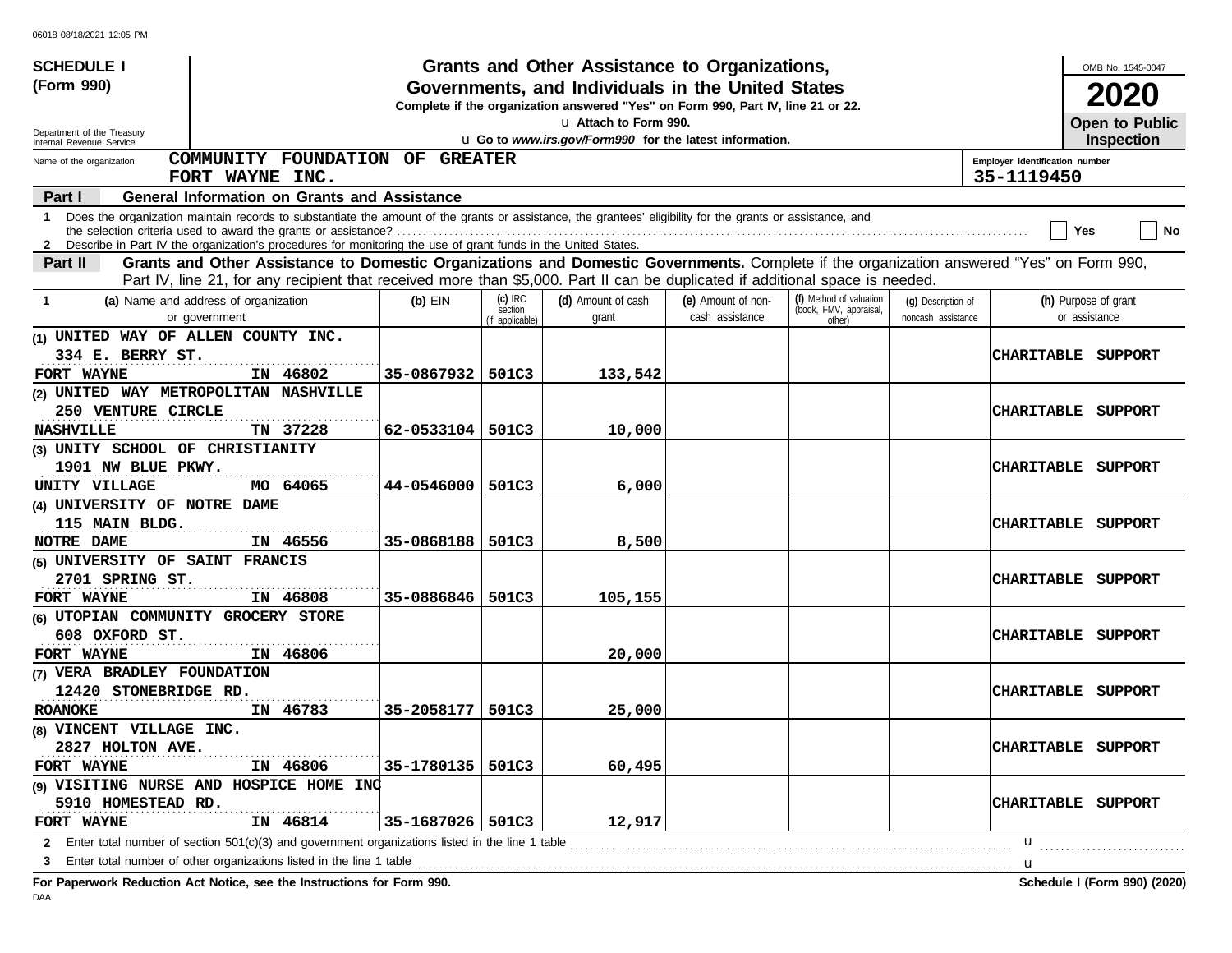| <b>SCHEDULE I</b>                                    |                                                                                                                                                                                                                                                                                 |                    |                                         | Grants and Other Assistance to Organizations,                                                                                         |                                       |                                                             |                                          |                                | OMB No. 1545-0047                     |           |
|------------------------------------------------------|---------------------------------------------------------------------------------------------------------------------------------------------------------------------------------------------------------------------------------------------------------------------------------|--------------------|-----------------------------------------|---------------------------------------------------------------------------------------------------------------------------------------|---------------------------------------|-------------------------------------------------------------|------------------------------------------|--------------------------------|---------------------------------------|-----------|
| (Form 990)                                           |                                                                                                                                                                                                                                                                                 |                    |                                         | Governments, and Individuals in the United States<br>Complete if the organization answered "Yes" on Form 990, Part IV, line 21 or 22. |                                       |                                                             |                                          |                                | 2020                                  |           |
| Department of the Treasury                           |                                                                                                                                                                                                                                                                                 |                    |                                         | La Attach to Form 990.<br>u Go to www.irs.gov/Form990 for the latest information.                                                     |                                       |                                                             |                                          |                                | Open to Public<br><b>Inspection</b>   |           |
| Internal Revenue Service<br>Name of the organization | COMMUNITY FOUNDATION OF GREATER                                                                                                                                                                                                                                                 |                    |                                         |                                                                                                                                       |                                       |                                                             |                                          | Employer identification number |                                       |           |
|                                                      | FORT WAYNE INC.                                                                                                                                                                                                                                                                 |                    |                                         |                                                                                                                                       |                                       |                                                             |                                          | 35-1119450                     |                                       |           |
| Part I                                               | <b>General Information on Grants and Assistance</b>                                                                                                                                                                                                                             |                    |                                         |                                                                                                                                       |                                       |                                                             |                                          |                                |                                       |           |
|                                                      | 1 Does the organization maintain records to substantiate the amount of the grants or assistance, the grantees' eligibility for the grants or assistance, and<br>2 Describe in Part IV the organization's procedures for monitoring the use of grant funds in the United States. |                    |                                         |                                                                                                                                       |                                       |                                                             |                                          |                                | Yes                                   | <b>No</b> |
| Part II                                              | Grants and Other Assistance to Domestic Organizations and Domestic Governments. Complete if the organization answered "Yes" on Form 990,                                                                                                                                        |                    |                                         |                                                                                                                                       |                                       |                                                             |                                          |                                |                                       |           |
|                                                      | Part IV, line 21, for any recipient that received more than \$5,000. Part II can be duplicated if additional space is needed.                                                                                                                                                   |                    |                                         |                                                                                                                                       |                                       |                                                             |                                          |                                |                                       |           |
| -1                                                   | (a) Name and address of organization<br>or government                                                                                                                                                                                                                           | $(b)$ EIN          | $(c)$ IRC<br>section<br>(if applicable) | (d) Amount of cash<br>grant                                                                                                           | (e) Amount of non-<br>cash assistance | (f) Method of valuation<br>(book, FMV, appraisal,<br>other) | (g) Description of<br>noncash assistance |                                | (h) Purpose of grant<br>or assistance |           |
| (1) VISUAL PRIME STUDIOS LLC                         |                                                                                                                                                                                                                                                                                 |                    |                                         |                                                                                                                                       |                                       |                                                             |                                          |                                |                                       |           |
| FORT WAYNE                                           | 10355 DAWSONS CREEK BLVD. STE. B<br>IN 46825                                                                                                                                                                                                                                    |                    |                                         | 25,000                                                                                                                                |                                       |                                                             |                                          | CHARITABLE                     | SUPPORT                               |           |
| (2) VOLUNTEER CENTER @ RSVP                          |                                                                                                                                                                                                                                                                                 |                    |                                         |                                                                                                                                       |                                       |                                                             |                                          |                                |                                       |           |
| 3401 LAKE AVE., STE. 4                               |                                                                                                                                                                                                                                                                                 |                    |                                         |                                                                                                                                       |                                       |                                                             |                                          | <b>CHARITABLE</b>              | SUPPORT                               |           |
| FORT WAYNE                                           | IN 46805                                                                                                                                                                                                                                                                        | 36-4559850         | 501C3                                   | 25,000                                                                                                                                |                                       |                                                             |                                          |                                |                                       |           |
|                                                      | (3) WELLSPRING INTERFAITH SOCIAL SVCS                                                                                                                                                                                                                                           |                    |                                         |                                                                                                                                       |                                       |                                                             |                                          |                                |                                       |           |
| 1316 BROADWAY AVE.                                   |                                                                                                                                                                                                                                                                                 |                    |                                         |                                                                                                                                       |                                       |                                                             |                                          | <b>CHARITABLE</b>              | SUPPORT                               |           |
| FORT WAYNE                                           | IN 46802                                                                                                                                                                                                                                                                        | 51-0151621         | 501C3                                   | 77,321                                                                                                                                |                                       |                                                             |                                          |                                |                                       |           |
| (4) WHITINGTON HOMES AND SERVICES                    |                                                                                                                                                                                                                                                                                 |                    |                                         |                                                                                                                                       |                                       |                                                             |                                          |                                |                                       |           |
| 2423 FAIRFIELD AVE.                                  |                                                                                                                                                                                                                                                                                 |                    |                                         |                                                                                                                                       |                                       |                                                             |                                          | <b>CHARITABLE</b>              | SUPPORT                               |           |
| FORT WAYNE                                           | IN 46807                                                                                                                                                                                                                                                                        | 31-0884478         | 501C3                                   | 15,466                                                                                                                                |                                       |                                                             |                                          |                                |                                       |           |
| (5) WOMEN'S CARE CENTER INC.                         |                                                                                                                                                                                                                                                                                 |                    |                                         |                                                                                                                                       |                                       |                                                             |                                          |                                |                                       |           |
| 4600 W. JEFFERSON BLVD.                              |                                                                                                                                                                                                                                                                                 |                    |                                         |                                                                                                                                       |                                       |                                                             |                                          | <b>CHARITABLE</b>              | SUPPORT                               |           |
| FORT WAYNE                                           | IN 46804                                                                                                                                                                                                                                                                        | 35-1609945         | 501C3                                   | 46,191                                                                                                                                |                                       |                                                             |                                          |                                |                                       |           |
| (6) WORLD BASEBALL ACADEMY                           |                                                                                                                                                                                                                                                                                 |                    |                                         |                                                                                                                                       |                                       |                                                             |                                          |                                |                                       |           |
| 1701 FREEMAN ST.                                     |                                                                                                                                                                                                                                                                                 |                    |                                         |                                                                                                                                       |                                       |                                                             |                                          | <b>CHARITABLE</b>              | SUPPORT                               |           |
| FORT WAYNE                                           | IN 46802                                                                                                                                                                                                                                                                        | 30-0202606         | 501C3                                   | 10,095                                                                                                                                |                                       |                                                             |                                          |                                |                                       |           |
| $(7)$ X COUNT INC.                                   |                                                                                                                                                                                                                                                                                 |                    |                                         |                                                                                                                                       |                                       |                                                             |                                          |                                |                                       |           |
| 5301 MERCHANDISE DR,                                 |                                                                                                                                                                                                                                                                                 |                    |                                         |                                                                                                                                       |                                       |                                                             |                                          | <b>CHARITABLE</b>              | SUPPORT                               |           |
| FORT WAYNE                                           | IN 46825                                                                                                                                                                                                                                                                        | 45-4791946         | 501C3                                   | 13,433                                                                                                                                |                                       |                                                             |                                          |                                |                                       |           |
| (8) YMCA OF GREATER FORT WAYNE                       |                                                                                                                                                                                                                                                                                 |                    |                                         |                                                                                                                                       |                                       |                                                             |                                          |                                |                                       |           |
| 347 W. BERRY ST., STE. 500                           |                                                                                                                                                                                                                                                                                 |                    |                                         |                                                                                                                                       |                                       |                                                             |                                          |                                | CHARITABLE SUPPORT                    |           |
| FORT WAYNE                                           | IN 46802                                                                                                                                                                                                                                                                        | 35-0886850         | 501C3                                   | 105,903                                                                                                                               |                                       |                                                             |                                          |                                |                                       |           |
| (9) YOUNG LIFE FORT WAYNE                            |                                                                                                                                                                                                                                                                                 |                    |                                         |                                                                                                                                       |                                       |                                                             |                                          |                                |                                       |           |
| 3308 ARROWWOOD DR.                                   |                                                                                                                                                                                                                                                                                 |                    |                                         |                                                                                                                                       |                                       |                                                             |                                          |                                | CHARITABLE SUPPORT                    |           |
| FORT WAYNE                                           | IN 46815                                                                                                                                                                                                                                                                        | 84-0385934   501C3 |                                         | 8,000                                                                                                                                 |                                       |                                                             |                                          |                                |                                       |           |
|                                                      | <b>2</b> Enter total number of section 501(c)(3) and government organizations listed in the line 1 table                                                                                                                                                                        |                    |                                         |                                                                                                                                       |                                       |                                                             |                                          | u                              |                                       |           |
| 3                                                    | Enter total number of other organizations listed in the line 1 table                                                                                                                                                                                                            |                    |                                         |                                                                                                                                       |                                       |                                                             |                                          | u                              |                                       |           |
|                                                      | For Paperwork Reduction Act Notice, see the Instructions for Form 990.                                                                                                                                                                                                          |                    |                                         |                                                                                                                                       |                                       |                                                             |                                          |                                | Schedule I (Form 990) (2020)          |           |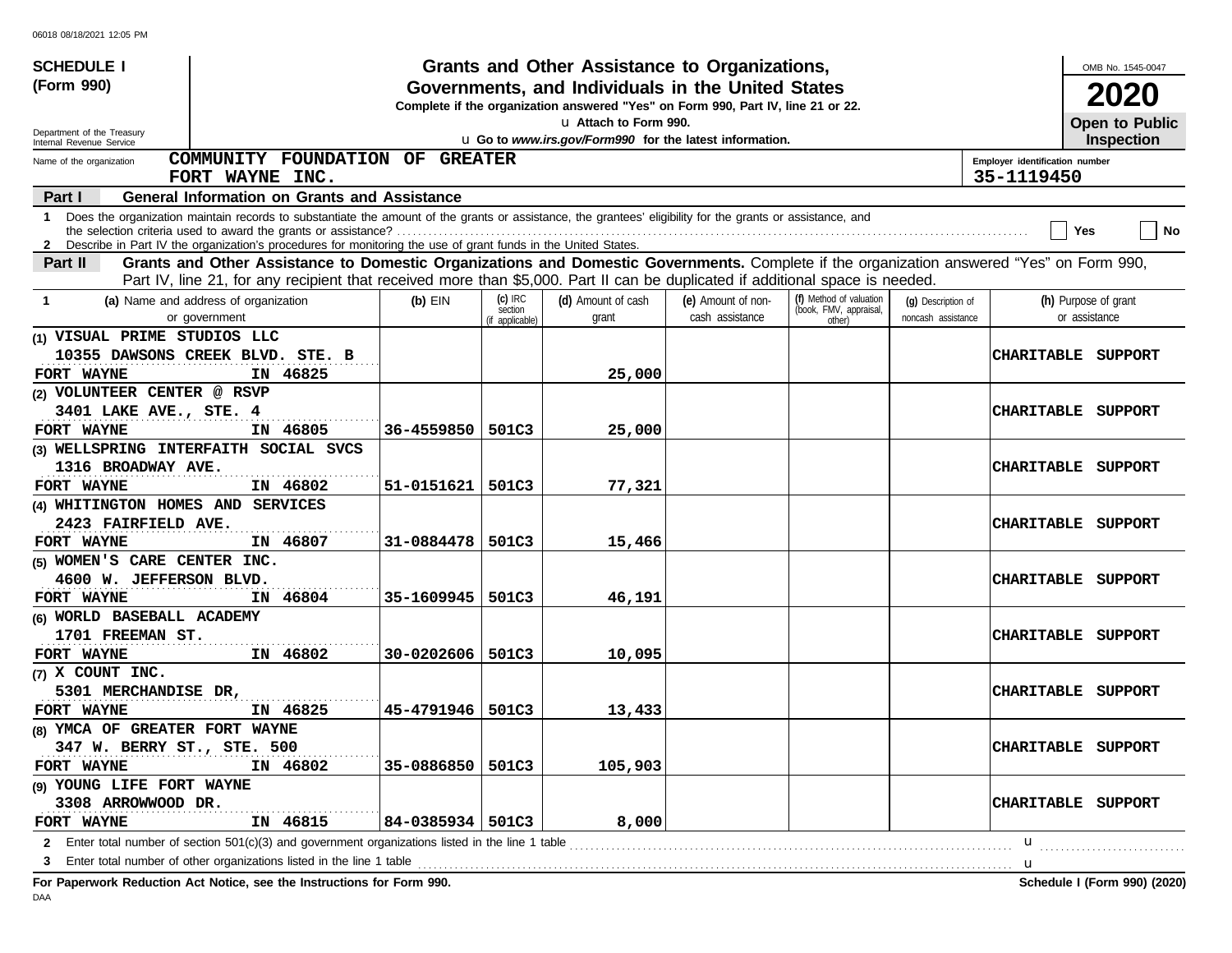| <b>SCHEDULE I</b>                                                 |                                                                                                                                                                                                                                                                                 |            |                                         | Grants and Other Assistance to Organizations,                                                                                         |                                       |                                                             |                                          |                                              | OMB No. 1545-0047                          |
|-------------------------------------------------------------------|---------------------------------------------------------------------------------------------------------------------------------------------------------------------------------------------------------------------------------------------------------------------------------|------------|-----------------------------------------|---------------------------------------------------------------------------------------------------------------------------------------|---------------------------------------|-------------------------------------------------------------|------------------------------------------|----------------------------------------------|--------------------------------------------|
| (Form 990)                                                        |                                                                                                                                                                                                                                                                                 |            |                                         | Governments, and Individuals in the United States<br>Complete if the organization answered "Yes" on Form 990, Part IV, line 21 or 22. |                                       |                                                             |                                          |                                              |                                            |
| Department of the Treasury                                        |                                                                                                                                                                                                                                                                                 |            |                                         | La Attach to Form 990.<br>u Go to www.irs.gov/Form990 for the latest information.                                                     |                                       |                                                             |                                          |                                              | <b>Open to Public</b><br><b>Inspection</b> |
| Internal Revenue Service<br>Name of the organization              | COMMUNITY FOUNDATION OF GREATER                                                                                                                                                                                                                                                 |            |                                         |                                                                                                                                       |                                       |                                                             |                                          | Employer identification number<br>35-1119450 |                                            |
| Part I                                                            | FORT WAYNE INC.<br><b>General Information on Grants and Assistance</b>                                                                                                                                                                                                          |            |                                         |                                                                                                                                       |                                       |                                                             |                                          |                                              |                                            |
|                                                                   | 1 Does the organization maintain records to substantiate the amount of the grants or assistance, the grantees' eligibility for the grants or assistance, and<br>2 Describe in Part IV the organization's procedures for monitoring the use of grant funds in the United States. |            |                                         |                                                                                                                                       |                                       |                                                             |                                          |                                              | No<br>Yes                                  |
| Part II                                                           | Grants and Other Assistance to Domestic Organizations and Domestic Governments. Complete if the organization answered "Yes" on Form 990,<br>Part IV, line 21, for any recipient that received more than \$5,000. Part II can be duplicated if additional space is needed.       |            |                                         |                                                                                                                                       |                                       |                                                             |                                          |                                              |                                            |
| 1                                                                 | (a) Name and address of organization<br>or government                                                                                                                                                                                                                           | $(b)$ EIN  | $(c)$ IRC<br>section<br>(if applicable) | (d) Amount of cash<br>grant                                                                                                           | (e) Amount of non-<br>cash assistance | (f) Method of valuation<br>(book, FMV, appraisal,<br>other) | (q) Description of<br>noncash assistance |                                              | (h) Purpose of grant<br>or assistance      |
| PO BOX 431<br><b>BLUFFTON</b>                                     | (1) YOUTH FOR CHRIST OF ADAMS, JAY, AND<br>IN 46714                                                                                                                                                                                                                             | 35-1837273 | 501C3                                   | 15,000                                                                                                                                |                                       |                                                             |                                          | <b>CHARITABLE</b>                            | SUPPORT                                    |
| (2) YWCA NORTHEAST INDIANA INC.<br>5920 DECATUR RD.<br>FORT WAYNE | IN 46816                                                                                                                                                                                                                                                                        | 35-0868220 | 501C3                                   | 57,946                                                                                                                                |                                       |                                                             |                                          | <b>CHARITABLE</b>                            | SUPPORT                                    |
| (3)                                                               |                                                                                                                                                                                                                                                                                 |            |                                         |                                                                                                                                       |                                       |                                                             |                                          |                                              |                                            |
|                                                                   |                                                                                                                                                                                                                                                                                 |            |                                         |                                                                                                                                       |                                       |                                                             |                                          |                                              |                                            |
| (4)                                                               |                                                                                                                                                                                                                                                                                 |            |                                         |                                                                                                                                       |                                       |                                                             |                                          |                                              |                                            |
| (5)                                                               |                                                                                                                                                                                                                                                                                 |            |                                         |                                                                                                                                       |                                       |                                                             |                                          |                                              |                                            |
|                                                                   |                                                                                                                                                                                                                                                                                 |            |                                         |                                                                                                                                       |                                       |                                                             |                                          |                                              |                                            |
| (6)                                                               |                                                                                                                                                                                                                                                                                 |            |                                         |                                                                                                                                       |                                       |                                                             |                                          |                                              |                                            |
| (7)                                                               |                                                                                                                                                                                                                                                                                 |            |                                         |                                                                                                                                       |                                       |                                                             |                                          |                                              |                                            |
|                                                                   |                                                                                                                                                                                                                                                                                 |            |                                         |                                                                                                                                       |                                       |                                                             |                                          |                                              |                                            |
| (8)                                                               |                                                                                                                                                                                                                                                                                 |            |                                         |                                                                                                                                       |                                       |                                                             |                                          |                                              |                                            |
|                                                                   |                                                                                                                                                                                                                                                                                 |            |                                         |                                                                                                                                       |                                       |                                                             |                                          |                                              |                                            |
| (9)                                                               |                                                                                                                                                                                                                                                                                 |            |                                         |                                                                                                                                       |                                       |                                                             |                                          |                                              |                                            |
| 2<br>3                                                            | Enter total number of section 501(c)(3) and government organizations listed in the line 1 table<br>Enter total number of other organizations listed in the line 1 table                                                                                                         |            |                                         |                                                                                                                                       |                                       |                                                             |                                          | u<br>u                                       |                                            |
|                                                                   | For Paperwork Reduction Act Notice, see the Instructions for Form 990.                                                                                                                                                                                                          |            |                                         |                                                                                                                                       |                                       |                                                             |                                          |                                              | Schedule I (Form 990) (2020)               |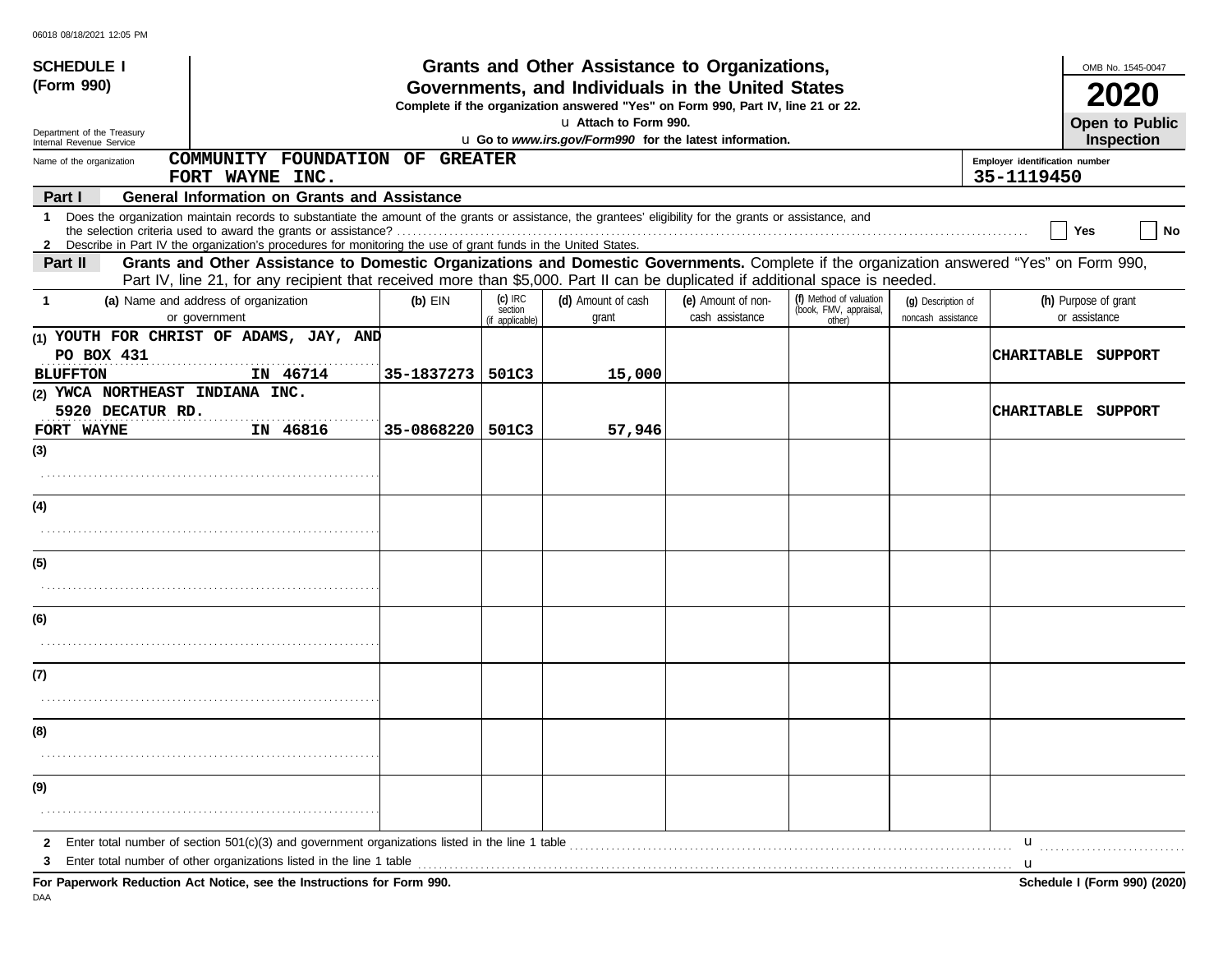| (a) Type of grant or assistance                                                                                                                      | (b) Number of<br>recipients | (c) Amount of<br>cash grant | (d) Amount of<br>noncash assistance | (e) Method of valuation (book,<br>FMV, appraisal, other) | (f) Description of noncash assistance |
|------------------------------------------------------------------------------------------------------------------------------------------------------|-----------------------------|-----------------------------|-------------------------------------|----------------------------------------------------------|---------------------------------------|
|                                                                                                                                                      |                             |                             |                                     |                                                          |                                       |
| 1 SCHOLARSHIPS                                                                                                                                       | 159                         | 395,879                     |                                     |                                                          |                                       |
| $\mathbf{2}$                                                                                                                                         |                             |                             |                                     |                                                          |                                       |
|                                                                                                                                                      |                             |                             |                                     |                                                          |                                       |
|                                                                                                                                                      |                             |                             |                                     |                                                          |                                       |
|                                                                                                                                                      |                             |                             |                                     |                                                          |                                       |
|                                                                                                                                                      |                             |                             |                                     |                                                          |                                       |
|                                                                                                                                                      |                             |                             |                                     |                                                          |                                       |
|                                                                                                                                                      |                             |                             |                                     |                                                          |                                       |
|                                                                                                                                                      |                             |                             |                                     |                                                          |                                       |
|                                                                                                                                                      |                             |                             |                                     |                                                          |                                       |
| Supplemental Information. Provide the information required in Part I, line 2; Part III, column (b); and any other additional information.<br>Part IV |                             |                             |                                     |                                                          |                                       |
| PART I, LINE 2 - PROCEDURES FOR MONITORING THE USE OF GRANT FUNDS                                                                                    |                             |                             |                                     |                                                          |                                       |
|                                                                                                                                                      |                             |                             |                                     |                                                          |                                       |
| THE ORGANIZATION MONITORS ITS GRANTS TO ENSURE THAT GRANTS ARE USED FOR                                                                              |                             |                             |                                     |                                                          |                                       |
| PROPER PURPOSES AND ARE NOT DIVERTED FROM THE INTENDED USE. CERTAIN GRANTS                                                                           |                             |                             |                                     |                                                          |                                       |
|                                                                                                                                                      |                             |                             |                                     |                                                          |                                       |
| TO ORGANIZATIONS REQUIRE SIGNED GRANT AGREEMENTS AS WELL AS PERIODIC                                                                                 |                             |                             |                                     |                                                          |                                       |
|                                                                                                                                                      |                             |                             |                                     |                                                          |                                       |
| REPORTS AND/OR FIELD INVESTIGATIONS PRIOR TO INITIAL AND/OR FUTURE                                                                                   |                             |                             |                                     |                                                          |                                       |

ACADEMIC PERIOD. THE ORGANIZATION RESERVES THE RIGHT TO CANCEL OR RESCIND

ITS GRANT SUPPORT AT ANY TIME SHOULD THERE BE A SUBSTANTIAL CHANGE

AFFECTING THE RECIPIENT ORGANIZATION OR INDIVIDUAL.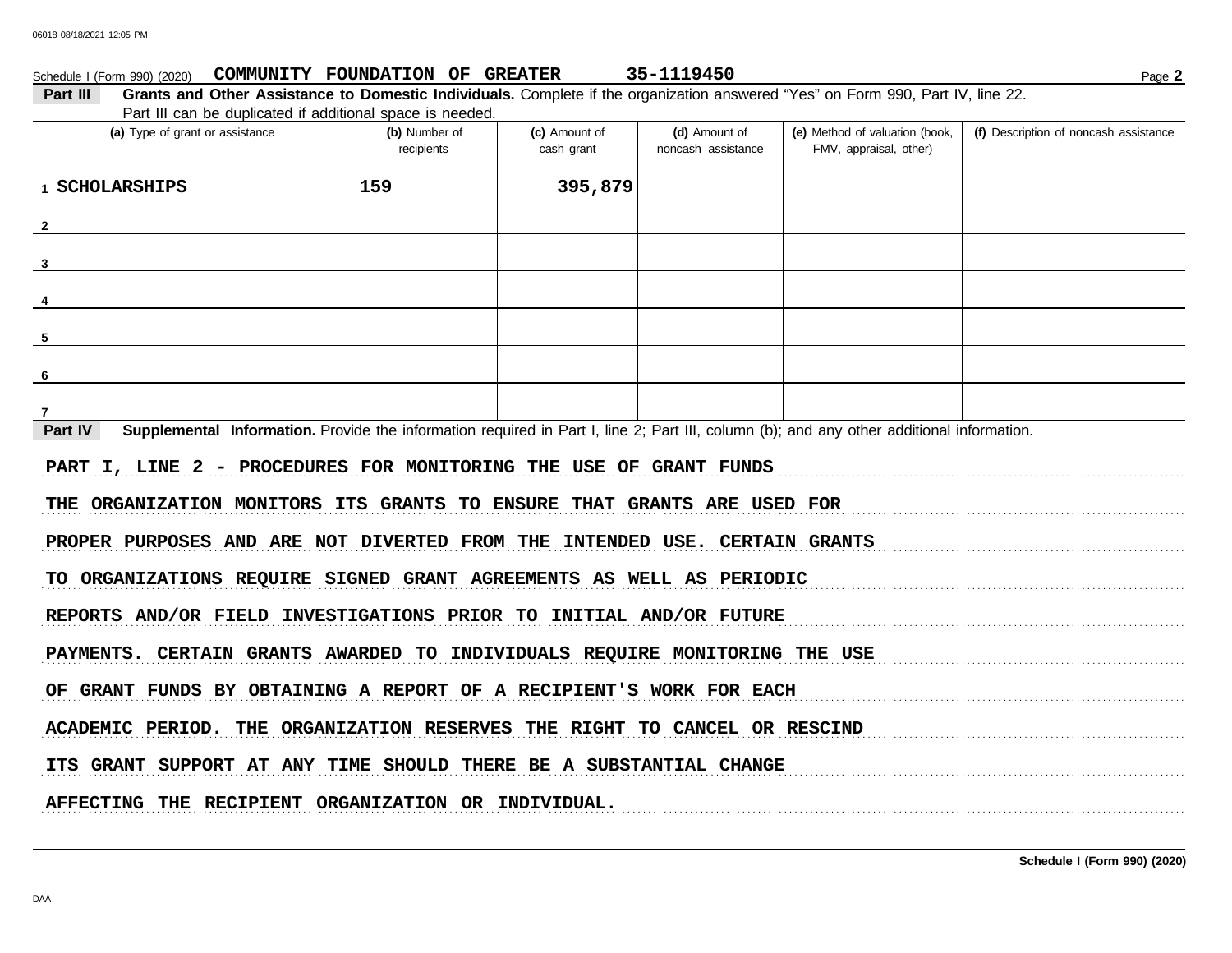| (Form 990)<br><b>2020</b><br><b>Compensated Employees</b><br>u Complete if the organization answered "Yes" on Form 990, Part IV, line 23.<br>Open to Public<br>u Attach to Form 990.<br>Department of the Treasury<br><b>Inspection</b><br>uGo to www.irs.gov/Form990 for instructions and the latest information.<br>Internal Revenue Service<br>COMMUNITY FOUNDATION OF GREATER<br>Employer identification number<br>Name of the organization<br>35-1119450<br>FORT WAYNE INC.<br><b>Questions Regarding Compensation</b><br>Part I<br>Yes<br>No<br>1a Check the appropriate box(es) if the organization provided any of the following to or for a person listed on Form<br>990, Part VII, Section A, line 1a. Complete Part III to provide any relevant information regarding these items.<br>First-class or charter travel<br>Housing allowance or residence for personal use<br>Payments for business use of personal residence<br>Travel for companions<br>Health or social club dues or initiation fees<br>Tax indemnification and gross-up payments<br>Discretionary spending account<br>Personal services (such as maid, chauffeur, chef)<br><b>b</b> If any of the boxes on line 1a are checked, did the organization follow a written policy regarding payment<br>or reimbursement or provision of all of the expenses described above? If "No," complete Part III to<br>1b<br>explain<br>Did the organization require substantiation prior to reimbursing or allowing expenses incurred by all<br>2<br>directors, trustees, and officers, including the CEO/Executive Director, regarding the items checked on line<br>2<br>1a?<br>Indicate which, if any, of the following the organization used to establish the compensation of the<br>3<br>organization's CEO/Executive Director. Check all that apply. Do not check any boxes for methods used by a<br>related organization to establish compensation of the CEO/Executive Director, but explain in Part III.<br>Written employment contract<br>Compensation committee<br> x <br>Compensation survey or study<br>Independent compensation consultant<br> x<br>Approval by the board or compensation committee<br>Form 990 of other organizations<br>During the year, did any person listed on Form 990, Part VII, Section A, line 1a, with respect to the filing<br>4<br>organization or a related organization:<br>X<br>a Receive a severance payment or change-of-control payment?<br>4a<br>X<br>4b<br>X<br>4c<br>If "Yes" to any of lines 4a–c, list the persons and provide the applicable amounts for each item in Part III.<br>Only section $501(c)(3)$ , $501(c)(4)$ , and $501(c)(29)$ organizations must complete lines 5–9.<br>For persons listed on Form 990, Part VII, Section A, line 1a, did the organization pay or accrue any<br>5<br>compensation contingent on the revenues of:<br>X<br>5a<br>x<br>5b<br>If "Yes" on line 5a or 5b, describe in Part III.<br>For persons listed on Form 990, Part VII, Section A, line 1a, did the organization pay or accrue any<br>6<br>compensation contingent on the net earnings of:<br>X<br>6а<br>x<br>6b<br>If "Yes" on line 6a or 6b, describe in Part III.<br>For persons listed on Form 990, Part VII, Section A, line 1a, did the organization provide any nonfixed<br>7<br>x<br>7<br>Were any amounts reported on Form 990, Part VII, paid or accrued pursuant to a contract that was subject<br>8.<br>to the initial contract exception described in Regulations section 53.4958-4(a)(3)? If "Yes," describe<br>x<br>8<br>If "Yes" on line 8, did the organization also follow the rebuttable presumption procedure described in<br>9 | <b>SCHEDULE J</b> | <b>Compensation Information</b><br>For certain Officers, Directors, Trustees, Key Employees, and Highest | OMB No. 1545-0047 |  |  |  |
|-----------------------------------------------------------------------------------------------------------------------------------------------------------------------------------------------------------------------------------------------------------------------------------------------------------------------------------------------------------------------------------------------------------------------------------------------------------------------------------------------------------------------------------------------------------------------------------------------------------------------------------------------------------------------------------------------------------------------------------------------------------------------------------------------------------------------------------------------------------------------------------------------------------------------------------------------------------------------------------------------------------------------------------------------------------------------------------------------------------------------------------------------------------------------------------------------------------------------------------------------------------------------------------------------------------------------------------------------------------------------------------------------------------------------------------------------------------------------------------------------------------------------------------------------------------------------------------------------------------------------------------------------------------------------------------------------------------------------------------------------------------------------------------------------------------------------------------------------------------------------------------------------------------------------------------------------------------------------------------------------------------------------------------------------------------------------------------------------------------------------------------------------------------------------------------------------------------------------------------------------------------------------------------------------------------------------------------------------------------------------------------------------------------------------------------------------------------------------------------------------------------------------------------------------------------------------------------------------------------------------------------------------------------------------------------------------------------------------------------------------------------------------------------------------------------------------------------------------------------------------------------------------------------------------------------------------------------------------------------------------------------------------------------------------------------------------------------------------------------------------------------------------------------------------------------------------------------------------------------------------------------------------------------------------------------------------------------------------------------------------------------------------------------------------------------------------------------------------------------------------------------------------------------------------------------------------------------------------------------------------------------------------------------------------|-------------------|----------------------------------------------------------------------------------------------------------|-------------------|--|--|--|
|                                                                                                                                                                                                                                                                                                                                                                                                                                                                                                                                                                                                                                                                                                                                                                                                                                                                                                                                                                                                                                                                                                                                                                                                                                                                                                                                                                                                                                                                                                                                                                                                                                                                                                                                                                                                                                                                                                                                                                                                                                                                                                                                                                                                                                                                                                                                                                                                                                                                                                                                                                                                                                                                                                                                                                                                                                                                                                                                                                                                                                                                                                                                                                                                                                                                                                                                                                                                                                                                                                                                                                                                                                                                       |                   |                                                                                                          |                   |  |  |  |
|                                                                                                                                                                                                                                                                                                                                                                                                                                                                                                                                                                                                                                                                                                                                                                                                                                                                                                                                                                                                                                                                                                                                                                                                                                                                                                                                                                                                                                                                                                                                                                                                                                                                                                                                                                                                                                                                                                                                                                                                                                                                                                                                                                                                                                                                                                                                                                                                                                                                                                                                                                                                                                                                                                                                                                                                                                                                                                                                                                                                                                                                                                                                                                                                                                                                                                                                                                                                                                                                                                                                                                                                                                                                       |                   |                                                                                                          |                   |  |  |  |
|                                                                                                                                                                                                                                                                                                                                                                                                                                                                                                                                                                                                                                                                                                                                                                                                                                                                                                                                                                                                                                                                                                                                                                                                                                                                                                                                                                                                                                                                                                                                                                                                                                                                                                                                                                                                                                                                                                                                                                                                                                                                                                                                                                                                                                                                                                                                                                                                                                                                                                                                                                                                                                                                                                                                                                                                                                                                                                                                                                                                                                                                                                                                                                                                                                                                                                                                                                                                                                                                                                                                                                                                                                                                       |                   |                                                                                                          |                   |  |  |  |
|                                                                                                                                                                                                                                                                                                                                                                                                                                                                                                                                                                                                                                                                                                                                                                                                                                                                                                                                                                                                                                                                                                                                                                                                                                                                                                                                                                                                                                                                                                                                                                                                                                                                                                                                                                                                                                                                                                                                                                                                                                                                                                                                                                                                                                                                                                                                                                                                                                                                                                                                                                                                                                                                                                                                                                                                                                                                                                                                                                                                                                                                                                                                                                                                                                                                                                                                                                                                                                                                                                                                                                                                                                                                       |                   |                                                                                                          |                   |  |  |  |
|                                                                                                                                                                                                                                                                                                                                                                                                                                                                                                                                                                                                                                                                                                                                                                                                                                                                                                                                                                                                                                                                                                                                                                                                                                                                                                                                                                                                                                                                                                                                                                                                                                                                                                                                                                                                                                                                                                                                                                                                                                                                                                                                                                                                                                                                                                                                                                                                                                                                                                                                                                                                                                                                                                                                                                                                                                                                                                                                                                                                                                                                                                                                                                                                                                                                                                                                                                                                                                                                                                                                                                                                                                                                       |                   |                                                                                                          |                   |  |  |  |
|                                                                                                                                                                                                                                                                                                                                                                                                                                                                                                                                                                                                                                                                                                                                                                                                                                                                                                                                                                                                                                                                                                                                                                                                                                                                                                                                                                                                                                                                                                                                                                                                                                                                                                                                                                                                                                                                                                                                                                                                                                                                                                                                                                                                                                                                                                                                                                                                                                                                                                                                                                                                                                                                                                                                                                                                                                                                                                                                                                                                                                                                                                                                                                                                                                                                                                                                                                                                                                                                                                                                                                                                                                                                       |                   |                                                                                                          |                   |  |  |  |
|                                                                                                                                                                                                                                                                                                                                                                                                                                                                                                                                                                                                                                                                                                                                                                                                                                                                                                                                                                                                                                                                                                                                                                                                                                                                                                                                                                                                                                                                                                                                                                                                                                                                                                                                                                                                                                                                                                                                                                                                                                                                                                                                                                                                                                                                                                                                                                                                                                                                                                                                                                                                                                                                                                                                                                                                                                                                                                                                                                                                                                                                                                                                                                                                                                                                                                                                                                                                                                                                                                                                                                                                                                                                       |                   |                                                                                                          |                   |  |  |  |
|                                                                                                                                                                                                                                                                                                                                                                                                                                                                                                                                                                                                                                                                                                                                                                                                                                                                                                                                                                                                                                                                                                                                                                                                                                                                                                                                                                                                                                                                                                                                                                                                                                                                                                                                                                                                                                                                                                                                                                                                                                                                                                                                                                                                                                                                                                                                                                                                                                                                                                                                                                                                                                                                                                                                                                                                                                                                                                                                                                                                                                                                                                                                                                                                                                                                                                                                                                                                                                                                                                                                                                                                                                                                       |                   |                                                                                                          |                   |  |  |  |
|                                                                                                                                                                                                                                                                                                                                                                                                                                                                                                                                                                                                                                                                                                                                                                                                                                                                                                                                                                                                                                                                                                                                                                                                                                                                                                                                                                                                                                                                                                                                                                                                                                                                                                                                                                                                                                                                                                                                                                                                                                                                                                                                                                                                                                                                                                                                                                                                                                                                                                                                                                                                                                                                                                                                                                                                                                                                                                                                                                                                                                                                                                                                                                                                                                                                                                                                                                                                                                                                                                                                                                                                                                                                       |                   |                                                                                                          |                   |  |  |  |
|                                                                                                                                                                                                                                                                                                                                                                                                                                                                                                                                                                                                                                                                                                                                                                                                                                                                                                                                                                                                                                                                                                                                                                                                                                                                                                                                                                                                                                                                                                                                                                                                                                                                                                                                                                                                                                                                                                                                                                                                                                                                                                                                                                                                                                                                                                                                                                                                                                                                                                                                                                                                                                                                                                                                                                                                                                                                                                                                                                                                                                                                                                                                                                                                                                                                                                                                                                                                                                                                                                                                                                                                                                                                       |                   |                                                                                                          |                   |  |  |  |
|                                                                                                                                                                                                                                                                                                                                                                                                                                                                                                                                                                                                                                                                                                                                                                                                                                                                                                                                                                                                                                                                                                                                                                                                                                                                                                                                                                                                                                                                                                                                                                                                                                                                                                                                                                                                                                                                                                                                                                                                                                                                                                                                                                                                                                                                                                                                                                                                                                                                                                                                                                                                                                                                                                                                                                                                                                                                                                                                                                                                                                                                                                                                                                                                                                                                                                                                                                                                                                                                                                                                                                                                                                                                       |                   |                                                                                                          |                   |  |  |  |
|                                                                                                                                                                                                                                                                                                                                                                                                                                                                                                                                                                                                                                                                                                                                                                                                                                                                                                                                                                                                                                                                                                                                                                                                                                                                                                                                                                                                                                                                                                                                                                                                                                                                                                                                                                                                                                                                                                                                                                                                                                                                                                                                                                                                                                                                                                                                                                                                                                                                                                                                                                                                                                                                                                                                                                                                                                                                                                                                                                                                                                                                                                                                                                                                                                                                                                                                                                                                                                                                                                                                                                                                                                                                       |                   |                                                                                                          |                   |  |  |  |
|                                                                                                                                                                                                                                                                                                                                                                                                                                                                                                                                                                                                                                                                                                                                                                                                                                                                                                                                                                                                                                                                                                                                                                                                                                                                                                                                                                                                                                                                                                                                                                                                                                                                                                                                                                                                                                                                                                                                                                                                                                                                                                                                                                                                                                                                                                                                                                                                                                                                                                                                                                                                                                                                                                                                                                                                                                                                                                                                                                                                                                                                                                                                                                                                                                                                                                                                                                                                                                                                                                                                                                                                                                                                       |                   |                                                                                                          |                   |  |  |  |
|                                                                                                                                                                                                                                                                                                                                                                                                                                                                                                                                                                                                                                                                                                                                                                                                                                                                                                                                                                                                                                                                                                                                                                                                                                                                                                                                                                                                                                                                                                                                                                                                                                                                                                                                                                                                                                                                                                                                                                                                                                                                                                                                                                                                                                                                                                                                                                                                                                                                                                                                                                                                                                                                                                                                                                                                                                                                                                                                                                                                                                                                                                                                                                                                                                                                                                                                                                                                                                                                                                                                                                                                                                                                       |                   |                                                                                                          |                   |  |  |  |
|                                                                                                                                                                                                                                                                                                                                                                                                                                                                                                                                                                                                                                                                                                                                                                                                                                                                                                                                                                                                                                                                                                                                                                                                                                                                                                                                                                                                                                                                                                                                                                                                                                                                                                                                                                                                                                                                                                                                                                                                                                                                                                                                                                                                                                                                                                                                                                                                                                                                                                                                                                                                                                                                                                                                                                                                                                                                                                                                                                                                                                                                                                                                                                                                                                                                                                                                                                                                                                                                                                                                                                                                                                                                       |                   |                                                                                                          |                   |  |  |  |
|                                                                                                                                                                                                                                                                                                                                                                                                                                                                                                                                                                                                                                                                                                                                                                                                                                                                                                                                                                                                                                                                                                                                                                                                                                                                                                                                                                                                                                                                                                                                                                                                                                                                                                                                                                                                                                                                                                                                                                                                                                                                                                                                                                                                                                                                                                                                                                                                                                                                                                                                                                                                                                                                                                                                                                                                                                                                                                                                                                                                                                                                                                                                                                                                                                                                                                                                                                                                                                                                                                                                                                                                                                                                       |                   |                                                                                                          |                   |  |  |  |
|                                                                                                                                                                                                                                                                                                                                                                                                                                                                                                                                                                                                                                                                                                                                                                                                                                                                                                                                                                                                                                                                                                                                                                                                                                                                                                                                                                                                                                                                                                                                                                                                                                                                                                                                                                                                                                                                                                                                                                                                                                                                                                                                                                                                                                                                                                                                                                                                                                                                                                                                                                                                                                                                                                                                                                                                                                                                                                                                                                                                                                                                                                                                                                                                                                                                                                                                                                                                                                                                                                                                                                                                                                                                       |                   |                                                                                                          |                   |  |  |  |
|                                                                                                                                                                                                                                                                                                                                                                                                                                                                                                                                                                                                                                                                                                                                                                                                                                                                                                                                                                                                                                                                                                                                                                                                                                                                                                                                                                                                                                                                                                                                                                                                                                                                                                                                                                                                                                                                                                                                                                                                                                                                                                                                                                                                                                                                                                                                                                                                                                                                                                                                                                                                                                                                                                                                                                                                                                                                                                                                                                                                                                                                                                                                                                                                                                                                                                                                                                                                                                                                                                                                                                                                                                                                       |                   |                                                                                                          |                   |  |  |  |
|                                                                                                                                                                                                                                                                                                                                                                                                                                                                                                                                                                                                                                                                                                                                                                                                                                                                                                                                                                                                                                                                                                                                                                                                                                                                                                                                                                                                                                                                                                                                                                                                                                                                                                                                                                                                                                                                                                                                                                                                                                                                                                                                                                                                                                                                                                                                                                                                                                                                                                                                                                                                                                                                                                                                                                                                                                                                                                                                                                                                                                                                                                                                                                                                                                                                                                                                                                                                                                                                                                                                                                                                                                                                       |                   |                                                                                                          |                   |  |  |  |
|                                                                                                                                                                                                                                                                                                                                                                                                                                                                                                                                                                                                                                                                                                                                                                                                                                                                                                                                                                                                                                                                                                                                                                                                                                                                                                                                                                                                                                                                                                                                                                                                                                                                                                                                                                                                                                                                                                                                                                                                                                                                                                                                                                                                                                                                                                                                                                                                                                                                                                                                                                                                                                                                                                                                                                                                                                                                                                                                                                                                                                                                                                                                                                                                                                                                                                                                                                                                                                                                                                                                                                                                                                                                       |                   |                                                                                                          |                   |  |  |  |
|                                                                                                                                                                                                                                                                                                                                                                                                                                                                                                                                                                                                                                                                                                                                                                                                                                                                                                                                                                                                                                                                                                                                                                                                                                                                                                                                                                                                                                                                                                                                                                                                                                                                                                                                                                                                                                                                                                                                                                                                                                                                                                                                                                                                                                                                                                                                                                                                                                                                                                                                                                                                                                                                                                                                                                                                                                                                                                                                                                                                                                                                                                                                                                                                                                                                                                                                                                                                                                                                                                                                                                                                                                                                       |                   |                                                                                                          |                   |  |  |  |
|                                                                                                                                                                                                                                                                                                                                                                                                                                                                                                                                                                                                                                                                                                                                                                                                                                                                                                                                                                                                                                                                                                                                                                                                                                                                                                                                                                                                                                                                                                                                                                                                                                                                                                                                                                                                                                                                                                                                                                                                                                                                                                                                                                                                                                                                                                                                                                                                                                                                                                                                                                                                                                                                                                                                                                                                                                                                                                                                                                                                                                                                                                                                                                                                                                                                                                                                                                                                                                                                                                                                                                                                                                                                       |                   |                                                                                                          |                   |  |  |  |
|                                                                                                                                                                                                                                                                                                                                                                                                                                                                                                                                                                                                                                                                                                                                                                                                                                                                                                                                                                                                                                                                                                                                                                                                                                                                                                                                                                                                                                                                                                                                                                                                                                                                                                                                                                                                                                                                                                                                                                                                                                                                                                                                                                                                                                                                                                                                                                                                                                                                                                                                                                                                                                                                                                                                                                                                                                                                                                                                                                                                                                                                                                                                                                                                                                                                                                                                                                                                                                                                                                                                                                                                                                                                       |                   |                                                                                                          |                   |  |  |  |
|                                                                                                                                                                                                                                                                                                                                                                                                                                                                                                                                                                                                                                                                                                                                                                                                                                                                                                                                                                                                                                                                                                                                                                                                                                                                                                                                                                                                                                                                                                                                                                                                                                                                                                                                                                                                                                                                                                                                                                                                                                                                                                                                                                                                                                                                                                                                                                                                                                                                                                                                                                                                                                                                                                                                                                                                                                                                                                                                                                                                                                                                                                                                                                                                                                                                                                                                                                                                                                                                                                                                                                                                                                                                       |                   |                                                                                                          |                   |  |  |  |
|                                                                                                                                                                                                                                                                                                                                                                                                                                                                                                                                                                                                                                                                                                                                                                                                                                                                                                                                                                                                                                                                                                                                                                                                                                                                                                                                                                                                                                                                                                                                                                                                                                                                                                                                                                                                                                                                                                                                                                                                                                                                                                                                                                                                                                                                                                                                                                                                                                                                                                                                                                                                                                                                                                                                                                                                                                                                                                                                                                                                                                                                                                                                                                                                                                                                                                                                                                                                                                                                                                                                                                                                                                                                       |                   |                                                                                                          |                   |  |  |  |
|                                                                                                                                                                                                                                                                                                                                                                                                                                                                                                                                                                                                                                                                                                                                                                                                                                                                                                                                                                                                                                                                                                                                                                                                                                                                                                                                                                                                                                                                                                                                                                                                                                                                                                                                                                                                                                                                                                                                                                                                                                                                                                                                                                                                                                                                                                                                                                                                                                                                                                                                                                                                                                                                                                                                                                                                                                                                                                                                                                                                                                                                                                                                                                                                                                                                                                                                                                                                                                                                                                                                                                                                                                                                       |                   |                                                                                                          |                   |  |  |  |
|                                                                                                                                                                                                                                                                                                                                                                                                                                                                                                                                                                                                                                                                                                                                                                                                                                                                                                                                                                                                                                                                                                                                                                                                                                                                                                                                                                                                                                                                                                                                                                                                                                                                                                                                                                                                                                                                                                                                                                                                                                                                                                                                                                                                                                                                                                                                                                                                                                                                                                                                                                                                                                                                                                                                                                                                                                                                                                                                                                                                                                                                                                                                                                                                                                                                                                                                                                                                                                                                                                                                                                                                                                                                       |                   |                                                                                                          |                   |  |  |  |
|                                                                                                                                                                                                                                                                                                                                                                                                                                                                                                                                                                                                                                                                                                                                                                                                                                                                                                                                                                                                                                                                                                                                                                                                                                                                                                                                                                                                                                                                                                                                                                                                                                                                                                                                                                                                                                                                                                                                                                                                                                                                                                                                                                                                                                                                                                                                                                                                                                                                                                                                                                                                                                                                                                                                                                                                                                                                                                                                                                                                                                                                                                                                                                                                                                                                                                                                                                                                                                                                                                                                                                                                                                                                       |                   |                                                                                                          |                   |  |  |  |
|                                                                                                                                                                                                                                                                                                                                                                                                                                                                                                                                                                                                                                                                                                                                                                                                                                                                                                                                                                                                                                                                                                                                                                                                                                                                                                                                                                                                                                                                                                                                                                                                                                                                                                                                                                                                                                                                                                                                                                                                                                                                                                                                                                                                                                                                                                                                                                                                                                                                                                                                                                                                                                                                                                                                                                                                                                                                                                                                                                                                                                                                                                                                                                                                                                                                                                                                                                                                                                                                                                                                                                                                                                                                       |                   |                                                                                                          |                   |  |  |  |
|                                                                                                                                                                                                                                                                                                                                                                                                                                                                                                                                                                                                                                                                                                                                                                                                                                                                                                                                                                                                                                                                                                                                                                                                                                                                                                                                                                                                                                                                                                                                                                                                                                                                                                                                                                                                                                                                                                                                                                                                                                                                                                                                                                                                                                                                                                                                                                                                                                                                                                                                                                                                                                                                                                                                                                                                                                                                                                                                                                                                                                                                                                                                                                                                                                                                                                                                                                                                                                                                                                                                                                                                                                                                       |                   |                                                                                                          |                   |  |  |  |
|                                                                                                                                                                                                                                                                                                                                                                                                                                                                                                                                                                                                                                                                                                                                                                                                                                                                                                                                                                                                                                                                                                                                                                                                                                                                                                                                                                                                                                                                                                                                                                                                                                                                                                                                                                                                                                                                                                                                                                                                                                                                                                                                                                                                                                                                                                                                                                                                                                                                                                                                                                                                                                                                                                                                                                                                                                                                                                                                                                                                                                                                                                                                                                                                                                                                                                                                                                                                                                                                                                                                                                                                                                                                       |                   |                                                                                                          |                   |  |  |  |
|                                                                                                                                                                                                                                                                                                                                                                                                                                                                                                                                                                                                                                                                                                                                                                                                                                                                                                                                                                                                                                                                                                                                                                                                                                                                                                                                                                                                                                                                                                                                                                                                                                                                                                                                                                                                                                                                                                                                                                                                                                                                                                                                                                                                                                                                                                                                                                                                                                                                                                                                                                                                                                                                                                                                                                                                                                                                                                                                                                                                                                                                                                                                                                                                                                                                                                                                                                                                                                                                                                                                                                                                                                                                       |                   |                                                                                                          |                   |  |  |  |
|                                                                                                                                                                                                                                                                                                                                                                                                                                                                                                                                                                                                                                                                                                                                                                                                                                                                                                                                                                                                                                                                                                                                                                                                                                                                                                                                                                                                                                                                                                                                                                                                                                                                                                                                                                                                                                                                                                                                                                                                                                                                                                                                                                                                                                                                                                                                                                                                                                                                                                                                                                                                                                                                                                                                                                                                                                                                                                                                                                                                                                                                                                                                                                                                                                                                                                                                                                                                                                                                                                                                                                                                                                                                       |                   |                                                                                                          |                   |  |  |  |
|                                                                                                                                                                                                                                                                                                                                                                                                                                                                                                                                                                                                                                                                                                                                                                                                                                                                                                                                                                                                                                                                                                                                                                                                                                                                                                                                                                                                                                                                                                                                                                                                                                                                                                                                                                                                                                                                                                                                                                                                                                                                                                                                                                                                                                                                                                                                                                                                                                                                                                                                                                                                                                                                                                                                                                                                                                                                                                                                                                                                                                                                                                                                                                                                                                                                                                                                                                                                                                                                                                                                                                                                                                                                       |                   |                                                                                                          |                   |  |  |  |
|                                                                                                                                                                                                                                                                                                                                                                                                                                                                                                                                                                                                                                                                                                                                                                                                                                                                                                                                                                                                                                                                                                                                                                                                                                                                                                                                                                                                                                                                                                                                                                                                                                                                                                                                                                                                                                                                                                                                                                                                                                                                                                                                                                                                                                                                                                                                                                                                                                                                                                                                                                                                                                                                                                                                                                                                                                                                                                                                                                                                                                                                                                                                                                                                                                                                                                                                                                                                                                                                                                                                                                                                                                                                       |                   |                                                                                                          |                   |  |  |  |
|                                                                                                                                                                                                                                                                                                                                                                                                                                                                                                                                                                                                                                                                                                                                                                                                                                                                                                                                                                                                                                                                                                                                                                                                                                                                                                                                                                                                                                                                                                                                                                                                                                                                                                                                                                                                                                                                                                                                                                                                                                                                                                                                                                                                                                                                                                                                                                                                                                                                                                                                                                                                                                                                                                                                                                                                                                                                                                                                                                                                                                                                                                                                                                                                                                                                                                                                                                                                                                                                                                                                                                                                                                                                       |                   |                                                                                                          |                   |  |  |  |
|                                                                                                                                                                                                                                                                                                                                                                                                                                                                                                                                                                                                                                                                                                                                                                                                                                                                                                                                                                                                                                                                                                                                                                                                                                                                                                                                                                                                                                                                                                                                                                                                                                                                                                                                                                                                                                                                                                                                                                                                                                                                                                                                                                                                                                                                                                                                                                                                                                                                                                                                                                                                                                                                                                                                                                                                                                                                                                                                                                                                                                                                                                                                                                                                                                                                                                                                                                                                                                                                                                                                                                                                                                                                       |                   |                                                                                                          |                   |  |  |  |
|                                                                                                                                                                                                                                                                                                                                                                                                                                                                                                                                                                                                                                                                                                                                                                                                                                                                                                                                                                                                                                                                                                                                                                                                                                                                                                                                                                                                                                                                                                                                                                                                                                                                                                                                                                                                                                                                                                                                                                                                                                                                                                                                                                                                                                                                                                                                                                                                                                                                                                                                                                                                                                                                                                                                                                                                                                                                                                                                                                                                                                                                                                                                                                                                                                                                                                                                                                                                                                                                                                                                                                                                                                                                       |                   |                                                                                                          |                   |  |  |  |
|                                                                                                                                                                                                                                                                                                                                                                                                                                                                                                                                                                                                                                                                                                                                                                                                                                                                                                                                                                                                                                                                                                                                                                                                                                                                                                                                                                                                                                                                                                                                                                                                                                                                                                                                                                                                                                                                                                                                                                                                                                                                                                                                                                                                                                                                                                                                                                                                                                                                                                                                                                                                                                                                                                                                                                                                                                                                                                                                                                                                                                                                                                                                                                                                                                                                                                                                                                                                                                                                                                                                                                                                                                                                       |                   |                                                                                                          |                   |  |  |  |
|                                                                                                                                                                                                                                                                                                                                                                                                                                                                                                                                                                                                                                                                                                                                                                                                                                                                                                                                                                                                                                                                                                                                                                                                                                                                                                                                                                                                                                                                                                                                                                                                                                                                                                                                                                                                                                                                                                                                                                                                                                                                                                                                                                                                                                                                                                                                                                                                                                                                                                                                                                                                                                                                                                                                                                                                                                                                                                                                                                                                                                                                                                                                                                                                                                                                                                                                                                                                                                                                                                                                                                                                                                                                       |                   |                                                                                                          |                   |  |  |  |
|                                                                                                                                                                                                                                                                                                                                                                                                                                                                                                                                                                                                                                                                                                                                                                                                                                                                                                                                                                                                                                                                                                                                                                                                                                                                                                                                                                                                                                                                                                                                                                                                                                                                                                                                                                                                                                                                                                                                                                                                                                                                                                                                                                                                                                                                                                                                                                                                                                                                                                                                                                                                                                                                                                                                                                                                                                                                                                                                                                                                                                                                                                                                                                                                                                                                                                                                                                                                                                                                                                                                                                                                                                                                       |                   |                                                                                                          |                   |  |  |  |
|                                                                                                                                                                                                                                                                                                                                                                                                                                                                                                                                                                                                                                                                                                                                                                                                                                                                                                                                                                                                                                                                                                                                                                                                                                                                                                                                                                                                                                                                                                                                                                                                                                                                                                                                                                                                                                                                                                                                                                                                                                                                                                                                                                                                                                                                                                                                                                                                                                                                                                                                                                                                                                                                                                                                                                                                                                                                                                                                                                                                                                                                                                                                                                                                                                                                                                                                                                                                                                                                                                                                                                                                                                                                       |                   |                                                                                                          |                   |  |  |  |
|                                                                                                                                                                                                                                                                                                                                                                                                                                                                                                                                                                                                                                                                                                                                                                                                                                                                                                                                                                                                                                                                                                                                                                                                                                                                                                                                                                                                                                                                                                                                                                                                                                                                                                                                                                                                                                                                                                                                                                                                                                                                                                                                                                                                                                                                                                                                                                                                                                                                                                                                                                                                                                                                                                                                                                                                                                                                                                                                                                                                                                                                                                                                                                                                                                                                                                                                                                                                                                                                                                                                                                                                                                                                       |                   |                                                                                                          |                   |  |  |  |
|                                                                                                                                                                                                                                                                                                                                                                                                                                                                                                                                                                                                                                                                                                                                                                                                                                                                                                                                                                                                                                                                                                                                                                                                                                                                                                                                                                                                                                                                                                                                                                                                                                                                                                                                                                                                                                                                                                                                                                                                                                                                                                                                                                                                                                                                                                                                                                                                                                                                                                                                                                                                                                                                                                                                                                                                                                                                                                                                                                                                                                                                                                                                                                                                                                                                                                                                                                                                                                                                                                                                                                                                                                                                       |                   |                                                                                                          |                   |  |  |  |
|                                                                                                                                                                                                                                                                                                                                                                                                                                                                                                                                                                                                                                                                                                                                                                                                                                                                                                                                                                                                                                                                                                                                                                                                                                                                                                                                                                                                                                                                                                                                                                                                                                                                                                                                                                                                                                                                                                                                                                                                                                                                                                                                                                                                                                                                                                                                                                                                                                                                                                                                                                                                                                                                                                                                                                                                                                                                                                                                                                                                                                                                                                                                                                                                                                                                                                                                                                                                                                                                                                                                                                                                                                                                       |                   |                                                                                                          |                   |  |  |  |
|                                                                                                                                                                                                                                                                                                                                                                                                                                                                                                                                                                                                                                                                                                                                                                                                                                                                                                                                                                                                                                                                                                                                                                                                                                                                                                                                                                                                                                                                                                                                                                                                                                                                                                                                                                                                                                                                                                                                                                                                                                                                                                                                                                                                                                                                                                                                                                                                                                                                                                                                                                                                                                                                                                                                                                                                                                                                                                                                                                                                                                                                                                                                                                                                                                                                                                                                                                                                                                                                                                                                                                                                                                                                       |                   |                                                                                                          |                   |  |  |  |
|                                                                                                                                                                                                                                                                                                                                                                                                                                                                                                                                                                                                                                                                                                                                                                                                                                                                                                                                                                                                                                                                                                                                                                                                                                                                                                                                                                                                                                                                                                                                                                                                                                                                                                                                                                                                                                                                                                                                                                                                                                                                                                                                                                                                                                                                                                                                                                                                                                                                                                                                                                                                                                                                                                                                                                                                                                                                                                                                                                                                                                                                                                                                                                                                                                                                                                                                                                                                                                                                                                                                                                                                                                                                       |                   |                                                                                                          |                   |  |  |  |
|                                                                                                                                                                                                                                                                                                                                                                                                                                                                                                                                                                                                                                                                                                                                                                                                                                                                                                                                                                                                                                                                                                                                                                                                                                                                                                                                                                                                                                                                                                                                                                                                                                                                                                                                                                                                                                                                                                                                                                                                                                                                                                                                                                                                                                                                                                                                                                                                                                                                                                                                                                                                                                                                                                                                                                                                                                                                                                                                                                                                                                                                                                                                                                                                                                                                                                                                                                                                                                                                                                                                                                                                                                                                       |                   |                                                                                                          |                   |  |  |  |
|                                                                                                                                                                                                                                                                                                                                                                                                                                                                                                                                                                                                                                                                                                                                                                                                                                                                                                                                                                                                                                                                                                                                                                                                                                                                                                                                                                                                                                                                                                                                                                                                                                                                                                                                                                                                                                                                                                                                                                                                                                                                                                                                                                                                                                                                                                                                                                                                                                                                                                                                                                                                                                                                                                                                                                                                                                                                                                                                                                                                                                                                                                                                                                                                                                                                                                                                                                                                                                                                                                                                                                                                                                                                       |                   |                                                                                                          |                   |  |  |  |
| For Paperwork Reduction Act Notice, see the Instructions for Form 990.<br>Schedule J (Form 990) 2020                                                                                                                                                                                                                                                                                                                                                                                                                                                                                                                                                                                                                                                                                                                                                                                                                                                                                                                                                                                                                                                                                                                                                                                                                                                                                                                                                                                                                                                                                                                                                                                                                                                                                                                                                                                                                                                                                                                                                                                                                                                                                                                                                                                                                                                                                                                                                                                                                                                                                                                                                                                                                                                                                                                                                                                                                                                                                                                                                                                                                                                                                                                                                                                                                                                                                                                                                                                                                                                                                                                                                                  |                   |                                                                                                          | 9                 |  |  |  |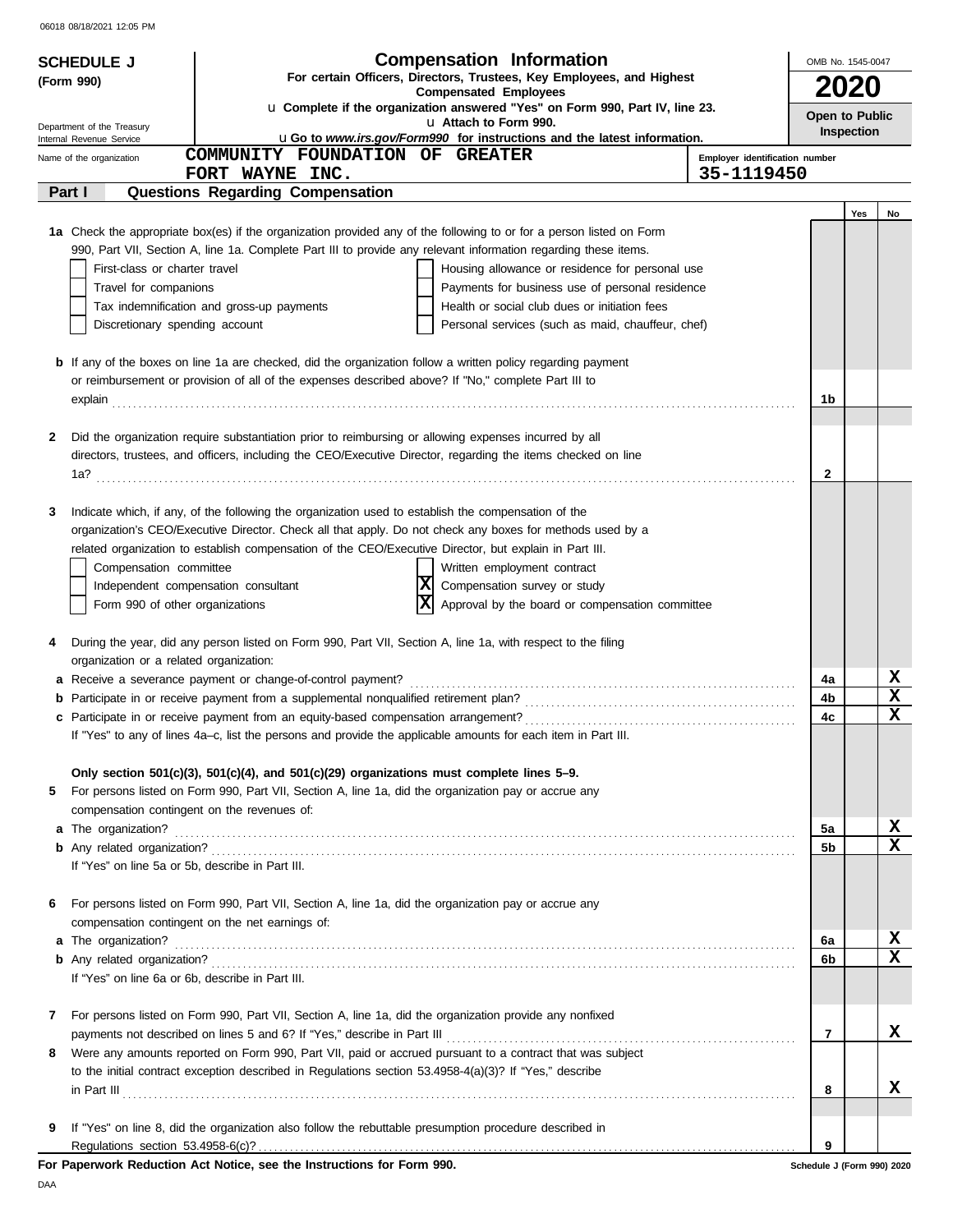## 35-1119450 Schedule J (Form 990) 2020 COMMUNITY FOUNDATION OF GREATER Page 2

## Part II Officers, Directors, Trustees, Key Employees, and Highest Compensated Employees. Use duplicate copies if additional space is needed.

For each individual whose compensation must be reported on Schedule J, report compensation from the organization on row (i) and from related organizations, described in the instructions, on row (ii). Do not list any individuals that aren't listed on Form 990, Part VII.

Note: The sum of columns (B)(i)-(iii) for each listed individual must equal the total amount of Form 990, Part VII, Section A, line 1a, applicable column (D) and (E) amounts for that individual.

|                    |                          | (B) Breakdown of W-2 and/or 1099-MISC compensation |                                           | (C) Retirement and             | (D) Nontaxable | (E) Total of columns | (F) Compensation                                           |
|--------------------|--------------------------|----------------------------------------------------|-------------------------------------------|--------------------------------|----------------|----------------------|------------------------------------------------------------|
| (A) Name and Title | (i) Base<br>compensation | (ii) Bonus & incentive<br>compensation             | (iii) Other<br>reportable<br>compensation | other deferred<br>compensation | benefits       | $(B)(i)$ - $(D)$     | in column (B) reported<br>as deferred on prior<br>Form 990 |
| R. BRADLEY LITTLE  | 197,506<br>(i)           | $\mathbf 0$                                        |                                           | 5,974                          | 18,340         | 221,820              | 0                                                          |
| 1 PRESIDENT & CEO  | (ii)                     | 0<br><sup>0</sup>                                  |                                           | 0                              | <sup>0</sup>   |                      | 0                                                          |
|                    | (i)                      |                                                    |                                           |                                |                |                      |                                                            |
|                    |                          |                                                    |                                           |                                |                |                      |                                                            |
|                    | (i)                      |                                                    |                                           |                                |                |                      |                                                            |
|                    |                          |                                                    |                                           |                                |                |                      |                                                            |
|                    | (i)                      |                                                    |                                           |                                |                |                      |                                                            |
|                    | (i)                      |                                                    |                                           |                                |                |                      |                                                            |
|                    |                          |                                                    |                                           |                                |                |                      |                                                            |
|                    | (i)                      |                                                    |                                           |                                |                |                      |                                                            |
| 6                  | (i)                      |                                                    |                                           |                                |                |                      |                                                            |
| $\overline{7}$     |                          |                                                    |                                           |                                |                |                      |                                                            |
|                    | (i)                      |                                                    |                                           |                                |                |                      |                                                            |
|                    | (i)<br>(ii)              |                                                    |                                           |                                |                |                      |                                                            |
|                    | (i)                      |                                                    |                                           |                                |                |                      |                                                            |
| 10                 |                          |                                                    |                                           |                                |                |                      |                                                            |
| 11                 | (i)<br>(ii)              |                                                    |                                           |                                |                |                      |                                                            |
|                    | (i)                      |                                                    |                                           |                                |                |                      |                                                            |
| 12                 |                          |                                                    |                                           |                                |                |                      |                                                            |
| 13                 | (i)<br>(ii)              |                                                    |                                           |                                |                |                      |                                                            |
|                    | (i)                      |                                                    |                                           |                                |                |                      |                                                            |
| 14                 |                          |                                                    |                                           |                                |                |                      |                                                            |
| 15                 | (i)<br>(ii)              |                                                    |                                           |                                |                |                      |                                                            |
|                    | (i)                      |                                                    |                                           |                                |                |                      |                                                            |
| 16                 |                          |                                                    |                                           |                                |                |                      |                                                            |

Schedule J (Form 990) 2020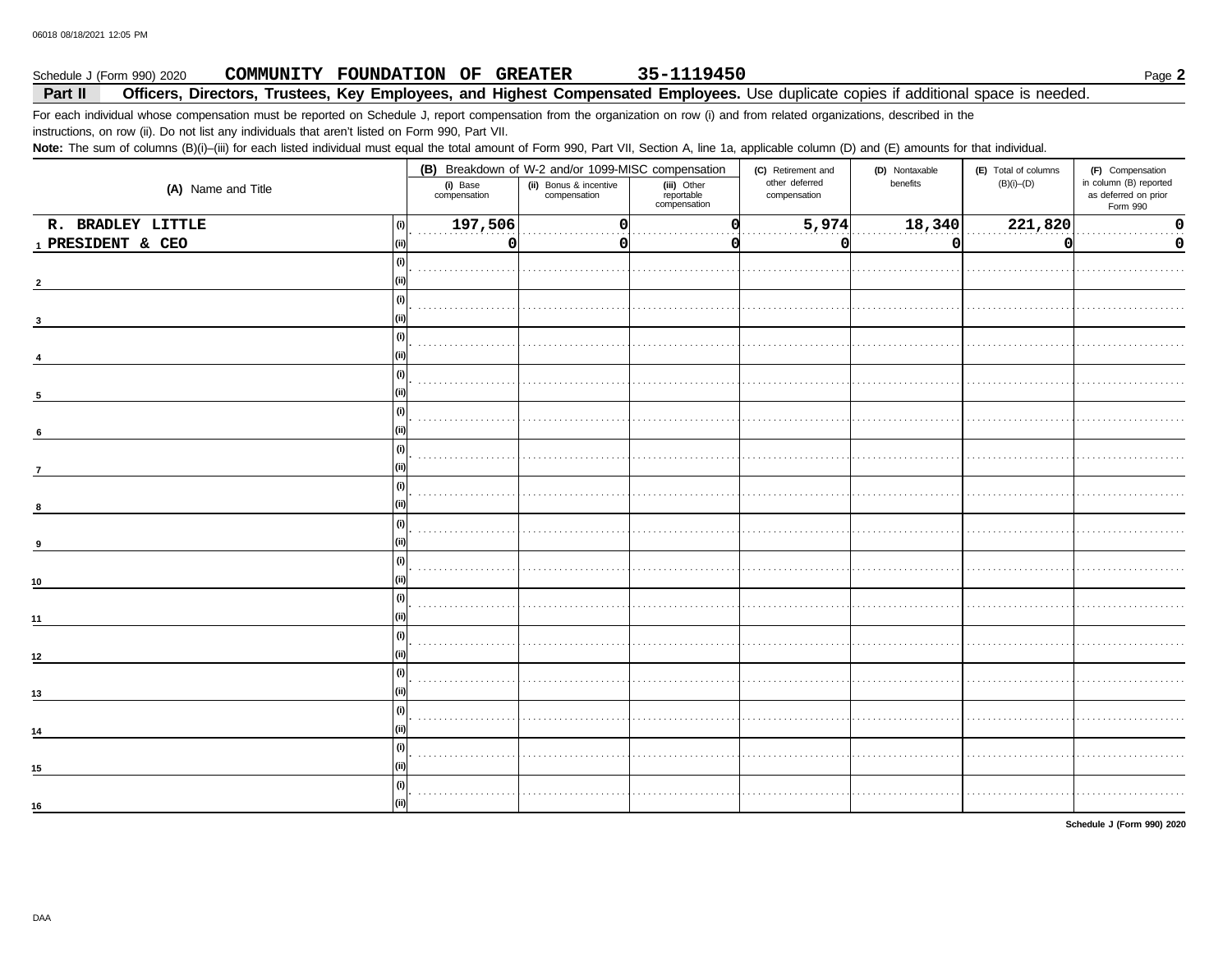|          | Schedule J (Form 990) 2020      |                          | COMMUNITY FOUNDATION OF GREATER | 35-1119450 |                                                                                                                                                                            | Page 3                     |
|----------|---------------------------------|--------------------------|---------------------------------|------------|----------------------------------------------------------------------------------------------------------------------------------------------------------------------------|----------------------------|
| Part III |                                 | Supplemental Information |                                 |            |                                                                                                                                                                            |                            |
|          |                                 |                          |                                 |            | Provide the information, explanation, or descriptions required for Part I, lines 1a, 1b, 3, 4a, 4b, 4c, 5a, 5b, 6a, 6b, 7, and 8, and for Part II. Also complete this part |                            |
|          | for any additional information. |                          |                                 |            |                                                                                                                                                                            |                            |
|          |                                 |                          |                                 |            |                                                                                                                                                                            |                            |
|          |                                 |                          |                                 |            |                                                                                                                                                                            |                            |
|          |                                 |                          |                                 |            |                                                                                                                                                                            |                            |
|          |                                 |                          |                                 |            |                                                                                                                                                                            |                            |
|          |                                 |                          |                                 |            |                                                                                                                                                                            |                            |
|          |                                 |                          |                                 |            |                                                                                                                                                                            |                            |
|          |                                 |                          |                                 |            |                                                                                                                                                                            |                            |
|          |                                 |                          |                                 |            |                                                                                                                                                                            |                            |
|          |                                 |                          |                                 |            |                                                                                                                                                                            |                            |
|          |                                 |                          |                                 |            |                                                                                                                                                                            |                            |
|          |                                 |                          |                                 |            |                                                                                                                                                                            |                            |
|          |                                 |                          |                                 |            |                                                                                                                                                                            |                            |
|          |                                 |                          |                                 |            |                                                                                                                                                                            |                            |
|          |                                 |                          |                                 |            |                                                                                                                                                                            |                            |
|          |                                 |                          |                                 |            |                                                                                                                                                                            |                            |
|          |                                 |                          |                                 |            |                                                                                                                                                                            |                            |
|          |                                 |                          |                                 |            |                                                                                                                                                                            |                            |
|          |                                 |                          |                                 |            |                                                                                                                                                                            |                            |
|          |                                 |                          |                                 |            |                                                                                                                                                                            |                            |
|          |                                 |                          |                                 |            |                                                                                                                                                                            |                            |
|          |                                 |                          |                                 |            |                                                                                                                                                                            |                            |
|          |                                 |                          |                                 |            |                                                                                                                                                                            |                            |
|          |                                 |                          |                                 |            |                                                                                                                                                                            |                            |
|          |                                 |                          |                                 |            |                                                                                                                                                                            |                            |
|          |                                 |                          |                                 |            |                                                                                                                                                                            |                            |
|          |                                 |                          |                                 |            |                                                                                                                                                                            |                            |
|          |                                 |                          |                                 |            |                                                                                                                                                                            |                            |
|          |                                 |                          |                                 |            |                                                                                                                                                                            |                            |
|          |                                 |                          |                                 |            |                                                                                                                                                                            |                            |
|          |                                 |                          |                                 |            |                                                                                                                                                                            |                            |
|          |                                 |                          |                                 |            |                                                                                                                                                                            |                            |
|          |                                 |                          |                                 |            |                                                                                                                                                                            |                            |
|          |                                 |                          |                                 |            |                                                                                                                                                                            |                            |
|          |                                 |                          |                                 |            |                                                                                                                                                                            |                            |
|          |                                 |                          |                                 |            |                                                                                                                                                                            |                            |
|          |                                 |                          |                                 |            |                                                                                                                                                                            | Schedule J (Form 990) 2020 |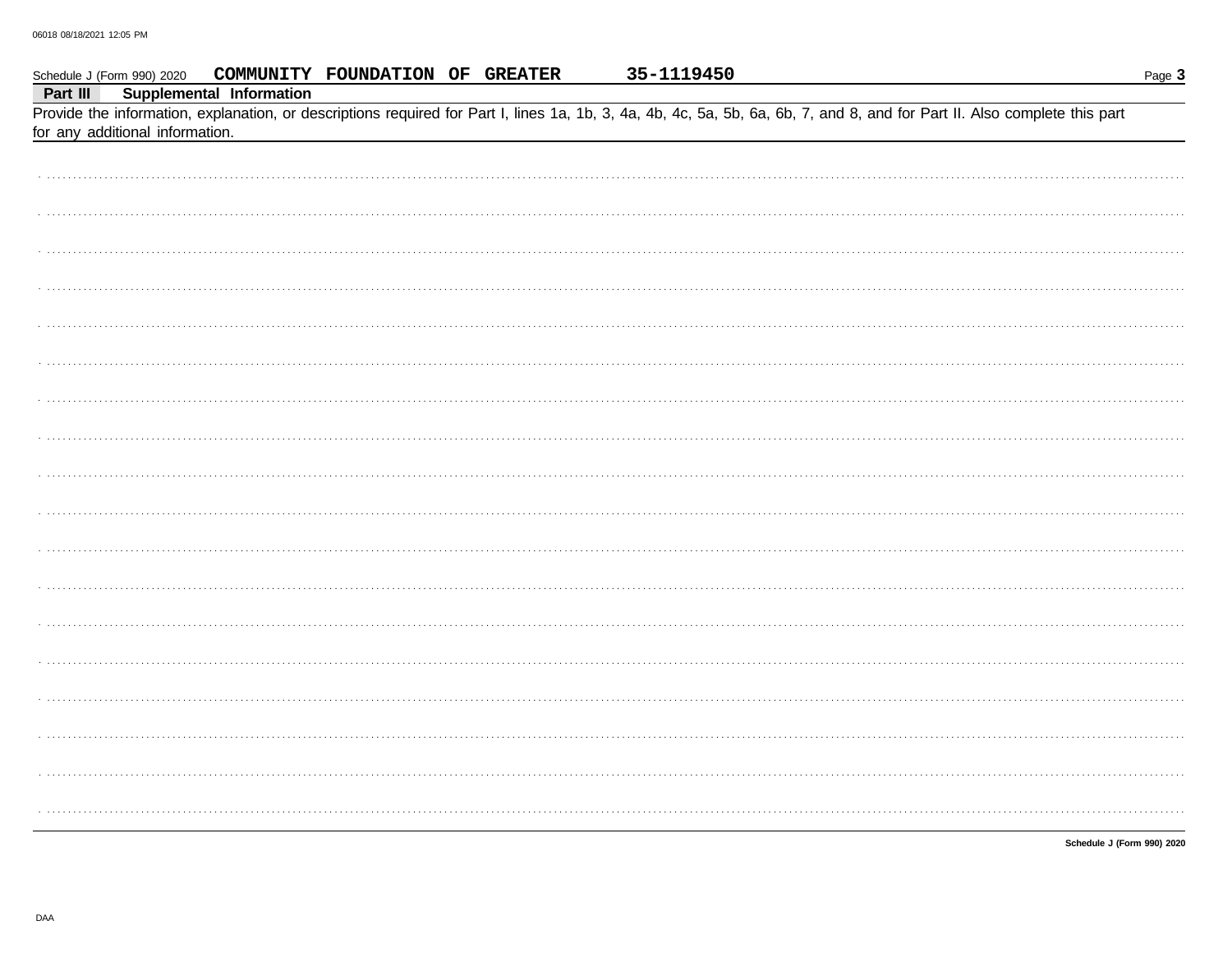## **SCHEDULE M Noncash Contributions**

OMB No. 1545-0047 **2020**

| La Complete if the organizations answered "Yes" on Form 990, Part IV, lines 29 or 30. |
|---------------------------------------------------------------------------------------|
| La Attach to Form 990.                                                                |

u **Go to** *www.irs.gov/Form990* **for instructions and the latest information.**

**Inspection Open To Public**

Department of the Treasury<br>Internal Revenue Service

**(Form 990)**

|                   | Name of the organization                                                                                           |                               | COMMUNITY FOUNDATION OF GREATER                        |                                                                                    |    | Employer identification number                               |     |             |    |
|-------------------|--------------------------------------------------------------------------------------------------------------------|-------------------------------|--------------------------------------------------------|------------------------------------------------------------------------------------|----|--------------------------------------------------------------|-----|-------------|----|
|                   | FORT WAYNE INC.                                                                                                    |                               |                                                        |                                                                                    |    | 35-1119450                                                   |     |             |    |
|                   | Part I<br><b>Types of Property</b>                                                                                 |                               |                                                        |                                                                                    |    |                                                              |     |             |    |
|                   |                                                                                                                    | (a)<br>Check if<br>applicable | (b)<br>Number of contributions or<br>items contributed | (c)<br>Noncash contribution<br>amounts reported on<br>Form 990, Part VIII, line 1g |    | (d)<br>Method of determining<br>noncash contribution amounts |     |             |    |
| 1                 | Art - Works of art                                                                                                 |                               |                                                        |                                                                                    |    |                                                              |     |             |    |
| $\mathbf{2}$      | Art - Historical treasures                                                                                         |                               |                                                        |                                                                                    |    |                                                              |     |             |    |
| 3                 | Art - Fractional interests                                                                                         |                               |                                                        |                                                                                    |    |                                                              |     |             |    |
| 4                 | Books and publications                                                                                             |                               |                                                        |                                                                                    |    |                                                              |     |             |    |
| 5                 | Clothing and household<br>goods                                                                                    |                               |                                                        |                                                                                    |    |                                                              |     |             |    |
| 6                 | Cars and other vehicles                                                                                            |                               |                                                        |                                                                                    |    |                                                              |     |             |    |
| 7                 | Boats and planes                                                                                                   |                               |                                                        |                                                                                    |    |                                                              |     |             |    |
| 8                 | Intellectual property                                                                                              |                               |                                                        |                                                                                    |    |                                                              |     |             |    |
| 9                 | Securities - Publicly traded                                                                                       | $\mathbf{x}$                  | 27                                                     | 1,603,733                                                                          |    | <b>FAIR MARKET VALUE</b>                                     |     |             |    |
| 10                | Securities - Closely held stock                                                                                    |                               |                                                        |                                                                                    |    |                                                              |     |             |    |
| 11                | Securities - Partnership, LLC,                                                                                     |                               |                                                        |                                                                                    |    |                                                              |     |             |    |
|                   | or trust interests                                                                                                 |                               |                                                        |                                                                                    |    |                                                              |     |             |    |
| $12 \overline{ }$ | Securities - Miscellaneous                                                                                         |                               |                                                        |                                                                                    |    |                                                              |     |             |    |
| 13                | Qualified conservation                                                                                             |                               |                                                        |                                                                                    |    |                                                              |     |             |    |
|                   | contribution - Historic                                                                                            |                               |                                                        |                                                                                    |    |                                                              |     |             |    |
|                   | structures                                                                                                         |                               |                                                        |                                                                                    |    |                                                              |     |             |    |
| 14                | Qualified conservation                                                                                             |                               |                                                        |                                                                                    |    |                                                              |     |             |    |
|                   |                                                                                                                    |                               |                                                        |                                                                                    |    |                                                              |     |             |    |
| 15                | Real estate - Residential                                                                                          |                               |                                                        |                                                                                    |    |                                                              |     |             |    |
| 16                | Real estate - Commercial                                                                                           |                               |                                                        |                                                                                    |    |                                                              |     |             |    |
| 17                | Real estate — Other $\ldots$                                                                                       |                               |                                                        |                                                                                    |    |                                                              |     |             |    |
| 18                |                                                                                                                    |                               |                                                        |                                                                                    |    |                                                              |     |             |    |
| 19                |                                                                                                                    |                               |                                                        |                                                                                    |    |                                                              |     |             |    |
| 20                | Drugs and medical supplies                                                                                         |                               |                                                        |                                                                                    |    |                                                              |     |             |    |
| 21                |                                                                                                                    |                               |                                                        |                                                                                    |    |                                                              |     |             |    |
| 22                | Historical artifacts                                                                                               |                               |                                                        |                                                                                    |    |                                                              |     |             |    |
| 23                | Scientific specimens                                                                                               |                               |                                                        |                                                                                    |    |                                                              |     |             |    |
| 24                | Archeological artifacts                                                                                            |                               |                                                        |                                                                                    |    |                                                              |     |             |    |
| 25                |                                                                                                                    |                               |                                                        |                                                                                    |    |                                                              |     |             |    |
| 26                |                                                                                                                    |                               |                                                        |                                                                                    |    |                                                              |     |             |    |
| 27                |                                                                                                                    |                               |                                                        |                                                                                    |    |                                                              |     |             |    |
| 28                | Other $\mathbf{u}$ (                                                                                               |                               |                                                        |                                                                                    |    |                                                              |     |             |    |
| 29                | Number of Forms 8283 received by the organization during the tax year for contributions for                        |                               |                                                        |                                                                                    |    |                                                              |     |             |    |
|                   | which the organization completed Form 8283, Part IV, Donee Acknowledgement                                         |                               |                                                        |                                                                                    | 29 |                                                              |     |             |    |
|                   |                                                                                                                    |                               |                                                        |                                                                                    |    |                                                              |     | <b>Yes</b>  | No |
| 30a               | During the year, did the organization receive by contribution any property reported in Part I, lines 1 through     |                               |                                                        |                                                                                    |    |                                                              |     |             |    |
|                   | 28, that it must hold for at least three years from the date of the initial contribution, and which isn't required |                               |                                                        |                                                                                    |    |                                                              |     |             |    |
|                   | to be used for exempt purposes for the entire holding period?                                                      |                               |                                                        |                                                                                    |    |                                                              | 30a |             | X  |
| b                 | If "Yes," describe the arrangement in Part II.                                                                     |                               |                                                        |                                                                                    |    |                                                              |     |             |    |
| 31                | Does the organization have a gift acceptance policy that requires the review of any nonstandard                    |                               |                                                        |                                                                                    |    |                                                              |     |             |    |
|                   | contributions?                                                                                                     |                               |                                                        |                                                                                    |    |                                                              | 31  | $\mathbf x$ |    |
| 32a               | Does the organization hire or use third parties or related organizations to solicit, process, or sell noncash      |                               |                                                        |                                                                                    |    |                                                              |     |             |    |
|                   | contributions?                                                                                                     |                               |                                                        |                                                                                    |    |                                                              | 32a |             | X  |
| b                 | If "Yes," describe in Part II.                                                                                     |                               |                                                        |                                                                                    |    |                                                              |     |             |    |
| 33                | If the organization didn't report an amount in column (c) for a type of property for which column (a) is checked,  |                               |                                                        |                                                                                    |    |                                                              |     |             |    |
|                   | describe in Part II.                                                                                               |                               |                                                        |                                                                                    |    |                                                              |     |             |    |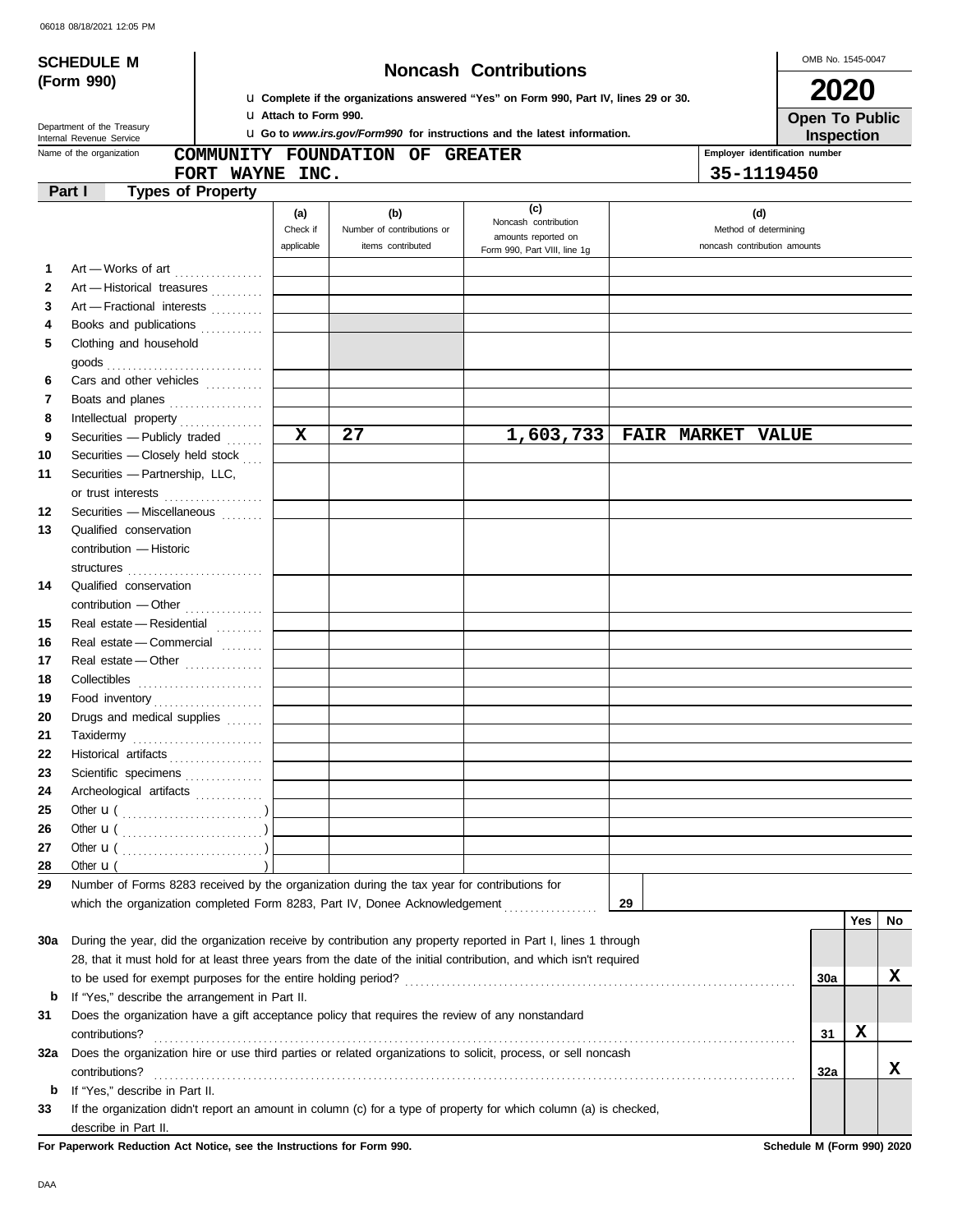| Schedule M (Form 990) 2020 COMMUNITY FOUNDATION OF GREATER |                                       |  |  |                                                                                                                                                                                                                                                                                                                   | 35-1119450 |  | Page 2 |
|------------------------------------------------------------|---------------------------------------|--|--|-------------------------------------------------------------------------------------------------------------------------------------------------------------------------------------------------------------------------------------------------------------------------------------------------------------------|------------|--|--------|
| Part II                                                    |                                       |  |  | Supplemental Information. Provide the information required by Part I, lines 30b, 32b, and 33, and whether<br>the organization is reporting in Part I, column (b), the number of contributions, the number of items received,<br>or a combination of both. Also complete this part for any additional information. |            |  |        |
|                                                            | SCHEDULE M - SUPPLEMENTAL INFORMATION |  |  |                                                                                                                                                                                                                                                                                                                   |            |  |        |
|                                                            |                                       |  |  |                                                                                                                                                                                                                                                                                                                   |            |  |        |
|                                                            |                                       |  |  | THE AMOUNT REPORTED IN PART I, COLUMN (B) REPRESENTS THE NUMBER OF                                                                                                                                                                                                                                                |            |  |        |
|                                                            | CONTRIBUTIONS RECEIVED.               |  |  |                                                                                                                                                                                                                                                                                                                   |            |  |        |
|                                                            |                                       |  |  |                                                                                                                                                                                                                                                                                                                   |            |  |        |
|                                                            |                                       |  |  |                                                                                                                                                                                                                                                                                                                   |            |  |        |
|                                                            |                                       |  |  |                                                                                                                                                                                                                                                                                                                   |            |  |        |
|                                                            |                                       |  |  |                                                                                                                                                                                                                                                                                                                   |            |  |        |
|                                                            |                                       |  |  |                                                                                                                                                                                                                                                                                                                   |            |  |        |
|                                                            |                                       |  |  |                                                                                                                                                                                                                                                                                                                   |            |  |        |
|                                                            |                                       |  |  |                                                                                                                                                                                                                                                                                                                   |            |  |        |
|                                                            |                                       |  |  |                                                                                                                                                                                                                                                                                                                   |            |  |        |
|                                                            |                                       |  |  |                                                                                                                                                                                                                                                                                                                   |            |  |        |
|                                                            |                                       |  |  |                                                                                                                                                                                                                                                                                                                   |            |  |        |
|                                                            |                                       |  |  |                                                                                                                                                                                                                                                                                                                   |            |  |        |
|                                                            |                                       |  |  |                                                                                                                                                                                                                                                                                                                   |            |  |        |
|                                                            |                                       |  |  |                                                                                                                                                                                                                                                                                                                   |            |  |        |
|                                                            |                                       |  |  |                                                                                                                                                                                                                                                                                                                   |            |  |        |
|                                                            |                                       |  |  |                                                                                                                                                                                                                                                                                                                   |            |  |        |
|                                                            |                                       |  |  |                                                                                                                                                                                                                                                                                                                   |            |  |        |
|                                                            |                                       |  |  |                                                                                                                                                                                                                                                                                                                   |            |  |        |
|                                                            |                                       |  |  |                                                                                                                                                                                                                                                                                                                   |            |  |        |
|                                                            |                                       |  |  |                                                                                                                                                                                                                                                                                                                   |            |  |        |
|                                                            |                                       |  |  |                                                                                                                                                                                                                                                                                                                   |            |  |        |
|                                                            |                                       |  |  |                                                                                                                                                                                                                                                                                                                   |            |  |        |
|                                                            |                                       |  |  |                                                                                                                                                                                                                                                                                                                   |            |  |        |
|                                                            |                                       |  |  |                                                                                                                                                                                                                                                                                                                   |            |  |        |
|                                                            |                                       |  |  |                                                                                                                                                                                                                                                                                                                   |            |  |        |
|                                                            |                                       |  |  |                                                                                                                                                                                                                                                                                                                   |            |  |        |
|                                                            |                                       |  |  |                                                                                                                                                                                                                                                                                                                   |            |  |        |
|                                                            |                                       |  |  |                                                                                                                                                                                                                                                                                                                   |            |  |        |
|                                                            |                                       |  |  |                                                                                                                                                                                                                                                                                                                   |            |  |        |
|                                                            |                                       |  |  |                                                                                                                                                                                                                                                                                                                   |            |  |        |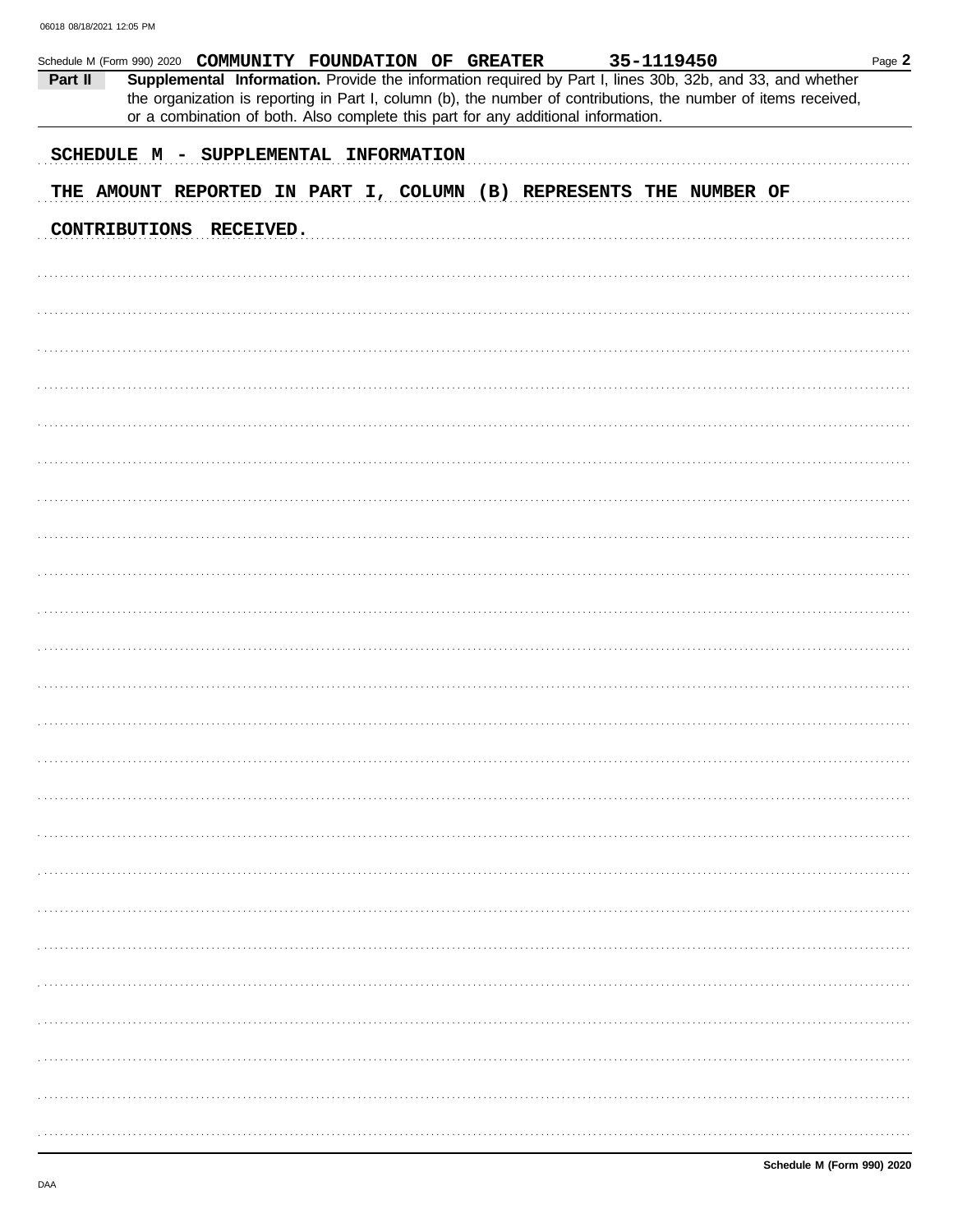06018 08/18/2021 12:05 PM

| <b>SCHEDULE O</b>                                                                                                                  | Supplemental Information to Form 990 or 990-EZ                                                                                                                                                                                                                                                                                                                                                                                                                                                                                                                                                                                                                       |                                                                      | OMB No. 1545-0047                                         |
|------------------------------------------------------------------------------------------------------------------------------------|----------------------------------------------------------------------------------------------------------------------------------------------------------------------------------------------------------------------------------------------------------------------------------------------------------------------------------------------------------------------------------------------------------------------------------------------------------------------------------------------------------------------------------------------------------------------------------------------------------------------------------------------------------------------|----------------------------------------------------------------------|-----------------------------------------------------------|
| (Form 990 or 990-EZ)                                                                                                               | Complete to provide information for responses to specific questions on                                                                                                                                                                                                                                                                                                                                                                                                                                                                                                                                                                                               |                                                                      | 2020                                                      |
|                                                                                                                                    | Form 990 or 990-EZ or to provide any additional information.                                                                                                                                                                                                                                                                                                                                                                                                                                                                                                                                                                                                         |                                                                      |                                                           |
| Department of the Treasury<br>Internal Revenue Service                                                                             | La Attach to Form 990 or 990-EZ.<br><b>u</b> Go to www.irs.gov/Form990 for the latest information.                                                                                                                                                                                                                                                                                                                                                                                                                                                                                                                                                                   |                                                                      | <b>Open to Public</b><br><b>Inspection</b>                |
| Name of the organization                                                                                                           | COMMUNITY FOUNDATION OF<br><b>GREATER</b>                                                                                                                                                                                                                                                                                                                                                                                                                                                                                                                                                                                                                            | Employer identification number                                       |                                                           |
|                                                                                                                                    | FORT WAYNE INC.                                                                                                                                                                                                                                                                                                                                                                                                                                                                                                                                                                                                                                                      | 35-1119450                                                           |                                                           |
| THE<br>GROUP OF<br><b>ORGANIZATION.</b><br><b>DIRECTORS</b><br>GRANT ADVISORS,<br>PERSONNEL<br><b>MISSION</b><br><b>THAT</b><br>90 | FORM 990, PART I, LINE 6<br>COMMUNITY FOUNDATION OF<br><b>GREATER FORT WAYNE</b><br>IS FORTUNATE TO HAVE A WIDE<br>PROFESSIONALS DEDICATED<br>SERVING AS VOLUNTEERS FOR THE<br>TO .<br>VOLUNTEER OPPORTUNITIES RANGE FROM SERVING ON<br><b>COMMITTEE</b><br><b>POSITIONS</b><br>INCLUDING GRANT REVIEW,<br>TO .<br>VARIOUS<br>SELECTION, AND INVESTMENT,<br><b>SCHOLARSHIP</b><br><b>COMMITTEES</b><br><b>PROVIDES</b><br>COMMITTEES.<br><b>EACH OF</b><br>THE<br>THE<br>VALUABLE ADVICE AND GUIDANCE WHICH AIDS<br><b>ORGANIZATION</b><br>THE<br>IN AN EFFICIENT AND EFFECTIVE MANNER.<br>THE<br>VOLUNTEERS PROVIDE OVER 1,000 HOURS PER YEAR IN DONATED SERVICE OF | THE<br>AUDIT, AND<br>IN MEETING ITS<br><b>ORGANIZATION ESTIMATES</b> | BOARD OF<br><b>TECHNOLOGY</b><br><b>ORGANIZATION WITH</b> |
| TIME<br>TO.                                                                                                                        | THE ORGANIZATION.<br>FORM 990, PART VI, LINE 2 - RELATED PARTY INFORMATION AMONG OFFICERS                                                                                                                                                                                                                                                                                                                                                                                                                                                                                                                                                                            |                                                                      |                                                           |
| <b>BEN MILES</b>                                                                                                                   | <b>HEATHER</b><br><b>SCHOEGLER</b>                                                                                                                                                                                                                                                                                                                                                                                                                                                                                                                                                                                                                                   |                                                                      |                                                           |
| <b>DIRECTOR</b>                                                                                                                    | <b>DIRECTOR</b>                                                                                                                                                                                                                                                                                                                                                                                                                                                                                                                                                                                                                                                      |                                                                      |                                                           |
| <b>BUSINESS RELATIONSHIP</b>                                                                                                       |                                                                                                                                                                                                                                                                                                                                                                                                                                                                                                                                                                                                                                                                      |                                                                      |                                                           |
| <b>CARRIE MINNICH</b>                                                                                                              | <b>CHRIS RUPP</b>                                                                                                                                                                                                                                                                                                                                                                                                                                                                                                                                                                                                                                                    |                                                                      |                                                           |
| <b>DIRECTOR</b>                                                                                                                    | <b>DIRECTOR</b>                                                                                                                                                                                                                                                                                                                                                                                                                                                                                                                                                                                                                                                      |                                                                      |                                                           |
| <b>BUSINESS RELATIONSHIP</b>                                                                                                       |                                                                                                                                                                                                                                                                                                                                                                                                                                                                                                                                                                                                                                                                      |                                                                      |                                                           |
|                                                                                                                                    | FORM 990, PART VI, LINE 11B - ORGANIZATION'S PROCESS TO REVIEW FORM 990                                                                                                                                                                                                                                                                                                                                                                                                                                                                                                                                                                                              |                                                                      |                                                           |
|                                                                                                                                    | THE ORGANIZATION'S OFFICERS AND DIRECTORS WERE PROVIDED A COPY OF THE                                                                                                                                                                                                                                                                                                                                                                                                                                                                                                                                                                                                |                                                                      |                                                           |
|                                                                                                                                    | ORGANIZATION'S FINAL FORM 990, INCLUDING REQUIRED SCHEDULES, ON AUGUST 12,                                                                                                                                                                                                                                                                                                                                                                                                                                                                                                                                                                                           |                                                                      |                                                           |
|                                                                                                                                    | 2021 AS ULTIMATELY FILED WITH THE IRS. PRIOR TO DISTRIBUTION TO OFFICERS                                                                                                                                                                                                                                                                                                                                                                                                                                                                                                                                                                                             |                                                                      |                                                           |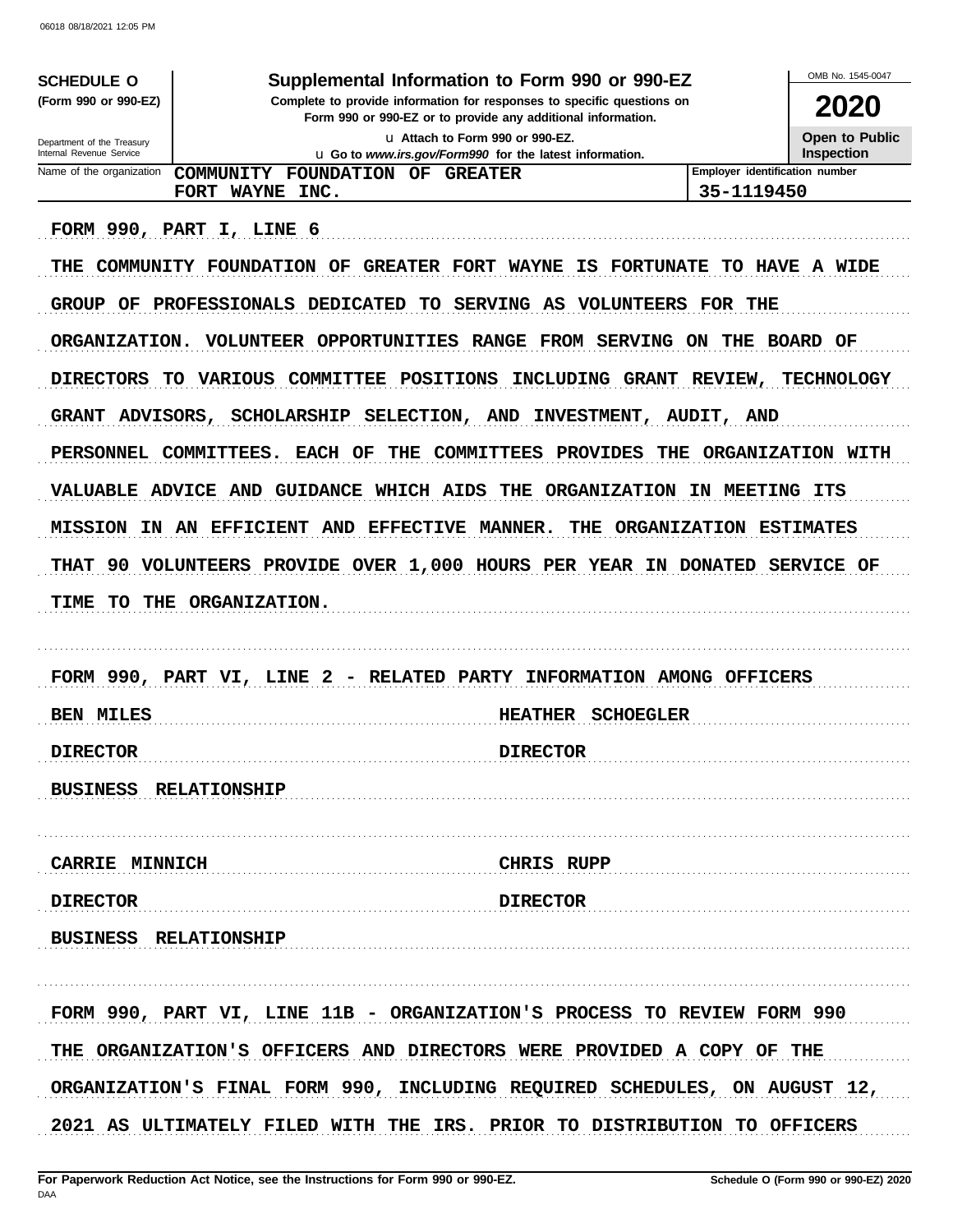| Schedule O (Form 990 or 990-EZ) 2020                                                  | Page 2                         |
|---------------------------------------------------------------------------------------|--------------------------------|
| Name of the organization                                                              | Employer identification number |
| COMMUNITY FOUNDATION OF GREATER                                                       | 35-1119450                     |
|                                                                                       |                                |
| <b>MANAGEMENT AND</b><br>THE AUDIT COMMITTEE OF<br><b>DIRECTORS,</b><br>AND           | THE COMMUNITY                  |
|                                                                                       |                                |
| GREATER FORT WAYNE REVIEWED THE FORM 990 AT A MEETING HELD<br>OF<br><b>FOUNDATION</b> | ON                             |

**JULY 29, 2021.** 

FORM 990, PART VI, LINE 12C - ENFORCEMENT OF CONFLICTS POLICY THE ORGANIZATION'S OFFICERS AND DIRECTORS ARE REQUIRED TO ANNUALLY, AND AS INFORMATION CHANGES, DISCLOSE INTERESTS THAT COULD GIVE RISE TO CONFLICTS BY COMPLETING AND SIGNING A STATEMENT OF AFFIRMATION AND CONFLICT OF INTEREST DISCLOSURE STATEMENT. THE INFORMATION IS SUMMARIZED IN A SPREADSHEET AND DISTRIBUTED TO THE ORGANIZATION'S BOARD PRESIDENT PRIOR TO BOARD MEETINGS. DURING BOARD MEETINGS, ANY POSSIBLE CONFLICTS ARE DISCLOSED BEFORE DISCUSSION BEGINS AND THE MINUTES OF THE MEETING REFLECT ANY DISCLOSURE. AFTER ACKNOWLEDGING THE POTENTIAL CONFLICT, THE INTERESTED PERSON MAY BRIEFLY ADDRESS THE OTHER MEMBERS REGARDING THE MATTER. THE KNOWLEDGE ON THE ISSUE MAY BE OF ASSISTANCE TO THE OTHER MEMBERS IN REACHING THEIR DECISIONS. THE INTERESTED PERSON, HOWEVER, WILL ABSTAIN FROM VOTING ON THE ISSUE.

FORM 990, PART VI, LINE 15A - COMPENSATION PROCESS FOR TOP OFFICIAL THE ORGANIZATION'S PROCESS FOR DETERMINING COMPENSATION OF THE PRESIDENT & CEO INCLUDES AN ANNUAL COMPENSATION REVIEW AND APPROVAL BY THE ORGANIZATION'S OFFICERS OF THE BOARD, WHICH INCLUDES COMPARISONS OF COMPENSATION FOR SIMILARLY QUALIFIED PERSONS IN COMPARABLE POSITIONS AT SIMILAR ORGANIZATIONS. DISCUSSION REGARDING THE COMPENSATION ARRANGEMENT IS CONTEMPORANEOUSLY DOCUMENTED AND MAINTAINED BY THE BOARD PRESIDENT.

FORM 990, PART VI, LINE 15B - COMPENSATION PROCESS FOR OFFICERS

PAGE 1 OF 2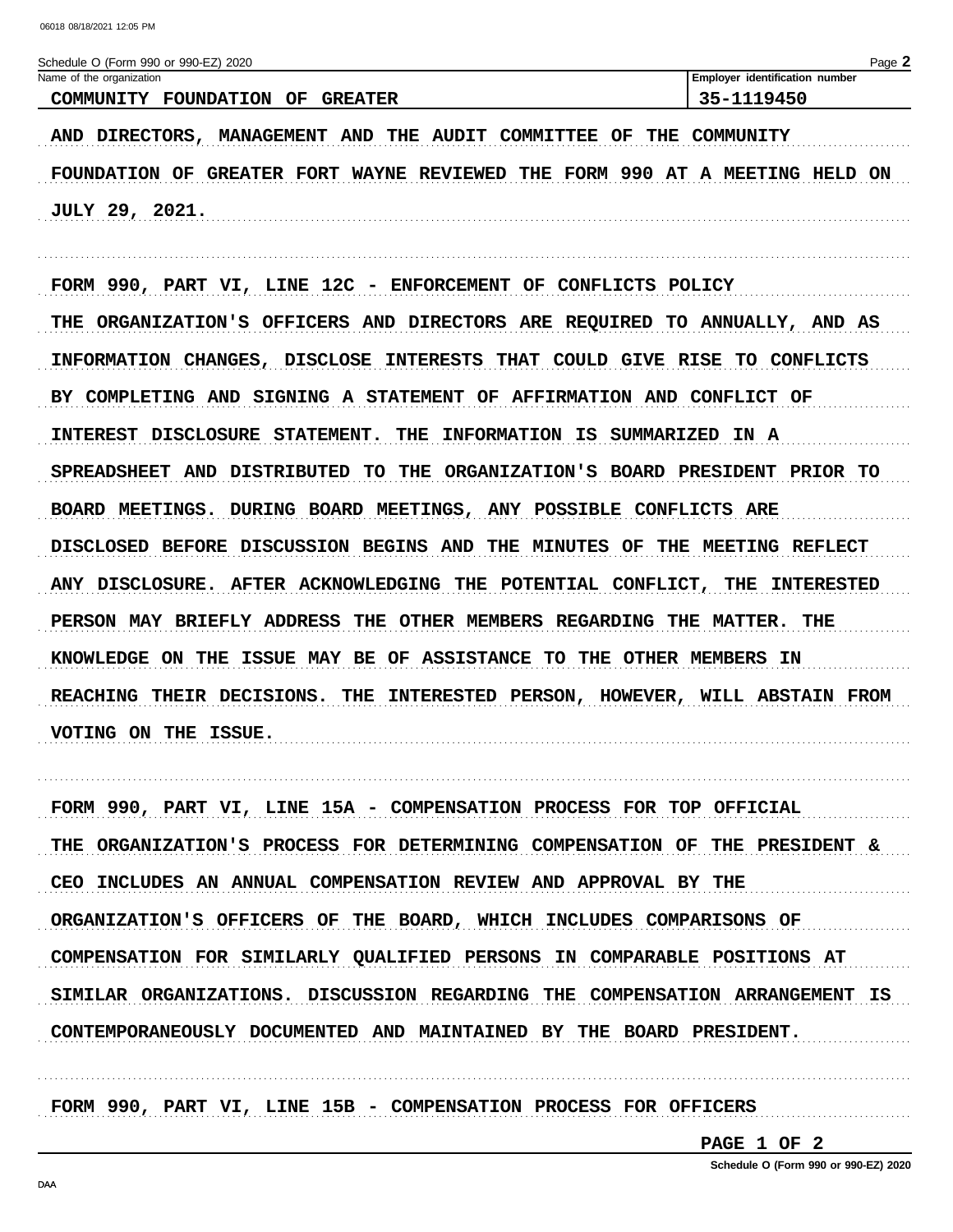| Schedule O (Form 990 or 990-EZ) 2020                                                                                                          |            | Page 2                         |
|-----------------------------------------------------------------------------------------------------------------------------------------------|------------|--------------------------------|
| Name of the organization<br>COMMUNITY FOUNDATION OF GREATER                                                                                   | 35-1119450 | Employer identification number |
| THE ORGANIZATION'S PROCESS FOR DETERMINING COMPENSATION OF OFFICERS OF THE<br>CORPORATION, OTHER THAN THE PRESIDENT & CEO, INCLUDES AN ANNUAL |            |                                |
| COMPENSATION REVIEW AND APPROVAL BY THE ORGANIZATION'S OFFICERS OF THE                                                                        |            |                                |
| BOARD, WHICH INCLUDES COMPARISONS OF COMPENSATION FOR SIMILARLY QUALIFIED                                                                     |            |                                |
| IN COMPARABLE POSITIONS AT SIMILAR ORGANIZATIONS. DISCUSSION<br>PERSONS                                                                       |            |                                |
| REGARDING THE COMPENSATION ARRANGEMENT IS CONTEMPORANEOUSLY DOCUMENTED AND                                                                    |            |                                |
| MAINTAINED BY THE PRESIDENT & CEO.                                                                                                            |            |                                |
|                                                                                                                                               |            |                                |
| FORM 990, PART VI, LINE 19 - GOVERNING DOCUMENTS DISCLOSURE EXPLANATION                                                                       |            |                                |
| ORGANIZATION MAKES ITS GOVERNING DOCUMENTS, CONFLICT OF INTEREST<br>THE                                                                       |            |                                |
| POLICY, AND FINANCIAL STATEMENTS AVAILABLE TO THE PUBLIC THROUGH ITS                                                                          |            |                                |
| WEBSITE, AND BY PROVIDING COPIES UPON REQUEST OR INSPECTION AT THE OFFICE                                                                     |            |                                |
|                                                                                                                                               |            |                                |
| THE COMMUNITY FOUNDATION OF GREATER FORT WAYNE.<br>ОF                                                                                         |            |                                |
|                                                                                                                                               |            |                                |
| FORM 990, PART XI, LINE 9 - OTHER CHANGES IN NET ASSETS EXPLANATION                                                                           |            |                                |
| CHANGE IN AGENCY FUNDS                                                                                                                        | \$         | 135,576                        |
|                                                                                                                                               |            |                                |
|                                                                                                                                               |            |                                |
|                                                                                                                                               |            |                                |
|                                                                                                                                               |            |                                |
|                                                                                                                                               |            |                                |
|                                                                                                                                               |            |                                |
|                                                                                                                                               |            |                                |
|                                                                                                                                               |            |                                |
|                                                                                                                                               |            |                                |
|                                                                                                                                               |            |                                |
|                                                                                                                                               |            |                                |
|                                                                                                                                               |            |                                |

| . .<br>., |  |  |
|-----------|--|--|
|           |  |  |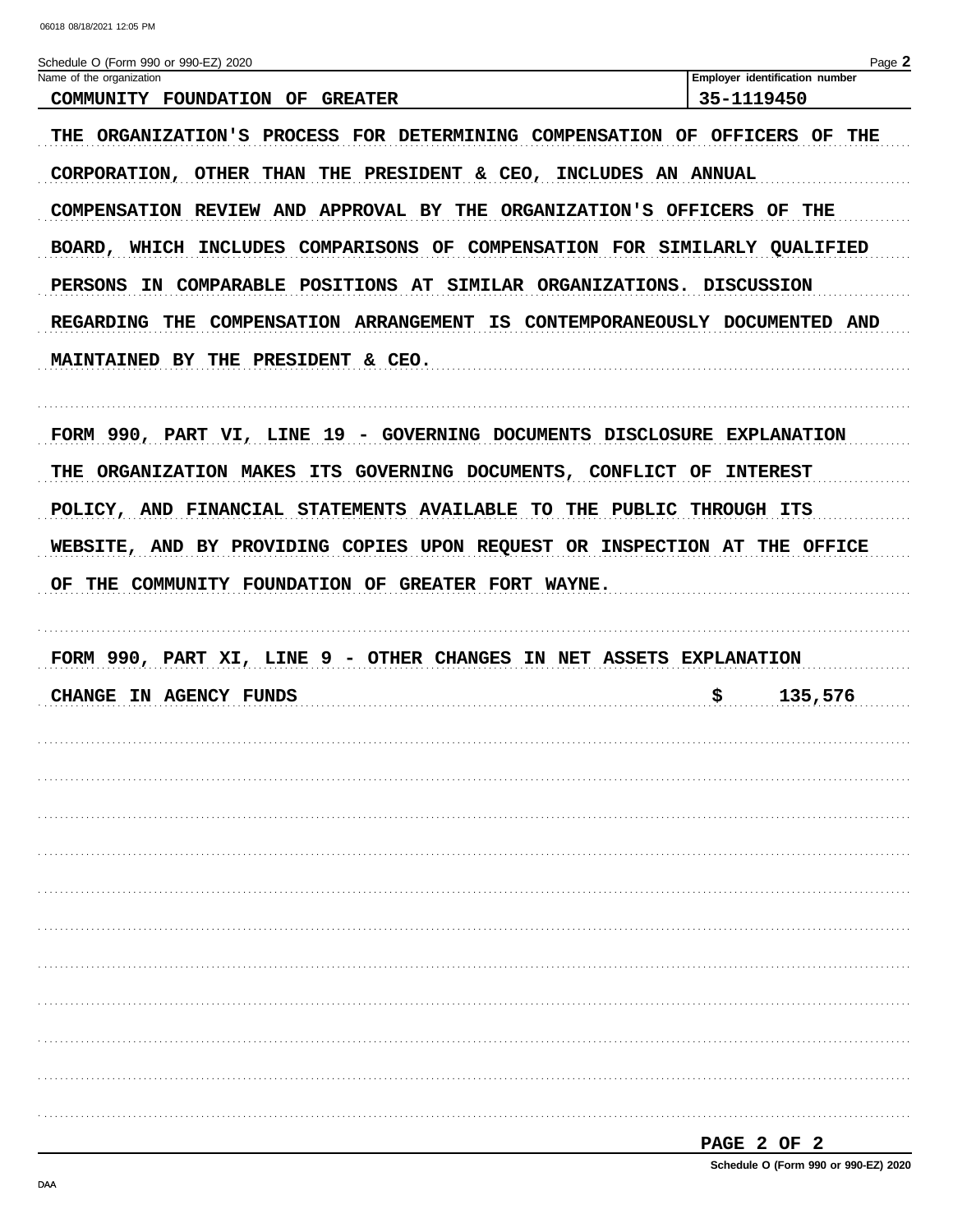| <b>SCHEDULE R</b>                                                                                                                                        |                                                                                                                                                                                                       | <b>Related Organizations and Unrelated Partnerships</b> |                     |                                                    |                              | OMB No. 1545-0047                                     |     |  |  |  |
|----------------------------------------------------------------------------------------------------------------------------------------------------------|-------------------------------------------------------------------------------------------------------------------------------------------------------------------------------------------------------|---------------------------------------------------------|---------------------|----------------------------------------------------|------------------------------|-------------------------------------------------------|-----|--|--|--|
| (Form 990)<br>Department of the Treasury<br>Internal Revenue Service                                                                                     | u Complete if the organization answered "Yes" on Form 990, Part IV, line 33, 34, 35b, 36, or 37.<br>u Attach to Form 990.<br>u Go to www.irs.gov/Form990 for instructions and the latest information. |                                                         |                     |                                                    |                              |                                                       |     |  |  |  |
| COMMUNITY FOUNDATION OF GREATER<br>Name of the organization                                                                                              |                                                                                                                                                                                                       |                                                         |                     |                                                    |                              | <b>Inspection</b><br>Employer identification number   |     |  |  |  |
| FORT WAYNE INC.                                                                                                                                          |                                                                                                                                                                                                       |                                                         |                     |                                                    | 35-1119450                   |                                                       |     |  |  |  |
| Identification of Disregarded Entities. Complete if the organization answered "Yes" on Form 990, Part IV, line 33.<br>Part I                             |                                                                                                                                                                                                       |                                                         |                     |                                                    |                              |                                                       |     |  |  |  |
| (a)<br>Name, address, and EIN (if applicable) of disregarded entity                                                                                      | (b)<br>Primary activity                                                                                                                                                                               | (c)<br>Legal domicile (state<br>or foreign country)     |                     | (d)<br>Total income                                | (e)<br>End-of-year assets    | (f)<br>Direct controlling<br>entity                   |     |  |  |  |
| (1)                                                                                                                                                      |                                                                                                                                                                                                       |                                                         |                     |                                                    |                              |                                                       |     |  |  |  |
|                                                                                                                                                          |                                                                                                                                                                                                       |                                                         |                     |                                                    |                              |                                                       |     |  |  |  |
| (2)                                                                                                                                                      |                                                                                                                                                                                                       |                                                         |                     |                                                    |                              |                                                       |     |  |  |  |
|                                                                                                                                                          |                                                                                                                                                                                                       |                                                         |                     |                                                    |                              |                                                       |     |  |  |  |
|                                                                                                                                                          |                                                                                                                                                                                                       |                                                         |                     |                                                    |                              |                                                       |     |  |  |  |
| (3)                                                                                                                                                      |                                                                                                                                                                                                       |                                                         |                     |                                                    |                              |                                                       |     |  |  |  |
|                                                                                                                                                          |                                                                                                                                                                                                       |                                                         |                     |                                                    |                              |                                                       |     |  |  |  |
| (4)                                                                                                                                                      |                                                                                                                                                                                                       |                                                         |                     |                                                    |                              |                                                       |     |  |  |  |
|                                                                                                                                                          |                                                                                                                                                                                                       |                                                         |                     |                                                    |                              |                                                       |     |  |  |  |
| (5)                                                                                                                                                      |                                                                                                                                                                                                       |                                                         |                     |                                                    |                              |                                                       |     |  |  |  |
|                                                                                                                                                          |                                                                                                                                                                                                       |                                                         |                     |                                                    |                              |                                                       |     |  |  |  |
| Identification of Related Tax-Exempt Organizations. Complete if the organization answered "Yes" on Form 990, Part IV, line 34, because it had<br>Part II |                                                                                                                                                                                                       |                                                         |                     |                                                    |                              |                                                       |     |  |  |  |
| one or more related tax-exempt organizations during the tax year.<br>(a)                                                                                 | (b)                                                                                                                                                                                                   | (c)                                                     | (d)                 | (e)                                                | (f)                          |                                                       | (g) |  |  |  |
| Name, address, and EIN of related organization                                                                                                           | Primary activity                                                                                                                                                                                      | Legal domicile (state<br>or foreign country)            | Exempt Code section | Public charity status<br>(if section $501(c)(3)$ ) | Direct controlling<br>entity | Section 512(b)(13)<br>controlled entity?<br>Yes<br>No |     |  |  |  |
| COMMUNITY PARTNERSHIPS INC<br>(1)                                                                                                                        |                                                                                                                                                                                                       |                                                         |                     |                                                    |                              |                                                       |     |  |  |  |
| 555 E. WAYNE STREET<br>35-1948487                                                                                                                        |                                                                                                                                                                                                       |                                                         |                     |                                                    |                              |                                                       |     |  |  |  |
| IN 46802<br>FT WAYNE<br>FORT WAYNE CENTRAL IMPROVEMENT FDN<br>(2)                                                                                        | <b>PROJECTS</b>                                                                                                                                                                                       | ΙN                                                      | 501C3               | 12A                                                | <b>CFGFW</b>                 | х                                                     |     |  |  |  |
| 555 E. WAYNE STREET<br>35-1527622                                                                                                                        |                                                                                                                                                                                                       |                                                         |                     |                                                    |                              |                                                       |     |  |  |  |
| IN 46802<br>FT WAYNE                                                                                                                                     | <b>REAL ESTAT</b>                                                                                                                                                                                     | ΙN                                                      | 501C3               | 12A                                                | <b>CFGFW</b>                 | х                                                     |     |  |  |  |
| SUMMIT INITIATIVES FOUNDATION INC<br>(3)<br>45-4671150<br>555 E. WAYNE STREET                                                                            |                                                                                                                                                                                                       |                                                         |                     |                                                    |                              |                                                       |     |  |  |  |
| IN 46802<br>FT WAYNE                                                                                                                                     | ECON. DEV.                                                                                                                                                                                            | ΙN                                                      | 501C3               | 12A                                                | <b>CFGFW</b>                 | x                                                     |     |  |  |  |
| (4)                                                                                                                                                      |                                                                                                                                                                                                       |                                                         |                     |                                                    |                              |                                                       |     |  |  |  |
|                                                                                                                                                          |                                                                                                                                                                                                       |                                                         |                     |                                                    |                              |                                                       |     |  |  |  |
| (5)                                                                                                                                                      |                                                                                                                                                                                                       |                                                         |                     |                                                    |                              |                                                       |     |  |  |  |
|                                                                                                                                                          |                                                                                                                                                                                                       |                                                         |                     |                                                    |                              |                                                       |     |  |  |  |
| For Paperwork Reduction Act Notice, see the Instructions for Form 990.                                                                                   |                                                                                                                                                                                                       |                                                         |                     |                                                    |                              | Schedule R (Form 990) 2020                            |     |  |  |  |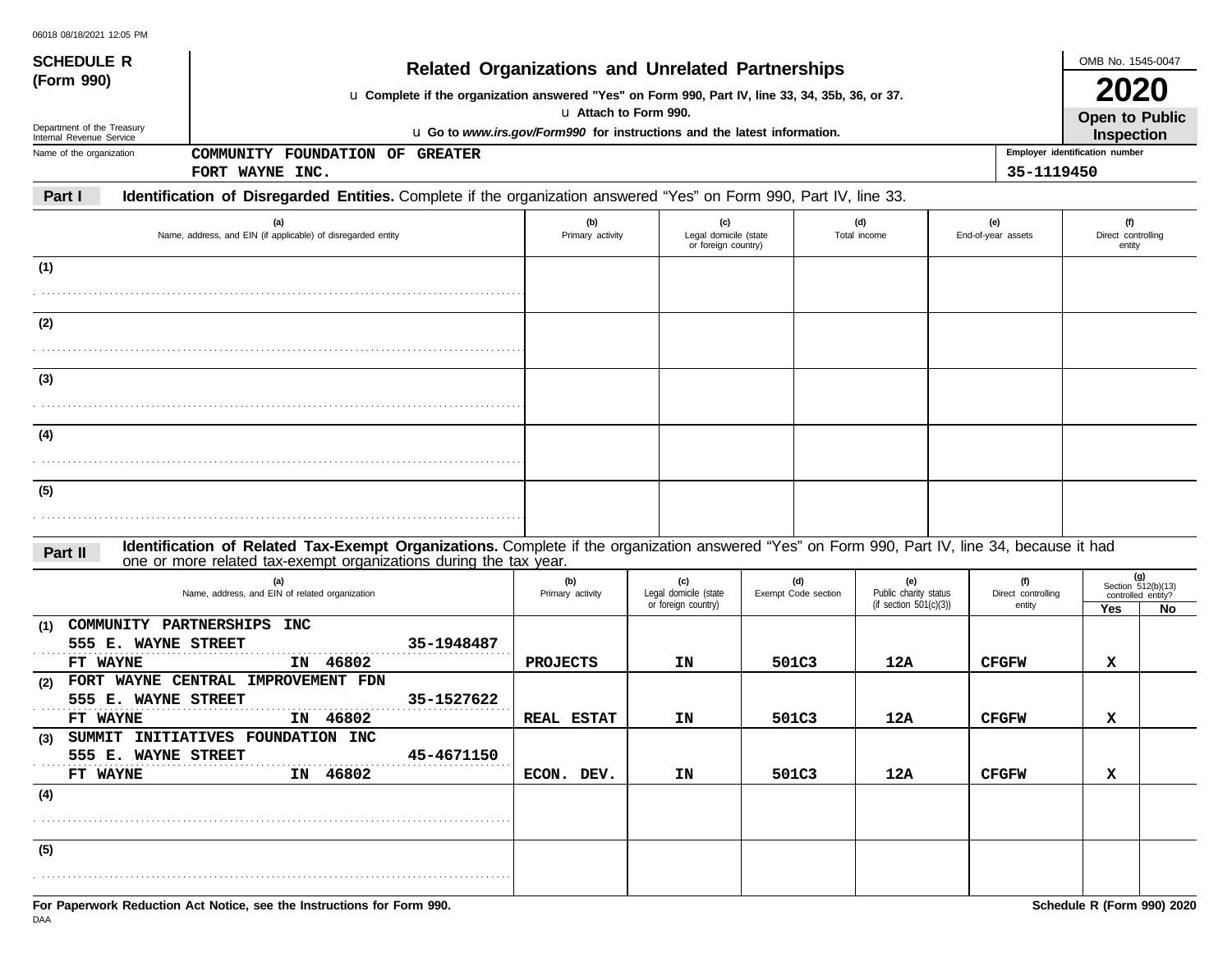## Schedule R (Form 990) 2020 Page **2 COMMUNITY FOUNDATION OF GREATER 35-1119450**

| Part III | Identification of Related Organizations Taxable as a Partnership. Complete if the organization answered "Yes" on Form 990, Part IV, line 34,<br>because it had one or more related organizations treated as a partnership during the tax year.                   |                         |                                                              |                                                        |                                                                                                         |                                                        |                                        |                                                     |                                                                         |                                                     |                                                       |
|----------|------------------------------------------------------------------------------------------------------------------------------------------------------------------------------------------------------------------------------------------------------------------|-------------------------|--------------------------------------------------------------|--------------------------------------------------------|---------------------------------------------------------------------------------------------------------|--------------------------------------------------------|----------------------------------------|-----------------------------------------------------|-------------------------------------------------------------------------|-----------------------------------------------------|-------------------------------------------------------|
|          | (a)<br>Name, address, and EIN of<br>related organization                                                                                                                                                                                                         | (b)<br>Primary activity | (c)<br>Legal<br>domicile<br>(state or<br>foreign<br>country) | (d)<br>Direct controlling<br>entity                    | (e)<br>Predominant<br>income (related,<br>unrelated,<br>excluded from<br>tax under<br>sections 512-514) | (f)<br>Share of total<br>income                        | (g)<br>Share of end-of-<br>year assets | (h)<br>Dispro-<br>portionate<br>alloc.?<br>Yes   No | (i)<br>Code V-UBI<br>amount in box 20<br>of Schedule K-1<br>(Form 1065) | (j)<br>General or<br>managing<br>partner?<br>Yes No | (k)<br>Percentage<br>ownership                        |
| (1)      |                                                                                                                                                                                                                                                                  |                         |                                                              |                                                        |                                                                                                         |                                                        |                                        |                                                     |                                                                         |                                                     |                                                       |
| (2)      |                                                                                                                                                                                                                                                                  |                         |                                                              |                                                        |                                                                                                         |                                                        |                                        |                                                     |                                                                         |                                                     |                                                       |
|          |                                                                                                                                                                                                                                                                  |                         |                                                              |                                                        |                                                                                                         |                                                        |                                        |                                                     |                                                                         |                                                     |                                                       |
| (3)      |                                                                                                                                                                                                                                                                  |                         |                                                              |                                                        |                                                                                                         |                                                        |                                        |                                                     |                                                                         |                                                     |                                                       |
| (4)      |                                                                                                                                                                                                                                                                  |                         |                                                              |                                                        |                                                                                                         |                                                        |                                        |                                                     |                                                                         |                                                     |                                                       |
| Part IV  | Identification of Related Organizations Taxable as a Corporation or Trust. Complete if the organization answered "Yes" on Form 990, Part IV,<br>line 34, because it had one or more related organizations treated as a corporation or trust during the tax year. |                         |                                                              |                                                        |                                                                                                         |                                                        |                                        |                                                     |                                                                         |                                                     |                                                       |
|          | (a)<br>Name, address, and EIN of related organization                                                                                                                                                                                                            | (b)<br>Primary activity |                                                              | (c)<br>Legal domicile<br>(state or<br>foreign country) | (d)<br>Direct controlling<br>entity                                                                     | (e)<br>Type of entity<br>(C corp, S corp,<br>or trust) | (f)<br>Share of total<br>income        | (g)<br>Share of<br>end-of-year assets               | (h)<br>Percentage<br>ownership                                          |                                                     | (i)<br>Section<br>512(b)(13)<br>controlled<br>entity? |
|          |                                                                                                                                                                                                                                                                  |                         |                                                              |                                                        |                                                                                                         |                                                        |                                        |                                                     |                                                                         |                                                     | Yes No                                                |
| (1)      |                                                                                                                                                                                                                                                                  |                         |                                                              |                                                        |                                                                                                         |                                                        |                                        |                                                     |                                                                         |                                                     |                                                       |
| (2)      |                                                                                                                                                                                                                                                                  |                         |                                                              |                                                        |                                                                                                         |                                                        |                                        |                                                     |                                                                         |                                                     |                                                       |
| (3)      |                                                                                                                                                                                                                                                                  |                         |                                                              |                                                        |                                                                                                         |                                                        |                                        |                                                     |                                                                         |                                                     |                                                       |
| (4)      |                                                                                                                                                                                                                                                                  |                         |                                                              |                                                        |                                                                                                         |                                                        |                                        |                                                     |                                                                         |                                                     |                                                       |
|          |                                                                                                                                                                                                                                                                  |                         |                                                              |                                                        |                                                                                                         |                                                        |                                        |                                                     |                                                                         |                                                     |                                                       |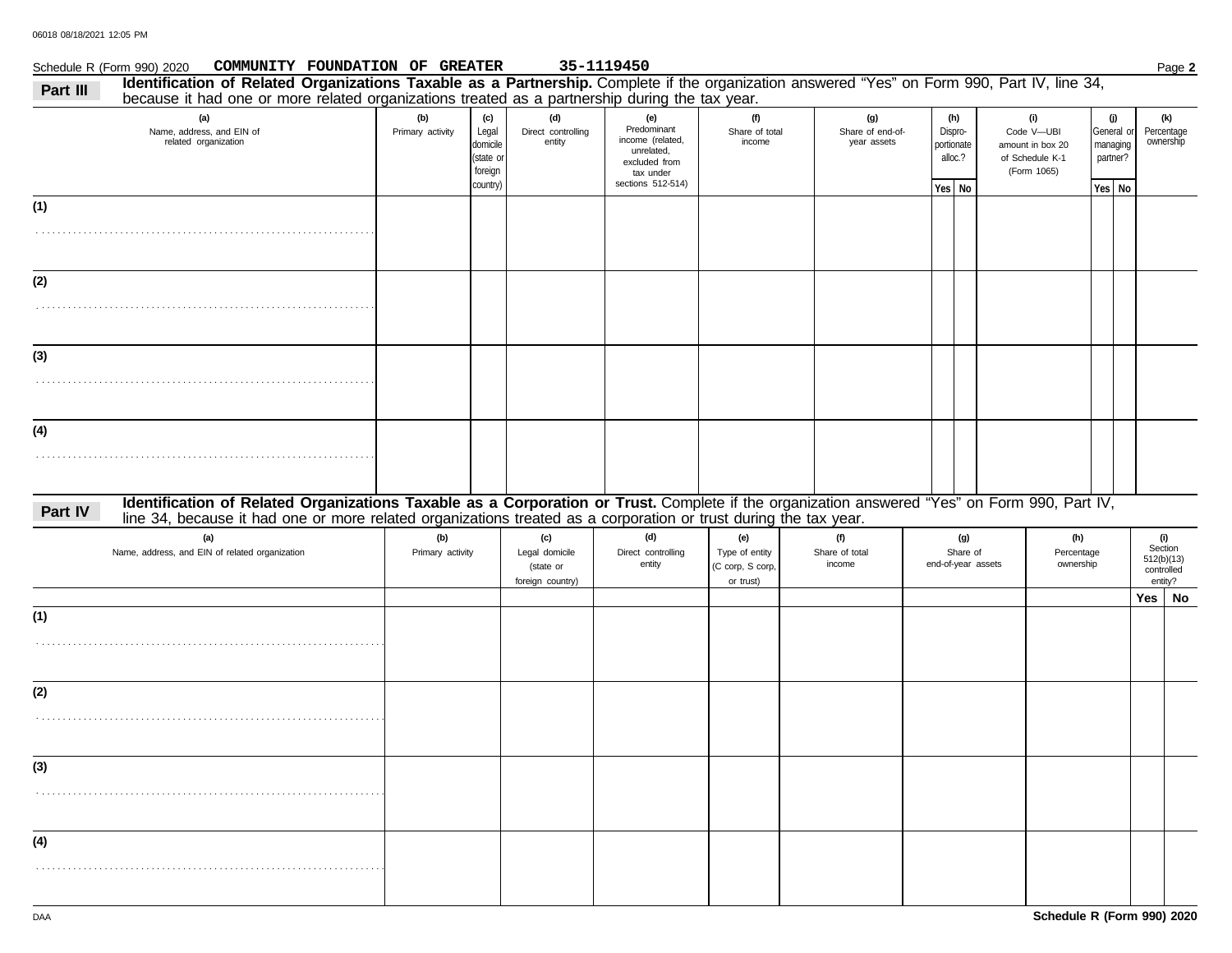|                                                                                                                                                                                                                                     | 35-1119450<br>COMMUNITY FOUNDATION OF GREATER<br>Schedule R (Form 990) 2020                                                                                                                                                    |                    |                        |                                              |      |     | Page 3      |  |
|-------------------------------------------------------------------------------------------------------------------------------------------------------------------------------------------------------------------------------------|--------------------------------------------------------------------------------------------------------------------------------------------------------------------------------------------------------------------------------|--------------------|------------------------|----------------------------------------------|------|-----|-------------|--|
| Part V                                                                                                                                                                                                                              | Transactions With Related Organizations. Complete if the organization answered "Yes" on Form 990, Part IV, line 34, 35b, or 36.                                                                                                |                    |                        |                                              |      |     |             |  |
|                                                                                                                                                                                                                                     | Note: Complete line 1 if any entity is listed in Parts II, III, or IV of this schedule.                                                                                                                                        |                    |                        |                                              |      | Yes | No          |  |
|                                                                                                                                                                                                                                     | During the tax year, did the organization engage in any of the following transactions with one or more related organizations listed in Parts II-IV?                                                                            |                    |                        |                                              |      |     |             |  |
|                                                                                                                                                                                                                                     |                                                                                                                                                                                                                                |                    |                        |                                              |      |     |             |  |
| <b>b</b> Gift, grant, or capital contribution to related organization(s) encourse contained and contained and contribution to related organization(s) encourse contained and contained and contained and contained and contained an |                                                                                                                                                                                                                                |                    |                        |                                              |      |     |             |  |
|                                                                                                                                                                                                                                     |                                                                                                                                                                                                                                |                    |                        |                                              | 1c.  |     | x           |  |
|                                                                                                                                                                                                                                     | d Loans or loan guarantees to or for related organization(s) encourance contained and contained and contained and contained and contained and contained and contained and contained and contained and contained and contained  |                    |                        |                                              | 1d   |     | x           |  |
|                                                                                                                                                                                                                                     |                                                                                                                                                                                                                                |                    |                        |                                              | 1е   |     | x           |  |
|                                                                                                                                                                                                                                     |                                                                                                                                                                                                                                |                    |                        |                                              |      |     |             |  |
|                                                                                                                                                                                                                                     |                                                                                                                                                                                                                                |                    |                        |                                              | 1f   |     | x           |  |
|                                                                                                                                                                                                                                     |                                                                                                                                                                                                                                |                    |                        |                                              | 1g   |     | x           |  |
|                                                                                                                                                                                                                                     | h Purchase of assets from related organization(s) encourance contains and contains a container and container and container and container and container and container and container and container and container and container a |                    |                        |                                              | 1h   |     | x           |  |
|                                                                                                                                                                                                                                     | Exchange of assets with related organization(s) exchange that contains a substantial contains a set of assets with related organization(s) exchange of assets with related organization(s)                                     |                    |                        |                                              | 1i - |     | x           |  |
|                                                                                                                                                                                                                                     |                                                                                                                                                                                                                                |                    |                        |                                              | 1j   |     | x           |  |
|                                                                                                                                                                                                                                     |                                                                                                                                                                                                                                |                    |                        |                                              |      |     |             |  |
|                                                                                                                                                                                                                                     | k Lease of facilities, equipment, or other assets from related organization(s)                                                                                                                                                 |                    |                        |                                              | 1k   |     | x           |  |
|                                                                                                                                                                                                                                     |                                                                                                                                                                                                                                |                    |                        |                                              | 11   | x   |             |  |
|                                                                                                                                                                                                                                     |                                                                                                                                                                                                                                |                    |                        |                                              | 1m   |     | X           |  |
|                                                                                                                                                                                                                                     |                                                                                                                                                                                                                                |                    |                        |                                              |      |     |             |  |
|                                                                                                                                                                                                                                     | o Sharing of paid employees with related organization(s) excess that contains a substantial container and starting of paid employees with related organization(s) excess that contains a substantial contains a substantial co |                    |                        |                                              | 1o   | x   |             |  |
|                                                                                                                                                                                                                                     |                                                                                                                                                                                                                                |                    |                        |                                              |      |     |             |  |
|                                                                                                                                                                                                                                     |                                                                                                                                                                                                                                |                    |                        |                                              | 1p   |     | x           |  |
|                                                                                                                                                                                                                                     | q Reimbursement paid by related organization(s) for expenses entity and contain an according to the system of Reimbursement paid by related organization(s) for expenses                                                       |                    |                        |                                              | 1q   |     | x           |  |
|                                                                                                                                                                                                                                     |                                                                                                                                                                                                                                |                    |                        |                                              |      |     |             |  |
|                                                                                                                                                                                                                                     |                                                                                                                                                                                                                                |                    |                        |                                              | 1r   |     | x           |  |
|                                                                                                                                                                                                                                     |                                                                                                                                                                                                                                |                    |                        |                                              | 1s   |     | $\mathbf x$ |  |
|                                                                                                                                                                                                                                     | If the answer to any of the above is "Yes," see the instructions for information on who must complete this line, including covered relationships and transaction thresholds.                                                   |                    |                        |                                              |      |     |             |  |
|                                                                                                                                                                                                                                     | (a)<br>Name of related organization                                                                                                                                                                                            | (b)<br>Transaction | (c)<br>Amount involved | (d)<br>Method of determining amount involved |      |     |             |  |
|                                                                                                                                                                                                                                     |                                                                                                                                                                                                                                | $type(a-s)$        |                        |                                              |      |     |             |  |
|                                                                                                                                                                                                                                     |                                                                                                                                                                                                                                |                    |                        |                                              |      |     |             |  |
| (1)                                                                                                                                                                                                                                 |                                                                                                                                                                                                                                |                    |                        |                                              |      |     |             |  |
| (2)                                                                                                                                                                                                                                 |                                                                                                                                                                                                                                |                    |                        |                                              |      |     |             |  |
|                                                                                                                                                                                                                                     |                                                                                                                                                                                                                                |                    |                        |                                              |      |     |             |  |
|                                                                                                                                                                                                                                     |                                                                                                                                                                                                                                |                    |                        |                                              |      |     |             |  |
| (4)                                                                                                                                                                                                                                 |                                                                                                                                                                                                                                |                    |                        |                                              |      |     |             |  |
|                                                                                                                                                                                                                                     |                                                                                                                                                                                                                                |                    |                        |                                              |      |     |             |  |
| (5)                                                                                                                                                                                                                                 |                                                                                                                                                                                                                                |                    |                        |                                              |      |     |             |  |
| (6)                                                                                                                                                                                                                                 |                                                                                                                                                                                                                                |                    |                        |                                              |      |     |             |  |
|                                                                                                                                                                                                                                     |                                                                                                                                                                                                                                |                    |                        |                                              |      |     |             |  |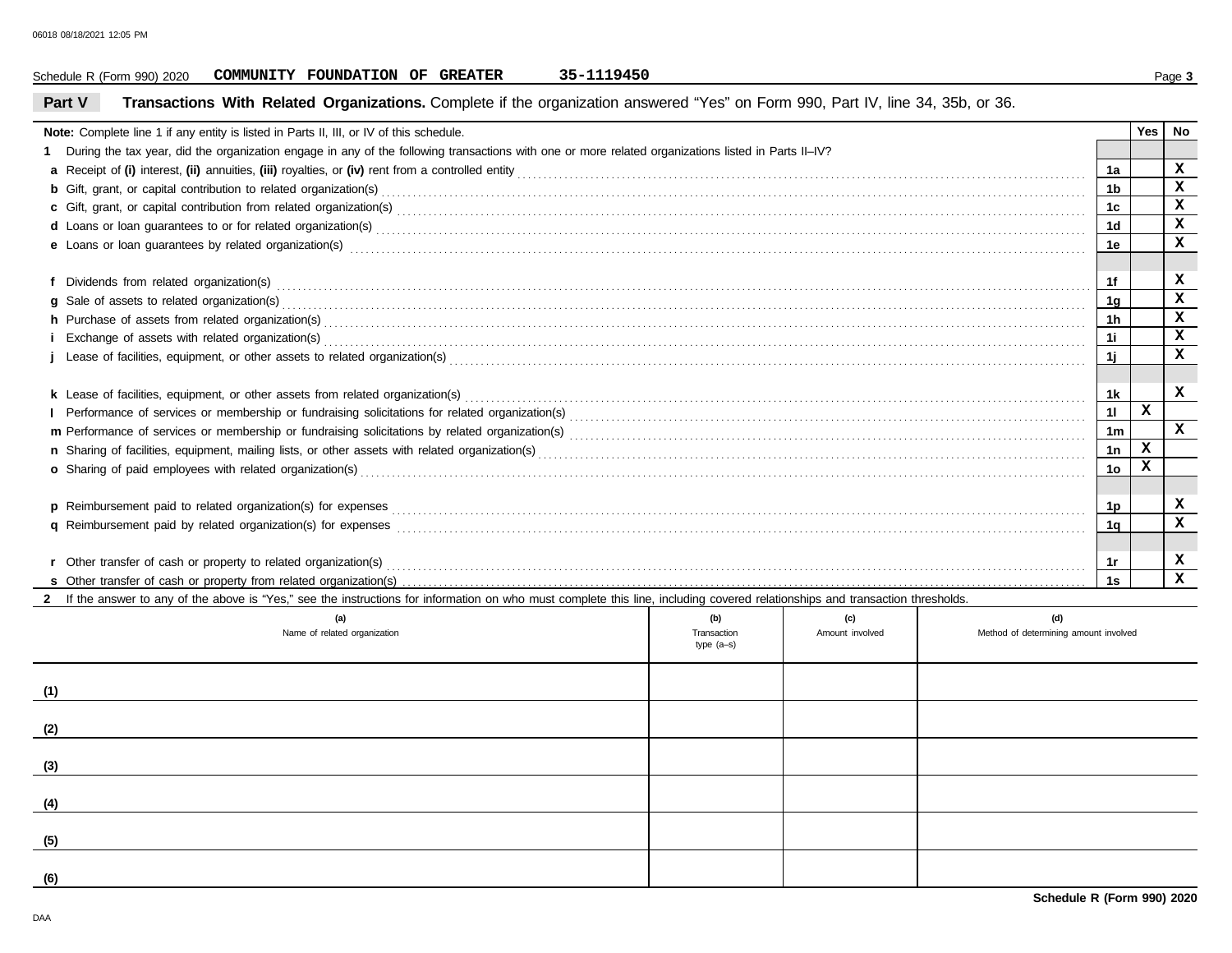## Schedule R (Form 990) 2020 Page **4 COMMUNITY FOUNDATION OF GREATER 35-1119450**

## **Part VI** Unrelated Organizations Taxable as a Partnership. Complete if the organization answered "Yes" on Form 990, Part IV, line 37.

Provide the following information for each entity taxed as a partnership through which the organization conducted more than five percent of its activities (measured by total assets or gross revenue) that was not a related organization. See instructions regarding exclusion for certain investment partnerships.

| (a)<br>Name, address, and EIN of entity | (b)<br>Primary activity | (c)<br>Legal<br>domicile<br>(state or<br>foreign | (d)<br>Predominant<br>income (related,<br>unrelated, excluded<br>from tax under | (e)<br>section<br>501(c)(3)<br>organizations? |           | Are all partners |  | (f)<br>Share of<br>total income | (g)<br>Share of<br>end-of-year<br>assets | allocations? | (h)<br>Disproportionate | (i)<br>Code V-UBI<br>amount in box 20<br>of Schedule K-1<br>(Form 1065) | (j)<br>General or<br>managing<br>partner? |  | (k)<br>Percentage<br>ownership |
|-----------------------------------------|-------------------------|--------------------------------------------------|---------------------------------------------------------------------------------|-----------------------------------------------|-----------|------------------|--|---------------------------------|------------------------------------------|--------------|-------------------------|-------------------------------------------------------------------------|-------------------------------------------|--|--------------------------------|
|                                         |                         | country)                                         | sections 512-514)                                                               | Yes                                           | <b>No</b> |                  |  | <b>Yes</b>                      | <b>No</b>                                |              | Yes                     | <b>No</b>                                                               |                                           |  |                                |
| (1)                                     |                         |                                                  |                                                                                 |                                               |           |                  |  |                                 |                                          |              |                         |                                                                         |                                           |  |                                |
|                                         |                         |                                                  |                                                                                 |                                               |           |                  |  |                                 |                                          |              |                         |                                                                         |                                           |  |                                |
| (2)                                     |                         |                                                  |                                                                                 |                                               |           |                  |  |                                 |                                          |              |                         |                                                                         |                                           |  |                                |
|                                         |                         |                                                  |                                                                                 |                                               |           |                  |  |                                 |                                          |              |                         |                                                                         |                                           |  |                                |
| (3)                                     |                         |                                                  |                                                                                 |                                               |           |                  |  |                                 |                                          |              |                         |                                                                         |                                           |  |                                |
|                                         |                         |                                                  |                                                                                 |                                               |           |                  |  |                                 |                                          |              |                         |                                                                         |                                           |  |                                |
| (4)                                     |                         |                                                  |                                                                                 |                                               |           |                  |  |                                 |                                          |              |                         |                                                                         |                                           |  |                                |
|                                         |                         |                                                  |                                                                                 |                                               |           |                  |  |                                 |                                          |              |                         |                                                                         |                                           |  |                                |
| (5)                                     |                         |                                                  |                                                                                 |                                               |           |                  |  |                                 |                                          |              |                         |                                                                         |                                           |  |                                |
|                                         |                         |                                                  |                                                                                 |                                               |           |                  |  |                                 |                                          |              |                         |                                                                         |                                           |  |                                |
| (6)                                     |                         |                                                  |                                                                                 |                                               |           |                  |  |                                 |                                          |              |                         |                                                                         |                                           |  |                                |
|                                         |                         |                                                  |                                                                                 |                                               |           |                  |  |                                 |                                          |              |                         |                                                                         |                                           |  |                                |
| (7)                                     |                         |                                                  |                                                                                 |                                               |           |                  |  |                                 |                                          |              |                         |                                                                         |                                           |  |                                |
|                                         |                         |                                                  |                                                                                 |                                               |           |                  |  |                                 |                                          |              |                         |                                                                         |                                           |  |                                |
| (8)                                     |                         |                                                  |                                                                                 |                                               |           |                  |  |                                 |                                          |              |                         |                                                                         |                                           |  |                                |
|                                         |                         |                                                  |                                                                                 |                                               |           |                  |  |                                 |                                          |              |                         |                                                                         |                                           |  |                                |
| (9)                                     |                         |                                                  |                                                                                 |                                               |           |                  |  |                                 |                                          |              |                         |                                                                         |                                           |  |                                |
|                                         |                         |                                                  |                                                                                 |                                               |           |                  |  |                                 |                                          |              |                         |                                                                         |                                           |  |                                |
| (10)                                    |                         |                                                  |                                                                                 |                                               |           |                  |  |                                 |                                          |              |                         |                                                                         |                                           |  |                                |
|                                         |                         |                                                  |                                                                                 |                                               |           |                  |  |                                 |                                          |              |                         |                                                                         |                                           |  |                                |
| (11)                                    |                         |                                                  |                                                                                 |                                               |           |                  |  |                                 |                                          |              |                         |                                                                         |                                           |  |                                |
|                                         |                         |                                                  |                                                                                 |                                               |           |                  |  |                                 |                                          |              |                         |                                                                         |                                           |  |                                |